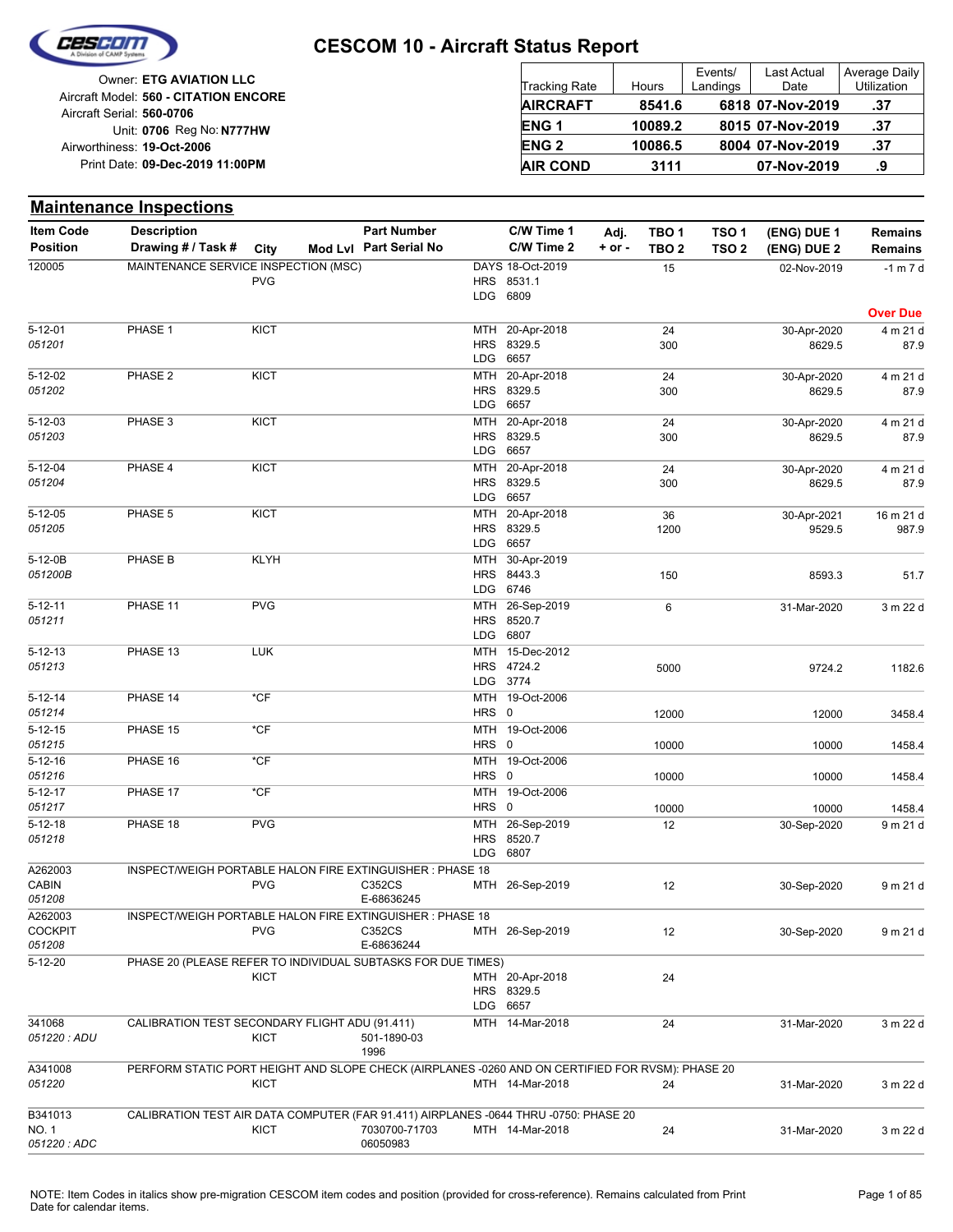

|                                       |                        |         | Events/  | Last Actual      | Average Daily      |
|---------------------------------------|------------------------|---------|----------|------------------|--------------------|
| <b>Owner: ETG AVIATION LLC</b>        | Tracking Rate          | Hours   | Landings | Date             | <b>Utilization</b> |
| Aircraft Model: 560 - CITATION ENCORE | <b>AIRCRAFT</b>        | 8541.6  |          | 6818 07-Nov-2019 | .37                |
| Aircraft Serial: 560-0706             |                        |         |          |                  |                    |
| Unit: 0706 Reg No: N777HW             | ENG <sub>1</sub>       | 10089.2 |          | 8015 07-Nov-2019 | -37                |
| Airworthiness: 19-Oct-2006            | <b>ENG<sub>2</sub></b> | 10086.5 |          | 8004 07-Nov-2019 | .37                |
| Print Date: 09-Dec-2019 11:00PM       | <b>AIR COND</b>        | 3111    |          | 07-Nov-2019      | .9                 |

#### **Maintenance Inspections**

| <b>Item Code</b>               | <b>Description</b>                                                                   |             | <b>Part Number</b>        |           | C/W Time 1                                | Adj.     | TBO 1            | TSO <sub>1</sub> | (ENG) DUE 1 | Remains        |
|--------------------------------|--------------------------------------------------------------------------------------|-------------|---------------------------|-----------|-------------------------------------------|----------|------------------|------------------|-------------|----------------|
| <b>Position</b>                | Drawing # / Task # City                                                              |             | Mod Lvl Part Serial No    |           | C/W Time 2                                | $+ or -$ | TBO <sub>2</sub> | TSO <sub>2</sub> | (ENG) DUE 2 | <b>Remains</b> |
| B341013                        | CALIBRATION TEST AIR DATA COMPUTER (FAR 91.411) AIRPLANES -0644 THRU -0750: PHASE 20 |             |                           |           |                                           |          |                  |                  |             |                |
| <b>NO. 2</b><br>051220: ADC#2  |                                                                                      | <b>KICT</b> | 7030700-71703<br>06071064 |           | MTH 14-Mar-2018                           |          | 24               |                  | 31-Mar-2020 | 3 m 22 d       |
| B345001                        | CALIBRATION TEST ATC TRANSPONDER (FAR 91.413): PHASE 20                              |             |                           |           |                                           |          |                  |                  |             |                |
| <b>NO. 1</b><br>051220 : XPDR1 |                                                                                      | <b>KICT</b> | 7517400-932<br>0710D186   |           | MTH 15-Mar-2018                           |          | 24               |                  | 31-Mar-2020 | 3 m 22 d       |
| B345001                        | CALIBRATION TEST ATC TRANSPONDER (FAR 91.413): PHASE 20                              |             |                           |           |                                           |          |                  |                  |             |                |
| NO. 2                          |                                                                                      | KICT        | 7517400-932               |           | MTH 15-Mar-2018                           |          | 24               |                  | 31-Mar-2020 | 3 m 22 d       |
| 051220 : XPDR2                 |                                                                                      |             | 03077380                  |           |                                           |          |                  |                  |             |                |
| $5 - 12 - 21$                  | PHASE 21 (PLEASE REFER TO INDIVIDUAL SUBTASKS FOR DUE TIMES)                         | <b>PVG</b>  |                           |           | MTH 29-Jul-2019<br>HRS 8503.7<br>LDG 6792 |          | 24               |                  | 31-Jul-2021 | 19 m 22 d      |
| A237003                        | INSPECT CVR UNDERWATER LOCATOR BEACON : PHASE 21                                     |             |                           |           |                                           |          |                  |                  |             |                |
| 051221 : CVR                   |                                                                                      | <b>PVG</b>  | DK120<br>SD17949          |           | MTH 29-Jul-2019<br>HRS 8503.7<br>LDG 6792 |          | 24               |                  | 31-Jul-2021 | 19 m 22 d      |
| B237004                        | OPERATIONAL TEST CVR UNDERWATER LOCATOR BEACON : PHASE 21                            |             |                           |           |                                           |          |                  |                  |             |                |
| 051221 : CVR                   |                                                                                      | <b>PVG</b>  | DK120<br>SD17949          |           | MTH 29-Jul-2019<br>HRS 8503.7<br>LDG 6792 |          | 24               |                  | 31-Jul-2021 | 19 m 22 d      |
| $5 - 12 - 30$<br>051230        | PHASE 30                                                                             | KCMH        |                           |           | MTH 16-Jul-2017<br>HRS 8327<br>LDG 6656   |          | 600              |                  | 8927        | 385.4          |
| $5 - 12 - 32$                  | PHASE 32                                                                             | $*CF$       |                           |           | MTH 19-Oct-2006                           |          |                  |                  |             |                |
| 051232                         |                                                                                      |             |                           | $LDG \t0$ |                                           |          | 15000            |                  | 15000       | 8182           |
| $5 - 12 - 33$<br>051233        | PHASE 33                                                                             | *CF         |                           | LDG 0     | MTH 19-Oct-2006                           |          | 15000            |                  | 15000       | 8182           |
| $5 - 12 - 34$                  | PHASE 34                                                                             |             |                           |           | MTH 05-Dec-2014                           |          |                  |                  |             |                |
| 051234                         |                                                                                      |             |                           |           | HRS 6314.5<br>LDG 5067                    |          | 6725             |                  | 13039.5     | 4497.9         |
| $5 - 12 - 48$                  | PHASE 48 (PLEASE REFER TO INDIVIDUAL SUBTASKS FOR DUE TIMES)                         |             |                           |           |                                           |          |                  |                  |             |                |
|                                |                                                                                      |             |                           |           | MTH 19-Oct-2006                           |          | 72               |                  |             |                |
| B262004                        | EMPTY/INSPECT/RECHARGE PORTABLE HALON FIRE EXTINGUISHER : PHASE 48                   |             |                           |           |                                           |          |                  |                  |             |                |
| <b>CABIN</b>                   |                                                                                      | KICT        | C352CS                    |           | MTH 24-Apr-2018                           |          | 72               |                  | 30-Apr-2024 | 52 m 21 d      |
| 051248: A                      |                                                                                      |             | E-68636245                |           | HRS 8330.5                                |          |                  |                  |             |                |
|                                |                                                                                      |             |                           |           | LDG 6658                                  |          |                  |                  |             |                |
| B262004<br><b>COCKPIT</b>      | EMPTY/INSPECT/RECHARGE PORTABLE HALON FIRE EXTINGUISHER : PHASE 48                   | KICT        | C352CS                    |           | MTH 24-Apr-2018                           |          | 72               |                  |             | 52 m 21 d      |
| 051248:F                       |                                                                                      |             | E-68636244                |           | HRS 8330.5                                |          |                  |                  | 30-Apr-2024 |                |
|                                |                                                                                      |             |                           |           | LDG 6658                                  |          |                  |                  |             |                |
| $5 - 12 - 49$                  | PHASE 49                                                                             | <b>KCMH</b> |                           |           | MTH 16-Jul-2017                           |          | 36               |                  | 31-Jul-2020 | 7 m 22 d       |
| 051249:1ST                     |                                                                                      |             |                           |           | HRS 8327                                  |          | 1200             |                  | 9527        | 985.4          |
|                                |                                                                                      |             |                           |           | LDG 6656                                  |          |                  |                  |             |                |
| $5 - 12 - 54$                  | PHASE 54                                                                             | <b>KLYH</b> |                           |           | MTH 30-Apr-2019                           |          | 12               |                  | 30-Apr-2020 | 4 m 21 d       |
|                                |                                                                                      |             |                           |           | HRS 8443.3<br>LDG 6746                    |          | 600              |                  | 9043.3      | 501.7          |
| $5 - 12 - 55$                  | PHASE 55 (PLEASE REFER TO INDIVIDUAL SUBTASKS FOR DUE TIMES)                         |             |                           |           |                                           |          |                  |                  |             |                |
|                                |                                                                                      |             |                           |           | MTH 12-Jul-2019                           |          | 12               |                  | 31-Jul-2020 | 7 m 22 d       |
|                                |                                                                                      |             |                           |           | HRS 8498.5                                |          | 600              |                  | 9098.5      | 556.9          |
|                                |                                                                                      |             |                           |           | LDG 6788                                  |          |                  |                  |             |                |
| D243003                        | INSPECT MAIN SHIP BATTERY LEAD ACID BATTERY: PHASE 55                                |             |                           |           |                                           |          |                  |                  |             |                |
|                                |                                                                                      |             | RG-380E/44LA2             |           | MTH 12-Jul-2019                           |          | 12               |                  | 31-Jul-2020 | 7 m 22 d       |
|                                |                                                                                      |             | 41014221                  |           | HRS 8498.5                                |          | 600              |                  | 9098.5      | 556.9          |
| $5 - 12 - 56$                  | PHASE 56                                                                             | <b>KLYH</b> |                           |           | LDG 6788<br>MTH 30-Apr-2019               |          |                  |                  |             |                |
| 051256                         |                                                                                      |             |                           |           | HRS 8443.3                                |          | 12               |                  | 30-Apr-2020 | 4 m 21 d       |
|                                |                                                                                      |             |                           |           | LDG 6746                                  |          |                  |                  |             |                |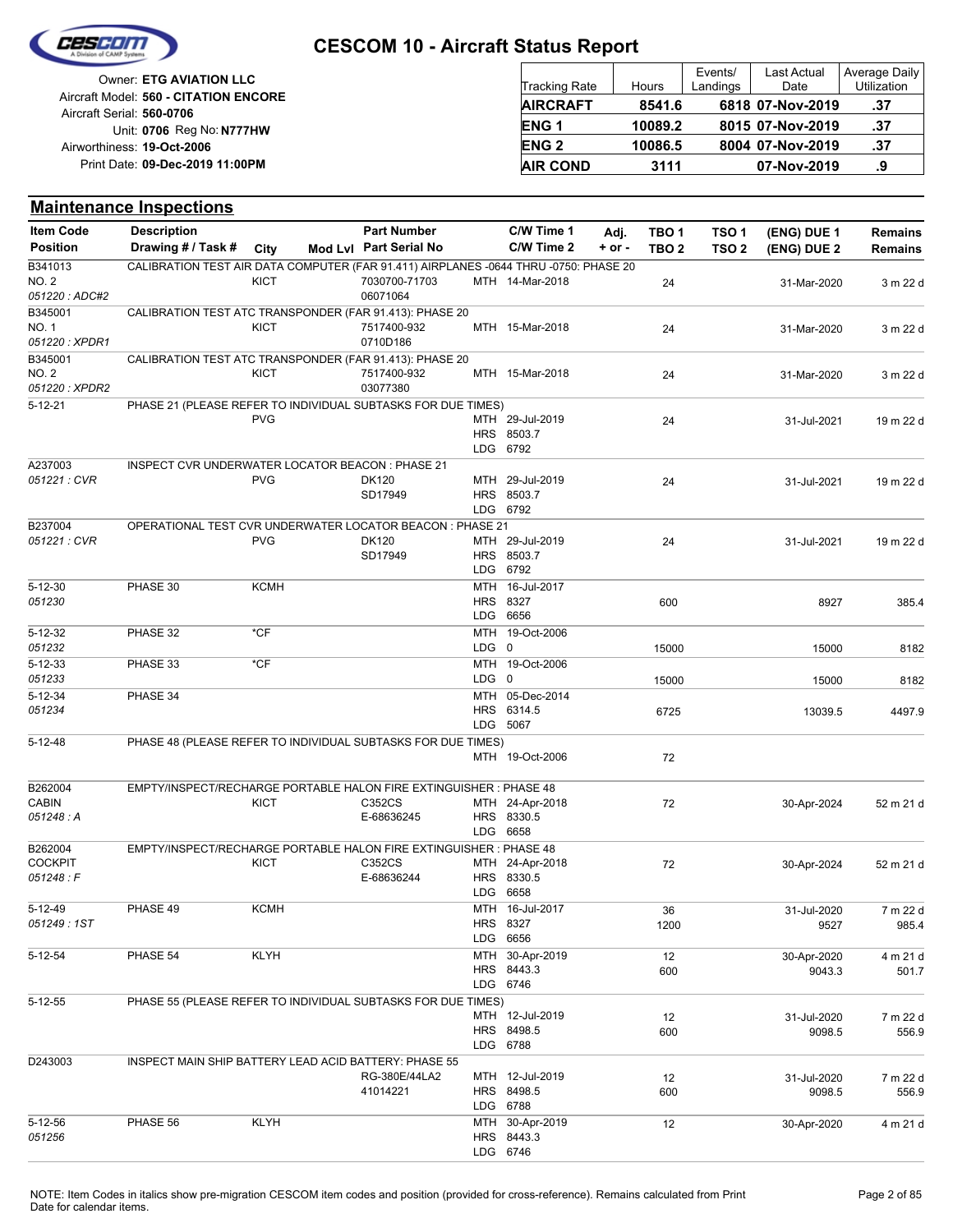

| Owner: ETG AVIATION LLC                                            | <b>Tracking Rate</b> | Hours   | Events/<br>Landings | <b>Last Actual</b><br>Date | Average Daily<br>Utilization |
|--------------------------------------------------------------------|----------------------|---------|---------------------|----------------------------|------------------------------|
| Aircraft Model: 560 - CITATION ENCORE<br>Aircraft Serial: 560-0706 | <b>AIRCRAFT</b>      | 8541.6  |                     | 6818 07-Nov-2019           | .37                          |
| Unit: 0706 Reg No: N777HW                                          | <b>ENG1</b>          | 10089.2 |                     | 8015 07-Nov-2019           | .37                          |
| Airworthiness: 19-Oct-2006                                         | <b>ENG 2</b>         | 10086.5 |                     | 8004 07-Nov-2019           | .37                          |
| Print Date: 09-Dec-2019 11:00PM                                    | <b>AIR COND</b>      | 3111    |                     | 07-Nov-2019                |                              |

| <b>Item Code</b><br>C/W Time 1<br><b>Description</b><br><b>Part Number</b><br>Adj.<br>TBO 1<br>TSO 1<br>(ENG) DUE 1<br><b>Remains</b><br><b>Position</b><br>Drawing # / Task # City<br>C/W Time 2<br>Mod Lvl Part Serial No<br>$+$ or $-$<br>TBO <sub>2</sub><br>TSO <sub>2</sub><br>(ENG) DUE 2<br><b>Remains</b><br>5-12-59<br>PHASE 59 (PLEASE REFER TO INDIVIDUAL SUBTASKS FOR DUE TIMES)<br>MTH 19-Oct-2006<br>A/R<br>HRS 0<br>LDG 0<br>A561004<br>PERFORM CO-PILOTS INNER WINDOW COPILOT SIDE WINDOW INSPECTION : PHASE 59<br>RIGHT INBOARD<br>MTH 19-Oct-2006<br>5511285-6<br>A/R<br><b>NSN</b><br>PERFORM CO-PILOTS OUTER WINDOW COPILOT'S SIDE WINDOW INSPECTION : PHASE 59<br>A561004<br>RIGHT OUTBOARD<br>5511285-48<br>MTH 19-Oct-2006<br>A/R<br><b>NSN</b><br>PHASE 61<br>$5 - 12 - 61$<br>MTH 19-Oct-2006<br>HRS 0<br>13200<br>13200<br>4658.4<br>MTH 19-Oct-2006<br>5-12-62<br>PHASE 62<br>HRS 0<br>15600<br>15600<br>7058.4<br>$5 - 12 - 63$<br>PHASE 63<br>MTH 19-Oct-2006<br>HRS 0<br>15600<br>15600<br>7058.4<br><b>PVG</b><br>$5 - 12 - 64$<br>PHASE 64<br>MTH 26-Sep-2019<br>6<br>31-Mar-2020<br>3 m 22 d<br>HRS 8520.7<br>LDG 6807<br>PHASE 65<br><b>KICT</b><br>MTH 24-Apr-2018<br>$5 - 12 - 65$<br>HRS 8330.5<br>LDG 6658<br>ACH 3111<br>500<br>3611<br>500<br>PHASE 66<br>MTH 16-Dec-2015<br>$5 - 12 - 66$<br>HRS 7143.8<br>6000<br>13143.8<br>4602.2<br>LDG 5715<br>$5 - 12 - 67$<br>PHASE 67<br><b>MTH</b><br><b>HRS</b><br>10000<br>10000<br>MTH 30-Apr-2019<br>5-12-MA<br>PHASE MA<br>KLYH<br>0512MA<br>HRS 8443.3<br>150<br>8593.3<br>51.7<br>LDG 6746<br><b>KCMH</b><br>MTH 16-Jul-2017<br>5-12-MC<br>PHASE MC<br>0512MC<br>HRS 8327<br>1456<br>9783<br>LDG 6656<br>PHASE MD<br>$*$ CF<br>MTH 11-Dec-2015<br>5-12-MD<br>0512MD<br>HRS 7143.8<br>2523<br>1125.2<br>9666.8<br>5-12-ME<br>MTH 13-Jun-2012<br>PHASE ME<br><b>KLUK</b><br>0512ME<br>HRS 4363.3<br>271.7<br>4450<br>8813.3<br>LDG 3468<br>$*$ CF<br>PHASE MF<br>MTH 17-Dec-2012<br>5-12-MF<br>0512MF<br>HRS 4724.2<br>5000<br>9724.2<br>1182.6<br>PHASE MG (PLEASE REFER TO INDIVIDUAL SUBTASKS FOR DUE TIMES)<br>5-12-MG<br>MTH 19-Oct-2006<br>LDG 0<br>10000<br>A325009<br>INSPECT NOSE GEAR FORK/PISTON NOSE LANDING GEAR FORK: PHASE MG<br>0512MG<br>6642000-209<br>MTH 09-Jan-2017<br>HRS 7959.7<br>26426171A<br>LDG 6366<br>10000<br>9548<br>16366<br>$*$ CF<br>MTH 17-Dec-2012<br>$5-12-Ml$<br>PHASE MI<br>0512MI<br>HRS 4724.2<br>5130<br>9854.2<br>1312.6<br>5-12-MJ<br>PHASE MJ<br>$*$ CF<br>MTH 20-Dec-2013<br>0512MJ<br>HRS 5530<br>5900<br>11430<br>2888.4<br>$*$ CF<br>5-12-MK<br>MTH 09-Dec-2014<br>PHASE MK<br>0512MK<br>HRS 6314.5<br>6725<br>13039.5<br>5-12-ML<br>PHASE ML<br><b>KCMH</b><br>MTH 16-Jul-2017<br>HRS 8327<br>300<br>8627<br>85.4<br>LDG 6656 | <b>Maintenance Inspections</b> |  |  |  |  |        |
|-------------------------------------------------------------------------------------------------------------------------------------------------------------------------------------------------------------------------------------------------------------------------------------------------------------------------------------------------------------------------------------------------------------------------------------------------------------------------------------------------------------------------------------------------------------------------------------------------------------------------------------------------------------------------------------------------------------------------------------------------------------------------------------------------------------------------------------------------------------------------------------------------------------------------------------------------------------------------------------------------------------------------------------------------------------------------------------------------------------------------------------------------------------------------------------------------------------------------------------------------------------------------------------------------------------------------------------------------------------------------------------------------------------------------------------------------------------------------------------------------------------------------------------------------------------------------------------------------------------------------------------------------------------------------------------------------------------------------------------------------------------------------------------------------------------------------------------------------------------------------------------------------------------------------------------------------------------------------------------------------------------------------------------------------------------------------------------------------------------------------------------------------------------------------------------------------------------------------------------------------------------------------------------------------------------------------------------------------------------------------------------------------------------------------------------------------------------------------------------------------------------------------------------------------------------------------------------------------------------------------------------------------------------------------------------------------------------------------------------------------------------------------|--------------------------------|--|--|--|--|--------|
|                                                                                                                                                                                                                                                                                                                                                                                                                                                                                                                                                                                                                                                                                                                                                                                                                                                                                                                                                                                                                                                                                                                                                                                                                                                                                                                                                                                                                                                                                                                                                                                                                                                                                                                                                                                                                                                                                                                                                                                                                                                                                                                                                                                                                                                                                                                                                                                                                                                                                                                                                                                                                                                                                                                                                                         |                                |  |  |  |  |        |
|                                                                                                                                                                                                                                                                                                                                                                                                                                                                                                                                                                                                                                                                                                                                                                                                                                                                                                                                                                                                                                                                                                                                                                                                                                                                                                                                                                                                                                                                                                                                                                                                                                                                                                                                                                                                                                                                                                                                                                                                                                                                                                                                                                                                                                                                                                                                                                                                                                                                                                                                                                                                                                                                                                                                                                         |                                |  |  |  |  |        |
|                                                                                                                                                                                                                                                                                                                                                                                                                                                                                                                                                                                                                                                                                                                                                                                                                                                                                                                                                                                                                                                                                                                                                                                                                                                                                                                                                                                                                                                                                                                                                                                                                                                                                                                                                                                                                                                                                                                                                                                                                                                                                                                                                                                                                                                                                                                                                                                                                                                                                                                                                                                                                                                                                                                                                                         |                                |  |  |  |  |        |
|                                                                                                                                                                                                                                                                                                                                                                                                                                                                                                                                                                                                                                                                                                                                                                                                                                                                                                                                                                                                                                                                                                                                                                                                                                                                                                                                                                                                                                                                                                                                                                                                                                                                                                                                                                                                                                                                                                                                                                                                                                                                                                                                                                                                                                                                                                                                                                                                                                                                                                                                                                                                                                                                                                                                                                         |                                |  |  |  |  |        |
|                                                                                                                                                                                                                                                                                                                                                                                                                                                                                                                                                                                                                                                                                                                                                                                                                                                                                                                                                                                                                                                                                                                                                                                                                                                                                                                                                                                                                                                                                                                                                                                                                                                                                                                                                                                                                                                                                                                                                                                                                                                                                                                                                                                                                                                                                                                                                                                                                                                                                                                                                                                                                                                                                                                                                                         |                                |  |  |  |  |        |
|                                                                                                                                                                                                                                                                                                                                                                                                                                                                                                                                                                                                                                                                                                                                                                                                                                                                                                                                                                                                                                                                                                                                                                                                                                                                                                                                                                                                                                                                                                                                                                                                                                                                                                                                                                                                                                                                                                                                                                                                                                                                                                                                                                                                                                                                                                                                                                                                                                                                                                                                                                                                                                                                                                                                                                         |                                |  |  |  |  |        |
|                                                                                                                                                                                                                                                                                                                                                                                                                                                                                                                                                                                                                                                                                                                                                                                                                                                                                                                                                                                                                                                                                                                                                                                                                                                                                                                                                                                                                                                                                                                                                                                                                                                                                                                                                                                                                                                                                                                                                                                                                                                                                                                                                                                                                                                                                                                                                                                                                                                                                                                                                                                                                                                                                                                                                                         |                                |  |  |  |  |        |
|                                                                                                                                                                                                                                                                                                                                                                                                                                                                                                                                                                                                                                                                                                                                                                                                                                                                                                                                                                                                                                                                                                                                                                                                                                                                                                                                                                                                                                                                                                                                                                                                                                                                                                                                                                                                                                                                                                                                                                                                                                                                                                                                                                                                                                                                                                                                                                                                                                                                                                                                                                                                                                                                                                                                                                         |                                |  |  |  |  |        |
|                                                                                                                                                                                                                                                                                                                                                                                                                                                                                                                                                                                                                                                                                                                                                                                                                                                                                                                                                                                                                                                                                                                                                                                                                                                                                                                                                                                                                                                                                                                                                                                                                                                                                                                                                                                                                                                                                                                                                                                                                                                                                                                                                                                                                                                                                                                                                                                                                                                                                                                                                                                                                                                                                                                                                                         |                                |  |  |  |  |        |
|                                                                                                                                                                                                                                                                                                                                                                                                                                                                                                                                                                                                                                                                                                                                                                                                                                                                                                                                                                                                                                                                                                                                                                                                                                                                                                                                                                                                                                                                                                                                                                                                                                                                                                                                                                                                                                                                                                                                                                                                                                                                                                                                                                                                                                                                                                                                                                                                                                                                                                                                                                                                                                                                                                                                                                         |                                |  |  |  |  |        |
|                                                                                                                                                                                                                                                                                                                                                                                                                                                                                                                                                                                                                                                                                                                                                                                                                                                                                                                                                                                                                                                                                                                                                                                                                                                                                                                                                                                                                                                                                                                                                                                                                                                                                                                                                                                                                                                                                                                                                                                                                                                                                                                                                                                                                                                                                                                                                                                                                                                                                                                                                                                                                                                                                                                                                                         |                                |  |  |  |  |        |
|                                                                                                                                                                                                                                                                                                                                                                                                                                                                                                                                                                                                                                                                                                                                                                                                                                                                                                                                                                                                                                                                                                                                                                                                                                                                                                                                                                                                                                                                                                                                                                                                                                                                                                                                                                                                                                                                                                                                                                                                                                                                                                                                                                                                                                                                                                                                                                                                                                                                                                                                                                                                                                                                                                                                                                         |                                |  |  |  |  |        |
|                                                                                                                                                                                                                                                                                                                                                                                                                                                                                                                                                                                                                                                                                                                                                                                                                                                                                                                                                                                                                                                                                                                                                                                                                                                                                                                                                                                                                                                                                                                                                                                                                                                                                                                                                                                                                                                                                                                                                                                                                                                                                                                                                                                                                                                                                                                                                                                                                                                                                                                                                                                                                                                                                                                                                                         |                                |  |  |  |  |        |
|                                                                                                                                                                                                                                                                                                                                                                                                                                                                                                                                                                                                                                                                                                                                                                                                                                                                                                                                                                                                                                                                                                                                                                                                                                                                                                                                                                                                                                                                                                                                                                                                                                                                                                                                                                                                                                                                                                                                                                                                                                                                                                                                                                                                                                                                                                                                                                                                                                                                                                                                                                                                                                                                                                                                                                         |                                |  |  |  |  |        |
|                                                                                                                                                                                                                                                                                                                                                                                                                                                                                                                                                                                                                                                                                                                                                                                                                                                                                                                                                                                                                                                                                                                                                                                                                                                                                                                                                                                                                                                                                                                                                                                                                                                                                                                                                                                                                                                                                                                                                                                                                                                                                                                                                                                                                                                                                                                                                                                                                                                                                                                                                                                                                                                                                                                                                                         |                                |  |  |  |  |        |
|                                                                                                                                                                                                                                                                                                                                                                                                                                                                                                                                                                                                                                                                                                                                                                                                                                                                                                                                                                                                                                                                                                                                                                                                                                                                                                                                                                                                                                                                                                                                                                                                                                                                                                                                                                                                                                                                                                                                                                                                                                                                                                                                                                                                                                                                                                                                                                                                                                                                                                                                                                                                                                                                                                                                                                         |                                |  |  |  |  |        |
|                                                                                                                                                                                                                                                                                                                                                                                                                                                                                                                                                                                                                                                                                                                                                                                                                                                                                                                                                                                                                                                                                                                                                                                                                                                                                                                                                                                                                                                                                                                                                                                                                                                                                                                                                                                                                                                                                                                                                                                                                                                                                                                                                                                                                                                                                                                                                                                                                                                                                                                                                                                                                                                                                                                                                                         |                                |  |  |  |  |        |
|                                                                                                                                                                                                                                                                                                                                                                                                                                                                                                                                                                                                                                                                                                                                                                                                                                                                                                                                                                                                                                                                                                                                                                                                                                                                                                                                                                                                                                                                                                                                                                                                                                                                                                                                                                                                                                                                                                                                                                                                                                                                                                                                                                                                                                                                                                                                                                                                                                                                                                                                                                                                                                                                                                                                                                         |                                |  |  |  |  |        |
|                                                                                                                                                                                                                                                                                                                                                                                                                                                                                                                                                                                                                                                                                                                                                                                                                                                                                                                                                                                                                                                                                                                                                                                                                                                                                                                                                                                                                                                                                                                                                                                                                                                                                                                                                                                                                                                                                                                                                                                                                                                                                                                                                                                                                                                                                                                                                                                                                                                                                                                                                                                                                                                                                                                                                                         |                                |  |  |  |  |        |
|                                                                                                                                                                                                                                                                                                                                                                                                                                                                                                                                                                                                                                                                                                                                                                                                                                                                                                                                                                                                                                                                                                                                                                                                                                                                                                                                                                                                                                                                                                                                                                                                                                                                                                                                                                                                                                                                                                                                                                                                                                                                                                                                                                                                                                                                                                                                                                                                                                                                                                                                                                                                                                                                                                                                                                         |                                |  |  |  |  |        |
|                                                                                                                                                                                                                                                                                                                                                                                                                                                                                                                                                                                                                                                                                                                                                                                                                                                                                                                                                                                                                                                                                                                                                                                                                                                                                                                                                                                                                                                                                                                                                                                                                                                                                                                                                                                                                                                                                                                                                                                                                                                                                                                                                                                                                                                                                                                                                                                                                                                                                                                                                                                                                                                                                                                                                                         |                                |  |  |  |  |        |
|                                                                                                                                                                                                                                                                                                                                                                                                                                                                                                                                                                                                                                                                                                                                                                                                                                                                                                                                                                                                                                                                                                                                                                                                                                                                                                                                                                                                                                                                                                                                                                                                                                                                                                                                                                                                                                                                                                                                                                                                                                                                                                                                                                                                                                                                                                                                                                                                                                                                                                                                                                                                                                                                                                                                                                         |                                |  |  |  |  |        |
|                                                                                                                                                                                                                                                                                                                                                                                                                                                                                                                                                                                                                                                                                                                                                                                                                                                                                                                                                                                                                                                                                                                                                                                                                                                                                                                                                                                                                                                                                                                                                                                                                                                                                                                                                                                                                                                                                                                                                                                                                                                                                                                                                                                                                                                                                                                                                                                                                                                                                                                                                                                                                                                                                                                                                                         |                                |  |  |  |  |        |
|                                                                                                                                                                                                                                                                                                                                                                                                                                                                                                                                                                                                                                                                                                                                                                                                                                                                                                                                                                                                                                                                                                                                                                                                                                                                                                                                                                                                                                                                                                                                                                                                                                                                                                                                                                                                                                                                                                                                                                                                                                                                                                                                                                                                                                                                                                                                                                                                                                                                                                                                                                                                                                                                                                                                                                         |                                |  |  |  |  |        |
|                                                                                                                                                                                                                                                                                                                                                                                                                                                                                                                                                                                                                                                                                                                                                                                                                                                                                                                                                                                                                                                                                                                                                                                                                                                                                                                                                                                                                                                                                                                                                                                                                                                                                                                                                                                                                                                                                                                                                                                                                                                                                                                                                                                                                                                                                                                                                                                                                                                                                                                                                                                                                                                                                                                                                                         |                                |  |  |  |  |        |
|                                                                                                                                                                                                                                                                                                                                                                                                                                                                                                                                                                                                                                                                                                                                                                                                                                                                                                                                                                                                                                                                                                                                                                                                                                                                                                                                                                                                                                                                                                                                                                                                                                                                                                                                                                                                                                                                                                                                                                                                                                                                                                                                                                                                                                                                                                                                                                                                                                                                                                                                                                                                                                                                                                                                                                         |                                |  |  |  |  | 1458.4 |
|                                                                                                                                                                                                                                                                                                                                                                                                                                                                                                                                                                                                                                                                                                                                                                                                                                                                                                                                                                                                                                                                                                                                                                                                                                                                                                                                                                                                                                                                                                                                                                                                                                                                                                                                                                                                                                                                                                                                                                                                                                                                                                                                                                                                                                                                                                                                                                                                                                                                                                                                                                                                                                                                                                                                                                         |                                |  |  |  |  |        |
|                                                                                                                                                                                                                                                                                                                                                                                                                                                                                                                                                                                                                                                                                                                                                                                                                                                                                                                                                                                                                                                                                                                                                                                                                                                                                                                                                                                                                                                                                                                                                                                                                                                                                                                                                                                                                                                                                                                                                                                                                                                                                                                                                                                                                                                                                                                                                                                                                                                                                                                                                                                                                                                                                                                                                                         |                                |  |  |  |  |        |
|                                                                                                                                                                                                                                                                                                                                                                                                                                                                                                                                                                                                                                                                                                                                                                                                                                                                                                                                                                                                                                                                                                                                                                                                                                                                                                                                                                                                                                                                                                                                                                                                                                                                                                                                                                                                                                                                                                                                                                                                                                                                                                                                                                                                                                                                                                                                                                                                                                                                                                                                                                                                                                                                                                                                                                         |                                |  |  |  |  |        |
|                                                                                                                                                                                                                                                                                                                                                                                                                                                                                                                                                                                                                                                                                                                                                                                                                                                                                                                                                                                                                                                                                                                                                                                                                                                                                                                                                                                                                                                                                                                                                                                                                                                                                                                                                                                                                                                                                                                                                                                                                                                                                                                                                                                                                                                                                                                                                                                                                                                                                                                                                                                                                                                                                                                                                                         |                                |  |  |  |  | 1241.4 |
|                                                                                                                                                                                                                                                                                                                                                                                                                                                                                                                                                                                                                                                                                                                                                                                                                                                                                                                                                                                                                                                                                                                                                                                                                                                                                                                                                                                                                                                                                                                                                                                                                                                                                                                                                                                                                                                                                                                                                                                                                                                                                                                                                                                                                                                                                                                                                                                                                                                                                                                                                                                                                                                                                                                                                                         |                                |  |  |  |  |        |
|                                                                                                                                                                                                                                                                                                                                                                                                                                                                                                                                                                                                                                                                                                                                                                                                                                                                                                                                                                                                                                                                                                                                                                                                                                                                                                                                                                                                                                                                                                                                                                                                                                                                                                                                                                                                                                                                                                                                                                                                                                                                                                                                                                                                                                                                                                                                                                                                                                                                                                                                                                                                                                                                                                                                                                         |                                |  |  |  |  |        |
|                                                                                                                                                                                                                                                                                                                                                                                                                                                                                                                                                                                                                                                                                                                                                                                                                                                                                                                                                                                                                                                                                                                                                                                                                                                                                                                                                                                                                                                                                                                                                                                                                                                                                                                                                                                                                                                                                                                                                                                                                                                                                                                                                                                                                                                                                                                                                                                                                                                                                                                                                                                                                                                                                                                                                                         |                                |  |  |  |  |        |
|                                                                                                                                                                                                                                                                                                                                                                                                                                                                                                                                                                                                                                                                                                                                                                                                                                                                                                                                                                                                                                                                                                                                                                                                                                                                                                                                                                                                                                                                                                                                                                                                                                                                                                                                                                                                                                                                                                                                                                                                                                                                                                                                                                                                                                                                                                                                                                                                                                                                                                                                                                                                                                                                                                                                                                         |                                |  |  |  |  |        |
|                                                                                                                                                                                                                                                                                                                                                                                                                                                                                                                                                                                                                                                                                                                                                                                                                                                                                                                                                                                                                                                                                                                                                                                                                                                                                                                                                                                                                                                                                                                                                                                                                                                                                                                                                                                                                                                                                                                                                                                                                                                                                                                                                                                                                                                                                                                                                                                                                                                                                                                                                                                                                                                                                                                                                                         |                                |  |  |  |  |        |
|                                                                                                                                                                                                                                                                                                                                                                                                                                                                                                                                                                                                                                                                                                                                                                                                                                                                                                                                                                                                                                                                                                                                                                                                                                                                                                                                                                                                                                                                                                                                                                                                                                                                                                                                                                                                                                                                                                                                                                                                                                                                                                                                                                                                                                                                                                                                                                                                                                                                                                                                                                                                                                                                                                                                                                         |                                |  |  |  |  |        |
|                                                                                                                                                                                                                                                                                                                                                                                                                                                                                                                                                                                                                                                                                                                                                                                                                                                                                                                                                                                                                                                                                                                                                                                                                                                                                                                                                                                                                                                                                                                                                                                                                                                                                                                                                                                                                                                                                                                                                                                                                                                                                                                                                                                                                                                                                                                                                                                                                                                                                                                                                                                                                                                                                                                                                                         |                                |  |  |  |  |        |
|                                                                                                                                                                                                                                                                                                                                                                                                                                                                                                                                                                                                                                                                                                                                                                                                                                                                                                                                                                                                                                                                                                                                                                                                                                                                                                                                                                                                                                                                                                                                                                                                                                                                                                                                                                                                                                                                                                                                                                                                                                                                                                                                                                                                                                                                                                                                                                                                                                                                                                                                                                                                                                                                                                                                                                         |                                |  |  |  |  |        |
|                                                                                                                                                                                                                                                                                                                                                                                                                                                                                                                                                                                                                                                                                                                                                                                                                                                                                                                                                                                                                                                                                                                                                                                                                                                                                                                                                                                                                                                                                                                                                                                                                                                                                                                                                                                                                                                                                                                                                                                                                                                                                                                                                                                                                                                                                                                                                                                                                                                                                                                                                                                                                                                                                                                                                                         |                                |  |  |  |  |        |
|                                                                                                                                                                                                                                                                                                                                                                                                                                                                                                                                                                                                                                                                                                                                                                                                                                                                                                                                                                                                                                                                                                                                                                                                                                                                                                                                                                                                                                                                                                                                                                                                                                                                                                                                                                                                                                                                                                                                                                                                                                                                                                                                                                                                                                                                                                                                                                                                                                                                                                                                                                                                                                                                                                                                                                         |                                |  |  |  |  |        |
|                                                                                                                                                                                                                                                                                                                                                                                                                                                                                                                                                                                                                                                                                                                                                                                                                                                                                                                                                                                                                                                                                                                                                                                                                                                                                                                                                                                                                                                                                                                                                                                                                                                                                                                                                                                                                                                                                                                                                                                                                                                                                                                                                                                                                                                                                                                                                                                                                                                                                                                                                                                                                                                                                                                                                                         |                                |  |  |  |  |        |
|                                                                                                                                                                                                                                                                                                                                                                                                                                                                                                                                                                                                                                                                                                                                                                                                                                                                                                                                                                                                                                                                                                                                                                                                                                                                                                                                                                                                                                                                                                                                                                                                                                                                                                                                                                                                                                                                                                                                                                                                                                                                                                                                                                                                                                                                                                                                                                                                                                                                                                                                                                                                                                                                                                                                                                         |                                |  |  |  |  |        |
|                                                                                                                                                                                                                                                                                                                                                                                                                                                                                                                                                                                                                                                                                                                                                                                                                                                                                                                                                                                                                                                                                                                                                                                                                                                                                                                                                                                                                                                                                                                                                                                                                                                                                                                                                                                                                                                                                                                                                                                                                                                                                                                                                                                                                                                                                                                                                                                                                                                                                                                                                                                                                                                                                                                                                                         |                                |  |  |  |  |        |
|                                                                                                                                                                                                                                                                                                                                                                                                                                                                                                                                                                                                                                                                                                                                                                                                                                                                                                                                                                                                                                                                                                                                                                                                                                                                                                                                                                                                                                                                                                                                                                                                                                                                                                                                                                                                                                                                                                                                                                                                                                                                                                                                                                                                                                                                                                                                                                                                                                                                                                                                                                                                                                                                                                                                                                         |                                |  |  |  |  |        |
|                                                                                                                                                                                                                                                                                                                                                                                                                                                                                                                                                                                                                                                                                                                                                                                                                                                                                                                                                                                                                                                                                                                                                                                                                                                                                                                                                                                                                                                                                                                                                                                                                                                                                                                                                                                                                                                                                                                                                                                                                                                                                                                                                                                                                                                                                                                                                                                                                                                                                                                                                                                                                                                                                                                                                                         |                                |  |  |  |  |        |
|                                                                                                                                                                                                                                                                                                                                                                                                                                                                                                                                                                                                                                                                                                                                                                                                                                                                                                                                                                                                                                                                                                                                                                                                                                                                                                                                                                                                                                                                                                                                                                                                                                                                                                                                                                                                                                                                                                                                                                                                                                                                                                                                                                                                                                                                                                                                                                                                                                                                                                                                                                                                                                                                                                                                                                         |                                |  |  |  |  |        |
|                                                                                                                                                                                                                                                                                                                                                                                                                                                                                                                                                                                                                                                                                                                                                                                                                                                                                                                                                                                                                                                                                                                                                                                                                                                                                                                                                                                                                                                                                                                                                                                                                                                                                                                                                                                                                                                                                                                                                                                                                                                                                                                                                                                                                                                                                                                                                                                                                                                                                                                                                                                                                                                                                                                                                                         |                                |  |  |  |  |        |
|                                                                                                                                                                                                                                                                                                                                                                                                                                                                                                                                                                                                                                                                                                                                                                                                                                                                                                                                                                                                                                                                                                                                                                                                                                                                                                                                                                                                                                                                                                                                                                                                                                                                                                                                                                                                                                                                                                                                                                                                                                                                                                                                                                                                                                                                                                                                                                                                                                                                                                                                                                                                                                                                                                                                                                         |                                |  |  |  |  | 4497.9 |
|                                                                                                                                                                                                                                                                                                                                                                                                                                                                                                                                                                                                                                                                                                                                                                                                                                                                                                                                                                                                                                                                                                                                                                                                                                                                                                                                                                                                                                                                                                                                                                                                                                                                                                                                                                                                                                                                                                                                                                                                                                                                                                                                                                                                                                                                                                                                                                                                                                                                                                                                                                                                                                                                                                                                                                         |                                |  |  |  |  |        |
|                                                                                                                                                                                                                                                                                                                                                                                                                                                                                                                                                                                                                                                                                                                                                                                                                                                                                                                                                                                                                                                                                                                                                                                                                                                                                                                                                                                                                                                                                                                                                                                                                                                                                                                                                                                                                                                                                                                                                                                                                                                                                                                                                                                                                                                                                                                                                                                                                                                                                                                                                                                                                                                                                                                                                                         |                                |  |  |  |  |        |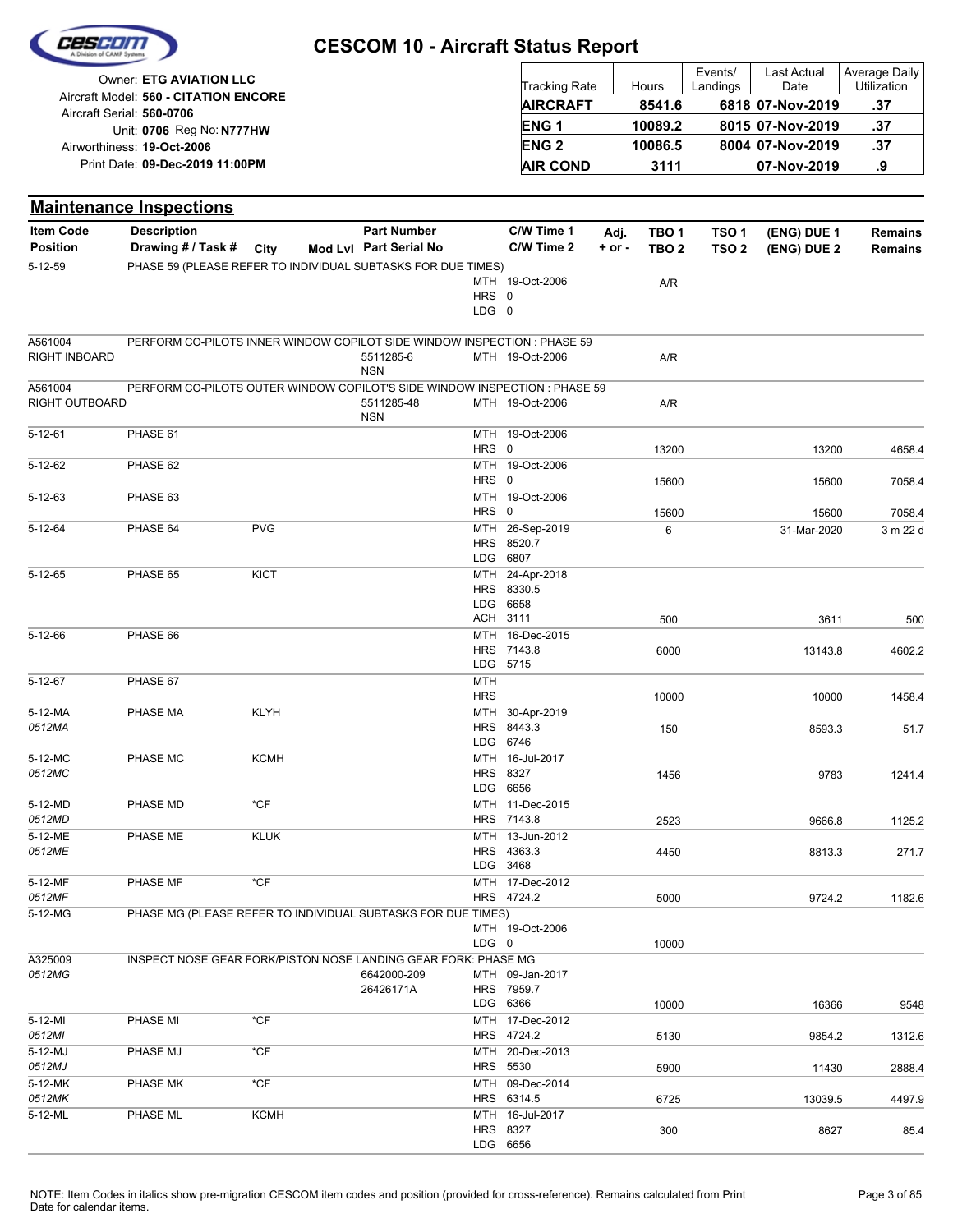

| <b>Owner: ETG AVIATION LLC</b>        |  |
|---------------------------------------|--|
| Aircraft Model: 560 - CITATION ENCORE |  |
| Aircraft Serial: 560-0706             |  |
| Unit: 0706 Reg No: N777HW             |  |
| Airworthiness: 19-Oct-2006            |  |
| Print Date: 09-Dec-2019 11:00PM       |  |
|                                       |  |

| Tracking Rate   | Hours   | Events/<br>Landings | <b>Last Actual</b><br>Date | Average Daily<br>Utilization |
|-----------------|---------|---------------------|----------------------------|------------------------------|
| AIRCRAFT        | 8541.6  |                     | 6818 07-Nov-2019           | .37                          |
| ENG 1           | 10089.2 |                     | 8015 07-Nov-2019           | .37                          |
| ENG 2           | 10086.5 |                     | 8004 07-Nov-2019           | .37                          |
| <b>AIR COND</b> | 3111    |                     | 07-Nov-2019                | .9                           |
|                 |         |                     |                            |                              |

#### **(ENG) DUE 2 (ENG) DUE 1 Maintenance Inspections** City **Mod Lvl Part Serial No Part Number C/W Time 1 C/W Time 2 + or - Adj. TBO 1 TBO 2 TSO 2 TSO 1 Remains** Description Part Number C/W Time 1 Adj. TBO 1 TSO 1 (ENG) DUE 1 Remains **Position Drawing # / Task # Item Code** LDG **HRS** MTH 6657 8328.5 31-Dec-2017 900 24 (10776.1)9228.5 31-Dec-2019 686.9  $\overline{22d}$ E1 790040 UNK INSTALL NEW OIL FILTER LDG **HRS** MTH 6657 8328.1 24-Dec-2017 900 24 (10773)9228.1 31-Dec-2019 686.5 22 d E2 790040 UNK INSTALL NEW OIL FILTER LDG **HRS** MTH 6717 8398 26-Dec-2018 600 12 (10495.62)8998 31-Dec-2019 456.4 22 d E1 051254 MINOR INSPECTION KLYH LDG HRS MTH 6717 8398 26-Dec-2018 600 12 (10492.9)8998 31-Dec-2019 456.4 22 d E2 051254 MINOR INSPECTION KLYH LDG **HRS** MTH 6658 8330.5 24-Apr-2018 36 30-Apr-2021 16 m 21 d *082001* 081251 KICT WEIGHT AND BALANCE EMPTY AIRCRAFT ACH LDG HRS MTH 21-Jul-2017 3111 6656 8327 500 6026 1134104-5 3611 500 215012 KCMH REPLACE MOTOR COMPRESSOR DRIVE MOTOR BRUSHES (COMPRESSOR MOTORS P/N 1134104-1, -5 OR FWA1134104-1, -5 ONLY) MTH 11-Dec-2015 72 8 ESD15D590-001 13083-5 30-Apr-2021 16 m 21 d *262003 : FL* FORWARD LEFT 263005 \*CF REPLACE FORWARD LEFT (SERVICE LIFE) CARTRIDGE MTH 11-Dec-2015 72 8 ESD15D590-001 13083-5 30-Apr-2021 16 m 21 d *262003 : FR* FORWARD RIGHT 263007 \*CF REPLACE FORWARD RIGHT (SERVICE LIFE) CARTRIDGE MTH 11-Dec-2015 72 8 ESD15D590-001 13083-5 30-Apr-2021 16 m 21 d *262003 : AL* AFT LEFT 263009 \*CF REPLACE AFT LEFT (SERVICE LIFE) CARTRIDGE MTH 11-Dec-2015 72 10 ESD15B579-001 13083-5 28-Feb-2021 14 m 19 d *262003 : AR* AFT RIGHT 263011 \*CF REPLACE AFT RIGHT (SERVICE LIFE) CARTRIDGE MTH 01-Jun-2015 60 44084B1 30401102 30-Jun-2020 6 m 21 d *051223 : A* AFT B262002 HYDROSTATIC TEST ENGINE FIRE BOTTLE MTH 01-Jun-2015 60 43752B1 30401102 30-Jun-2020 6 m 21 d *051223 : F* FORWARD B262002 HYDROSTATIC TEST ENGINE FIRE BOTTLE MTH 24-Apr-2018 144 C352CS 30-Apr-2030 124 m 21 d E-68636245 *051247 : A* CABIN B262003 **KICT** HYDROSTATIC TEST PORTABLE HALON FIRE EXTINGUISHER MTH 24-Apr-2018 144 C352CS 30-Apr-2030 124 m 21 d E-68636244 *051247 : F* **COCKPIT** B262003 **KICT** HYDROSTATIC TEST PORTABLE HALON FIRE EXTINGUISHER LDG HRS 8363.9 MTH 25-Oct-2018 T/C 6691 0182 LEFT 3-1607-1 324201 **KICT** NON DESTRUCTIVE TEST MLG WHEEL ASSEMBLY LDG **HRS** MTH 6279 7852.1 13-Nov-2016 T/C 0261 RIGHT 3-1607-1 324201 NON DESTRUCTIVE TEST MLG WHEEL ASSEMBLY MTH T/C 6566 3-1418 324202 NON DESTRUCTIVE TEST NOSE WHEEL ASSEMBLY MTH 01-Oct-2016 36 1532 *051222 : GEAR* 212940-2 31-Oct-2019 -1 m 9 d B326003 HYDROSTATIC TEST PNEUMATIC BLOWDOWN/EMERGENCY BRAKE BOTTLE **Over Due**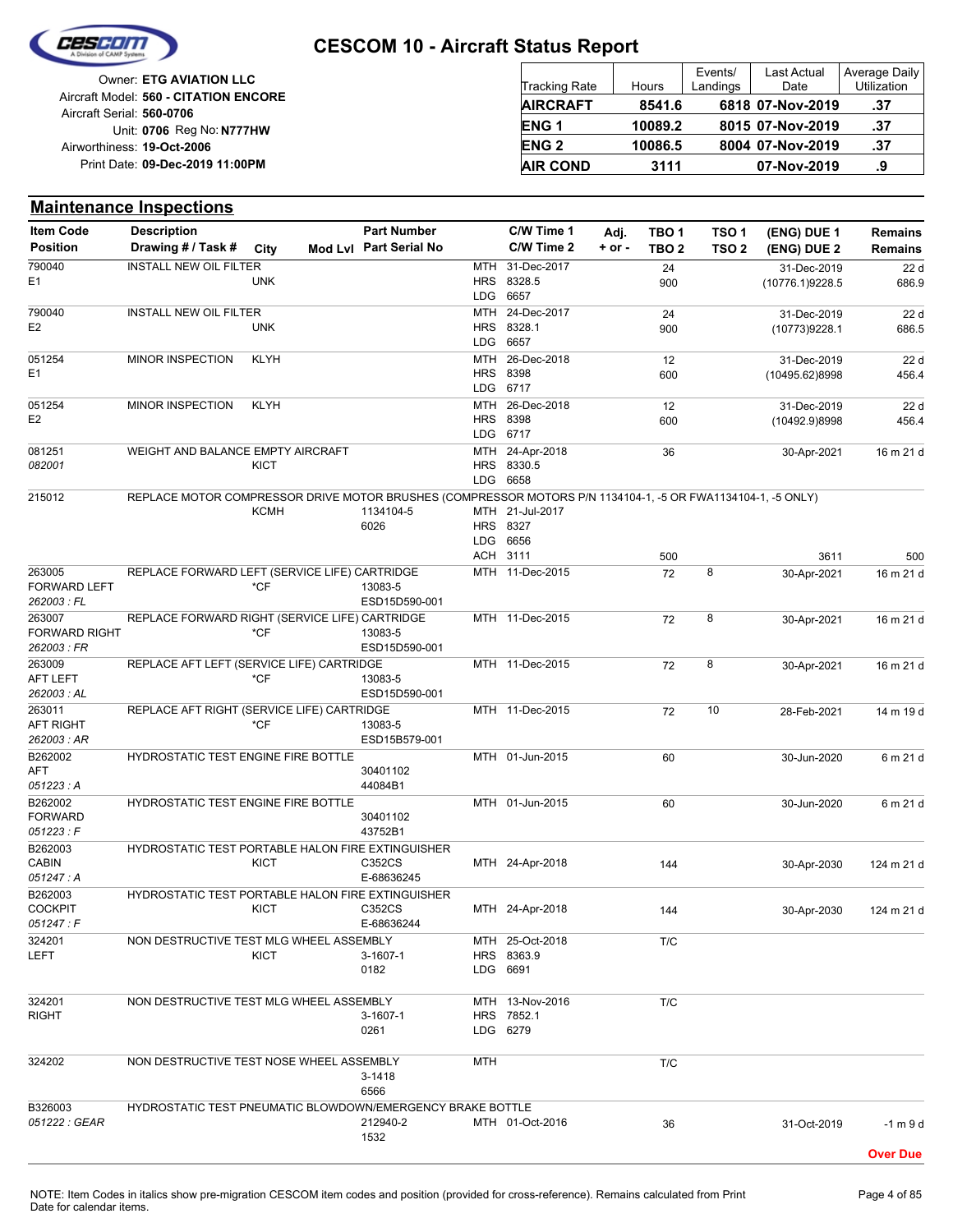

| <b>Tracking Rate</b> | Hours   | Events/<br>Landings | <b>Last Actual</b><br>Date | Average Daily<br>Utilization |
|----------------------|---------|---------------------|----------------------------|------------------------------|
| <b>AIRCRAFT</b>      | 8541.6  |                     | 6818 07-Nov-2019           | .37                          |
| <b>ENG1</b>          | 10089.2 |                     | 8015 07-Nov-2019           | .37                          |
| <b>ENG 2</b>         | 10086.5 |                     | 8004 07-Nov-2019           | .37                          |
| <b>AIR COND</b>      | 3111    |                     | 07-Nov-2019                | .9                           |

|                                             | <b>Maintenance Inspections</b>                                                                                                                       |             |                                              |                   |                                                |                  |                           |                           |                                |                           |
|---------------------------------------------|------------------------------------------------------------------------------------------------------------------------------------------------------|-------------|----------------------------------------------|-------------------|------------------------------------------------|------------------|---------------------------|---------------------------|--------------------------------|---------------------------|
| <b>Item Code</b><br><b>Position</b>         | <b>Description</b><br>Drawing # / Task #                                                                                                             | City        | <b>Part Number</b><br>Mod Lvl Part Serial No |                   | C/W Time 1<br>C/W Time 2                       | Adj.<br>$+ or -$ | TBO 1<br>TBO <sub>2</sub> | TSO 1<br>TSO <sub>2</sub> | (ENG) DUE 1<br>(ENG) DUE 2     | Remains<br><b>Remains</b> |
| 350004<br>051222 : OXY                      | HYDROSTATIC TEST OXYGEN CYLINDER                                                                                                                     | <b>KCMH</b> | 176176-64<br>1376-1960067                    |                   | MTH 22-Mar-2017                                |                  | 36                        |                           | 31-Mar-2020                    | 3 m 22 d                  |
| 710015<br>E1                                | PERFORM RECOVERY WASH                                                                                                                                |             |                                              | MTH               |                                                |                  | A/R                       |                           |                                |                           |
| 710015<br>E <sub>2</sub>                    | PERFORM RECOVERY WASH                                                                                                                                |             |                                              | <b>MTH</b>        |                                                |                  | A/R                       |                           |                                |                           |
| 710050<br>E1                                | DO A FIVE POINT PERFORMANCE UNCAPPED CALIBRATION RUN                                                                                                 | <b>KLYH</b> |                                              |                   | MTH 26-Dec-2018<br><b>HRS 8398</b><br>LDG 6717 |                  | 12<br>600                 |                           | 31-Dec-2019<br>(10495.6)8998   | 22d<br>456.4              |
| 710050<br>E <sub>2</sub>                    | DO A FIVE POINT PERFORMANCE UNCAPPED CALIBRATION RUN                                                                                                 | <b>KLYH</b> |                                              |                   | MTH 26-Dec-2018<br>HRS 8398<br>LDG 6717        |                  | 12<br>600                 |                           | 31-Dec-2019<br>(10492.9)8998   | 22d<br>456.4              |
| 710060<br>E1<br>057106: E1**L               | DISCONNECT EACH WIRING HARNESS CONNECTOR, CLEAN, INSPECT,RECONNECT AND PERFORM ENGINE CHECKS REQUIREDFOLLOWING WIRING<br><b>HARNESS REPLACEMENT</b>  | <b>UNK</b>  |                                              |                   | MTH 31-Dec-2017<br>HRS 8329.5<br>LDG 6657      |                  | 900                       |                           | (10776.1)9229.5                | 687.9                     |
| 710060<br>E <sub>2</sub><br>057106 : E2**R  | DISCONNECT EACH WIRING HARNESS CONNECTOR, CLEAN, INSPECT, RECONNECT AND PERFORM ENGINE CHECKS REQUIREDFOLLOWING WIRING<br><b>HARNESS REPLACEMENT</b> | <b>UNK</b>  |                                              |                   | MTH 24-Dec-2017<br>HRS 8329.5                  |                  | 900                       |                           | (10773)9229.5                  | 687.9                     |
| 720010<br>E1<br>710001: E1**L               | <b>OVERHAUL ENGINE</b>                                                                                                                               | <b>KICT</b> |                                              | <b>LDG</b><br>MTH | 6657<br>30-Jan-2018<br>HRS 8328.5<br>LDG 6657  |                  | 5000                      |                           | (14876.1)13328.5               | 4786.9                    |
| 720010<br>E <sub>2</sub><br>710001: E2**R   | <b>OVERHAUL ENGINE</b>                                                                                                                               | KICT        |                                              | MTH<br><b>LDG</b> | 30-Jan-2018<br>HRS 8328.1<br>6657              |                  | 5000                      |                           | (14873)13328.1                 | 4786.5                    |
| 720020<br>E <sub>1</sub><br>057120 : E1**L  | INSPECTION LOW UTILIZATION                                                                                                                           | <b>KICT</b> |                                              | MTH               | 30-Jan-2018<br>HRS 8328.5<br>LDG 6648          |                  | 120                       |                           | 31-Jan-2028                    | 97 m 22 d                 |
| 720020<br>E <sub>2</sub><br>057120 : E2**R  | INSPECTION LOW UTILIZATION                                                                                                                           | KICT        |                                              | MTH<br><b>LDG</b> | 30-Jan-2018<br>HRS 8328.1<br>6657              |                  | 120                       |                           | 31-Jan-2028                    | 97 m 22 d                 |
| 720060<br>E1<br>051225A : E1**L             | HOT SECTION INSPECTION                                                                                                                               | KICT        |                                              | MTH               | 30-Jan-2018<br>HRS 8329.5<br>LDG 6657          |                  | 2500                      |                           | (12376.1)10829.5               | 2287.9                    |
| 720060<br>E <sub>2</sub><br>051225A : E2**R | HOT SECTION INSPECTION                                                                                                                               | KICT        |                                              | <b>MTH</b>        | 30-Jan-2018<br>HRS 8329.5<br>LDG 6657          |                  | 2500                      |                           | (12373)10829.5                 | 2287.9                    |
| 724050<br>E1                                | DISCARD HIGH PRESSURETURBINE BLADES                                                                                                                  | <b>UNK</b>  | 3076231-01<br>SN-UNKNOWN                     |                   | MTH 31-Dec-2017<br>HRS 8329.5<br>LDG 6657      |                  |                           |                           |                                |                           |
| 724050<br>E <sub>2</sub>                    | DISCARD HIGH PRESSURETURBINE BLADES                                                                                                                  |             |                                              |                   | MTH 30-Sep-2016<br>HRS 7714.2<br>LDG 6181      |                  |                           |                           |                                |                           |
| 725060<br>E1                                | DISCARD TURBINE SUPPORT CASE                                                                                                                         |             |                                              |                   | MTH 10-Feb-2004<br>LDG -1197                   |                  | 12200                     |                           | (12200)11003                   | 4185                      |
| 725060<br>E2                                | DISCARD TURBINE SUPPORT CASE                                                                                                                         |             |                                              |                   | MTH 10-Feb-2004<br>LDG -1186                   |                  | 12200                     |                           | (12200)11014                   | 4196                      |
| 731030<br>E1<br>052803 : E1**L              | <b>INSTALL NEW FUEL FILTER</b>                                                                                                                       | <b>UNK</b>  |                                              |                   | MTH 31-Dec-2017<br>HRS 8329.5<br>LDG 6657      |                  | 24<br>900                 |                           | 31-Dec-2019<br>(10776.1)9229.5 | 22d<br>687.9              |
| 731030<br>E <sub>2</sub><br>052803: E2**R   | <b>INSTALL NEW FUEL FILTER</b>                                                                                                                       | <b>UNK</b>  |                                              |                   | MTH 24-Dec-2017<br>HRS 8329.5<br>LDG 6657      |                  | 24<br>900                 |                           | 31-Dec-2019<br>(10773)9229.5   | 22d<br>687.9              |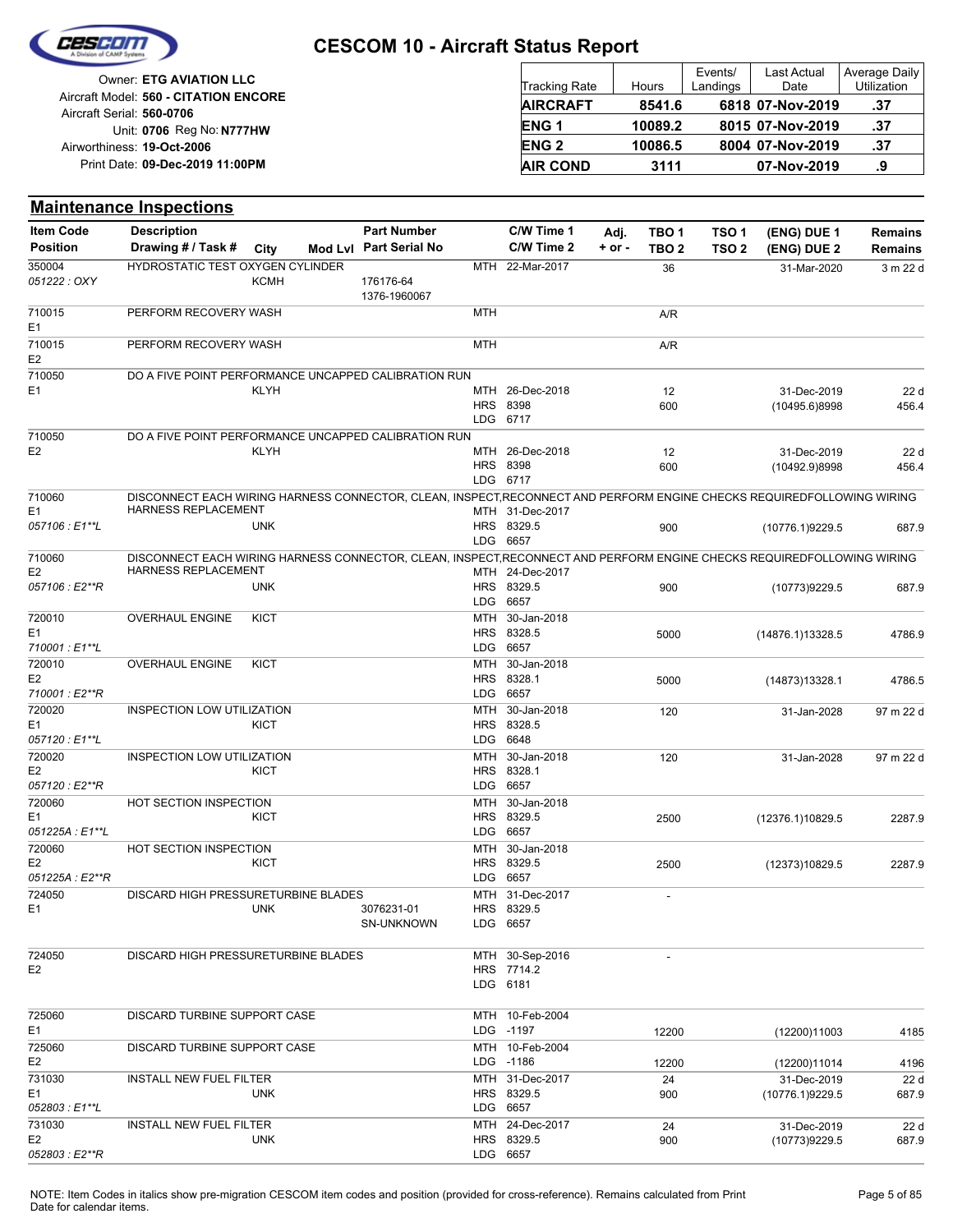

Reg No: **N777HW** Unit: **0706 09-Dec-2019 11:00PM** Print Date: **19-Oct-2006** Airworthiness: Owner: **ETG AVIATION LLC** Aircraft Serial: **560-0706** Aircraft Model: **560 - CITATION ENCORE**

| <b>Tracking Rate</b> | Hours   | Events/<br>Landings | <b>Last Actual</b><br>Date | Average Daily<br>Utilization |
|----------------------|---------|---------------------|----------------------------|------------------------------|
| <b>AIRCRAFT</b>      | 8541.6  |                     | 6818 07-Nov-2019           | .37                          |
| <b>ENG1</b>          | 10089.2 |                     | 8015 07-Nov-2019           | .37                          |
| <b>ENG 2</b>         | 10086.5 |                     | 8004 07-Nov-2019           | .37                          |
| <b>AIR COND</b>      | 3111    |                     | 07-Nov-2019                | .9                           |

#### **(ENG) DUE 2 (ENG) DUE 1 Maintenance Inspections** City **Mod Lvl Part Serial No Part Number C/W Time 1 C/W Time 2 + or - Adj. TBO 1 TBO 2 TSO 2 TSO 1 Remains** Description Part Number C/W Time 1 Adj. TBO 1 TSO 1 (ENG) DUE 1 Remains **Position Drawing # / Task # Item Code** LDG **HRS** MTH 31-Dec-2017 6657 8329.5 900 24 (10776.1)9229.5 31-Dec-2019 687.9 22 d *052805 : E1\*\*L* E1 731100 UNK INSPECT EMERGENCY FUEL SHUTOFF LEVER AND CABLE LDG HRS **MTH** 6657 8329.5 24-Dec-2017 900 24 (10773)9229.5 31-Dec-2019 687.9 22 d *052805 : E2\*\*R* E2 731100 UNK INSPECT EMERGENCY FUEL SHUTOFF LEVER AND CABLE LDG HRS MTH 6657 8329.5 31-Dec-2017 A/R E1 731110 UNK DIMENSIONAL CHECK EMERGENCY FUEL SHUTOFF PIN LDG HRS 8329.5 MTH 24-Dec-2017 A/R 6657 E2 731110 UNK DIMENSIONAL CHECK EMERGENCY FUEL SHUTOFF PIN LDG 6172 HRS 7714.6 MTH 28-Sep-2016 N/A SN-UNKNOWN E1 PN PN 731120 TOL REPLACE FUEL MANIFOLD ASSEMBLY /INSPECT WITH BOROSCOPE FUEL MANIFOLD LDG HRS 5807.3 MTH 21-Mar-2014 N/A 4626 SN-UNKNOWN E2 PN DNK PN 731120 UNK REPLACE FUEL MANIFOLD ASSEMBLY /INSPECT WITH BOROSCOPE FUEL MANIFOLD LDG **HRS** MTH 6657 8328.5 30-Jan-2018 5000 F57352 E1 823660-02 (14876.1)13328.5 4786.9 731150 **KICT** OVERHAUL OR REFURBISH FLOW DIVIDER FLOW DIVIDER LDG **HRS MTH** 6657 8328.1 30-Jan-2018 5000 F57531 E2 823660-02 (14873)13328.1 4786.5 731150 KICT OVERHAUL OR REFURBISH FLOW DIVIDER FLOW DIVIDER LDG **HRS MTH** 6657 8328.5 30-Jan-2018 E1 5000 (14876.1)13328.5 4786.9 731200 **KICT** OVERHAUL/REFURBISH FUEL NOZZLES LDG HRS MTH 6657 8328.1 30-Jan-2018 E2 5000 (14873)13328.1 4786.5 731200 KICT OVERHAUL/REFURBISH FUEL NOZZLES LDG **HRS MTH** 6657 8328.5 30-Jan-2018 5000 F83842 E1 UNK 1012633-35 HRS 8328.5 5000 (14876.1)13328.5 4786.9 732150 UNK OVERHAUL - FUEL CONTROL UNIT AND PUMP LDG **HRS** MTH 6657 8328.1 30-Jan-2018 5000 F65189 E2 1012633-35 (14873)13328.1 4786.5 732150 UNK OVERHAUL - FUEL CONTROL UNIT AND PUMP LDG **HRS** MTH 6657 8328.5 30-Jan-2018 E1 5000 (14876.1)13328.5 4786.9 750100 **KICT** OVERHAUL OR REFURBISH ANTI-ICING VALVE LDG HRS **MTH** 6657 8328.1 30-Jan-2018 E2 5000 (14873)13328.1 4786.5 750100 KICT OVERHAUL OR REFURBISH ANTI-ICING VALVE LDG HRS 8329.5 MTH 31-Dec-2017 - 6657 TR9471 E1 3075987-01 751030 UNK REPLACE INTERCOMPRESSORBLEEDVALVE SERVOVALVE LDG 3841 HRS MTH 07-Jan-2013 4851.8  $E2$  of the contract of the contract of the contract of the contract of the contract of the contract of the contract of the contract of the contract of the contract of the contract of the contract of the contract of the c 751030 REPLACE INTERCOMPRESSORBLEEDVALVE SERVOVALVE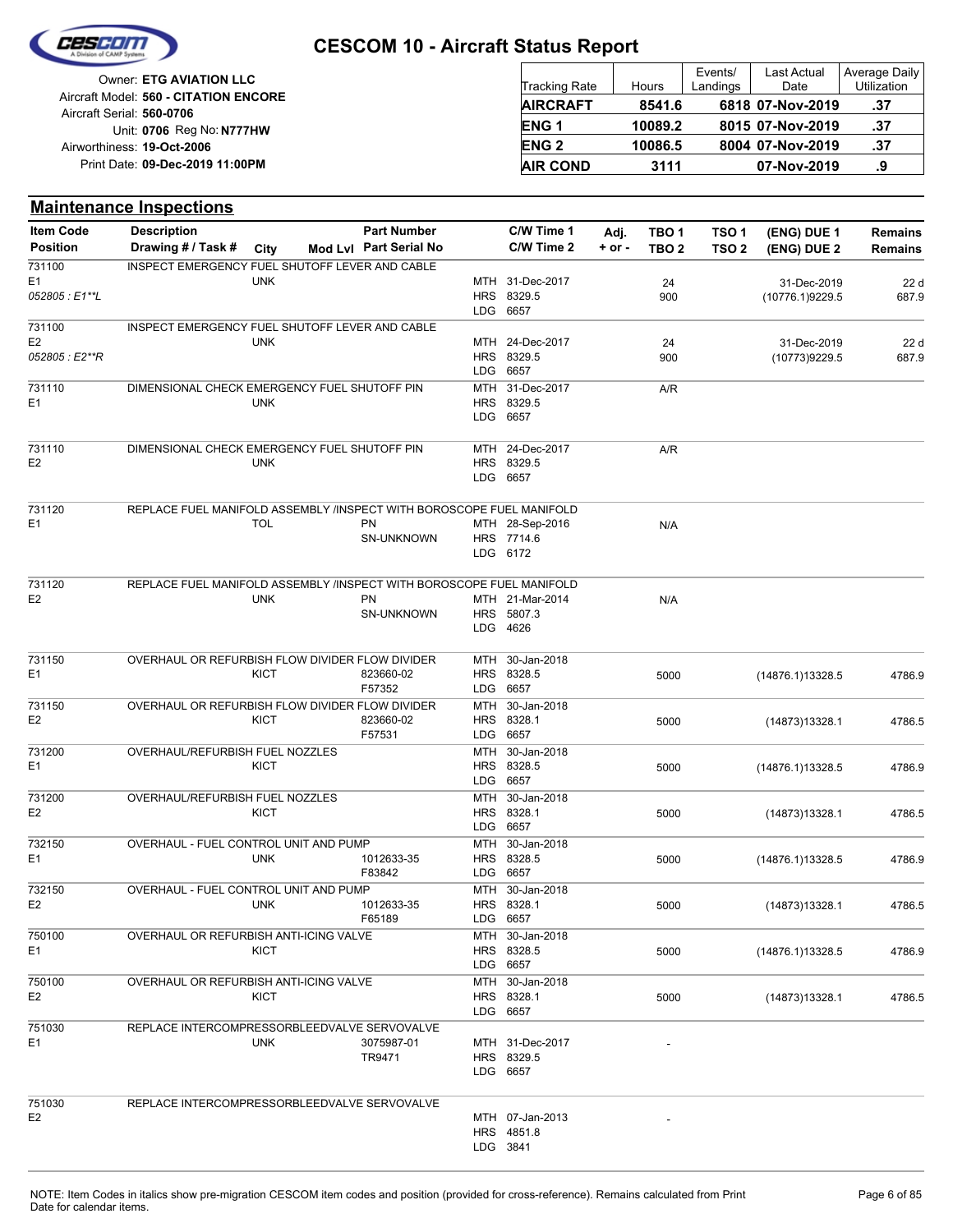

|                                       |                      |         | Events/  | <b>Last Actual</b> | Average  |
|---------------------------------------|----------------------|---------|----------|--------------------|----------|
| Owner: ETG AVIATION LLC               | <b>Tracking Rate</b> | Hours   | Landings | Date               | Utilizat |
| Aircraft Model: 560 - CITATION ENCORE | <b>AIRCRAFT</b>      | 8541.6  |          | 6818 07-Nov-2019   | .37      |
| Aircraft Serial: 560-0706             |                      |         |          |                    |          |
| Unit: 0706 Reg No: N777HW             | <b>ENG1</b>          | 10089.2 |          | 8015 07-Nov-2019   | .37      |
| Airworthiness: 19-Oct-2006            | <b>ENG 2</b>         | 10086.5 |          | 8004 07-Nov-2019   | .37      |
| Print Date: 09-Dec-2019 11:00PM       | <b>AIR COND</b>      | 3111    |          | 07-Nov-2019        | .9       |
|                                       |                      |         |          |                    |          |

#### **Maintenance Inspections**

| <b>Item Code</b> | <b>Description</b>                                 | <b>Part Number</b>     |            | C/W Time 1      | Adj.       | TBO <sub>1</sub> | TSO <sub>1</sub> | (ENG) DUE 1      | Remains        |
|------------------|----------------------------------------------------|------------------------|------------|-----------------|------------|------------------|------------------|------------------|----------------|
| <b>Position</b>  | Drawing # / Task #<br>City                         | Mod Lvl Part Serial No |            | C/W Time 2      | $+$ or $-$ | TBO <sub>2</sub> | TSO <sub>2</sub> | (ENG) DUE 2      | <b>Remains</b> |
| 790020           | <b>CHANGE OIL</b>                                  |                        | MTH        | 27-Aug-2008     |            | A/R              |                  |                  |                |
| E <sub>1</sub>   |                                                    |                        | <b>HRS</b> | 2288.4          |            |                  |                  |                  |                |
| 790020           | <b>CHANGE OIL</b>                                  |                        |            | MTH 27-Aug-2008 |            | A/R              |                  |                  |                |
| E <sub>2</sub>   |                                                    |                        |            | HRS 2291.1      |            |                  |                  |                  |                |
| 790030           | MONITOR OIL QUALITY                                |                        |            | MTH 10-Feb-2004 |            | O/C              |                  |                  |                |
| E <sub>1</sub>   |                                                    |                        |            |                 |            |                  |                  |                  |                |
| 790030           | <b>MONITOR OIL QUALITY</b>                         |                        |            | MTH 10-Feb-2004 |            | O/C              |                  |                  |                |
| E <sub>2</sub>   |                                                    |                        |            |                 |            |                  |                  |                  |                |
| 790060           | FUEL TO OIL HEAT EXCHANGER - OVERHAUL OR REFURBISH |                        |            |                 |            |                  |                  |                  |                |
| E <sub>1</sub>   | KICT                                               |                        |            | MTH 30-Jan-2018 |            |                  |                  |                  |                |
|                  |                                                    |                        |            | HRS 8328.5      |            | 5000             |                  | (14876.1)13328.5 | 4786.9         |
|                  |                                                    |                        | LDG        | 6657            |            |                  |                  |                  |                |
| 790060           | FUEL TO OIL HEAT EXCHANGER - OVERHAUL OR REFURBISH |                        |            |                 |            |                  |                  |                  |                |
| E <sub>2</sub>   | <b>KICT</b>                                        |                        |            | MTH 30-Jan-2018 |            |                  |                  |                  |                |
|                  |                                                    |                        | <b>HRS</b> | 8328.1          |            | 5000             |                  | (14873)13328.1   | 4786.5         |
|                  |                                                    |                        | LDG        | 6657            |            |                  |                  |                  |                |

Last Actual Date

Average Daily **Utilization**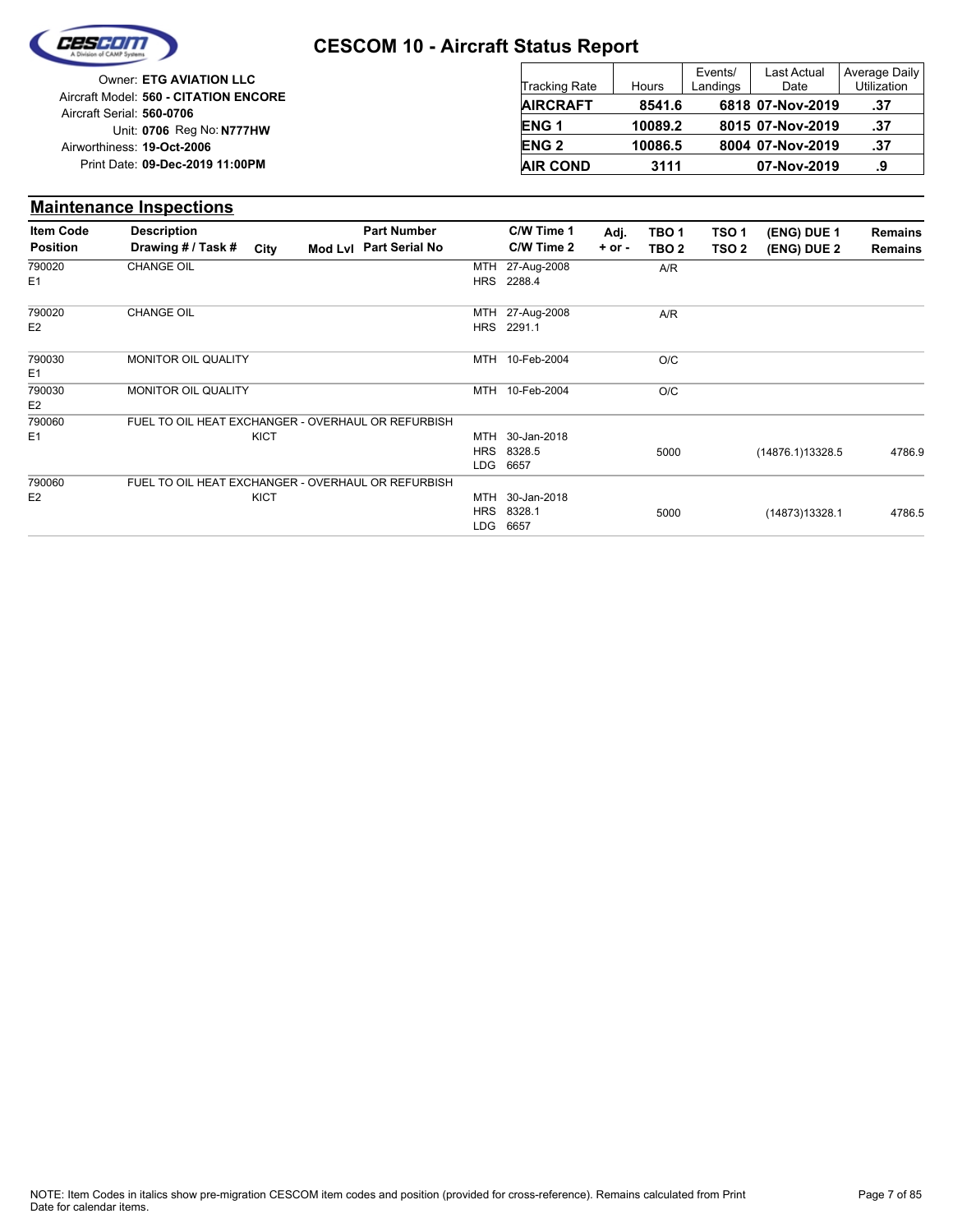

**Components**

#### **CESCOM 10 - Aircraft Status Report**

| Owner: ETG AVIATION LLC                                            | Tracking Rate    | Hours   | Events/<br>Landings | <b>Last Actual</b><br>Date | Average Daily<br><b>Utilization</b> |
|--------------------------------------------------------------------|------------------|---------|---------------------|----------------------------|-------------------------------------|
| Aircraft Model: 560 - CITATION ENCORE<br>Aircraft Serial: 560-0706 | <b>AIRCRAFT</b>  | 8541.6  |                     | 6818 07-Nov-2019           | .37                                 |
| Unit: 0706 Reg No: N777HW                                          | ENG <sub>1</sub> | 10089.2 |                     | 8015 07-Nov-2019           | .37                                 |
| Airworthiness: 19-Oct-2006                                         | <b>ENG 2</b>     | 10086.5 |                     | 8004 07-Nov-2019           | -37                                 |
| Print Date: 09-Dec-2019 11:00PM                                    | <b>AIR COND</b>  | 3111    |                     | 07-Nov-2019                | .9                                  |

#### **(ENG) DUE 2 (ENG) DUE 1** City **Mod Lvl Part Serial No Part Number C/W Time 1 C/W Time 2 + or - Adj. TBO 1 TBO 2 TSO 2 TSO 1 Remains** Description Part Number C/W Time 1 Adj. TBO 1 TSO 1 (ENG) DUE 1 Remains **Position Drawing # / Task # Item Code** MTH 19-Oct-2006 O/C 1033 211002 4713-24 EMERGENCY PRESSURE VALVE \*CF LDG HRS MTH 04-Apr-2017 6501 8130.4 0 0  $\overline{0}$ 3488A 1000 9912323-2 9130.4 588.8 212004 VNY OVERHEAD CABIN FAN MTH 19-Oct-2006 O/C 228 212006 BC64A-2 COCKPIT DEFOGGER FAN 9918002-1 \*CF MTH 19-Oct-2006 O/C 060501 NYLC50466-2 212009 \*CF FLOW DIVIDER CABIN UNDERFLOOR ACTUATOR MTH 19-Oct-2006 O/C 9BA396 27221274 AFT 212011 9912085-3 \*CF TEMP DUCT SENSOR MTH 19-Oct-2006 0/C 5BB278 27221274 FORWARD 212011 9912085-3 \*CF TEMP DUCT SENSOR MTH 19-Oct-2006 O/C 23327 213001 C668511-0106 CABIN PRESSURE INDICATOR 3001J73 \*CF MTH 08-Jun-2018 O/C 12 7BD35 1H124-12 NO. 1 213005 UNK MASS FLOW CONTROL VALVE LDG 6657 HRS 8329.5 MTH 20-Apr-2018 O/C 10AT36 1H124-12 NO. 2 213005 **KICT** MASS FLOW CONTROL VALVE LDG HRS MTH 2870 3636.7 29-Jun-2011 0  $O/C$  0 2824 213006 52770-116 CABIN ALTITUDE CONTROLLER 9912409-13 SMF F ACH LDG **HRS** MTH 2264.4 6159 7700.2 03-Sep-2016  $\Omega$  $O/C$  6 925 52771-318 NO. 1 213007 9912409-17 KMCO PRIMARY OUTFLOW VALVE MTH 19-Oct-2006 O/C 1168 52772-112 NO. 2 213007 9912409-8 \*CF SECONDARY OUTFLOW VALVE MTH 19-Oct-2006 O/C 1908 213008 52773-001 MANUAL TOGGLE VALVE 9912409-4 A \*CF  $MTH$  19-Oct-2006  $O/C$ 2006070177 782343-5 215001 \*CF ACM REFRIGERATOR PACKAGE ASSEMBLY LDG HRS 5530 9705102 5000 MTH 20-Dec-2013 4424 0 0  $\overline{0}$ 738384-26 10530 1988.4 215004 AIR CYCLE MACHINE RECOMMENDED ECONOMIC OVERHAUL PERIOD DEFINED BY HAMILTON STANDARD. LDG HRS 8248.4 MTH 27-May-2017 6593 0  $\Omega$  $O/C$  0 791827 215005 754751-2 ACM BYPASS VALVE KBFI MTH 19-Oct-2006 O/C 3731 215008 1173T42-1 DUCT OVERHEAT SENSOR \*CF LDG 6745 HRS 8443.3 MTH 07-Apr-2019 0  $O/C$  0 2423 215009 746833-1 ACM OVERHEAT SWITCH KMCO LDG HRS MTH 5992 7518.9 11-Jun-2016 0 0  $O/C$  0 UNK5 215016 AC COMPRESSOR 1134160 MTH 19-Oct-2006 O/C 215017 1134400-17 AC CONDENSER \*CF

661

9912459-1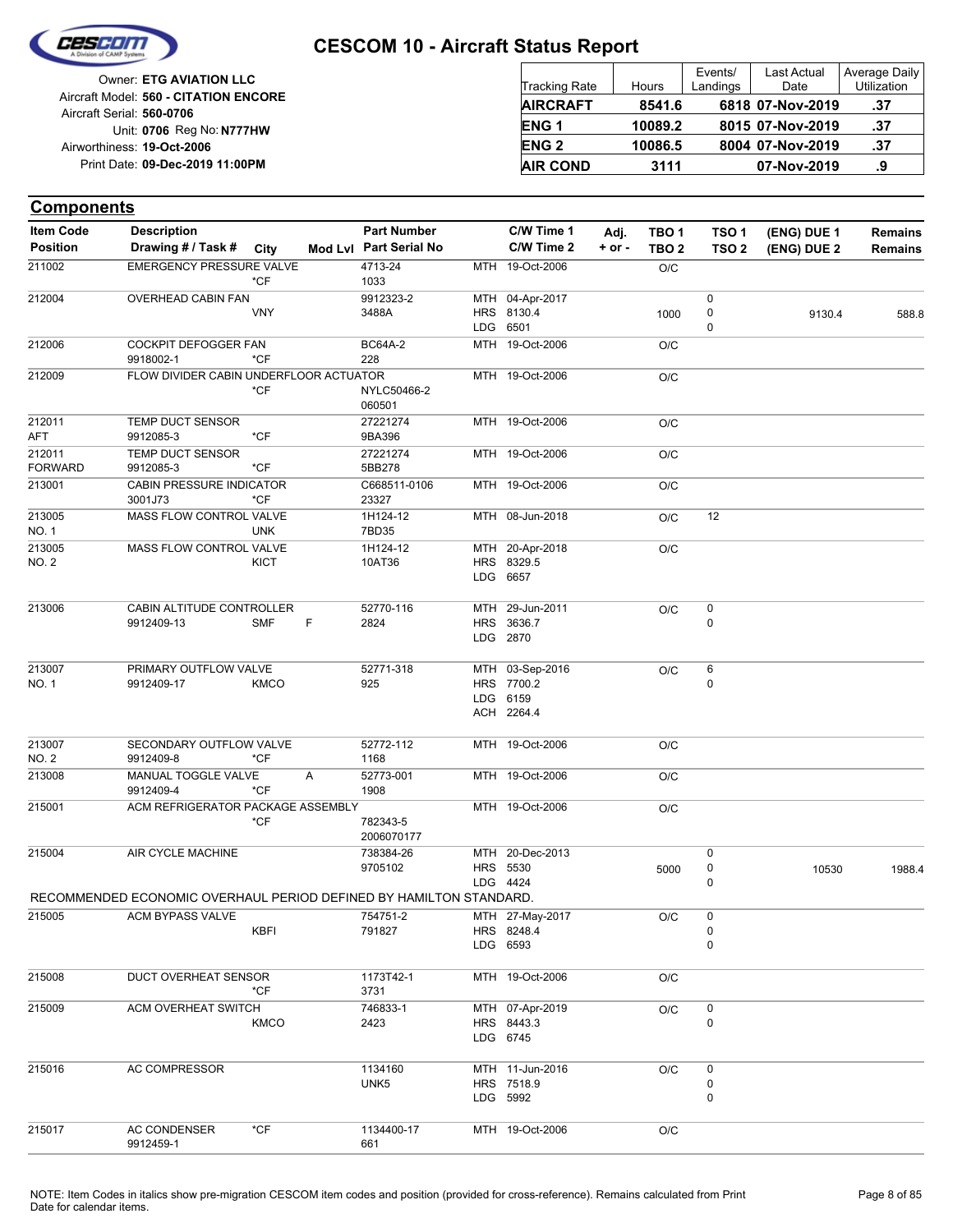

| <b>Tracking Rate</b> | Hours   | Events/<br>Landings | <b>Last Actual</b><br>Date | Average Daily<br>Utilization |
|----------------------|---------|---------------------|----------------------------|------------------------------|
| <b>AIRCRAFT</b>      | 8541.6  |                     | 6818 07-Nov-2019           | .37                          |
| <b>ENG1</b>          | 10089.2 |                     | 8015 07-Nov-2019           | .37                          |
| <b>ENG 2</b>         | 10086.5 |                     | 8004 07-Nov-2019           | .37                          |
| <b>AIR COND</b>      | 3111    |                     | 07-Nov-2019                | .9                           |

| <b>Components</b>                   |                                                           |                   |                                              |                                                         |                    |                                      |                                      |                            |                                  |
|-------------------------------------|-----------------------------------------------------------|-------------------|----------------------------------------------|---------------------------------------------------------|--------------------|--------------------------------------|--------------------------------------|----------------------------|----------------------------------|
| <b>Item Code</b><br><b>Position</b> | <b>Description</b><br>Drawing # / Task #                  | City              | <b>Part Number</b><br>Mod Lvl Part Serial No | C/W Time 1<br>C/W Time 2                                | Adj.<br>$+$ or $-$ | TBO <sub>1</sub><br>TBO <sub>2</sub> | TSO <sub>1</sub><br>TSO <sub>2</sub> | (ENG) DUE 1<br>(ENG) DUE 2 | <b>Remains</b><br><b>Remains</b> |
| 215021                              | <b>MOTOR</b>                                              | <b>KMKE</b>       | 1134104-5<br>6026                            | MTH 09-Sep-2016<br>HRS 7711.2<br>LDG 6165<br>ACH 2569.2 |                    | O/C                                  | 0<br>0                               |                            |                                  |
| 215022                              | AFT EVAPORATOR                                            | *CF               | 1134240-3<br>927                             | MTH 19-Oct-2006                                         |                    | O/C                                  |                                      |                            |                                  |
| 215023                              | <b>FWD EVAPORATOR</b>                                     | <b>KMKE</b>       | 1134240-23<br>370                            | MTH 07-Mar-2017<br>HRS 8055<br>LDG 6442<br>ACH 2611.3   |                    | O/C                                  | 0<br>0                               |                            |                                  |
| 215024                              | PRESSURE SWITCH                                           | <b>KICT</b>       | 1250232-4<br>11773                           | MTH 20-Apr-2018<br>HRS 8329.5<br>LDG 6657               |                    | O/C                                  | 0<br>0                               |                            |                                  |
| 215025                              | <b>BAROMETRIC SWITCH</b>                                  | $*$ CF            | GBC300-82<br>0534504                         | MTH 19-Oct-2006                                         |                    | O/C                                  |                                      |                            |                                  |
| 216001                              | CABIN TEMPERATURE SENSOR                                  | <b>BWI</b>        | 1942T100-11<br>1615                          | MTH 22-Jun-2017<br>HRS 8296.7<br>LDG 6631               |                    | O/C                                  | 0<br>0<br>0                          |                            |                                  |
| 216002                              | CABIN TEMPERATURE CONTROLLER<br>9912069-22                | <b>KBZN</b>       | 754661-5<br>98091207                         | MTH 08-Jun-2017<br>HRS 8256.6<br>LDG 6600               |                    | O/C                                  |                                      |                            |                                  |
| 216003                              | DUCT TEMPERATURE SENSOR<br>9912069-14                     | *CF               | 754691-3<br>N04141                           | MTH 19-Oct-2006                                         |                    | O/C                                  |                                      |                            |                                  |
| 216010                              | DOOR ACTUATOR MOTOR ASSEMBLY<br>9910059-3                 | *CF               | 5A3032<br><b>NSN</b>                         | MTH 19-Oct-2006                                         |                    | O/C                                  |                                      |                            |                                  |
| 217001                              | <b>WATER SEPARATOR</b><br>9912069-13                      | *CF               | 738386-3<br>2006071162                       | MTH 19-Oct-2006                                         |                    | O/C                                  |                                      |                            |                                  |
| 221009                              | AUTOPILOT CONTROL<br>PC-400                               | GSO               | 7003897-923<br>00082040                      | MTH 10-Dec-2009<br><b>HRS</b> 2400                      |                    | O/C                                  | 457                                  |                            |                                  |
| 221010<br><b>AILERON</b>            | <b>SERVO</b>                                              | $*$ CF            | 4006719-921<br>06029944                      | MTH 19-Oct-2006                                         |                    | O/C                                  |                                      |                            |                                  |
| 221010<br><b>ELEVATOR</b>           | <b>SERVO</b>                                              | GSO               | 4006719-919<br>79053529                      | MTH 06-Jan-2014<br>HRS 5575.5<br>LDG 4455               |                    | O/C                                  |                                      |                            |                                  |
| 221010<br><b>RUDDER</b>             | <b>SERVO</b>                                              | LGB               | 4006719-921<br>0611H462                      | MTH 07-Aug-2008<br>HRS 1641                             |                    | O/C                                  | 426                                  |                            |                                  |
| 231003                              | KTR953 HF RECEIVER/EXCITER<br><b>KTR-953</b>              | <b>UNK</b><br>9   | 064-01015-0001<br>34622                      | MTH 08-Jun-2018                                         |                    | O/C                                  |                                      |                            |                                  |
| 231004                              | KAC952 HF POWER AMP COUPLER<br><b>KAC-952</b>             | <b>KICT</b><br>13 | 064-01017-0001<br>19581                      | MTH 20-Apr-2018<br>HRS 8329.5<br>LDG 6657               |                    | $O/C$                                |                                      |                            |                                  |
| 231005                              | KCU951/KFS594 HIGH FREQUENCY CONTROLLER<br><b>KFS-594</b> | <b>UNK</b><br>8   | 071-01274-0002<br>5931                       | MTH 08-Jun-2018                                         |                    | O/C                                  |                                      |                            |                                  |
| 231007                              | KA594 HIGH FREQUENCY ADAPTER<br>KA-594                    | *CF<br>3          | 071-01268-0001<br>5090                       | MTH 19-Oct-2006                                         |                    | O/C                                  |                                      |                            |                                  |
| 232002<br>NO. 2                     | <b>VHF COMM ANTENNA</b>                                   | ICT               | 21-38-1RF/36<br>50297                        | MTH 16-Aug-2013<br>HRS 5251.1<br>LDG 4190               |                    | O/C                                  | 0<br>0<br>0                          |                            |                                  |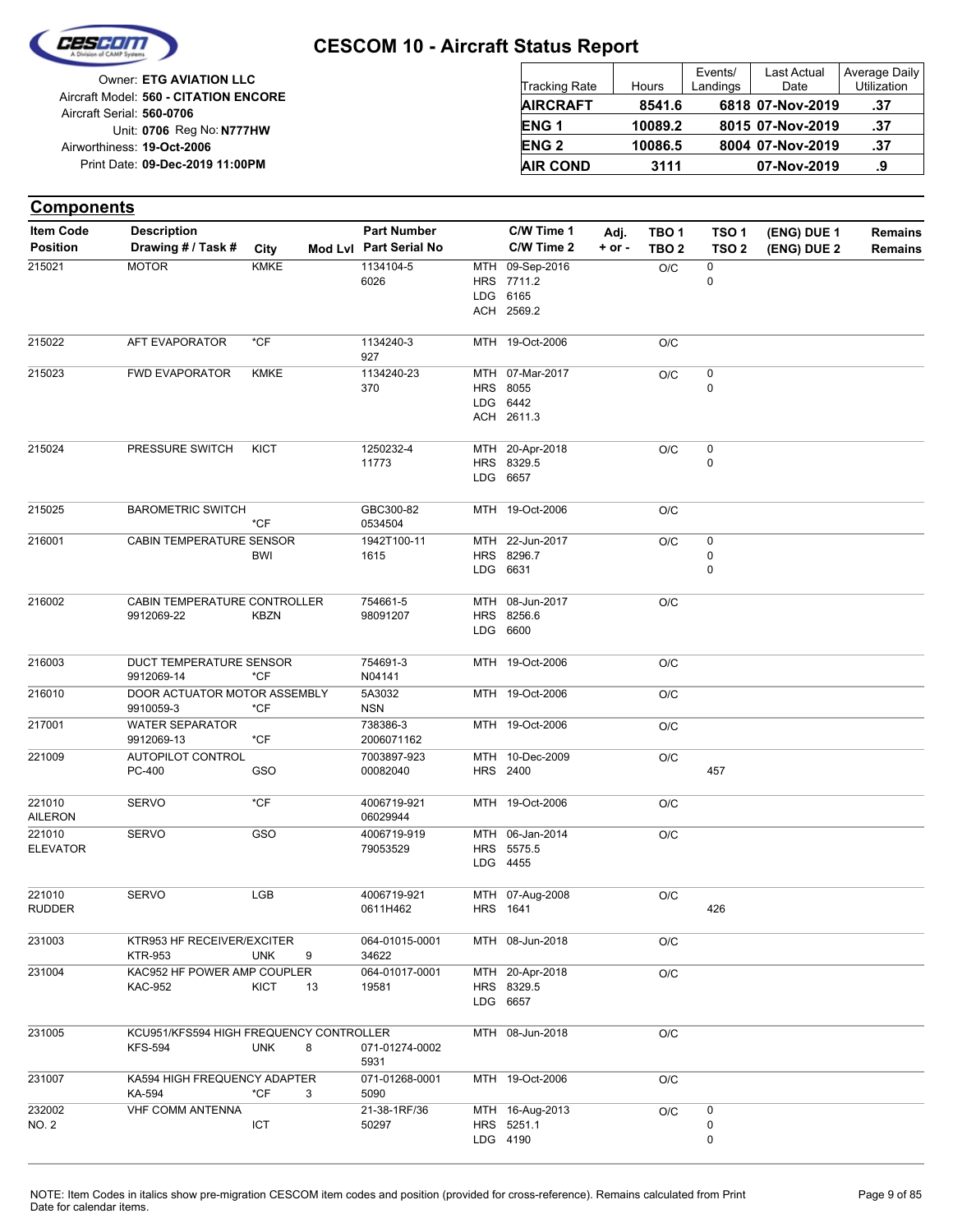

| <b>Tracking Rate</b> | Hours   | Events/<br>Landings | <b>Last Actual</b><br>Date | Average Daily<br>Utilization |
|----------------------|---------|---------------------|----------------------------|------------------------------|
| <b>AIRCRAFT</b>      | 8541.6  |                     | 6818 07-Nov-2019           | .37                          |
| ENG <sub>1</sub>     | 10089.2 |                     | 8015 07-Nov-2019           | .37                          |
| <b>ENG 2</b>         | 10086.5 |                     | 8004 07-Nov-2019           | .37                          |
| <b>AIR COND</b>      | 3111    |                     | 07-Nov-2019                | .9                           |

| <b>Components</b>        |                                                |             |                |                              |         |                                           |            |                  |                     |             |                |
|--------------------------|------------------------------------------------|-------------|----------------|------------------------------|---------|-------------------------------------------|------------|------------------|---------------------|-------------|----------------|
| <b>Item Code</b>         | <b>Description</b>                             |             |                | <b>Part Number</b>           |         | C/W Time 1                                | Adj.       | TBO <sub>1</sub> | TSO <sub>1</sub>    | (ENG) DUE 1 | <b>Remains</b> |
| <b>Position</b>          | Drawing # / Task #                             | City        |                | Mod Lvl Part Serial No       |         | C/W Time 2                                | $+$ or $-$ | TBO <sub>2</sub> | TSO <sub>2</sub>    | (ENG) DUE 2 | Remains        |
| 232003<br>NO. 1          | <b>VHF COMM ANTENNA</b>                        |             |                | VF10-108-6<br>0245           | MTH     | 28-Feb-2016<br>HRS 7280.7<br>LDG 5811     |            | O/C              | 0<br>$\pmb{0}$<br>0 |             |                |
| 232003                   | AFIS ANTENNA                                   | KHOU        |                | 21-38-1RF/36<br>50148        |         | MTH 13-Aug-2013<br>HRS 5249.6<br>LDG 4189 |            | O/C              |                     |             |                |
| 232004                   | TRANSCEIVER PHONE                              |             |                | 724855-801<br>MSA0634        |         | MTH 09-Dec-2014<br>HRS 6314.5<br>LDG 5067 |            | O/C              |                     |             |                |
| 232005<br>CABIN          | <b>HANDSET PHONE</b>                           |             |                | 725729-815BK<br>MX46297      | LDG 648 | MTH 04-Oct-2007<br>HRS 833.4              |            | O/C              |                     |             |                |
| 232006<br><b>COCKPIT</b> | <b>HANDSET PHONE</b>                           |             |                | 725729-815BK<br>MX44575      |         | MTH 09-Dec-2014<br>HRS 6314.5<br>LDG 5067 |            | O/C              |                     |             |                |
| 232007                   | PHONE ANTENNA                                  | *CF         |                | DMNI29-18-1<br>3384          |         | MTH 19-Oct-2006                           |            | O/C              |                     |             |                |
| 232008<br>NO. 1          | VHF INTEGRATED CONTROL UNIT                    | <b>KICT</b> | AV             | 7510733-666<br>0710B677      |         | MTH 20-Apr-2018<br>HRS 8329.5<br>LDG 6657 |            | O/C              |                     |             |                |
| 232008<br>NO. 2          | VHF INTEGRATED CONTROL UNIT                    | <b>KICT</b> | AV             | 7510733-666<br>03078272      |         | MTH 20-Apr-2018<br>HRS 8329.5<br>LDG 6657 |            | O/C              |                     |             |                |
| 232010<br>NO. 1          | VHF COMMUNICATION TRANSCEIVER<br>TR-833        | KICT        |                | 7510763-901<br>0710B844      |         | MTH 20-Apr-2018<br>HRS 8329.5<br>LDG 6657 |            | O/C              |                     |             |                |
| 232010<br>NO. 2          | <b>VHF COMMUNICATION TRANSCEIVER</b><br>TR-833 | <b>KICT</b> |                | 7510763-901<br>03065717      |         | MTH 20-Apr-2018<br>HRS 8329.5<br>LDG 6657 |            | O/C              |                     |             |                |
| 232013<br>NO. 1          | COMM CLUSTER MODULE                            | <b>KICT</b> | L              | 7510784-839<br>0709B997      |         | MTH 20-Apr-2018<br>HRS 8329.5<br>LDG 6657 |            | O/C              |                     |             |                |
| 232013<br>NO. 2          | COMM CLUSTER MODULE                            | KICT        | L              | 7510784-839<br>03058805      |         | MTH 20-Apr-2018<br>HRS 8329.5<br>LDG 6657 |            | O/C              |                     |             |                |
| 232018                   | <b>CDBR REPEATER</b>                           | $*$ CF      |                | 724864-801<br>MSW0915        |         | MTH 19-Oct-2006                           |            | $\rm O/C$        |                     |             |                |
| 232019                   | MAGNASTAR DUPLEXER                             | *CF         |                | 620317-2<br>01670            |         | MTH 19-Oct-2006                           |            | O/C              |                     |             |                |
| 232020                   | CABIN ALERTER SWITCH                           | *CF         |                | 725256-801<br><b>MSL0746</b> |         | MTH 19-Oct-2006                           |            | O/C              |                     |             |                |
| 235001<br><b>NO. 1</b>   | <b>AUDIO AMPLIFIER</b><br>AV-850A              | $*$ CF      | AC             | 7511001-915<br>0604B030      |         | MTH 19-Oct-2006                           |            | $\rm O/C$        |                     |             |                |
| 235001<br>NO. 2          | <b>AUDIO AMPLIFIER</b><br>AV-850A              | *CF         | AC             | 7511001-915<br>0604B031      |         | MTH 19-Oct-2006                           |            | O/C              |                     |             |                |
| 237001                   | COCKPIT VOICE RECORDER<br>FA2100               |             | $\overline{7}$ | 2100-1020-02<br>000596526    |         | MTH 17-Mar-2013<br>HRS 4953.6<br>LDG 3948 |            | O/C              |                     |             |                |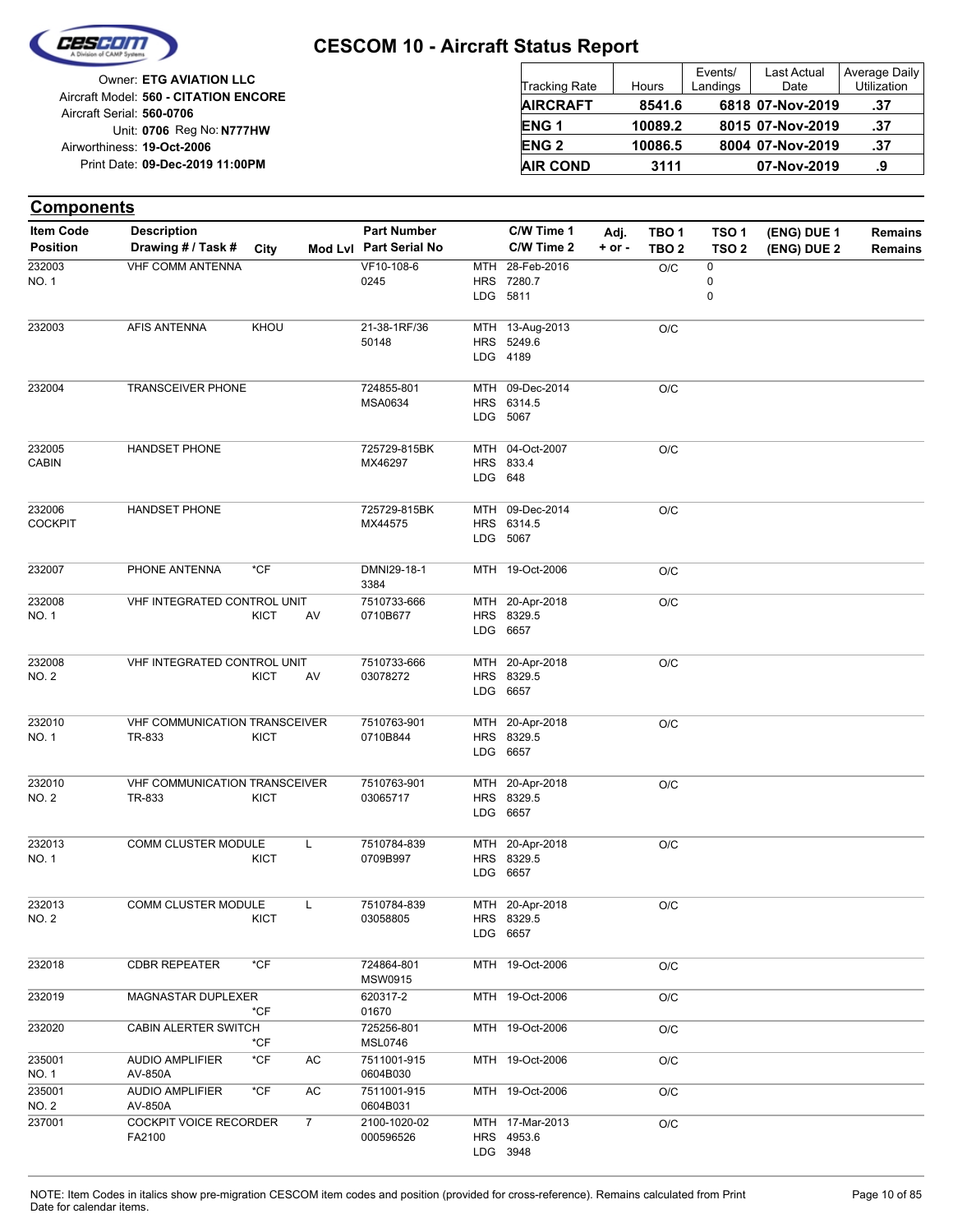

| <b>Tracking Rate</b> | Hours   | Events/<br>Landings | <b>Last Actual</b><br>Date | Average Daily<br>Utilization |
|----------------------|---------|---------------------|----------------------------|------------------------------|
| <b>AIRCRAFT</b>      | 8541.6  |                     | 6818 07-Nov-2019           | .37                          |
| ENG <sub>1</sub>     | 10089.2 |                     | 8015 07-Nov-2019           | .37                          |
| <b>ENG 2</b>         | 10086.5 |                     | 8004 07-Nov-2019           | .37                          |
| <b>AIR COND</b>      | 3111    |                     | 07-Nov-2019                | .9                           |

| <b>Components</b> |                                                          |             |                           |            |                 |            |                  |                  |             |                |
|-------------------|----------------------------------------------------------|-------------|---------------------------|------------|-----------------|------------|------------------|------------------|-------------|----------------|
| Item Code         | <b>Description</b>                                       |             | <b>Part Number</b>        |            | C/W Time 1      | Adj.       | TBO <sub>1</sub> | TSO <sub>1</sub> | (ENG) DUE 1 | <b>Remains</b> |
| <b>Position</b>   | Drawing # / Task #                                       | City        | Mod Lvl Part Serial No    |            | C/W Time 2      | $+$ or $-$ | TBO <sub>2</sub> | TSO <sub>2</sub> | (ENG) DUE 2 | Remains        |
| 237004            | <b>CVR CONTROLLER</b>                                    | $*$ CF      | S251-1120-00<br>000393278 |            | MTH 19-Oct-2006 |            | O/C              |                  |             |                |
| 237006            | CVR UNDERWATER LOCATOR BEACON                            |             |                           |            | MTH 16-Jun-2013 |            | $\rm O/C$        | $\pmb{0}$        |             |                |
|                   | 266-E0305-00                                             |             | <b>DK120</b>              | <b>HRS</b> | 5133            |            |                  | $\pmb{0}$        |             |                |
|                   |                                                          |             | SD17949                   |            | LDG 4097        |            |                  | 0                |             |                |
| 237006A           | REPLACE ULB (CVR) BATTERY                                |             | 810-2007/K                |            | MTH 29-Jul-2019 |            | <b>DUE</b>       | 0                | 31-Aug-2025 | 68 m 22 d      |
|                   |                                                          | <b>PVG</b>  | AUG/2025                  |            | HRS 8503.7      |            | <b>DUE</b>       |                  |             |                |
|                   |                                                          |             |                           |            | LDG 6792        |            | <b>DUE</b>       |                  |             |                |
|                   |                                                          |             |                           |            |                 |            | <b>DUE</b>       |                  |             |                |
| 237010            | Expiration Date: 31-Aug-2025<br><b>CVR IMPACT SWITCH</b> |             | 6895-D-2-X-5-5            |            | MTH 19-Oct-2006 |            | O/C              |                  |             |                |
|                   |                                                          | $*$ CF      | 6037                      |            |                 |            |                  |                  |             |                |
| 242001            | <b>STATIC INVERTER</b>                                   |             | PC251-123H                |            | MTH 19-Nov-2016 |            | $\rm O/C$        |                  |             |                |
| <b>NO.1</b>       |                                                          |             | 11920                     | <b>HRS</b> | 7856.5          |            |                  |                  |             |                |
|                   |                                                          |             |                           |            | LDG 6283        |            |                  |                  |             |                |
| 242001            | <b>STATIC INVERTER</b>                                   |             | PC-251-123H               | MTH        | 22-Dec-2013     |            | O/C              |                  |             |                |
| <b>NO. 2</b>      |                                                          |             | 13290                     | <b>HRS</b> | 5530            |            |                  |                  |             |                |
|                   |                                                          |             |                           |            | LDG 4424        |            |                  |                  |             |                |
| 243001            | STARTER/GENERATOR                                        |             | 300SGL129Q-2              |            | MTH 08-Jan-2017 |            |                  | 0                |             |                |
| <b>LEFT</b>       | 9912125-5                                                |             | 6097XL                    | <b>HRS</b> | 7959.7          |            | 1000             | 0                | 8959.7      | 418.1          |
|                   |                                                          |             |                           |            | LDG 6366        |            |                  | 0                |             |                |
| 243001            | STARTER/GENERATOR                                        |             | 300SGL129Q-2              |            | MTH 08-Jan-2017 |            |                  | $\pmb{0}$        |             |                |
| <b>RIGHT</b>      | 9912125-5                                                |             | 5895XL                    | <b>HRS</b> | 7959.7          |            | 1000             | 0                | 8959.7      | 418.1          |
|                   |                                                          |             |                           | LDG        | 6366            |            |                  | $\mathbf 0$      |             |                |
| 243003            | <b>GENERATOR CONTROL UNIT</b>                            |             | 51525-001F                |            | MTH 13-Jan-2015 |            | O/C              |                  |             |                |
| NO. 1             |                                                          | <b>KSBN</b> | Y11044                    | <b>HRS</b> | 6355.9          |            |                  |                  |             |                |
|                   |                                                          |             |                           |            | LDG 5097        |            |                  |                  |             |                |
| 243003            | <b>GENERATOR CONTROL UNIT</b>                            |             | 51525-001F                | MTH        | 16-Jan-2015     |            | O/C              | $\pmb{0}$        |             |                |
| NO. 2             |                                                          | <b>TIST</b> | P6457                     |            | HRS 6361.6      |            |                  | 0                |             |                |
|                   |                                                          |             |                           | LDG        | 5101            |            |                  |                  |             |                |
| 243004            | AMMETER                                                  | $*$ CF      | C662501-0104              |            | MTH 19-Oct-2006 |            | O/C              |                  |             |                |
| <b>NO.1</b>       |                                                          |             | E0610547                  |            |                 |            |                  |                  |             |                |
| 243004            | AMMETER                                                  | $*$ CF      | C662501-0104              |            | MTH 19-Oct-2006 |            | O/C              |                  |             |                |
| NO. 2             |                                                          |             | B0611379                  |            |                 |            |                  |                  |             |                |
| 243005            | DC VOLTMETER                                             | $*$ CF      | C662502-0101<br>E0610791  |            | MTH 19-Oct-2006 |            | O/C              |                  |             |                |
| 243007            | <b>MAIN SHIP BATTERY</b>                                 |             | RG-380E/44LA2             |            | MTH 12-Jul-2019 |            | O/C              | 0                |             |                |
|                   | S3597-4                                                  | <b>PVG</b>  | 41014221                  |            | HRS 8498.5      |            |                  | 0                |             |                |
|                   |                                                          |             |                           |            | LDG 6788        |            |                  |                  |             |                |
| 243008            | BATTERY TEMP MONITOR-                                    |             | 1529-1                    |            | MTH 19-Oct-2006 |            | O/C              |                  |             |                |
|                   |                                                          | *CF         | 4584                      |            |                 |            |                  |                  |             |                |
| 243009            | <b>BATTERY TEMP GAGE</b>                                 |             | 1229-1                    |            | MTH 17-Oct-2009 |            | O/C              | 0                |             |                |
|                   |                                                          |             | 1921                      |            | HRS 2333.1      |            |                  | 0                |             |                |
|                   |                                                          |             |                           |            | LDG 1865        |            |                  | $\mathbf 0$      |             |                |
| 243015            | BATTERY DISCONNECT RELAY                                 |             | A-876K                    |            | MTH 02-Feb-2017 |            | O/C              |                  |             |                |
|                   |                                                          | <b>KLUK</b> | CD-46854                  |            | HRS 7996.3      |            |                  |                  |             |                |
|                   |                                                          |             |                           |            | LDG 6399        |            |                  |                  |             |                |
| 243016            | <b>CURRENT/VOLTAGE SENSOR</b>                            |             | 1645-1-3                  |            | MTH 19-Oct-2006 |            | O/C              |                  |             |                |
|                   |                                                          | $*CF$       | 3942                      |            |                 |            |                  |                  |             |                |
| 245002            | CABIN ALTITUDE SWITCH                                    |             | GB300NA161                |            | MTH 19-Oct-2006 |            | O/C              |                  |             |                |
|                   | 9910095-6                                                | *CF         | 0610423                   |            |                 |            |                  |                  |             |                |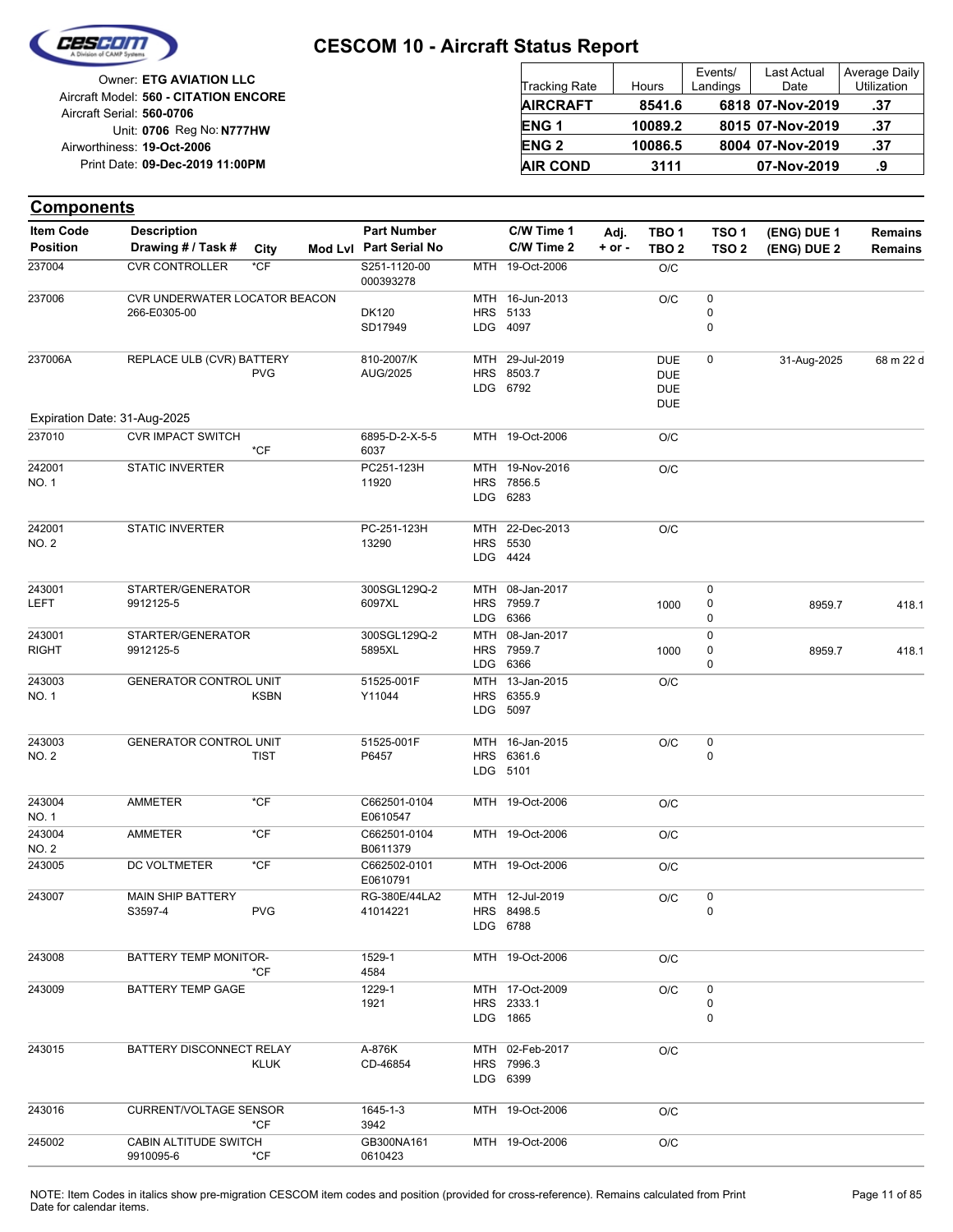

| Owner: ETG AVIATION LLC                                            | <b>Tracking Rate</b> | Hours   | Events/<br>Landings | <b>Last Actual</b><br>Date | Average Daily<br>Utilization |
|--------------------------------------------------------------------|----------------------|---------|---------------------|----------------------------|------------------------------|
| Aircraft Model: 560 - CITATION ENCORE<br>Aircraft Serial: 560-0706 | <b>AIRCRAFT</b>      | 8541.6  |                     | 6818 07-Nov-2019           | .37                          |
| Unit: 0706 Reg No: N777HW                                          | <b>ENG1</b>          | 10089.2 |                     | 8015 07-Nov-2019           | .37                          |
| Airworthiness: 19-Oct-2006                                         | <b>ENG 2</b>         | 10086.5 |                     | 8004 07-Nov-2019           | .37                          |
| Print Date: 09-Dec-2019 11:00PM                                    | <b>AIR COND</b>      | 3111    |                     | 07-Nov-2019                | .9                           |

| <b>Components</b>                   |                                                |        |                                              |            |                                           |                    |                                                      |                                      |                            |                                  |
|-------------------------------------|------------------------------------------------|--------|----------------------------------------------|------------|-------------------------------------------|--------------------|------------------------------------------------------|--------------------------------------|----------------------------|----------------------------------|
| <b>Item Code</b><br><b>Position</b> | <b>Description</b><br>Drawing # / Task #       | City   | <b>Part Number</b><br>Mod Lvl Part Serial No |            | C/W Time 1<br>C/W Time 2                  | Adj.<br>$+$ or $-$ | TBO 1<br>TBO <sub>2</sub>                            | TSO <sub>1</sub><br>TSO <sub>2</sub> | (ENG) DUE 1<br>(ENG) DUE 2 | <b>Remains</b><br><b>Remains</b> |
| 251006                              | CABIN DISPLAY SYSTEM MONITOR-                  |        | 15001-00300<br>135367                        | MTH<br>HRS | 26-Apr-2015<br>6624.7<br>LDG 5289         |                    | O/C                                                  | 0<br>0<br>0                          |                            |                                  |
| 252012                              | ARINC 429 COMPUTER                             |        | 90006-003<br>133818                          | HRS        | MTH 15-May-2013<br>5067.3<br>LDG 4036     |                    | O/C                                                  |                                      |                            |                                  |
| 252015                              | PBE                                            |        | PN<br>SN-UNKNOWN                             |            | MTH 19-Oct-2006                           |                    |                                                      | 0                                    |                            |                                  |
| 256002                              | <b>EMERGENCY LOCATOR TRANSMITTER</b><br>C406-2 |        | 453-5000-366<br>210-10835                    |            | MTH 30-Apr-2019<br>HRS 8443.3<br>LDG 6746 |                    | O/C                                                  |                                      |                            |                                  |
| 256003                              | EMERGENCY LOCATOR TRANSMITTER BEACON BATTERY   |        | 452-0133<br>380204-002                       |            | MTH 30-Apr-2019<br>HRS 8443.3<br>LDG 6746 |                    | <b>DUE</b><br><b>DUE</b><br><b>DUE</b><br><b>DUE</b> |                                      | 01-Feb-2024                | 49 m 23 d                        |
| 256004<br>NO. 1                     | <b>ELT ANTENNA</b>                             | $*$ CF | DMQ18-3<br>11413                             |            | MTH 19-Oct-2006                           |                    | O/C                                                  |                                      |                            |                                  |
| 256006                              | COFFEE POT                                     |        | 81319A0500G1100<br>780/72278                 |            | MTH 09-Sep-2016<br>HRS 7711.2<br>LDG 6165 |                    | O/C                                                  |                                      |                            |                                  |
| 256010<br>NO. 10                    | LIFE VEST                                      |        | P01074-207<br>841773                         |            | MTH 18-Dec-2015<br>HRS 7143.8<br>LDG 5715 |                    | 60                                                   | 0<br>$\mathbf 0$<br>0                | 31-Dec-2020                | 12 m 22 d                        |
| 256010<br>NO. 1                     | <b>LIFE VEST</b>                               |        | P01074-207<br>912893                         |            | MTH 18-Dec-2015<br>HRS 7143.8<br>LDG 5715 |                    | 60                                                   | 0<br>0<br>0                          | 31-Dec-2020                | 12 m 22 d                        |
| 256010<br><b>NO. 2</b>              | LIFE VEST                                      |        | P01074-207<br>899662                         |            | MTH 18-Dec-2015<br>HRS 7143.8<br>LDG 5715 |                    | 60                                                   | 0<br>0<br>0                          | 31-Dec-2020                | 12 m 22 d                        |
| 256010<br>NO. 3                     | LIFE VEST                                      |        | P01074-207<br>899719                         |            | MTH 18-Dec-2015<br>HRS 7143.8<br>LDG 5715 |                    | 60                                                   | 0<br>0<br>0                          | 31-Dec-2020                | 12 m 22 d                        |
| 256010<br>NO. 4                     | LIFE VEST                                      |        | P01074-207<br>899655                         |            | MTH 18-Dec-2015<br>HRS 7143.8<br>LDG 5715 |                    | 60                                                   | 0<br>0<br>0                          | 31-Dec-2020                | 12 m 22 d                        |
| 256010<br>NO. 5                     | <b>LIFE VEST</b>                               |        | P01074-207<br>899663                         |            | MTH 18-Dec-2015<br>HRS 7143.8<br>LDG 5715 |                    | 60                                                   | 0<br>0<br>$\Omega$                   | 31-Dec-2020                | 12 m 22 d                        |
| 256010<br>NO. 6                     | LIFE VEST                                      |        | P01074-207<br>899726                         |            | MTH 18-Dec-2015<br>HRS 7143.8<br>LDG 5715 |                    | 60                                                   | 0<br>0<br>0                          | 31-Dec-2020                | 12 m 22 d                        |
| 256010<br>NO. 7                     | LIFE VEST                                      |        | P01074-207<br>899687                         |            | MTH 18-Dec-2015<br>HRS 7143.8<br>LDG 5715 |                    | 60                                                   | 0<br>0<br>0                          | 31-Dec-2020                | 12 m 22 d                        |
| 256010<br>NO. 8                     | LIFE VEST                                      |        | P01074-207<br>899691                         |            | MTH 18-Dec-2015<br>HRS 7143.8<br>LDG 5715 |                    | 60                                                   | 0<br>0<br>0                          | 31-Dec-2020                | 12 m 22 d                        |
| 256010<br>NO. 9                     | LIFE VEST                                      |        | P01074-207<br>019988                         |            | MTH 18-Dec-2015<br>HRS 7143.8<br>LDG 5715 |                    | 60                                                   | 0<br>0<br>0                          | 31-Dec-2020                | 12 m 22 d                        |
| 261001<br>NO. 1 ENGINE              | FIRE DETECTOR SENSOR<br>9912036-3              | *CF    | 244-18882<br><b>NSN</b>                      |            | MTH 19-Oct-2006                           |                    | O/C                                                  |                                      |                            |                                  |
| 261001<br>NO. 2 ENGINE              | FIRE DETECTOR SENSOR<br>9912036-3              | *CF    | 244-18882<br><b>NSN</b>                      |            | MTH 19-Oct-2006                           |                    | O/C                                                  |                                      |                            |                                  |
| 261002<br>NO. 1                     | FIRE DETECTOR CONTROL<br>9912036-12            | *CF    | 377-02838<br>0613272                         |            | MTH 19-Oct-2006                           |                    | O/C                                                  |                                      |                            |                                  |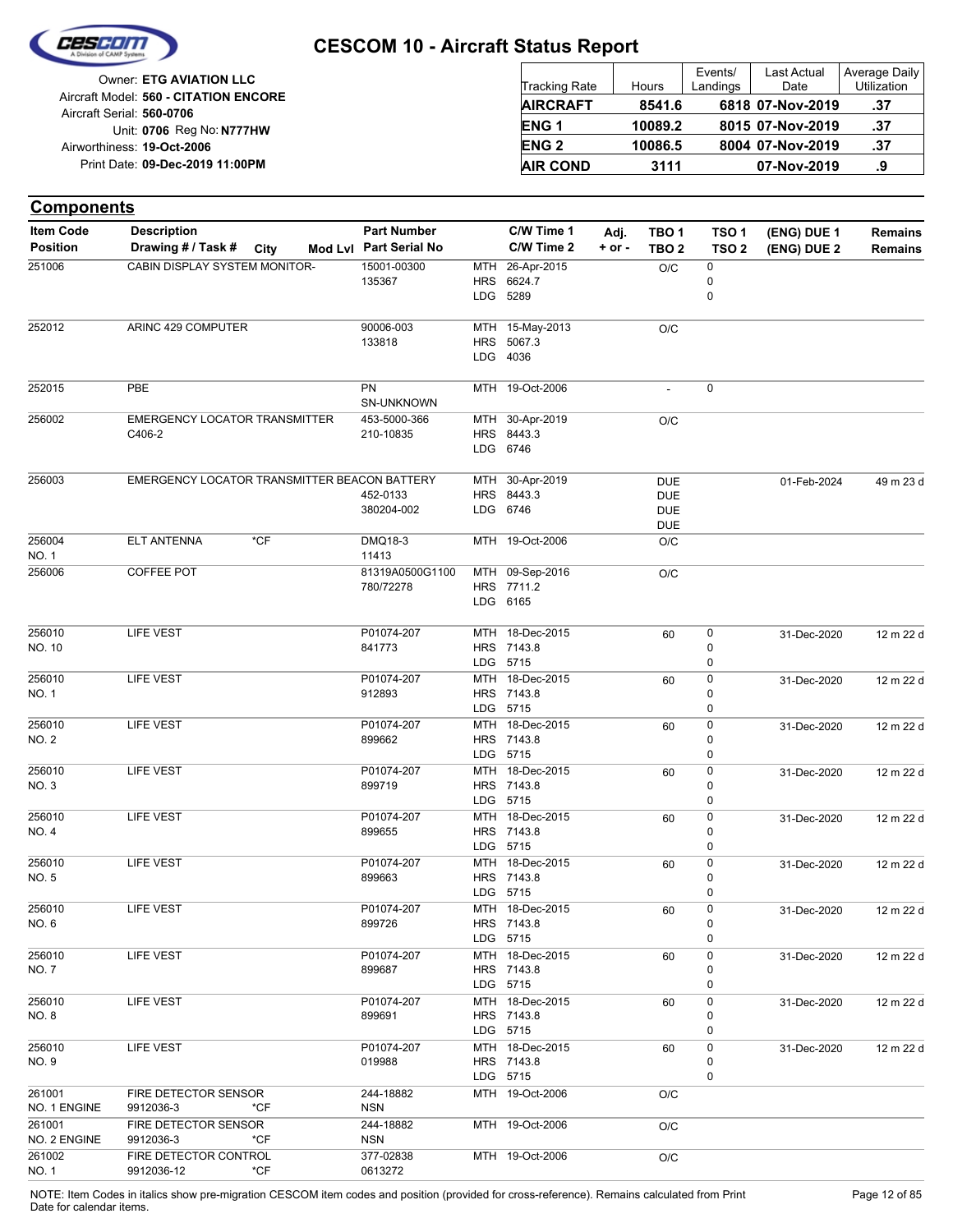

| Owner: ETG AVIATION LLC                                            | Tracking Rate          | Hours   | Events/<br>Landings | Last Actual<br>Date | Average Daily<br>Utilization |
|--------------------------------------------------------------------|------------------------|---------|---------------------|---------------------|------------------------------|
| Aircraft Model: 560 - CITATION ENCORE<br>Aircraft Serial: 560-0706 | <b>AIRCRAFT</b>        | 8541.6  |                     | 6818 07-Nov-2019    | .37                          |
| Unit: 0706 Reg No: N777HW                                          | ENG <sub>1</sub>       | 10089.2 |                     | 8015 07-Nov-2019    | .37                          |
| Airworthiness: 19-Oct-2006                                         | <b>ENG<sub>2</sub></b> | 10086.5 |                     | 8004 07-Nov-2019    | .37                          |
| Print Date: 09-Dec-2019 11:00PM                                    | <b>AIR COND</b>        | 3111    |                     | 07-Nov-2019         | .9                           |

#### **(ENG) DUE 2 (ENG) DUE 1 Components** City **Mod Lvl Part Serial No Part Number C/W Time 1 C/W Time 2 + or - Adj. TBO 1 TBO 2 TSO 2 TSO 1 Remains** Description Part Number C/W Time 1 Adj. TBO 1 TSO 1 (ENG) DUE 1 Remains **Position Drawing # / Task # Item Code** MTH 19-Oct-2006 O/C 0613268 377-02838 NO. 2 261002 9912036-12 \*CF FIRE DETECTOR CONTROL LDG HRS MTH 11-Dec-2015 5715 7143.8 0 0 O/C 190 44084B1 30401102 AFT 262001 9912048-2 ENGINE FIRE BOTTLE LDG 5715 HRS 7143.8 MTH 11-Dec-2015  $\Omega$ 0  $O/C$  193 43752B1 30401102 FORWARD 262001 9912048-2 ENGINE FIRE BOTTLE LDG HRS 8330.5 MTH 6658 24-Apr-2018 0  $O/C$  0 E-68636245 CABIN C352CS HALON 1211 KICT 262002 PORTABLE HALON FIRE EXTINGUISHER LDG HRS 8330.5 MTH 24-Apr-2018 6658  $\Omega$  $O/C$  0 E-68636244 COCKPIT C352CS HALON 1211 KICT 262002 PORTABLE HALON FIRE EXTINGUISHER LDG HRS 7143.8 MTH 11-Dec-2015 72 13083-5 30-Apr-2021 16 m 21 d 5715 ESD15D590-001 AFT LEFT 262003 LNK (MAX LIFE) CARTRIDGE Manufacture Date: 01-Apr-2015 LDG HRS MTH 11-Dec-2015 72 13083-5 28-Feb-2021 14 m 19 d 5715 7143.8 ESD15B579-001 AFT RIGHT 262003 LNK (MAX LIFE) CARTRIDGE Manufacture Date: 01-Feb-2015 LDG 5715 HRS MTH 7143.8 11-Dec-2015 72 ESD15D590-001 13083-5 MTH 11-Dec-2015 72 30-Apr-2021 16 m 21 d FORWARD LEFT 262003 LNK (MAX LIFE) CARTRIDGE Manufacture Date: 01-Apr-2015 LDG 5715 HRS 7143.8 MTH 11-Dec-2015 72 13083-5 30-Apr-2021 16 m 21 d ESD15D590-001 FORWARD RIGHT 262003 LNK (MAX LIFE) CARTRIDGE Manufacture Date: 01-Apr-2015 MTH 19-Oct-2006 O/C NSN 271001 6660361-18 AILERON TRIM ACTUATOR \*CF MTH 19-Oct-2006 O/C 6986 201 RIGHT 272002 \*CF STICK SHAKER CONTROL HRS MTH 04-May-2008 1433  $\Omega$ O/C T254 273002 1U662-001 TRIM MIXER ACTUATOR HPN MTH 19-Oct-2006 O/C NSN 6361215-21 LEFT 273003 \*CF ELEVATOR TRIM ACTUATOR MTH 19-Oct-2006 O/C NSN 6361215-22 RIGHT 273003 \*CF ELEVATOR TRIM ACTUATOR MTH 19-Oct-2006 O/C 3100 275001 66720 FLAP CONTROL VALVE \*CF MTH 19-Oct-2006 O/C 2330 1535000-1 NO. 1 275003 9912007-1 FLAP ACTUATOR \*CF MTH 19-Oct-2006 O/C 2331 1535000-1 NO. 2 275003 9912007-1 FLAP ACTUATOR \*CF LDG 4721 HRS 5921 MTH 12-Jun-2014 0 0  $N/R$  0 NSN S3049-5F8 LEFT WING LEFT INBOARD 275004 AFT FLAP ROLLER LUK LDG 4721 **HRS** MTH 12-Jun-2014 5921 0 0 N/R 0 **NSN** S3049-5F8 LEFT WING LEFT **OUTBOARD** 275004 AFT FLAP ROLLER LUK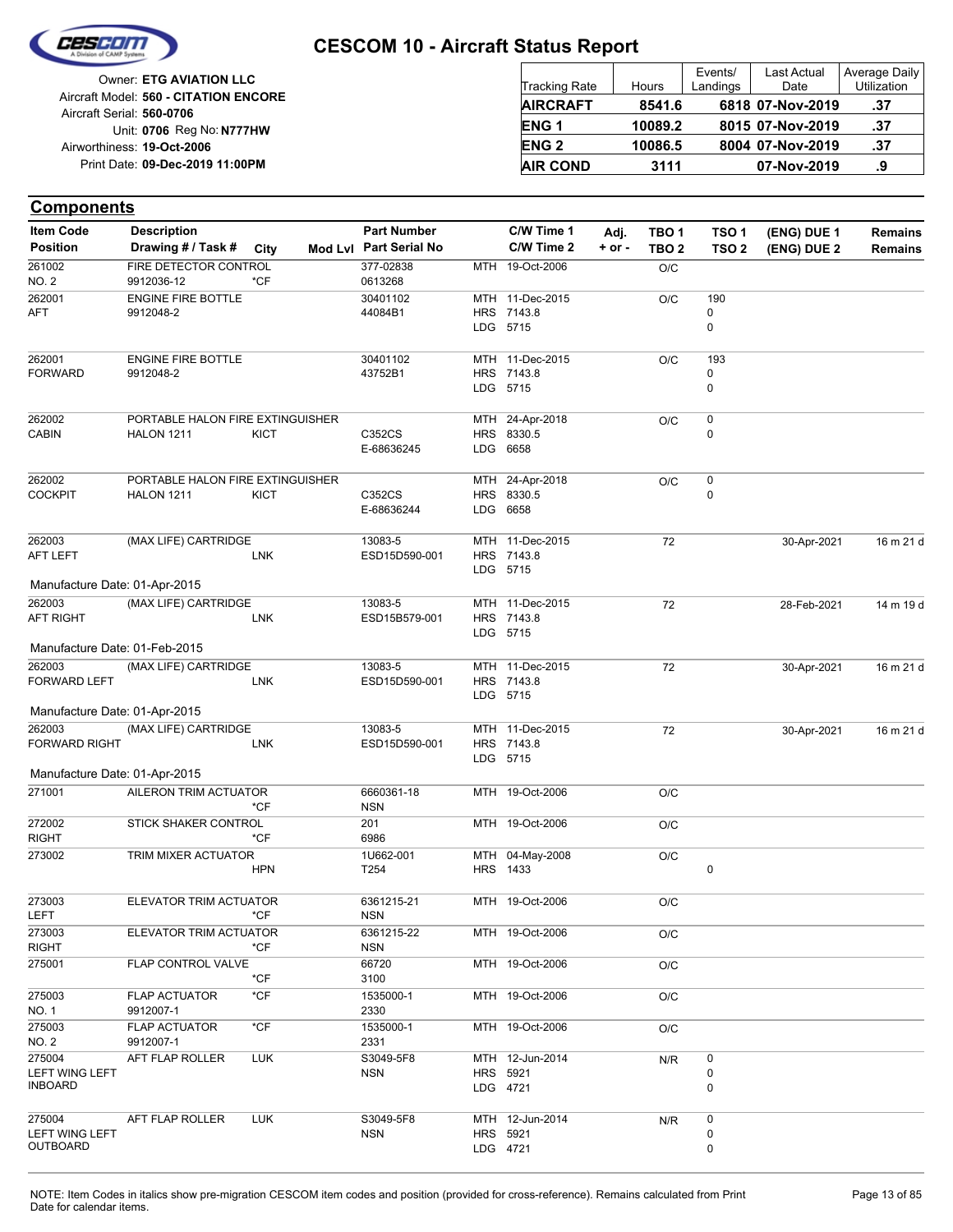

Reg No: **N777HW** Unit: **0706 09-Dec-2019 11:00PM** Print Date: **19-Oct-2006** Airworthiness: Owner: **ETG AVIATION LLC** Aircraft Serial: **560-0706** Aircraft Model: **560 - CITATION ENCORE**

| <b>Tracking Rate</b> | Hours   | Events/<br>Landings | <b>Last Actual</b><br>Date | Average Daily<br>Utilization |
|----------------------|---------|---------------------|----------------------------|------------------------------|
| <b>AIRCRAFT</b>      | 8541.6  |                     | 6818 07-Nov-2019           | .37                          |
| <b>ENG1</b>          | 10089.2 |                     | 8015 07-Nov-2019           | .37                          |
| <b>ENG 2</b>         | 10086.5 |                     | 8004 07-Nov-2019           | .37                          |
| <b>AIR COND</b>      | 3111    |                     | 07-Nov-2019                | .9                           |

| <b>Item Code</b>       | <b>Description</b>                  |            | <b>Part Number</b>      |          | C/W Time 1      | Adj.       | TBO <sub>1</sub> | TSO <sub>1</sub> | (ENG) DUE 1 | Remains        |
|------------------------|-------------------------------------|------------|-------------------------|----------|-----------------|------------|------------------|------------------|-------------|----------------|
| <b>Position</b>        | Drawing # / Task #                  | City       | Mod Lvl Part Serial No  |          | C/W Time 2      | $+$ or $-$ | TBO <sub>2</sub> | TSO <sub>2</sub> | (ENG) DUE 2 | <b>Remains</b> |
| 275004                 | <b>AFT FLAP ROLLER</b>              | <b>LUK</b> | S3049-5F8               |          | MTH 12-Jun-2014 |            | N/R              | 0                |             |                |
| <b>LEFT WING RIGHT</b> |                                     |            | <b>NSN</b>              | HRS 5921 |                 |            |                  | 0                |             |                |
| <b>INBOARD</b>         |                                     |            |                         | LDG 4721 |                 |            |                  | 0                |             |                |
| 275004                 | <b>AFT FLAP ROLLER</b>              | <b>LUK</b> | S3049-5F8               |          | MTH 12-Jun-2014 |            | N/R              | 0                |             |                |
| <b>LEFT WING RIGHT</b> |                                     |            | <b>NSN</b>              | HRS 5921 |                 |            |                  | 0                |             |                |
| <b>OUTBOARD</b>        |                                     |            |                         | LDG 4721 |                 |            |                  | 0                |             |                |
| 275004                 | AFT FLAP ROLLER                     | <b>LUK</b> | S3049-5F8               |          | MTH 12-Jun-2014 |            | N/R              | 0                |             |                |
| <b>RIGHT WING LEFT</b> |                                     |            | <b>NSN</b>              | HRS 5921 |                 |            |                  | 0                |             |                |
| <b>INBOARD</b>         |                                     |            |                         | LDG 4721 |                 |            |                  | 0                |             |                |
| 275004                 | AFT FLAP ROLLER                     | <b>LUK</b> | S3049-5F8               |          | MTH 12-Jun-2014 |            | N/R              | 0                |             |                |
| <b>RIGHT WING LEFT</b> |                                     |            | <b>NSN</b>              | HRS 5921 |                 |            |                  | 0                |             |                |
| <b>OUTBOARD</b>        |                                     |            |                         | LDG 4721 |                 |            |                  | 0                |             |                |
| 275004                 | AFT FLAP ROLLER                     | <b>LUK</b> | S3049-5F8               |          | MTH 12-Jun-2014 |            | N/R              | 0                |             |                |
| <b>RIGHT WING</b>      |                                     |            | <b>NSN</b>              | HRS 5921 |                 |            |                  | 0                |             |                |
| RIGHT INBOARD          |                                     |            |                         | LDG 4721 |                 |            |                  | 0                |             |                |
| 275004                 | AFT FLAP ROLLER                     | <b>LUK</b> | S3049-5F8               |          | MTH 12-Jun-2014 |            | N/R              | 0                |             |                |
| <b>RIGHT WING</b>      |                                     |            | <b>NSN</b>              | HRS 5921 |                 |            |                  | 0                |             |                |
| RIGHT OUTBOARD         |                                     |            |                         | LDG 4721 |                 |            |                  | 0                |             |                |
| 276001                 | SPEED BRAKE ACTUATOR                |            | 9912344-1               |          | MTH 11-Jan-2017 |            | O/C              |                  |             |                |
| NO. 1                  |                                     |            | 373                     |          | HRS 7959.7      |            |                  |                  |             |                |
|                        |                                     |            |                         | LDG 6366 |                 |            |                  |                  |             |                |
| 276001                 | SPEED BRAKE ACTUATOR                |            | 9912344-1               |          | MTH 11-Jan-2017 |            | O/C              |                  |             |                |
| NO. 2                  |                                     |            | 374                     |          | HRS 7959.7      |            |                  |                  |             |                |
|                        |                                     |            |                         |          | LDG 6366        |            |                  |                  |             |                |
| 276002                 | SPEED BRAKE FLAP CONTROL VALVE      |            | 66720                   |          | MTH 19-Oct-2006 |            | O/C              |                  |             |                |
|                        |                                     | *CF        | 3098                    |          |                 |            |                  |                  |             |                |
| 276003                 | SAFETY SPDBK VALVE                  | *CF        | 68930<br>1568           |          | MTH 19-Oct-2006 |            | O/C              |                  |             |                |
| 280001                 | FUEL FLOAT VALVE                    | *CF        | 60221-4                 |          | MTH 19-Oct-2006 |            | O/C              |                  |             |                |
| LEFT                   | 9914268-5                           |            | 1443                    |          |                 |            |                  |                  |             |                |
| 280001                 | FUEL FLOAT VALVE                    | *CF        | 60221-4                 |          | MTH 19-Oct-2006 |            | O/C              |                  |             |                |
| <b>RIGHT</b>           | 9914268-5<br>PRESSURE RELIEF VALVE  |            | 1440                    |          | MTH 19-Oct-2006 |            |                  |                  |             |                |
| 280003<br>LEFT         | 9912501-2                           | *CF        | 840203-105<br>4114      |          |                 |            | O/C              |                  |             |                |
| 280003                 | PRESSURE RELIEF VALVE               |            | 840203-105              |          | MTH 19-Oct-2006 |            | O/C              |                  |             |                |
| <b>RIGHT</b>           | 9912501-2                           | *CF        | 4308                    |          |                 |            |                  |                  |             |                |
| 280004<br>LEFT         | PILOT HIGH LEVEL VALVE<br>9914107-1 | *CF        | 61087<br>4343           |          | MTH 19-Oct-2006 |            | O/C              |                  |             |                |
| 280004                 | PILOT HIGH LEVEL VALVE              |            | 61087                   |          | MTH 19-Oct-2006 |            | O/C              |                  |             |                |
| <b>RIGHT</b>           | 9914107-1                           | *CF        | 4327                    |          |                 |            |                  |                  |             |                |
| 280005                 | SINGLE PT REFUEL VALVE              |            | 61088                   |          | MTH 19-Oct-2006 |            | O/C              |                  |             |                |
|                        | 9914168-2                           | *CF        | 1527                    |          |                 |            |                  |                  |             |                |
| 280006<br>LEFT         | SINGLE POINT REFUEL VALVE           | *CF        | 80002-101<br><b>NSN</b> |          | MTH 19-Oct-2006 |            | O/C              |                  |             |                |
| 280006                 | SINGLE POINT REFUEL VALVE           |            | 80002-101               |          | MTH 19-Oct-2006 |            | O/C              |                  |             |                |
| <b>RIGHT</b><br>280007 | DEFUEL SINGLE PT VALVE              | *CF        | <b>NSN</b><br>61084-2   |          | MTH 19-Oct-2006 |            | O/C              |                  |             |                |
| LEFT                   |                                     | *CF        | 1152                    |          |                 |            |                  |                  |             |                |
| 280007<br>RIGHT        | DEFUEL SINGLE PT VALVE              | *CF        | 61084-2<br>1218         |          | MTH 19-Oct-2006 |            | O/C              |                  |             |                |
| 280008                 | MANUAL FUEL SHUTOFF VALVE           |            | 61086                   |          | MTH 19-Oct-2006 |            | O/C              |                  |             |                |
| <b>LEFT</b>            | 9914107-3                           | *CF        | 3261                    |          |                 |            |                  |                  |             |                |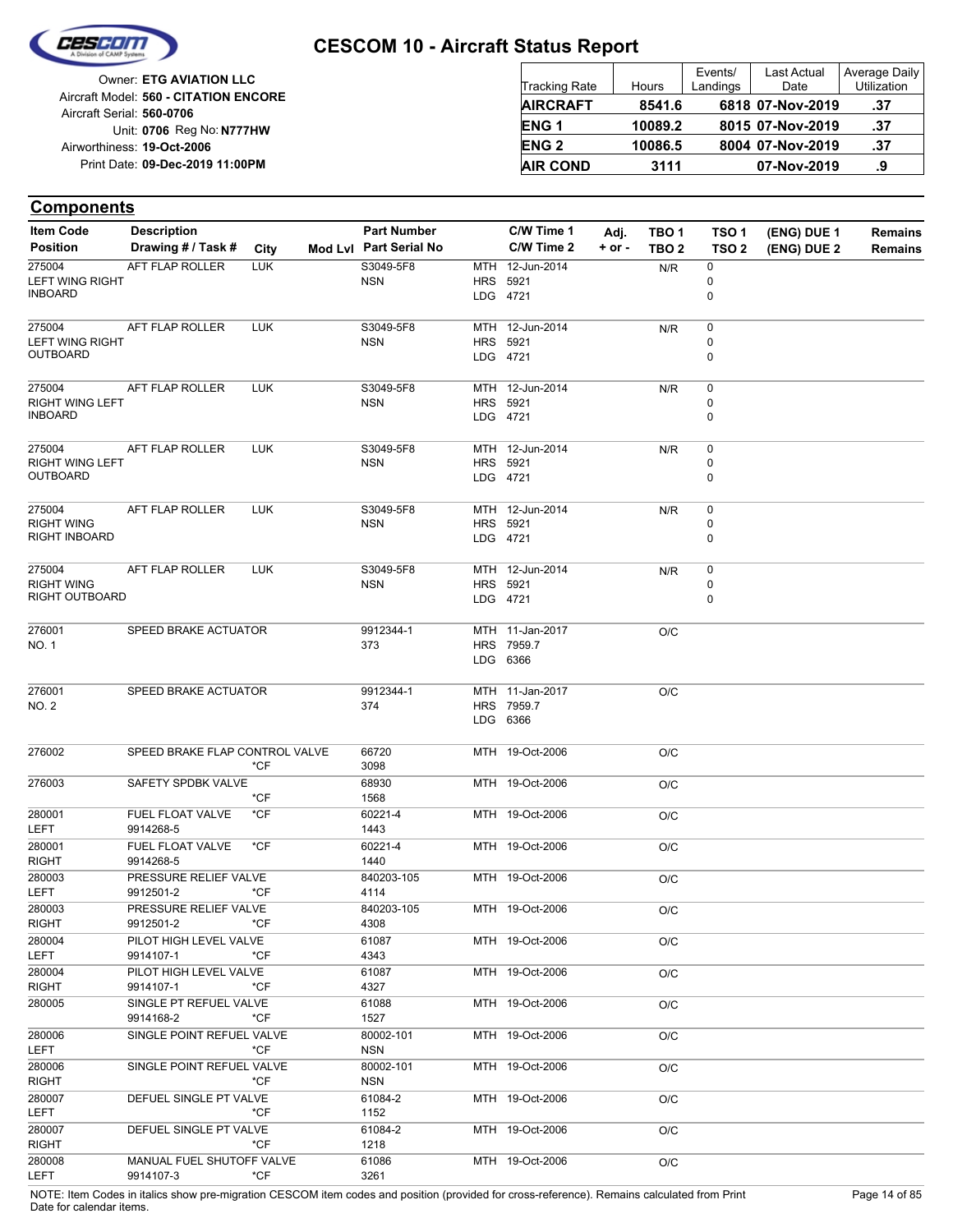

Reg No: **N777HW** Unit: **0706 09-Dec-2019 11:00PM** Print Date: **19-Oct-2006** Airworthiness: Owner: **ETG AVIATION LLC** Aircraft Serial: **560-0706** Aircraft Model: **560 - CITATION ENCORE**

| <b>Tracking Rate</b> | Hours   | Events/<br>Landings | <b>Last Actual</b><br>Date | Average Daily<br>Utilization |
|----------------------|---------|---------------------|----------------------------|------------------------------|
| <b>AIRCRAFT</b>      | 8541.6  |                     | 6818 07-Nov-2019           | .37                          |
| <b>ENG1</b>          | 10089.2 |                     | 8015 07-Nov-2019           | .37                          |
| <b>ENG 2</b>         | 10086.5 |                     | 8004 07-Nov-2019           | .37                          |
| <b>AIR COND</b>      | 3111    |                     | 07-Nov-2019                | .9                           |

| <b>Item Code</b>       | <b>Description</b>                          |            | <b>Part Number</b>     | C/W Time 1      | Adj.       | TBO 1            | TSO <sub>1</sub> | (ENG) DUE 1 | <b>Remains</b> |
|------------------------|---------------------------------------------|------------|------------------------|-----------------|------------|------------------|------------------|-------------|----------------|
| <b>Position</b>        | Drawing # / Task # City                     |            | Mod Lvl Part Serial No | C/W Time 2      | $+$ or $-$ | TBO <sub>2</sub> | TSO <sub>2</sub> | (ENG) DUE 2 | <b>Remains</b> |
| 280008                 | MANUAL FUEL SHUTOFF VALVE                   |            | 61086                  | MTH 19-Oct-2006 |            | O/C              |                  |             |                |
| <b>RIGHT</b>           | 9914107-3                                   | *CF        | 3263                   |                 |            |                  |                  |             |                |
| 282001                 | ELECTRIC FUEL BOOST PUMP                    |            | 1C7-23                 | MTH 19-Oct-2006 |            | O/C              |                  |             |                |
| NO. 1                  | 9912553-1                                   | *CF        | 5BB68                  |                 |            |                  |                  |             |                |
| 282001                 | ELECTRIC FUEL BOOST PUMP                    |            | 1C7-23                 | MTH 19-Oct-2006 |            | O/C              |                  |             |                |
| NO. 2                  | 9912553-1                                   | *CF        | 5BB66                  |                 |            |                  |                  |             |                |
| 282010                 | MOTIVE FUEL VALVE                           |            | 4073                   | MTH 19-Oct-2006 |            | O/C              |                  |             |                |
| LEFT                   | 9912013-1                                   | $*$ CF     | 1832                   |                 |            |                  |                  |             |                |
| 282010                 | MOTIVE FUEL VALVE                           |            | 4073                   | MTH 19-Oct-2006 |            | O/C              |                  |             |                |
| <b>RIGHT</b>           | 9912013-1                                   | *CF        | 1829                   |                 |            |                  |                  |             |                |
| 284001                 | FUEL LOW LEVEL SWITCH                       |            | L16H-9                 | MTH 19-Oct-2006 |            | O/C              |                  |             |                |
| NO. 1                  |                                             | *CF        | 1501                   |                 |            |                  |                  |             |                |
| 284001                 | FUEL LOW LEVEL SWITCH                       |            | L16H-9                 | MTH 19-Oct-2006 |            | O/C              |                  |             |                |
| NO. 2                  |                                             | *CF        | 1540                   |                 |            |                  |                  |             |                |
| 284002                 | FUEL QTY COMPENSATOR                        |            | 10635B02Y03            | MTH 26-Dec-2009 |            | O/C              | 0                |             |                |
| LEFT                   | 9912556-5                                   | <b>SWF</b> | 06041206               | HRS 2424        |            |                  | 0                |             |                |
|                        |                                             |            |                        |                 |            |                  |                  |             |                |
| 284011                 | <b>FUEL QTY PROBE</b>                       | *CF        | 10634T10Y00            | MTH 19-Oct-2006 |            | O/C              |                  |             |                |
| LEFT                   | 9912556-2                                   |            | MN03929                |                 |            |                  |                  |             |                |
| 284011                 | FUEL QTY PROBE                              | *CF        | 10634T10Y00            | MTH 19-Oct-2006 |            | O/C              |                  |             |                |
| <b>RIGHT</b>           | 9912556-2                                   |            | MN03915                |                 |            |                  |                  |             |                |
| 284012                 | FUEL QTY PROBE                              | $*$ CF     | 10634T08Y00            | MTH 19-Oct-2006 |            | O/C              |                  |             |                |
| <b>LEFT</b>            | 9912556-3                                   |            | MN02029                |                 |            |                  |                  |             |                |
| 284012                 | FUEL QTY PROBE                              | *CF        | 10634T08Y00            | MTH 19-Oct-2006 |            | O/C              |                  |             |                |
| RIGHT                  | 9912556-3                                   |            | MN03647                |                 |            |                  |                  |             |                |
| 284013                 | <b>FUEL QTY PROBE</b>                       | $*$ CF     | 10634T09Y00            | MTH 19-Oct-2006 |            | O/C              |                  |             |                |
| LEFT                   | 9912556-4                                   |            | MN02032                |                 |            |                  |                  |             |                |
| 284013<br><b>RIGHT</b> | FUEL QTY PROBE                              | $*$ CF     | 10634T09Y00            | MTH 19-Oct-2006 |            | O/C              |                  |             |                |
|                        | 9912556-4                                   |            | MN03645                |                 |            |                  |                  |             |                |
| 284014<br><b>LEFT</b>  | FUEL QTY PROBE<br>9912498-3                 | $*$ CF     | 10634T04Y00<br>MN03024 | MTH 19-Oct-2006 |            | O/C              |                  |             |                |
| 284014                 | <b>FUEL QTY PROBE</b>                       | $*$ CF     | 10634T04Y00            | MTH 19-Oct-2006 |            |                  |                  |             |                |
| <b>RIGHT</b>           | 9912498-3                                   |            | MN03022                |                 |            | O/C              |                  |             |                |
| 284015                 | FUEL QTY PROBE                              | *CF        | 10634T05Y00            | MTH 19-Oct-2006 |            |                  |                  |             |                |
| LEFT                   | 9912498-4                                   |            | MN01660                |                 |            | O/C              |                  |             |                |
| 284015                 | FUEL QTY PROBE                              | $*$ CF     | 10634T05Y00            | MTH 19-Oct-2006 |            | O/C              |                  |             |                |
| <b>RIGHT</b>           | 9912498-4                                   |            | MN02539                |                 |            |                  |                  |             |                |
| 284016                 | FUEL QTY PROBE                              | *CF        | 10634T01Y00            | MTH 19-Oct-2006 |            | O/C              |                  |             |                |
| <b>LEFT</b>            | 9912498-5                                   |            | MN02505                |                 |            |                  |                  |             |                |
| 284016                 | <b>FUEL QTY PROBE</b>                       | *CF        | 10634T01Y00            | MTH 19-Oct-2006 |            | O/C              |                  |             |                |
| RIGHT                  | 9912498-5                                   |            | MN02506                |                 |            |                  |                  |             |                |
| 284017                 | <b>FUEL QTY PROBE</b>                       | <b>SWF</b> | 10634T06Y00            | MTH 26-Dec-2009 |            | O/C              |                  |             |                |
| LEFT                   | 9912498-6                                   |            | MN01734                | HRS 2424        |            |                  | 0                |             |                |
|                        |                                             |            |                        |                 |            |                  |                  |             |                |
| 284017                 | FUEL QTY PROBE                              | $*$ CF     | 10634T06Y00            | MTH 19-Oct-2006 |            | O/C              |                  |             |                |
| RIGHT                  | 9912498-6                                   |            | MN03347                |                 |            |                  |                  |             |                |
| 291001                 | <b>MAIN HYD RESERVOIR</b>                   |            | 9912542-1              | MTH 08-Jan-2011 |            | O/C              | 0                |             |                |
|                        |                                             |            | 564                    | HRS 3205.2      |            |                  | $\pmb{0}$        |             |                |
|                        |                                             |            |                        | LDG 2542        |            |                  | $\mathbf 0$      |             |                |
|                        |                                             |            |                        |                 |            |                  |                  |             |                |
| 291002                 | <b>HYDRAULIC PUMP</b>                       | $*CF$      | 24195-LAA              | MTH 19-Oct-2006 |            | O/C              |                  |             |                |
| LEFT                   | 9912062-4                                   |            | 4887                   |                 |            |                  |                  |             |                |
| 291002                 | <b>HYDRAULIC PUMP</b>                       |            | 9912062-4              | MTH 09-Dec-2014 |            | O/C              | 0                |             |                |
| RIGHT                  |                                             |            | 6211                   | HRS 6314.5      |            |                  | $\pmb{0}$        |             |                |
|                        |                                             |            |                        | LDG 5067        |            |                  | 0                |             |                |
|                        |                                             |            |                        |                 |            |                  |                  |             |                |
| 291005<br>NO. 1        | CK VALVE HYDRAULIC FLOW SWITCH<br>9912194-3 | *CF        | 3520020100-4<br>06681  | MTH 19-Oct-2006 |            | O/C              |                  |             |                |
|                        |                                             |            |                        |                 |            |                  |                  |             |                |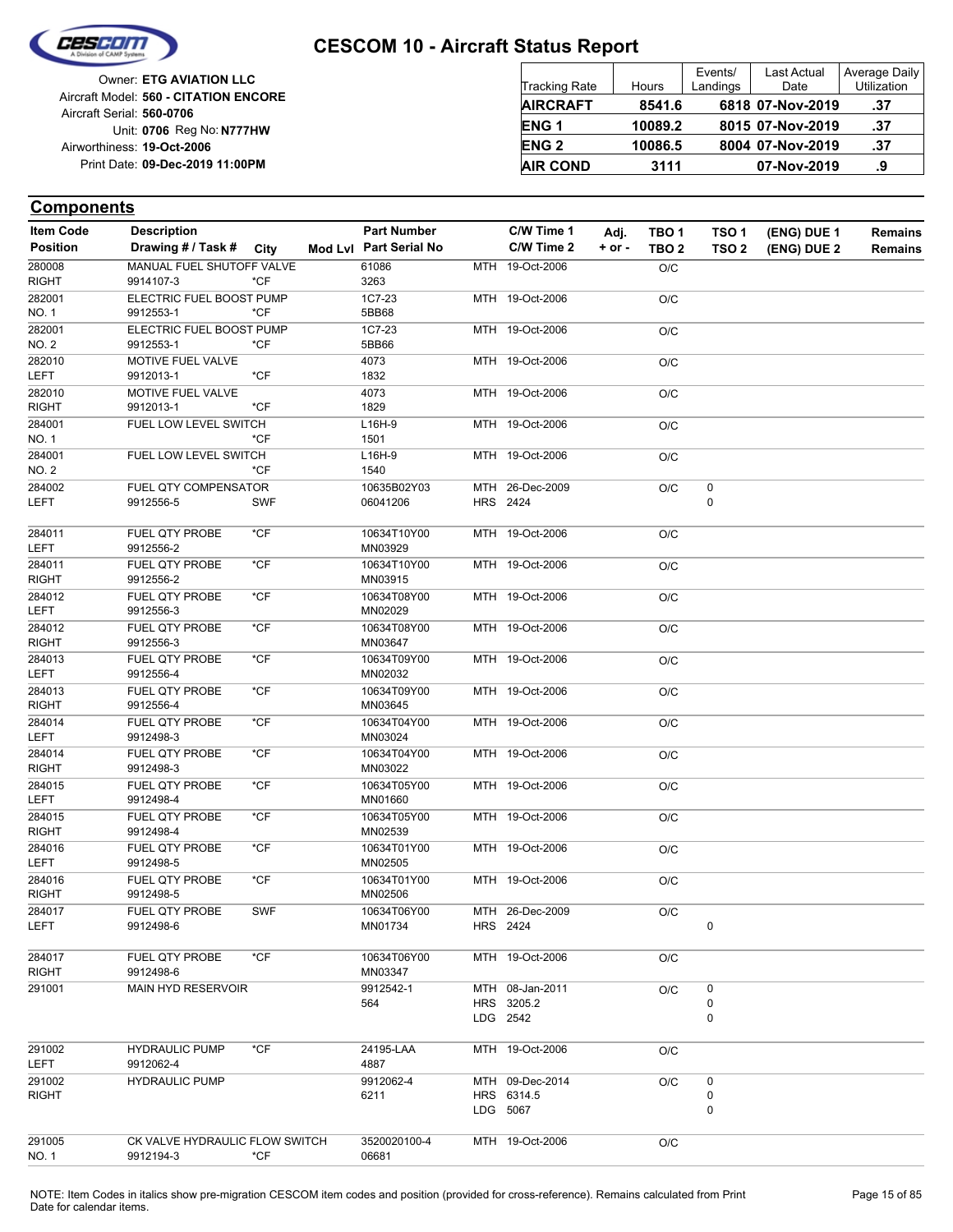

| <b>Tracking Rate</b> | Hours   | Events/<br>Landings | <b>Last Actual</b><br>Date | Average Daily<br>Utilization |
|----------------------|---------|---------------------|----------------------------|------------------------------|
| <b>AIRCRAFT</b>      | 8541.6  |                     | 6818 07-Nov-2019           | .37                          |
| <b>ENG1</b>          | 10089.2 |                     | 8015 07-Nov-2019           | .37                          |
| <b>ENG 2</b>         | 10086.5 |                     | 8004 07-Nov-2019           | .37                          |
| <b>AIR COND</b>      | 3111    |                     | 07-Nov-2019                | .9                           |

| <b>Components</b>             |                                                   |            |                                 |                               |          |                  |                  |             |                |
|-------------------------------|---------------------------------------------------|------------|---------------------------------|-------------------------------|----------|------------------|------------------|-------------|----------------|
| <b>Item Code</b>              | <b>Description</b>                                |            | <b>Part Number</b>              | C/W Time 1                    | Adj.     | TBO 1            | TSO <sub>1</sub> | (ENG) DUE 1 | <b>Remains</b> |
| <b>Position</b>               | Drawing # / Task #                                | City       | Mod Lvl Part Serial No          | C/W Time 2                    | $+ or -$ | TBO <sub>2</sub> | TSO <sub>2</sub> | (ENG) DUE 2 | <b>Remains</b> |
| 291005                        | CK VALVE HYDRAULIC FLOW SWITCH                    |            | 3520020100-4                    | MTH 17-Sep-2013               |          | O/C              | 0                |             |                |
| NO. 2                         | 9912194-3                                         | <b>MCO</b> | 07791                           | HRS 5294.7                    |          |                  | 0                |             |                |
|                               |                                                   |            |                                 | LDG 4234                      |          |                  | 0                |             |                |
| 291007                        | <b>MOTOR ACTUATOR VALVE</b>                       |            | AV24B1325C5                     | MTH 19-Oct-2006               |          | O/C              |                  |             |                |
| NO. 1                         |                                                   | *CF        | AA89107                         |                               |          |                  |                  |             |                |
| 291007                        | MOTOR ACTUATOR VALVE                              |            | AV24B1325C5                     | MTH 19-Oct-2006               |          | O/C              |                  |             |                |
| NO. 2                         |                                                   | *CF        | AA78580                         |                               |          |                  |                  |             |                |
| 291008                        | THERMAL RELIEF VALVE                              |            | 1785-2                          | MTH 15-Dec-2012<br>HRS 4724.2 |          | O/C              | 0<br>0           |             |                |
|                               |                                                   | <b>LUK</b> | 167                             | LDG 3774                      |          |                  | 0                |             |                |
|                               |                                                   |            |                                 |                               |          |                  |                  |             |                |
| 291009                        | PRESSURE RELIEF VALVE                             |            | 4614                            | MTH 23-Jan-2011               |          | O/C              | 0                |             |                |
|                               |                                                   | GSO        | 1331A                           | HRS 3249.3                    |          |                  | 0                |             |                |
|                               |                                                   |            |                                 | LDG 2572                      |          |                  |                  |             |                |
| 291012                        | SOLENOID BYPASS VALVE                             |            | 61510-1                         | MTH 19-Oct-2006               |          | O/C              |                  |             |                |
|                               |                                                   | *CF        | 2311A                           |                               |          |                  |                  |             |                |
| 301001                        | TEMP CONTROL SL002 SWITCH                         |            | 1173T42-3                       | MTH 19-Jun-2009               |          | O/C              | 0                |             |                |
| LEFT                          |                                                   |            | 3703                            | HRS 2155.8                    |          |                  | 0                |             |                |
|                               |                                                   |            |                                 | LDG 1702                      |          |                  | 0                |             |                |
| 301001                        | TEMP CONTROL SR002 SWITCH                         |            | 1173T42-3                       | MTH 19-Oct-2006               |          | O/C              |                  |             |                |
| <b>RIGHT</b>                  |                                                   | *CF        | 3726                            |                               |          |                  |                  |             |                |
| 301001                        | ANTI-ICE BLEED AIR CROSSFLOW ISOLATION VALVE      |            |                                 | MTH 19-Oct-2006               |          | O/C              |                  |             |                |
| <b>WING</b>                   | 9912403-2                                         | *CF        | 2602-36                         |                               |          |                  |                  |             |                |
|                               |                                                   |            | 1481                            |                               |          |                  |                  |             |                |
| 301002<br>NO. 1               | HORIZONTAL STABILIZER DEICE BOOT                  |            | P29S5D5225-05<br><b>NCD9350</b> | MTH 09-Dec-2014<br>HRS 6314.5 |          | O/C              | 0<br>0           |             |                |
|                               |                                                   |            |                                 | LDG 5067                      |          |                  | $\mathbf 0$      |             |                |
|                               |                                                   |            |                                 |                               |          |                  |                  |             |                |
| 301002                        | HORIZONTAL STABILIZER DEICE BOOT                  |            | P29S-5D5225-06                  | MTH 10-Oct-2016               |          | O/C              | 0                |             |                |
| <b>NO. 2</b>                  |                                                   |            | <b>NDD1680</b>                  | HRS 7788.4                    |          |                  | 0                |             |                |
|                               |                                                   |            |                                 | LDG 6227                      |          |                  | 0                |             |                |
| 301004                        | ANTI-ICE BLEED AIR PRESSURE REG SHUTOFF VT001 VLV |            |                                 |                               |          |                  |                  |             |                |
| <b>LEFT WING</b>              | 9912495-6                                         | $*CF$      | 1962-00-11                      | MTH 19-Oct-2006               |          | O/C              |                  |             |                |
|                               |                                                   |            | 3058                            |                               |          |                  |                  |             |                |
| 301004                        | ANTI-ICE BLEED AIR PRESSURE REG SHUTOFF VT002 VLV |            |                                 |                               |          |                  |                  |             |                |
| <b>RIGHT WING</b>             | 9912495-6                                         | *CF        | 1962-00-11<br>3164              | MTH 19-Oct-2006               |          | O/C              |                  |             |                |
| 301005                        | DEICE PRESSURE ST003 SWITCH                       |            | 1106P55-1                       | MTH 19-Oct-2006               |          | O/C              |                  |             |                |
| NO. 1                         |                                                   | $*CF$      | 4033A                           |                               |          |                  |                  |             |                |
| 301005                        | DEICE PRESSURE ST004 SWITCH                       |            | 1106P55-1                       | MTH 19-Oct-2006               |          | O/C              |                  |             |                |
| NO. 2                         |                                                   | $*CF$      | 4040A                           |                               |          |                  |                  |             |                |
| 301008<br>LEFT                | DEICE CONTROL SLV19 VLV                           | *CF        | 3D2353-06<br>N061440            | MTH 19-Oct-2006               |          | O/C              |                  |             |                |
| 301008                        | DEICE CONTROL SLV18 VLV                           |            | 3D2353-06                       | MTH 19-Oct-2006               |          | O/C              |                  |             |                |
| <b>RIGHT</b>                  |                                                   | $*$ CF     | N062824                         |                               |          |                  |                  |             |                |
| 302003                        | ANTI-ICE SOLENOID VLV                             |            | 1946-00-19                      | MTH 19-Oct-2006               |          | O/C              |                  |             |                |
| <b>LEFT ENGINE</b>            | 9912495-4                                         | *CF        | 4103                            |                               |          |                  |                  |             |                |
| 302003<br><b>RIGHT ENGINE</b> | ANTI-ICE SOLENOID VLV<br>9912495-4                | $*CF$      | 1946-00-19<br>4080              | MTH 19-Oct-2006               |          | O/C              |                  |             |                |
| 302005                        | ANTI ICING VALVE                                  | UNK        | 540-0406-4                      | MTH 31-Dec-2017               |          | O/C              | 0                |             |                |
| LEFT                          | 3119722-04                                        |            | 3194                            | HRS 8329.5                    |          |                  | 0                |             |                |
|                               |                                                   |            |                                 | LDG 6657                      |          |                  | 0                |             |                |
|                               |                                                   |            |                                 |                               |          |                  |                  |             |                |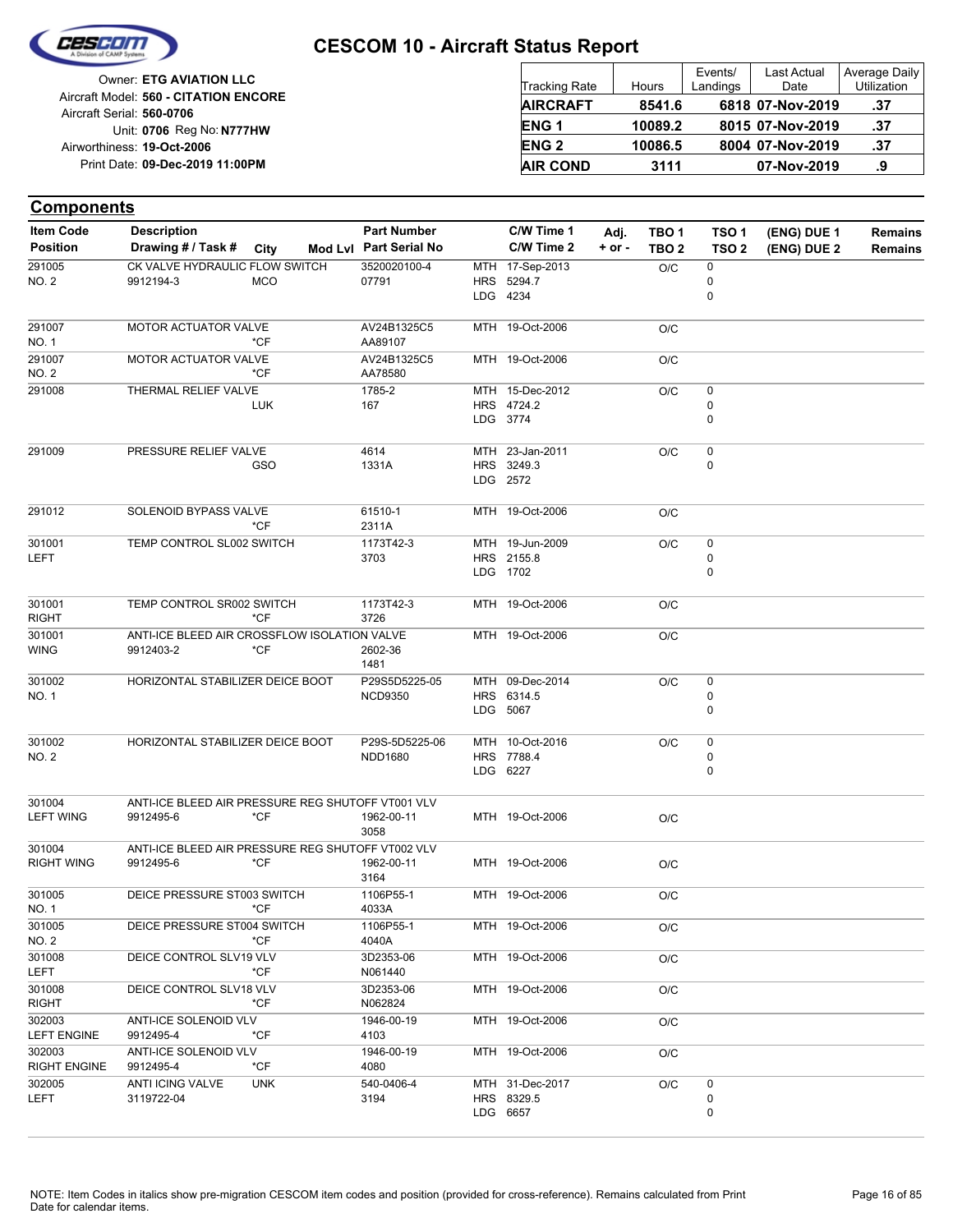

Reg No: **N777HW** Unit: **0706 09-Dec-2019 11:00PM** Print Date: **19-Oct-2006** Airworthiness: Owner: **ETG AVIATION LLC** Aircraft Serial: **560-0706** Aircraft Model: **560 - CITATION ENCORE**

| <b>Tracking Rate</b> | Hours   | Events/<br>Landings | <b>Last Actual</b><br>Date | Average Daily<br>Utilization |
|----------------------|---------|---------------------|----------------------------|------------------------------|
| <b>AIRCRAFT</b>      | 8541.6  |                     | 6818 07-Nov-2019           | .37                          |
| <b>ENG1</b>          | 10089.2 |                     | 8015 07-Nov-2019           | .37                          |
| <b>ENG 2</b>         | 10086.5 |                     | 8004 07-Nov-2019           | .37                          |
| <b>AIR COND</b>      | 3111    |                     | 07-Nov-2019                | .9                           |

#### **Components**

| Item Code                | <b>Description</b>                                          |             | <b>Part Number</b>     | C/W Time 1      | Adj.   | TBO <sub>1</sub> | TSO <sub>1</sub> | (ENG) DUE 1 | Remains        |
|--------------------------|-------------------------------------------------------------|-------------|------------------------|-----------------|--------|------------------|------------------|-------------|----------------|
| <b>Position</b>          | Drawing # / Task #                                          | City        | Mod Lvl Part Serial No | C/W Time 2      | + or - | TBO <sub>2</sub> | TSO <sub>2</sub> | (ENG) DUE 2 | <b>Remains</b> |
| 302005                   | ANTI ICING VALVE                                            | <b>UNK</b>  | 540-0406-4             | MTH 24-Dec-2017 |        | O/C              | 0                |             |                |
| <b>RIGHT</b>             | 3119722-04                                                  |             | 3229                   | HRS 8329.5      |        |                  | 0                |             |                |
|                          |                                                             |             |                        | LDG 6657        |        |                  | 0                |             |                |
| 303001                   | PITOT TUBE                                                  | $*$ CF      | PH1100-1-LJ            | MTH 19-Oct-2006 |        | O/C              |                  |             |                |
| <b>LEFT</b>              |                                                             |             | C4380                  |                 |        |                  |                  |             |                |
| 303001                   | PITOT TUBE                                                  | $*$ CF      | PH1100-1-LJ            | MTH 19-Oct-2006 |        | O/C              |                  |             |                |
| RIGHT                    |                                                             |             | C4382                  |                 |        |                  |                  |             |                |
| 303001                   | PITOT TUBE                                                  |             | PH1100-2A              | MTH 20-Nov-2009 |        | O/C              | 0                |             |                |
| <b>STANDBY</b>           |                                                             |             | 864808                 | HRS 2349.8      |        |                  | 0                |             |                |
|                          |                                                             |             |                        | LDG 1879        |        |                  | 0                |             |                |
| 304001                   | <b>BLEED AIR MONITOR-</b>                                   |             | 1169-1                 | MTH 19-Oct-2006 |        | O/C              |                  |             |                |
|                          |                                                             | $*CF$       | 3805                   |                 |        |                  |                  |             |                |
| 304002                   | ANTI-ICE BLEED AIR WNDSHLD HEAT EXCHANGER                   |             |                        | MTH 19-Oct-2006 |        | O/C              |                  |             |                |
|                          | 9912041-2                                                   | $*$ CF      | 10654A                 |                 |        |                  |                  |             |                |
|                          |                                                             |             | 703                    |                 |        |                  |                  |             |                |
| 304004                   | ALCOHOL WINDSHIELD ANTI-ICE PUMP                            |             |                        | MTH 19-Oct-2006 |        | O/C              |                  |             |                |
|                          |                                                             | $*$ CF      | 476411                 |                 |        |                  |                  |             |                |
|                          |                                                             |             | SN-UNKNOWN             |                 |        |                  |                  |             |                |
| 304005                   | TEMP CONTROL VALVE                                          |             | 27241287               | MTH 19-Oct-2006 |        | O/C              |                  |             |                |
|                          | 9912085-1                                                   | $*CF$       | 2BB15                  |                 |        |                  |                  |             |                |
| 304006                   | ANTI-ICE BLEED AIR WNDSHLD TEMP XMTR26 SENSOR               |             |                        | MTH 12-Dec-2009 |        | O/C              | 0                |             |                |
|                          |                                                             | TEB         | 9912085-6              | HRS 2403.7      |        |                  | 0                |             |                |
|                          |                                                             |             | 11BC240                | LDG 1920        |        |                  | 0                |             |                |
| 304007                   | ANTI-ICE BLEED AIR WNDSHLD HEAT EXCHANGER PRESS S130 SWITCH |             |                        |                 |        |                  |                  |             |                |
|                          |                                                             | $*$ CF      | 1115P25                | MTH 19-Oct-2006 |        | O/C              |                  |             |                |
|                          |                                                             |             | 4390AB                 |                 |        |                  |                  |             |                |
| 304009                   | WINDSHIELD ANTI-ICE BLEED AIR CONTROL VALVE                 |             |                        | MTH 10-Nov-2013 |        | O/C              |                  |             |                |
|                          | 9912086-4                                                   |             | 67410-2                | HRS 5427.5      |        |                  |                  |             |                |
|                          |                                                             |             | 3501                   | LDG 4341        |        |                  |                  |             |                |
|                          | <b>DIGITAL CLOCK</b>                                        |             | M877A5V                | MTH 17-Apr-2015 |        |                  |                  |             |                |
| 312001<br><b>COPILOT</b> |                                                             |             | 22788                  | HRS 6595        |        | O/C              | 0<br>0           |             |                |
|                          |                                                             |             |                        | LDG 5268        |        |                  | 0                |             |                |
|                          |                                                             |             |                        |                 |        |                  |                  |             |                |
| 312001                   | DIGITAL CLOCK                                               | <b>KMKE</b> | M877A5V                | MTH 09-Sep-2016 |        | O/C              | 0                |             |                |
| <b>PILOT</b>             |                                                             |             | 23518                  | HRS 7711.2      |        |                  | 0                |             |                |
|                          |                                                             |             |                        | LDG 6165        |        |                  |                  |             |                |
|                          |                                                             |             |                        | ACH 2569.2      |        |                  |                  |             |                |
|                          |                                                             |             |                        |                 |        |                  |                  |             |                |
| 313001                   | <b>FLIGHT HOUR RECORDER</b>                                 |             | C664503-0104           | MTH 19-Oct-2006 |        | O/C              |                  |             |                |
|                          | 85071                                                       | *CF         | <b>NSN</b>             |                 |        |                  |                  |             |                |
| 313003                   | <b>ACCELEROMETER</b>                                        | MKE         | 7000992                | MTH 02-Jun-2012 |        | O/C              |                  |             |                |
| NO. 1                    | AG-222                                                      |             | 009470                 | HRS 4353.7      |        |                  |                  |             |                |
|                          |                                                             |             |                        | LDG 3462        |        |                  |                  |             |                |
| 313003                   | <b>ACCELEROMETER</b>                                        | $*$ CF      | 7000992                | MTH 19-Oct-2006 |        |                  |                  |             |                |
| NO. 2                    | AG-222                                                      |             | 9388                   |                 |        | O/C              |                  |             |                |
| 313003                   | <b>EGPWS ACCELEROMETER</b>                                  |             |                        |                 |        |                  |                  |             |                |
|                          |                                                             | *CF         | 979-0223-001<br>3608   | MTH 19-Oct-2006 |        | O/C              |                  |             |                |
| 315001                   | MASTER WARNING ANNUNCIATOR                                  |             | 1730-1-1               | MTH 19-Oct-2006 |        |                  |                  |             |                |
|                          | 9912559-1                                                   | $*CF$       | 205320151              |                 |        | O/C              |                  |             |                |
| 321001                   | MAIN LANDING GEAR ASSEMBLY                                  |             | 6541510-3              | MTH 19-Oct-2006 |        | O/C              |                  |             |                |
| LEFT                     |                                                             | *CF         | 60                     |                 |        |                  |                  |             |                |
| 321001T: T-L             |                                                             |             |                        |                 |        |                  |                  |             |                |
| 321002                   | MAIN LANDING GEAR ASSEMBLY                                  |             | 6541510-4              | MTH 19-Oct-2006 |        | O/C              |                  |             |                |
| <b>RIGHT</b>             |                                                             | *CF         | 60                     |                 |        |                  |                  |             |                |
| 321002T: T-R             |                                                             |             |                        |                 |        |                  |                  |             |                |

NOTE: Item Codes in italics show pre-migration CESCOM item codes and position (provided for cross-reference). Remains calculated from Print Page 17 of 85 Date for calendar items.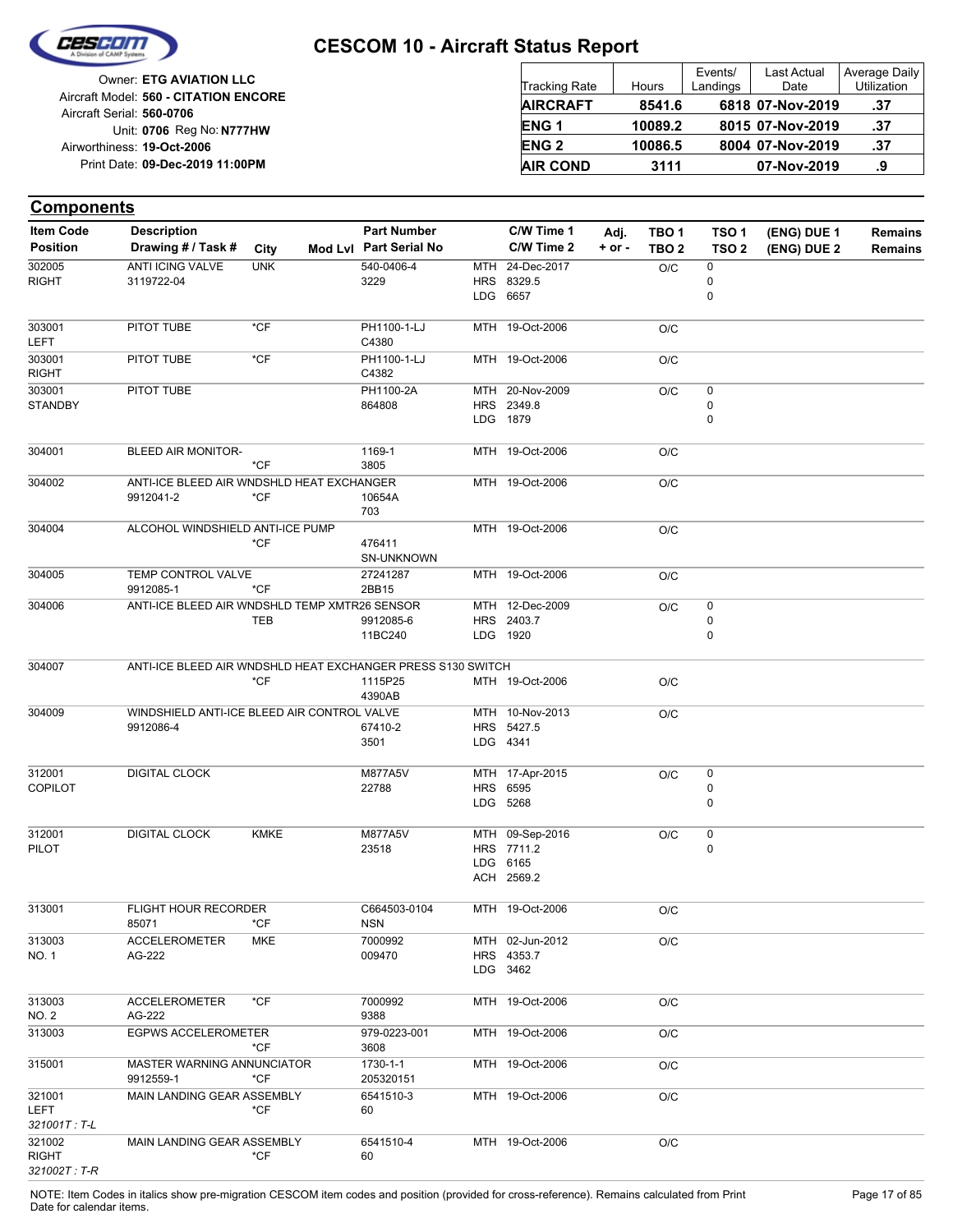

| <b>Tracking Rate</b> | Hours   | Events/<br>Landings | <b>Last Actual</b><br>Date | Average Daily<br>Utilization |
|----------------------|---------|---------------------|----------------------------|------------------------------|
| <b>AIRCRAFT</b>      | 8541.6  |                     | 6818 07-Nov-2019           | .37                          |
| <b>ENG1</b>          | 10089.2 |                     | 8015 07-Nov-2019           | .37                          |
| <b>ENG 2</b>         | 10086.5 |                     | 8004 07-Nov-2019           | .37                          |
| <b>AIR COND</b>      | 3111    |                     | 07-Nov-2019                | .9                           |

| <b>Components</b>                                 |                                                        |             |                                |                                 |                                           |          |                  |                       |             |                |
|---------------------------------------------------|--------------------------------------------------------|-------------|--------------------------------|---------------------------------|-------------------------------------------|----------|------------------|-----------------------|-------------|----------------|
| <b>Item Code</b>                                  | <b>Description</b>                                     |             | <b>Part Number</b>             |                                 | C/W Time 1                                | Adj.     | TBO 1            | TSO <sub>1</sub>      | (ENG) DUE 1 | <b>Remains</b> |
| <b>Position</b>                                   | Drawing # / Task #                                     | City        | Mod Lvl Part Serial No         |                                 | C/W Time 2                                | $+ or -$ | TBO <sub>2</sub> | TSO <sub>2</sub>      | (ENG) DUE 2 | Remains        |
| 321004<br>LEFT                                    | MAIN LANDING GEAR UPPER OLEO CAP                       | $*$ CF      | 6541521-3<br><b>NSN</b>        |                                 | MTH 19-Oct-2006                           |          | O/C              |                       |             |                |
| 321004<br>RIGHT                                   | MAIN LANDING GEAR UPPER OLEO CAP                       | *CF         | 6541521-3<br>NSN               |                                 | MTH 19-Oct-2006                           |          | O/C              |                       |             |                |
| 321005<br>LEFT                                    | MAIN LANDING GEAR OLEO OUTER BEARING                   | *CF         | 6541425-13<br><b>NSN</b>       | LDG <sub>0</sub>                | MTH 19-Oct-2006                           |          | 21800            | 0                     | 21800       | 14982          |
| 321005<br><b>RIGHT</b>                            | MAIN LANDING GEAR OLEO OUTER BEARING                   | *CF         | 6541425-13<br><b>NSN</b>       | LDG <sub>0</sub>                | MTH 19-Oct-2006                           |          | 21800            | 0                     | 21800       | 14982          |
| 321006<br>LEFT                                    | MAIN LANDING GEAR ORIFICE FITTING                      | *CF         | 6541428-3<br><b>NSN</b>        |                                 | MTH 19-Oct-2006                           |          | O/C              |                       |             |                |
| 321006<br><b>RIGHT</b>                            | MAIN LANDING GEAR ORIFICE FITTING                      | $*CF$       | 6541428-3<br><b>NSN</b>        |                                 | MTH 19-Oct-2006                           |          | O/C              |                       |             |                |
| 321007<br>LEFT                                    | MAIN LANDING GEAR TRAILING LINK                        |             | 6541535-3<br>80                | <b>HRS</b><br><b>LDG</b>        | MTH 07-Mar-2009<br>1999.3<br>1568         |          | 25000            | 3583.2<br>2787        | 23781       | 16963          |
| 321007<br><b>RIGHT</b>                            | MAIN LANDING GEAR TRAILING LINK                        |             | 6541535-4<br>79                | MTH<br><b>HRS</b><br><b>LDG</b> | 07-Mar-2009<br>1999.3<br>1568             |          | 25000            | 3583.2<br>2787        | 23781       | 16963          |
| 321008<br>LEFT MAIN<br>LANDING GEAR               | <b>OLEO ASSEMBLY</b>                                   | <b>KICT</b> | 6541520-4<br>126               | MTH<br><b>HRS</b><br><b>LDG</b> | 20-Apr-2018<br>8329.5<br>6657             |          | 31900            | 6657                  | 31900       | 25082          |
| 321008<br><b>RIGHT MAIN</b><br>LANDING GEAR       | OLEO ASSEMBLY                                          | <b>KICT</b> | 6541520-4<br>127               | MTH<br><b>HRS</b><br><b>LDG</b> | 20-Apr-2018<br>8329.5<br>6657             |          | 31900            | 6657                  | 31900       | 25082          |
| 321009<br><b>LEFT MAIN</b><br><b>LANDING GEAR</b> | <b>TRUNNION MACHINING</b>                              | *CF         | 6541561-1<br><b>SN-UNKNOWN</b> | LDG 0                           | MTH 19-Oct-2006                           |          | 50100            | 0                     | 50100       | 43282          |
| 321009<br><b>RIGHT MAIN</b><br>LANDING GEAR       | <b>TRUNNION MACHINING</b>                              | *CF         | 6541561-2<br><b>SN-UNKNOWN</b> | LDG <sub>0</sub>                | MTH 19-Oct-2006                           |          | 50100            | 0                     | 50100       | 43282          |
| 322001<br>322001T : T                             | NOSE LANDING GEAR ASSEMBLY                             | *CF         | 6642000-54<br>30               | MTH<br>LDG <sub>0</sub>         | 19-Oct-2006                               |          | 22566            | 0                     | 22566       | 15748          |
| 322002                                            | NOSE SHIMMY DAMPER                                     | <b>KSWF</b> | 5543001-12<br>080610-12X       | <b>HRS</b><br><b>LDG</b>        | MTH 24-Aug-2013<br>5267.2<br>4208         |          | O/C              | 1<br>0<br>0           |             |                |
| 322004<br>322004T : T                             | NOSE GEAR FORK/PISTON                                  |             | 6642000-209<br>26426171A       |                                 | MTH 09-Jan-2017<br>HRS 7959.7<br>LDG 6366 |          | 13061            | $\mathbf 0$<br>0<br>0 | 19427       | 12609          |
| 323003<br>323003T:T                               | NOSE LANDING GEAR ACTUATOR                             |             | 9912485-5<br>1064              |                                 | MTH 17-Sep-2012<br>HRS 4546.2<br>LDG 3637 |          | 15000            | 285                   | 18352       | 11534          |
| 323004<br>LEFT                                    | MLG UPLOCK ACTUATOR                                    | *CF         | 6527504-1<br>361               |                                 | MTH 19-Oct-2006                           |          | O/C              |                       |             |                |
| 323004<br>NOSE                                    | <b>UPLOCK ACTUATOR</b>                                 | *CF         | 5527504-2<br>3531              |                                 | MTH 19-Oct-2006                           |          | O/C              |                       |             |                |
| 323004<br><b>RIGHT</b>                            | MLG UPLOCK ACTUATOR                                    | *CF         | 6527504-1<br>367               |                                 | MTH 19-Oct-2006                           |          | O/C              |                       |             |                |
| 323006                                            | PNEUMATIC BLOWDOWN/EMERGENCY BRAKE BOTTLE<br>9912103-3 |             | 212940-2<br>1532               |                                 | MTH 06-Jan-2017<br>HRS 7959.7<br>LDG 6366 |          | 288              | 243                   | 31-Oct-2020 | 10 m 22 d      |
| Manufacture Date: 01-Oct-1996                     |                                                        |             |                                |                                 |                                           |          |                  |                       |             |                |
| 323007                                            | LANDING GEAR CONTROL VALVE                             | $*$ CF      | 71839<br>0570                  |                                 | MTH 19-Oct-2006                           |          | O/C              |                       |             |                |
| 323008                                            | DUMP VALVE                                             | $*$ CF      | OAS5319-1<br>1587              |                                 | MTH 19-Oct-2006                           |          | O/C              |                       |             |                |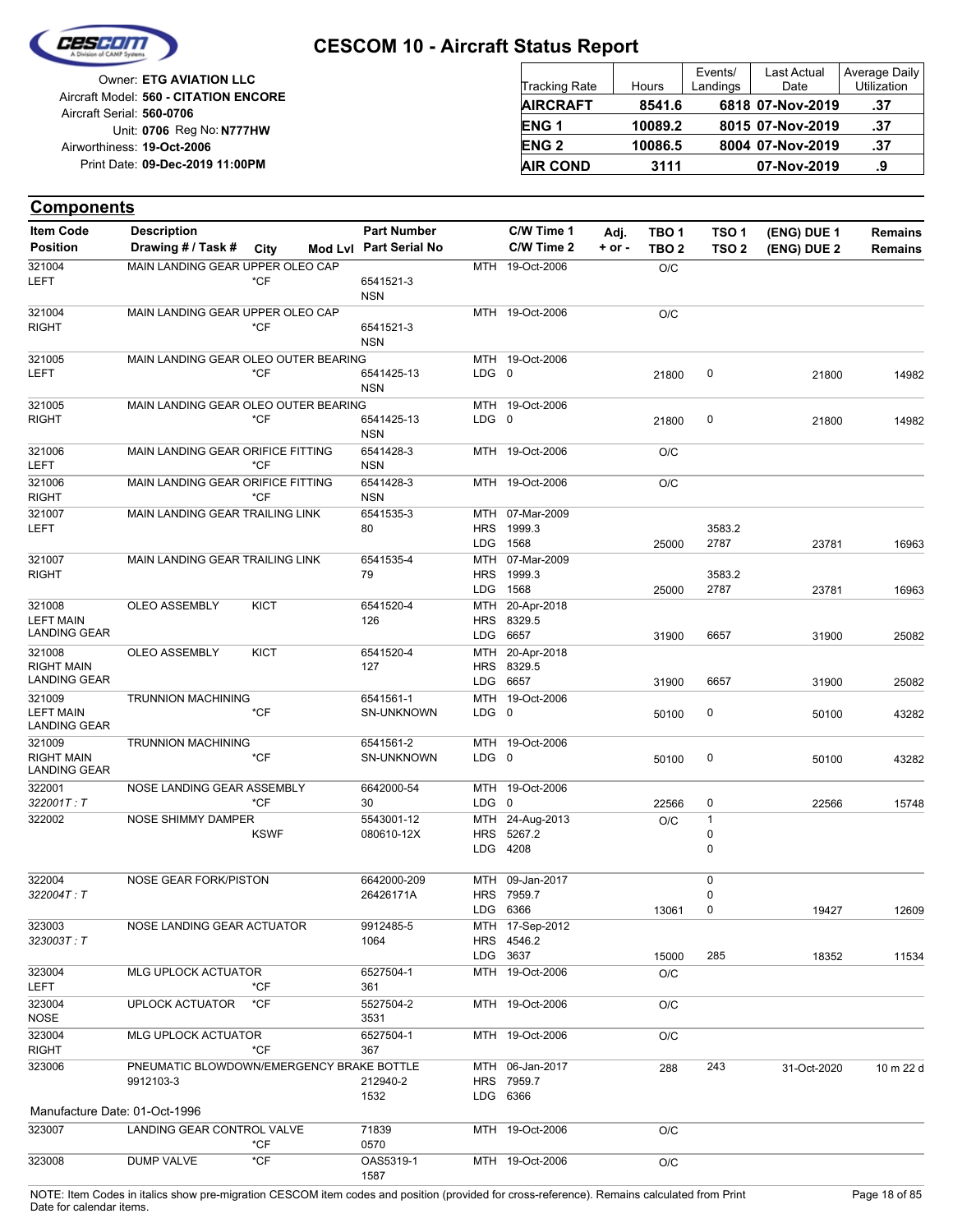

| <b>Owner: ETG AVIATION LLC</b>                                     | <b>Tracking Rate</b> | Hours   | Events/<br>Landings | Last Actual<br>Date | Average Daily<br><b>Utilization</b> |
|--------------------------------------------------------------------|----------------------|---------|---------------------|---------------------|-------------------------------------|
| Aircraft Model: 560 - CITATION ENCORE<br>Aircraft Serial: 560-0706 | <b>AIRCRAFT</b>      | 8541.6  |                     | 6818 07-Nov-2019    | .37                                 |
| Unit: 0706 Reg No: N777HW                                          | <b>ENG1</b>          | 10089.2 |                     | 8015 07-Nov-2019    | .37                                 |
| Airworthiness: 19-Oct-2006                                         | <b>ENG 2</b>         | 10086.5 |                     | 8004 07-Nov-2019    | .37                                 |
| Print Date: 09-Dec-2019 11:00PM                                    | <b>AIR COND</b>      | 3111    |                     | 07-Nov-2019         | .9                                  |

| <b>Item Code</b>       | <b>Description</b>               |                  | <b>Part Number</b>     |       | C/W Time 1                  | Adj.       | TBO 1            | TSO <sub>1</sub> | (ENG) DUE 1 | <b>Remains</b> |
|------------------------|----------------------------------|------------------|------------------------|-------|-----------------------------|------------|------------------|------------------|-------------|----------------|
| <b>Position</b>        | Drawing # / Task # City          |                  | Mod Lvl Part Serial No |       | C/W Time 2                  | $+$ or $-$ | TBO <sub>2</sub> | TSO <sub>2</sub> | (ENG) DUE 2 | <b>Remains</b> |
| 323015                 | SIDE BRACE ACTUATOR              |                  | 9912569-3              |       | MTH 09-Jan-2017             |            |                  | $\pmb{0}$        |             |                |
| LEFT<br>323001T: T-L   |                                  |                  | 0465                   |       | HRS 7959.7                  |            |                  | 0                |             |                |
| 323016                 |                                  |                  | 1556600-2              |       | LDG 6366<br>MTH 19-Oct-2006 |            | 50100            | 0                | 56466       | 49648          |
| <b>RIGHT</b>           | SIDE BRACE ACTUATOR<br>9912569-2 | $*$ CF           | 378                    | LDG 0 |                             |            | 50100            | 0                | 50100       | 43282          |
| 323002T: T-R           |                                  |                  |                        |       |                             |            |                  |                  |             |                |
| 323019                 | EMERGENCY AIR BOTTLE GAUGE       |                  | 2341128                |       | MTH 19-Oct-2006             |            | O/C              | 0                |             |                |
|                        |                                  | $*$ CF           | 033247                 |       |                             |            |                  |                  |             |                |
| 324001                 | MLG WHEEL ASSEMBLY               |                  | $3-1607-1$             |       | MTH 25-Oct-2018             |            | O/C              | 0                |             |                |
| LEFT                   | 9912561-5                        | KICT             | 0182                   |       | HRS 8363.9                  |            |                  | 0                |             |                |
|                        |                                  |                  |                        |       | LDG 6691                    |            |                  |                  |             |                |
| 324001                 | MLG WHEEL ASSEMBLY               |                  | 3-1607-1               |       | MTH 13-Nov-2016             |            | O/C              |                  |             |                |
| <b>RIGHT</b>           | 9912561-5                        | <b>KICT</b>      | 0261                   |       | HRS 7852.1                  |            |                  |                  |             |                |
|                        |                                  |                  |                        |       | LDG 6279                    |            |                  |                  |             |                |
|                        |                                  |                  |                        |       |                             |            |                  |                  |             |                |
| 324002                 | NOSE WHEEL ASSEMBLY              |                  | 3-1418                 |       | MTH 12-Apr-2017             |            | O/C              |                  |             |                |
|                        | 9914069-2                        | <b>KGSO</b>      | 6566                   |       | HRS 8153.2<br>LDG 6519      |            |                  |                  |             |                |
|                        |                                  |                  |                        |       |                             |            |                  |                  |             |                |
| 324003                 | MLG BRAKE ASSEMBLY               |                  | 2-1656                 |       | MTH 23-Feb-2017             |            | O/C              | 0                |             |                |
| LEFT                   | 9912561-3                        | <b>SRQ</b>       | 0081                   |       | HRS 8037.2                  |            |                  | 0                |             |                |
|                        |                                  |                  |                        |       | LDG 6430                    |            |                  | 0                |             |                |
|                        |                                  |                  |                        |       |                             |            |                  |                  |             |                |
| 324004<br><b>RIGHT</b> | MLG BRAKE ASSEMBLY<br>9912561-3  | <b>KLYH</b>      | 2-1656<br>0059         |       | MTH 26-Dec-2018<br>HRS 8398 |            | O/C              | 0<br>0           |             |                |
|                        |                                  |                  |                        |       | LDG 6717                    |            |                  |                  |             |                |
|                        |                                  |                  |                        |       |                             |            |                  |                  |             |                |
| 324005                 | <b>MLG TIRE</b>                  | <b>KICT</b>      | 229K48-2               |       | MTH 25-Oct-2018             |            | O/C              | $\pmb{0}$        |             |                |
| LEFT                   | 9912467-2                        |                  | 8032571                |       | HRS 8363.9<br>LDG 6691      |            |                  | 0                |             |                |
|                        |                                  |                  |                        |       |                             |            |                  |                  |             |                |
| 324005                 | <b>MLG TIRE</b>                  | <b>PVG</b>       | 229K48-2               |       | MTH 08-Mar-2019             |            | O/C              | 0                |             |                |
| <b>RIGHT</b>           | 9912467-2                        |                  | 81990664               |       | HRS 8431                    |            |                  | 0                |             |                |
|                        |                                  |                  |                        |       | LDG 6737                    |            |                  |                  |             |                |
| 324006                 | <b>NOSE TIRE</b>                 | <b>KGSO</b>      | 031-613-8              |       | MTH 12-Apr-2017             |            | O/C              |                  |             |                |
|                        | 9914070-1                        |                  | 6029S00358             |       | HRS 8153.2                  |            |                  |                  |             |                |
|                        |                                  |                  |                        |       | LDG 6519                    |            |                  |                  |             |                |
|                        |                                  |                  |                        |       |                             |            |                  |                  |             |                |
| 324010                 | MLG SHUTTLE VALVE                |                  | 98120                  |       | MTH 19-Oct-2006             |            | O/C              |                  |             |                |
| LEFT<br>324010         | SHUTTLE VALVE                    | $*$ CF<br>$*$ CF | 3373<br>98120          |       |                             |            |                  |                  |             |                |
| NOSE LANDING           |                                  |                  | 3700                   |       | MTH 19-Oct-2006             |            | O/C              |                  |             |                |
| GEAR                   |                                  |                  |                        |       |                             |            |                  |                  |             |                |
| 324010                 | MLG SHUTTLE VALVE                |                  | 211-111                |       | MTH 26-Dec-2009             |            | O/C              | 0                |             |                |
| <b>RIGHT</b>           |                                  | <b>SWF</b>       | 2676                   |       | <b>HRS</b> 2424             |            |                  | 0                |             |                |
|                        |                                  |                  |                        |       | LDG 1933                    |            |                  | 0                |             |                |
| 324013                 | <b>BRAKE METERING VALVE</b>      |                  | 32-079                 |       | MTH 19-Oct-2006             |            | O/C              |                  |             |                |
|                        | 9912562-1                        | *CF              | 279                    |       |                             |            |                  |                  |             |                |
| 324014                 | EMERGENCY AIR BRAKE VALVE        |                  | 895232-0875            |       | MTH 19-Oct-2006             |            | O/C              |                  |             |                |
|                        |                                  | $*$ CF           | V1193                  |       |                             |            |                  |                  |             |                |
| 324019                 | BRAKE PRESS PUMP ASSEMBLY        |                  | 9912166-3              |       | MTH 13-Apr-2015             |            | O/C              | 0                |             |                |
|                        |                                  |                  | 7207                   |       | HRS 6575.5<br>LDG 5254      |            |                  | 0<br>0           |             |                |
|                        |                                  |                  |                        |       |                             |            |                  |                  |             |                |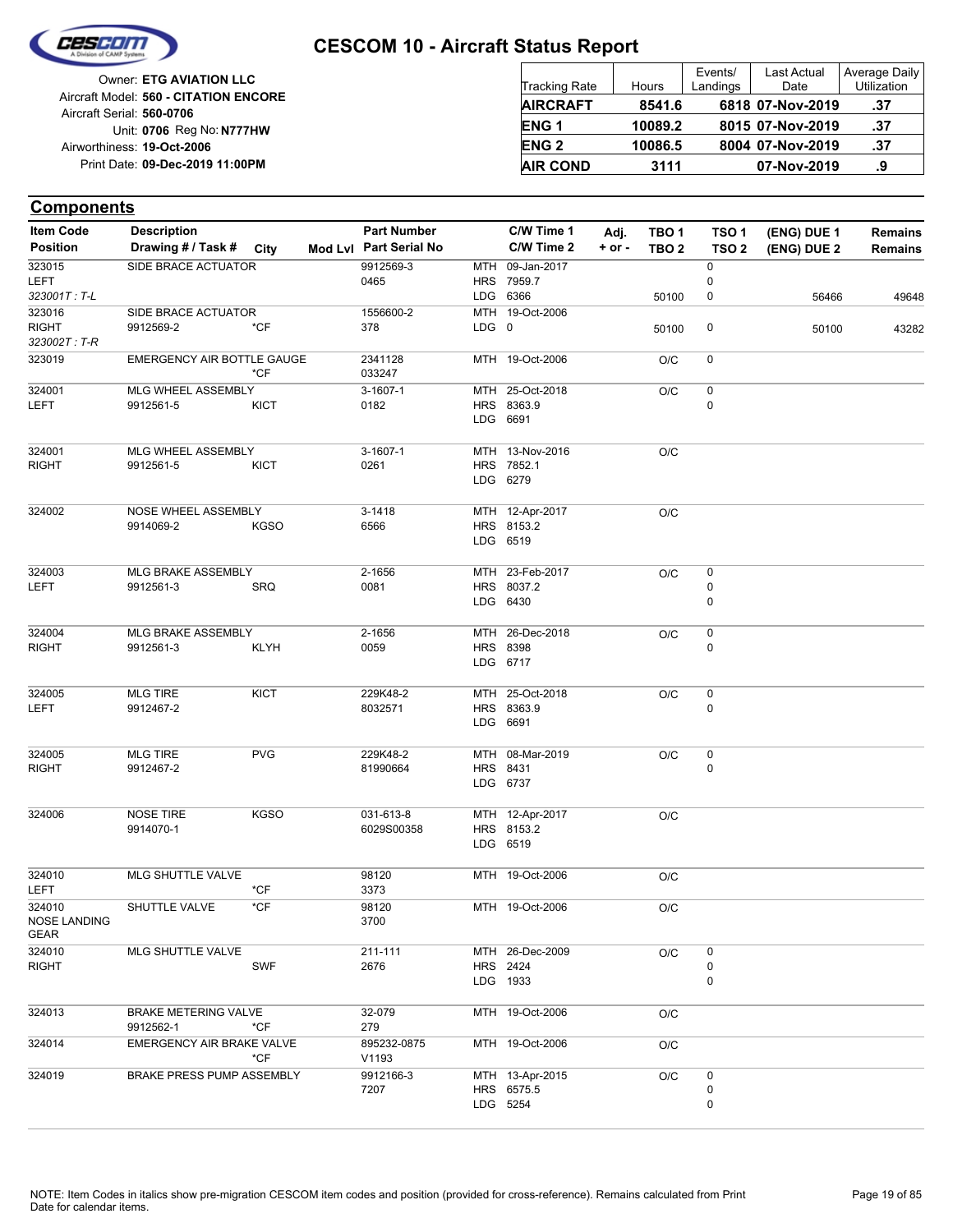

Reg No: **N777HW** Unit: **0706 09-Dec-2019 11:00PM** Print Date: **19-Oct-2006** Airworthiness: Owner: **ETG AVIATION LLC** Aircraft Serial: **560-0706** Aircraft Model: **560 - CITATION ENCORE**

| <b>Tracking Rate</b> | Hours   | Events/<br>Landings | <b>Last Actual</b><br>Date | Average Daily<br>Utilization |
|----------------------|---------|---------------------|----------------------------|------------------------------|
| <b>AIRCRAFT</b>      | 8541.6  |                     | 6818 07-Nov-2019           | .37                          |
| <b>ENG1</b>          | 10089.2 |                     | 8015 07-Nov-2019           | .37                          |
| <b>ENG 2</b>         | 10086.5 |                     | 8004 07-Nov-2019           | .37                          |
| <b>AIR COND</b>      | 3111    |                     | 07-Nov-2019                | .9                           |

| <b>Item Code</b>       | <b>Description</b>                      |             | <b>Part Number</b>       | C/W Time 1                                | Adj.       | TBO <sub>1</sub> | TSO <sub>1</sub> | (ENG) DUE 1 | <b>Remains</b> |
|------------------------|-----------------------------------------|-------------|--------------------------|-------------------------------------------|------------|------------------|------------------|-------------|----------------|
| <b>Position</b>        | Drawing # / Task # City                 |             | Mod Lvl Part Serial No   | C/W Time 2                                | $+$ or $-$ | TBO <sub>2</sub> | TSO <sub>2</sub> | (ENG) DUE 2 | <b>Remains</b> |
| 324021                 | POWER BRAKE ANTISKID VALVE<br>9912489-4 | <b>SMF</b>  | 39-837<br>858            | MTH 15-Apr-2010<br>HRS 2649.3<br>LDG 2098 |            | O/C              | 0<br>0<br>0      |             |                |
| 324022                 | <b>BRAKE CONTROL BOX</b><br>9912564-2   | *CF         | 142-021<br>276           | MTH 19-Oct-2006                           |            | O/C              |                  |             |                |
| 324023                 | ANTISKID ACCUMULATOR                    | *CF         | 57C57652<br>0365T        | MTH 19-Oct-2006                           |            | O/C              |                  |             |                |
| 324024<br>LEFT         | MLG WHEEL TRANSDUCER<br>9912305-2       | $*CF$       | 40-955<br><b>NSN</b>     | MTH 19-Oct-2006                           |            | O/C              |                  |             |                |
| 324024<br><b>RIGHT</b> | MLG WHEEL TRANSDUCER<br>9912305-2       | $*$ CF      | 40-955<br><b>NSN</b>     | MTH 19-Oct-2006                           |            | O/C              |                  |             |                |
| 324025                 | PRESSURE SWITCH                         |             | GPP1250-66<br>0825237    | MTH 15-Feb-2011<br>HRS 3311.4<br>LDG 2626 |            | O/C              | 0<br>0<br>0      |             |                |
| 324026                 | POWER BRAKE ASSEMBLY MOTOR              |             | MP50B-1<br>1232          | MTH 13-Apr-2015<br>HRS 6575.5<br>LDG 5254 |            | O/C              |                  |             |                |
| 324027                 | FAULT DISPLAY UNIT<br>9912305-9         | $*$ CF      | 42-92750<br>1820A        | MTH 19-Oct-2006                           |            | O/C              |                  |             |                |
| 324101                 | PARKING BRAKE VALVE<br>9912388-2        | $*CF$       | 95905<br>1598A           | MTH 19-Oct-2006                           |            | O/C              |                  |             |                |
| 324102                 | PRESSURE SWITCH                         | <b>LUK</b>  | GPP1250-52<br>0603137    | MTH 15-Dec-2012<br>HRS 4724.2<br>LDG 3774 |            | O/C              | 0<br>0<br>0      |             |                |
| 325001                 | NOSE STEERING BUNGEE ASSEMBLY           | $*CF$       | 5565624-20<br><b>NSN</b> | MTH 19-Oct-2006                           |            | O/C              |                  |             |                |
| 326005<br>LEFT         | MAIN GEAR UP & LOCKED SWITCH            | $*$ CF      | 65-430087<br>5135        | MTH 19-Oct-2006                           |            | O/C              |                  |             |                |
| 326005<br><b>RIGHT</b> | MAIN GEAR UP & LOCKED SWITCH            | $*CF$       | 65-430087<br>0227        | MTH 19-Oct-2006                           |            | O/C              |                  |             |                |
| 326005                 | NOSE GEAR UP & LOCKED SWITCH            | $*CF$       | 65-430087<br>0546        | MTH 19-Oct-2006                           |            | O/C              |                  |             |                |
| 331001<br>NO. 1        | <b>LIGHT PANEL DIMMER</b>               | $*CF$       | $273-1$<br>206180141     | MTH 19-Oct-2006                           |            | O/C              |                  |             |                |
| 331001<br><b>NO. 2</b> | <b>LIGHT PANEL DIMMER</b>               | $*$ CF      | 273-1<br>206190462       | MTH 19-Oct-2006                           |            | O/C              |                  |             |                |
| 331001<br>NO. 3        | <b>LIGHT PANEL DIMMER</b>               | $*$ CF      | $273-1$<br>206090168     | MTH 19-Oct-2006                           |            | O/C              |                  |             |                |
| 331011                 | <b>INVT-115V EL PANEL</b>               | $*$ CF      | EM2044-1<br>5231         | MTH 19-Oct-2006                           |            | O/C              |                  |             |                |
| 334002                 | ROTATING/FLASHING BEACON                | <b>KIWA</b> | 01-0790044-37<br>03558   | MTH 05-Mar-2014<br>HRS 5715.7<br>LDG 4565 |            | O/C              |                  |             |                |
| 334003<br>NO. 1        | STROBE POWER SUPPLY                     | <b>KSAT</b> | 01-0790101-05<br>00183   | MTH 23-Sep-2016<br>HRS 7750.9<br>LDG 6167 |            | O/C              |                  |             |                |
| 334003<br>NO. 2        | STROBE POWER SUPPLY                     |             | 01-0790101-05<br>01096   | MTH 28-Dec-2016<br>HRS 7948.8<br>LDG 6359 |            | O/C              |                  |             |                |
| 334005                 | TAIL LIGHT ASSEMBLY                     | <b>KSWF</b> | 01-0770966-00<br>02788A  | MTH 25-Apr-2017<br>HRS 8180.3<br>LDG 6537 |            | O/C              | 0<br>0<br>0      |             |                |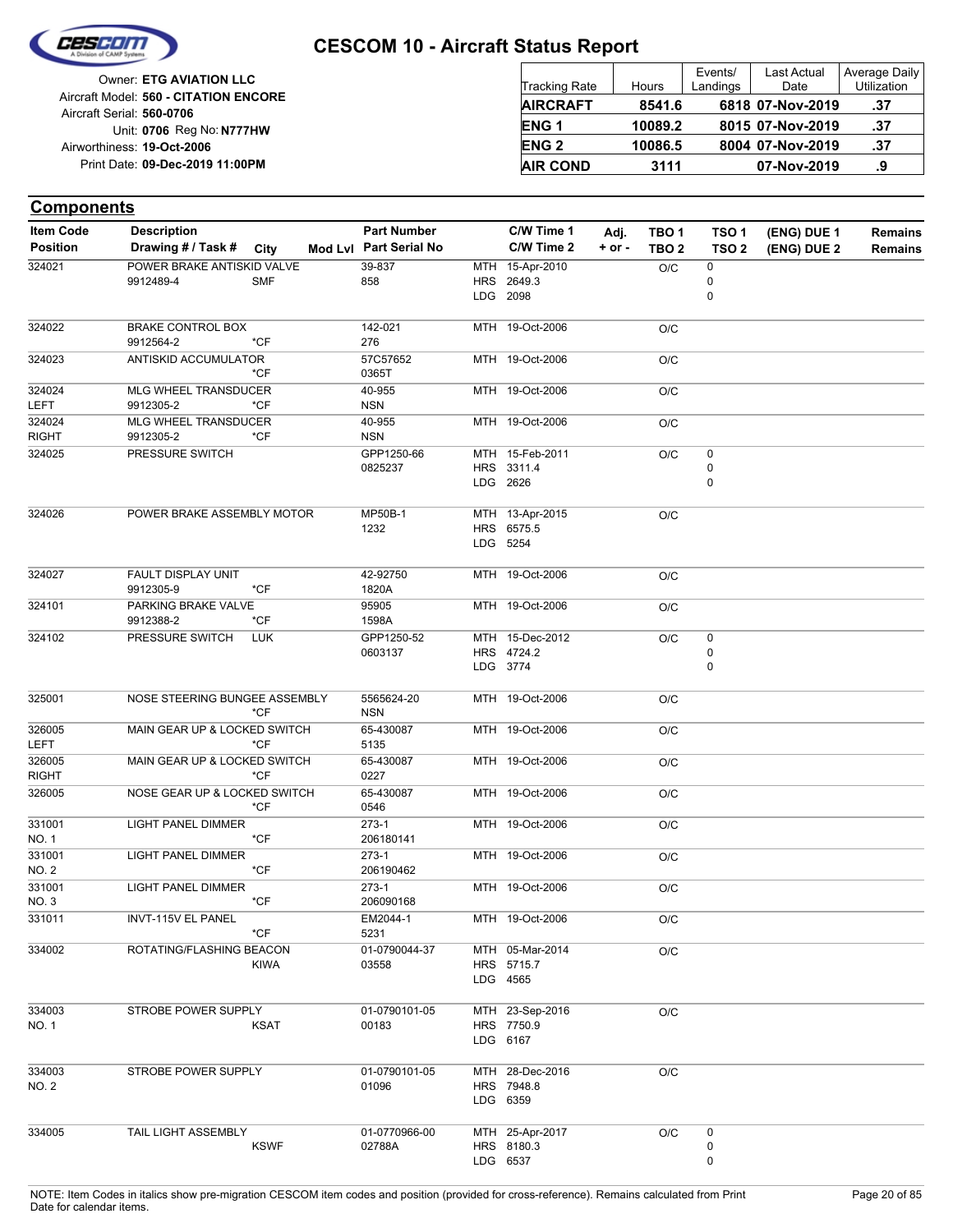

| <b>Tracking Rate</b> | Hours   | Events/<br>Landings | <b>Last Actual</b><br>Date | Average Daily<br>Utilization |
|----------------------|---------|---------------------|----------------------------|------------------------------|
| <b>AIRCRAFT</b>      | 8541.6  |                     | 6818 07-Nov-2019           | .37                          |
| <b>ENG1</b>          | 10089.2 |                     | 8015 07-Nov-2019           | .37                          |
| <b>ENG 2</b>         | 10086.5 |                     | 8004 07-Nov-2019           | .37                          |
| <b>AIR COND</b>      | 3111    |                     | 07-Nov-2019                | .9                           |

| <b>Components</b>                   |                                                       |             |    |                                              |                                           |                    |                                      |                                      |                            |                           |
|-------------------------------------|-------------------------------------------------------|-------------|----|----------------------------------------------|-------------------------------------------|--------------------|--------------------------------------|--------------------------------------|----------------------------|---------------------------|
| <b>Item Code</b><br><b>Position</b> | <b>Description</b><br>Drawing # / Task #              | City        |    | <b>Part Number</b><br>Mod Lvl Part Serial No | C/W Time 1<br>C/W Time 2                  | Adj.<br>$+$ or $-$ | TBO <sub>1</sub><br>TBO <sub>2</sub> | TSO <sub>1</sub><br>TSO <sub>2</sub> | (ENG) DUE 1<br>(ENG) DUE 2 | <b>Remains</b><br>Remains |
| 335001                              | <b>EMERGENCY BATTERY PACK</b>                         | <b>KICT</b> |    | <b>CBS28-1</b><br>5275M                      | MTH 20-Apr-2018<br>HRS 8329.5<br>LDG 6657 |                    | O/C                                  |                                      |                            |                           |
| 340070                              | AIR DATA COMPUTER                                     |             |    | PN<br>SN-UNKNOWN                             | MTH 19-Oct-2006                           |                    | O/C                                  | 0                                    |                            |                           |
| 341006                              | PITOT PRESSURE SWITCH                                 | *CF         |    | D45C31<br>548                                | MTH 19-Oct-2006                           |                    | O/C                                  |                                      |                            |                           |
| 341010                              | ANGLE OF ATTACK INDICATOR                             | $*$ CF      |    | C-11605-1<br>83037                           | MTH 19-Oct-2006                           |                    | O/C                                  |                                      |                            |                           |
| 341011                              | ANGLE OF ATTACK STALL WARNING COMPUTER                | $*$ CF      |    | C-13106-1<br>1151                            | MTH 19-Oct-2006                           |                    | O/C                                  |                                      |                            |                           |
| 341012                              | <b>AOA SENSOR</b>                                     | <b>KSAT</b> |    | C-12717-1<br>1548                            | MTH 14-Mar-2011<br>HRS 3400.4<br>LDG 2687 |                    | O/C                                  |                                      |                            |                           |
| 341014                              | ANGLE OF ATTACK INDEXER                               | $*$ CF      |    | C12763-1<br>1097                             | MTH 19-Oct-2006                           |                    | O/C                                  |                                      |                            |                           |
| 341016                              | SECONDARY FLIGHT ADU                                  |             |    | 501-1890-03<br>1996                          | MTH 11-Dec-2015<br>HRS 7143.8<br>LDG 5715 |                    | O/C                                  |                                      |                            |                           |
| 341017                              | SECONDARY FLIGHT DISPLAY<br>GH-3000                   |             | 17 | 501-1741-2103<br>1965A                       | MTH 12-Feb-2010<br>HRS 2526.8<br>LDG 2012 |                    | O/C                                  |                                      |                            |                           |
| 342001                              | MAGNETIC COMPASS                                      | $*$ CF      |    | C660501-0301<br><b>NSN</b>                   | MTH 19-Oct-2006                           |                    | O/C                                  |                                      |                            |                           |
| 342023                              | RADAR CONTROLLER<br><b>WC-660</b>                     | $*$ CF      |    | 7008471-667<br>06078967                      | MTH 19-Oct-2006                           |                    | O/C                                  |                                      |                            |                           |
| 342042<br>NO. 1                     | MODE FLIGHT DIRECTOR SELECTOR<br>MS-560               |             |    | 7018341-803<br>97090930                      | MTH 14-Jun-2016<br>HRS 7524.4<br>LDG 5995 |                    | O/C                                  |                                      |                            |                           |
| 342043<br>NO. 1                     | <b>VERTICAL FLIGHT DIRECTOR GYRO</b><br><b>VG-14A</b> |             |    | 7000622-901<br>99028803                      | MTH 28-Dec-2016<br>HRS 7948.8<br>LDG 6359 |                    | O/C                                  | 0<br>0<br>0                          |                            |                           |
| 342043<br>NO. 2                     | <b>VERTICAL FLIGHT DIRECTOR GYRO</b><br><b>VG-14A</b> | <b>KICT</b> |    | 7000622-901<br>82054213                      | MTH 24-Sep-2018<br>HRS 8362.7<br>LDG 6690 |                    | O/C                                  | 0<br>0                               |                            |                           |
| 342044<br>NO. 1                     | RATE OF TURN GYRO<br><b>RG-204</b>                    | *CF         | Κ  | 7007453-903<br>06065772                      | MTH 19-Oct-2006                           |                    | O/C                                  |                                      |                            |                           |
| 342048<br>NO. 1                     | AIR DATA COMPUTER<br>AZ-950                           |             | G  | 7030700-71703<br>06050983                    | MTH 14-Dec-2015<br>HRS 7143.8<br>LDG 5715 |                    | O/C                                  |                                      |                            |                           |
| 342048<br>NO. 2                     | AIR DATA COMPUTER<br>AZ-950                           |             | G  | 7030700-71703<br>06071064                    | MTH 14-Dec-2015<br>HRS 7143.8<br>LDG 5715 |                    | O/C                                  | 7143.8<br>5715                       |                            |                           |
| 342049<br>NO. 1                     | DIRECTIONAL GYRO<br>C-14D                             |             | G  | 4020577-3<br>97076198                        | MTH 18-Mar-2013<br>HRS 4953.6<br>LDG 3948 |                    | O/C                                  | 0<br>0<br>0                          |                            |                           |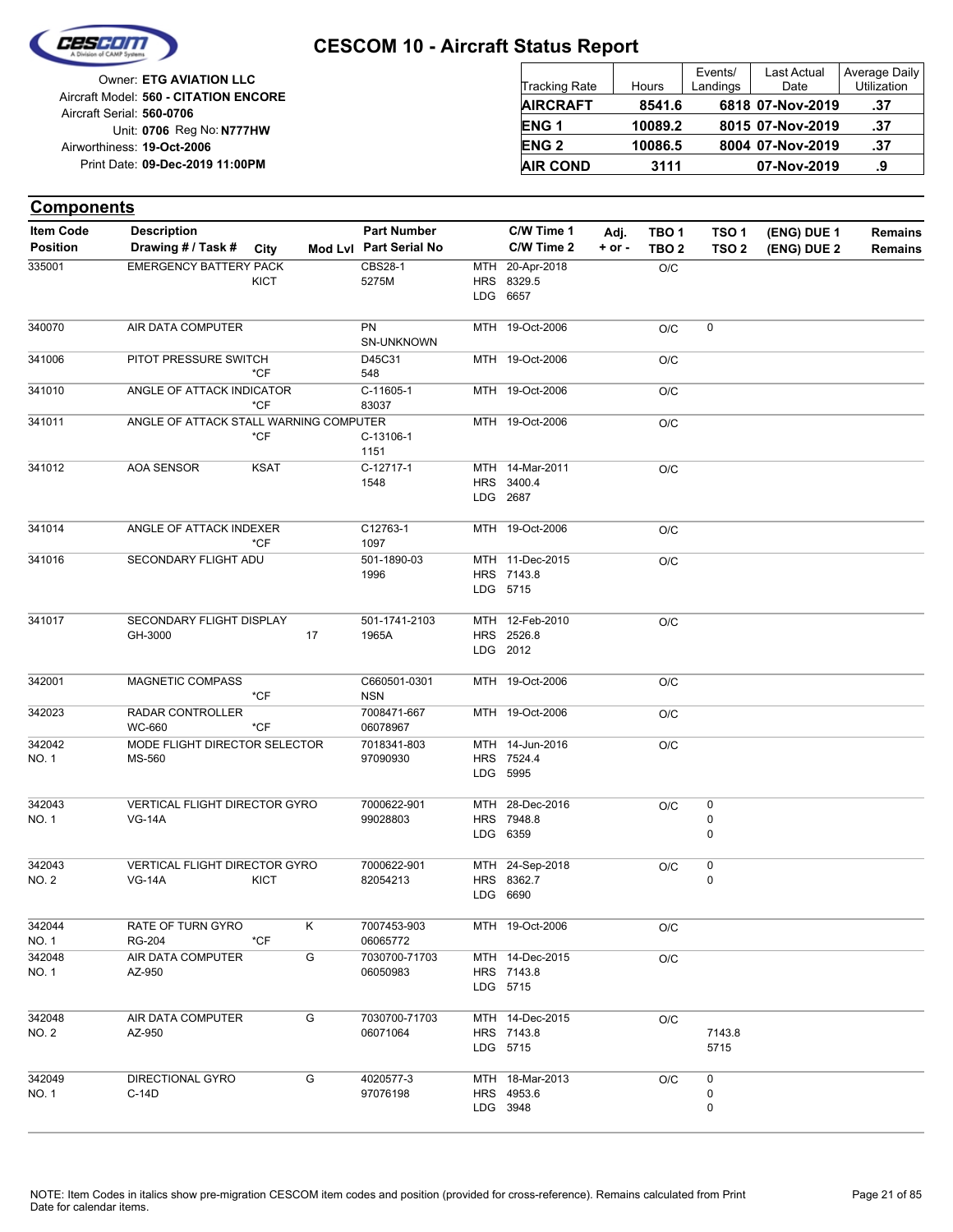

Reg No: **N777HW** Unit: **0706 09-Dec-2019 11:00PM** Print Date: **19-Oct-2006** Airworthiness: Owner: **ETG AVIATION LLC** Aircraft Serial: **560-0706** Aircraft Model: **560 - CITATION ENCORE**

| <b>Tracking Rate</b> | Hours   | Events/<br>Landings | <b>Last Actual</b><br>Date | Average Daily<br>Utilization |
|----------------------|---------|---------------------|----------------------------|------------------------------|
| <b>AIRCRAFT</b>      | 8541.6  |                     | 6818 07-Nov-2019           | .37                          |
| <b>ENG1</b>          | 10089.2 |                     | 8015 07-Nov-2019           | .37                          |
| <b>ENG 2</b>         | 10086.5 |                     | 8004 07-Nov-2019           | .37                          |
| <b>AIR COND</b>      | 3111    |                     | 07-Nov-2019                | .9                           |

| <b>Item Code</b>         | <b>Description</b>                           |             |    | <b>Part Number</b>        | C/W Time 1                                | Adj.       | TBO 1            | TSO <sub>1</sub> | (ENG) DUE 1 | Remains        |
|--------------------------|----------------------------------------------|-------------|----|---------------------------|-------------------------------------------|------------|------------------|------------------|-------------|----------------|
| <b>Position</b>          | Drawing # / Task #                           | City        |    | Mod Lvl Part Serial No    | C/W Time 2                                | $+$ or $-$ | TBO <sub>2</sub> | TSO <sub>2</sub> | (ENG) DUE 2 | <b>Remains</b> |
| 342049<br><b>NO. 2</b>   | <b>DIRECTIONAL GYRO</b><br>$C-14D$           |             | G  | 4020577-3<br>97046181     | MTH 31-Mar-2016<br>HRS 7336.8<br>LDG 5857 |            | $\rm O/C$        |                  |             |                |
| 342050<br>NO. 1          | FLUX DETECTOR<br>FX-220                      |             |    | 2594484<br>02055330       | MTH 22-Mar-2013<br>HRS 4969.7<br>LDG 3958 |            | O/C              |                  |             |                |
| 342050<br><b>NO. 2</b>   | <b>FLUX DETECTOR</b><br>FX-220               |             |    | 2594484<br>96021589       | MTH 26-Mar-2013<br>HRS 4973<br>LDG 3961   |            | O/C              |                  |             |                |
| 342052                   | REMOTE COMPENSATOR<br>CS-412                 | <b>SLC</b>  |    | 2593379-1<br>95071570     | MTH 02-Apr-2012<br>HRS 4211.4<br>LDG 3355 |            | O/C              |                  |             |                |
| 342053<br><b>STANDBY</b> | <b>HSI INDICATOR</b><br><b>HSI-315A</b>      | *CF         | 3  | 520-3150-003<br>24312     | MTH 19-Oct-2006                           |            | O/C              |                  |             |                |
| 342063<br>NO. 1          | REMOTE COURSE CONTROL<br>RI-553              | <b>KSUS</b> | Α  | 7016954-907<br>02101616   | MTH 10-Jun-2010<br>HRS 2751.6<br>LDG 2190 |            | O/C              |                  |             |                |
| 342064<br><b>STANDBY</b> | <b>GYRO POWER SUPPLY</b><br><b>PS-855A</b>   | <b>LUK</b>  |    | 501-1712-01<br>3393       | MTH 15-Dec-2012<br>HRS 4724.2<br>LDG 3774 |            | O/C              |                  |             |                |
| 342069                   | MULTIFUNCTION DISPLAY CONTROLLER<br>MC-800   |             |    | 7007062-941<br>04103053   | MTH 01-May-2015<br>HRS 6649.2<br>LDG 5306 |            | O/C              |                  |             |                |
| 342073                   | AFIS DATA MANAGEMENT UNIT<br><b>DMU</b>      | <b>UNK</b>  | 12 | 400-045500-0003<br>3094   | MTH 08-Jun-2018                           |            | O/C              | 60               |             |                |
| 342078<br>NO. 1          | <b>DISPLAY GUIDANCE COMPUTER</b><br>$IC-615$ | <b>KICT</b> |    | 7017000-96825<br>01105071 | MTH 20-Apr-2018<br>HRS 8329.5<br>LDG 6657 |            | O/C              |                  |             |                |
| 342078<br><b>NO. 2</b>   | DISPLAY GUIDANCE COMPUTER<br>$IC-615$        | <b>UNK</b>  | AR | 7017000-97825<br>02075619 | MTH 08-Jun-2018                           |            | O/C              |                  |             |                |
| 342079<br><b>COPILOT</b> | PRIMARY FLIGHT DISPLAY CONTROLLER<br>DC-550  | *CF         | D  | 7016986-747<br>06076471   | MTH 19-Oct-2006                           |            | O/C              |                  |             |                |
| 342079<br>PILOT          | PRIMARY FLIGHT DISPLAY CONTROLLER<br>DC-550  | <b>UNK</b>  | D  | 7016986-747<br>02054464   | MTH 08-Jun-2018                           |            | O/C              |                  |             |                |
| 342080<br><b>CNTR</b>    | EFIS DISPLAY<br>DU-870                       | *CF         | F  | 7014300-901<br>0606F519   | MTH 19-Oct-2006                           |            | O/C              |                  |             |                |
| 342080<br><b>NO.1</b>    | EFIS DISPLAY<br>DU-870                       | KICT        | N  | 7014300-901<br>0209C022   | MTH 10-Sep-2018<br>HRS 8362.7<br>LDG 6690 |            | $\rm O/C$        |                  |             |                |
| 342080<br>NO. 2          | EFIS DISPLAY<br>DU-870                       | <b>KICT</b> | Ν  | 7014300-901<br>00107821   | MTH 20-Apr-2018<br>HRS 8329.5<br>LDG 6657 |            | $\rm O/C$        |                  |             |                |
| 342081<br><b>NO. 1</b>   | BEZEL DISPLAY UNIT<br>BL-870                 | *CF         | в  | 7014331-931<br>06076301   | MTH 19-Oct-2006                           |            | O/C              |                  |             |                |
| 342081<br><b>NO. 2</b>   | BEZEL DISPLAY UNIT<br>BL-870                 | *CF         | В  | 7014331-931<br>06076300   | MTH 19-Oct-2006                           |            | O/C              |                  |             |                |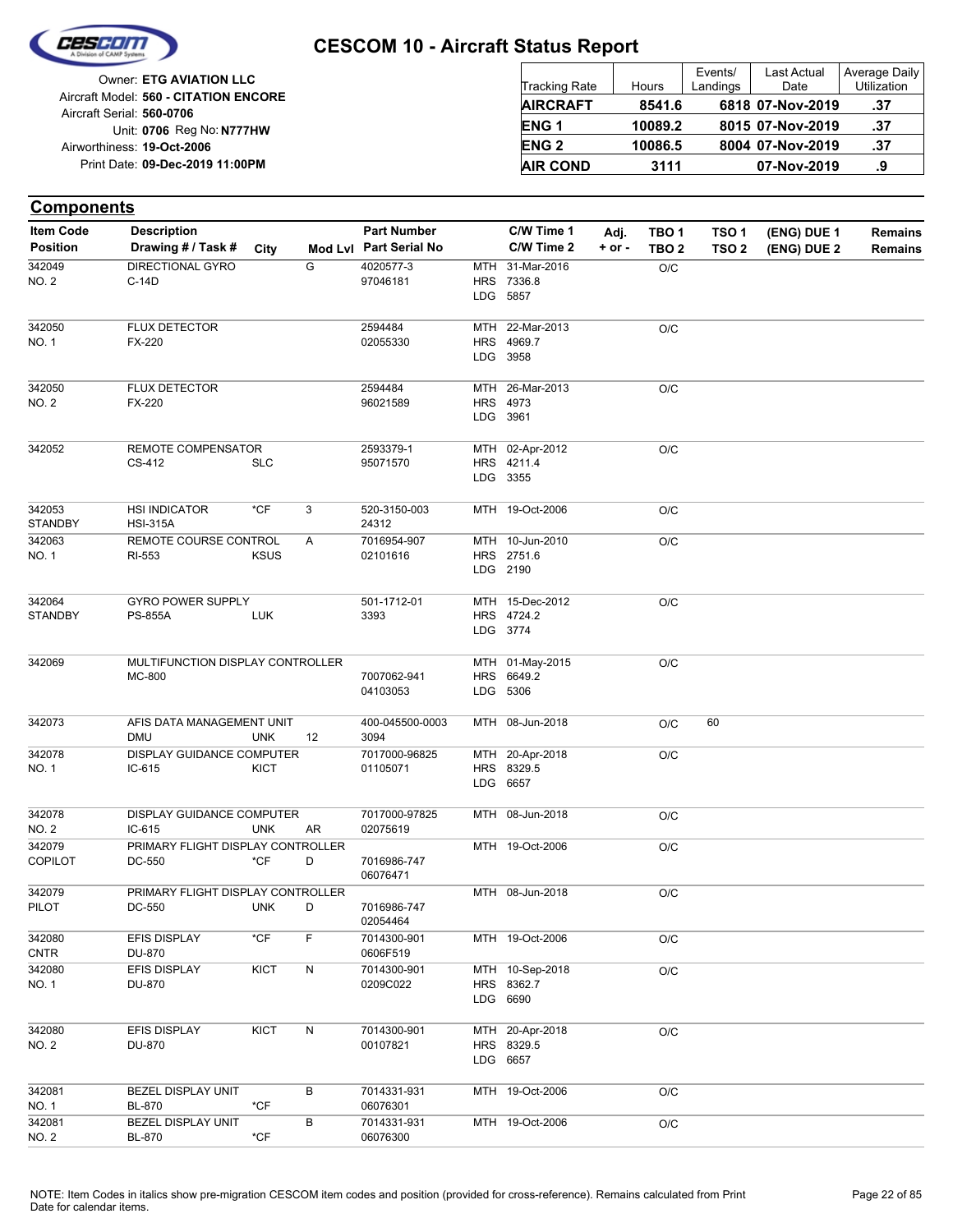

| <b>Tracking Rate</b> | Hours   | Events/<br>Landings | <b>Last Actual</b><br>Date | Average Daily<br>Utilization |
|----------------------|---------|---------------------|----------------------------|------------------------------|
| <b>AIRCRAFT</b>      | 8541.6  |                     | 6818 07-Nov-2019           | .37                          |
| <b>ENG1</b>          | 10089.2 |                     | 8015 07-Nov-2019           | .37                          |
| <b>ENG 2</b>         | 10086.5 |                     | 8004 07-Nov-2019           | .37                          |
| <b>AIR COND</b>      | 3111    |                     | 07-Nov-2019                | .9                           |

| <b>Components</b>                   |                                                 |             |                                              |     |                                           |                    |                                      |                                      |                            |                           |
|-------------------------------------|-------------------------------------------------|-------------|----------------------------------------------|-----|-------------------------------------------|--------------------|--------------------------------------|--------------------------------------|----------------------------|---------------------------|
| <b>Item Code</b><br><b>Position</b> | <b>Description</b><br>Drawing # / Task #        | City        | <b>Part Number</b><br>Mod Lvl Part Serial No |     | C/W Time 1<br>C/W Time 2                  | Adj.<br>$+$ or $-$ | TBO <sub>1</sub><br>TBO <sub>2</sub> | TSO <sub>1</sub><br>TSO <sub>2</sub> | (ENG) DUE 1<br>(ENG) DUE 2 | <b>Remains</b><br>Remains |
| 342081                              | MFD BEZEL DISPLAY UNIT<br>BL-871                |             | 7014332-841<br>00114463                      | MTH | 26-Jan-2015<br>HRS 6371.4<br>LDG 5109     |                    | O/C                                  |                                      |                            |                           |
| 342177                              | PS-850/PS-855 EMERGENCY POWER SUPPLY            | <b>KICT</b> | 501-1712-01<br>3206                          |     | MTH 20-Apr-2018<br>HRS 8329.5<br>LDG 6657 |                    | O/C                                  |                                      |                            |                           |
| 344003                              | PRIMUS 650 RADAR RECEIVER/TRANSMITTER<br>WU-660 | <b>ICT</b>  | 7021450-601<br>04034781                      |     | MTH 01-Jun-2016<br>HRS 7491.8<br>LDG 5971 |                    | O/C                                  |                                      |                            |                           |
| 344022                              | RADIO ALT TRANSCEIVER<br>RT-300                 | AC<br>$*CF$ | 7001840-936<br>0607C917                      |     | MTH 19-Oct-2006                           |                    | O/C                                  |                                      |                            |                           |
| 344023<br>AFT                       | RECEIVER RADIO ALT ANTENNA                      | *CF         | S67-2002-4<br>55213610                       |     | MTH 19-Oct-2006                           |                    | O/C                                  |                                      |                            |                           |
| 344023<br><b>FORWARD</b>            | TRAMSMITTER RADIO ALT ANTENNA                   | $*$ CF      | S67-2002-4<br>55213609                       |     | MTH 19-Oct-2006                           |                    | O/C                                  |                                      |                            |                           |
| 344024                              | <b>GROUND PROXIMITY WARNING SYS COMPUTER</b>    | GSO         | 965-1076-040-219-219HRS 332<br>2003          |     | MTH 30-Mar-2007                           |                    | O/C                                  | $\pmb{0}$                            |                            |                           |
| 345004<br><b>AFT</b>                | TRANSPONDER ANTENNA<br>85226                    | *CF         | DMNI50-2-2<br>108108                         |     | MTH 19-Oct-2006                           |                    | O/C                                  |                                      |                            |                           |
| 345004<br><b>FORWARD</b>            | TRANSPONDER ANTENNA<br>85226                    | *CF         | DMNI50-2-2<br>108100                         |     | MTH 19-Oct-2006                           |                    | O/C                                  |                                      |                            |                           |
| 345004<br><b>TOP AFT</b>            | DIV TRANSPONDER ANTENNA<br>85226                | *CF         | DMNI50-2-2<br>108100                         |     | MTH 19-Oct-2006                           |                    | O/C                                  |                                      |                            |                           |
| 345004<br><b>TOP FORWARD</b>        | DIV TRANSPONDER ANTENNA<br>85226                | *CF         | DMNI50-2-2<br>108098                         |     | MTH 19-Oct-2006                           |                    | O/C                                  |                                      |                            |                           |
| 345005                              | <b>TEMPERATURE PROBE</b>                        | *CF         | 102DB1AG<br>A62109                           |     | MTH 19-Oct-2006                           |                    | O/C                                  |                                      |                            |                           |
| 345007<br>AFT                       | <b>DME ANTENNA</b><br>85226                     | $*$ CF      | DMNI50-2-2<br>108112                         |     | MTH 19-Oct-2006                           |                    | O/C                                  |                                      |                            |                           |
| 345007<br><b>FORWARD</b>            | <b>DME ANTENNA</b><br>85226                     | $*$ CF      | DMNI50-2-2<br>108104                         |     | MTH 19-Oct-2006                           |                    | O/C                                  |                                      |                            |                           |
| 345010<br>NO. 1                     | NAVIGATION ANTENNA<br>CI120-200G/S-L            | <b>KICT</b> | CI120-1-L<br>551203                          |     | MTH 24-Apr-2018<br>HRS 8330.5<br>LDG 6658 |                    | O/C                                  | 0<br>0                               |                            |                           |
| 345010<br>NO. 2                     | NAVIGATION ANTENNA<br>CI120-200G/S-L            | KICT        | CI120-1-L<br>551294                          |     | MTH 24-Apr-2018<br>HRS 8330.5<br>LDG 6658 |                    | O/C                                  | 0<br>$\mathbf 0$                     |                            |                           |
| 345014<br>NO. 1                     | ADF ANTENNA<br>AT-860                           | <b>LUK</b>  | 7510300-901<br>1108J597                      |     | MTH 29-Jul-2014<br>HRS 6028.8<br>LDG 4818 |                    | O/C                                  |                                      |                            |                           |
| 345014<br>NO. 2                     | ADF ANTENNA                                     | <b>KICT</b> | S3100-17<br>1710Q298                         |     | MTH 20-Apr-2018<br>HRS 8329.5<br>LDG 6657 |                    | O/C                                  | 0<br>0                               |                            |                           |
| 345015                              | LP/LPV MONITOR-                                 | <b>KICT</b> | S3100-607<br>2357                            |     | MTH 20-Apr-2018<br>HRS 8329.5<br>LDG 6657 |                    | O/C                                  | 0<br>0<br>0                          |                            |                           |
| 345017                              | MARKER BEACON ANTENNA                           |             | $31 - 10 - 01$<br>5247                       |     | MTH 16-Jun-2013<br>HRS 5133<br>LDG 4097   |                    | O/C                                  | 0<br>0<br>0                          |                            |                           |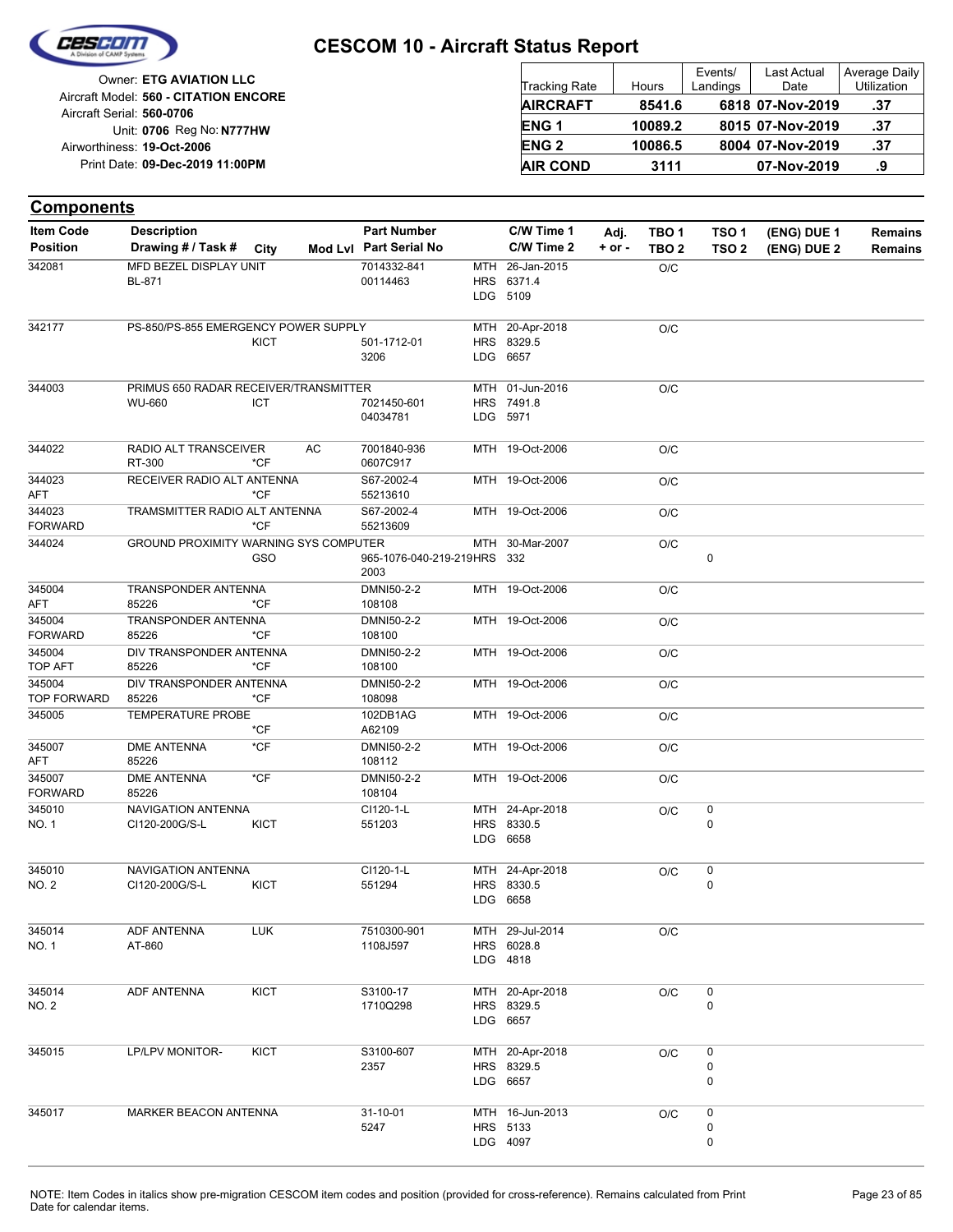

| <b>Tracking Rate</b> | Hours   | Events/<br>Landings | <b>Last Actual</b><br>Date | Average Daily<br>Utilization |
|----------------------|---------|---------------------|----------------------------|------------------------------|
| <b>AIRCRAFT</b>      | 8541.6  |                     | 6818 07-Nov-2019           | .37                          |
| <b>ENG1</b>          | 10089.2 |                     | 8015 07-Nov-2019           | .37                          |
| <b>ENG 2</b>         | 10086.5 |                     | 8004 07-Nov-2019           | .37                          |
| <b>AIR COND</b>      | 3111    |                     | 07-Nov-2019                | .9                           |

| <b>Components</b>      |                                        |             |    |                          |                                           |            |                  |                  |             |                |
|------------------------|----------------------------------------|-------------|----|--------------------------|-------------------------------------------|------------|------------------|------------------|-------------|----------------|
| <b>Item Code</b>       | <b>Description</b>                     |             |    | <b>Part Number</b>       | C/W Time 1                                | Adj.       | TBO <sub>1</sub> | TSO <sub>1</sub> | (ENG) DUE 1 | <b>Remains</b> |
| <b>Position</b>        | Drawing # / Task #                     | City        |    | Mod Lvl Part Serial No   | C/W Time 2                                | $+$ or $-$ | TBO <sub>2</sub> | TSO <sub>2</sub> | (ENG) DUE 2 | <b>Remains</b> |
| 345018                 | <b>GLIDESLOPE ANTENNA</b>              | <b>SWF</b>  |    | <b>RGS10-48</b><br>15754 | MTH 27-Aug-2011<br>HRS 3753.9<br>LDG 2973 |            | O/C              | 0<br>0           |             |                |
| 345027<br><b>NO. 1</b> | <b>NAV MODULE</b><br><b>NV-850</b>     | *CF         | T  | 7510134-731<br>0512A263  | MTH 19-Oct-2006                           |            | O/C              |                  |             |                |
| 345027<br>NO. 2        | <b>NAV MODULE</b><br><b>NV-850</b>     | ICT         | T  | 7510134-731<br>90120619  | MTH 07-Jun-2018<br>HRS 8331.9<br>LDG 6660 |            | O/C              |                  |             |                |
| 345028<br><b>NO. 1</b> | ADF MODULE<br>DF-850                   | *CF         | Κ  | 7510114-901<br>0512A270  | MTH 19-Oct-2006                           |            | O/C              |                  |             |                |
| 345028<br><b>NO. 2</b> | <b>ADF MODULE</b><br>DF-850            | ICT         | Κ  | 7510114-901<br>90120593  | MTH 07-Jun-2018<br>HRS 8331.9<br>LDG 6660 |            | O/C              |                  |             |                |
| 345029<br><b>NO. 1</b> | NAV CLUSTER MODULE<br>XN-850           | *CF         | Е  | 7510164-921<br>129320649 | MTH 19-Oct-2006                           |            | O/C              |                  |             |                |
| 345029<br>NO. 2        | NAV CLUSTER MODULE<br>XN-850           | ICT         | Е  | 7510164-921<br>90120646  | MTH 07-Jun-2018<br>HRS 8331.9<br>LDG 6660 |            | O/C              |                  |             |                |
| 345030                 | CLEARANCE DELIVERY CONTROL<br>CD-850   | $*$ CF      | G  | 7513000-835<br>06023134  | MTH 19-Oct-2006                           |            | O/C              |                  |             |                |
| 345031                 | NAVIGATION(FMS) COMPUTER               | <b>KICT</b> |    | S3100-608<br>1075        | MTH 20-Apr-2018<br>HRS 8329.5<br>LDG 6657 |            | O/C              | 0<br>0<br>0      |             |                |
| 345034<br>NO. 1        | <b>ATC TRANSPONDER</b>                 | <b>KICT</b> | G  | 7517400-932<br>0710D186  | MTH 20-Apr-2018<br>HRS 8329.5<br>LDG 6657 |            | O/C              |                  |             |                |
| 345034<br>NO. 2        | ATC TRANSPONDER                        | <b>KICT</b> | G  | 7517400-932<br>03077380  | MTH 20-Apr-2018<br>HRS 8329.5<br>LDG 6657 |            | O/C              |                  |             |                |
| 345035<br>NO. 1        | <b>DME INDICATOR</b><br>DI-851         | $*$ CF      | Α  | 7513006-911<br>06042745  | MTH 19-Oct-2006                           |            | O/C              |                  |             |                |
| 345035<br><b>NO. 2</b> | DME INDICATOR<br>DI-851                | <b>UNK</b>  | A  | 7513006-911<br>06042744  | MTH 08-Jun-2018                           |            | O/C              |                  |             |                |
| 345036<br>NO. 1        | DME RECEIVER TRANSMITTER<br>DM-850     | *CF         | M  | 7510184-902<br>0512A310  | MTH 19-Oct-2006                           |            | O/C              |                  |             |                |
| 345036<br><b>NO. 2</b> | DME RECEIVER TRANSMITTER<br>DM-850     | ICT         | м  | 7510184-902<br>90120612  | MTH 07-Jun-2018<br>HRS 8331.9<br>LDG 6660 |            | O/C              |                  |             |                |
| 345038<br><b>NO. 1</b> | INTERGRATED NAV UNIT<br><b>RNZ-850</b> | <b>UNK</b>  | AS | 7510100-731<br>0512A258  | MTH 08-Jun-2018                           |            | O/C              |                  |             |                |
| 345038<br>NO. 2        | INTERGRATED NAV UNIT<br><b>RNZ-850</b> | <b>ICT</b>  | AS | 7510100-731<br>91010620  | MTH 07-Jun-2018<br>HRS 8331.9<br>LDG 6660 |            | O/C              |                  |             |                |
| 345077                 | DATA TRANSFER UNIT                     | <b>KICT</b> | D  | 1408-00-1<br>4001        | MTH 20-Apr-2018<br>HRS 8329.5<br>LDG 6657 |            | O/C              | 0<br>0           |             |                |
| 345088<br>NO. 1        | RADIO MANAGEMENT UNIT<br>RM-855        | <b>KICT</b> |    | 7013270-963<br>95040267  | MTH 20-Apr-2018<br>HRS 8329.5<br>LDG 6657 |            | $\rm O/C$        |                  |             |                |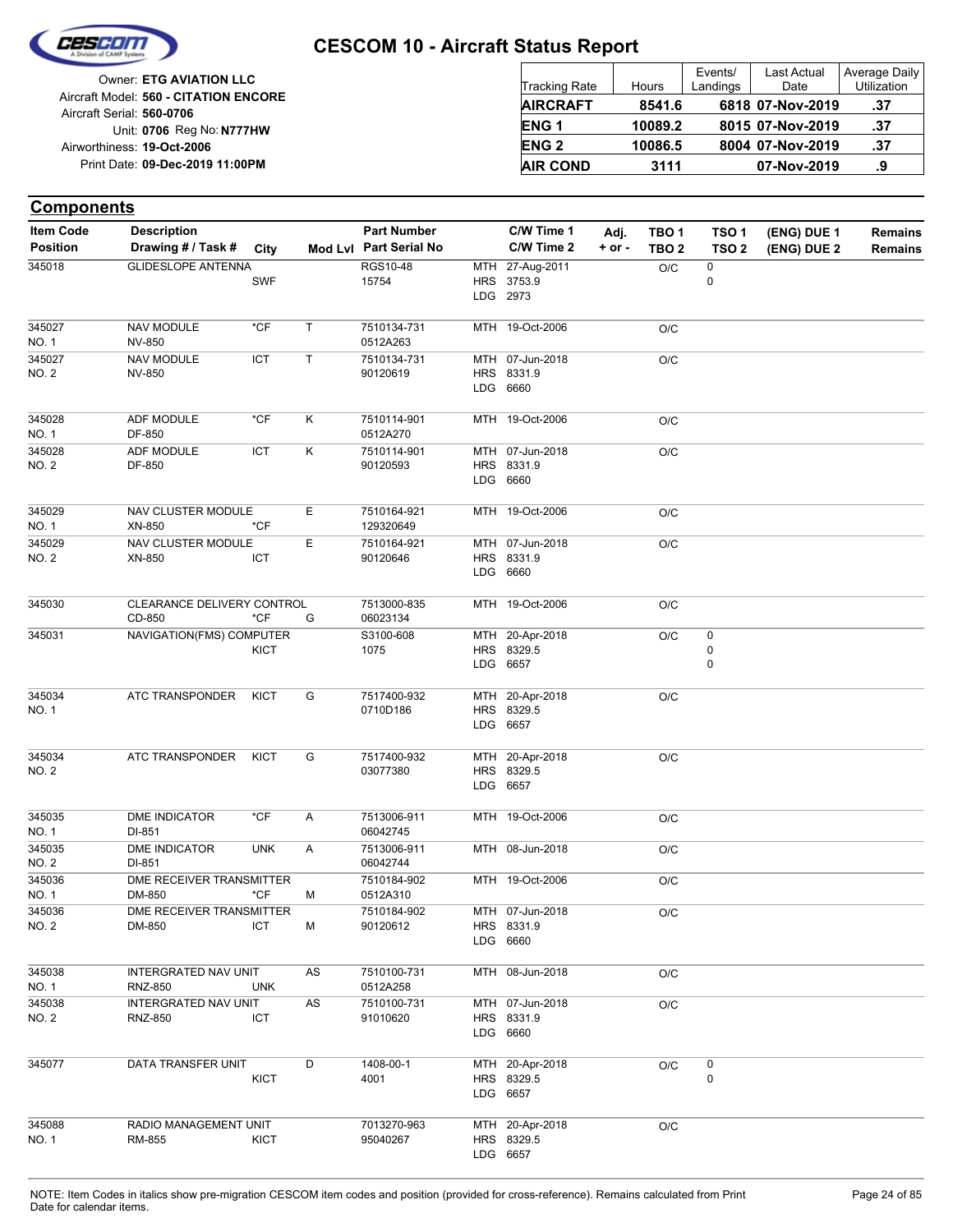

| <b>Tracking Rate</b> | Hours   | Events/<br>Landings | <b>Last Actual</b><br>Date | Average Daily<br>Utilization |
|----------------------|---------|---------------------|----------------------------|------------------------------|
| <b>AIRCRAFT</b>      | 8541.6  |                     | 6818 07-Nov-2019           | .37                          |
| <b>ENG1</b>          | 10089.2 |                     | 8015 07-Nov-2019           | .37                          |
| <b>ENG 2</b>         | 10086.5 |                     | 8004 07-Nov-2019           | .37                          |
| <b>AIR COND</b>      | 3111    |                     | 07-Nov-2019                | .9                           |

| <b>Components</b>        |                                                     |             |              |                            |         |                                           |            |                  |                     |             |                |
|--------------------------|-----------------------------------------------------|-------------|--------------|----------------------------|---------|-------------------------------------------|------------|------------------|---------------------|-------------|----------------|
| <b>Item Code</b>         | <b>Description</b>                                  |             |              | <b>Part Number</b>         |         | C/W Time 1                                | Adj.       | TBO <sub>1</sub> | TSO <sub>1</sub>    | (ENG) DUE 1 | <b>Remains</b> |
| <b>Position</b>          | Drawing # / Task #                                  | City        |              | Mod Lvl Part Serial No     |         | C/W Time 2                                | $+$ or $-$ | TBO <sub>2</sub> | TSO <sub>2</sub>    | (ENG) DUE 2 | <b>Remains</b> |
| 345088<br><b>NO. 2</b>   | RADIO MANAGEMENT UNIT                               | <b>KICT</b> | AT           | 7013270-983<br>10107413    |         | MTH 20-Apr-2018<br>HRS 8329.5<br>LDG 6657 |            | O/C              |                     |             |                |
| 345088                   | FMZ600 FMS CONTROL DISPLAY                          | GSO         |              | 2888-07-1<br>C361255       |         | MTH 06-Mar-2016<br>HRS 7284.5<br>LDG 5815 |            | O/C              |                     |             |                |
| 345090                   | <b>MAGNETOMETER</b><br>MAG-3000                     |             |              | 501-1826-03<br>1141        | LDG 313 | MTH 29-Apr-2007<br>HRS 423.9              |            | O/C              |                     |             |                |
| 345093<br>NO. 1          | <b>GPS ANTENNA</b>                                  | <b>KICT</b> |              | 10708<br>10638             |         | MTH 20-Apr-2018<br>HRS 8329.5<br>LDG 6657 |            | O/C              | $\pmb{0}$<br>0<br>0 |             |                |
| 345093<br>NO. 2          | <b>GPS ANTENNA</b>                                  | <b>KICT</b> |              | 10708<br>10639             |         | MTH 20-Apr-2018<br>HRS 8329.5<br>LDG 6657 |            | O/C              | 0<br>0<br>0         |             |                |
| 345093                   | <b>GPS ANTENNA</b>                                  | $*$ CF      |              | S67-1575-52<br>512-17503   |         | MTH 19-Oct-2006                           |            | O/C              |                     |             |                |
| 346001                   | <b>TCAS PROCESSOR</b><br><b>TPU-67A</b>             | <b>UNK</b>  | 24           | 066-01146-1211<br>42387    |         | MTH 08-Jun-2018                           |            | O/C              |                     |             |                |
| 346002<br><b>BOTTOM</b>  | <b>TCAS ANTENNA</b><br>ANT-67A                      | $*$ CF      |              | 071-01548-0100<br>58313380 |         | MTH 19-Oct-2006                           |            | O/C              |                     |             |                |
| 346002<br><b>TOP</b>     | <b>TCAS ANTENNA</b>                                 | <b>SMF</b>  |              | S72-1735-1<br>583-15805    |         | MTH 12-Jan-2016<br>HRS 7195.8<br>LDG 5748 |            | O/C              | 0<br>0              |             |                |
| 346006                   | TCAS CONFIGURATION MODULE<br>CM2000                 | $*$ CF      | $\mathbf{1}$ | 071-00097-0100<br>16281    |         | MTH 19-Oct-2006                           |            | O/C              |                     |             |                |
| 351001                   | OXYGEN PRESSURE GAUGE<br><b>MD-97</b>               | $*$ CF      |              | C668512-0101<br>D0611153   |         | MTH 19-Oct-2006                           |            | O/C              | 0                   |             |                |
| 351002                   | OXYGEN PRESSURE SWITCH                              | KICT        |              | P24032<br>1745             |         | MTH 20-Apr-2018<br>HRS 8329.5<br>LDG 6657 |            | O/C              | 0<br>0              |             |                |
| 351004<br><b>COPILOT</b> | <b>OXYGEN MASK</b><br>9914067-41                    | <b>KLYH</b> |              | MC10-16-101<br>SE52372     |         | MTH 30-Apr-2019<br>HRS 8443.3<br>LDG 6746 |            | 72               | 0                   | 30-Apr-2025 | 64 m 21 d      |
| 351004<br>PILOT          | OXYGEN MASK<br>9914067-41                           | KICT        |              | MC10-16-101<br>120883      |         | MTH 10-Sep-2018<br>HRS 8362.7<br>LDG 6690 |            | 72               |                     | 31-Aug-2024 | 56 m 22 d      |
| 351005                   | OXYGEN SUPPLY REGULATOR                             | $*$ CF      |              | 172170-01<br>4564          |         | MTH 19-Oct-2006                           |            | O/C              | $\mathsf 0$         |             |                |
| 351006                   | <b>OXYGEN CYLINDER</b><br>ZC369-64 PB<br>DOT3HT1850 | <b>KCMH</b> |              | 176176-64<br>1376-1960067  |         | MTH 16-Jul-2017<br>HRS 8327<br>LDG 6656   |            | 288              |                     | 30-Sep-2039 | 237 m 21 d     |
|                          | Manufacture Date: 01-Sep-2015                       |             |              |                            |         |                                           |            |                  |                     |             |                |
| 361003                   | PNEUMATIC REGULATOR<br>9912510-1                    | <b>UNK</b>  |              | 1H75-18<br>8BB136          |         | MTH 08-Jun-2018                           |            | O/C              |                     |             |                |
| 361004                   | <b>BLEED AIR CROSS</b>                              | $*$ CF      |              | 5267-00-3<br>0637          |         | MTH 19-Oct-2006                           |            | $\rm O/C$        |                     |             |                |
| 361006<br><b>LEFT</b>    | PRECOOLER ACTUATOR<br>9914519-4                     |             |              | 1E50-2<br>2AV28            |         | MTH 10-Oct-2009<br>HRS 2319<br>LDG 1851   |            | O/C              | 0<br>0<br>0         |             |                |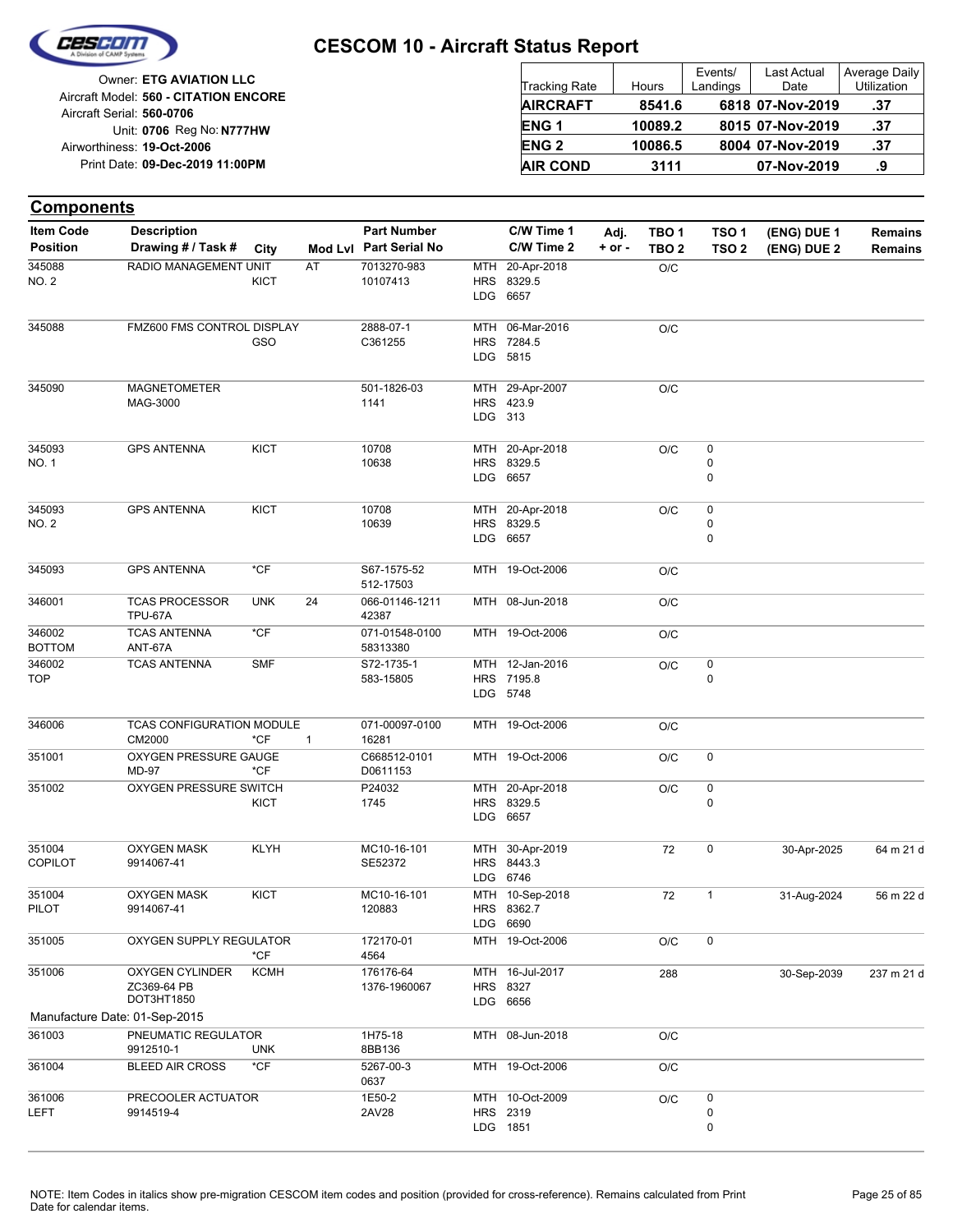

| Owner: ETG AVIATION LLC                                            | Tracking Rate   | Hours   | Events/<br>Landings | <b>Last Actual</b><br>Date | Average Daily<br>Utilization |
|--------------------------------------------------------------------|-----------------|---------|---------------------|----------------------------|------------------------------|
| Aircraft Model: 560 - CITATION ENCORE<br>Aircraft Serial: 560-0706 | <b>AIRCRAFT</b> | 8541.6  |                     | 6818 07-Nov-2019           | .37                          |
| Unit: 0706 Reg No: N777HW                                          | <b>ENG1</b>     | 10089.2 |                     | 8015 07-Nov-2019           | .37                          |
| Airworthiness: 19-Oct-2006                                         | <b>ENG 2</b>    | 10086.5 |                     | 8004 07-Nov-2019           | .37                          |
| Print Date: 09-Dec-2019 11:00PM                                    | <b>AIR COND</b> | 3111    |                     | 07-Nov-2019                |                              |

| <b>Components</b>                                   |                                          |             |                                              |         |                                           |                  |                                      |                                      |                            |                                  |
|-----------------------------------------------------|------------------------------------------|-------------|----------------------------------------------|---------|-------------------------------------------|------------------|--------------------------------------|--------------------------------------|----------------------------|----------------------------------|
| <b>Item Code</b><br><b>Position</b>                 | <b>Description</b><br>Drawing # / Task # | City        | <b>Part Number</b><br>Mod Lvl Part Serial No |         | C/W Time 1<br>C/W Time 2                  | Adj.<br>$+ or -$ | TBO <sub>1</sub><br>TBO <sub>2</sub> | TSO <sub>1</sub><br>TSO <sub>2</sub> | (ENG) DUE 1<br>(ENG) DUE 2 | <b>Remains</b><br><b>Remains</b> |
| 361006<br>RIGHT                                     | PRECOOLER ACTUATOR<br>9914519-4          |             | 1E50-2<br>1AT14                              |         | MTH 10-Nov-2013<br>HRS 5427.5<br>LDG 4341 |                  | O/C                                  | 0<br>0<br>0                          |                            |                                  |
| 361008<br>NO. 1                                     | <b>VALVE CHECK</b>                       |             | 1406-7<br>0152                               |         | MTH 15-Dec-2012<br>HRS 4724.2<br>LDG 3774 |                  | O/C                                  | 0<br>0<br>0                          |                            |                                  |
| 361013<br>LEFT                                      | REPLACE LEFT HEAT EXCHANGER PRECOOLER    |             | 8230-3<br>S4883T0538                         |         | MTH 19-Dec-2015<br>HRS 7143.8<br>LDG 5715 |                  | 4800                                 | 0<br>0<br>0                          | 11943.8                    | 3402.2                           |
| 361013<br>RIGHT                                     | REPLACE RIGHT HEAT EXCHANGER PRECOOLER   |             | 8230-3<br>S4883T0534                         |         | MTH 19-Dec-2015<br>HRS 7143.8<br>LDG 5715 |                  | 4800                                 | 0<br>0<br>0                          | 11943.8                    | 3402.2                           |
| 361101<br>LEFT                                      | OVERTEMP BLEED AIR SWITCH<br>9914149-2   | $*CF$       | 1173T181-2<br>5393                           |         | MTH 19-Oct-2006                           |                  | O/C                                  |                                      |                            |                                  |
| 361101<br>RIGHT                                     | OVERTEMP BLEED AIR SWITCH                |             | 9914149-2<br>7243                            |         | MTH 02-Nov-2013<br>HRS 5414.1<br>LDG 4328 |                  | O/C                                  | 0                                    |                            |                                  |
| 361102<br>LEFT                                      | <b>BLEED AIR SENSOR</b><br>9914519-2     | MKE         | 1E51-1<br>11BD669                            |         | MTH 28-Aug-2009<br>HRS 2250               |                  | O/C                                  | 0                                    |                            |                                  |
| 361102<br>RIGHT                                     | <b>BLEED AIR SENSOR</b><br>9914519-2     | $*CF$       | 1E51-1<br>6BB320                             |         | MTH 19-Oct-2006                           |                  | O/C                                  |                                      |                            |                                  |
| 383002                                              | MOTOR AND PUMP TOILET                    |             | 17200-382<br>858                             | LDG 177 | MTH 25-Feb-2007<br>HRS 230.7              |                  | O/C                                  |                                      |                            |                                  |
| 521001                                              | <b>CABIN DOOR SEAL</b><br>9912075-4      | $*$ CF      | S15501-4<br><b>NSN</b>                       |         | MTH 19-Oct-2006                           |                  | O/C                                  |                                      |                            |                                  |
| 521002                                              | <b>EMERGENCY EXIT SEAL</b>               | *CF         | R881204<br><b>NSN</b>                        |         | MTH 19-Oct-2006                           |                  | O/C                                  |                                      |                            |                                  |
| 521003                                              | SECONDARY DOOR SEAL                      | <b>SMF</b>  | R881515<br>-NSN-                             |         | MTH 21-May-2013<br>HRS 5082.4<br>LDG 4048 |                  | O/C                                  | 0<br>0<br>0                          |                            |                                  |
| 531001<br>LEFT<br>531001T:L                         | NOSE LANDING GEAR TRUNNION SUPPORT       | $*$ CF      | 6613056-3<br><b>NSN</b>                      | LDG 0   | MTH 19-Oct-2006                           |                  | 11539                                | 0                                    | 11539                      | 4721                             |
| 531001<br><b>RIGHT</b><br>531001T: R                | NOSE LANDING GEAR TRUNNION SUPPORT       | *CF         | 6613056-4<br><b>NSN</b>                      | LDG 0   | MTH 19-Oct-2006                           |                  | 11539                                | 0                                    | 11539                      | 4721                             |
| 531202<br><b>NOSE LANDING</b><br>GEAR<br>531202T: N | <b>ACTUATOR FITTING</b>                  | *CF         | 6511105-1<br><b>NSN</b>                      | LDG 0   | MTH 19-Oct-2006                           |                  | 22556                                | 0                                    | 22556                      | 15738                            |
| 535000                                              | <b>RADOME</b>                            | <b>LUK</b>  | 6313101-846<br>508                           |         | MTH 08-Aug-2014<br>HRS 6053.8<br>LDG 4835 |                  | O/C                                  |                                      |                            |                                  |
| 561001<br>NO. 1                                     | LEFTHAND MAIN WINDSHIELD ASSY, (LH)      | <b>KICT</b> | 9912064-15<br>2076                           |         | MTH 20-Apr-2018<br>HRS 8329.5<br>LDG 6657 |                  | O/C                                  | 0<br>0                               |                            |                                  |
| 561002<br>NO. 2                                     | RIGHTHAND MAIN WINDSHIELD ASSY, (RH)     | KICT        | 9912064-16<br>10017                          |         | MTH 20-Apr-2018<br>HRS 8329.5<br>LDG 6657 |                  | O/C                                  | 0<br>0                               |                            |                                  |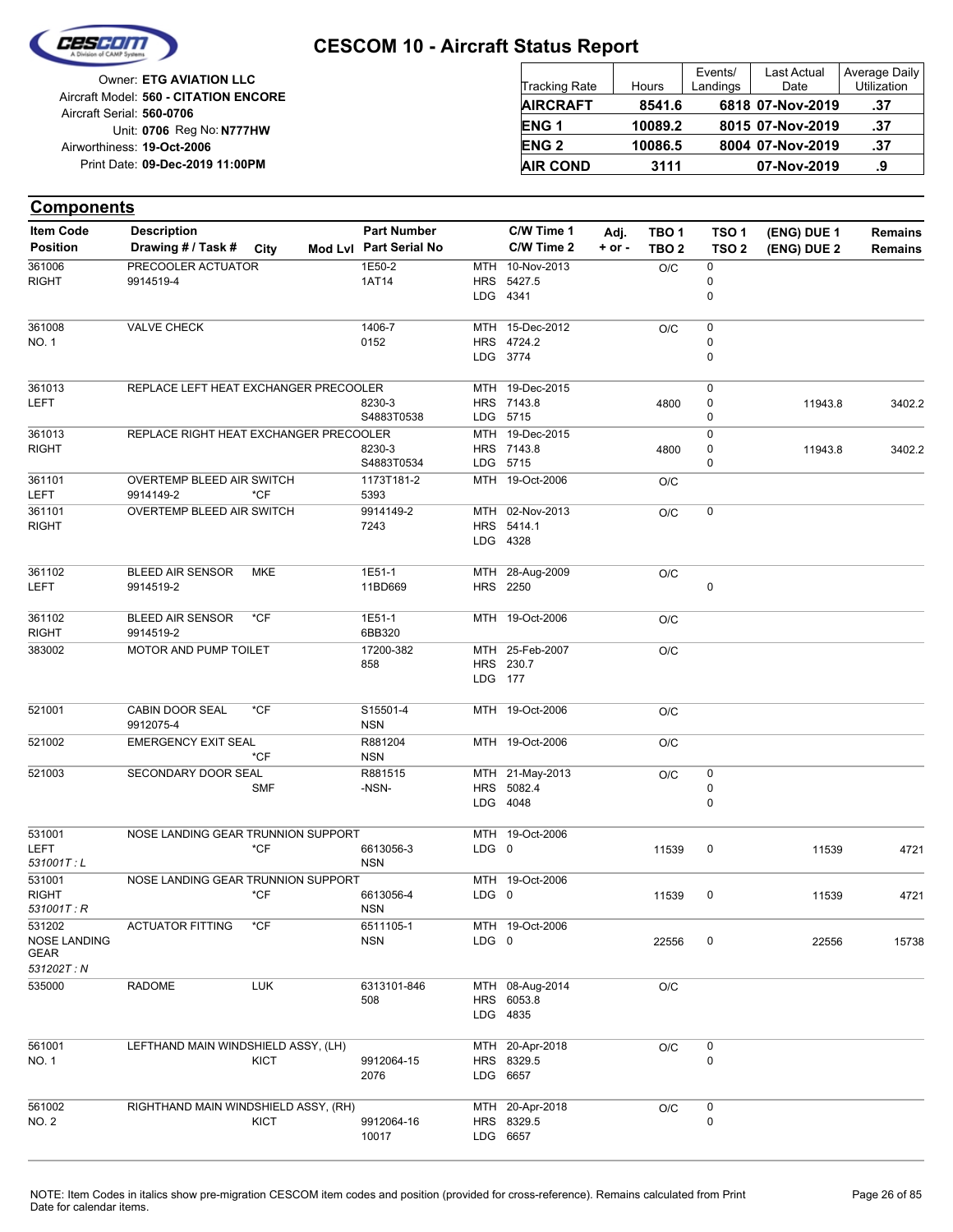

|                            | <b>Owner: ETG AVIATION LLC</b>        |
|----------------------------|---------------------------------------|
|                            | Aircraft Model: 560 - CITATION ENCORE |
| Aircraft Serial: 560-0706  |                                       |
|                            | Unit: 0706 Reg No: N777HW             |
| Airworthiness: 19-Oct-2006 |                                       |
|                            | Print Date: 09-Dec-2019 11:00PM       |
|                            |                                       |

| <b>Tracking Rate</b> | Hours   | Events/<br>Landings | Last Actual<br>Date | Average Daily<br>Utilization |
|----------------------|---------|---------------------|---------------------|------------------------------|
| <b>AIRCRAFT</b>      | 8541.6  |                     | 6818 07-Nov-2019    | .37                          |
| <b>ENG1</b>          | 10089.2 |                     | 8015 07-Nov-2019    | .37                          |
| <b>ENG 2</b>         | 10086.5 |                     | 8004 07-Nov-2019    | .37                          |
| <b>AIR COND</b>      | 3111    |                     | 07-Nov-2019         | .9                           |

| <b>Item Code</b>                       | <b>Description</b>                        |             | <b>Part Number</b>              |       | C/W Time 1                                | Adj.         | TBO 1            | TSO <sub>1</sub> | (ENG) DUE 1 | <b>Remains</b> |
|----------------------------------------|-------------------------------------------|-------------|---------------------------------|-------|-------------------------------------------|--------------|------------------|------------------|-------------|----------------|
| <b>Position</b>                        | Drawing # / Task # City                   |             | Mod Lvl Part Serial No          |       | C/W Time 2                                | $+$ or $-$   | TBO <sub>2</sub> | TSO <sub>2</sub> | (ENG) DUE 2 | <b>Remains</b> |
| 561003                                 | FOUL WEATHER WINDOW                       | <b>UNK</b>  | PN-UNKNOWN<br><b>SN-UNKNOWN</b> |       | MTH 08-Jun-2018                           |              | O/C              | $\mathbf 0$      |             |                |
| 561005<br><b>LEFT INBOARD</b>          | PILOTS INNER WINDOW                       | *CF         | 5511285-5<br><b>NSN</b>         |       | MTH 19-Oct-2006                           |              | O/C              |                  |             |                |
| 561005                                 | PILOTS OUTER WINDOW                       |             | 5511285-47                      |       | MTH 30-Mar-2015                           |              | O/C              | 0                |             |                |
| <b>LEFT OUTBOARD</b>                   |                                           | <b>LUK</b>  | N/A (1-22-15)                   |       | HRS 6535.1<br>LDG 5227                    |              |                  | 0<br>0           |             |                |
| 561005<br>RIGHT INBOARD                | CO-PILOTS INNER WINDOW                    | $*CF$       | 5511285-6<br><b>NSN</b>         |       | MTH 19-Oct-2006                           |              | O/C              |                  |             |                |
| 561005<br>RIGHT OUTBOARD               | <b>CO-PILOTS OUTER WINDOW</b>             | *CF         | 5511285-48<br><b>NSN</b>        |       | MTH 19-Oct-2006                           |              | O/C              |                  |             |                |
| 562001<br>L1<br>562002:L1              | CABIN DOOR WINDOW<br>9912207-8            | *CF         | 161100-03<br>5138               |       | MTH 19-Oct-2006                           |              | O/C              |                  |             |                |
| 562001<br>L <sub>2</sub>               | <b>CABIN WINDOW</b><br>9912207-8          | $*$ CF      | 161100-03<br>5132               |       | MTH 19-Oct-2006                           |              | O/C              |                  |             |                |
| 562001<br>L3                           | <b>CABIN WINDOW</b><br>9912207-8          | $*$ CF      | 161100-03<br>5131               |       | MTH 19-Oct-2006                           |              | O/C              |                  |             |                |
| 562001<br>L4                           | <b>CABIN WINDOW</b><br>9912207-8          | $*$ CF      | 161100-03<br>5133               |       | MTH 19-Oct-2006                           |              | O/C              |                  |             |                |
| 562001<br>L5                           | <b>CABIN WINDOW</b><br>9912207-8          | $*$ CF      | 161100-03<br>5252               |       | MTH 19-Oct-2006                           |              | O/C              |                  |             |                |
| 562001<br>L6                           | <b>CABIN WINDOW</b><br>9912207-8          | $*$ CF      | 161100-03<br>5129               |       | MTH 19-Oct-2006                           |              | O/C              |                  |             |                |
| 562001<br>L7                           | <b>CABIN WINDOW</b><br>9912207-8          | $*$ CF      | 161100-03<br>5128               |       | MTH 19-Oct-2006                           |              | O/C              |                  |             |                |
| 562001<br>R <sub>1</sub>               | <b>EMERGENCY DOOR WINDOW</b><br>9912207-8 | $*$ CF      | 161100-03<br>4803               |       | MTH 19-Oct-2006                           |              | O/C              |                  |             |                |
| 562001<br>R <sub>2</sub>               | <b>CABIN WINDOW</b><br>9912207-8          | $*$ CF      | 161100-03<br>5349               |       | MTH 19-Oct-2006                           |              | O/C              |                  |             |                |
| 562001<br>R <sub>3</sub>               | <b>CABIN WINDOW</b><br>9912207-8          | $*$ CF      | 161100-03<br>5301               |       | MTH 19-Oct-2006                           |              | O/C              |                  |             |                |
| 562001<br>R4                           | <b>CABIN WINDOW</b><br>9912207-8          | $*$ CF      | 161100-03<br>5300               |       | MTH 19-Oct-2006                           |              | O/C              |                  |             |                |
| 562001<br>R <sub>5</sub>               | <b>CABIN WINDOW</b><br>9912207-8          | $*$ CF      | 161100-03<br>5299               |       | MTH 19-Oct-2006                           |              | O/C              |                  |             |                |
| 562001<br>R <sub>6</sub>               | <b>CABIN WINDOW</b><br>9912207-8          | $*$ CF      | 161100-03<br>5256               |       | MTH 19-Oct-2006                           |              | O/C              |                  |             |                |
| 562001<br>R 7                          | <b>CABIN WINDOW</b><br>9912207-8          | $*$ CF      | 161100-03<br>5298               |       | MTH 19-Oct-2006                           |              | O/C              |                  |             |                |
| 572001<br><b>LEFT AFT</b>              | MLG TRUNNION FITTING ASSEMBLY             | *CF         | 6522634-5<br><b>NSN</b>         | LDG 0 | MTH 19-Oct-2006                           | $\mathbf{1}$ | 23900            | 0                | 23901       | 17083          |
| 572001<br><b>LEFT FORWARD</b>          | MLG TRUNNION FITTING ASSEMBLY             | *CF         | 6522640-1<br><b>NSN</b>         | LDG 0 | MTH 19-Oct-2006                           | $\mathbf{1}$ | 23900            | 0                | 23901       | 17083          |
| 572001<br><b>RIGHT AFT</b>             | MLG TRUNNION FITTING ASSEMBLY             | *CF         | 6522634-6<br><b>NSN</b>         | LDG 0 | MTH 19-Oct-2006                           | $\mathbf{1}$ | 23900            | 0                | 23901       | 17083          |
| 572001<br><b>RIGHT FORWARD</b>         | MLG TRUNNION FITTING ASSEMBLY             | *CF         | 6522640-2<br><b>NSN</b>         | LDG 0 | MTH 19-Oct-2006                           | 1            | 23900            | 0                | 23901       | 17083          |
| 574003<br>LEFT<br>574003T: T-L         | MLG SIDE BRACE SUPPORT FITTING            | *CF         | 6521525-1<br><b>NSN</b>         | LDG 0 | MTH 19-Oct-2006                           |              | 50100            | 0                | 50100       | 43282          |
| 574004<br><b>RIGHT</b><br>574004T: T-R | MLG SIDE BRACE SUPPORT FITTING            | *CF         | 6521525-2<br><b>NSN</b>         | LDG 0 | MTH 19-Oct-2006                           |              | 50100            | 0                | 50100       | 43282          |
| 575001<br><b>LEFT INBOARD</b>          | <b>FLAP</b>                               | <b>KICT</b> | 6525130-37<br>27261671          |       | MTH 20-Apr-2018<br>HRS 8329.5<br>LDG 6657 |              | O/C              |                  |             |                |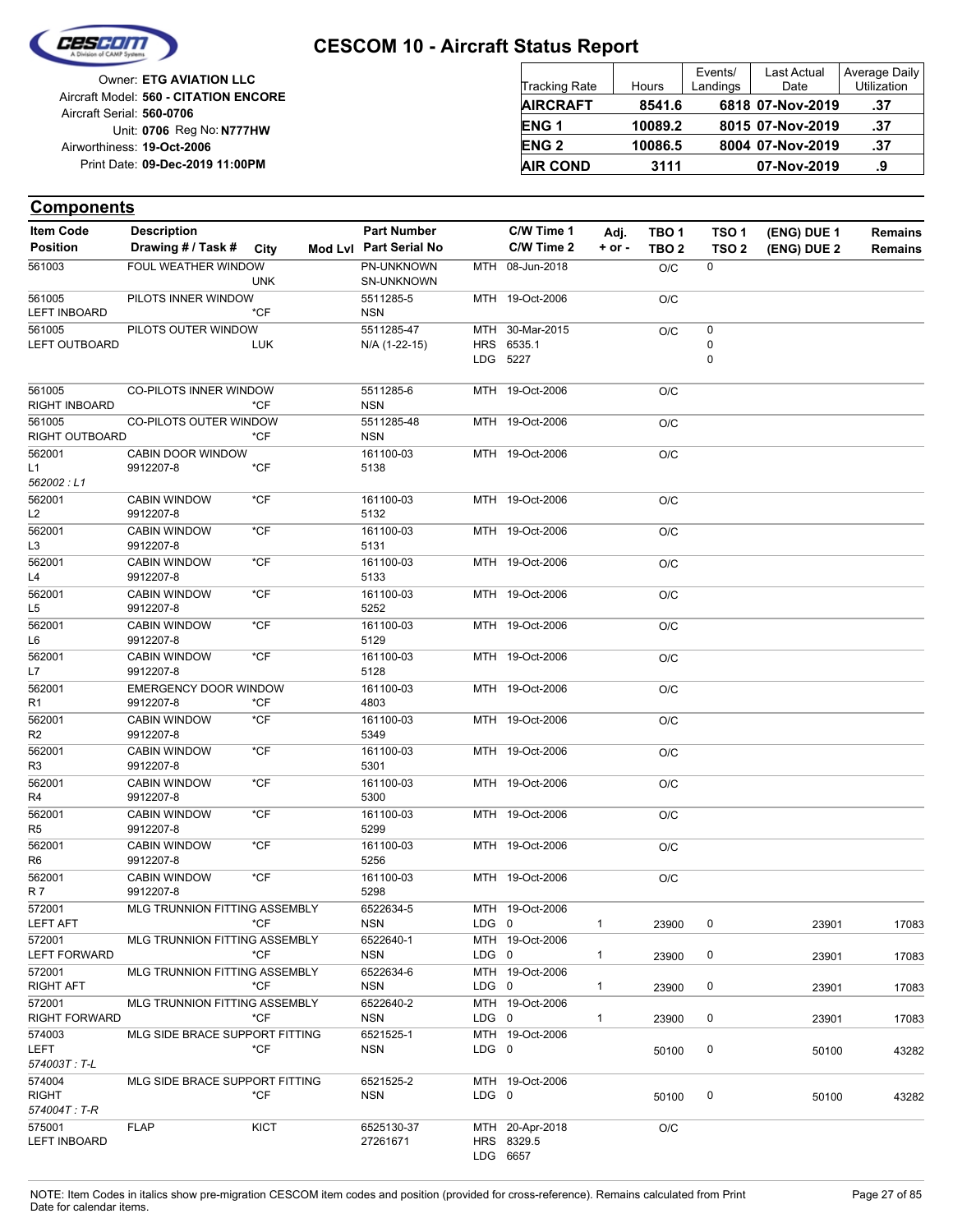

| Owner: ETG AVIATION LLC                                            | Tracking Rate    | Hours   | Events/<br>Landings | Last Actual<br>Date | Average<br>Utilizat |
|--------------------------------------------------------------------|------------------|---------|---------------------|---------------------|---------------------|
| Aircraft Model: 560 - CITATION ENCORE<br>Aircraft Serial: 560-0706 | <b>AIRCRAFT</b>  | 8541.6  |                     | 6818 07-Nov-2019    | .37                 |
| Unit: 0706 Reg No: N777HW                                          | ENG <sub>1</sub> | 10089.2 |                     | 8015 07-Nov-2019    | .37                 |
| Airworthiness: 19-Oct-2006                                         | <b>ENG 2</b>     | 10086.5 |                     | 8004 07-Nov-2019    | .37                 |
| Print Date: 09-Dec-2019 11:00PM                                    | <b>AIR COND</b>  | 3111    |                     | 07-Nov-2019         | .9                  |
|                                                                    |                  |         |                     |                     |                     |

#### **Components**

| <b>Item Code</b> | <b>Description</b>               |             | <b>Part Number</b>      |         | C/W Time 1                    | Adj.       | TBO 1            | TSO <sub>1</sub> | (ENG) DUE 1  | <b>Remains</b> |
|------------------|----------------------------------|-------------|-------------------------|---------|-------------------------------|------------|------------------|------------------|--------------|----------------|
| <b>Position</b>  | Drawing # / Task #               | City        | Mod Lvl Part Serial No  |         | C/W Time 2                    | $+$ or $-$ | TBO <sub>2</sub> | TSO <sub>2</sub> | (ENG) DUE 2  | <b>Remains</b> |
| 575002           | <b>FLAP</b>                      | <b>KICT</b> | 6525130-38              |         | MTH 20-Apr-2018               |            | O/C              |                  |              |                |
| RIGHT INBOARD    |                                  |             | 274                     |         | HRS 8329.5                    |            |                  |                  |              |                |
|                  |                                  |             |                         |         | LDG 6657                      |            |                  |                  |              |                |
| 712001           | <b>ENGINE AFT ISOLATOR</b>       |             | LM456SA2                |         | MTH 19-Oct-2006               |            |                  |                  |              |                |
| <b>LEFT</b>      | 9912547-2                        | *CF         | LK1403                  | HRS 0   |                               |            | 10000            | 0                | 10000        | 1458.4         |
| 712001           | <b>ENGINE AFT ISOLATOR</b>       |             | <b>LM456SA2</b>         |         | MTH 19-Oct-2006               |            |                  |                  |              |                |
| <b>RIGHT</b>     | 9912547-2                        | *CF         | LK1361                  | HRS 0   |                               |            | 10000            | 0                | 10000        | 1458.4         |
| 712002           | FORWARD ENGINE ISOLATOR          |             | LM456SA1                |         | MTH 19-Oct-2006               |            |                  |                  |              |                |
| LEFT BOTTOM      | 9912547-1                        | $*CF$       | <b>LKO714</b>           | HRS 0   |                               |            | 10000            | 0                | 10000        | 1458.4         |
| 712002           | FORWARD ENGINE ISOLATOR          |             | LM456SA1                |         | MTH 19-Oct-2006               |            |                  |                  |              |                |
| LEFT TOP         | 9912547-1                        | *CF         | <b>LKO723</b>           | HRS 0   |                               |            | 10000            | 0                | 10000        | 1458.4         |
| 712002           | FORWARD ENGINE ISOLATOR          |             | LM456SA1                |         | MTH 19-Oct-2006               |            |                  |                  |              |                |
| RIGHT BOTTOM     | 9912547-1                        | $*$ CF      | <b>LKO717</b>           | HRS 0   |                               |            | 10000            | 0                | 10000        | 1458.4         |
| 712002           | FORWARD ENGINE ISOLATOR          |             | LM456SA1                |         | MTH 19-Oct-2006               |            |                  |                  |              |                |
| RIGHT TOP        | 9912547-1                        | $*$ CF      | <b>LKO696</b>           | HRS 0   |                               |            | 10000            | 0                | 10000        | 1458.4         |
| 712005           | <b>ENGINE VIBRATION MONITOR-</b> |             | 2789                    |         | MTH 19-Oct-2006               |            | O/C              |                  |              |                |
|                  | 9912519-2                        | $*$ CF      | 030676                  |         |                               |            |                  |                  |              |                |
| 71EN1<br>NO. 1   | <b>ENGINE</b><br>9912545-1       | <b>KICT</b> | <b>PW535A</b><br>DC0233 |         | MTH 30-Jan-2018<br>HRS 8329.5 |            | E/C              | 9876.1           |              |                |
| 710001: E1**L    |                                  |             |                         |         | LDG 6657                      |            |                  |                  |              |                |
|                  |                                  |             |                         |         |                               |            |                  |                  |              |                |
| 71EN2            | <b>ENGINE</b>                    | <b>KICT</b> | <b>PW535A</b>           |         | MTH 30-Jan-2018               |            | E/C              |                  |              |                |
| NO. 2            | 9912545-1                        |             | DC0234                  |         | HRS 8329.5                    |            |                  | 9873             |              |                |
| 710001: E2**R    |                                  |             |                         |         | LDG 6657                      |            |                  |                  |              |                |
|                  |                                  |             |                         |         |                               |            |                  |                  |              |                |
| 721010           | <b>GEARBOX</b>                   | <b>BTV</b>  | 3059858-01              |         | MTH 09-Aug-2010               |            | O/C              | 0                |              |                |
| E <sub>1</sub>   |                                  |             | PKAAA161990             |         | HRS 3464.9                    |            |                  | 0                |              |                |
|                  |                                  |             |                         |         | LDG 2748                      |            |                  | 0                |              |                |
| 721010           | <b>GEARBOX</b>                   | <b>BTV</b>  | 3059858-01              |         | MTH 09-Aug-2010               |            | O/C              | 0                |              |                |
| E <sub>2</sub>   |                                  |             | PKAAA161973             |         | HRS 3467.6                    |            |                  | 0                |              |                |
|                  |                                  |             |                         |         | LDG 2759                      |            |                  | 0                |              |                |
|                  |                                  |             |                         |         |                               |            |                  |                  |              |                |
| 722001           | OIL PUMP                         | <b>UNK</b>  | 3052415-01              |         | MTH 31-Dec-2017               |            | O/C              | 0                |              |                |
| E1               |                                  |             | 43A923                  |         | HRS 8329.5                    |            |                  | 9876.1           |              |                |
|                  |                                  |             |                         |         | LDG 6657                      |            |                  | 7845             |              |                |
| 722001           | OIL PUMP                         | <b>UNK</b>  | 3052415-01              |         | MTH 24-Dec-2017               |            | O/C              | 0                |              |                |
| E <sub>2</sub>   |                                  |             | 43A959                  |         | HRS 8329.5                    |            |                  | 9873             |              |                |
|                  |                                  |             |                         |         | LDG 6657                      |            |                  | 7843             |              |                |
|                  |                                  |             |                         |         |                               |            |                  |                  |              |                |
| 722608           | LP COMPRESSOR FAN ROTOR          |             | 3054281-01              |         | MTH 10-Feb-2004               |            |                  |                  |              |                |
| E1               |                                  | $*$ CF      | A001BFWW                |         | LDG -1197                     |            | 15000            | 0                | (15000)13803 | 6985           |
| 722608           | LP COMPRESSOR FAN ROTOR          |             | 3054281-01              |         | MTH 10-Feb-2004               |            |                  |                  |              |                |
| E <sub>2</sub>   |                                  | $*$ CF      | A001DCFT                |         | LDG -1186                     |            | 15000            | 0                | (15000)13814 | 6996           |
| 722609           | LP COMPRESSOR BOOST ROTOR        |             | 3041742-01              |         | MTH 10-Feb-2004               |            |                  |                  |              |                |
| E1               |                                  | *CF         | A001A631                |         | LDG -1197                     |            | 15000            | 0                | (15000)13803 | 6985           |
| 722609           | LP COMPRESSOR BOOST ROTOR        |             | 3041742-01              |         | MTH 10-Feb-2004               |            |                  |                  |              |                |
| E2               |                                  | $*CF$       | A001A630                |         | LDG -1186                     |            | 15000            | 0                | (15000)13814 | 6996           |
| 723705           | 2ND-STAGE TURBINE DISK           |             | 3053812-01              |         | MTH 31-Dec-2017               |            |                  | 9876.1           |              |                |
| E1               |                                  | <b>UNK</b>  | A001CP0X                |         | HRS 8329.5<br>LDG 6657        |            | 13500            | 7845             | (13500)12312 | 5494           |
| 723705           | 2ND-STAGE TURBINE DISK           |             | 3053812-01              |         | MTH 01-Mar-2010               |            |                  |                  |              |                |
| E <sub>2</sub>   |                                  |             | A001CP10                |         | HRS 920.6                     |            |                  |                  |              |                |
|                  |                                  |             |                         | LDG 716 |                               |            | 13500            | 1902             | (13500)12314 | 5496           |
| 724001           | <b>COMBUSTION LINER</b>          |             | 3052890-01              |         | MTH 10-Feb-2004               |            | O/C              |                  |              |                |
| E1 INNER         |                                  | *CF         | A001B64C                |         |                               |            |                  |                  |              |                |

Average Daily Utilization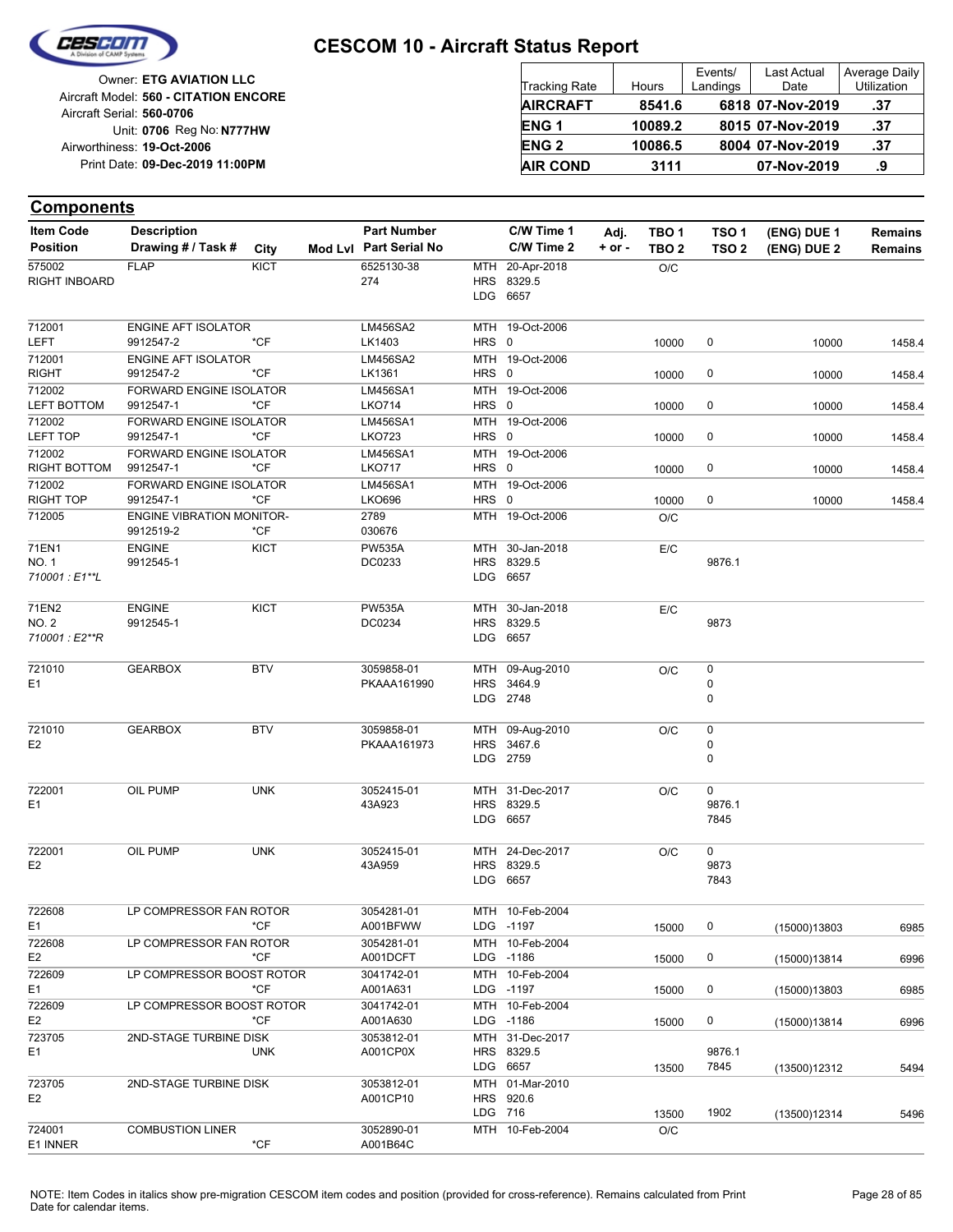

Reg No: **N777HW** Unit: **0706 09-Dec-2019 11:00PM** Print Date: **19-Oct-2006** Airworthiness: Owner: **ETG AVIATION LLC** Aircraft Serial: **560-0706** Aircraft Model: **560 - CITATION ENCORE**

| <b>Tracking Rate</b> | Hours   | Events/<br>Landings | <b>Last Actual</b><br>Date | Average Daily<br>Utilization |
|----------------------|---------|---------------------|----------------------------|------------------------------|
| <b>AIRCRAFT</b>      | 8541.6  |                     | 6818 07-Nov-2019           | .37                          |
| <b>ENG1</b>          | 10089.2 |                     | 8015 07-Nov-2019           | .37                          |
| <b>ENG 2</b>         | 10086.5 |                     | 8004 07-Nov-2019           | .37                          |
| <b>AIR COND</b>      | 3111    |                     | 07-Nov-2019                | .9                           |

| <b>Item Code</b> | <b>Description</b>                |            | <b>Part Number</b>     |            | C/W Time 1                    | Adj.       | TBO 1            | TSO <sub>1</sub> | (ENG) DUE 1  | <b>Remains</b> |
|------------------|-----------------------------------|------------|------------------------|------------|-------------------------------|------------|------------------|------------------|--------------|----------------|
| <b>Position</b>  | Drawing # / Task #                | City       | Mod Lvl Part Serial No |            | C/W Time 2                    | $+$ or $-$ | TBO <sub>2</sub> | TSO <sub>2</sub> | (ENG) DUE 2  | <b>Remains</b> |
| 724001           | <b>COMBUSTION LINER</b>           |            | 3052894-01             | MTH        | 09-Aug-2010                   |            | O/C              | 0                |              |                |
| E1 OUTER         |                                   | <b>BTV</b> | A0016A2P               | HRS        | 3464.9                        |            |                  | 0                |              |                |
|                  |                                   |            |                        |            | LDG 2748                      |            |                  | 0                |              |                |
| 724001           | <b>COMBUSTION LINER</b>           |            | 3052890-01             |            | MTH 10-Feb-2004               |            | O/C              |                  |              |                |
| E2 INNER         |                                   | *CF        | A001C643               |            |                               |            |                  |                  |              |                |
| 724001           | <b>COMBUSTION LINER</b>           |            | 3042613-01             |            | MTH 10-Feb-2004               |            | O/C              |                  |              |                |
| E2 OUTER         |                                   | *CF        | A001B24Y               |            |                               |            |                  |                  |              |                |
| 724006           | 3RD-STAGE TURBINE DISK            |            | 3053743-01             |            | MTH 01-Mar-2007               |            |                  |                  |              |                |
| E1               |                                   |            | A001BFHA               |            | HRS 917.9                     |            |                  |                  |              |                |
|                  |                                   |            |                        | LDG        | 705                           |            | 13500            | 1902             | (13500)12303 | 5485           |
| 724006           | 3RD-STAGE TURBINE DISK            |            | 3053743-01             |            | MTH 01-Mar-2007               |            |                  |                  |              |                |
| E <sub>2</sub>   |                                   |            | A001D4HL               |            | HRS 920.6                     |            |                  |                  |              |                |
|                  |                                   |            |                        |            | LDG 716                       |            | 13500            | 1902             | (13500)12314 | 5496           |
| 724706           | <b>1ST-STAGE TURBINE DISK</b>     |            | 3053331-01             |            | MTH 09-Aug-2010               |            |                  |                  |              |                |
| E <sub>1</sub>   |                                   |            | A001C43R               |            | HRS 3464.9                    |            |                  |                  |              |                |
|                  |                                   |            |                        | LDG.       | 2748                          |            | 10000            | 3945             | (10000)8803  | 1985           |
| 724706           | <b>1ST-STAGE TURBINE DISK</b>     |            | 3053331-01             | MTH        | 30-Sep-2016                   |            |                  |                  |              |                |
| E <sub>2</sub>   |                                   |            | A001H7FN               |            | HRS 7714.2                    |            |                  | 4989.9           |              |                |
|                  |                                   |            |                        |            | LDG 6181                      |            | 10000            | 4833             | (12534)11348 | 4530           |
| 724707           | HIGH TURBINE BLADES               |            | 3076231-01             | MTH        | 31-Dec-2017                   |            | O/C              | 0                |              |                |
| E1               |                                   | <b>UNK</b> | SN-UNKNOWN             |            | HRS 8329.5                    |            |                  | 0                |              |                |
|                  |                                   |            |                        |            | LDG 6657                      |            |                  | 0                |              |                |
| 724707           | <b>HIGH TURBINE BLADES</b>        |            | 3076231-01             |            |                               |            |                  |                  |              |                |
| E2               |                                   |            | <b>SN-UNKNOWN</b>      | MTH        | 30-Sep-2016<br>HRS 7714.2     |            | O/C              | 0<br>0           |              |                |
|                  |                                   |            |                        |            | LDG 6181                      |            |                  | $\mathbf 0$      |              |                |
|                  |                                   |            |                        |            |                               |            |                  |                  |              |                |
| 724708           | 1ST-STAGE HP COMPRESSOR ROTOR     |            | 3070301-01             |            | MTH 31-Dec-2017               |            |                  | 0                |              |                |
| E <sub>1</sub>   |                                   | <b>UNK</b> | A004368L               |            | HRS 8329.5                    |            |                  | 0                |              |                |
|                  |                                   |            |                        |            | LDG 6657                      |            | 10000            | 0                | (17845)16657 | 9839           |
| 724708           | 1ST-STAGE HP COMPRESSOR ROTOR     |            | 3070301-01             | MTH        | 24-Dec-2017                   |            |                  | 0                |              |                |
| E <sub>2</sub>   |                                   | <b>UNK</b> | A004420W               |            | HRS 8329.5                    |            |                  | 0                |              |                |
|                  |                                   |            |                        | LDG.       | 6657                          |            | 10000            | 0                | (17843)16657 | 9839           |
| 724709           | 2ND-STAGE HP COMPRESSOR ROTOR     |            | 3056210-01             |            | MTH 10-Feb-2004               |            |                  |                  |              |                |
| Ε1               |                                   | *CF        | A001CA87               |            | LDG -1197                     |            | 13500            | 0                | (13500)12303 | 5485           |
| 724709           | 2ND-STAGE HP COMPRESSOR ROTOR     |            | 3056210-01             | MTH        | 10-Feb-2004                   |            |                  |                  |              |                |
| E <sub>2</sub>   |                                   | $*$ CF     | A001CN2K               | <b>LDG</b> | -1186                         |            | 13500            | 0                | (13500)12314 | 5496           |
| 724825           | <b>CENTRIFUGAL IMPELLER</b>       |            | 3052661-01             | MTH        | 10-Feb-2004                   |            |                  |                  |              |                |
| E <sub>1</sub>   |                                   | *CF        | A001B4B1               |            | LDG -1197                     |            | 13500            | 0                | (13500)12303 | 5485           |
| 724825           | <b>CENTRIFUGAL IMPELLER</b>       |            | 3052661-01             | MTH        | 10-Feb-2004                   |            |                  |                  |              |                |
| E <sub>2</sub>   |                                   | *CF        | A001CNX8               |            | LDG -1186                     |            | 13500            | 0                | (13500)12314 | 5496           |
| 731004           | LOW FUEL PRESSURE SWITCH          |            | 1103P0448              |            | MTH 19-Oct-2006               |            | O/C              |                  |              |                |
| NO. 1            | 9912033-2                         | *CF        | SN-UNKNOWN             |            |                               |            |                  |                  |              |                |
| 731004           | LOW FUEL PRESSURE SWITCH          |            | 1103P0448              |            | MTH 19-Oct-2006               |            | O/C              |                  |              |                |
| NO. 2            | 9912033-2                         | *CF        | <b>SN-UNKNOWN</b>      |            |                               |            |                  |                  |              |                |
| 733003           | <b>FUEL FLOW TRANSMITER</b>       |            | 9-231-28               |            | MTH 19-Oct-2006               |            | O/C              |                  |              |                |
| NO. 1            | 9914413-1                         | *CF        | L9401                  |            |                               |            |                  |                  |              |                |
| 733003           | <b>FUEL FLOW TRANSMITER</b>       |            | 9-231-28               |            | MTH 19-Oct-2006               |            | O/C              |                  |              |                |
| NO. 2            | 9914413-1                         | *CF        | L9397                  |            |                               |            |                  |                  |              |                |
| 731002           | <b>FLOW DIVIDER</b>               | <b>UNK</b> | 823660-02              |            | MTH 31-Dec-2017               |            | O/C              | 0                |              |                |
| E1               | 3052780-02                        |            | F57352                 |            | HRS 8329.5                    |            |                  | 9876.1           |              |                |
|                  |                                   |            |                        |            | LDG 6657                      |            |                  | 7845             |              |                |
|                  |                                   |            |                        |            |                               |            |                  | 0                |              |                |
| 731002<br>E2     | <b>FLOW DIVIDER</b><br>3052780-02 | <b>UNK</b> | 823660-02<br>F57531    |            | MTH 24-Dec-2017<br>HRS 8329.5 |            | O/C              | 9873             |              |                |
|                  |                                   |            |                        |            | LDG 6657                      |            |                  | 7843             |              |                |
|                  |                                   |            |                        |            |                               |            |                  |                  |              |                |
| 731125           | FUEL MANIFOLD ASSEMBLY            |            | PN                     |            | MTH 10-Feb-2004               |            | O/C              | 0                |              |                |
| E1               |                                   |            | <b>SN-UNKNOWN</b>      |            |                               |            |                  |                  |              |                |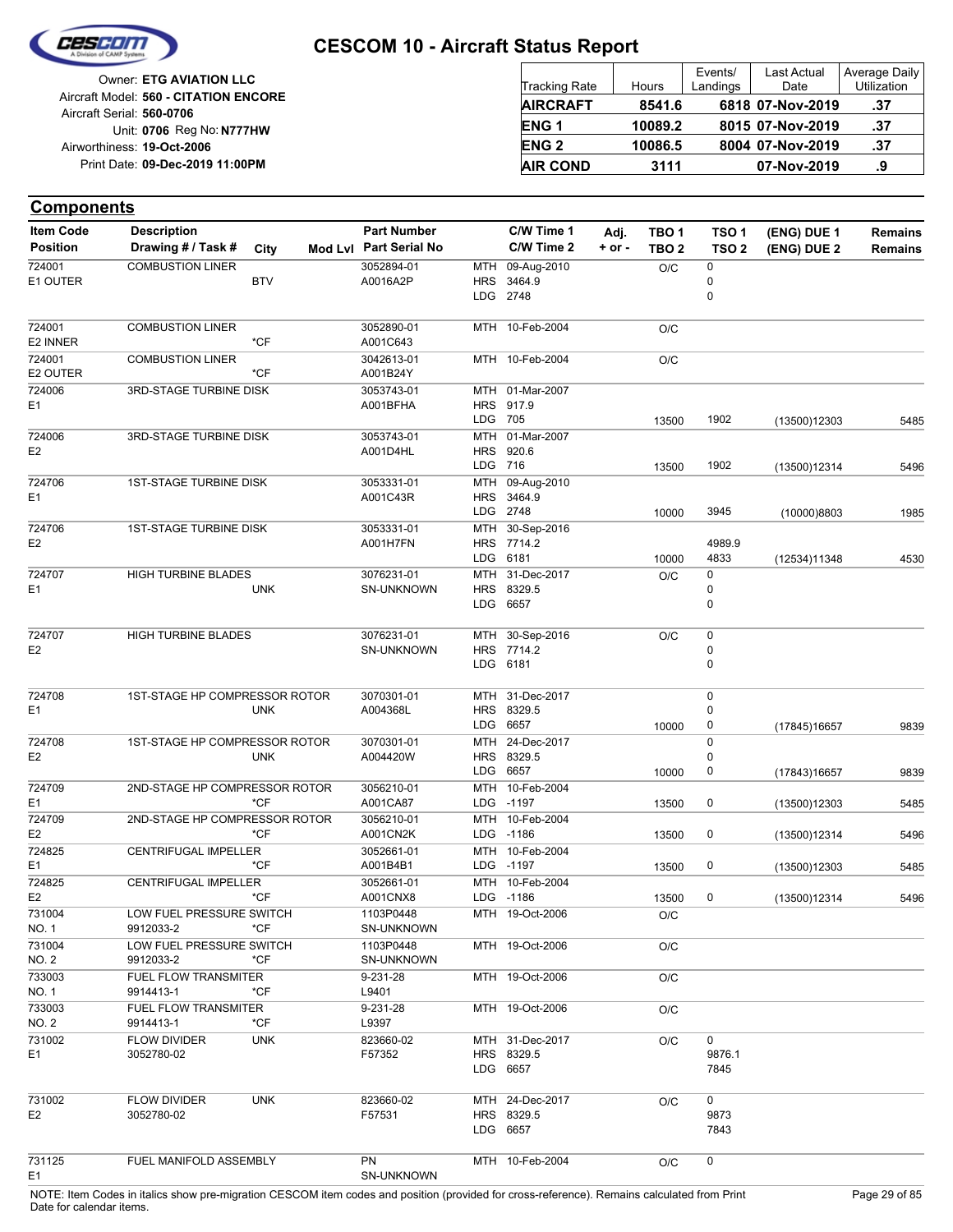

Reg No: **N777HW** Unit: **0706 09-Dec-2019 11:00PM** Print Date: **19-Oct-2006** Airworthiness: Owner: **ETG AVIATION LLC** Aircraft Serial: **560-0706** Aircraft Model: **560 - CITATION ENCORE**

| <b>Tracking Rate</b> | Hours   | Events/<br>Landings | Last Actual<br>Date | Average Daily<br>Utilization |
|----------------------|---------|---------------------|---------------------|------------------------------|
| <b>AIRCRAFT</b>      | 8541.6  |                     | 6818 07-Nov-2019    | .37                          |
| <b>ENG1</b>          | 10089.2 |                     | 8015 07-Nov-2019    | .37                          |
| <b>ENG 2</b>         | 10086.5 |                     | 8004 07-Nov-2019    | .37                          |
| <b>AIR COND</b>      | 3111    |                     | 07-Nov-2019         | .9                           |

| <b>Item Code</b>         | <b>Description</b>        |            | <b>Part Number</b>      | C/W Time 1             | Adj.   | TBO <sub>1</sub> | TSO <sub>1</sub> | (ENG) DUE 1 | <b>Remains</b> |
|--------------------------|---------------------------|------------|-------------------------|------------------------|--------|------------------|------------------|-------------|----------------|
| <b>Position</b>          | Drawing # / Task # City   |            | Mod Lvl Part Serial No  | C/W Time 2             | + or - | TBO <sub>2</sub> | TSO <sub>2</sub> | (ENG) DUE 2 | <b>Remains</b> |
| 731125<br>E <sub>2</sub> | FUEL MANIFOLD ASSEMBLY    |            | <b>PN</b><br>SN-UNKNOWN | MTH 10-Feb-2004        |        | O/C              | 0                |             |                |
| 732000                   | <b>TEMPERATURE SENSOR</b> |            | 818487-4                | MTH 31-Dec-2017        |        | O/C              |                  |             |                |
| E1                       | 3052375-03                | <b>UNK</b> | KC-03-106               | HRS 8329.5             |        |                  |                  |             |                |
|                          |                           |            |                         | LDG 6657               |        |                  |                  |             |                |
| 732000                   | TEMPERATURE SENSOR        |            | 818487-4                | MTH 10-Feb-2004        |        | O/C              |                  |             |                |
| E <sub>2</sub>           | 3052375-03                | *CF        | KC03512                 |                        |        |                  |                  |             |                |
| 732001                   | FUEL CONTROL UNIT         |            | 1012633-35              | MTH 31-Dec-2017        |        | O/C              | 0                |             |                |
| E <sub>1</sub>           | 3074198-04                | <b>UNK</b> | F83842                  | HRS 8328.5             |        |                  | 0                |             |                |
|                          |                           |            |                         | LDG 6648               |        |                  | 0                |             |                |
| 732001                   | FUEL CONTROL UNIT         |            | 1012633-35              | MTH 24-Dec-2017        |        | O/C              | 0                |             |                |
| E <sub>2</sub>           | 3074198-04                | <b>UNK</b> | F65189                  | HRS 8328.1             |        |                  | 0                |             |                |
|                          |                           |            |                         | LDG 6657               |        |                  | 0                |             |                |
| 732005                   | N2 SPEED SENSOR           | *CF        | 3052370-01              | MTH 10-Feb-2004        |        | O/C              |                  |             |                |
| E <sub>1</sub>           |                           |            | CH638                   |                        |        |                  |                  |             |                |
| 732005                   | N2 SPEED SENSOR           | $*$ CF     | 3052370-01              | MTH 10-Feb-2004        |        | O/C              |                  |             |                |
| E <sub>2</sub><br>732006 | N1 SPEED SENSOR           | $*$ CF     | CH461<br>3052630-01     | MTH 10-Feb-2004        |        | O/C              |                  |             |                |
| E <sub>1</sub>           |                           |            | CH358                   |                        |        |                  |                  |             |                |
| 732006                   | N1 SPEED SENSOR           | $*$ CF     | 3052630-01              | MTH 10-Feb-2004        |        | O/C              |                  |             |                |
| E <sub>2</sub>           |                           |            | CH357                   |                        |        |                  |                  |             |                |
| 741001                   | <b>EXCITER IGNITION</b>   | <b>UNK</b> | 500335-1                | MTH 31-Dec-2017        |        | O/C              |                  |             |                |
| E1                       | 31J2807-07                |            | NN02411472              | HRS 8329.5<br>LDG 6657 |        |                  |                  |             |                |
|                          |                           |            |                         |                        |        |                  |                  |             |                |
| 741001                   | <b>EXCITER IGNITION</b>   | <b>UNK</b> | 500335-1                | MTH 24-Dec-2017        |        | O/C              | $\pmb{0}$        |             |                |
| E <sub>2</sub>           | 31J2807-07                |            | NNA17400130             | HRS 8329.5             |        |                  | 0                |             |                |
|                          |                           |            |                         | LDG 6657               |        |                  | 0                |             |                |
| 742001                   | <b>IGNITER</b>            | <b>UNK</b> | 502600-1                | MTH 31-Dec-2017        |        | O/C              | 0                |             |                |
| E1 INBOARD               | 3070508-01                |            | SN-UNKNOWN              | HRS 8329.5             |        |                  | 0                |             |                |
|                          |                           |            |                         | LDG 6657               |        |                  | 0                |             |                |
| 742001                   | <b>IGNITER</b>            | <b>UNK</b> | 502600-1                | MTH 31-Dec-2017        |        | O/C              | 0                |             |                |
| E1 OUTBOARD              | 3070508-01                |            | SN-UNKNOWN              | HRS 8329.5             |        |                  | 0                |             |                |
|                          |                           |            |                         | LDG 6657               |        |                  | 0                |             |                |
| 742001                   | <b>IGNITER</b>            | <b>LUK</b> | 3127408-01              | MTH 20-Apr-2016        |        | O/C              | 0                |             |                |
| E2 INBOARD               |                           |            | NNA16060035             | HRS 7325.3             |        |                  | 0                |             |                |
|                          |                           |            |                         | LDG 5852               |        |                  | 0                |             |                |
| 742001                   | <b>IGNITER</b>            | <b>LUK</b> | 3127408-02              | MTH 20-Apr-2016        |        | O/C              | 0                |             |                |
| E2 OUTBOARD              |                           |            | NNA16080055             | HRS 7325.3             |        |                  | 0                |             |                |
|                          |                           |            |                         | LDG 5852               |        |                  | 0                |             |                |
|                          |                           |            |                         |                        |        |                  |                  |             |                |
| 742002                   | SHORT IGNITOR LEAD        |            | 3127408-02              | MTH 20-Apr-2016        |        | O/C              | 0                |             |                |
| E1 INBOARD               |                           |            | NNA16080111             | HRS 7322.6             |        |                  | 0                |             |                |
|                          |                           |            |                         | LDG 5841               |        |                  | 0                |             |                |
| 742002                   | SHORT IGNITOR LEAD        |            | 3127408-01              | MTH 20-Apr-2016        |        | O/C              |                  |             |                |
| E2 INBOARD               |                           |            | NNA16060035             | HRS 7325.3             |        |                  |                  |             |                |
|                          |                           |            |                         | LDG 5852               |        |                  |                  |             |                |
| 742003                   | LONG IGNITOR LEAD         |            | 3127408-01              | MTH 20-Apr-2016        |        | O/C              | 0                |             |                |
| E1 OUTBOARD              |                           |            | NNA16050058             | HRS 7322.6             |        |                  | 0                |             |                |
|                          |                           |            |                         | LDG 5841               |        |                  | 0                |             |                |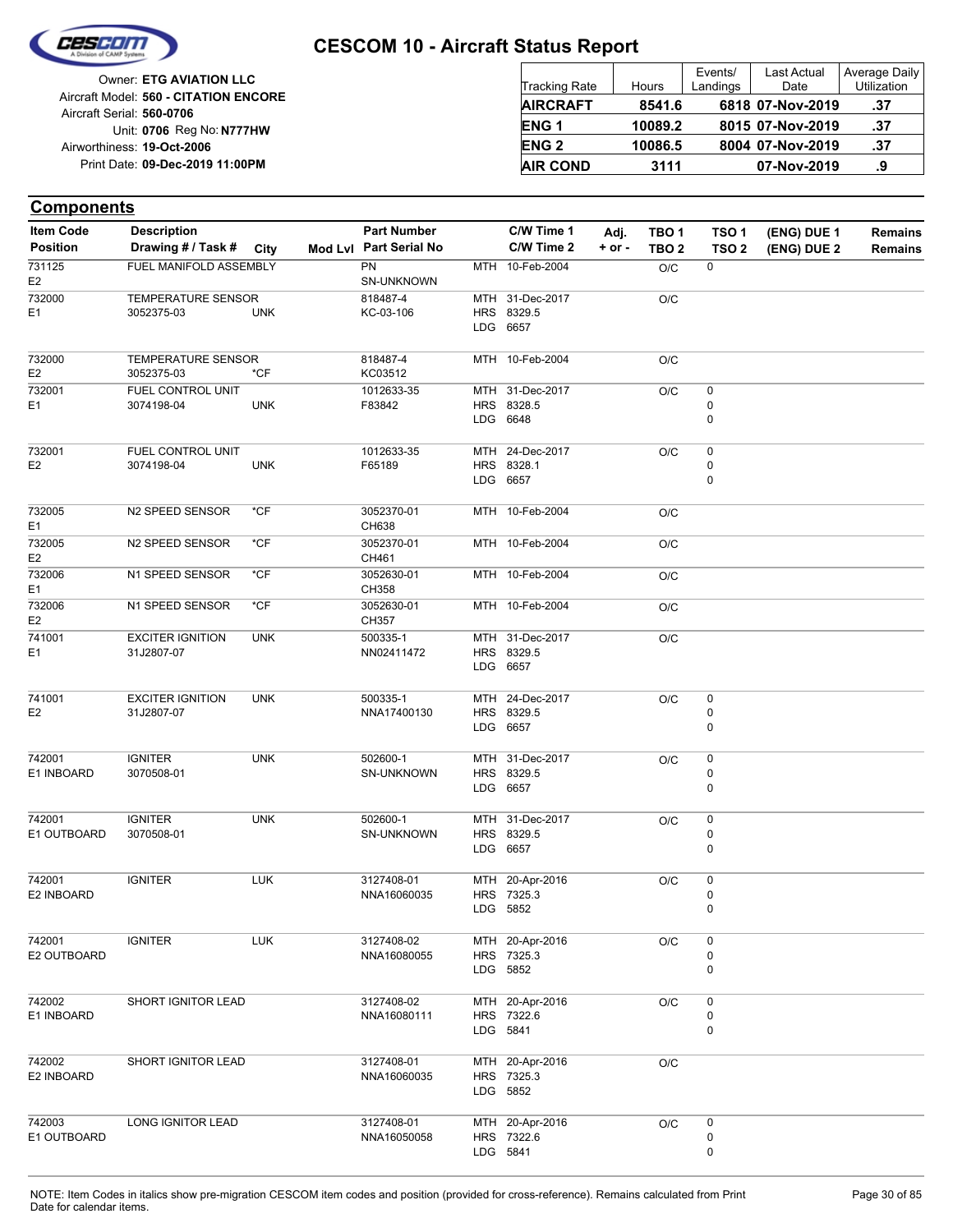

| Owner: ETG AVIATION LLC                                            | <b>Tracking Rate</b> | Hours   | Events/<br>Landings | Last Actual<br>Date | Average Daily<br>Utilization |
|--------------------------------------------------------------------|----------------------|---------|---------------------|---------------------|------------------------------|
| Aircraft Model: 560 - CITATION ENCORE<br>Aircraft Serial: 560-0706 | <b>AIRCRAFT</b>      | 8541.6  |                     | 6818 07-Nov-2019    | .37                          |
| Unit: 0706 Reg No: N777HW                                          | <b>ENG1</b>          | 10089.2 |                     | 8015 07-Nov-2019    | .37                          |
| Airworthiness: 19-Oct-2006                                         | <b>ENG 2</b>         | 10086.5 |                     | 8004 07-Nov-2019    | .37                          |
| Print Date: 09-Dec-2019 11:00PM                                    | <b>AIR COND</b>      | 3111    |                     | 07-Nov-2019         | .9                           |

#### **(ENG) DUE 2 (ENG) DUE 1 Components** City **Mod Lvl Part Serial No Part Number C/W Time 1 C/W Time 2 + or - Adj. TBO 1 TBO 2 TSO 2 TSO 1 Remains** Description Part Number C/W Time 1 Adj. TBO 1 TSO 1 (ENG) DUE 1 Remains **Position Drawing # / Task # Item Code** LDG **HRS** MTH 5852 7325.3 20-Apr-2016 0 0  $O/C$  0 NNA16080055 3127408-02 E2 OUTBOARD 742003 LONG IGNITOR LEAD LDG **HRS** MTH 31-Dec-2017 O/C 6657 8329.5 04049712 822728-2-003 E1 750001 3052768-02 UNK BLEED VALVE CONTROL MTH 10-Feb-2004 0/C 02046004 822728-2-003 E2 750001 3052768-02 \*CF BLEED VALVE CONTROL LDG 6657 HRS 8329.5 MTH 31-Dec-2017 O/C 1958 GM9237-2 E1 753001 UNK LINEAR TRANSFORMER LDG HRS 8329.5 MTH 24-Dec-2017 O/C 6657 1917 GM9237-2 E2 753001 UNK LINEAR TRANSFORMER LDG HRS 8329.5 MTH 31-Dec-2017 6657 0 0  $O/C$  0 TR9471 E1 3075987-01 753002 UNK INTERCOMPRESSOR BLEED VALVE SERVO VALVE LDG HRS MTH 3841 4851.8 07-Jan-2013  $\Omega$ 0  $O/C$  0 TR5964 E2 3075987-01 753002 INTERCOMPRESSOR BLEED VALVE SERVO VALVE LDG HRS 6028.8 MTH 29-Jul-2014 O/C 4818 2251856 761002 213693 SYNCHRONIZER CONTROL BOX LUK LDG HRS MTH 2321 2916.8 18-Sep-2010 0  $\Omega$  $O/C$  0 SN00072 761003 5485-066 ENGINE SYNC ACTUATOR **KSAT** MTH 19-Oct-2006 O/C 0040608A 771006 10644D02M05 ENGINE (AMLCD) INDICATOR 9912574-5 \*CF MTH 19-Oct-2006 O/C 20292 6222SM15 LEFT ENGINE 773001 ACCELEROMETER \*CF MTH 19-Oct-2006 O/C 20385 6222SM15 RIGHT ENGINE 773001 ACCELEROMETER \*CF MTH 19-Oct-2006 O/C 343 03ND-78002-1 LEFT ENGINE 783001 9912546-1 \*CF THRUST REVERSER ASSEMBLY MTH 19-Oct-2006 O/C 342 03ND-78002-2 RIGHT ENGINE 783001 9912546-2 \*CF THRUST REVERSER ASSEMBLY MTH 19-Oct-2006 O/C 4772 65680 LEFT ENGINE 783002 \*CF THRUST REVERSER CONTROL VALVE MTH 19-Oct-2006 O/C 3744 65680 RIGHT ENGINE 783002 \*CF THRUST REVERSER CONTROL VALVE MTH 19-Oct-2006 O/C 3400 13027-4 LEFT ENGINE 783003 \*CF THRUST REVERSER ISOLATION VALVE MTH 19-Oct-2006 O/C 4407 13027-4 RIGHT ENGINE 783003 \*CF THRUST REVERSER ISOLATION VALVE LDG HRS 5530 MTH 20-Dec-2013 4424 0 0  $O/C$  0 2422 53ND-78203-5 LEFT INBOARD 783010 THRUST REVERSER ACTUATOR LDG 4424 **HRS** MTH 5530 20-Dec-2013 0 0  $O/C$  0 2444 53ND-78203-5 LEFT OUTBOARD 783010 THRUST REVERSER ACTUATOR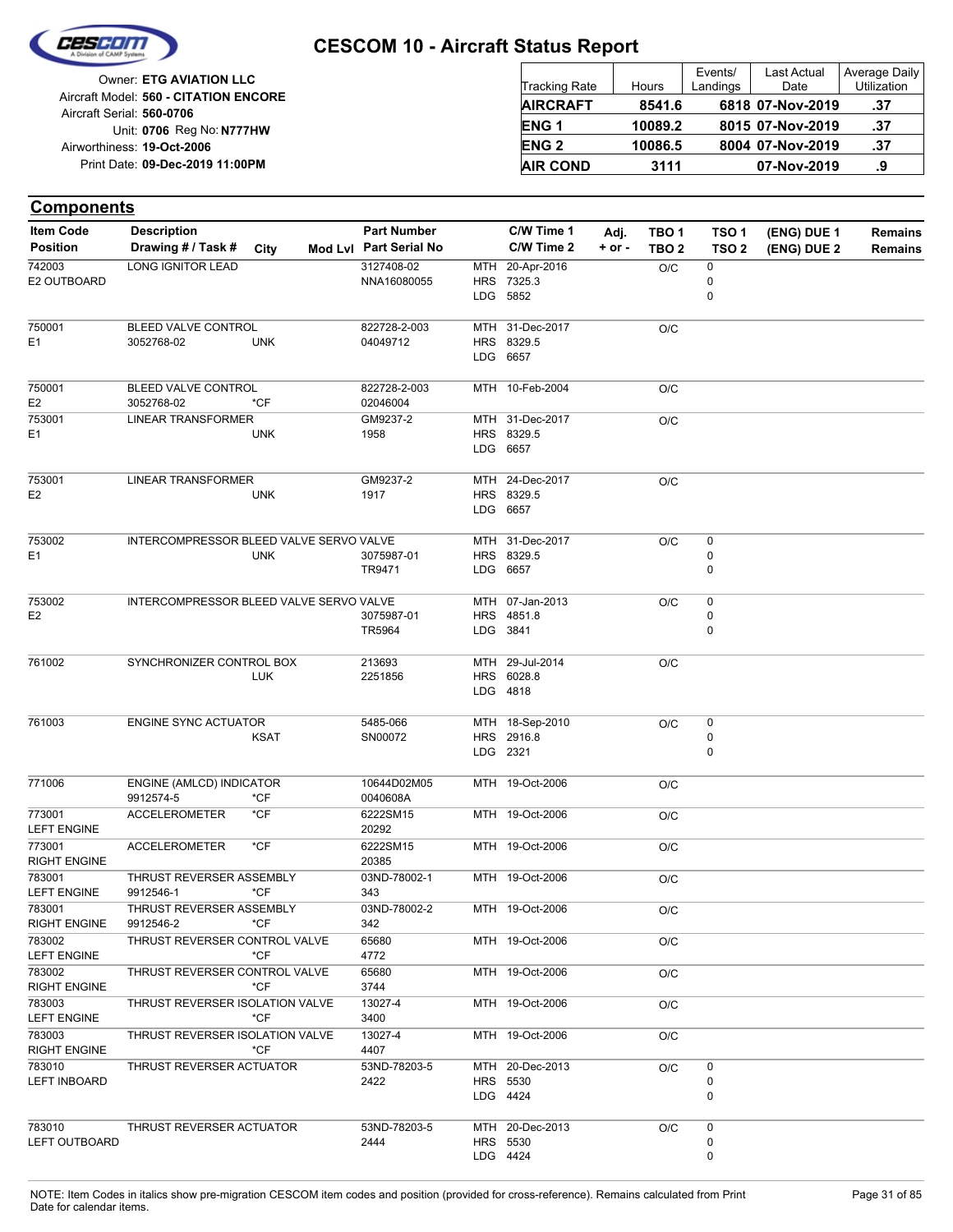

| Owner: ETG AVIATION LLC                                            | <b>Tracking Rate</b> | Hours   | Events/<br>Landings | <b>Last Actual</b><br>Date | Average Daily<br>Utilization |
|--------------------------------------------------------------------|----------------------|---------|---------------------|----------------------------|------------------------------|
| Aircraft Model: 560 - CITATION ENCORE<br>Aircraft Serial: 560-0706 | <b>AIRCRAFT</b>      | 8541.6  |                     | 6818 07-Nov-2019           | .37                          |
| Unit: 0706 Reg No: N777HW                                          | <b>ENG1</b>          | 10089.2 |                     | 8015 07-Nov-2019           | .37                          |
| Airworthiness: 19-Oct-2006                                         | <b>ENG 2</b>         | 10086.5 |                     | 8004 07-Nov-2019           | .37                          |
| Print Date: 09-Dec-2019 11:00PM                                    | <b>AIR COND</b>      | 3111    |                     | 07-Nov-2019                | .9                           |

| <b>Item Code</b>     | <b>Description</b>          |            | <b>Part Number</b>     | C/W Time 1      | Adj.     | TBO <sub>1</sub> | TSO <sub>1</sub> | (ENG) DUE 1 | <b>Remains</b> |
|----------------------|-----------------------------|------------|------------------------|-----------------|----------|------------------|------------------|-------------|----------------|
| <b>Position</b>      | Drawing # / Task # City     |            | Mod Lvl Part Serial No | C/W Time 2      | $+ or -$ | TBO <sub>2</sub> | TSO <sub>2</sub> | (ENG) DUE 2 | <b>Remains</b> |
| 783010               | THRUST REVERSER ACTUATOR    |            | 53ND-78203-5           | MTH 19-Oct-2006 |          | O/C              |                  |             |                |
| <b>RIGHT INBOARD</b> |                             | $*CF$      | 2197                   |                 |          |                  |                  |             |                |
| 783010               | THRUST REVERSER ACTUATOR    |            | 53ND-78203-5           | MTH 04-Jun-2011 |          | O/C              | 0                |             |                |
| RIGHT OUTBOARD       |                             | <b>LUK</b> | 1962                   | HRS 3576.7      |          |                  | 0                |             |                |
|                      |                             |            |                        | LDG 2819        |          |                  | 0                |             |                |
| 793002               | OIL TEMPERATURE TRANSMITTER |            | 102-00083              | MTH 19-Oct-2006 |          | O/C              |                  |             |                |
| <b>LEFT ENGINE</b>   |                             | $*CF$      | 05523                  |                 |          |                  |                  |             |                |
| 793002               | OIL TEMPERATURE TRANSMITTER |            | 102-00083              | MTH 19-Oct-2006 |          | O/C              |                  |             |                |
| <b>RIGHT ENGINE</b>  |                             | $*CF$      | 05522                  |                 |          |                  |                  |             |                |
| 793004               | OIL PRESSURE TRANSMITTER    |            | APTE-237D-1000-        | MTH 19-Oct-2006 |          | O/C              |                  |             |                |
| <b>LEFT ENGINE</b>   | 9912464-1                   | $*CF$      | 250D                   |                 |          |                  |                  |             |                |
|                      |                             |            | 72326474               |                 |          |                  |                  |             |                |
| 793004               | OIL PRESSURE TRANSMITTER    |            | APTE-237D-1000-        | MTH 19-Oct-2006 |          | O/C              |                  |             |                |
| <b>RIGHT ENGINE</b>  | 9912464-1                   | $*CF$      | 250D                   |                 |          |                  |                  |             |                |
|                      |                             |            | 72326484               |                 |          |                  |                  |             |                |
| 793006               | LOW OIL PRESSURE SWITCH     |            | 1153P0098-01           | MTH 19-Oct-2006 |          | O/C              |                  |             |                |
| <b>LEFT ENGINE</b>   | 9912466-2                   | *CF        | 1696                   |                 |          |                  |                  |             |                |
| 793006               | LOW OIL PRESSURE SWITCH     |            | 1153P0098-01           | MTH 19-Oct-2006 |          | O/C              |                  |             |                |
| <b>RIGHT ENGINE</b>  | 9912466-2                   | $*CF$      | 1702                   |                 |          |                  |                  |             |                |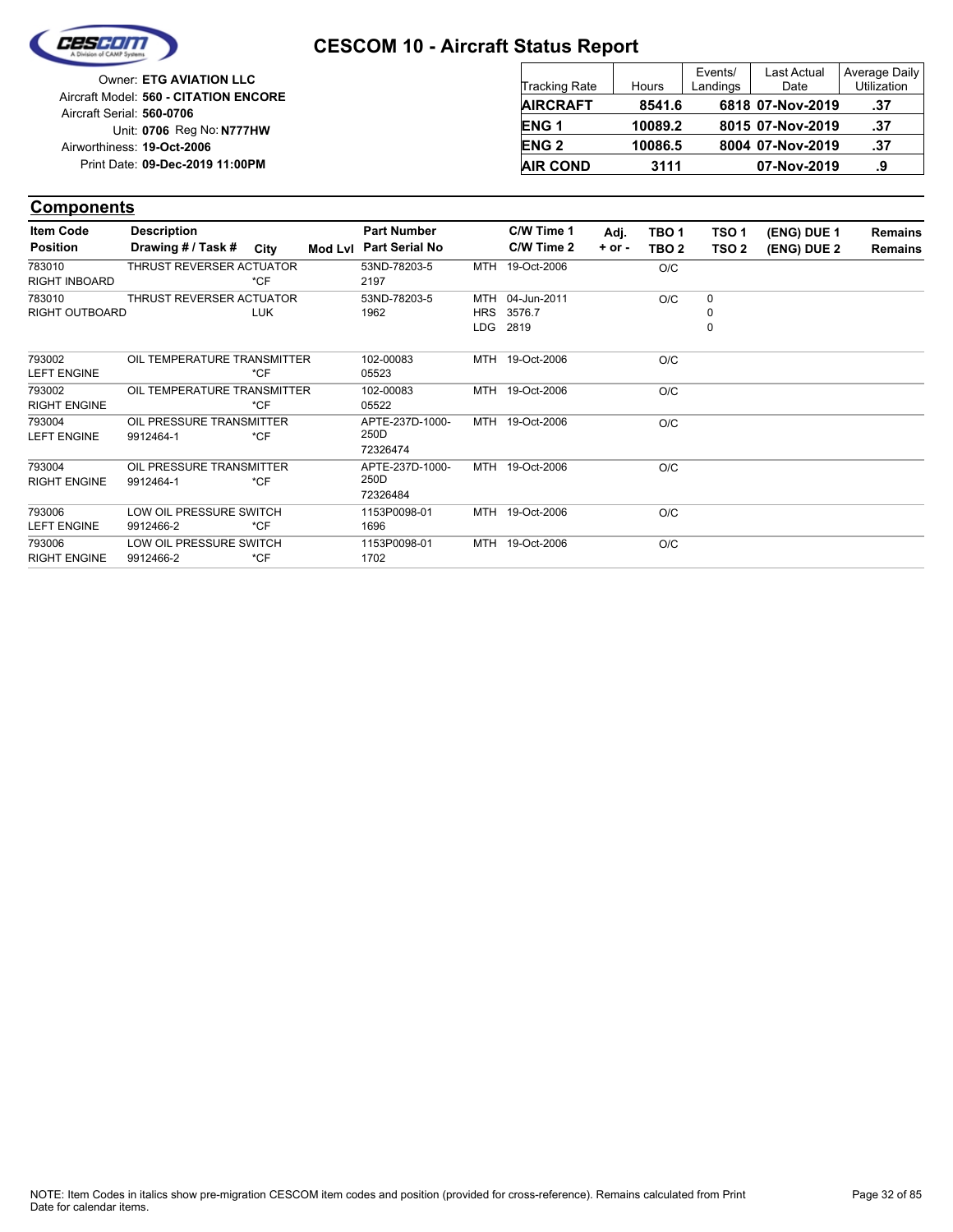

| Owner: ETG AVIATION LLC                                            | <b>Tracking Rate</b> | Hours   | Events/<br>Landings | <b>Last Actual</b><br>Date | Average Daily<br>Utilization |
|--------------------------------------------------------------------|----------------------|---------|---------------------|----------------------------|------------------------------|
| Aircraft Model: 560 - CITATION ENCORE<br>Aircraft Serial: 560-0706 | <b>AIRCRAFT</b>      | 8541.6  |                     | 6818 07-Nov-2019           | .37                          |
| Unit: 0706 Reg No: N777HW                                          | <b>ENG1</b>          | 10089.2 |                     | 8015 07-Nov-2019           | .37                          |
| Airworthiness: 19-Oct-2006                                         | <b>ENG 2</b>         | 10086.5 |                     | 8004 07-Nov-2019           | .37                          |
| Print Date: 09-Dec-2019 11:00PM                                    | <b>AIR COND</b>      | 3111    |                     | 07-Nov-2019                | .9                           |

| <b>Service Bulletins</b> |                                                                                                                                          |      |                        |            |            |            |                  |                  |             |                |
|--------------------------|------------------------------------------------------------------------------------------------------------------------------------------|------|------------------------|------------|------------|------------|------------------|------------------|-------------|----------------|
| <b>Item Code</b>         | <b>Description</b>                                                                                                                       |      | <b>Part Number</b>     |            | C/W Time 1 | Adj.       | TBO <sub>1</sub> | TSO <sub>1</sub> | (ENG) DUE 1 | <b>Remains</b> |
| <b>Position</b>          | Drawing # / Task #                                                                                                                       | City | Mod Lvl Part Serial No |            | C/W Time 2 | $+$ or $-$ | TBO <sub>2</sub> | TSO <sub>2</sub> | (ENG) DUE 2 | <b>Remains</b> |
| SL 560-03-02 R01         | SUPPLEMENTAL TYPE CERTIFICATE (STC) (SUPERSEDED BY CIL-03-01)                                                                            |      | <b>INFORMATIONAL</b>   |            |            |            |                  |                  |             |                |
|                          | MOC:                                                                                                                                     |      |                        |            |            |            |                  |                  |             |                |
| SB 560-03-06 R01         | OPERATIONAL CERTIFICATION REQUIREMENTS - U.S. TO CANADIAN CONVERSION                                                                     |      | <b>OPTIONAL</b>        |            |            |            |                  |                  |             |                |
|                          | MOC:                                                                                                                                     |      |                        |            |            |            |                  |                  |             |                |
| <b>SL CIL-03-01</b>      | SUPPLEMENTAL TYPE CERTIFICATE (STC)                                                                                                      |      |                        |            |            |            |                  |                  |             |                |
|                          | MOC:                                                                                                                                     |      | <b>INFORMATIONAL</b>   |            |            |            |                  |                  |             |                |
| <b>SL CIL-99-02</b>      | AVOID OPERATIONS ON RUNWAYS TREATED WITH RUNWAY DE-ICE (RDI) FLUIDS. AIRCRAFT WASHING RECOMMENDED AFTER EXPOSURE TO RDI<br><b>FLUIDS</b> |      | <b>RECOMMENDED</b>     | <b>MTH</b> |            |            |                  |                  |             |                |
|                          | MOC:                                                                                                                                     |      |                        |            |            |            |                  |                  |             |                |
| SL CIL-99-03 R01         | CORROSION PREVENTION AND CONTROL PROGRAM (CPCP)                                                                                          |      | <b>RECOMMENDED</b>     |            |            |            |                  |                  |             |                |
|                          | MOC:                                                                                                                                     |      |                        |            |            |            |                  |                  |             |                |
| <b>SL CIL-99-04</b>      | MISCELLANEOUS - INCREMENTAL LIBRARY UPDATES FOR CESVIEW                                                                                  |      | <b>INFORMATIONAL</b>   |            |            |            |                  |                  |             |                |
|                          | MOC:                                                                                                                                     |      |                        |            |            |            |                  |                  |             |                |
| SL 560-99-02 R06         | CESCOM PRICES (THIS SL CANCELS SL560-99-02 R5 AND PREVIOUS)                                                                              |      | <b>INFORMATIONAL</b>   |            |            |            |                  |                  |             |                |
|                          | MOC:                                                                                                                                     |      |                        |            |            |            |                  |                  |             |                |
| SL 560-99-04             | MISCELLANEOUS - CESSNA PART NUMBER SUFFIXES FOR REMANUFACTURED PARTS                                                                     |      | <b>INFORMATIONAL</b>   |            |            |            | A/R              |                  |             |                |
|                          | MOC:                                                                                                                                     |      |                        |            |            |            |                  |                  |             |                |
| SL 560-99-05             | MISCELLANEOUS - CESSNA SERVICE DOCUMENT CHANGE NOTIFICATION                                                                              |      | <b>INFORMATIONAL</b>   |            |            |            | A/R              |                  |             |                |
|                          | MOC:<br>MISCELLANEOUS - TRANSMITTAL OF ROCKWELL COLLINS OPERATORS BULLETIN (OPSB) 0166-17 - THE FMS MAY TURN IN THE WRONG DIRECTION      |      |                        |            |            |            |                  |                  |             |                |
| SL 560-99-07             | AFTER SEQUENCING A "CLIMB TO" ALTITUDE THAT WAS MANUALLY EDITED OR TEMPERATURE COMPENSATED                                               |      | <b>INFORMATIONAL</b>   |            |            |            |                  |                  |             |                |
|                          | MOC:                                                                                                                                     |      |                        |            |            |            |                  |                  |             |                |
| SL 560-05-12             | TIME LIMITS / MAINTENANCE CHECKS - HEAT EXCHANGER LIFE LIMIT                                                                             |      |                        |            |            |            |                  |                  |             |                |
|                          | MOC:                                                                                                                                     |      | <b>INFORMATIONAL</b>   |            |            |            |                  |                  |             |                |
| SL CIL-99-01 R02         | USE OF CORROSION INHIBITING COMPOUNDS                                                                                                    |      |                        |            |            |            |                  |                  |             |                |
|                          | MOC:                                                                                                                                     |      | <b>INFORMATIONAL</b>   |            |            |            |                  |                  |             |                |
|                          | SL CIL-20-01 R02 STANDARD PRACTICES - CESSNA CERTIFICATION OF NONDESTRUCTIVE TESTING FACILITIES/PERSONNEL                                |      |                        |            |            |            |                  |                  |             |                |
|                          |                                                                                                                                          |      | <b>INFORMATIONAL</b>   |            |            |            |                  |                  |             |                |
|                          | MOC:                                                                                                                                     |      |                        |            |            |            |                  |                  |             |                |
| SL 560-20-01 R26         | STANDARD PRACTICES - CESSNA CERTIFICATION OF NONDESTRUCTIVE TESTING FACILITIES/PERSONNEL (SUPERSEDED BY CIL-20-01 R01)                   |      | <b>INFORMATIONAL</b>   |            |            |            |                  |                  |             |                |
|                          | MOC:                                                                                                                                     |      |                        |            |            |            |                  |                  |             |                |
| SL 560-20-04             | STANDARD PRACTICES - CESSNA STANDARD PRACTICES MANUAL                                                                                    |      | <b>INFORMATIONAL</b>   |            |            |            |                  |                  |             |                |
|                          | MOC:                                                                                                                                     |      |                        |            |            |            |                  |                  |             |                |
|                          | SB 560-21-12 R02 RAM AIR DUCT IMPROVEMENT                                                                                                |      | <b>OPTIONAL</b>        |            |            |            | A/R              |                  |             |                |
|                          | MOC:                                                                                                                                     |      |                        |            |            |            |                  |                  |             |                |
| SB 560-21-28<br>21SB-28  | ALTITUDE PRESSURE SENSOR IMPROVEMENT                                                                                                     |      | <b>OPTIONAL</b>        | <b>MTH</b> |            |            | A/R              |                  |             |                |
|                          | MOC:                                                                                                                                     |      |                        |            |            |            |                  |                  |             |                |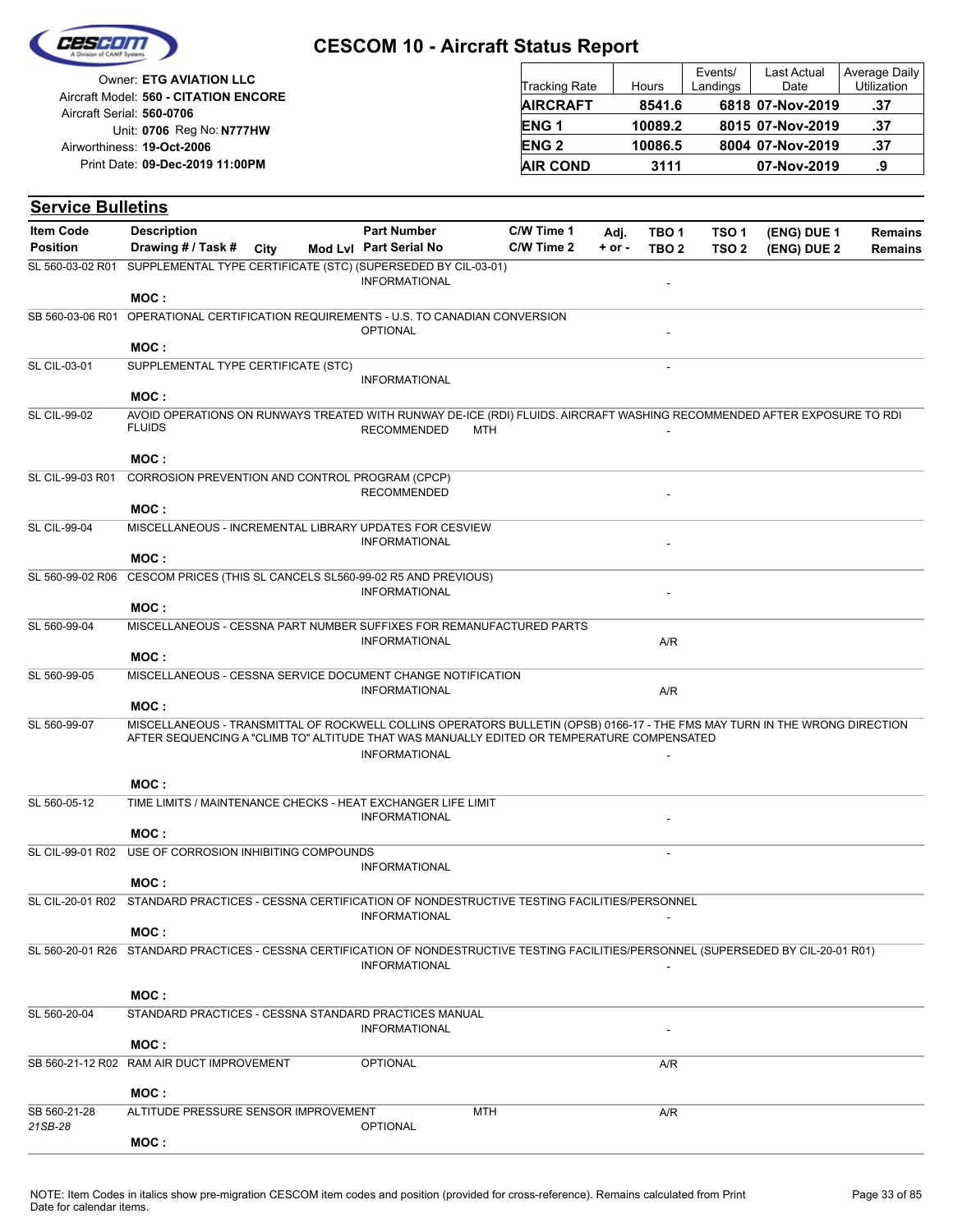

| Owner: ETG AVIATION LLC                                            | <b>Tracking Rate</b> | Hours   | Events/<br>Landings | Last Actual<br>Date | Average Daily<br><b>Utilization</b> |
|--------------------------------------------------------------------|----------------------|---------|---------------------|---------------------|-------------------------------------|
| Aircraft Model: 560 - CITATION ENCORE<br>Aircraft Serial: 560-0706 | <b>AIRCRAFT</b>      | 8541.6  |                     | 6818 07-Nov-2019    | .37                                 |
| Unit: 0706 Reg No: N777HW                                          | <b>ENG1</b>          | 10089.2 |                     | 8015 07-Nov-2019    | .37                                 |
| Airworthiness: 19-Oct-2006                                         | <b>ENG 2</b>         | 10086.5 |                     | 8004 07-Nov-2019    | .37                                 |
| Print Date: 09-Dec-2019 11:00PM                                    | <b>AIR COND</b>      | 3111    |                     | 07-Nov-2019         | .9                                  |

| <b>Service Bulletins</b>           |                                                                                                                              |             |                                                                                |            |                                                       |            |                          |                  |             |                |
|------------------------------------|------------------------------------------------------------------------------------------------------------------------------|-------------|--------------------------------------------------------------------------------|------------|-------------------------------------------------------|------------|--------------------------|------------------|-------------|----------------|
| <b>Item Code</b>                   | <b>Description</b>                                                                                                           |             | <b>Part Number</b>                                                             |            | C/W Time 1                                            | Adj.       | TBO <sub>1</sub>         | TSO <sub>1</sub> | (ENG) DUE 1 | <b>Remains</b> |
| <b>Position</b>                    | Drawing # / Task #                                                                                                           | City        | Mod Lvl Part Serial No                                                         |            | C/W Time 2                                            | $+$ or $-$ | TBO <sub>2</sub>         | TSO <sub>2</sub> | (ENG) DUE 2 | Remains        |
| SB 560-21-32<br>21SB-32            | PRESSURIZATION OUTFLOW VALVE PLUMBING IMPROVEMENT                                                                            | <b>SWF</b>  | <b>RECOMMENDED</b>                                                             |            | MTH 27-Aug-2011<br>HRS 3753.9<br>LDG 2973             |            | A/R                      |                  |             | Complete       |
|                                    | <b>MOC: COMPLIED WITH</b>                                                                                                    |             |                                                                                |            |                                                       |            |                          |                  |             |                |
| SB 560-21-34<br>21SB-34            | AIR CONDITIONING FAN MOTOR WIRING MODIFICATION                                                                               | <b>KMKE</b> | <b>OPTIONAL</b>                                                                |            | MTH 07-Mar-2017<br>HRS 8055<br>LDG 6442<br>ACH 2611.3 |            | A/R                      |                  |             | Complete       |
|                                    | <b>MOC:</b> COMPLIED WITH - COMPLIED WITH SB560-21-34 AIR CONDITIONING FAN MOTOR WIRING MODIFICATION DATED 19 JUN 2009.      |             |                                                                                |            |                                                       |            |                          |                  |             |                |
| SB 560-21-35                       | TEMPERATURE CONTROLLER IMPROVEMENT                                                                                           |             |                                                                                | <b>MTH</b> |                                                       |            | A/R                      |                  |             |                |
|                                    | MOC:                                                                                                                         |             | <b>OPTIONAL</b>                                                                |            |                                                       |            |                          |                  |             |                |
| SB 560-21-36                       | TAILCONE WIRE PROTECTION INSTALLATION                                                                                        |             | <b>MANDATORY</b>                                                               |            | MTH 08-Jan-2011<br>HRS 3205.2<br>LDG 2542             |            | A/R                      |                  |             | Complete       |
|                                    | <b>MOC: COMPLIED WITH</b>                                                                                                    |             |                                                                                |            |                                                       |            |                          |                  |             |                |
| <b>SL CIL-21-01</b>                | COMPRESSOR MOTOR BRUSH LIFE LIMIT                                                                                            |             | <b>INFORMATIONAL</b>                                                           |            |                                                       |            |                          |                  |             |                |
|                                    | MOC:                                                                                                                         |             |                                                                                |            |                                                       |            |                          |                  |             |                |
| SL CIL-21-02 R01                   | ENVIRONMENTAL HOUR METER INSTALLATION                                                                                        |             | <b>OPTIONAL</b>                                                                |            | MTH 23-Jan-2014                                       |            | $\overline{\phantom{a}}$ |                  |             | Complete       |
| SL 560-21-16                       | <b>MOC: COMPLIED WITH - HOUR METER INSTALLED</b><br>AIR CONDITIONING - AIR CONDITIONING EXHAUST DOOR SHAFT SPACER INSPECTION |             |                                                                                |            |                                                       |            |                          |                  |             |                |
| 21SL-16                            |                                                                                                                              |             | <b>DISCRETIONARY</b>                                                           | MTH        |                                                       |            | A/R                      |                  |             |                |
|                                    | MOC:                                                                                                                         |             |                                                                                |            |                                                       |            |                          |                  |             |                |
| SB 560-23-27 R04<br>23SB-27: 560R4 | COCKPIT SPEAKER MUTE SWITCH INSTALLATION<br>MOC:                                                                             | *CF         | <b>OPTIONAL</b>                                                                | <b>MTH</b> |                                                       |            | A/R                      |                  |             |                |
| SB 560-23-38                       | COMMUNICATIONS - RADIO MANAGEMENT UNIT (RM855) INSTALLATION (SUPERSEDED BY 560-23-38 R01)                                    |             |                                                                                |            |                                                       |            |                          |                  |             |                |
|                                    |                                                                                                                              | <b>LUK</b>  | <b>OPTIONAL</b>                                                                |            | MTH 31-Mar-2011<br>HRS 3431<br>LDG 2710               |            | A/R                      |                  |             | Complete       |
|                                    | MOC: COMPLIED WITH - COMPLIED LIVITH CESSNA SERVICE BULLETIN 560-23-38, "COMMUNICATIONS - RADIO MANAGEMENT UNIT              |             | (RM855) INSTALLATION", IN ACCORDANCE WITH SERVICE BULLETIN DATED 'DEC 17/2010, |            |                                                       |            |                          |                  |             |                |
| SB 560-23-39                       | COMMUNICATIONS - ACP-4110 AUDIO PANEL LOCK-UP IMPROVEMENT                                                                    |             | <b>DISCRETIONARY</b>                                                           |            |                                                       |            | A/R                      |                  |             |                |
|                                    | MOC:                                                                                                                         |             |                                                                                |            |                                                       |            |                          |                  |             |                |
| SL 560-23-20                       | TRANSMITTAL OF HONEYWELL SIL D201005000001                                                                                   |             | <b>INFORMATIONAL</b>                                                           |            |                                                       |            | A/R                      |                  |             |                |
|                                    | MOC:                                                                                                                         |             |                                                                                |            |                                                       |            |                          |                  |             |                |
| SL 560XL-23-08                     | TRANSMITTAL OF HONEYWELL SIL D201005000001<br>MOC:                                                                           |             | <b>INFORMATIONAL</b>                                                           |            |                                                       |            | A/R                      |                  |             |                |
| SB 560-24-45                       | ELECTRICAL POWER - MAGNETIC CIRCUIT BREAKER REPLACEMENT                                                                      |             |                                                                                |            |                                                       |            |                          |                  |             |                |
|                                    | MOC:                                                                                                                         |             | <b>OPTIONAL</b>                                                                |            |                                                       |            | A/R                      |                  |             |                |
|                                    | SB 560-25-26 R03 ARTEX C406-2 THREE-FREQUENCY EMERGENCY LOCATORTRANSMITTER (ELT)                                             |             | <b>OPTIONAL</b>                                                                |            |                                                       |            |                          |                  |             |                |
|                                    | MOC:                                                                                                                         |             |                                                                                |            |                                                       |            | A/R                      |                  |             |                |
|                                    | SB 560-25-31 R02 ARTEX C406-2 THREE-FREQUENCY EMERGENCY LOCATORTRANSMITTER (ELT)                                             |             | <b>OPTIONAL</b>                                                                |            |                                                       |            | A/R                      |                  |             |                |
|                                    | MOC:                                                                                                                         |             |                                                                                |            |                                                       |            |                          |                  |             |                |
|                                    |                                                                                                                              |             |                                                                                |            |                                                       |            |                          |                  |             |                |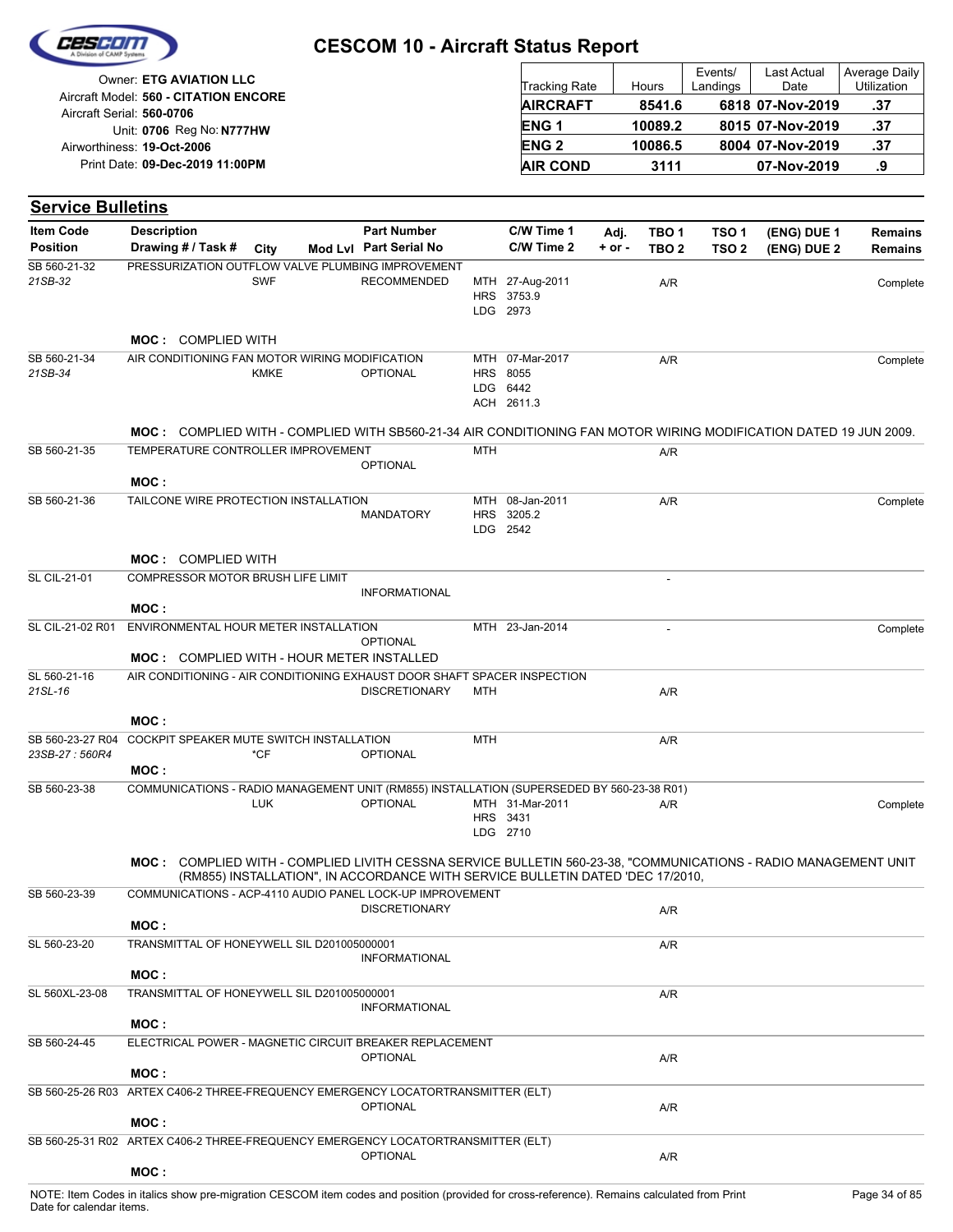|                                     |                                                                                                                                                                                                             | <b>CESCOM 10 - Aircraft Status Report</b>    |                |                                           |                  |                                      |                                      |                                                |                                     |
|-------------------------------------|-------------------------------------------------------------------------------------------------------------------------------------------------------------------------------------------------------------|----------------------------------------------|----------------|-------------------------------------------|------------------|--------------------------------------|--------------------------------------|------------------------------------------------|-------------------------------------|
|                                     | Owner: ETG AVIATION LLC<br>Aircraft Model: 560 - CITATION ENCORE                                                                                                                                            |                                              |                | <b>Tracking Rate</b><br><b>AIRCRAFT</b>   |                  | Hours<br>8541.6                      | Events/<br>Landings                  | <b>Last Actual</b><br>Date<br>6818 07-Nov-2019 | Average Daily<br>Utilization<br>.37 |
|                                     | Aircraft Serial: 560-0706                                                                                                                                                                                   |                                              |                | <b>ENG1</b>                               |                  | 10089.2                              |                                      | 8015 07-Nov-2019                               | .37                                 |
|                                     | Unit: 0706 Reg No: N777HW<br>Airworthiness: 19-Oct-2006                                                                                                                                                     |                                              |                | <b>ENG2</b>                               |                  | 10086.5                              |                                      | 8004 07-Nov-2019                               | .37                                 |
|                                     | Print Date: 09-Dec-2019 11:00PM                                                                                                                                                                             |                                              |                | <b>AIR COND</b>                           |                  | 3111                                 |                                      | 07-Nov-2019                                    | .9                                  |
|                                     |                                                                                                                                                                                                             |                                              |                |                                           |                  |                                      |                                      |                                                |                                     |
| <b>Service Bulletins</b>            |                                                                                                                                                                                                             |                                              |                |                                           |                  |                                      |                                      |                                                |                                     |
| <b>Item Code</b><br><b>Position</b> | <b>Description</b><br>Drawing # / Task #<br>City                                                                                                                                                            | <b>Part Number</b><br>Mod Lvl Part Serial No |                | C/W Time 1<br>C/W Time 2                  | Adj.<br>$+ or -$ | TBO <sub>1</sub><br>TBO <sub>2</sub> | TSO <sub>1</sub><br>TSO <sub>2</sub> | (ENG) DUE 1<br>(ENG) DUE 2                     | <b>Remains</b><br><b>Remains</b>    |
| SL 560-25-09<br>25SL-09             | EQUIPMENT/FURNISHINGS - TRANSMITTAL OF PACIFIC SCIENTIFIC AEROSPACE SERVICE BULLETIN SB 25-1111432, INFORMATION REGARDING THE<br>POTENTIAL FAILURE OF THE GUARDED ROTARYBUCKLE PLASTIC HANDLE<br><b>LUK</b> | <b>MANDATORY</b>                             |                | MTH 11-Jul-2008<br><b>HRS</b> 1584        |                  | A/R                                  |                                      |                                                | Complete                            |
|                                     | <b>MOC: COMPLIED WITH</b>                                                                                                                                                                                   |                                              |                |                                           |                  |                                      |                                      |                                                |                                     |
| SL 560-25-10<br>25SL-10             | EQUIPMENT/FURNISHINGS - TRANSMITTAL OF ROCKWELL COLLINS SERVICE BULLETIN 9200XX-44-4 AIRSHOW 400 DIGITAL INTERFACE UNIT (DIU)<br>AND AIRSHOW GENESYS DATA COMMUNICATION UNIT (DCU)                          | <b>DISCRETIONARY</b>                         | <b>MTH</b>     |                                           |                  | A/R                                  |                                      |                                                |                                     |
|                                     | MOC:                                                                                                                                                                                                        |                                              |                |                                           |                  |                                      |                                      |                                                |                                     |
| SL 560-25-12                        | EQUIPMENT/FURNISHINGS - TRANSMITTAL OF B/E AEROSPACE SERVICE BULLETIN 2524.518-25-02 REPLACEMENT OF SWIVEL ASSEMBLY<br><b>ICT</b>                                                                           | <b>MANDATORY</b>                             |                | MTH 20-Sep-2017<br>HRS 8329.5<br>LDG 6657 |                  | A/R                                  |                                      |                                                | N/A                                 |
|                                     | MOC: NOT APPLICABLE - SL560-25-12; TRANSMITTAL OF B/E AEROSPACE SB 2524.518-25-02 REPLACEMENT OF SWIVEL ASSEMBLY.<br>DOES NOT APPLY DUE TO AIRCRAFT SERIAL NUMBER.                                          |                                              |                |                                           |                  |                                      |                                      |                                                |                                     |
| ASL 560-26-01<br>26ASL-01           | FIRE PROTECTION - TRANSMITTAL OF MEGGITT SAFETY SYSTEMS SERVICE BULLETIN 26-36 - THERMISTORS DETECTORS<br><b>LUK</b>                                                                                        | <b>MANDATORY</b>                             | <b>HRS 609</b> | MTH 14-Jul-2007                           |                  | A/R                                  |                                      |                                                | Complete                            |
|                                     | <b>MOC: COMPLIED WITH</b>                                                                                                                                                                                   |                                              |                |                                           |                  |                                      |                                      |                                                |                                     |
| SL CIL-26-01 R01                    | FIRE PROTECTION - FIRE EXTINGUISHER BOTTLE CARTRIDGE GROUND STUD TORQUING<br><b>KICT</b>                                                                                                                    | <b>MANDATORY</b>                             |                | MTH 28-Feb-2018<br>HRS 8329.5<br>LDG 6657 |                  |                                      |                                      |                                                | Complete                            |
|                                     | <b>MOC:</b> COMPLIED WITH - ACCOMPLISHED CIL-26-01 REV. 1. FIRE EXTINGUISHER BOTTLE CARTRIDGE STUD TORQUING, REV.1<br>DATED 6/16/2016.                                                                      |                                              |                |                                           |                  |                                      |                                      |                                                |                                     |
| SB 560-27-21<br>27SB-21             | FLIGHT CONTROLS - RUDDER SYSTEM GUARD TUBE IMPROVEMENT                                                                                                                                                      | <b>DISCRETIONARY</b>                         | MTH            |                                           |                  | A/R                                  |                                      |                                                |                                     |
|                                     | MOC:                                                                                                                                                                                                        |                                              |                |                                           |                  |                                      |                                      |                                                |                                     |
| SB 560-27-22<br>27SB-22             | FLIGHT CONTROLS - RUDDER PEDAL SUPPORT IMPROVEMENT                                                                                                                                                          | <b>DISCRETIONARY</b>                         |                | MTH 20-Nov-2009<br>HRS 2349.8<br>LDG 1879 |                  | A/R                                  |                                      |                                                | Complete                            |
|                                     | <b>MOC: COMPLIED WITH</b>                                                                                                                                                                                   |                                              |                |                                           |                  |                                      |                                      |                                                |                                     |
| SB 560-27-23                        | FLIGHT CONTROLS - ELEVATOR BELLCRANK SUPPORT BRACKET INSPECTION AND REPAIR                                                                                                                                  | <b>MANDATORY</b>                             |                | MTH 08-Jan-2011<br>HRS 3205.2<br>LDG 2542 |                  | A/R                                  |                                      |                                                | Complete                            |
|                                     | <b>MOC: COMPLIED WITH</b>                                                                                                                                                                                   |                                              |                |                                           |                  |                                      |                                      |                                                |                                     |
| SL 560-27-13<br>27SL-13             | RUDDER PEDAL SUPPORT INSPECTION<br>*CF                                                                                                                                                                      | <b>RECOMMENDED</b>                           | MTH            |                                           |                  |                                      |                                      |                                                |                                     |
| SL 560-27-14                        | MOC :<br>FLIGHT CONTROLS - AILERON TRIM STOP BLOCK INSPECTION                                                                                                                                               |                                              |                |                                           | $\overline{2}$   |                                      |                                      |                                                |                                     |
| 27SL-14                             |                                                                                                                                                                                                             | <b>MANDATORY</b>                             |                | MTH 22-Jul-2009<br>HRS 2215.8<br>LDG 1753 |                  | A/R                                  |                                      |                                                | Complete                            |
|                                     | <b>MOC: COMPLIED WITH</b>                                                                                                                                                                                   |                                              |                |                                           |                  |                                      |                                      |                                                |                                     |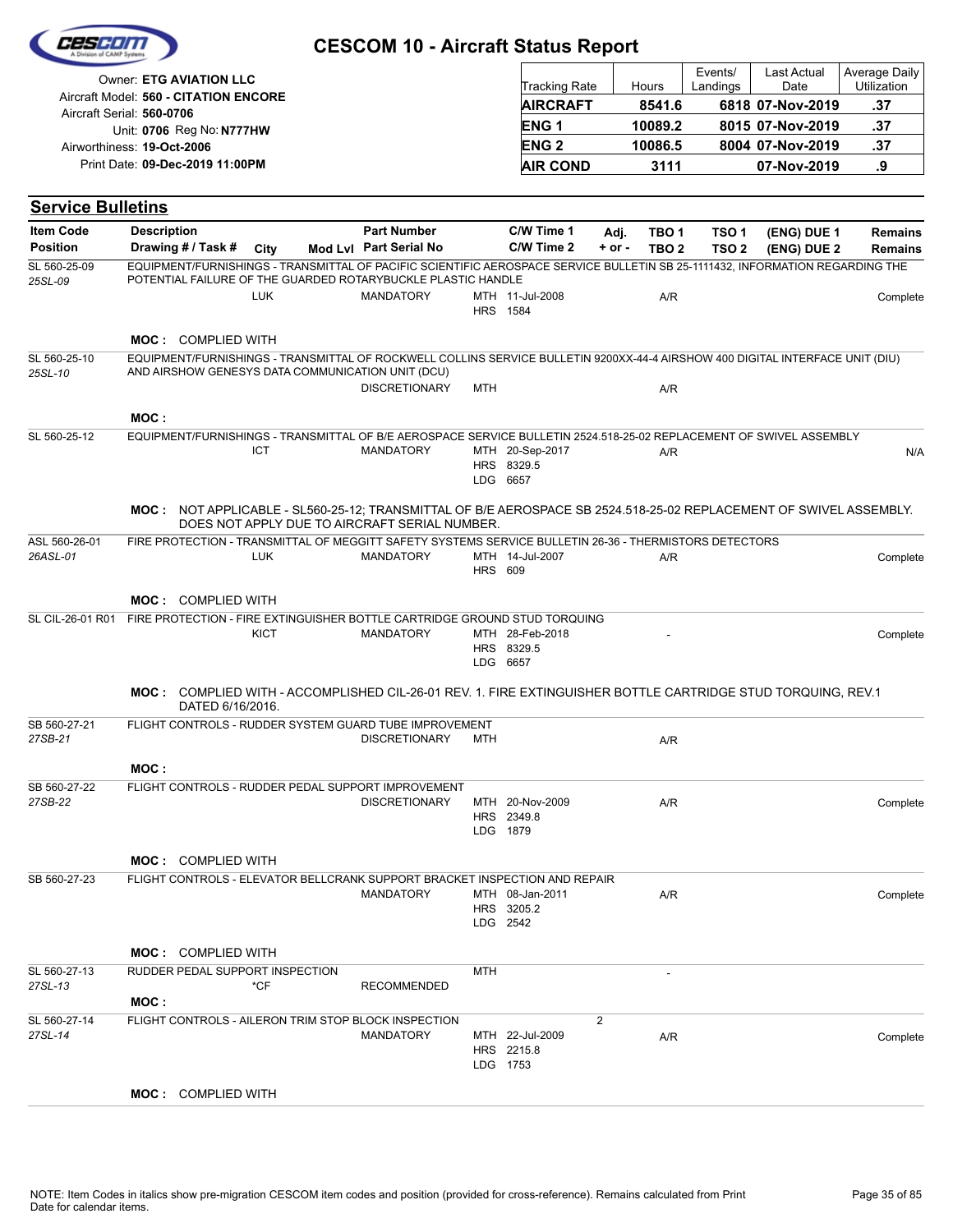

| Owner: ETG AVIATION LLC                                            | <b>Tracking Rate</b> | Hours   | Events/<br>Landings | Last Actual<br>Date | Average Daily<br>Utilization |
|--------------------------------------------------------------------|----------------------|---------|---------------------|---------------------|------------------------------|
| Aircraft Model: 560 - CITATION ENCORE<br>Aircraft Serial: 560-0706 | <b>AIRCRAFT</b>      | 8541.6  |                     | 6818 07-Nov-2019    | .37                          |
| Unit: 0706 Reg No: N777HW                                          | <b>ENG1</b>          | 10089.2 |                     | 8015 07-Nov-2019    | .37                          |
| Airworthiness: 19-Oct-2006                                         | <b>ENG 2</b>         | 10086.5 |                     | 8004 07-Nov-2019    | .37                          |
| Print Date: 09-Dec-2019 11:00PM                                    | <b>AIR COND</b>      | 3111    |                     | 07-Nov-2019         | .9                           |

| <b>Service Bulletins</b> |                                                                                                               |      |                                                                       |                |                                                 |            |                          |                  |             |                |
|--------------------------|---------------------------------------------------------------------------------------------------------------|------|-----------------------------------------------------------------------|----------------|-------------------------------------------------|------------|--------------------------|------------------|-------------|----------------|
| <b>Item Code</b>         | <b>Description</b>                                                                                            |      | <b>Part Number</b>                                                    |                | C/W Time 1                                      | Adj.       | TBO <sub>1</sub>         | TSO <sub>1</sub> | (ENG) DUE 1 | <b>Remains</b> |
| <b>Position</b>          | Drawing # / Task #                                                                                            | City | Mod Lyl Part Serial No                                                |                | C/W Time 2                                      | $+$ or $-$ | TBO <sub>2</sub>         | TSO <sub>2</sub> | (ENG) DUE 2 | Remains        |
| SL 560-27-15             | FLIGHT CONTROLS - AUTOPILOT WIRE HARNESS POSITION                                                             |      | <b>MANDATORY</b>                                                      |                | DAYS 07-Jan-2017<br>HRS 7959.7<br>LDG 6366      |            |                          |                  |             | Complete       |
|                          | <b>MOC: COMPLIED WITH</b>                                                                                     |      |                                                                       |                |                                                 |            |                          |                  |             |                |
| SB 560-28-13<br>28SB-13  | FUEL - FUEL LINE SUPPORT INSTALLATION                                                                         |      | <b>RECOMMENDED</b>                                                    | <b>MTH</b>     |                                                 |            | A/R                      |                  |             |                |
|                          | MOC:                                                                                                          |      |                                                                       |                |                                                 |            |                          |                  |             |                |
| SB 560-28-14 R01         | FUEL - FUEL CHECK VALVE MODIFICATION<br>MOC:                                                                  |      | <b>RECOMMENDED</b>                                                    | <b>MTH</b>     |                                                 |            | $\overline{\phantom{a}}$ |                  |             |                |
| SB 560-28-16             | FUEL TUBE STANDOFF/CLAMP INSTALLATION                                                                         |      | <b>RECOMMENDED</b>                                                    |                | MTH 14-Dec-2015<br>HRS 7143.8<br>LDG 5715       |            |                          |                  |             | Complete       |
|                          | <b>MOC: COMPLIED WITH</b>                                                                                     |      |                                                                       |                |                                                 |            |                          |                  |             |                |
| SL 560-28-09             | FUEL - FUEL LINE INSPECTION                                                                                   |      | <b>MANDATORY</b>                                                      |                | DAYS 27-Feb-2012<br><b>HRS 4146</b><br>LDG 3305 |            | A/R                      |                  |             | Complete       |
|                          | <b>MOC: COMPLIED WITH</b>                                                                                     |      |                                                                       |                |                                                 |            |                          |                  |             |                |
| SB 560-29-08 R01         | HYDRAULIC PRESSURE LINE ROUTING IMPROVEMENT<br><b>LUK</b>                                                     |      | <b>RECOMMENDED</b>                                                    |                | MTH 15-Dec-2012<br>HRS 4724.2<br>LDG 3774       |            | A/R                      |                  |             | Complete       |
|                          | MOC: COMPLIED WITH - ACCOMPLISHED SB560-29-08 R1 "HYDRAULIC POWER-HYDRAULIC PRESSURE LINE ROUTING             |      | <b>IMPROVEMENT" IN ACCORDANCE WITH SB INSTRUCTIONS DATED 02/10/11</b> |                |                                                 |            |                          |                  |             |                |
| SL 560-29-08<br>29SL-08  | HYDRAULIC POWER - HYDRAULIC FIREWALL SHUT-OFF VALVE INSPECTION<br><b>LUK</b>                                  |      | <b>MANDATORY</b>                                                      | <b>HRS 773</b> | MTH 16-Sep-2007                                 |            | A/R                      |                  |             | Complete       |
|                          | <b>MOC: COMPLIED WITH</b>                                                                                     |      |                                                                       |                |                                                 |            |                          |                  |             |                |
| SL CIL-30-01 R01         | APPROVED DEICING PROGRAM UPDATES                                                                              |      |                                                                       |                |                                                 |            | ٠                        |                  |             |                |
|                          | MOC:                                                                                                          |      | <b>INFORMATIONAL</b>                                                  |                |                                                 |            |                          |                  |             |                |
| SL 560-30-08 R16         | ICE AND RAIN PROTECTION - APPROVED DEICING PROGRAM UPDATES (SUPERSEDED BY CIL-30-01)                          |      |                                                                       |                |                                                 |            |                          |                  |             |                |
|                          |                                                                                                               |      | <b>INFORMATIONAL</b>                                                  |                |                                                 |            |                          |                  |             |                |
|                          | MOC:                                                                                                          |      |                                                                       |                |                                                 |            |                          |                  |             |                |
| SL 560-30-13             | PICCOLO TUBE ASSEMBLY INSPECTION                                                                              |      | <b>MANDATORY</b>                                                      |                | DAYS 29-May-2015<br>HRS 6723.9<br>LDG 5372      |            |                          |                  |             | Complete       |
|                          | <b>MOC: COMPLIED WITH</b>                                                                                     |      |                                                                       |                |                                                 |            |                          |                  |             |                |
| <b>SL CIL-31-01</b>      | INDICATING/RECORDING SYSTEMS - CVR, FDR, AND CVDR 90-DAY BATTERY UNDERWATER LOCATOR BEACON (ULB) INSTALLATION |      | <b>INFORMATIONAL</b>                                                  |                |                                                 |            |                          |                  |             |                |
|                          | MOC:                                                                                                          |      |                                                                       |                |                                                 |            |                          |                  |             |                |
| SL 560-31-01             | INDICATING/RECORDING SYSTEMS - TRANSMITTAL OF L-3 COMMUNICATIONS ALERT BULLETIN NO. CESSNA SB 001             |      | <b>MANDATORY</b>                                                      |                | MTH 17-Mar-2013<br>HRS 5133<br>LDG 4097         |            | A/R                      |                  |             | N/A            |
|                          | <b>MOC: NOT APPLICABLE - BY S/N INSTALLED 000596526</b>                                                       |      |                                                                       |                |                                                 |            |                          |                  |             |                |
| SB 560-32-38<br>32SB-38  | LANDING GEAR - HYDRAULIC PACK ASSEMBLY PLACARD INSTALLATION                                                   |      | <b>RECOMMENDED</b>                                                    | MTH            |                                                 | 2          | A/R                      |                  |             |                |
|                          | MOC:                                                                                                          |      |                                                                       |                |                                                 |            |                          |                  |             |                |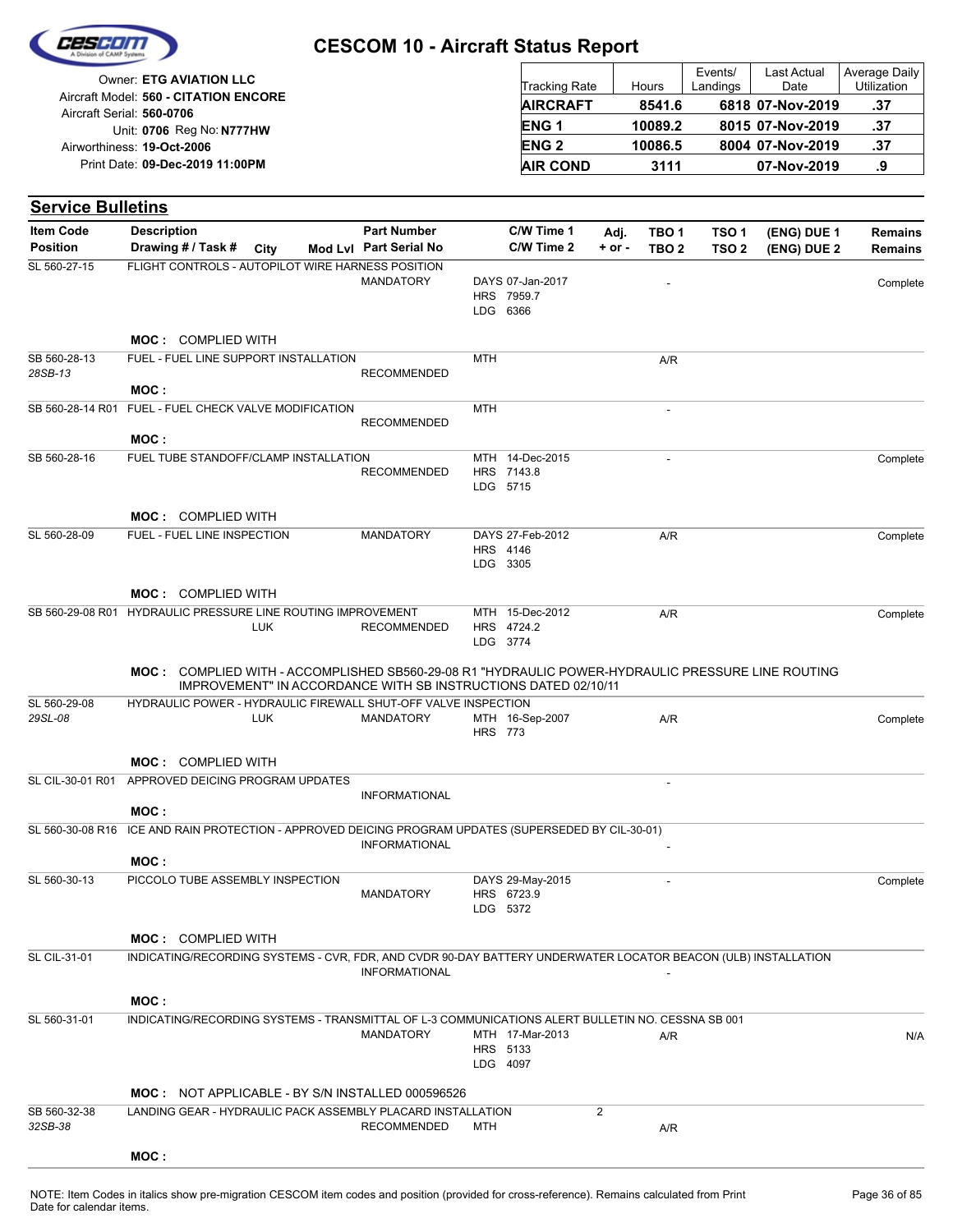

| Owner: ETG AVIATION LLC                                            | Tracking Rate   | Hours   | Events/<br>Landings | <b>Last Actual</b><br>Date | Average Daily<br><b>Utilization</b> |
|--------------------------------------------------------------------|-----------------|---------|---------------------|----------------------------|-------------------------------------|
| Aircraft Model: 560 - CITATION ENCORE<br>Aircraft Serial: 560-0706 | <b>AIRCRAFT</b> | 8541.6  |                     | 6818 07-Nov-2019           | .37                                 |
| Unit: 0706 Reg No: N777HW                                          | <b>ENG1</b>     | 10089.2 |                     | 8015 07-Nov-2019           | .37                                 |
| Airworthiness: 19-Oct-2006                                         | <b>ENG 2</b>    | 10086.5 |                     | 8004 07-Nov-2019           | .37                                 |
| Print Date: 09-Dec-2019 11:00PM                                    | <b>AIR COND</b> | 3111    |                     | 07-Nov-2019                | .9                                  |

| <b>Service Bulletins</b>            |                                                |                       |            |                                                                                   |            |                          |                    |                           |                                      |                                                                                                                       |                    |
|-------------------------------------|------------------------------------------------|-----------------------|------------|-----------------------------------------------------------------------------------|------------|--------------------------|--------------------|---------------------------|--------------------------------------|-----------------------------------------------------------------------------------------------------------------------|--------------------|
| <b>Item Code</b><br><b>Position</b> | <b>Description</b><br>Drawing # / Task #       |                       | City       | <b>Part Number</b><br>Mod Lvl Part Serial No                                      |            | C/W Time 1<br>C/W Time 2 | Adj.<br>$+$ or $-$ | TBO 1<br>TBO <sub>2</sub> | TSO <sub>1</sub><br>TSO <sub>2</sub> | (ENG) DUE 1<br>(ENG) DUE 2                                                                                            | Remains<br>Remains |
| SB 560-32-40 R01                    |                                                |                       |            | LANDING GEAR - 250 POUND ZERO FUEL WEIGHT AND 200 POUND GROSS WEIGHT INCREASE     |            |                          |                    |                           |                                      |                                                                                                                       |                    |
| 32SB-40: 560R1                      |                                                |                       |            | <b>OPTIONAL</b>                                                                   | MTH        |                          |                    | A/R                       |                                      |                                                                                                                       |                    |
|                                     | MOC:                                           |                       |            |                                                                                   |            |                          |                    |                           |                                      |                                                                                                                       |                    |
| SL CIL-32-01                        | <b>IMPROVED NOSE WHEEL GREASE SEAL</b>         |                       |            |                                                                                   |            |                          |                    |                           |                                      |                                                                                                                       |                    |
|                                     | MOC:                                           |                       |            | <b>INFORMATIONAL</b>                                                              |            |                          |                    |                           |                                      |                                                                                                                       |                    |
| SL CIL-32-03                        | NLG UPLOCK ROLLER BRACKET INSPECTION           |                       |            |                                                                                   | MTH        |                          |                    |                           |                                      |                                                                                                                       |                    |
|                                     |                                                |                       |            | <b>RECOMMENDED</b>                                                                | <b>HRS</b> |                          |                    | 300                       |                                      |                                                                                                                       |                    |
|                                     | MOC:                                           |                       |            |                                                                                   |            |                          |                    |                           |                                      |                                                                                                                       |                    |
| SL CIL-32-04                        |                                                |                       |            | WIRELESS TIRE PRESSURE MONITORING SYSTEM INSTALLATION<br><b>INFORMATIONAL</b>     |            |                          |                    |                           |                                      |                                                                                                                       |                    |
|                                     | MOC :                                          |                       |            |                                                                                   |            |                          |                    |                           |                                      |                                                                                                                       |                    |
| SL 560-32-40 R01<br>32SL-40: 560R1  |                                                |                       | *CF        | NOSE LANDING GEAR ICE PROTECTION BOOT INSTALLATION<br><b>OPTIONAL</b>             | <b>MTH</b> |                          |                    |                           |                                      |                                                                                                                       |                    |
|                                     | MOC:                                           |                       |            |                                                                                   |            |                          |                    |                           |                                      |                                                                                                                       |                    |
|                                     |                                                |                       |            | TRAILING LINK FORWARD BORE CORROSION PROTECTION                                   |            |                          |                    |                           |                                      |                                                                                                                       |                    |
| SL 560-32-47 R01                    |                                                |                       | <b>ICT</b> | <b>RECOMMENDED</b>                                                                |            | MTH 20-Sep-2017          |                    |                           |                                      |                                                                                                                       | Complete           |
|                                     |                                                |                       |            |                                                                                   |            | HRS 8329.5<br>LDG 6657   |                    |                           |                                      |                                                                                                                       |                    |
|                                     |                                                |                       |            |                                                                                   |            |                          |                    |                           |                                      |                                                                                                                       |                    |
|                                     |                                                | PRODUCTION.           |            |                                                                                   |            |                          |                    |                           |                                      | <b>MOC:</b> COMPLIED WITH - SL560-32-47 REV. 1; TRAILING LINK FORWARD BORE CORROSION PROTECTION. WAS ACCOMPLISHED AT  |                    |
| SL 560-32-48<br>32SL-48             | IMPROVED OPTIONAL THERMAL RELIEF PLUG ASSEMBLY |                       |            |                                                                                   |            |                          |                    |                           |                                      | LANDING GEAR - TRANSMITTAL OF GOODRICH SERVICE LETTER SL2060, LANDING GEAR - MAIN WHEEL ASSEMBLY - INTRODUCTION OF AN |                    |
|                                     |                                                |                       |            | <b>OPTIONAL</b>                                                                   | <b>MTH</b> |                          |                    | A/R                       |                                      |                                                                                                                       |                    |
|                                     | MOC:                                           |                       |            |                                                                                   |            |                          |                    |                           |                                      |                                                                                                                       |                    |
| SL 560-32-50                        |                                                |                       |            | LANDING GEAR - EMERGENCY GEAR RELEASE INSPECTION                                  |            |                          |                    |                           |                                      |                                                                                                                       |                    |
| 32SL-50                             |                                                |                       |            | <b>MANDATORY</b>                                                                  |            | MTH 20-Nov-2009          |                    | A/R                       |                                      |                                                                                                                       | Complete           |
|                                     |                                                |                       |            |                                                                                   |            | HRS 2349.8               |                    |                           |                                      |                                                                                                                       |                    |
|                                     |                                                |                       |            |                                                                                   |            | LDG 1879                 |                    |                           |                                      |                                                                                                                       |                    |
|                                     | <b>MOC: COMPLIED WITH</b>                      |                       |            |                                                                                   |            |                          |                    |                           |                                      |                                                                                                                       |                    |
| SL 560-32-51                        |                                                |                       |            | LANDING GEAR - UNAPPROVED NOSE LANDING GEAR TIRE INSPECTION                       |            |                          |                    |                           |                                      |                                                                                                                       |                    |
|                                     |                                                |                       | ICT        | <b>RECOMMENDED</b>                                                                |            | MTH 20-Sep-2017          |                    | A/R                       |                                      |                                                                                                                       | N/A                |
|                                     |                                                |                       |            |                                                                                   |            | HRS 8329.5               |                    |                           |                                      |                                                                                                                       |                    |
|                                     |                                                |                       |            |                                                                                   |            | LDG 6657                 |                    |                           |                                      |                                                                                                                       |                    |
|                                     |                                                | <b>SERIAL NUMBER.</b> |            |                                                                                   |            |                          |                    |                           |                                      | MOC: NOT APPLICABLE - SL560-32-51; UNAPPROVED NOSE LANDING GEAR TIRE INSPECTION. DOES NOT APPLY DUE TO AIRCRAFT       |                    |
| SB 560-33-27                        |                                                |                       |            | LIGHTS - LED POSITION, TAIL POSITION, AND ANTI-COLLISION (PTA) LIGHT INSTALLATION |            |                          |                    |                           |                                      |                                                                                                                       |                    |
| 33SB-27                             |                                                |                       | <b>PVG</b> | <b>OPTIONAL</b>                                                                   |            | MTH 08-Mar-2019          |                    | A/R                       |                                      |                                                                                                                       | Complete           |
|                                     |                                                |                       |            |                                                                                   |            | HRS 8431                 |                    |                           |                                      |                                                                                                                       |                    |
|                                     |                                                |                       |            |                                                                                   |            | LDG 6737                 |                    |                           |                                      |                                                                                                                       |                    |
|                                     |                                                |                       |            |                                                                                   |            |                          |                    |                           |                                      | MOC: COMPLIED WITH - REMOVED OLD NAV/STOBE LIGHTS REPLACED WITH SB560-33-27 (.WING) SEALED AND OPS CKED OK            |                    |
| SB 560-33-28                        | LIGHTS - LED BEACON LIGHT INSTALLATION         |                       |            |                                                                                   | MTH        |                          |                    | A/R                       |                                      |                                                                                                                       |                    |
| 33SB-28                             |                                                |                       |            | <b>OPTIONAL</b>                                                                   |            |                          |                    |                           |                                      |                                                                                                                       |                    |
|                                     | MOC:                                           |                       |            |                                                                                   |            |                          |                    |                           |                                      |                                                                                                                       |                    |
| SB 560-33-31<br>33SB-31             | LED TAIL FLOODLIGHT UPGRADE                    |                       |            | <b>OPTIONAL</b>                                                                   | MTH        |                          |                    | A/R                       |                                      |                                                                                                                       |                    |
|                                     | MOC :                                          |                       |            |                                                                                   |            |                          |                    |                           |                                      |                                                                                                                       |                    |
| SB 560-33-32                        |                                                |                       |            | LED REPLACEMENT LIGHT FOR THE BAGGAGE COMPARTMENT<br><b>OPTIONAL</b>              |            |                          |                    | A/R                       |                                      |                                                                                                                       |                    |
|                                     | MOC:                                           |                       |            |                                                                                   |            |                          |                    |                           |                                      |                                                                                                                       |                    |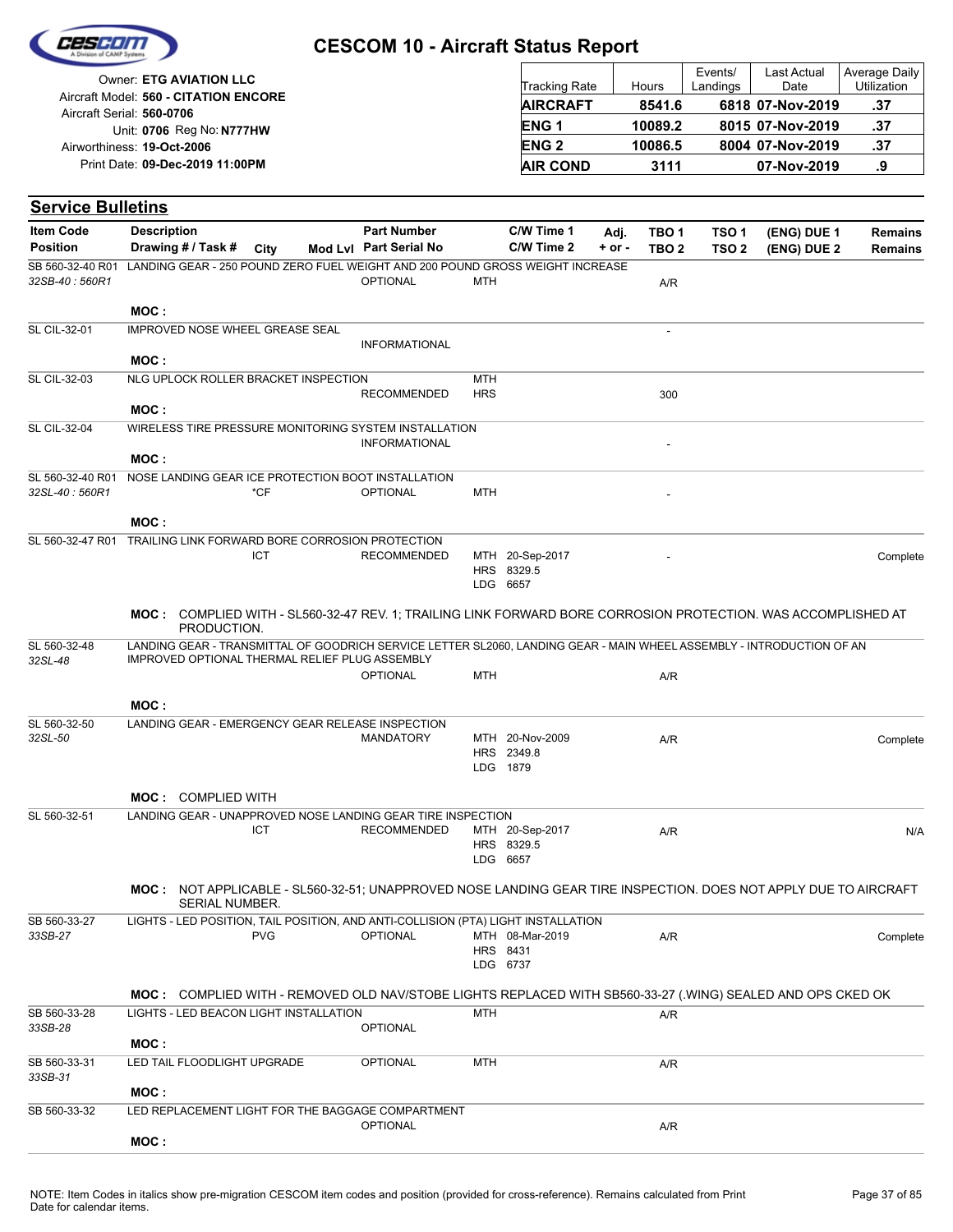| CES Elio |  |
|----------|--|
|          |  |
|          |  |

| Owner: ETG AVIATION LLC                                            | <b>Tracking Rate</b> | Hours   | Events/<br>Landings | Last Actual<br>Date | Average Daily<br>Utilization |
|--------------------------------------------------------------------|----------------------|---------|---------------------|---------------------|------------------------------|
| Aircraft Model: 560 - CITATION ENCORE<br>Aircraft Serial: 560-0706 | <b>AIRCRAFT</b>      | 8541.6  |                     | 6818 07-Nov-2019    | .37                          |
| Unit: 0706 Reg No: N777HW                                          | <b>ENG1</b>          | 10089.2 |                     | 8015 07-Nov-2019    | .37                          |
| Airworthiness: 19-Oct-2006                                         | <b>ENG 2</b>         | 10086.5 |                     | 8004 07-Nov-2019    | .37                          |
| Print Date: 09-Dec-2019 11:00PM                                    | <b>AIR COND</b>      | 3111    |                     | 07-Nov-2019         | .9                           |

| <b>Service Bulletins</b>                                  |                                                |                |            |                                                                                                                                             |            |                                           |                    |                                      |                                      |                            |                                  |
|-----------------------------------------------------------|------------------------------------------------|----------------|------------|---------------------------------------------------------------------------------------------------------------------------------------------|------------|-------------------------------------------|--------------------|--------------------------------------|--------------------------------------|----------------------------|----------------------------------|
| <b>Item Code</b><br><b>Position</b>                       | <b>Description</b><br>Drawing # / Task # City  |                |            | <b>Part Number</b><br>Mod Lvl Part Serial No                                                                                                |            | C/W Time 1<br>C/W Time 2                  | Adj.<br>$+$ or $-$ | TBO <sub>1</sub><br>TBO <sub>2</sub> | TSO <sub>1</sub><br>TSO <sub>2</sub> | (ENG) DUE 1<br>(ENG) DUE 2 | <b>Remains</b><br><b>Remains</b> |
| SB 560-33-33 R01                                          |                                                |                |            | LED REPLACEMENT LIGHT FOR THE WING LANDING/TAXI LIGHT ASSEMBLY<br><b>OPTIONAL</b>                                                           |            |                                           |                    | $\overline{\phantom{a}}$             |                                      |                            |                                  |
|                                                           | MOC:                                           |                |            |                                                                                                                                             |            |                                           |                    |                                      |                                      |                            |                                  |
| SB 560-33-35                                              | LED LANDING GEAR INDICATION LIGHT INSTALLATION |                |            | <b>OPTIONAL</b>                                                                                                                             |            |                                           |                    | A/R                                  |                                      |                            |                                  |
|                                                           | MOC:                                           |                |            |                                                                                                                                             |            |                                           |                    |                                      |                                      |                            |                                  |
| <b>SL CIL-33-01</b>                                       | <b>BATTERY</b>                                 |                |            | TRANSMITTAL OF RADIANT POWER CORP. SB-RPC-001, PROCEDURE TO REPLACE OBSOLETE CONNECTOR ASSEMBLY FOR CBS28 EMERGENCY<br><b>INFORMATIONAL</b> |            |                                           |                    |                                      |                                      |                            |                                  |
|                                                           | MOC:                                           |                |            |                                                                                                                                             |            |                                           |                    |                                      |                                      |                            |                                  |
| SB 560-33-33                                              |                                                |                |            | LED REPLACEMENT LIGHT FOR THE WING LANDING/TAXI LIGHT ASSEMBLY<br><b>OPTIONAL</b>                                                           |            |                                           |                    | O/C                                  |                                      |                            |                                  |
|                                                           | MOC:                                           |                |            |                                                                                                                                             |            |                                           |                    |                                      |                                      |                            |                                  |
| SB 560-34-102<br>34SB-102                                 |                                                |                |            | NAVIGATION - SECONDARY FLIGHT DISPLAY AIRSPEED INDICATION IMPROVEMENT<br><b>MANDATORY</b>                                                   |            | MTH 20-Nov-2009<br>HRS 2349.8<br>LDG 1879 |                    | A/R                                  |                                      |                            | Complete                         |
|                                                           | <b>MOC: COMPLIED WITH</b>                      |                |            |                                                                                                                                             |            |                                           |                    |                                      |                                      |                            |                                  |
|                                                           |                                                |                |            | SB 560-34-124 R01 RUNWAY AWARENESS ADVISORY SYSTEM (RAAS) INSTALLATION                                                                      |            |                                           |                    |                                      |                                      |                            |                                  |
| 34SB-124: 560R1                                           |                                                |                | $*CF$      | <b>OPTIONAL</b>                                                                                                                             | <b>MTH</b> |                                           |                    | A/R                                  |                                      |                            |                                  |
|                                                           | MOC:                                           |                |            |                                                                                                                                             |            |                                           |                    |                                      |                                      |                            |                                  |
| 34SB-128: 560R3                                           |                                                |                | $*CF$      | SB 560-34-128 R03 NAVIGATION - ENHANCED SURVEILLANCE TRANSPONDER INSTALLATION<br><b>OPTIONAL</b>                                            | MTH        |                                           |                    | A/R                                  |                                      |                            |                                  |
|                                                           | MOC:                                           |                |            |                                                                                                                                             |            |                                           |                    |                                      |                                      |                            |                                  |
| SB 560-34-131                                             |                                                |                |            | RUNWAY AWARENESS AND ADVISORY SYSTEM (RAAS) AUDIO INHIBIT SWITCH INSTALLATION                                                               |            |                                           |                    |                                      |                                      |                            |                                  |
| 34SB-131                                                  |                                                |                |            | <b>OPTIONAL</b>                                                                                                                             | <b>MTH</b> |                                           |                    | A/R                                  |                                      |                            |                                  |
|                                                           | MOC:                                           |                |            |                                                                                                                                             |            |                                           |                    |                                      |                                      |                            |                                  |
| SB 560-34-137                                             |                                                |                |            | NAVIGATION - GH-3000 MAGNETOMETER CIRCUIT BREAKER INSTALLATION (SUPERSEDED BY 560-34-137 R01)                                               |            |                                           |                    |                                      |                                      |                            |                                  |
|                                                           |                                                |                |            | <b>OPTIONAL</b>                                                                                                                             |            | MTH 20-Nov-2009                           |                    | A/R                                  |                                      |                            | Complete                         |
|                                                           |                                                |                |            |                                                                                                                                             |            | HRS 2349.8<br>LDG 1879                    |                    |                                      |                                      |                            |                                  |
|                                                           |                                                |                |            |                                                                                                                                             |            |                                           |                    |                                      |                                      |                            |                                  |
|                                                           | <b>MOC: COMPLIED WITH</b>                      |                |            |                                                                                                                                             |            |                                           |                    |                                      |                                      |                            |                                  |
|                                                           |                                                |                |            | SB 560-34-138 R01 NAVIGATION - GNS-XDXLS FMS SOFTWARE UPGRADE TO MOD 8                                                                      |            |                                           |                    |                                      |                                      |                            |                                  |
| 34SB-138: 560R1                                           |                                                |                |            | <b>OPTIONAL</b>                                                                                                                             | MTH        |                                           |                    | A/R                                  |                                      |                            |                                  |
|                                                           | MOC :                                          |                |            |                                                                                                                                             |            |                                           |                    |                                      |                                      |                            |                                  |
|                                                           |                                                |                |            | SB 560-34-149 R01 NAVIGATION - DBU–5000 DATABASE UNIT (FLASH MEMORY) SOFTWARE DATABASE LOADER<br><b>OPTIONAL</b>                            |            |                                           |                    | A/R                                  |                                      |                            |                                  |
|                                                           | MOC:                                           |                |            |                                                                                                                                             |            |                                           |                    |                                      |                                      |                            |                                  |
|                                                           |                                                |                | <b>ICT</b> | SB 560-34-150 R02 COLLINS FMS-3000 SOFTWARE UPDATE (SUPERSEDED BY 560-34-150 R03)<br><b>RECOMMENDED</b>                                     |            | MTH 20-Sep-2017<br>HRS 8329.5<br>LDG 6657 |                    | A/R                                  |                                      |                            | N/A                              |
|                                                           |                                                | SERIAL NUMBER. |            | MOC: NOT APPLICABLE - SB560-34-150 REV. 2; COLLINS FMS-3000 SOFTWARE UPDATE. DOES NOT APPLY DUE TO AIRCRAFT                                 |            |                                           |                    |                                      |                                      |                            |                                  |
| SB 560-34-154 R01 INSTALLATION OF SCN 802.8 FOR UNS-1 FMS |                                                |                |            |                                                                                                                                             |            |                                           |                    |                                      |                                      |                            |                                  |
|                                                           |                                                |                |            | <b>RECOMMENDED</b>                                                                                                                          |            |                                           |                    |                                      |                                      |                            |                                  |
|                                                           | MOC:                                           |                |            |                                                                                                                                             |            |                                           |                    |                                      |                                      |                            |                                  |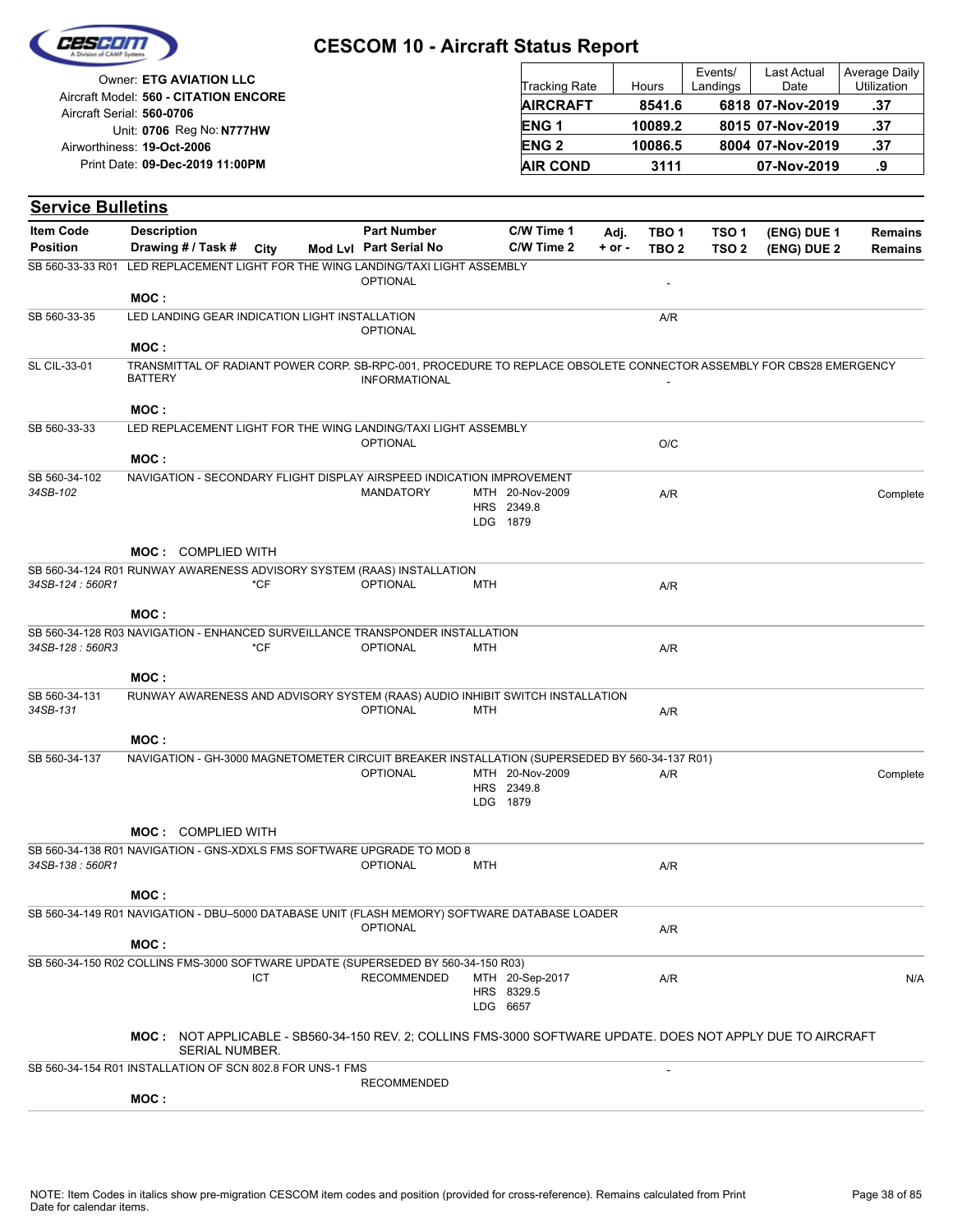|                                              | <b>Owner: ETG AVIATION LLC</b>                         |          |                                                                                                                                                                                                                                      |                        |               | <b>Tracking Rate</b>                      |            | Hours            | Events/<br>Landings | Last Actual<br>Date | Average Daily<br>Utilization |
|----------------------------------------------|--------------------------------------------------------|----------|--------------------------------------------------------------------------------------------------------------------------------------------------------------------------------------------------------------------------------------|------------------------|---------------|-------------------------------------------|------------|------------------|---------------------|---------------------|------------------------------|
|                                              | Aircraft Model: 560 - CITATION ENCORE                  |          |                                                                                                                                                                                                                                      |                        |               | <b>AIRCRAFT</b>                           |            | 8541.6           |                     | 6818 07-Nov-2019    | .37                          |
|                                              | Aircraft Serial: 560-0706<br>Unit: 0706 Reg No: N777HW |          |                                                                                                                                                                                                                                      |                        |               | <b>ENG1</b>                               |            | 10089.2          |                     | 8015 07-Nov-2019    | .37                          |
|                                              | Airworthiness: 19-Oct-2006                             |          |                                                                                                                                                                                                                                      |                        |               | <b>ENG2</b>                               |            | 10086.5          |                     | 8004 07-Nov-2019    | .37                          |
|                                              | Print Date: 09-Dec-2019 11:00PM                        |          |                                                                                                                                                                                                                                      |                        |               | <b>AIR COND</b>                           |            | 3111             |                     | 07-Nov-2019         | .9                           |
|                                              |                                                        |          |                                                                                                                                                                                                                                      |                        |               |                                           |            |                  |                     |                     |                              |
| <b>Service Bulletins</b>                     |                                                        |          |                                                                                                                                                                                                                                      |                        |               |                                           |            |                  |                     |                     |                              |
| <b>Item Code</b>                             | <b>Description</b>                                     |          |                                                                                                                                                                                                                                      | <b>Part Number</b>     |               | C/W Time 1                                | Adj.       | TBO <sub>1</sub> | TSO <sub>1</sub>    | (ENG) DUE 1         | <b>Remains</b>               |
| <b>Position</b>                              | Drawing # / Task #                                     |          | City                                                                                                                                                                                                                                 | Mod Lvl Part Serial No |               | C/W Time 2                                | $+$ or $-$ | TBO <sub>2</sub> | TSO <sub>2</sub>    | (ENG) DUE 2         | <b>Remains</b>               |
| SB 560-34-155 R01 UNIVERSAL FMS WAAS UPGRADE |                                                        |          | <b>KICT</b>                                                                                                                                                                                                                          | <b>OPTIONAL</b>        |               | MTH 20-Apr-2018<br>HRS 8329.5<br>LDG 6657 |            |                  |                     |                     | Complete                     |
|                                              |                                                        |          | <b>MOC:</b> COMPLIED WITH - ACCOMPLISHED SB560-34-155 REVISION 01 UNIVERSAL FMS WAAS UPGRADE<br>SB 560-34-156 R01 NAVIGATION - UNIVERSAL SOLID STATE DATA TRANSFER UNIT (SSDTU) UPGRADE                                              |                        |               |                                           |            |                  |                     |                     |                              |
|                                              | MOC:                                                   |          |                                                                                                                                                                                                                                      | <b>OPTIONAL</b>        |               |                                           |            |                  |                     |                     |                              |
| SB 560-34-156                                |                                                        |          | NAVIGATION - UNIVERSAL SOLID STATE DATA TRANSFER UNIT (SSDTU) UPGRADE                                                                                                                                                                |                        |               |                                           |            |                  |                     |                     |                              |
|                                              |                                                        |          | <b>KICT</b>                                                                                                                                                                                                                          |                        |               | MTH 20-Apr-2018<br>HRS 8329.5<br>LDG 6657 |            |                  |                     |                     | Complete                     |
|                                              |                                                        | UPGRADE. | MOC: COMPLIED WITH - ACCOMPLISHED SB560-34-156 NAVIGATION, UNIVERSAL SOLID STATE DATA TRANSFER UNIT (SSDTU)                                                                                                                          |                        |               |                                           |            |                  |                     |                     |                              |
| SB 560-34-157                                |                                                        |          | ROCKWELL COLLINS IOC-3100 UPGRADE<br>ICT                                                                                                                                                                                             | <b>RECOMMENDED</b>     |               | MTH 20-Sep-2017<br>HRS 8329.5<br>LDG 6657 |            | A/R              |                     |                     | N/A                          |
|                                              |                                                        | NUMBER.  | MOC: NOT APPLICABLE - SB560-34-157; ROCKWELL COLLINS IOC-3100 UPGRADE. DOES NOT APPLY DUE TO AIRCRAFT SERIAL                                                                                                                         |                        |               |                                           |            |                  |                     |                     |                              |
| SB 560-34-162                                |                                                        |          | NAVIGATION - HONEYWELL TRAFFIC ALERT AND COLLISION AVOIDANCE SYSTEM II (TCAS II) VERSION 7.1 SOFTWARE UPDATE                                                                                                                         | <b>OPTIONAL</b>        |               |                                           |            |                  |                     |                     |                              |
|                                              | MOC:                                                   |          |                                                                                                                                                                                                                                      |                        |               |                                           |            |                  |                     |                     |                              |
|                                              |                                                        |          | SB 560-34-164 R02 NAVIGATION - AUTOMATIC DEPENDENT SURVEILLANCE BROADCAST (ADS-B) OUT TRANSPONDER INSTALLATION<br>KICT                                                                                                               | <b>OPTIONAL</b>        |               | MTH 20-Apr-2018<br>HRS 8329.5<br>LDG 6657 |            |                  |                     |                     | Complete                     |
|                                              |                                                        |          | MOC: COMPLIED WITH - ACCOMPLISHED SB560-34-164 REVISION 02 NAVIGATION, AUTOMATIC DEPENDENT SURVEILLANCE<br>BROADCAST (ADS-B) OUT TRANSPONDER INSTALLATION.                                                                           |                        |               |                                           |            |                  |                     |                     |                              |
| SB 560-34-165                                |                                                        |          | NAVIGATION - UNIVERSAL UNS-1ESPW FMS SOFTWARE UPGRADE 1000.8                                                                                                                                                                         |                        |               |                                           |            |                  |                     |                     |                              |
|                                              |                                                        |          | KICT                                                                                                                                                                                                                                 | <b>OPTIONAL</b>        |               | MTH 20-Apr-2018<br>HRS 8329.5<br>LDG 6657 |            |                  |                     |                     | Complete                     |
|                                              |                                                        |          | MOC: COMPLIED WITH - ACCOMPLISHED SB560-34-165 NAVIGATION, UNIVERSAL UNS-1ESPW FMS SOFTWARE UPGRADE 1000.8.                                                                                                                          |                        |               |                                           |            |                  |                     |                     |                              |
| ASL 560-34-21<br>34ASL21                     |                                                        |          | TRANSMITTAL OF HONEYWELL TECHNICAL NEWSLETTER A23-3850-001<br>ICT                                                                                                                                                                    | <b>MANDATORY</b>       | <b>HRS</b> 17 | MTH 19-Oct-2006                           |            | A/R              |                     |                     | Complete                     |
|                                              |                                                        |          |                                                                                                                                                                                                                                      |                        |               |                                           |            |                  |                     |                     |                              |
| SL CIL-34-01                                 | <b>MOC: COMPLIED WITH</b>                              |          | TRANSMIT UNIVERSAL AVIONICS ALERT SERVICE BULLETIN 3XXX.()-34-3508                                                                                                                                                                   |                        |               |                                           |            |                  |                     |                     |                              |
|                                              | MOC :                                                  |          |                                                                                                                                                                                                                                      | <b>INFORMATIONAL</b>   |               |                                           |            |                  |                     |                     |                              |
| SL CIL-34-02                                 |                                                        |          | TRANSMITTAL OF HONEYWELL SIL D201301000032, PRIMUS II INTEGRATED RADIO SYSTEM                                                                                                                                                        |                        |               |                                           |            |                  |                     |                     |                              |
|                                              |                                                        |          |                                                                                                                                                                                                                                      | <b>MANDATORY</b>       |               | MTH 14-Jun-2013<br>HRS 5133<br>LDG 4097   |            |                  |                     |                     | Complete                     |
|                                              | <b>MOC: COMPLIED WITH</b>                              |          |                                                                                                                                                                                                                                      |                        |               |                                           |            |                  |                     |                     |                              |
|                                              |                                                        |          | SL CIL-34-03 R02 TRANSMITTAL OF HONEYWELL SERVICE BULLETIN 7014300-22-16, MODIFICATION (MOD) R TO DU-870 DISPLAY UNIT PN 7014300-901 AND -902;<br>DECREASE FAILURE RATE OF HIGH VOLTAGE POWER SUPPLY (HVPS) BECAUSE OF HIGH HUMIDITY | <b>INFORMATIONAL</b>   |               |                                           |            |                  |                     |                     |                              |
|                                              | MOC:                                                   |          |                                                                                                                                                                                                                                      |                        |               |                                           |            |                  |                     |                     |                              |
|                                              |                                                        |          |                                                                                                                                                                                                                                      |                        |               |                                           |            |                  |                     |                     |                              |

 $\Gamma$ 

Τ

Cesco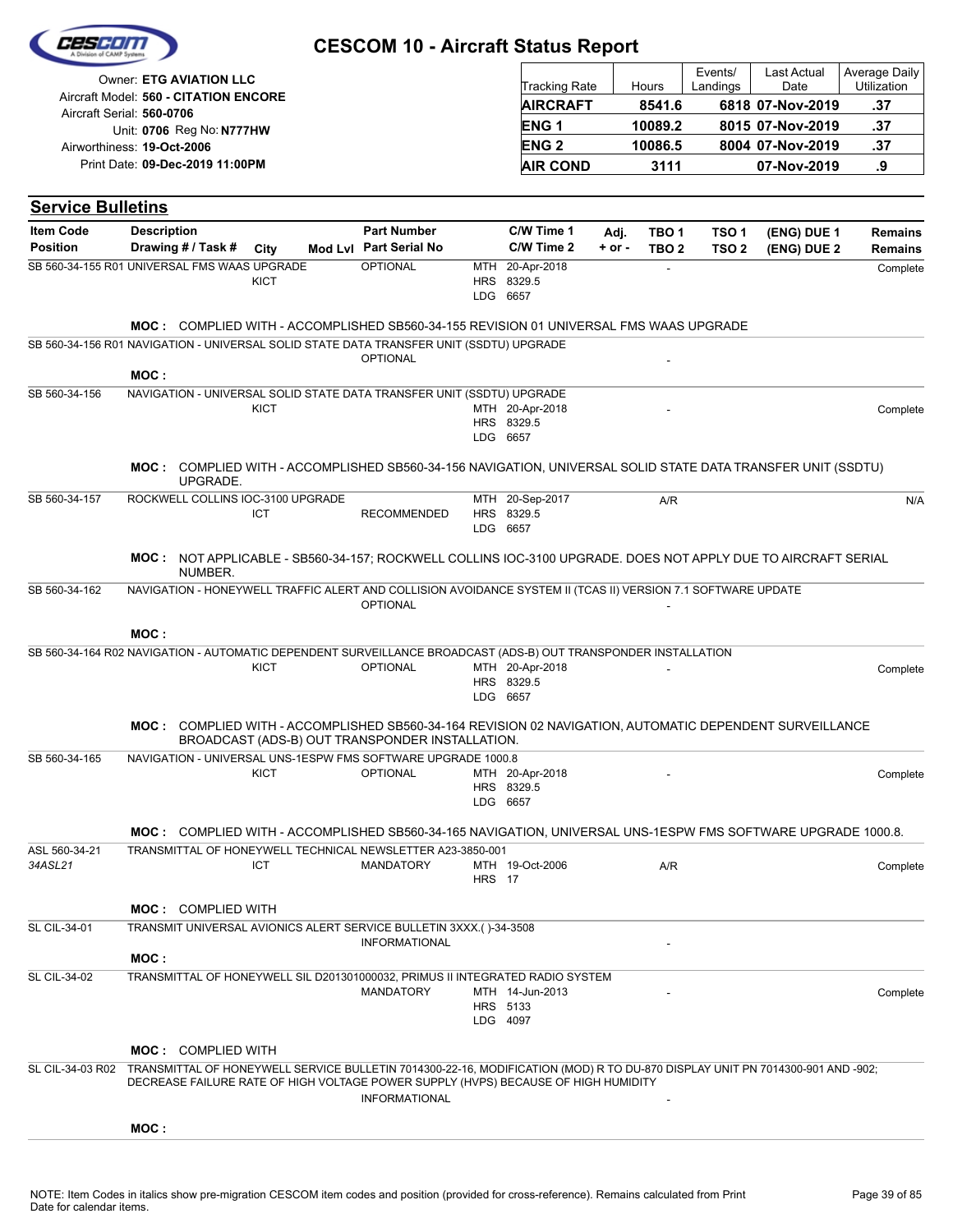|  | Cescon |  |
|--|--------|--|
|  |        |  |
|  |        |  |

| Owner: ETG AVIATION LLC               |                        |         | Events/  | Last Actual      | Average Daily      |
|---------------------------------------|------------------------|---------|----------|------------------|--------------------|
| Aircraft Model: 560 - CITATION ENCORE | <b>Tracking Rate</b>   | Hours   | Landings | Date             | <b>Utilization</b> |
| Aircraft Serial: 560-0706             | <b>AIRCRAFT</b>        | 8541.6  |          | 6818 07-Nov-2019 | .37                |
| Unit: 0706 Reg No: N777HW             | ENG <sub>1</sub>       | 10089.2 |          | 8015 07-Nov-2019 | .37                |
| Airworthiness: 19-Oct-2006            | <b>ENG<sub>2</sub></b> | 10086.5 |          | 8004 07-Nov-2019 | .37                |
| Print Date: 09-Dec-2019 11:00PM       | <b>AIR COND</b>        | 3111    |          | 07-Nov-2019      | .9                 |

#### **(ENG) DUE 2 (ENG) DUE 1 Service Bulletins** City **Mod Lvl Part Serial No Part Number C/W Time 1 C/W Time 2 + or - Adj. TBO 1 TBO 2 TSO 2 TSO 1 Remains** Description Part Number C/W Time 1 Adj. TBO 1 TSO 1 (ENG) DUE 1 Remains **Position Drawing # / Task # Item Code HRS** MTH 19-Oct-2006 17 34SL-23 ICT RECOMMENDED MTH 19-Oct-2006 N/A SL 560-34-23 ICT GNS-XL FLIGHT MANAGEMENT SYSTEM (FMS) MOD 4 UPGRADE (SUPERSEDED BY SL560-34-23 R01) **MOC :** NOT APPLICABLE INFORMATIONAL A/R SL 560-34-37 HONEYWELL SERVICE INFORMATION LETTER DU-870 DRY OUTPROCEDURES **MOC :** - INFORMATIONAL SL 560-34-38 R01 SERVICE INFORMATION FROM HONEYWELL **MOC : INFORMATIONAL** SL 560-34-40 NAVIGATION - TRANSMITTAL OF ROCKWELL COLLINS SERVICE INFORMATION LETTER 16-1 FUNCTION OF RESET OVERRIDE MODE SWITCH ON XM WEATHER RECEIVER FOR PROLINE 21/PROLINE FUSION **MOC :**  $MTH$ **35SB-09 : 560R1 CF \*CF \*CF OPTIONAL** SB 560-35-09 R01 EROS MLD20-506 OXYGEN MASK INSTALLATION \*CF **MOC :**  $MTH$  -**35SB-12 CF OPTIONAL** SB 560-35-12 \*CF EROS MLD20-510 OXYGEN MASK INSTALLATION **MOC :** LDG 6657 HRS 8329.5 DAYS MANDATORY 28-Feb-2018 - N/A SL CIL-35-05 **KICT** OXYGEN - TRANSMITTAL OF ZODIAC AEROSPACE SB MCF-SBU-35-001 NOT APPLICABLE - ACCOMPLISHED SERVICE LETTER CIL-35-05 OXYGEN-TRANSMITTAL OF ZODIAC AEROSPACE SB MCF-SBU **MOC :** -35-001 DATED 1/08/2016. THIS SERVICE LETTER IS NOT APPLICABLE DUE TO EQUIPMENT NOT INSTALLED. MTH A/R INFORMATIONAL SL 560-35-06 OXYGEN - OXYGEN BOTTLE INSPECTION **MOC :** LDG 3774 HRS 4724.2 MTH MANDATORY 15-Dec-2012 - Complete SL 560-35-07 R02 OXYGEN - TRANSMITTAL OF INTERTECHNIQUE SERVICE BULLETIN MXH-35-240 LUK <code>MOC</code> : COMPLIED WITH - ACCOMPLISHED CESSNA SL560-35-07R2 DATED 10/25/12 "OXYGEN-TRANSMITTAL OF INTERTECHNIQUE SERVICE BULLETIN MXH-35-240". LDG HRS 8362.7 MTH 10-Oct-2018 - 6690 RECOMMENDED SB 560-52-13 DOORS-CXX WIDE DOOR KICK PLATE IMPR MTH 10-Oct-2018 N/A ICT NOT APPLICABLE - SB560-52-13; CXX WIDE DOOR KICK PLATE IMPROVEMENT. DOES NOT APPLY DUE TO WIDE DOOR NOT **MOC :** INSTALLED. MTH A/R *52SB-17 : 560R1* OPTIONAL SB 560-52-17 R01 DOORS - IMPROVEMENT FOR THE CABIN ENTRY STEPS **MOC :** - **OPTIONAL** SB 560-52-21 WIDE DOOR INSTALLATION MODIFICATION **MOC :** HRS 1000 MTH 27-Nov-2007 A/R MANDATORY **Complete** *52ASL-04* ASL 560-52-04 TOL DOORS - EMERGENCY DOOR INSPECTION **MOC :** COMPLIED WITH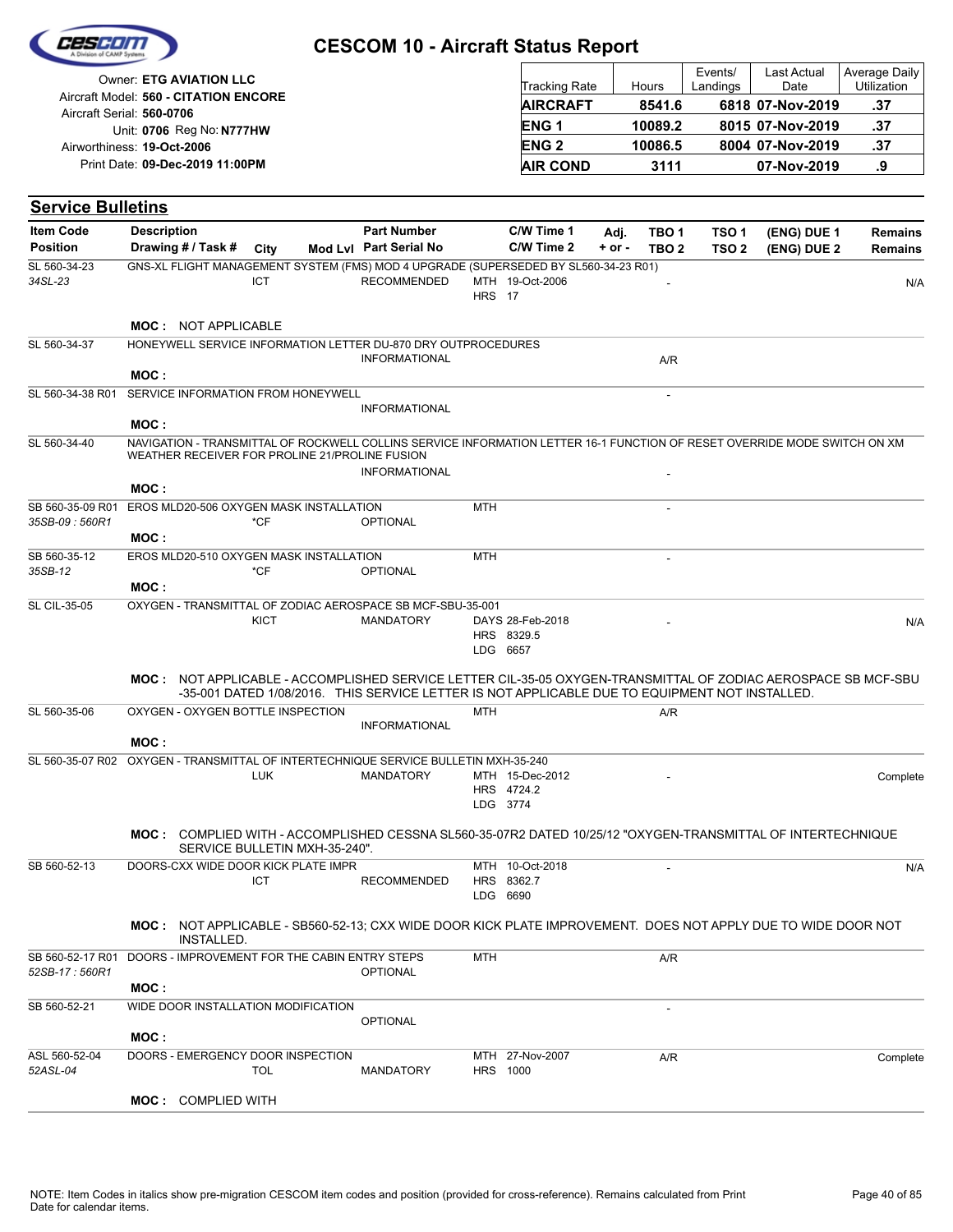|                          | Owner: ETG AVIATION LLC                                                                                                         |            |                                                                           |            | Tracking Rate                              |          | Hours            | Events/<br>Landings | Last Actual<br>Date | Average Dally<br>Utilization |
|--------------------------|---------------------------------------------------------------------------------------------------------------------------------|------------|---------------------------------------------------------------------------|------------|--------------------------------------------|----------|------------------|---------------------|---------------------|------------------------------|
|                          | Aircraft Model: 560 - CITATION ENCORE                                                                                           |            |                                                                           |            | <b>AIRCRAFT</b>                            |          | 8541.6           |                     | 6818 07-Nov-2019    | .37                          |
|                          | Aircraft Serial: 560-0706<br>Unit: 0706 Reg No: N777HW                                                                          |            |                                                                           |            | <b>ENG1</b>                                |          | 10089.2          |                     | 8015 07-Nov-2019    | .37                          |
|                          | Airworthiness: 19-Oct-2006                                                                                                      |            |                                                                           |            | <b>ENG2</b>                                |          | 10086.5          |                     | 8004 07-Nov-2019    | .37                          |
|                          | Print Date: 09-Dec-2019 11:00PM                                                                                                 |            |                                                                           |            | <b>AIR COND</b>                            |          | 3111             |                     | 07-Nov-2019         | .9                           |
| <b>Service Bulletins</b> |                                                                                                                                 |            |                                                                           |            |                                            |          |                  |                     |                     |                              |
| <b>Item Code</b>         | <b>Description</b>                                                                                                              |            | <b>Part Number</b>                                                        |            | C/W Time 1                                 | Adj.     | TBO 1            | TSO 1               | (ENG) DUE 1         | <b>Remains</b>               |
| <b>Position</b>          | Drawing # / Task #                                                                                                              | City       | Mod Lvl Part Serial No                                                    |            | C/W Time 2                                 | $+ or -$ | TBO <sub>2</sub> | TSO <sub>2</sub>    | (ENG) DUE 2         | <b>Remains</b>               |
| ASL 560-52-05            | DOORS - EMERGENCY EXIT INSPECTION                                                                                               | <b>LUK</b> | <b>MANDATORY</b>                                                          |            | DAYS 04-Jun-2011<br>HRS 3576.7<br>LDG 2819 |          | A/R              |                     |                     | Complete                     |
|                          | <b>MOC:</b> COMPLIED WITH - COMPLIED WITH ASL560-52-05 "DOORS - EMERGENCY EXIT INSPECTION" IN ACCORDANCE WITH ALERT             |            | SERVICE LETTER INSTRUCTIONS DATED JAN 12/2011.                            |            |                                            |          |                  |                     |                     |                              |
|                          | SB 560-53-30 R01 FUSELAGE - FORWARD SHEAR TIE BOLT REPLACEMENT (SUPERSEDED BY 560-53-30 R02)                                    |            | <b>MANDATORY</b>                                                          |            | MTH 02-Oct-2012<br>HRS 4565.6<br>LDG 3654  |          |                  |                     |                     | Complete                     |
|                          | <b>MOC: COMPLIED WITH</b>                                                                                                       |            |                                                                           |            |                                            |          |                  |                     |                     |                              |
| 53SB-37: 560R1           | SB 560-53-37 R01 FUSELAGE - MAIN CARRY-THRU SPAR FASTENER INSPECTION                                                            | KCMH       | <b>MANDATORY</b>                                                          |            | MTH 06-Mar-2009<br>HRS 1999.3<br>LDG 1568  |          | A/R              |                     |                     | Complete                     |
|                          | <b>MOC: COMPLIED WITH</b>                                                                                                       |            |                                                                           |            |                                            |          |                  |                     |                     |                              |
| SL 560-53-03             | LIGHTNING DIVERTER STRIP INSTALLATION/REPAIR PROCEDURE CHANGE (RADOME)                                                          |            |                                                                           |            |                                            |          |                  |                     |                     |                              |
|                          |                                                                                                                                 | <b>LUK</b> | <b>INFORMATIONAL</b>                                                      |            | MTH 13-Jun-2012<br>HRS 4363.3<br>LDG 3468  |          |                  |                     |                     | Complete                     |
|                          | MOC: COMPLIED WITH - COMPLIED WITH CESSNA 560 SL560-53-03, "FUSELAGE - LIGHTENING DIVERTER STRIP INST                           |            | ALLATION/REPAIR PROCEDURE (RADOME) IAW SL INSTRUCTIONS DATED SEP 18,2001. |            |                                            |          |                  |                     |                     |                              |
| SL 560-54-01 R01         | NACELLES/ PYLONS - PYLON DRAIN HOLE INSPECTION                                                                                  |            | <b>RECOMMENDED</b>                                                        | <b>MTH</b> |                                            |          |                  |                     |                     |                              |
|                          | MOC:<br>SL 560-55-03 R02 HORIZONTAL STABILIZER RIB BORESCOPE INSPECTION                                                         |            |                                                                           |            | MTH 14-Dec-2015                            |          |                  |                     |                     |                              |
|                          |                                                                                                                                 |            | <b>MANDATORY</b>                                                          |            | HRS 7143.8<br>LDG 5715                     |          |                  |                     |                     | Complete                     |
|                          | <b>MOC: COMPLIED WITH</b>                                                                                                       |            |                                                                           |            |                                            |          |                  |                     |                     |                              |
| SB 560-71-08<br>71SB-08  | POWER PLANT - ENGINE INLET FLANGE IMPROVEMENT                                                                                   |            | <b>RECOMMENDED</b>                                                        |            | MTH 20-Nov-2009<br>HRS 2349.8<br>LDG 1879  |          | A/R              |                     |                     | Complete                     |
|                          | <b>MOC: COMPLIED WITH</b>                                                                                                       |            |                                                                           |            |                                            |          |                  |                     |                     |                              |
|                          | SB 560-71-09 R01 ENGINE FUEL MANIFOLD DRAIN LINE INSTALLATION (SUPERSEDED BY 560-71-09 R02)                                     |            |                                                                           |            |                                            |          |                  |                     |                     |                              |
|                          |                                                                                                                                 |            | <b>OPTIONAL</b>                                                           |            | MTH 09-Dec-2014<br>HRS 6314.5<br>LDG 5067  |          |                  |                     |                     | Complete                     |
|                          | <b>MOC: COMPLIED WITH</b>                                                                                                       |            |                                                                           |            |                                            |          |                  |                     |                     |                              |
| <b>SL CIL-71-01</b>      | TRANSMITTAL OF PRATT & WHITNEY CANADA SERVICE BULLETIN 30463                                                                    |            | <b>OPTIONAL</b>                                                           |            |                                            |          |                  |                     |                     |                              |
| SL 560-72-22             | MOC:<br>ENGINE - TRANSMITTAL OF PRATT & WHITNEY CANADA SERVICE BULLETIN PW500-72-30252 NUMBER FOUR BEARING OIL PRESSURE AND OIL |            |                                                                           |            |                                            |          |                  |                     |                     |                              |
| 72SL-22                  | SCAVENGE TUBES - REPLACEMENT OF                                                                                                 |            |                                                                           |            |                                            |          |                  |                     |                     |                              |
|                          |                                                                                                                                 |            | <b>RECOMMENDED</b>                                                        | MTH        |                                            |          | A/R              |                     |                     |                              |
|                          | MOC:                                                                                                                            |            |                                                                           |            |                                            |          |                  |                     |                     |                              |

CESCON

Average Daily

Last Actual

Events/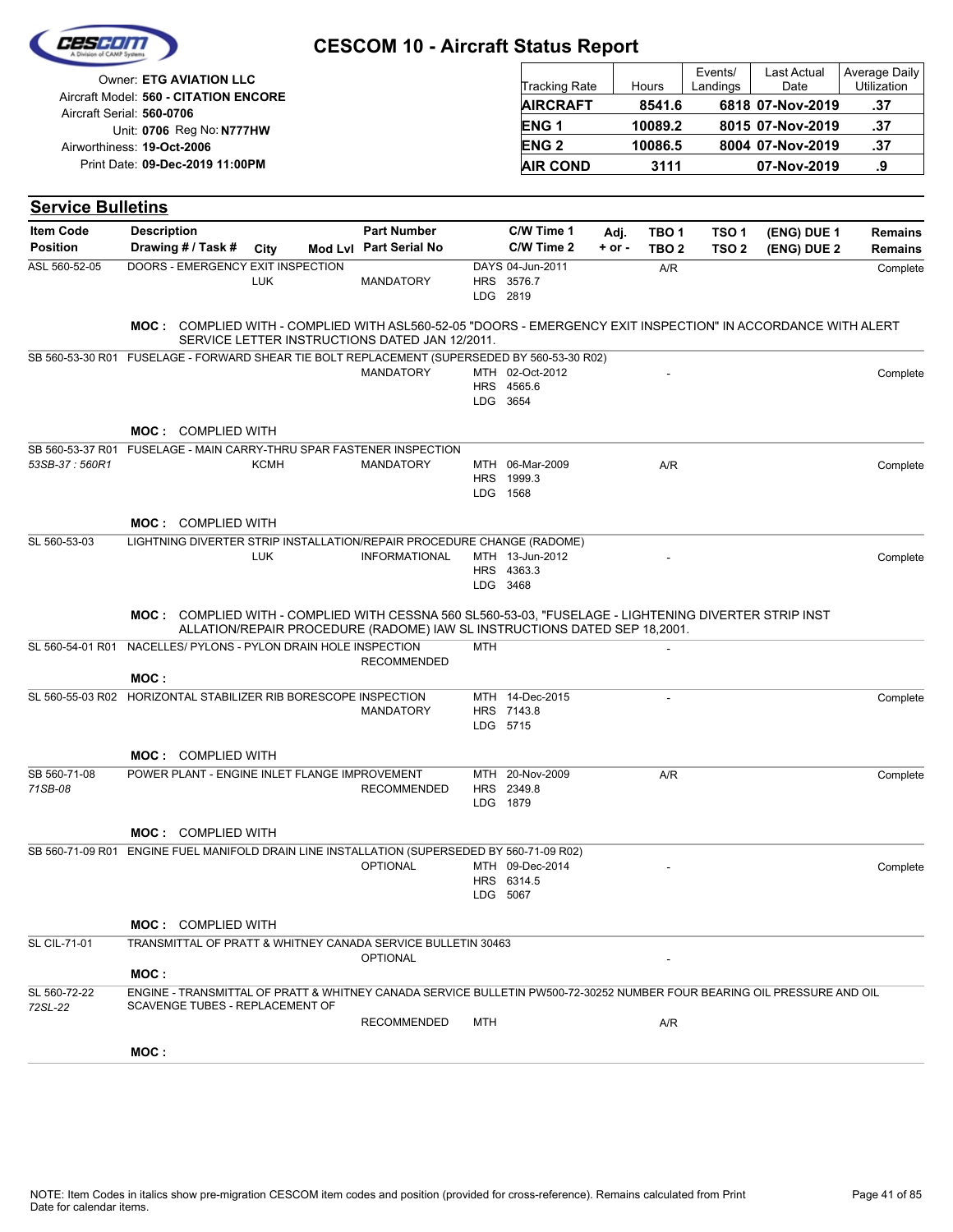| 2257 E I                                   |                                                                                                                                                                                                                        | <b>CESCOM 10 - Aircraft Status Report</b>                                                                                                                                            |                                           |            |                  |                     |                     |                              |
|--------------------------------------------|------------------------------------------------------------------------------------------------------------------------------------------------------------------------------------------------------------------------|--------------------------------------------------------------------------------------------------------------------------------------------------------------------------------------|-------------------------------------------|------------|------------------|---------------------|---------------------|------------------------------|
|                                            | <b>Owner: ETG AVIATION LLC</b><br>Aircraft Model: 560 - CITATION ENCORE                                                                                                                                                |                                                                                                                                                                                      | Tracking Rate                             |            | Hours            | Events/<br>Landings | Last Actual<br>Date | Average Daily<br>Utilization |
|                                            | Aircraft Serial: 560-0706                                                                                                                                                                                              |                                                                                                                                                                                      | <b>AIRCRAFT</b>                           |            | 8541.6           |                     | 6818 07-Nov-2019    | .37                          |
|                                            | Unit: 0706 Reg No: N777HW                                                                                                                                                                                              |                                                                                                                                                                                      | ENG <sub>1</sub>                          |            | 10089.2          |                     | 8015 07-Nov-2019    | .37                          |
|                                            | Airworthiness: 19-Oct-2006                                                                                                                                                                                             |                                                                                                                                                                                      | <b>ENG2</b>                               |            | 10086.5          |                     | 8004 07-Nov-2019    | .37                          |
|                                            | Print Date: 09-Dec-2019 11:00PM                                                                                                                                                                                        |                                                                                                                                                                                      | <b>AIR COND</b>                           |            | 3111             |                     | 07-Nov-2019         | .9                           |
| <b>Service Bulletins</b>                   |                                                                                                                                                                                                                        |                                                                                                                                                                                      |                                           |            |                  |                     |                     |                              |
| <b>Item Code</b>                           | <b>Description</b>                                                                                                                                                                                                     | <b>Part Number</b>                                                                                                                                                                   | C/W Time 1                                | Adj.       | TBO <sub>1</sub> | TSO <sub>1</sub>    | (ENG) DUE 1         | <b>Remains</b>               |
| <b>Position</b>                            | Drawing # / Task #<br>City                                                                                                                                                                                             | Mod Lvl Part Serial No                                                                                                                                                               | C/W Time 2                                | $+$ or $-$ | TBO <sub>2</sub> | TSO <sub>2</sub>    | (ENG) DUE 2         | <b>Remains</b>               |
| SL 560-72-27<br><b>LEFT ENGINE</b>         | TRANSMITTAL OF PRATT AND WHITNEY CANADA (P&WC) SERVICE BULLETIN PW500-72-30409, TURBOFAN ENGINE HYDROMECHANICAL FUEL<br>CONTROL UNIT - REPLACEMENT, MODIFICATION OF                                                    |                                                                                                                                                                                      |                                           |            |                  |                     |                     |                              |
| 72SL-27: E1**L                             | <b>KICT</b>                                                                                                                                                                                                            | <b>MANDATORY</b>                                                                                                                                                                     | MTH 28-Feb-2018<br>HRS 8329.5<br>LDG 6657 |            | A/R              |                     |                     | Complete                     |
|                                            | <b>MOC:</b> COMPLIED WITH - ACCOMPLISHED SL560-72-27 LEFT ENGINE TRANSMITTAL OF PRATT AND WHITNEY CANADA SERVICE                                                                                                       | BULLETIN PW500-72-30409, TURBOFAN ENGINE HYDROMECHANICAL FUEL CONTROL UNIT REPLACEMENT / MODIFICATION.<br>DATED 2/09/2010. PREVIOUSLY COMPLIED WITH DUE TO PART INSTALLED ON ENGINE. |                                           |            |                  |                     |                     |                              |
| SL 560-72-27<br><b>RIGHT ENGINE</b>        | TRANSMITTAL OF PRATT AND WHITNEY CANADA (P&WC) SERVICE BULLETIN PW500-72-30409, TURBOFAN ENGINE HYDROMECHANICAL FUEL<br>CONTROL UNIT - REPLACEMENT, MODIFICATION OF                                                    |                                                                                                                                                                                      |                                           |            |                  |                     |                     |                              |
| 72SL-27 : E2**R                            | <b>KICT</b>                                                                                                                                                                                                            | <b>MANDATORY</b>                                                                                                                                                                     | MTH 28-Feb-2018<br>HRS 8329.5<br>LDG 6657 |            | A/R              |                     |                     | Complete                     |
|                                            | MOC: COMPLIED WITH - ACCOMPLISHED SL560-72-27 RIGHT ENGINE TRANSMITTAL OF PRATT AND WHITNEY CANADA SERVICE                                                                                                             | BULLETIN PW500-72-30409, TURBOFAN ENGINE HYDROMECHANICAL FUEL CONTROL UNIT REPLACEMENT / MODIFICATION,<br>DATED 2/09/2010. PREVIOUSLY COMPLIED WITH DUE TO PART INSTALLED ON ENGINE. |                                           |            |                  |                     |                     |                              |
| SL 560-72-28<br>72SL-28                    | TRANSMITTAL OF PRATT AND WHITNEY CANADA SERVICE BULLETIN PW500-72-30382,MODIFICATION OF THE TURBINE EXHAUST CONE, INNER BY-<br>PASS DUCT ASSEMBLY, FUEL MANIFOLD, FUEL SHUT-OFF CABLE GROMMETS AND COVER PLATE FAIRING |                                                                                                                                                                                      |                                           |            |                  |                     |                     |                              |
|                                            | <b>ICT</b>                                                                                                                                                                                                             | <b>RECOMMENDED</b>                                                                                                                                                                   | MTH 10-Oct-2018<br>HRS 8362.7<br>LDG 6690 |            | A/R              |                     |                     | Complete                     |
|                                            | MOC: COMPLIED WITH - SL560-72-28; TRANSMITTAL OF P&W SB PW500-72-30382. IS C/W DUE TO SB PW500-72-30382 REV. 1 WAS<br>ACCOMPLISHED ON 9-17-09.                                                                         |                                                                                                                                                                                      |                                           |            |                  |                     |                     |                              |
| SB PW500-72-<br>30121<br>E <sub>1</sub>    | LIGHTWEIGHT SPACER FAN CASE AND NO. 1 & 2 BEARING HOUSING - INTRODUCTION OF                                                                                                                                            | CATEGORY 7                                                                                                                                                                           | MTH 10-Feb-2004                           |            |                  |                     |                     | Complete                     |
|                                            | <b>MOC: COMPLIED WITH - AT MANUFACTURE</b>                                                                                                                                                                             |                                                                                                                                                                                      |                                           |            |                  |                     |                     |                              |
| SB PW500-72-<br>30121<br>E <sub>2</sub>    | LIGHTWEIGHT SPACER FAN CASE AND NO. 1 & 2 BEARING HOUSING - INTRODUCTION OF                                                                                                                                            | CATEGORY 7 MTH 10-Feb-2004                                                                                                                                                           |                                           |            |                  |                     |                     | Complete                     |
|                                            | <b>MOC: COMPLIED WITH - AT MANUFACTURE</b>                                                                                                                                                                             |                                                                                                                                                                                      |                                           |            |                  |                     |                     |                              |
| SB PW500-72-<br>30129<br>E <sub>1</sub>    | IGNITION EXCITER - REPLACEMENT OF                                                                                                                                                                                      | CATEGORY 3                                                                                                                                                                           | MTH 10-Feb-2004                           |            |                  |                     |                     | Complete                     |
|                                            | <b>MOC: COMPLIED WITH - AT MANUFACTURE</b>                                                                                                                                                                             |                                                                                                                                                                                      |                                           |            |                  |                     |                     |                              |
| SB PW500-72-<br>30129<br>E <sub>2</sub>    | <b>IGNITION EXCITER - REPLACEMENT OF</b>                                                                                                                                                                               | CATEGORY 3                                                                                                                                                                           | MTH 10-Feb-2004                           |            |                  |                     |                     | Complete                     |
|                                            | <b>MOC: COMPLIED WITH - AT MANUFACTURE</b>                                                                                                                                                                             |                                                                                                                                                                                      |                                           |            |                  |                     |                     |                              |
| SB PW500-72-<br>30131 R1<br>E <sub>1</sub> | COLD START VALVE ASSEMBLY - REPLACEMENT OF                                                                                                                                                                             | CATEGORY 3                                                                                                                                                                           | MTH 10-Feb-2004                           |            |                  |                     |                     | Complete                     |
|                                            | <b>MOC: COMPLIED WITH - AT MANUFACTURE</b>                                                                                                                                                                             |                                                                                                                                                                                      |                                           |            |                  |                     |                     |                              |
| SB PW500-72-<br>30131 R1<br>E <sub>2</sub> | COLD START VALVE ASSEMBLY - REPLACEMENT OF                                                                                                                                                                             | CATEGORY 3                                                                                                                                                                           | MTH 10-Feb-2004                           |            |                  |                     |                     | Complete                     |
|                                            | <b>MOC:</b> COMPLIED WITH - AT MANUFACTURE                                                                                                                                                                             |                                                                                                                                                                                      |                                           |            |                  |                     |                     |                              |
| SB PW500-72-<br>30133 R1<br>E1             | DIFFUSER SET - REPLACEMENT OF                                                                                                                                                                                          | CATEGORY 7                                                                                                                                                                           | MTH 10-Feb-2004                           |            |                  |                     |                     | Complete                     |
|                                            | <b>MOC:</b> COMPLIED WITH - AT MANUFACTURE                                                                                                                                                                             |                                                                                                                                                                                      |                                           |            |                  |                     |                     |                              |
| SB PW500-72-<br>30133 R1<br>E <sub>2</sub> | DIFFUSER SET - REPLACEMENT OF                                                                                                                                                                                          | CATEGORY 7                                                                                                                                                                           | MTH 10-Feb-2004                           |            |                  |                     |                     | Complete                     |
|                                            | <b>MOC: COMPLIED WITH - AT MANUFACTURE</b>                                                                                                                                                                             |                                                                                                                                                                                      |                                           |            |                  |                     |                     |                              |

 $\overline{\phantom{a}}$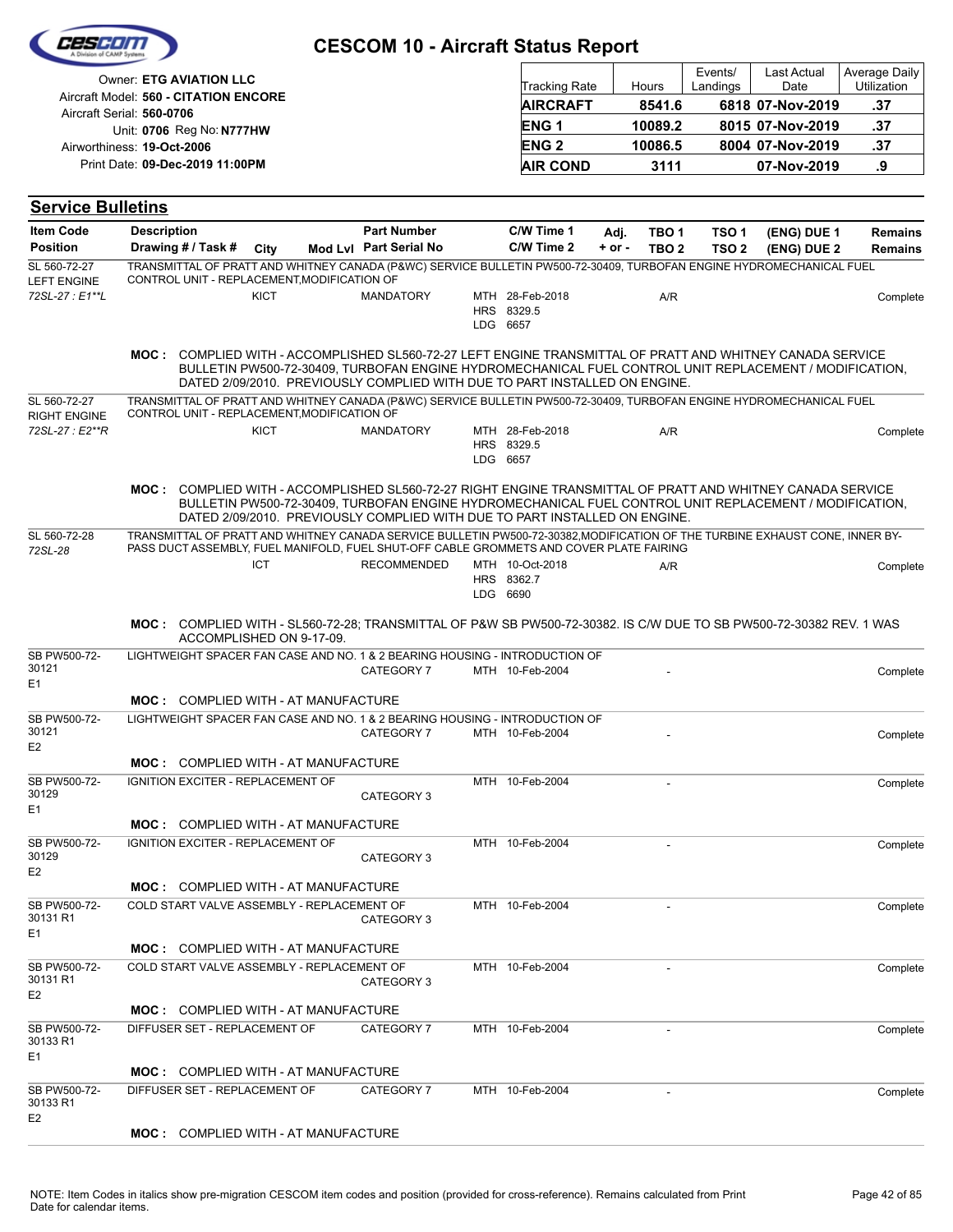

Reg No: **N777HW** Unit: **0706 09-Dec-2019 11:00PM** Print Date: **19-Oct-2006** Airworthiness: Owner: **ETG AVIATION LLC** Aircraft Serial: **560-0706** Aircraft Model: **560 - CITATION ENCORE**

| <b>Tracking Rate</b> | Hours   | Events/<br>Landings | <b>Last Actual</b><br>Date | Average Daily<br>Utilization |
|----------------------|---------|---------------------|----------------------------|------------------------------|
| <b>AIRCRAFT</b>      | 8541.6  |                     | 6818 07-Nov-2019           | .37                          |
| <b>ENG1</b>          | 10089.2 |                     | 8015 07-Nov-2019           | .37                          |
| <b>ENG2</b>          | 10086.5 |                     | 8004 07-Nov-2019           | .37                          |
| <b>AIR COND</b>      | 3111    |                     | 07-Nov-2019                | .9                           |

#### **(ENG) DUE 2 (ENG) DUE 1 Service Bulletins** City **Mod Lvl Part Serial No Part Number C/W Time 1 C/W Time 2 + or - Adj. TBO 1 TBO 2 TSO 2 TSO 1 Remains** Description Part Number C/W Time 1 Adj. TBO 1 TSO 1 (ENG) DUE 1 Remains **Position Drawing # / Task # Item Code** CATEGORY 6 MTH 10-Feb-2004 - COMPLETE COMPLETE COMPLETE E1 SB PW500-72- 30134 IGNITION CABLE - REROUTING **MOC :** COMPLIED WITH - AT MANUFACTURE CATEGORY 6 MTH 10-Feb-2004 - COMPLETE COMPLETE COMPLETE E2 SB PW500-72- 30134 IGNITION CABLE - REROUTING **MOC :** COMPLIED WITH - AT MANUFACTURE CATEGORY 7 MTH 10-Feb-2004 - Complete E1 SB PW500-72- 30136 LOW PRESSURE TURBINE DISC ASSEMBLY - REPLACEMENT OF **MOC :** COMPLIED WITH - AT MANUFACTURE CATEGORY 7 MTH 10-Feb-2004 - COMPLETE COMPLETE COMPLETE E2 SB PW500-72- 30136 LOW PRESSURE TURBINE DISC ASSEMBLY - REPLACEMENT OF **MOC :** COMPLIED WITH - AT MANUFACTURE MTH 10-Feb-2004 CATEGORY 7 Complete  $F<sub>1</sub>$ SB PW500-72- 30138 ALTERNATOR BLANKING COVER - REPLACEMENT OF **MOC :** COMPLIED WITH - AT MANUFACTURE MTH 10-Feb-2004 CATEGORY 7 Complete E2 SB PW500-72- 30138 ALTERNATOR BLANKING COVER - REPLACEMENT OF **MOC :** COMPLIED WITH - AT MANUFACTURE CATEGORY 7 MTH 10-Feb-2004 2007 COMPLETE COMPLETE COMPLETE E1 SB PW500-72- 30139 ACCESSORY GEARBOX MANIFOLD ASSEMBLY - REPLACEMENT OF **MOC :** COMPLIED WITH - AT MANUFACTURE CATEGORY 7 MTH 10-Feb-2004 - Complete E2 SB PW500-72- 30139 ACCESSORY GEARBOX MANIFOLD ASSEMBLY - REPLACEMENT OF **MOC :** COMPLIED WITH - AT MANUFACTURE MTH 10-Feb-2004 CATEGORY 7 Complete E1 SB PW500-72- 30141 COMPRESSOR STATOR ASSEMBLY - REPLACEMENT OF **MOC :** COMPLIED WITH - AT MANUFACTURE  $MTH$  10-Feb-2004 CATEGORY 7 Complete E2 SB PW500-72- 30141 COMPRESSOR STATOR ASSEMBLY - REPLACEMENT OF **MOC :** COMPLIED WITH - AT MANUFACTURE CATEGORY 7 MTH 10-Feb-2004 **- CATEGORY 7** Complete E1 SB PW500-72- 30145 LOW PRESSURE COMPRESSOR (LPC) FAN ROTOR - REPLACEMENT OF **MOC :** COMPLIED WITH - AT MANUFACTURE CATEGORY 7 MTH 10-Feb-2004 - COMPLETE COMPLETE E2 SB PW500-72- 30145 LOW PRESSURE COMPRESSOR (LPC) FAN ROTOR - REPLACEMENT OF **MOC :** COMPLIED WITH - AT MANUFACTURE CATEGORY 8 MTH 10-Feb-2004 - COMPlete COMPlete Complete E1 SB PW500-72- 30146 TWO PART EPOXY TO INSPECTION LACQUER - REPLACEMENT OF **MOC :** COMPLIED WITH - AT MANUFACTURE CATEGORY 8 MTH 10-Feb-2004 - COMPLETE COMPLETE COMPLETE E2 SB PW500-72- 30146 TWO PART EPOXY TO INSPECTION LACQUER - REPLACEMENT OF **MOC :** COMPLIED WITH - AT MANUFACTURE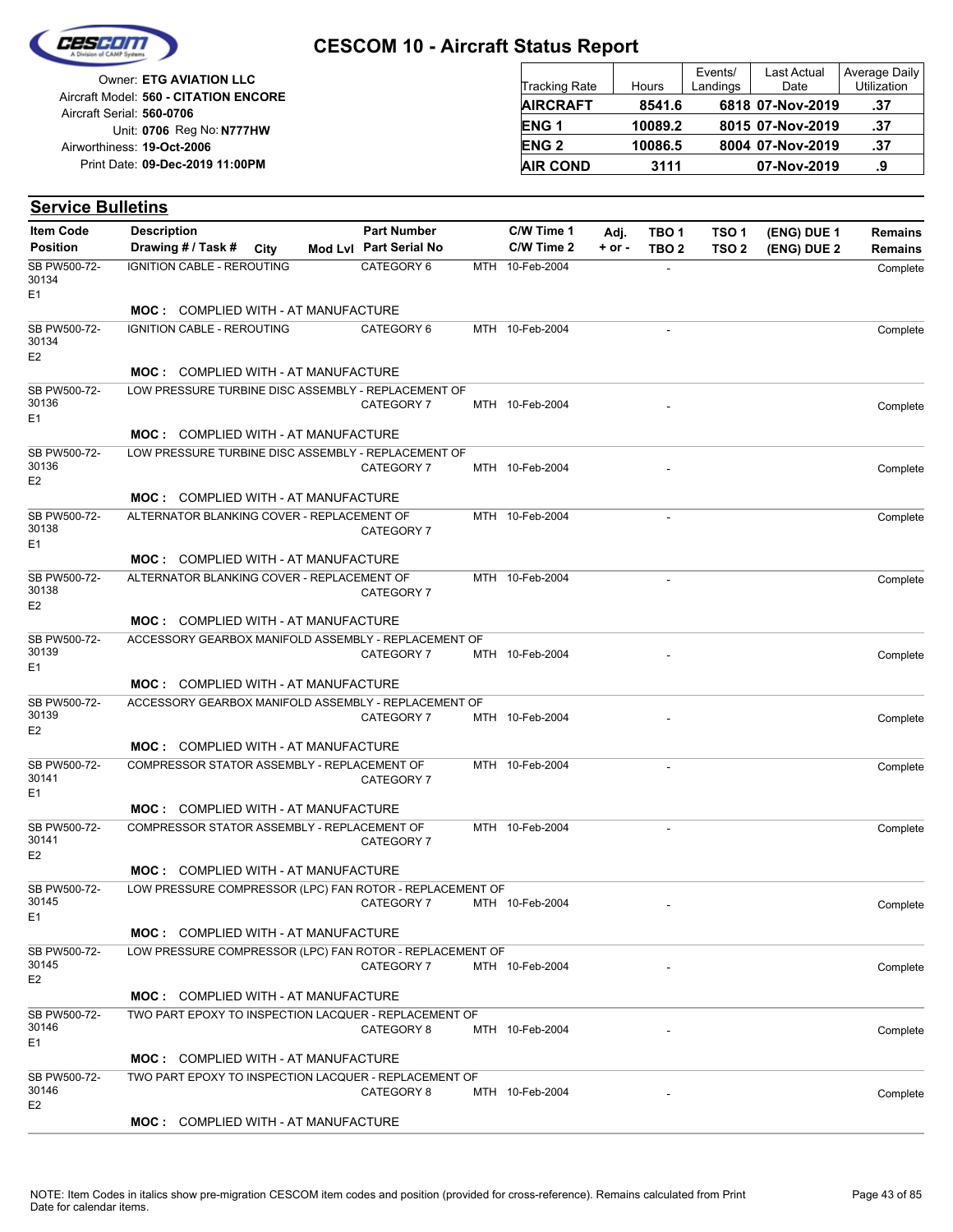

Reg No: **N777HW** Unit: **0706 09-Dec-2019 11:00PM** Print Date: **19-Oct-2006** Airworthiness: Owner: **ETG AVIATION LLC** Aircraft Serial: **560-0706** Aircraft Model: **560 - CITATION ENCORE**

| <b>Tracking Rate</b> | Hours   | Events/<br>Landings | <b>Last Actual</b><br>Date | <b>Average Daily</b><br>Utilization |
|----------------------|---------|---------------------|----------------------------|-------------------------------------|
| <b>AIRCRAFT</b>      | 8541.6  |                     | 6818 07-Nov-2019           | .37                                 |
| <b>ENG1</b>          | 10089.2 |                     | 8015 07-Nov-2019           | .37                                 |
| <b>ENG2</b>          | 10086.5 |                     | 8004 07-Nov-2019           | .37                                 |
| <b>AIR COND</b>      | 3111    |                     | 07-Nov-2019                | .9                                  |

| <b>Item Code</b>           | <b>Description</b>                                                                                          |  | <b>Part Number</b>     | C/W Time 1      | Adj.     | TBO 1            | TSO 1            | (ENG) DUE 1 | <b>Remains</b> |
|----------------------------|-------------------------------------------------------------------------------------------------------------|--|------------------------|-----------------|----------|------------------|------------------|-------------|----------------|
| <b>Position</b>            | Drawing # / Task # City                                                                                     |  | Mod Lvl Part Serial No | C/W Time 2      | $+ or -$ | TBO <sub>2</sub> | TSO <sub>2</sub> | (ENG) DUE 2 | <b>Remains</b> |
| SB PW500-72-               | ACCESSORY DRIVE GEARSHAFT AND LIP SEAL - REPLACEMENT OF                                                     |  |                        |                 |          |                  |                  |             |                |
| 30148 R2<br>E <sub>1</sub> |                                                                                                             |  | CATEGORY 7             | MTH 10-Feb-2004 |          |                  |                  |             | Complete       |
|                            | <b>MOC: COMPLIED WITH - AT MANUFACTURE</b>                                                                  |  |                        |                 |          |                  |                  |             |                |
| SB PW500-72-               | ACCESSORY DRIVE GEARSHAFT AND LIP SEAL - REPLACEMENT OF                                                     |  |                        |                 |          |                  |                  |             |                |
| 30148 R2                   |                                                                                                             |  | CATEGORY 7             | MTH 10-Feb-2004 |          |                  |                  |             | Complete       |
| E <sub>2</sub>             | <b>MOC: COMPLIED WITH - AT MANUFACTURE</b>                                                                  |  |                        |                 |          |                  |                  |             |                |
| SB PW500-72-               | FAN EXIT VANE RING ASSEMBLY - REPLACEMENT OF                                                                |  |                        | MTH 10-Feb-2004 |          | $\overline{a}$   |                  |             | Complete       |
| 30149                      |                                                                                                             |  | CATEGORY 7             |                 |          |                  |                  |             |                |
| E <sub>1</sub>             |                                                                                                             |  |                        |                 |          |                  |                  |             |                |
|                            | <b>MOC: COMPLIED WITH - AT MANUFACTURE</b>                                                                  |  |                        |                 |          |                  |                  |             |                |
| SB PW500-72-<br>30149      | FAN EXIT VANE RING ASSEMBLY - REPLACEMENT OF                                                                |  | CATEGORY 7             | MTH 10-Feb-2004 |          |                  |                  |             | Complete       |
| E <sub>2</sub>             |                                                                                                             |  |                        |                 |          |                  |                  |             |                |
|                            | <b>MOC: COMPLIED WITH - AT MANUFACTURE</b>                                                                  |  |                        |                 |          |                  |                  |             |                |
| SB PW500-72-<br>30151 R1   | GAS GENERATOR CASE - REPLACEMENT OF                                                                         |  |                        | MTH 10-Feb-2004 |          |                  |                  |             | Complete       |
| E <sub>1</sub>             |                                                                                                             |  | CATEGORY 7             |                 |          |                  |                  |             |                |
|                            | <b>MOC: COMPLIED WITH - AT MANUFACTURE</b>                                                                  |  |                        |                 |          |                  |                  |             |                |
| SB PW500-72-               | GAS GENERATOR CASE - REPLACEMENT OF                                                                         |  |                        | MTH 10-Feb-2004 |          | ÷,               |                  |             | Complete       |
| 30151 R1                   |                                                                                                             |  | CATEGORY 7             |                 |          |                  |                  |             |                |
| E <sub>2</sub>             | <b>MOC: COMPLIED WITH - AT MANUFACTURE</b>                                                                  |  |                        |                 |          |                  |                  |             |                |
| SB PW500-72-               | LOW PRESSURE TURBINE 2ND STAGE DISC ASSEMBLY - REPLACEMENT OF                                               |  |                        |                 |          |                  |                  |             |                |
| 30152                      |                                                                                                             |  | CATEGORY 7             | MTH 10-Feb-2004 |          |                  |                  |             | Complete       |
| E <sub>1</sub>             |                                                                                                             |  |                        |                 |          |                  |                  |             |                |
| SB PW500-72-               | <b>MOC: COMPLIED WITH - AT MANUFACTURE</b><br>LOW PRESSURE TURBINE 2ND STAGE DISC ASSEMBLY - REPLACEMENT OF |  |                        |                 |          |                  |                  |             |                |
| 30152                      |                                                                                                             |  | CATEGORY 7             | MTH 10-Feb-2004 |          |                  |                  |             | Complete       |
| E <sub>2</sub>             |                                                                                                             |  |                        |                 |          |                  |                  |             |                |
|                            | <b>MOC: COMPLIED WITH - AT MANUFACTURE</b>                                                                  |  |                        |                 |          |                  |                  |             |                |
| SB PW500-72-<br>30153      | LOW PRESSURE TURBINE 2ND STAGE DISC ASSEMBLY - REPLACEMENT OF                                               |  | CATEGORY 9             | MTH 10-Feb-2004 |          |                  |                  |             |                |
| E <sub>1</sub>             |                                                                                                             |  |                        |                 |          |                  |                  |             | Complete       |
|                            | <b>MOC: COMPLIED WITH - AT MANUFACTURE</b>                                                                  |  |                        |                 |          |                  |                  |             |                |
| SB PW500-72-               | LOW PRESSURE TURBINE 2ND STAGE DISC ASSEMBLY - REPLACEMENT OF                                               |  |                        |                 |          |                  |                  |             |                |
| 30153<br>E <sub>2</sub>    |                                                                                                             |  | CATEGORY 9             | MTH 10-Feb-2004 |          |                  |                  |             | Complete       |
|                            | <b>MOC: COMPLIED WITH - AT MANUFACTURE</b>                                                                  |  |                        |                 |          |                  |                  |             |                |
| SB PW500-72-               | GREEK ASCOLOY TO WASPALOY BOLTS - REPLACEMENT OF                                                            |  |                        |                 |          |                  |                  |             |                |
| 30154 R1                   |                                                                                                             |  | CATEGORY 8             | MTH 10-Feb-2004 |          |                  |                  |             | Complete       |
| E1                         |                                                                                                             |  |                        |                 |          |                  |                  |             |                |
| SB PW500-72-               | <b>MOC: COMPLIED WITH - AT MANUFACTURE</b><br>GREEK ASCOLOY TO WASPALOY BOLTS - REPLACEMENT OF              |  |                        |                 |          |                  |                  |             |                |
| 30154                      |                                                                                                             |  | CATEGORY 8             | MTH 10-Feb-2004 |          |                  |                  |             | Complete       |
| E <sub>2</sub>             |                                                                                                             |  |                        |                 |          |                  |                  |             |                |
|                            | <b>MOC: COMPLIED WITH - AT MANUFACTURE</b>                                                                  |  |                        |                 |          |                  |                  |             |                |
| SB PW500-72-<br>30155      | NO. 4 BEARING OIL SCAVENGE TUBE ASSEMBLY - REPLACEMENT OF                                                   |  | CATEGORY 8             | MTH 10-Feb-2004 |          |                  |                  |             |                |
| E <sub>1</sub>             |                                                                                                             |  |                        |                 |          |                  |                  |             | Complete       |
|                            | <b>MOC: COMPLIED WITH - AT MANUFACTURE</b>                                                                  |  |                        |                 |          |                  |                  |             |                |
| SB PW500-72-               | NO. 4 BEARING OIL SCAVENGE TUBE ASSEMBLY - REPLACEMENT OF                                                   |  |                        |                 |          |                  |                  |             |                |
| 30155<br>E <sub>2</sub>    |                                                                                                             |  | CATEGORY 8             | MTH 10-Feb-2004 |          |                  |                  |             | Complete       |
|                            | <b>MOC: COMPLIED WITH - AT MANUFACTURE</b>                                                                  |  |                        |                 |          |                  |                  |             |                |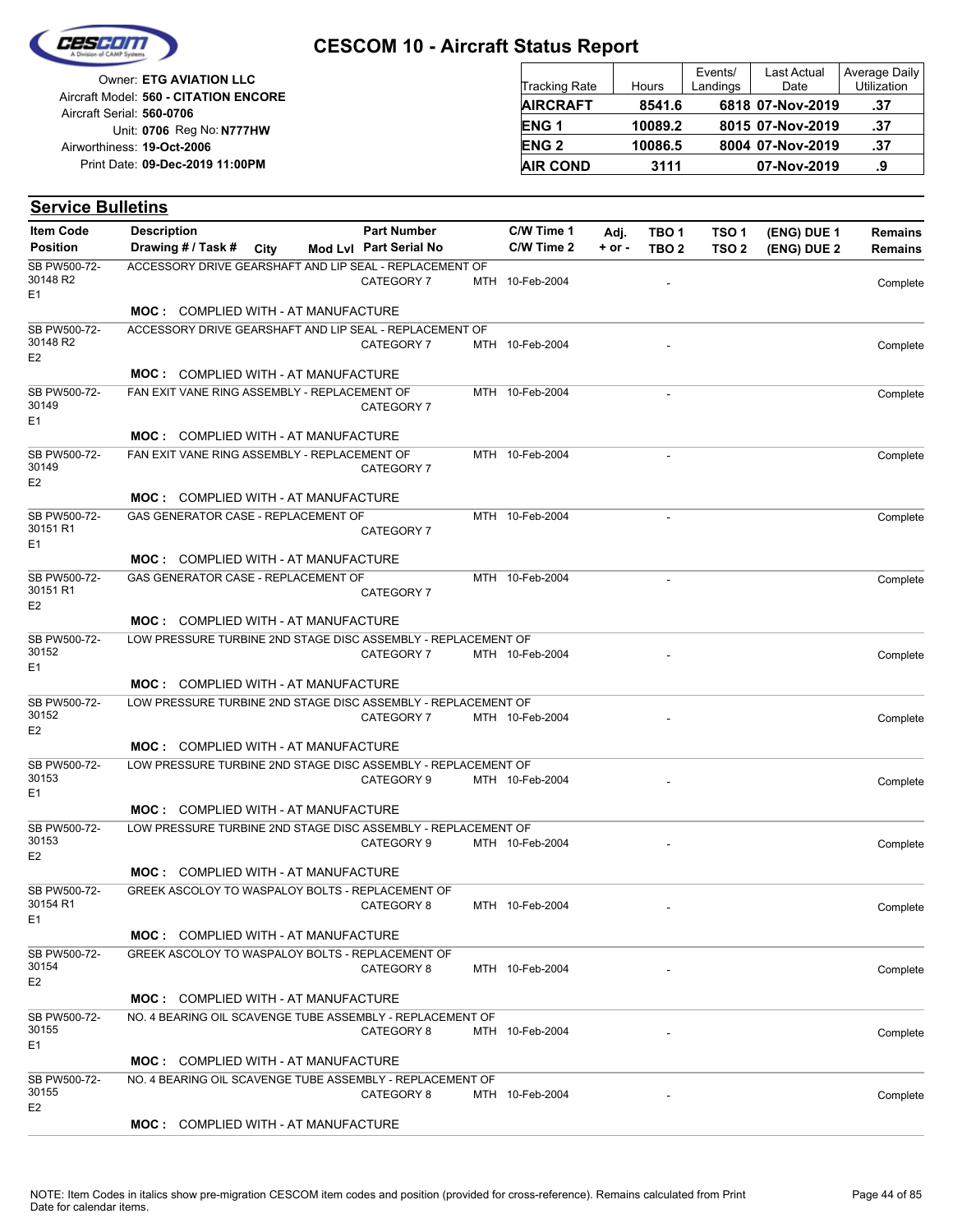

Reg No: **N777HW** Unit: **0706 09-Dec-2019 11:00PM** Print Date: **19-Oct-2006** Airworthiness: Owner: **ETG AVIATION LLC** Aircraft Serial: **560-0706** Aircraft Model: **560 - CITATION ENCORE**

| <b>Tracking Rate</b> | Hours   | Events/<br>Landings | <b>Last Actual</b><br>Date | Average Daily<br>Utilization |
|----------------------|---------|---------------------|----------------------------|------------------------------|
| <b>AIRCRAFT</b>      | 8541.6  |                     | 6818 07-Nov-2019           | .37                          |
| <b>ENG1</b>          | 10089.2 |                     | 8015 07-Nov-2019           | .37                          |
| <b>ENG2</b>          | 10086.5 |                     | 8004 07-Nov-2019           | .37                          |
| <b>AIR COND</b>      | 3111    |                     | 07-Nov-2019                | .9                           |

#### **(ENG) DUE 2 (ENG) DUE 1 Service Bulletins** City **Mod Lvl Part Serial No Part Number C/W Time 1 C/W Time 2 + or - Adj. TBO 1 TBO 2 TSO 2 TSO 1 Remains** Description Part Number C/W Time 1 Adj. TBO 1 TSO 1 (ENG) DUE 1 Remains **Position Drawing # / Task # Item Code** CATEGORY 7 MTH 10-Feb-2004 - COMPLETE COMPLETE COMPLETE E1 SB PW500-72- 30156 ANTI-ICING VALVE - REPLACEMENT OF **MOC :** COMPLIED WITH - AT MANUFACTURE CATEGORY 7 MTH 10-Feb-2004 - Complete E2 SB PW500-72- 30156 ANTI-ICING VALVE - REPLACEMENT OF **MOC :** COMPLIED WITH - AT MANUFACTURE CATEGORY 7 MTH 10-Feb-2004 - Complete E1 SB PW500-72- 30158 HIGH PRESSURE COMPRESSOR SHAFT - REPLACEMENT OF **MOC :** COMPLIED WITH - AT MANUFACTURE CATEGORY 7 MTH 10-Feb-2004 - COMPLETE COMPLETE COMPLETE E2 SB PW500-72- 30158 HIGH PRESSURE COMPRESSOR SHAFT - REPLACEMENT OF **MOC :** COMPLIED WITH - AT MANUFACTURE MTH 10-Feb-2004 CATEGORY 7 Complete  $F<sub>1</sub>$ SB PW500-72- 30163 P3 BLEED AIR COVER ASSEMBLY - REPLACEMENT OF **MOC :** COMPLIED WITH - AT MANUFACTURE MTH 10-Feb-2004 CATEGORY 7 Complete E2 SB PW500-72- 30163 P3 BLEED AIR COVER ASSEMBLY - REPLACEMENT OF **MOC :** COMPLIED WITH - AT MANUFACTURE MTH 10-Feb-2004 - Complete E1 SB PW500-72- 30164 ACCESSORY DRIVE AND ALTERNATOR DRIVE GEARSHAFTS - REPLACEMENT OF **MOC :** COMPLIED WITH - AT MANUFACTURE MTH 10-Feb-2004 - And Account of the Complete E2 SB PW500-72- 30164 ACCESSORY DRIVE AND ALTERNATOR DRIVE GEARSHAFTS - REPLACEMENT OF **MOC :** COMPLIED WITH - AT MANUFACTURE MTH 10-Feb-2004 CATEGORY 7 Complete E1 SB PW500-72- 30168 TURBINE EXHAUST CASE ASSEMBLY - REPLACEMENT OF **MOC :** COMPLIED WITH - AT MANUFACTURE  $MTH$  10-Feb-2004 CATEGORY 7 Complete E2 SB PW500-72- 30168 TURBINE EXHAUST CASE ASSEMBLY - REPLACEMENT OF **MOC :** COMPLIED WITH - AT MANUFACTURE CATEGORY 3 MTH 10-Feb-2004 - COMPLETE COMPLETE COMPLETE  $F<sub>1</sub>$ SB PW500-72- 30170 R2 BELLOWS SEAL FOR CABIN BLEED AIR TUBES - REPLACEMENT OF **MOC :** COMPLIED WITH - AT MANUFACTURE CATEGORY 3 MTH 10-Feb-2004 - COMPLETE COMPLETE E2 SB PW500-72- 30170 R2 BELLOWS SEAL FOR CABIN BLEED AIR TUBES - REPLACEMENT OF **MOC :** COMPLIED WITH - AT MANUFACTURE MTH 10-Feb-2004 - 2004 CATEGORY 5 Complete E1 SB PW500-72- 30174 R1 IGNITION EXCITER BOX - REPLACEMENT OF **MOC :** COMPLIED WITH - AT MANUFACTURE MTH 10-Feb-2004 CATEGORY 5 **Complete** E2 SB PW500-72- 30174 R1 IGNITION EXCITER BOX - REPLACEMENT OF **MOC :** COMPLIED WITH - AT MANUFACTURE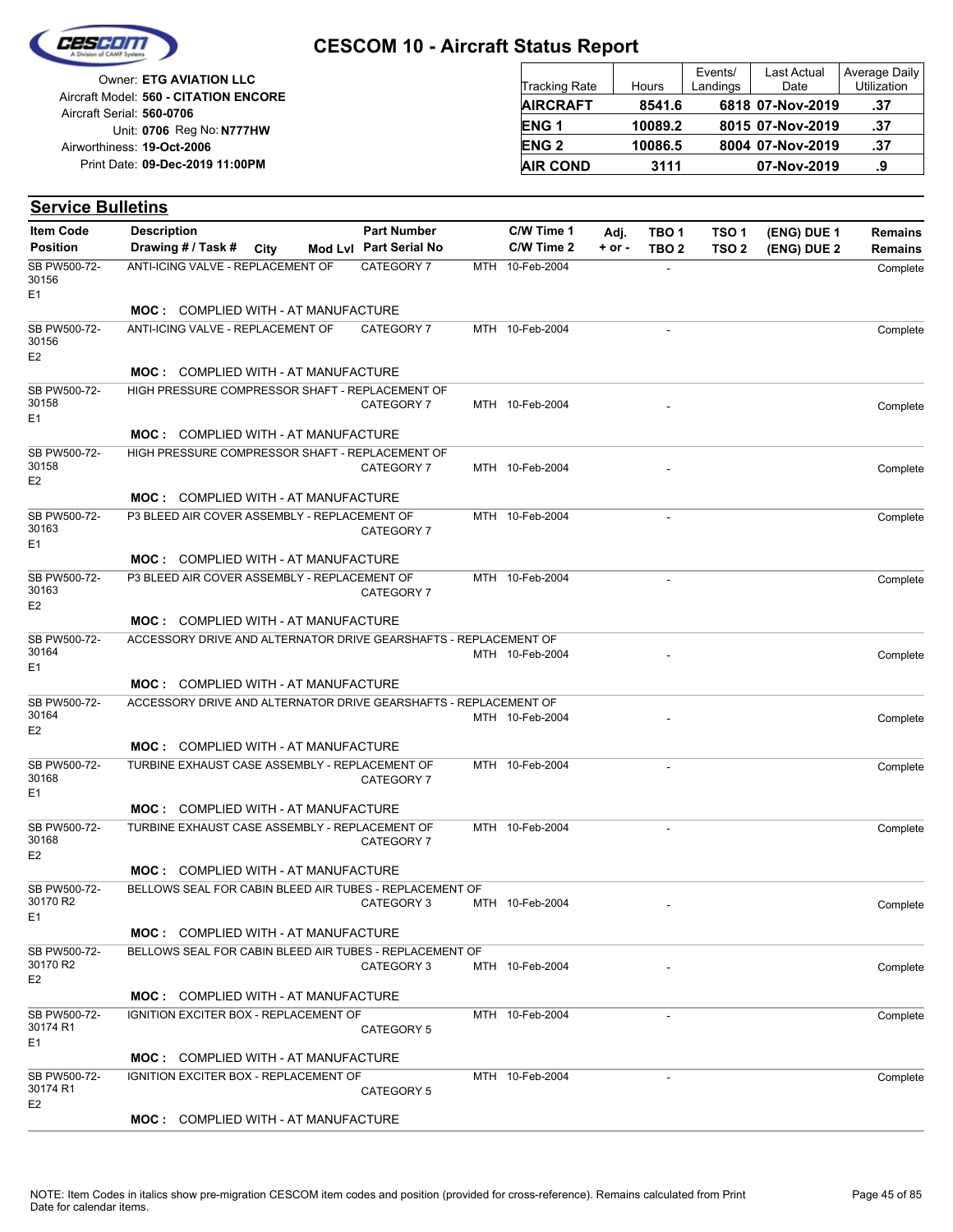

Reg No: **N777HW** Unit: **0706 09-Dec-2019 11:00PM** Print Date: **19-Oct-2006** Airworthiness: Owner: **ETG AVIATION LLC** Aircraft Serial: **560-0706** Aircraft Model: **560 - CITATION ENCORE**

| <b>Tracking Rate</b> | Hours   | Events/<br>Landings | <b>Last Actual</b><br>Date | Average Daily<br>Utilization |
|----------------------|---------|---------------------|----------------------------|------------------------------|
| <b>AIRCRAFT</b>      | 8541.6  |                     | 6818 07-Nov-2019           | .37                          |
| ENG <sub>1</sub>     | 10089.2 |                     | 8015 07-Nov-2019           | .37                          |
| <b>ENG2</b>          | 10086.5 |                     | 8004 07-Nov-2019           | .37                          |
| <b>AIR COND</b>      | 3111    |                     | 07-Nov-2019                | .9                           |

| <b>Item Code</b>                           | <b>Description</b>                                         | <b>Part Number</b>     | C/W Time 1                                | Adj.     | TBO 1                    | TSO <sub>1</sub> | (ENG) DUE 1 | <b>Remains</b> |
|--------------------------------------------|------------------------------------------------------------|------------------------|-------------------------------------------|----------|--------------------------|------------------|-------------|----------------|
| <b>Position</b>                            | Drawing # / Task # City                                    | Mod Lvl Part Serial No | C/W Time 2                                | $+ or -$ | TBO <sub>2</sub>         | TSO <sub>2</sub> | (ENG) DUE 2 | <b>Remains</b> |
| SB PW500-72-                               | FUEL PRESSURE TUBE - REPLACEMENT OF                        |                        | MTH 10-Feb-2004                           |          | $\sim$                   |                  |             | Complete       |
| 30175                                      |                                                            | CATEGORY 7             |                                           |          |                          |                  |             |                |
| E <sub>1</sub>                             | <b>MOC: COMPLIED WITH - AT MANUFACTURE</b>                 |                        |                                           |          |                          |                  |             |                |
| SB PW500-72-                               | FUEL PRESSURE TUBE - REPLACEMENT OF                        |                        | MTH 10-Feb-2004                           |          |                          |                  |             | Complete       |
| 30175                                      |                                                            | CATEGORY 7             |                                           |          |                          |                  |             |                |
| E <sub>2</sub>                             |                                                            |                        |                                           |          |                          |                  |             |                |
|                                            | <b>MOC: COMPLIED WITH - AT MANUFACTURE</b>                 |                        |                                           |          |                          |                  |             |                |
| SB PW500-72-<br>30176<br>E <sub>1</sub>    | REPLACEMENT OF INTERMEDIATE CASE ASSEMBLY                  |                        | MTH 10-Feb-2004                           |          |                          |                  |             | Complete       |
|                                            | MOC: COMPLIED WITH - AT MANUFACTURE                        |                        |                                           |          |                          |                  |             |                |
| SB PW500-72-<br>30176<br>E <sub>2</sub>    | REPLACEMENT OF INTERMEDIATE CASE ASSEMBLY                  |                        | MTH 10-Feb-2004                           |          |                          |                  |             | Complete       |
|                                            | <b>MOC: COMPLIED WITH - AT MANUFACTURE</b>                 |                        |                                           |          |                          |                  |             |                |
| SB PW500-72-<br>30177                      | REPLACEMENT OF HIGH PRESSURE (HPT) SEAL RING               | CATEGORY 6             | MTH 10-Feb-2004                           |          | $\blacksquare$           |                  |             | Complete       |
| E <sub>1</sub>                             |                                                            |                        |                                           |          |                          |                  |             |                |
|                                            | <b>MOC: COMPLIED WITH - AT MANUFACTURE</b>                 |                        |                                           |          |                          |                  |             |                |
| SB PW500-72-<br>30177<br>E <sub>2</sub>    | REPLACEMENT OF HIGH PRESSURE (HPT) SEAL RING               | CATEGORY 6             | MTH 10-Feb-2004                           |          | $\overline{a}$           |                  |             | Complete       |
|                                            | <b>MOC: COMPLIED WITH - AT MANUFACTURE</b>                 |                        |                                           |          |                          |                  |             |                |
| SB PW500-72-                               | REPLACEMENT OF ACCESSORY GEARBOX ANGLE BRACKET             |                        |                                           |          |                          |                  |             |                |
| 30183                                      |                                                            | CATEGORY 7             | MTH 10-Feb-2004                           |          |                          |                  |             | Complete       |
| E <sub>1</sub>                             | <b>MOC:</b> COMPLIED WITH - AT MANUFACTURE                 |                        |                                           |          |                          |                  |             |                |
| SB PW500-72-                               | REPLACEMENT OF ACCESSORY GEARBOX ANGLE BRACKET             |                        |                                           |          |                          |                  |             |                |
| 30183                                      |                                                            | CATEGORY 7             | MTH 10-Feb-2004                           |          |                          |                  |             | Complete       |
| E <sub>2</sub>                             |                                                            |                        |                                           |          |                          |                  |             |                |
|                                            | <b>MOC: COMPLIED WITH - AT MANUFACTURE</b>                 |                        |                                           |          |                          |                  |             |                |
| SB PW500-72-<br>30184 R1<br>E <sub>1</sub> | REPLACEMENT OF FUEL NOZZLE                                 | CATEGORY 7             | MTH 10-Feb-2004                           |          | $\overline{\phantom{a}}$ |                  |             | Complete       |
|                                            | <b>MOC: COMPLIED WITH - AT MANUFACTURE</b>                 |                        |                                           |          |                          |                  |             |                |
| SB PW500-72-<br>30184 R1                   | REPLACEMENT OF FUEL NOZZLE                                 | CATEGORY 7             | MTH 10-Feb-2004                           |          |                          |                  |             | Complete       |
| E <sub>2</sub>                             | <b>MOC: COMPLIED WITH - AT MANUFACTURE</b>                 |                        |                                           |          |                          |                  |             |                |
| SB PW500-72-                               | REPLACEMENT OF DIFFUSER EXIT DUCT ASSEMBLY                 |                        | MTH 10-Feb-2004                           |          | $\overline{\phantom{a}}$ |                  |             | Complete       |
| 30186                                      |                                                            | CATEGORY 9             |                                           |          |                          |                  |             |                |
| E1                                         |                                                            |                        |                                           |          |                          |                  |             |                |
|                                            | <b>MOC: COMPLIED WITH - AT MANUFACTURE</b>                 |                        |                                           |          |                          |                  |             |                |
| SB PW500-72-<br>30186<br>E <sub>2</sub>    | REPLACEMENT OF DIFFUSER EXIT DUCT ASSEMBLY                 | CATEGORY 9             | MTH 10-Feb-2004                           |          |                          |                  |             | Complete       |
|                                            | <b>MOC: COMPLIED WITH - AT MANUFACTURE</b>                 |                        |                                           |          |                          |                  |             |                |
| SB PW500-72-                               | INTRODUCTION OF OPTIONAL COMBUSTION CHAMBER LINER ASSEMBLY |                        |                                           |          |                          |                  |             |                |
| 30188                                      |                                                            | CATEGORY 9             | MTH 10-Feb-2004                           |          |                          |                  |             | Complete       |
| E <sub>1</sub>                             | <b>MOC: COMPLIED WITH - AT MANUFACTURE</b>                 |                        |                                           |          |                          |                  |             |                |
| SB PW500-72-                               | INTRODUCTION OF OPTIONAL COMBUSTION CHAMBER LINER ASSEMBLY |                        |                                           |          |                          |                  |             |                |
| 30188<br>E <sub>2</sub>                    | <b>UNK</b>                                                 | CATEGORY 9             | MTH 24-Dec-2017<br>HRS 8329.5<br>LDG 6657 |          |                          |                  |             | Complete       |
|                                            |                                                            |                        |                                           |          |                          |                  |             |                |
|                                            | <b>MOC:</b> COMPLIED WITH                                  |                        |                                           |          |                          |                  |             |                |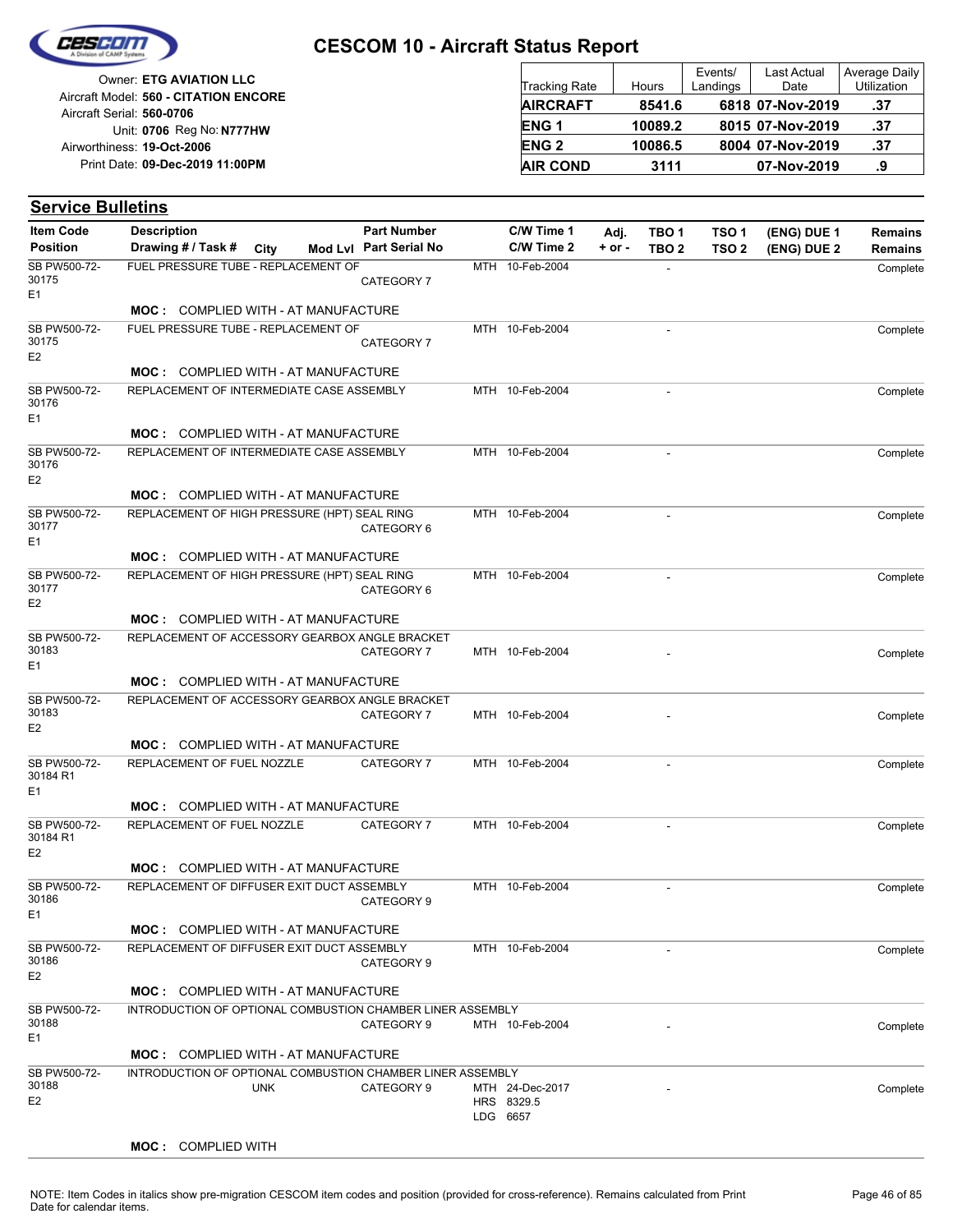

**Service Bulletins**

### **CESCOM 10 - Aircraft Status Report**

Reg No: **N777HW** Unit: **0706 09-Dec-2019 11:00PM** Print Date: **19-Oct-2006** Airworthiness: Owner: **ETG AVIATION LLC** Aircraft Serial: **560-0706** Aircraft Model: **560 - CITATION ENCORE**

| <b>Tracking Rate</b> | Hours   | Events/<br>Landings | <b>Last Actual</b><br>Date | Average Daily<br>Utilization |
|----------------------|---------|---------------------|----------------------------|------------------------------|
| <b>AIRCRAFT</b>      | 8541.6  |                     | 6818 07-Nov-2019           | .37                          |
| <b>ENG1</b>          | 10089.2 |                     | 8015 07-Nov-2019           | .37                          |
| <b>ENG2</b>          | 10086.5 |                     | 8004 07-Nov-2019           | .37                          |
| <b>AIR COND</b>      | 3111    |                     | 07-Nov-2019                | .9                           |

#### **(ENG) DUE 2 (ENG) DUE 1** City **Mod Lvl Part Serial No Part Number C/W Time 1 C/W Time 2 + or - Adj. TBO 1 TBO 2 TSO 2 TSO 1 Remains** Description Part Number C/W Time 1 Adj. TBO 1 TSO 1 (ENG) DUE 1 Remains **Position Drawing # / Task # Item Code** MTH 10-Feb-2004 CATEGORY 7 **Complete** E1 SB PW500-72- 30191 TURBINE EXHAUST CASE ASSEMBLY - REPLACEMENT **MOC :** COMPLIED WITH - AT MANUFACTURE MTH 10-Feb-2004 - 2004 CATEGORY 7 **Complete** E2 SB PW500-72- 30191 TURBINE EXHAUST CASE ASSEMBLY - REPLACEMENT **MOC :** COMPLIED WITH - AT MANUFACTURE CATEGORY 7 MTH 10-Feb-2004 - Complete E1 SB PW500-72- 30194 REPLACEDMENT/MODIFICATION OF HYDROMECHANICAL FUEL CONTROL UNIT **MOC :** COMPLIED WITH - AT MANUFACTURE CATEGORY 7 MTH 10-Feb-2004 - COMPLETE COMPLETE COMPLETE E2 SB PW500-72- 30194 REPLACEDMENT/MODIFICATION OF HYDROMECHANICAL FUEL CONTROL UNIT **MOC :** COMPLIED WITH - AT MANUFACTURE MTH 10-Feb-2004 - Complete  $F<sub>1</sub>$ SB PW500-72- 30197 INTRODUCTION OF NEW FUEL MANIFOLD **MOC :** COMPLIED WITH - AT MANUFACTURE MTH 10-Feb-2004 - Complete E2 SB PW500-72- 30197 INTRODUCTION OF NEW FUEL MANIFOLD **MOC :** COMPLIED WITH - AT MANUFACTURE MTH 10-Feb-2004 CATEGORY 5 Complete E1 SB PW500-72- 30202 INTRODUCTION OF RE-PROFILED GRAFOIL GASKETS **MOC :** COMPLIED WITH - AT MANUFACTURE MTH 10-Feb-2004 CATEGORY 5 **Complete** E2 SB PW500-72- 30202 INTRODUCTION OF RE-PROFILED GRAFOIL GASKETS **MOC :** COMPLIED WITH - AT MANUFACTURE MTH 10-Feb-2004 CATEGORY 7 **Complete** E1 SB PW500-72- 30206 REPLACEMENT OF INTERMEDIATE CASE ASSEMBLY **MOC :** COMPLIED WITH - AT MANUFACTURE MTH 10-Feb-2004 - 2004 CATEGORY 7 **Complete** E2 SB PW500-72- 30206 REPLACEMENT OF INTERMEDIATE CASE ASSEMBLY **MOC :** COMPLIED WITH - AT MANUFACTURE CATEGORY 8 MTH 10-Feb-2004 - Complete  $F<sub>1</sub>$ SB PW500-72- 30210 REMOVAL OF FUEL NOZZLE TO FUEL MANIFOLD WASHERS **MOC :** COMPLIED WITH - AT MANUFACTURE CATEGORY 8 MTH 10-Feb-2004 - COMPLETE COMPLETE COMPLETE E2 SB PW500-72- 30210 REMOVAL OF FUEL NOZZLE TO FUEL MANIFOLD WASHERS **MOC :** COMPLIED WITH - AT MANUFACTURE  $MTH$  -CATEGORY 3 E1 SB PW500-72- 30212 R1 INTERNAL VISUAL INSPECTION OF FUEL TUBE **MOC :**  $MTH$ CATEGORY 3 SB PW500-72- 30212 R1 INTERNAL VISUAL INSPECTION OF FUEL TUBE

**MOC :**

E2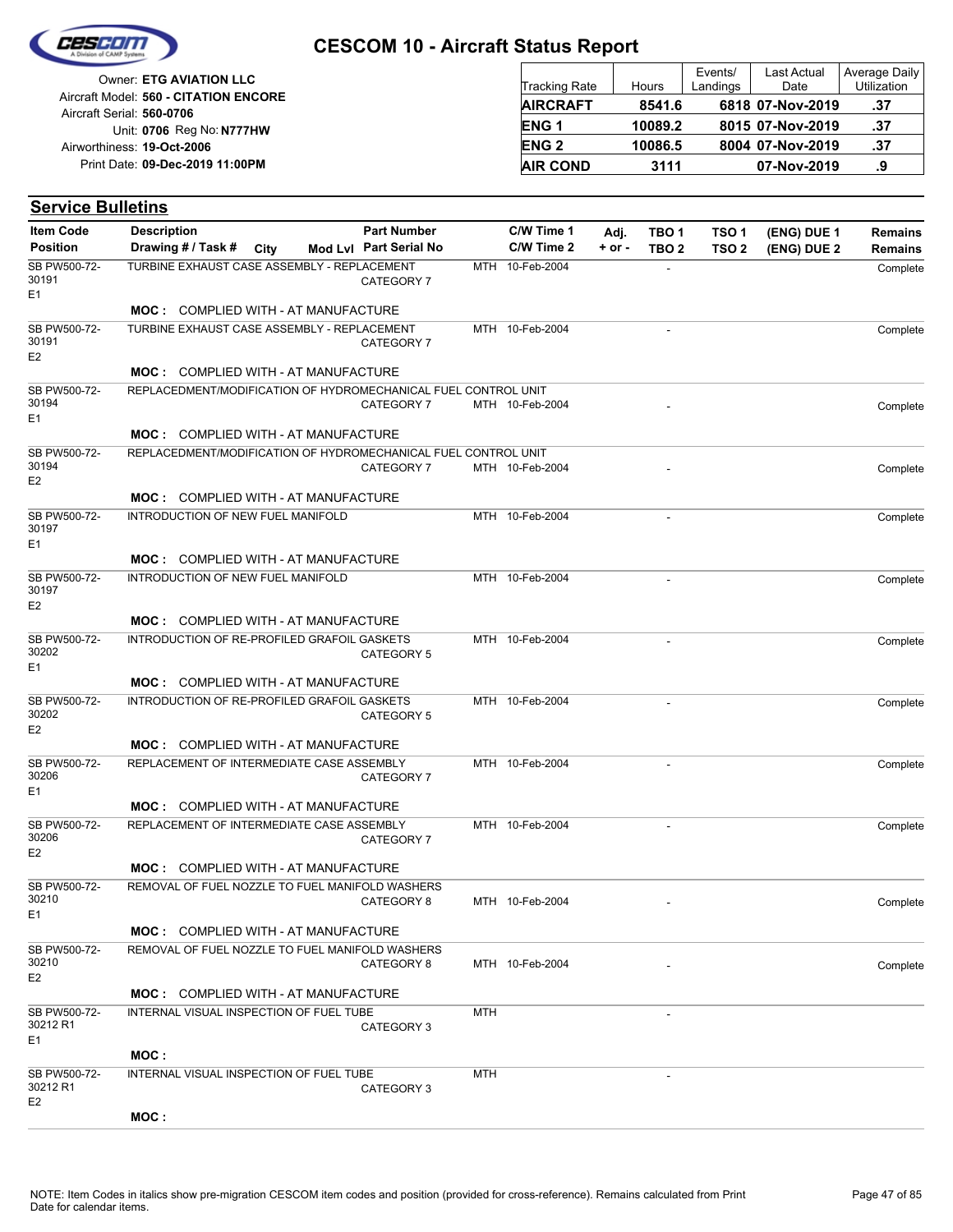

| Owner: ETG AVIATION LLC                                            | <b>Tracking Rate</b>   | Hours   | Events/<br>Landings | Last Actual<br>Date | Average Daily<br>Utilization |
|--------------------------------------------------------------------|------------------------|---------|---------------------|---------------------|------------------------------|
| Aircraft Model: 560 - CITATION ENCORE<br>Aircraft Serial: 560-0706 | <b>AIRCRAFT</b>        | 8541.6  |                     | 6818 07-Nov-2019    | .37                          |
| Unit: 0706 Reg No: N777HW                                          | ENG <sub>1</sub>       | 10089.2 |                     | 8015 07-Nov-2019    | .37                          |
| Airworthiness: 19-Oct-2006                                         | <b>ENG<sub>2</sub></b> | 10086.5 |                     | 8004 07-Nov-2019    | .37                          |
| Print Date: 09-Dec-2019 11:00PM                                    | <b>AIR COND</b>        | 3111    |                     | 07-Nov-2019         | .9                           |

| <b>Service Bulletins</b>            |                                                            |            |                                              |     |                                           |                    |                                      |                                      |                            |                                  |
|-------------------------------------|------------------------------------------------------------|------------|----------------------------------------------|-----|-------------------------------------------|--------------------|--------------------------------------|--------------------------------------|----------------------------|----------------------------------|
| <b>Item Code</b><br><b>Position</b> | <b>Description</b><br>Drawing # / Task #                   | City       | <b>Part Number</b><br>Mod Lvl Part Serial No |     | C/W Time 1<br>C/W Time 2                  | Adj.<br>$+$ or $-$ | TBO <sub>1</sub><br>TBO <sub>2</sub> | TSO <sub>1</sub><br>TSO <sub>2</sub> | (ENG) DUE 1<br>(ENG) DUE 2 | <b>Remains</b><br><b>Remains</b> |
| SB PW500-72-<br>30213 R1<br>E2      | INSPECTION OF FUEL TUBE                                    |            | CATEGORY 3                                   | MTH |                                           |                    |                                      |                                      |                            |                                  |
|                                     | MOC :                                                      |            |                                              |     |                                           |                    |                                      |                                      |                            |                                  |
| SB PW500-72-<br>30216<br>E1         | INTRODUCTION OF IMPROVED COMBUSTION CHAMBER LINER ASSEMBLY |            | CATEGORY 7                                   |     | MTH 10-Feb-2004                           |                    |                                      |                                      |                            | Complete                         |
|                                     | <b>MOC: COMPLIED WITH - AT MANUFACTURE</b>                 |            |                                              |     |                                           |                    |                                      |                                      |                            |                                  |
| SB PW500-72-<br>30216<br>E2         | INTRODUCTION OF IMPROVED COMBUSTION CHAMBER LINER ASSEMBLY | <b>UNK</b> | CATEGORY 7                                   |     | MTH 24-Dec-2017<br>HRS 8329.5<br>LDG 6657 |                    |                                      |                                      |                            | Complete                         |
|                                     | <b>MOC: COMPLIED WITH</b>                                  |            |                                              |     |                                           |                    |                                      |                                      |                            |                                  |
| SB PW500-72-<br>30217 R02<br>Ε1     | INSPECTION OF FUEL TUBE (SUPERSEDED BY PW500-72-30217 R03) |            | CATEGORY 3                                   |     | MTH 10-Feb-2004                           |                    |                                      |                                      |                            | Complete                         |
|                                     | MOC: COMPLIED WITH - AT MANUFACTURE                        |            |                                              |     |                                           |                    |                                      |                                      |                            |                                  |
| SB PW500-72-<br>30217<br>E2         | INSPECTION OF FUEL TUBE (SUPERSEDED BY PW500-72-30217 R01) |            |                                              |     | MTH 10-Feb-2004                           |                    |                                      |                                      |                            | Complete                         |
|                                     | <b>MOC: COMPLIED WITH - AT MANUFACTURE</b>                 |            |                                              |     |                                           |                    |                                      |                                      |                            |                                  |
| SB PW500-72-<br>30218 R1<br>E1      | REPLACEMENT/MODIFICATION OF FOKKER ELMO ENGINE HARNESS     |            | CATEGORY 8                                   |     | MTH 10-Feb-2004                           |                    |                                      |                                      |                            | Complete                         |
|                                     | <b>MOC: COMPLIED WITH - AT MANUFACTURE</b>                 |            |                                              |     |                                           |                    |                                      |                                      |                            |                                  |
| SB PW500-72-<br>30218<br>E2         | REPLACEMENT/MODIFICATION OF FOKKER ELMO ENGINE HARNESS     |            | CATEGORY 8                                   |     | MTH 10-Feb-2004                           |                    |                                      |                                      |                            | Complete                         |
|                                     | <b>MOC: COMPLIED WITH - AT MANUFACTURE</b>                 |            |                                              |     |                                           |                    |                                      |                                      |                            |                                  |
| SB PW500-72-<br>30221 R1<br>Ε1      | REPLACEMENT OF T1/FCU TEMPERATURE SENSOR                   |            | CATEGORY 8                                   |     | MTH 10-Feb-2004                           |                    | $\blacksquare$                       |                                      |                            | Complete                         |
|                                     | <b>MOC: COMPLIED WITH - AT MANUFACTURE</b>                 |            |                                              |     |                                           |                    |                                      |                                      |                            |                                  |
| SB PW500-72-<br>30221 R1<br>E2      | REPLACEMENT OF T1/FCU TEMPERATURE SENSOR                   |            | CATEGORY 8                                   |     | MTH 10-Feb-2004                           |                    |                                      |                                      |                            | Complete                         |
|                                     | <b>MOC: COMPLIED WITH - AT MANUFACTURE</b>                 |            |                                              |     |                                           |                    |                                      |                                      |                            |                                  |
| SB PW500-72-<br>30222 R1<br>E1      | REPLACEMENT OF HIGH COMPRESSOR ROTOR                       |            | CATEGORY 7                                   |     | MTH 10-Feb-2004                           |                    |                                      |                                      |                            | Complete                         |
|                                     | <b>MOC: COMPLIED WITH - AT MANUFACTURE</b>                 |            |                                              |     |                                           |                    |                                      |                                      |                            |                                  |
| SB PW500-72-<br>30222 R1<br>E2      | REPLACEMENT OF HIGH COMPRESSOR ROTOR                       |            | CATEGORY 7                                   |     | MTH 10-Feb-2004                           |                    |                                      |                                      |                            | Complete                         |
|                                     | <b>MOC:</b> COMPLIED WITH - AT MANUFACTURE                 |            |                                              |     |                                           |                    |                                      |                                      |                            |                                  |
| SB PW500-72-<br>30225<br>E1         | REPLACEMENT OF HYDROMECHANICAL FUEL CONTROL UNIT           |            | CATEGORY 7                                   |     | MTH 10-Feb-2004                           |                    |                                      |                                      |                            | Complete                         |
|                                     | <b>MOC: COMPLIED WITH - AT MANUFACTURE</b>                 |            |                                              |     |                                           |                    |                                      |                                      |                            |                                  |
| SB PW500-72-<br>30225<br>E2         | REPLACEMENT OF HYDROMECHANICAL FUEL CONTROL UNIT           |            | CATEGORY 7                                   |     | MTH 10-Feb-2004                           |                    |                                      |                                      |                            | Complete                         |
|                                     | MOC: COMPLIED WITH - AT MANUFACTURE                        |            |                                              |     |                                           |                    |                                      |                                      |                            |                                  |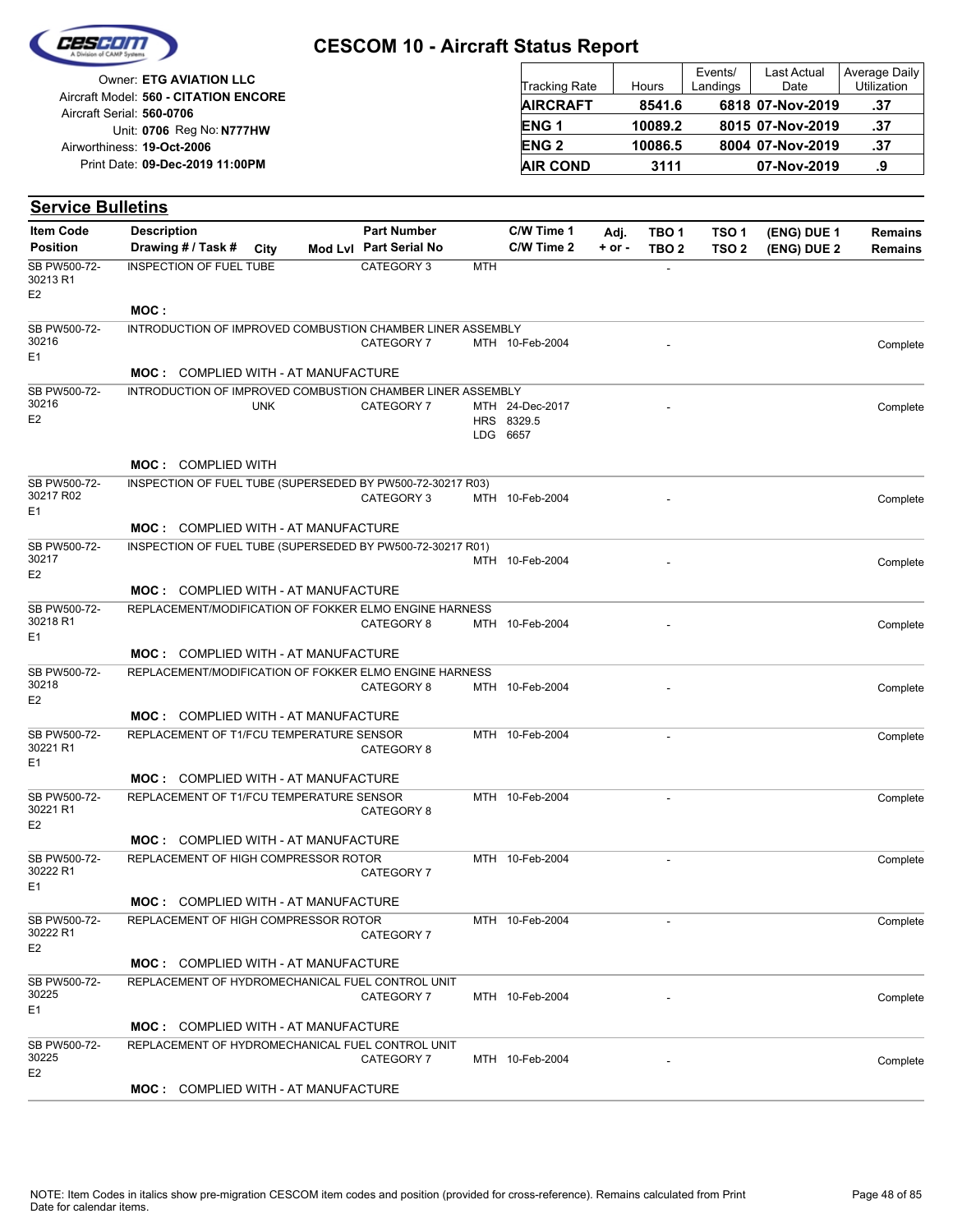|                                                                    | <b>CESCOM 10 - Aircraft Status Report</b> |         |                     |                     |                              |
|--------------------------------------------------------------------|-------------------------------------------|---------|---------------------|---------------------|------------------------------|
| Owner: ETG AVIATION LLC                                            | Tracking Rate                             | Hours   | Events/<br>Landings | Last Actual<br>Date | Average Daily<br>Utilization |
| Aircraft Model: 560 - CITATION ENCORE<br>Aircraft Serial: 560-0706 | <b>AIRCRAFT</b>                           | 8541.6  |                     | 6818 07-Nov-2019    | .37                          |
| Unit: 0706 Reg No: N777HW                                          | <b>ENG1</b>                               | 10089.2 |                     | 8015 07-Nov-2019    | .37                          |
| Airworthiness: 19-Oct-2006                                         | <b>ENG 2</b>                              | 10086.5 |                     | 8004 07-Nov-2019    | .37                          |
| Print Date: 09-Dec-2019 11:00PM                                    | <b>AIR COND</b>                           | 3111    |                     | 07-Nov-2019         | .9                           |

| <b>Service Bulletins</b>                   |                                                                                                        |      |                        |     |                                             |            |                          |                  |             |                |
|--------------------------------------------|--------------------------------------------------------------------------------------------------------|------|------------------------|-----|---------------------------------------------|------------|--------------------------|------------------|-------------|----------------|
| <b>Item Code</b>                           | <b>Description</b>                                                                                     |      | <b>Part Number</b>     |     | C/W Time 1                                  | Adj.       | TBO <sub>1</sub>         | TSO <sub>1</sub> | (ENG) DUE 1 | <b>Remains</b> |
| <b>Position</b>                            | Drawing # / Task #                                                                                     | City | Mod Lvl Part Serial No |     | C/W Time 2                                  | $+$ or $-$ | TBO <sub>2</sub>         | TSO <sub>2</sub> | (ENG) DUE 2 | <b>Remains</b> |
| SB PW500-72-<br>30228 R2<br>E <sub>1</sub> | INTRODUCTION OF CONVERSION OF PW535A BUILD SPECIFICATION 909 TO 1155 (PROGRESSIVE MAINTENANCE PROGRAM) |      | CATEGORY 3             |     | MTH 15-Apr-2004<br>HRS -1420.1<br>LDG -1105 |            |                          |                  |             | Complete       |
|                                            | <b>MOC: COMPLIED WITH</b>                                                                              |      |                        |     |                                             |            |                          |                  |             |                |
| SB PW500-72-                               | INTRODUCTION OF CONVERSION OF PW535A BUILD SPECIFICATION 909 TO 1155 (PROGRESSIVE MAINTENANCE PROGRAM) |      |                        |     |                                             |            |                          |                  |             |                |
| 30228 R2<br>E <sub>2</sub>                 |                                                                                                        |      | CATEGORY 3             |     | MTH 15-Apr-2004<br>HRS -1417.4<br>LDG -1094 |            |                          |                  |             | Complete       |
|                                            | <b>MOC: COMPLIED WITH</b>                                                                              |      |                        |     |                                             |            |                          |                  |             |                |
| SB PW500-72-<br>30233<br>E1                | REPLACEMENT OF OIL FILLER CAP                                                                          |      | CATEGORY 7             |     | MTH 10-Feb-2004                             |            | $\sim$                   |                  |             | Complete       |
|                                            | <b>MOC: COMPLIED WITH - AT MANUFACTURE</b>                                                             |      |                        |     |                                             |            |                          |                  |             |                |
| SB PW500-72-<br>30233<br>E <sub>2</sub>    | REPLACEMENT OF OIL FILLER CAP                                                                          |      | CATEGORY 7             |     | MTH 10-Feb-2004                             |            |                          |                  |             | Complete       |
|                                            | <b>MOC: COMPLIED WITH - AT MANUFACTURE</b>                                                             |      |                        |     |                                             |            |                          |                  |             |                |
| SB PW500-72-<br>30235<br>E1                | REPLACEMENT OF REAR BYPASS DUCT MOUNTING FLANGE FRONT AND REAR HEAT SHIELDS                            |      | CATEGORY 7             |     | MTH 10-Feb-2004                             |            |                          |                  |             | Complete       |
|                                            | <b>MOC: COMPLIED WITH - AT MANUFACTURE</b>                                                             |      |                        |     |                                             |            |                          |                  |             |                |
| SB PW500-72-<br>30235<br>E <sub>2</sub>    | REPLACEMENT OF REAR BYPASS DUCT MOUNTING FLANGE FRONT AND REAR HEAT SHIELDS                            |      | CATEGORY 7             |     | MTH 10-Feb-2004                             |            |                          |                  |             | Complete       |
|                                            | <b>MOC: COMPLIED WITH - AT MANUFACTURE</b>                                                             |      |                        |     |                                             |            |                          |                  |             |                |
| SB PW500-72-<br>30239<br>E <sub>1</sub>    | REPLACEMENT OF NO. 4 CYLINDRICAL ROLLER BEARING                                                        |      | CATEGORY 7             |     | MTH 10-Feb-2004                             |            | $\overline{\phantom{a}}$ |                  |             | Complete       |
|                                            | <b>MOC: COMPLIED WITH - AT MANUFACTURE</b>                                                             |      |                        |     |                                             |            |                          |                  |             |                |
| SB PW500-72-<br>30239<br>E <sub>2</sub>    | REPLACEMENT OF NO. 4 CYLINDRICAL ROLLER BEARING                                                        |      | CATEGORY 7             |     | MTH 10-Feb-2004                             |            |                          |                  |             | Complete       |
|                                            | <b>MOC: COMPLIED WITH - AT MANUFACTURE</b>                                                             |      |                        |     |                                             |            |                          |                  |             |                |
| SB PW500-72-<br>30241<br>E1                | REPOSITIONING OF T1 THERMOCOUPLE WIRING HARNESS CLAMP                                                  |      | CATEGORY 8             |     | MTH 10-Feb-2004                             |            |                          |                  |             | Complete       |
|                                            | <b>MOC: COMPLIED WITH - AT MANUFACTURE</b>                                                             |      |                        |     |                                             |            |                          |                  |             |                |
| SB PW500-72-<br>30241<br>E <sub>2</sub>    | REPOSITIONING OF T1 THERMOCOUPLE WIRING HARNESS CLAMP                                                  |      | CATEGORY 8             |     | MTH 10-Feb-2004                             |            |                          |                  |             | Complete       |
|                                            | <b>MOC:</b> COMPLIED WITH - AT MANUFACTURE                                                             |      |                        |     |                                             |            |                          |                  |             |                |
| SB PW500-72-<br>30247<br>E <sub>2</sub>    | REPLACEMENT OF AC ALTERNATOR DRIVE GREASHAFT                                                           |      | CATEGORY 7             |     |                                             |            |                          |                  |             |                |
|                                            | MOC:                                                                                                   |      |                        |     |                                             |            |                          |                  |             |                |
| SB PW500-72-<br>30252 R2<br>E <sub>1</sub> | REPLACEMENT OF NO. 4 BRG OIL PRESSURE AND OIL SCAVENGE TUBES                                           |      | CATEGORY 6             | MTH |                                             |            |                          |                  |             |                |
|                                            | MOC :                                                                                                  |      |                        |     |                                             |            |                          |                  |             |                |
| SB PW500-72-<br>30252 R2<br>E <sub>2</sub> | REPLACEMENT OF NO. 4 BRG OIL PRESSURE AND OIL SCAVENGE TUBES                                           |      | CATEGORY 6             | MTH |                                             |            |                          |                  |             |                |
|                                            | MOC:                                                                                                   |      |                        |     |                                             |            |                          |                  |             |                |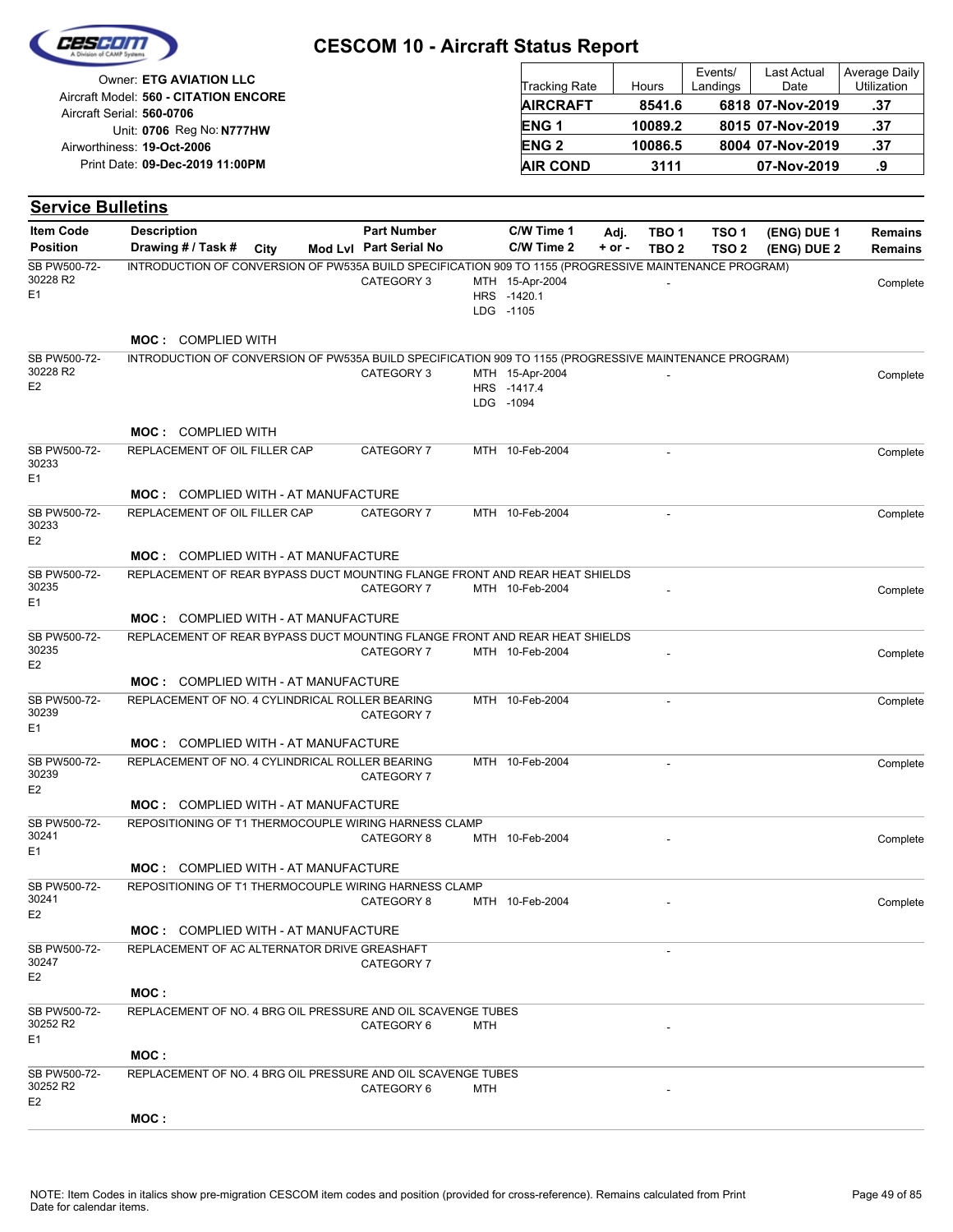

| <b>Owner: ETG AVIATION LLC</b>                                     | <b>Tracking Rate</b> | Hours   | Events/<br>Landings | <b>Last Actual</b><br>Date | Average Daily<br>Utilization |
|--------------------------------------------------------------------|----------------------|---------|---------------------|----------------------------|------------------------------|
| Aircraft Model: 560 - CITATION ENCORE<br>Aircraft Serial: 560-0706 | <b>AIRCRAFT</b>      | 8541.6  |                     | 6818 07-Nov-2019           | .37                          |
| Unit: 0706 Reg No: N777HW                                          | ENG <sub>1</sub>     | 10089.2 |                     | 8015 07-Nov-2019           | .37                          |
| Airworthiness: 19-Oct-2006                                         | <b>ENG 2</b>         | 10086.5 |                     | 8004 07-Nov-2019           | .37                          |
| Print Date: 09-Dec-2019 11:00PM                                    | <b>AIR COND</b>      | 3111    |                     | 07-Nov-2019                | .9                           |

| <b>Item Code</b>                           | <b>Description</b>                                                                                        |            | <b>Part Number</b>     |     | C/W Time 1                            | Adj.       | TBO <sub>1</sub>         | TSO <sub>1</sub> | (ENG) DUE 1 | <b>Remains</b> |
|--------------------------------------------|-----------------------------------------------------------------------------------------------------------|------------|------------------------|-----|---------------------------------------|------------|--------------------------|------------------|-------------|----------------|
| <b>Position</b>                            | Drawing # / Task #                                                                                        | City       | Mod Lvl Part Serial No |     | C/W Time 2                            | $+$ or $-$ | TBO <sub>2</sub>         | TSO <sub>2</sub> | (ENG) DUE 2 | <b>Remains</b> |
| SB PW500-72-<br>30256 R1<br>E <sub>1</sub> | REPLACEMENT OF INTERMEDIATE CASE ASSEMBLY                                                                 |            | CATEGORY 7             |     |                                       |            |                          |                  |             |                |
|                                            | MOC:                                                                                                      |            |                        |     |                                       |            |                          |                  |             |                |
| SB PW500-72-<br>30256 R1<br>E <sub>2</sub> | REPLACEMENT OF INTERMEDIATE CASE ASSEMBLY                                                                 |            | CATEGORY 7             |     |                                       |            |                          |                  |             |                |
|                                            | MOC:                                                                                                      |            |                        |     |                                       |            |                          |                  |             |                |
| SB PW500-72-<br>30258 R2<br>E <sub>1</sub> | REPLACEMENT OF COMBUSTION CHAMBER LINER                                                                   |            | CATEGORY 7             |     |                                       |            | ÷,                       |                  |             |                |
|                                            | MOC:                                                                                                      |            |                        |     |                                       |            |                          |                  |             |                |
| SB PW500-72-<br>30258 R2<br>E <sub>2</sub> | REPLACEMENT OF COMBUSTION CHAMBER LINER                                                                   | <b>UNK</b> | CATEGORY 7             | HRS | MTH 24-Dec-2017<br>8329.5<br>LDG 6657 |            | $\overline{\phantom{a}}$ |                  |             | Complete       |
|                                            | <b>MOC: COMPLIED WITH</b>                                                                                 |            |                        |     |                                       |            |                          |                  |             |                |
| SB PW500-72-                               | REPLACEMENTOF STARTER-GENERATOR-DRIVE GEARSHAFT AND PLAIN SEAL                                            |            |                        |     |                                       |            |                          |                  |             |                |
| 30264 R2                                   |                                                                                                           | <b>BTV</b> | CATEGORY 8             |     | MTH 09-Aug-2010                       |            |                          |                  |             | Complete       |
| E <sub>1</sub>                             |                                                                                                           |            |                        |     | HRS 3464.9<br>LDG 2748                |            |                          |                  |             |                |
|                                            | <b>MOC: COMPLIED WITH</b>                                                                                 |            |                        |     |                                       |            |                          |                  |             |                |
| SB PW500-72-                               | REPLACEMENTOF STARTER-GENERATOR-DRIVE GEARSHAFT AND PLAIN SEAL                                            |            |                        |     |                                       |            |                          |                  |             |                |
| 30264 R2                                   |                                                                                                           | <b>BTV</b> | CATEGORY 8             |     | MTH 09-Aug-2010                       |            |                          |                  |             | Complete       |
| E <sub>2</sub>                             |                                                                                                           |            |                        |     | HRS 3467.6<br>LDG 2759                |            |                          |                  |             |                |
|                                            |                                                                                                           |            |                        |     |                                       |            |                          |                  |             |                |
|                                            | <b>MOC: COMPLIED WITH</b>                                                                                 |            |                        |     |                                       |            |                          |                  |             |                |
| SB PW500-72-<br>30266 R1                   | REPLACEMENT/MODIFICATION OF IGNITION EXCITER                                                              |            |                        |     | MTH 31-Dec-2017                       |            | A/R                      |                  |             | Complete       |
| E <sub>1</sub>                             |                                                                                                           | <b>UNK</b> | CATEGORY 7             | HRS | 8329.5<br>LDG 6657                    |            |                          |                  |             |                |
|                                            |                                                                                                           |            |                        |     |                                       |            |                          |                  |             |                |
|                                            | <b>MOC: COMPLIED WITH</b>                                                                                 |            |                        |     |                                       |            |                          |                  |             |                |
| SB PW500-72-<br>30266 R1                   | REPLACEMENT/MODIFICATION OF IGNITION EXCITER                                                              |            |                        |     | MTH 10-Oct-2018                       |            | A/R                      |                  |             | Complete       |
| E <sub>2</sub>                             |                                                                                                           | ICT        | CATEGORY 7             |     | HRS 8362.7<br>LDG 6690                |            |                          |                  |             |                |
|                                            |                                                                                                           |            |                        |     |                                       |            |                          |                  |             |                |
|                                            | MOC: COMPLIED WITH - SB PW500-72-30266 REV. 1; REPLACEMENT OF IGNITION EXCITER. IS C/W DUE TO PART NUMBER |            |                        |     |                                       |            |                          |                  |             |                |
|                                            | INSTALLED.                                                                                                |            |                        |     |                                       |            |                          |                  |             |                |
| SB PW500-72-<br>30271                      | MODIFICATION/REPLACEMENT OF FAN ROTOR BALANCING ASSEMBLY                                                  | <b>UNK</b> | CATEGORY 6             |     | MTH 31-Dec-2017                       |            |                          |                  |             | Complete       |
| E1                                         |                                                                                                           |            |                        |     | HRS 8329.5                            |            |                          |                  |             |                |
|                                            |                                                                                                           |            |                        |     | LDG 6657                              |            |                          |                  |             |                |
|                                            | <b>MOC: COMPLIED WITH</b>                                                                                 |            |                        |     |                                       |            |                          |                  |             |                |
| SB PW500-72-                               | MODIFICATION/REPLACEMENT OF FAN ROTOR BALANCING ASSEMBLY                                                  |            |                        |     |                                       |            |                          |                  |             |                |
| 30271                                      |                                                                                                           | <b>UNK</b> | CATEGORY 6             |     | MTH 24-Dec-2017                       |            |                          |                  |             | Complete       |
| E <sub>2</sub>                             |                                                                                                           |            |                        |     | HRS 8329.5                            |            |                          |                  |             |                |
|                                            |                                                                                                           |            |                        |     | LDG 6657                              |            |                          |                  |             |                |
|                                            | <b>MOC: COMPLIED WITH</b>                                                                                 |            |                        |     |                                       |            |                          |                  |             |                |
| SB PW500-72-                               | INTRODUCTION OF FUEL PRESSURE TUBE REPLACEMENT AND ATTENUATOR                                             |            |                        |     |                                       |            |                          |                  |             |                |
| 30273                                      |                                                                                                           |            | CATEGORY 3             |     | MTH 20-Aug-2004                       |            |                          |                  |             | Complete       |
| E <sub>1</sub>                             |                                                                                                           |            |                        |     | HRS -1182.3<br>LDG -920               |            |                          |                  |             |                |
|                                            |                                                                                                           |            |                        |     |                                       |            |                          |                  |             |                |
|                                            | MOC: COMPLIED WITH                                                                                        |            |                        |     |                                       |            |                          |                  |             |                |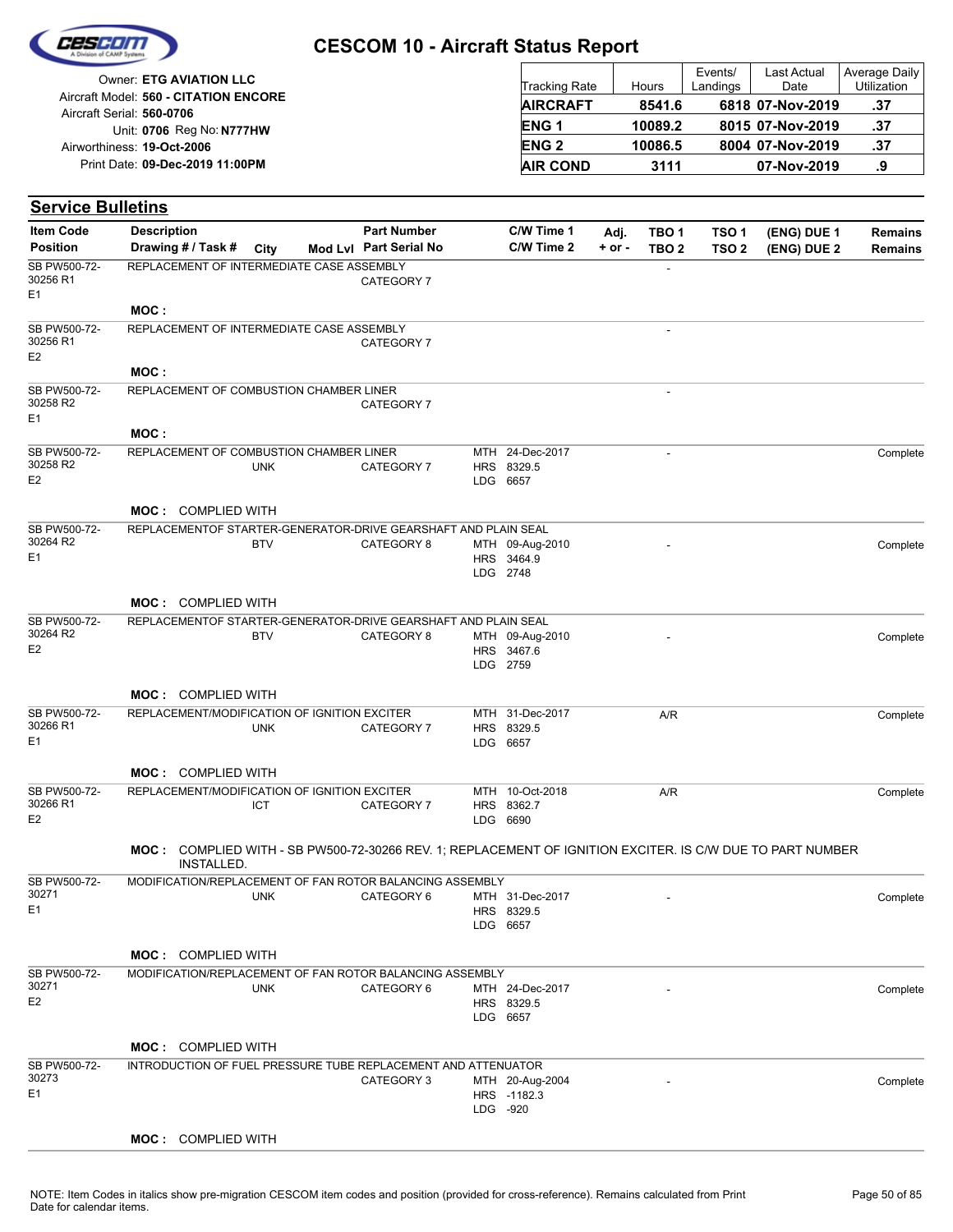| Owner: ETG AVIATION LLC                                            | Tracking Rate    | Hours   | Events/<br>Landings | Last Actual<br>Date | Average Daily<br><b>Utilization</b> |
|--------------------------------------------------------------------|------------------|---------|---------------------|---------------------|-------------------------------------|
| Aircraft Model: 560 - CITATION ENCORE<br>Aircraft Serial: 560-0706 | <b>AIRCRAFT</b>  | 8541.6  |                     | 6818 07-Nov-2019    | .37                                 |
| Unit: 0706 Reg No: N777HW                                          | ENG <sub>1</sub> | 10089.2 |                     | 8015 07-Nov-2019    | .37                                 |
| Airworthiness: 19-Oct-2006                                         | ENG <sub>2</sub> | 10086.5 |                     | 8004 07-Nov-2019    | .37                                 |
| Print Date: 09-Dec-2019 11:00PM                                    | <b>AIR COND</b>  | 3111    |                     | 07-Nov-2019         | .9                                  |
| <b>Service Bulletins</b>                                           |                  |         |                     |                     |                                     |

ł

| <b>Item Code</b>                           | <b>Description</b> |                               |            | <b>Part Number</b>                                                                                                  |     | C/W Time 1                                 | Adj.       | TBO <sub>1</sub> | TSO <sub>1</sub> | (ENG) DUE 1 | <b>Remains</b> |
|--------------------------------------------|--------------------|-------------------------------|------------|---------------------------------------------------------------------------------------------------------------------|-----|--------------------------------------------|------------|------------------|------------------|-------------|----------------|
| <b>Position</b>                            |                    | Drawing # / Task #            | City       | Mod Lvl Part Serial No                                                                                              |     | C/W Time 2                                 | $+$ or $-$ | TBO <sub>2</sub> | TSO <sub>2</sub> | (ENG) DUE 2 | <b>Remains</b> |
| SB PW500-72-<br>30273<br>E <sub>2</sub>    |                    |                               |            | INTRODUCTION OF FUEL PRESSURE TUBE REPLACEMENT AND ATTENUATOR<br>CATEGORY 3                                         |     | MTH 20-Aug-2004<br>HRS -1179.6<br>LDG -909 |            |                  |                  |             | Complete       |
|                                            |                    |                               |            |                                                                                                                     |     |                                            |            |                  |                  |             |                |
|                                            |                    | <b>MOC: COMPLIED WITH</b>     |            |                                                                                                                     |     |                                            |            |                  |                  |             |                |
| SB PW500-72-<br>30277 R1<br>E <sub>1</sub> |                    |                               |            | REPLACEMENT/MODIFICATION OF HYDROMECHANICAL FUEL CONTROL<br>CATEGORY 8                                              | MTH |                                            |            |                  |                  |             |                |
|                                            | MOC:               |                               |            |                                                                                                                     |     |                                            |            |                  |                  |             |                |
| SB PW500-72-<br>30277 R1<br>E <sub>2</sub> |                    |                               |            | REPLACEMENT/MODIFICATION OF HYDROMECHANICAL FUEL CONTROL<br>CATEGORY 8                                              | MTH |                                            |            |                  |                  |             |                |
|                                            | MOC:               |                               |            |                                                                                                                     |     |                                            |            |                  |                  |             |                |
| SB PW500-72-                               |                    |                               |            | REPLACEMENT/MODIFICATION OF HYDROMECHANICAL FUEL CONTROL                                                            |     |                                            |            |                  |                  |             |                |
| 30279 R2<br>E <sub>1</sub>                 |                    |                               | ICT        | CATEGORY 6                                                                                                          |     | MTH 10-Oct-2018<br>HRS 8362.7<br>LDG 6690  |            |                  |                  |             |                |
|                                            |                    | PART NUMBER INSTALLED.        |            | MOC: DEFERRED - SB PW500-72-30279 REV. 2; REPLACEMENT OF HYDROMECHANICAL FUEL CONTROL. DOES NOT APPLY DUE TO        |     |                                            |            |                  |                  |             |                |
| SB PW500-72-                               |                    |                               |            | REPLACEMENT/MODIFICATION OF HYDROMECHANICAL FUEL CONTROL                                                            |     |                                            |            |                  |                  |             |                |
| 30279 R2<br>E <sub>2</sub>                 |                    |                               | ICT        | CATEGORY 6                                                                                                          |     | MTH 10-Oct-2018<br>HRS 8362.7<br>LDG 6690  |            |                  |                  |             | N/A            |
|                                            |                    | DUE TO PART NUMBER INSTALLED. |            | MOC: NOT APPLICABLE - SB PW500-72-30279 REV. 2; REPLACEMENT OF HYDROMECHANICAL FUEL CONTROL. DOES NOT APPLY         |     |                                            |            |                  |                  |             |                |
| SB PW500-72-<br>30282<br>E <sub>1</sub>    |                    |                               | <b>BTV</b> | REPLACEMENT OF FUEL NOZZLE PREFORMED PACKINGS<br>CATEGORY 6                                                         |     | MTH 09-Aug-2010<br>HRS 3464.9<br>LDG 2748  |            |                  |                  |             | Complete       |
|                                            |                    | <b>MOC: COMPLIED WITH</b>     |            |                                                                                                                     |     |                                            |            |                  |                  |             |                |
| SB PW500-72-<br>30282<br>E <sub>2</sub>    |                    |                               | <b>BTV</b> | REPLACEMENT OF FUEL NOZZLE PREFORMED PACKINGS<br>CATEGORY 6                                                         |     | MTH 09-Aug-2010<br>HRS 3467.6<br>LDG 2759  |            | $\overline{a}$   |                  |             | Complete       |
|                                            |                    | <b>MOC: COMPLIED WITH</b>     |            |                                                                                                                     |     |                                            |            |                  |                  |             |                |
| SB PW500-72-                               |                    |                               |            | REPLACEMENT OF FIRST-STAGE-HIGH-COMPRESSOR-ROTOR                                                                    |     |                                            |            |                  |                  |             |                |
| 30291 R1<br>E <sub>1</sub>                 |                    |                               | <b>UNK</b> | CATEGORY 6                                                                                                          |     | MTH 31-Dec-2017<br>HRS 8329.5<br>LDG 6657  |            |                  |                  |             | Complete       |
|                                            |                    | <b>MOC: COMPLIED WITH</b>     |            |                                                                                                                     |     |                                            |            |                  |                  |             |                |
| SB PW500-72-<br>30291 R1<br>E <sub>2</sub> |                    |                               | <b>UNK</b> | REPLACEMENT OF FIRST-STAGE-HIGH-COMPRESSOR-ROTOR<br>CATEGORY 6                                                      |     | MTH 24-Dec-2017<br>HRS 8329.5<br>LDG 6657  |            |                  |                  |             | Complete       |
|                                            |                    | <b>MOC: COMPLIED WITH</b>     |            |                                                                                                                     |     |                                            |            |                  |                  |             |                |
| SB PW500-72-                               |                    |                               |            | INSPECT INSPECTION OF OIL TANK FILLER CAP USING FINGER                                                              |     |                                            |            |                  |                  |             |                |
| 30294 R2 (PART A)<br>E <sub>1</sub>        |                    |                               | ICT        | CATEGORY 3                                                                                                          |     | MTH 10-Oct-2018<br>HRS 8362.7<br>LDG 6690  |            | A/R              |                  |             | Complete       |
|                                            |                    | ACCOMPLISHED.                 |            | MOC: COMPLIED WITH - SB PW500-72-30294 REV. 2 PART A; INSPECTION OF OIL FILLER CAP. IS C/W DUE TO REV. 2 PART B WAS |     |                                            |            |                  |                  |             |                |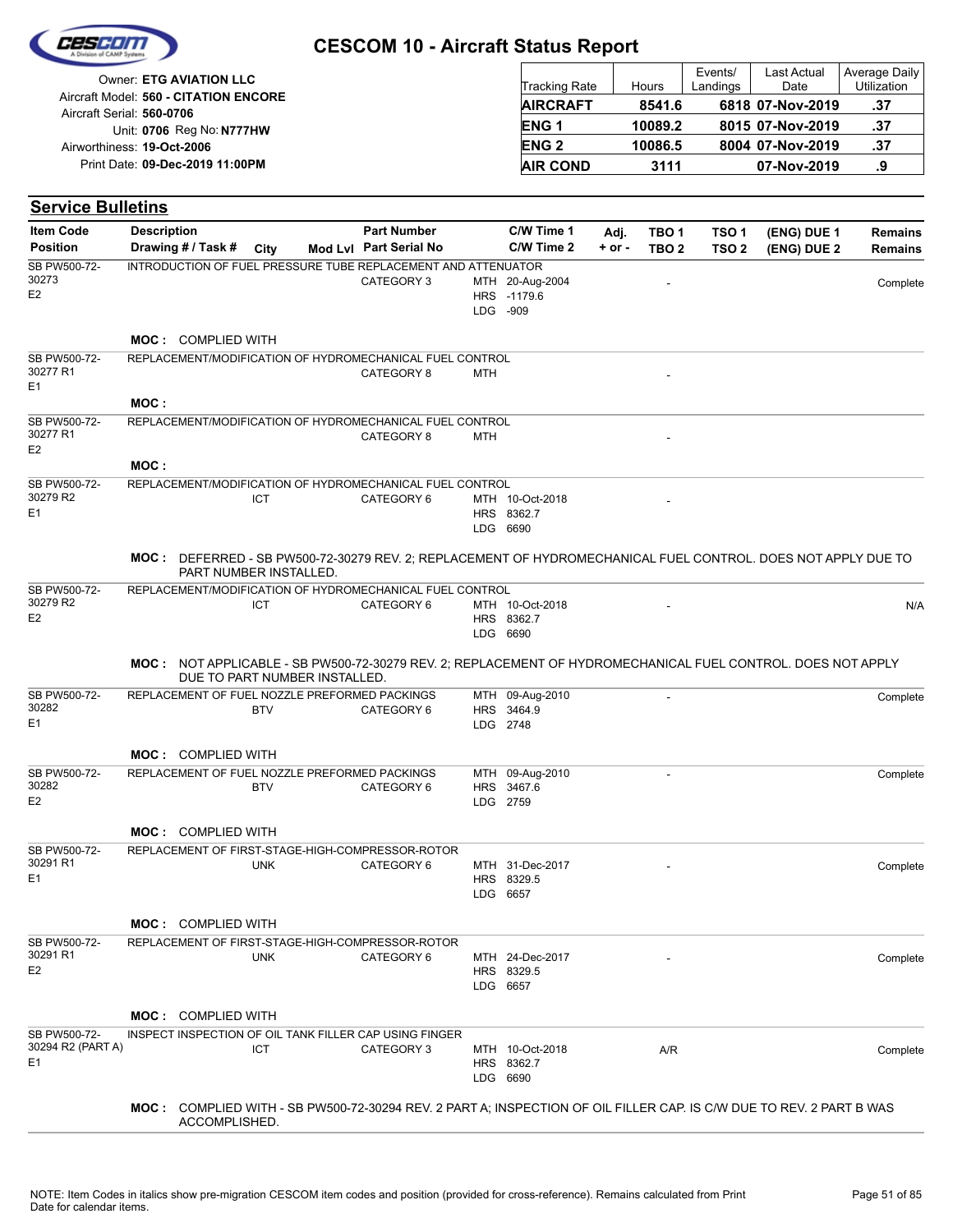|                                            | Owner: ETG AVIATION LLC                                       |                                                                                                                     |                                              |                   | <b>Tracking Rate</b>                      |                    | Hours   |                           | Events/<br>Landings                  | Last Actual<br>Date        | Average Daily<br>Utilization     |
|--------------------------------------------|---------------------------------------------------------------|---------------------------------------------------------------------------------------------------------------------|----------------------------------------------|-------------------|-------------------------------------------|--------------------|---------|---------------------------|--------------------------------------|----------------------------|----------------------------------|
|                                            | Aircraft Model: 560 - CITATION ENCORE                         |                                                                                                                     |                                              |                   | <b>AIRCRAFT</b>                           |                    |         | 8541.6                    |                                      | 6818 07-Nov-2019           | .37                              |
|                                            | Aircraft Serial: 560-0706                                     |                                                                                                                     |                                              |                   | ENG <sub>1</sub>                          |                    |         | 10089.2                   |                                      | 8015 07-Nov-2019           | .37                              |
|                                            | Unit: 0706 Reg No: N777HW                                     |                                                                                                                     |                                              |                   | <b>ENG2</b>                               |                    | 10086.5 |                           |                                      | 8004 07-Nov-2019           |                                  |
|                                            | Airworthiness: 19-Oct-2006<br>Print Date: 09-Dec-2019 11:00PM |                                                                                                                     |                                              |                   |                                           |                    |         |                           |                                      |                            | .37                              |
|                                            |                                                               |                                                                                                                     |                                              |                   | <b>AIR COND</b>                           |                    |         | 3111                      |                                      | 07-Nov-2019                | .9                               |
| <b>Service Bulletins</b>                   |                                                               |                                                                                                                     |                                              |                   |                                           |                    |         |                           |                                      |                            |                                  |
| <b>Item Code</b><br><b>Position</b>        | <b>Description</b><br>Drawing # / Task #                      | City                                                                                                                | <b>Part Number</b><br>Mod Lvl Part Serial No |                   | C/W Time 1<br>C/W Time 2                  | Adj.<br>$+$ or $-$ |         | TBO 1<br>TBO <sub>2</sub> | TSO <sub>1</sub><br>TSO <sub>2</sub> | (ENG) DUE 1<br>(ENG) DUE 2 | <b>Remains</b><br><b>Remains</b> |
| SB PW500-72-                               | INSPECT INSPECTION OF OIL TANK FILLER CAP USING FINGER        |                                                                                                                     |                                              |                   |                                           |                    |         |                           |                                      |                            |                                  |
| 30294 R2 (PART A)<br>E <sub>2</sub>        |                                                               | ICT                                                                                                                 | CATEGORY 3                                   | <b>HRS</b><br>LDG | MTH 10-Oct-2018<br>8362.7<br>6690         |                    |         | A/R                       |                                      |                            | Complete                         |
|                                            | ACCOMPLISHED.                                                 | MOC: COMPLIED WITH - SB PW500-72-30294 REV. 2 PART A; INSPECTION OF OIL FILLER CAP. IS C/W DUE TO REV. 2 PART B WAS |                                              |                   |                                           |                    |         |                           |                                      |                            |                                  |
| SB PW500-72-<br>30294 R2 (PART B)          | INSPECT INSPECTION OF OIL TANK FILLER CAP USING TORQUE WRENCH |                                                                                                                     |                                              |                   |                                           |                    |         |                           |                                      |                            |                                  |
| E <sub>1</sub>                             |                                                               | ICT                                                                                                                 | CATEGORY 3                                   |                   | MTH 10-Oct-2018<br>HRS 8362.7<br>LDG 6690 |                    |         |                           |                                      |                            | Complete                         |
|                                            | <b>MOC: COMPLIED WITH</b>                                     |                                                                                                                     |                                              |                   |                                           |                    |         |                           |                                      |                            |                                  |
| SB PW500-72-<br>30294 R2 (PART B)          | INSPECT INSPECTION OF OIL TANK FILLER CAP USING TORQUE WRENCH | ICT                                                                                                                 | CATEGORY 3                                   |                   | MTH 10-Oct-2018                           |                    |         |                           |                                      |                            |                                  |
| E <sub>2</sub>                             |                                                               |                                                                                                                     |                                              |                   | HRS 8362.7<br>LDG 6690                    |                    |         |                           |                                      |                            | Complete                         |
|                                            | <b>MOC: COMPLIED WITH</b>                                     |                                                                                                                     |                                              |                   |                                           |                    |         |                           |                                      |                            |                                  |
| SB PW500-72-                               | INSPECTION OF OIL TANK FILLER CAP                             |                                                                                                                     | CATEGORY 3                                   | MTH               | 10-Oct-2018                               |                    |         | A/R                       |                                      |                            | Complete                         |
| 30294 R2<br>E <sub>1</sub>                 |                                                               | ICT                                                                                                                 |                                              | <b>HRS</b>        | 8362.7<br>LDG 6690                        |                    |         |                           |                                      |                            |                                  |
|                                            | MOC :<br>ACCOMPLISHED.                                        | COMPLIED WITH - SB PW500-72-30294 REV. 2; INSPECTION OF OIL FILLER CAP. IS C/W DUE TO REV. 2 PART B WAS             |                                              |                   |                                           |                    |         |                           |                                      |                            |                                  |
| SB PW500-72-<br>30294 R2<br>E <sub>2</sub> | INSPECTION OF OIL TANK FILLER CAP                             | ICT                                                                                                                 | CATEGORY 3                                   |                   | MTH 10-Oct-2018<br>HRS 8362.7<br>LDG 6690 |                    |         | A/R                       |                                      |                            | Complete                         |
|                                            | ACCOMPLISHED.                                                 | MOC: COMPLIED WITH - SB PW500-72-30294 REV. 2; INSPECTION OF OIL FILLER CAP. IS C/W DUE TO REV. 2 PART B WAS        |                                              |                   |                                           |                    |         |                           |                                      |                            |                                  |
| SB PW500-72-<br>30297 R1<br>E <sub>1</sub> | REPLACEMENT OF NO. 4 BEARING CARBON SEAL                      |                                                                                                                     | CATEGORY 10                                  | <b>MTH</b>        |                                           |                    |         | ٠                         |                                      |                            |                                  |
|                                            | MOC:                                                          |                                                                                                                     |                                              |                   |                                           |                    |         |                           |                                      |                            |                                  |
| SB PW500-72-<br>30297 R1<br>E <sub>2</sub> | REPLACEMENT OF NO. 4 BEARING CARBON SEAL                      |                                                                                                                     | CATEGORY 10                                  | MTH               |                                           |                    |         |                           |                                      |                            |                                  |
|                                            | MOC:                                                          |                                                                                                                     |                                              |                   |                                           |                    |         |                           |                                      |                            |                                  |
| SB PW500-72-<br>30300 R3<br>E <sub>1</sub> | REPLACEMENT OF OIL PUMP PLAIN SEAL                            | <b>UNK</b>                                                                                                          | CATEGORY 6                                   |                   | MTH 31-Dec-2017<br>HRS 8329.5<br>LDG 6657 |                    |         |                           |                                      |                            | Complete                         |
|                                            | <b>MOC: COMPLIED WITH</b>                                     |                                                                                                                     |                                              |                   |                                           |                    |         |                           |                                      |                            |                                  |
| SB PW500-72-<br>30300 R3<br>E <sub>2</sub> | REPLACEMENT OF OIL PUMP PLAIN SEAL                            |                                                                                                                     | CATEGORY 6                                   | MTH               |                                           |                    |         |                           |                                      |                            |                                  |
|                                            | MOC:                                                          |                                                                                                                     |                                              |                   |                                           |                    |         |                           |                                      |                            |                                  |
| SB PW500-72-<br>30301 R1                   | REPLACEMENT OF NO. 4 BEARING CARBON SEAL                      |                                                                                                                     | CATEGORY 10                                  | MTH               |                                           |                    |         |                           |                                      |                            |                                  |
| E <sub>1</sub>                             | MOC:                                                          |                                                                                                                     |                                              |                   |                                           |                    |         |                           |                                      |                            |                                  |
| SB PW500-72-<br>30301 R1<br>E <sub>2</sub> | REPLACEMENT OF NO. 4 BEARING CARBON SEAL                      |                                                                                                                     | CATEGORY 10                                  | MTH               |                                           |                    |         |                           |                                      |                            |                                  |
|                                            | MOC :                                                         |                                                                                                                     |                                              |                   |                                           |                    |         |                           |                                      |                            |                                  |
| SB PW500-72-<br>30302 R2<br>E <sub>1</sub> | REPLACEMENT OF IGNITION IGNITERS AND CABLES                   |                                                                                                                     |                                              | MTH               |                                           |                    |         |                           |                                      |                            |                                  |
|                                            | MOC:                                                          |                                                                                                                     |                                              |                   |                                           |                    |         |                           |                                      |                            |                                  |

**CESCOM**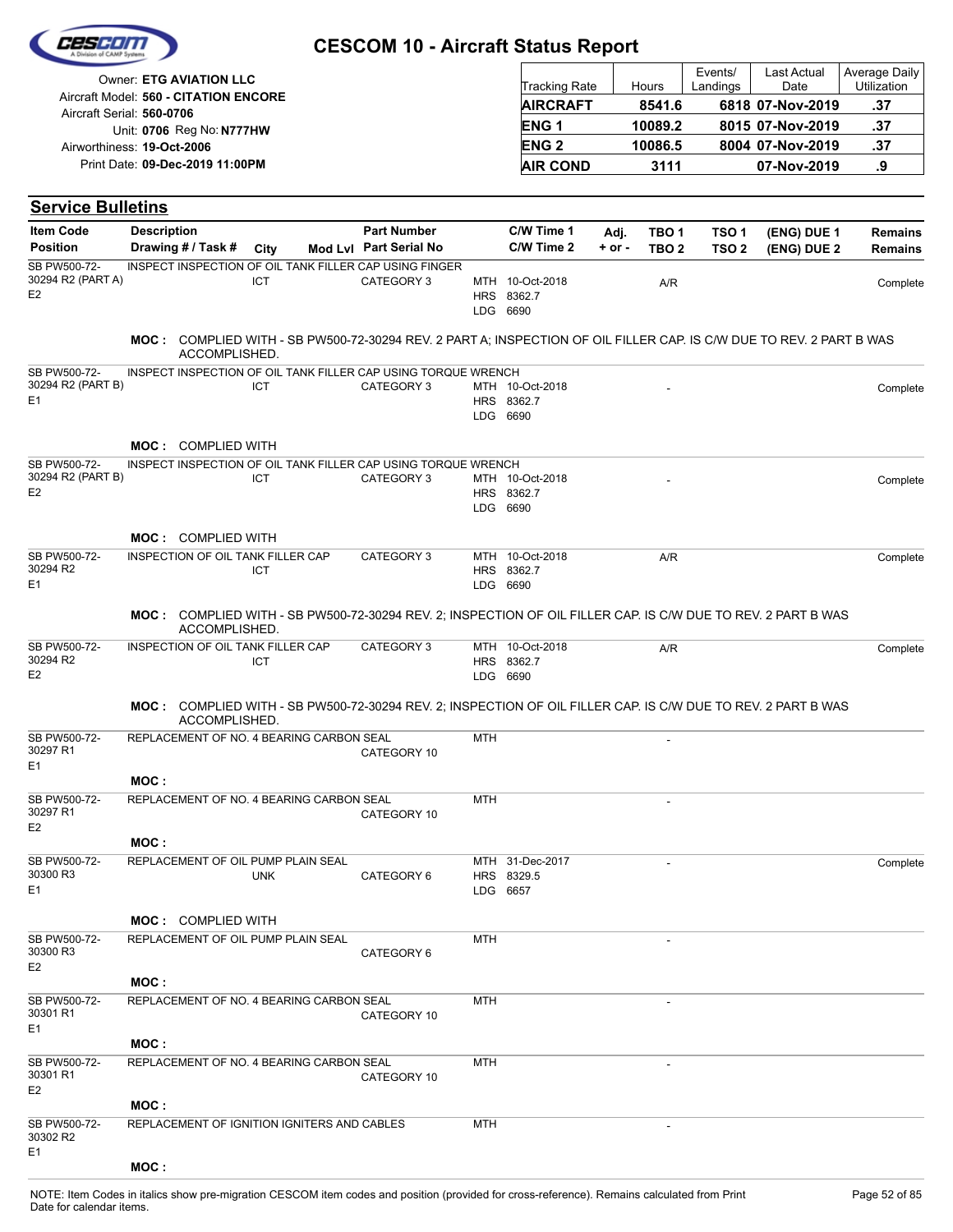

| Owner: ETG AVIATION LLC                                            | <b>Tracking Rate</b> | Hours   | Events/<br>Landings | Last Actual<br>Date | Average Daily<br><b>Utilization</b> |
|--------------------------------------------------------------------|----------------------|---------|---------------------|---------------------|-------------------------------------|
| Aircraft Model: 560 - CITATION ENCORE<br>Aircraft Serial: 560-0706 | <b>AIRCRAFT</b>      | 8541.6  |                     | 6818 07-Nov-2019    | .37                                 |
| Unit: 0706 Reg No: N777HW                                          | <b>ENG1</b>          | 10089.2 |                     | 8015 07-Nov-2019    | .37                                 |
| Airworthiness: 19-Oct-2006                                         | <b>ENG 2</b>         | 10086.5 |                     | 8004 07-Nov-2019    | .37                                 |
| Print Date: 09-Dec-2019 11:00PM                                    | <b>AIR COND</b>      | 3111    |                     | 07-Nov-2019         | .9                                  |

| <b>Item Code</b>                            | <b>Description</b>                                                               |            | <b>Part Number</b>     |         | C/W Time 1                    | Adj.       | TBO <sub>1</sub>         | TSO <sub>1</sub> | (ENG) DUE 1 | <b>Remains</b> |
|---------------------------------------------|----------------------------------------------------------------------------------|------------|------------------------|---------|-------------------------------|------------|--------------------------|------------------|-------------|----------------|
| <b>Position</b>                             | Drawing # / Task #                                                               | City       | Mod Lvl Part Serial No |         | C/W Time 2                    | $+$ or $-$ | TBO <sub>2</sub>         | TSO <sub>2</sub> | (ENG) DUE 2 | <b>Remains</b> |
| SB PW500-72-<br>30302 R2<br>E <sub>2</sub>  | REPLACEMENT OF IGNITION IGNITERS AND CABLES                                      |            |                        | MTH     |                               |            |                          |                  |             |                |
|                                             | MOC:                                                                             |            |                        |         |                               |            |                          |                  |             |                |
| SB PW500-72-<br>30305 R01<br>E <sub>1</sub> | REPLACEMENT/MODIFICATION OF TURBINE CASE ASSEMBLY                                |            | CATEGORY 7             |         |                               |            |                          |                  |             |                |
|                                             | MOC:                                                                             |            |                        |         |                               |            |                          |                  |             |                |
| SB PW500-72-<br>30305 R01<br>E <sub>2</sub> | REPLACEMENT/MODIFICATION OF TURBINE CASE ASSEMBLY                                |            | CATEGORY 7             |         |                               |            |                          |                  |             |                |
|                                             | MOC:                                                                             |            |                        |         |                               |            |                          |                  |             |                |
| SB PW500-72-<br>30306 R3<br>E <sub>1</sub>  | NEW TRANSFER TUBE WITH HEATSHIELD                                                |            | CATEGORY 5             | LDG 705 | MTH 01-Mar-2007<br>HRS 917.4  |            | $\overline{\phantom{a}}$ |                  |             | Complete       |
|                                             | <b>MOC: COMPLIED WITH</b>                                                        |            |                        |         |                               |            |                          |                  |             |                |
| SB PW500-72-                                | NEW TRANSFER TUBE WITH HEATSHIELD                                                |            |                        |         | MTH 01-Mar-2007               |            | $\overline{a}$           |                  |             | Complete       |
| 30306 R3                                    |                                                                                  |            | <b>CATEGORY 5</b>      |         | HRS 920.6                     |            |                          |                  |             |                |
| E <sub>2</sub>                              |                                                                                  |            |                        | LDG 716 |                               |            |                          |                  |             |                |
|                                             | <b>MOC: COMPLIED WITH</b>                                                        |            |                        |         |                               |            |                          |                  |             |                |
| SB PW500-72-                                | REPLACEMENT OF COMPRESSOR RETAINING NUT                                          |            |                        |         | MTH 31-Dec-2017               |            |                          |                  |             | Complete       |
| 30308                                       |                                                                                  | <b>UNK</b> | CATEGORY 6             |         | HRS 8329.5                    |            |                          |                  |             |                |
| E <sub>1</sub>                              |                                                                                  |            |                        |         | LDG 6657                      |            |                          |                  |             |                |
|                                             | <b>MOC: COMPLIED WITH</b>                                                        |            |                        |         |                               |            |                          |                  |             |                |
| SB PW500-72-                                | REPLACEMENT OF COMPRESSOR RETAINING NUT                                          |            |                        |         | MTH 24-Dec-2017               |            |                          |                  |             | Complete       |
| 30308<br>E <sub>2</sub>                     |                                                                                  | <b>UNK</b> | CATEGORY 6             |         | HRS 8329.5<br>LDG 6657        |            |                          |                  |             |                |
|                                             |                                                                                  |            |                        |         |                               |            |                          |                  |             |                |
|                                             | <b>MOC: COMPLIED WITH</b>                                                        |            |                        |         |                               |            |                          |                  |             |                |
| SB PW500-72-<br>30309 R4<br>E1              | REPLACEMENT/MODIFICATION OF HYDROMECHANICAL FUEL CONTROL                         |            | CATEGORY 8             |         |                               |            |                          |                  |             |                |
|                                             | MOC :                                                                            |            |                        |         |                               |            |                          |                  |             |                |
| SB PW500-72-                                | REPLACEMENT/MODIFICATION OF HYDROMECHANICAL FUEL CONTROL                         |            |                        |         |                               |            |                          |                  |             |                |
| 30309 R4<br>E <sub>2</sub>                  |                                                                                  |            | CATEGORY 8             |         |                               |            |                          |                  |             |                |
|                                             | MOC:                                                                             |            |                        |         |                               |            |                          |                  |             |                |
| SB PW500-72-                                | REPLACEMENT OF VANE RINGS ASSEMBLY COMPRESSOR-INLET                              |            |                        |         |                               |            |                          |                  |             |                |
| 30315<br>E1                                 |                                                                                  | <b>BTV</b> | CATEGORY 7             |         | MTH 09-Aug-2010<br>HRS 3464.9 |            |                          |                  |             | Complete       |
|                                             |                                                                                  |            |                        |         | LDG 2748                      |            |                          |                  |             |                |
|                                             |                                                                                  |            |                        |         |                               |            |                          |                  |             |                |
| SB PW500-72-                                | <b>MOC: COMPLIED WITH</b><br>REPLACEMENT OF VANE RINGS ASSEMBLY COMPRESSOR-INLET |            |                        |         |                               |            |                          |                  |             |                |
| 30315                                       |                                                                                  | <b>BTV</b> | CATEGORY 7             |         | MTH 09-Aug-2010               |            |                          |                  |             | Complete       |
| E <sub>2</sub>                              |                                                                                  |            |                        |         | HRS 3467.6<br>LDG 2759        |            |                          |                  |             |                |
|                                             | <b>MOC: COMPLIED WITH</b>                                                        |            |                        |         |                               |            |                          |                  |             |                |
| SB PW500-72-                                | REPLACEMENT OF TRANSFER TUBE ASSEMBLY                                            |            |                        |         | MTH 01-Mar-2007               |            | $\overline{\phantom{a}}$ |                  |             | Complete       |
| 30316 R1                                    |                                                                                  |            | CATEGORY 5             |         | HRS 917.4                     |            |                          |                  |             |                |
| E <sub>1</sub>                              |                                                                                  |            |                        | LDG 705 |                               |            |                          |                  |             |                |
|                                             | MOC: COMPLIED WITH                                                               |            |                        |         |                               |            |                          |                  |             |                |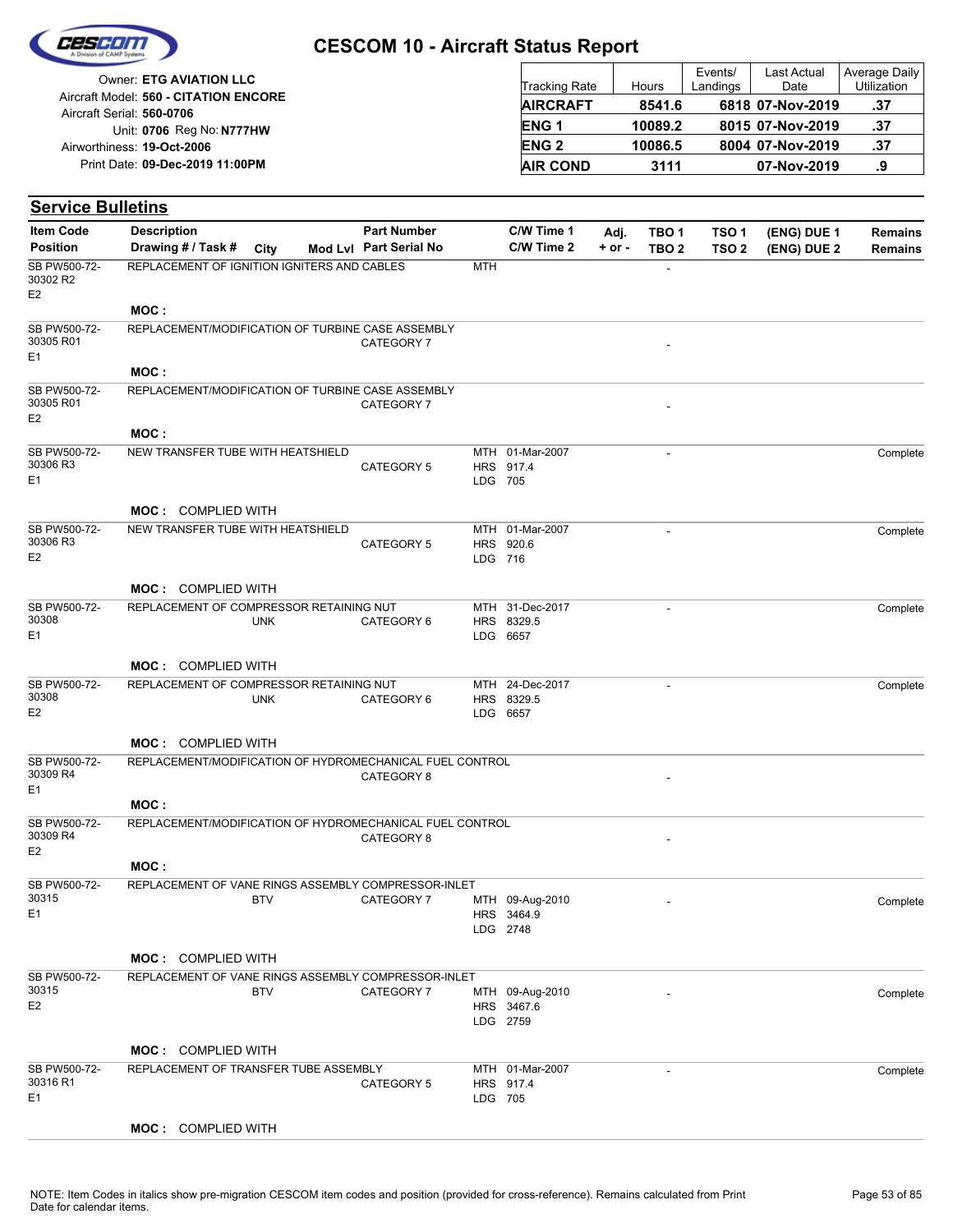

| <b>Owner: ETG AVIATION LLC</b>                                     | <b>Tracking Rate</b> | Hours   | Events/<br>Landings | Last Actual<br>Date | Average Daily<br><b>Utilization</b> |
|--------------------------------------------------------------------|----------------------|---------|---------------------|---------------------|-------------------------------------|
| Aircraft Model: 560 - CITATION ENCORE<br>Aircraft Serial: 560-0706 | <b>AIRCRAFT</b>      | 8541.6  |                     | 6818 07-Nov-2019    | .37                                 |
| Unit: 0706 Reg No: N777HW                                          | ENG <sub>1</sub>     | 10089.2 |                     | 8015 07-Nov-2019    | .37                                 |
| Airworthiness: 19-Oct-2006                                         | <b>ENG 2</b>         | 10086.5 |                     | 8004 07-Nov-2019    | - 37                                |
| Print Date: 09-Dec-2019 11:00PM                                    | <b>AIR COND</b>      | 3111    |                     | 07-Nov-2019         | .9                                  |

| <b>Item Code</b>                            | <b>Description</b>                                                        |            | <b>Part Number</b>     |         | C/W Time 1                                | Adj.       | TBO <sub>1</sub> | TSO <sub>1</sub> | (ENG) DUE 1 | Remains        |
|---------------------------------------------|---------------------------------------------------------------------------|------------|------------------------|---------|-------------------------------------------|------------|------------------|------------------|-------------|----------------|
| <b>Position</b>                             | Drawing # / Task # City                                                   |            | Mod Lvl Part Serial No |         | C/W Time 2                                | $+$ or $-$ | TBO <sub>2</sub> | TSO <sub>2</sub> | (ENG) DUE 2 | <b>Remains</b> |
| SB PW500-72-<br>30316 R1<br>E <sub>2</sub>  | REPLACEMENT OF TRANSFER TUBE ASSEMBLY                                     |            | CATEGORY 5             | LDG 716 | MTH 01-Mar-2007<br>HRS 920.6              |            |                  |                  |             | Complete       |
|                                             | <b>MOC: COMPLIED WITH</b>                                                 |            |                        |         |                                           |            |                  |                  |             |                |
| SB PW500-72-<br>30318 R1<br>E <sub>2</sub>  | REPLACEMENT OF COMBUSTION CHAMBER LINER                                   | <b>UNK</b> | CATEGORY 7             |         | MTH 24-Dec-2017<br>HRS 8329.5<br>LDG 6657 |            |                  |                  |             | Complete       |
|                                             | <b>MOC: COMPLIED WITH</b>                                                 |            |                        |         |                                           |            |                  |                  |             |                |
| SB PW500-72-<br>30325 R03<br>E <sub>1</sub> | REPLACEMENT OF OIL-PUMP PLAIN SEAL                                        | <b>UNK</b> | CATEGORY 6             |         | MTH 31-Dec-2017<br>HRS 8329.5<br>LDG 6657 |            |                  |                  |             | Complete       |
|                                             | <b>MOC: COMPLIED WITH</b>                                                 |            |                        |         |                                           |            |                  |                  |             |                |
| SB PW500-72-<br>30325 R03<br>E <sub>2</sub> | REPLACEMENT OF OIL-PUMP PLAIN SEAL                                        | <b>UNK</b> | CATEGORY 6             |         | MTH 24-Dec-2017<br>HRS 8329.5<br>LDG 6657 |            |                  |                  |             | Complete       |
|                                             | <b>MOC: COMPLIED WITH</b>                                                 |            |                        |         |                                           |            |                  |                  |             |                |
| SB PW500-72-<br>30328<br>E1                 | FIELD REPLACEMENT OF SPARE FAN ROTOR BALANCING ASSEMBLY                   |            | CATEGORY 7             |         |                                           |            |                  |                  |             |                |
|                                             | MOC:                                                                      |            |                        |         |                                           |            |                  |                  |             |                |
| SB PW500-72-<br>30328<br>E <sub>2</sub>     | FIELD REPLACEMENT OF SPARE FAN ROTOR BALANCING ASSEMBLY                   |            | CATEGORY 7             |         |                                           |            |                  |                  |             |                |
|                                             | MOC:                                                                      |            |                        |         |                                           |            |                  |                  |             |                |
| SB PW500-72-<br>30332 R03<br>E <sub>1</sub> | REPLACEMENT OF ACCESSORY GEARBOX DRIVE SHAFT ANNULAR BALL BEARING         |            | CATEGORY 6             |         |                                           |            |                  |                  |             |                |
|                                             | MOC:                                                                      |            |                        |         |                                           |            |                  |                  |             |                |
| SB PW500-72-<br>30332 R03<br>E <sub>2</sub> | REPLACEMENT OF ACCESSORY GEARBOX DRIVE SHAFT ANNULAR BALL BEARING         |            | CATEGORY 6             |         |                                           |            |                  |                  |             |                |
| SB PW500-72-                                | MOC:<br>REPLACEMENT OF ACCESSORY GEARBOX DRIVE-SHAFT ANNULAR BALL-BEARING |            |                        |         |                                           |            |                  |                  |             |                |
| 30332 R04<br>E <sub>1</sub>                 |                                                                           |            | CATEGORY 6             |         |                                           |            |                  |                  |             |                |
|                                             | MOC:                                                                      |            |                        |         |                                           |            |                  |                  |             |                |
| SB PW500-72-<br>30332 R04<br>E <sub>2</sub> | REPLACEMENT OF ACCESSORY GEARBOX DRIVE-SHAFT ANNULAR BALL-BEARING         |            | CATEGORY 6             |         |                                           |            |                  |                  |             |                |
|                                             | MOC:                                                                      |            |                        |         |                                           |            |                  |                  |             |                |
| SB PW500-72-<br>30332 R1<br>E <sub>1</sub>  | REPLACEMENT OF ACCESSORY GEARBOX DRIVE SHAFT ANNULAR BALL BEARING         | <b>BTV</b> | CATEGORY 6             |         | MTH 09-Aug-2010<br>HRS 3464.9<br>LDG 2748 |            |                  |                  |             | Complete       |
|                                             | <b>MOC: COMPLIED WITH</b>                                                 |            |                        |         |                                           |            |                  |                  |             |                |
| SB PW500-72-                                | REPLACEMENT OF ACCESSORY GEARBOX DRIVE SHAFT ANNULAR BALL BEARING         |            |                        |         |                                           |            |                  |                  |             |                |
| 30332 R1<br>E <sub>2</sub>                  |                                                                           | <b>BTV</b> | CATEGORY 6             |         | MTH 09-Aug-2010<br>HRS 3467.6<br>LDG 2759 |            |                  |                  |             | Complete       |
|                                             | <b>MOC: COMPLIED WITH</b>                                                 |            |                        |         |                                           |            |                  |                  |             |                |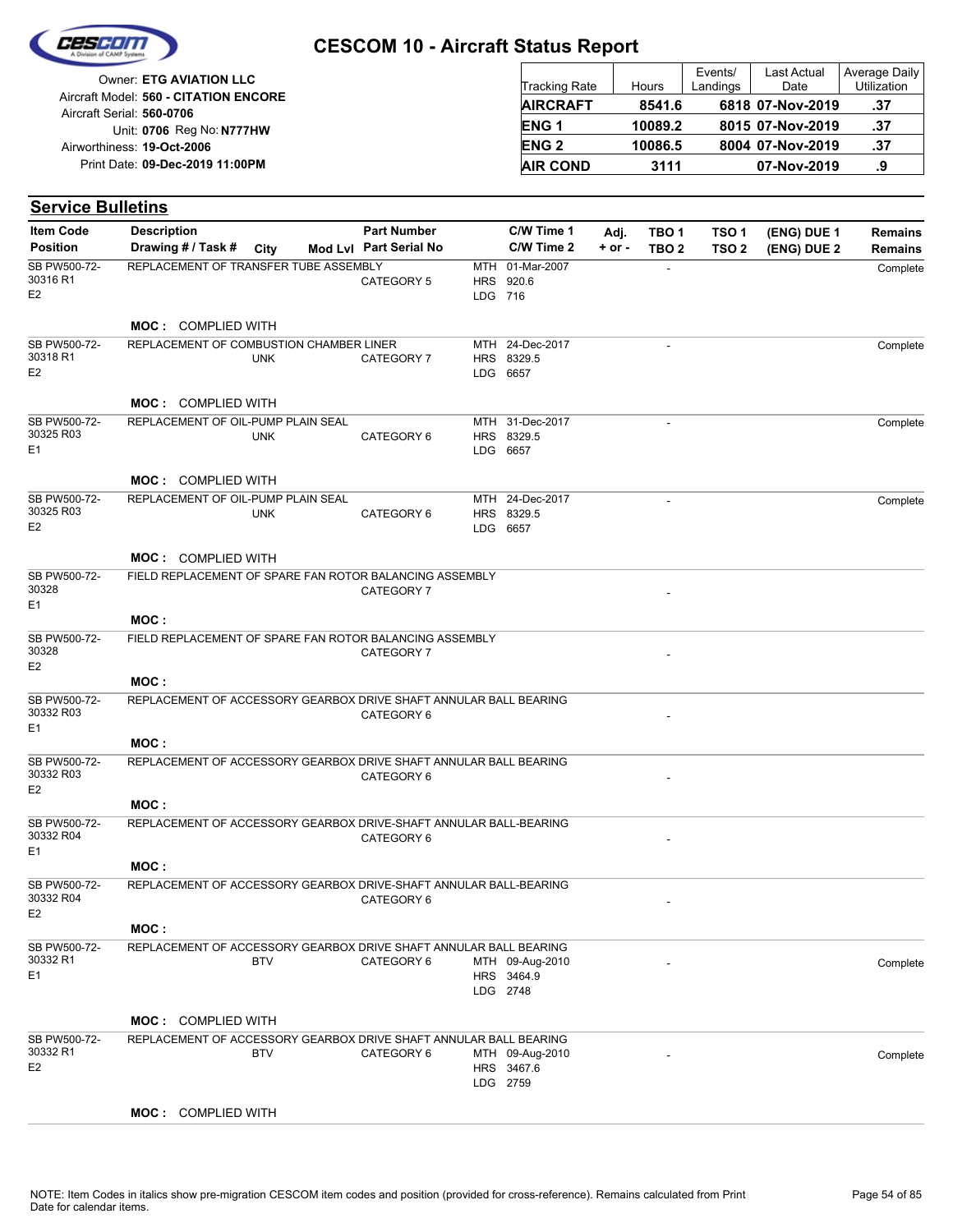

|                                       |                        |         | Events/  | Last Actual      | Average Daily      |
|---------------------------------------|------------------------|---------|----------|------------------|--------------------|
| Owner: ETG AVIATION LLC               | <b>Tracking Rate</b>   | Hours   | Landings | Date             | <b>Utilization</b> |
| Aircraft Model: 560 - CITATION ENCORE | <b>AIRCRAFT</b>        | 8541.6  |          | 6818 07-Nov-2019 | .37                |
| Aircraft Serial: 560-0706             |                        |         |          |                  |                    |
| Unit: 0706 Reg No: N777HW             | ENG <sub>1</sub>       | 10089.2 |          | 8015 07-Nov-2019 | .37                |
| Airworthiness: 19-Oct-2006            | <b>ENG<sub>2</sub></b> | 10086.5 |          | 8004 07-Nov-2019 | .37                |
| Print Date: 09-Dec-2019 11:00PM       | <b>AIR COND</b>        | 3111    |          | 07-Nov-2019      | .9                 |

#### **(ENG) DUE 2 (ENG) DUE 1 Service Bulletins** City **Mod Lvl Part Serial No Part Number C/W Time 1 C/W Time 2 + or - Adj. TBO 1 TBO 2 TSO 2 TSO 1 Remains** Description Part Number C/W Time 1 Adj. TBO 1 TSO 1 (ENG) DUE 1 Remains **Position Drawing # / Task # Item Code** CATEGORY 3 MTH E1 SB PW500-72- 30335 R1 BORESCOPE INSPECTION OF GAS-GENERATOR-CASE TO INTERMEDIATE-CASE RETAINING-BOLTS **MOC :** CATEGORY 3 MTH E2 SB PW500-72- 30335 R1 BORESCOPE INSPECTION OF GAS-GENERATOR-CASE TO INTERMEDIATE-CASE RETAINING-BOLTS **MOC :** CATEGORY 7 E1 SB PW500-72- 30336 R1 REPLACEMENT / MODIFICATION OF HYDROMECHANICAL FUEL CONTROL **MOC :** CATEGORY 7 E2 SB PW500-72- 30336 R1 REPLACEMENT / MODIFICATION OF HYDROMECHANICAL FUEL CONTROL **MOC :** LDG HRS 8329.5 CATEGORY 7 MTH 31-Dec-2017 - COMPLETE COMPLETE 6657  $F<sub>1</sub>$ SB PW500-72- 30338 UNK REPLACEMENT OF T1.4 AND T2.5 TEMPERATURE SENSORS **MOC :** COMPLIED WITH LDG 2295 HRS 2909.9 MTH 17-Sep-2009 - CATEGORY 7 Complete E1 SB PW500-72- 30340 R2 REPLACEMENT OF IGNITERS AND IGNITION CABLES **MOC :** COMPLIED WITH LDG 2306 HRS 2912.6 MTH 17-Sep-2009 - CATEGORY 7 Complete E2 SB PW500-72- 30340 R2 REPLACEMENT OF IGNITERS AND IGNITION CABLES **MOC :** COMPLIED WITH CATEGORY 7  $F<sub>1</sub>$ SB PW500-72- 30343 R6 REPLACEMENT OF SERVO VALVE FOR THE INTERCOMPRESSOR-BLEED-VALVE **MOC :** CATEGORY 7 E2 SB PW500-72- 30343 R6 REPLACEMENT OF SERVO VALVE FOR THE INTERCOMPRESSOR-BLEED-VALVE **MOC :** - CATEGORY 7  $F<sub>1</sub>$ SB PW500-72- 30344 R1 REPLACEMENT OF VARIOUS CADMIUM PLATED PARTS **MOC :** - CATEGORY 7 E2 SB PW500-72- 30344 R1 REPLACEMENT OF VARIOUS CADMIUM PLATED PARTS **MOC :** - E1 SB PW500-72- 30349 R1 TURBOFAN ENGINEOIL FILLER CAP - REPLACEMENT OF **MOC :** - E2 SB PW500-72- 30349 R1 TURBOFAN ENGINEOIL FILLER CAP - REPLACEMENT OF **MOC :**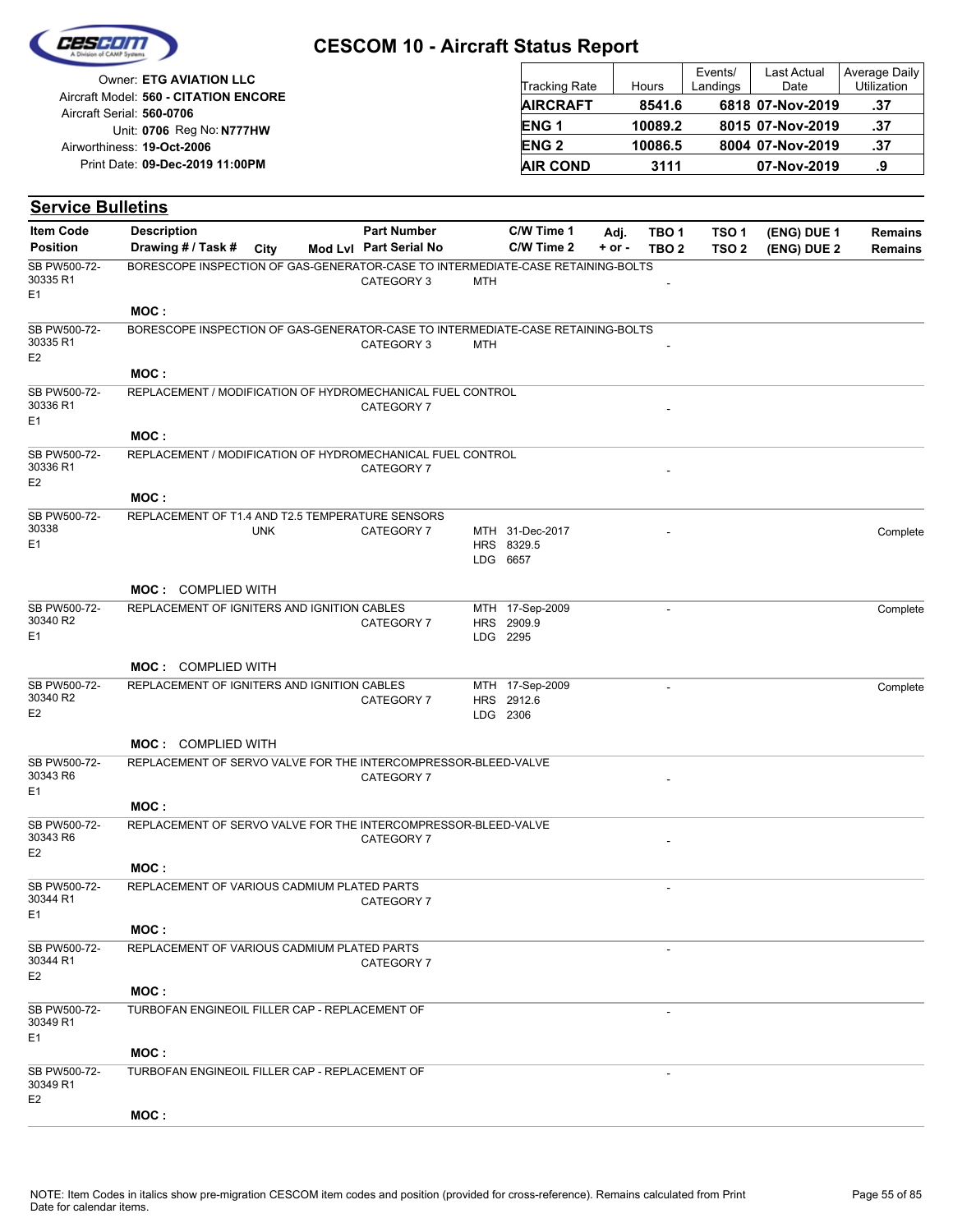| Ceseini |  |
|---------|--|
|         |  |
|         |  |

| Owner: ETG AVIATION LLC                                            | <b>Tracking Rate</b> | Hours   | Events/<br>Landings | Last Actual<br>Date | Average Daily<br><b>Utilization</b> |
|--------------------------------------------------------------------|----------------------|---------|---------------------|---------------------|-------------------------------------|
| Aircraft Model: 560 - CITATION ENCORE<br>Aircraft Serial: 560-0706 | <b>AIRCRAFT</b>      | 8541.6  |                     | 6818 07-Nov-2019    | .37                                 |
| Unit: 0706 Reg No: N777HW                                          | ENG <sub>1</sub>     | 10089.2 |                     | 8015 07-Nov-2019    | .37                                 |
| Airworthiness: 19-Oct-2006                                         | <b>ENG 2</b>         | 10086.5 |                     | 8004 07-Nov-2019    | .37                                 |
| Print Date: 09-Dec-2019 11:00PM                                    | <b>AIR COND</b>      | 3111    |                     | 07-Nov-2019         | .9                                  |

#### **(ENG) DUE 2 (ENG) DUE 1 Service Bulletins** City **Mod Lvl Part Serial No Part Number C/W Time 1 C/W Time 2 + or - Adj. TBO 1 TBO 2 TSO 2 TSO 1 Remains** Description Part Number C/W Time 1 Adj. TBO 1 TSO 1 (ENG) DUE 1 Remains **Position Drawing # / Task # Item Code** LDG HRS 3464.9 MTH 2748 09-Aug-2010 CATEGORY 6 **Complete** E1 SB PW500-72- 30353 R1 BTV REPLACEMENT OF INTERSHAFT CARBON SEALS **MOC :** COMPLIED WITH LDG 2759 HRS MTH 3467.6 09-Aug-2010 -CATEGORY 6 **Complete** E2 SB PW500-72- 30353 R1 BTV REPLACEMENT OF INTERSHAFT CARBON SEALS **MOC :** COMPLIED WITH CATEGORY 6  $F<sub>1</sub>$ SB PW500-72- 30356 R2 REPLACEMENT/MODIFICATION OF HYDROMECHANICAL FUEL CONTROL WITH ADDITIONAL PROTECTIVE SCREENS **MOC :** CATEGORY 6 E2 SB PW500-72- 30356 R2 REPLACEMENT/MODIFICATION OF HYDROMECHANICAL FUEL CONTROL WITH ADDITIONAL PROTECTIVE SCREENS **MOC :** LDG 6657 HRS 8329.5 MTH 31-Dec-2017 - CATEGORY 7 Complete  $F<sub>1</sub>$ SB PW500-72- 30358 R1 UNK P3 AIR INERTIAL SEPARATOR WITH NO SILVER PLATING **MOC :** COMPLIED WITH LDG 2748 HRS 3464.9 MTH 09-Aug-2010 - CATEGORY 7 Complete E1 SB PW500-72- 30359 R1 BTV REPLACEMENT OF AIR/OIL SEPARATOR **MOC :** COMPLIED WITH LDG 2759 HRS MTH 09-Aug-2010 - 3467.6 CATEGORY 7 Complete E2 SB PW500-72- 30359 R1 BTV REPLACEMENT OF AIR/OIL SEPARATOR **MOC :** COMPLIED WITH A/R CATEGORY 7 E1 SB PW500-72- 30364 R1 REPLACEMENT ACCESSORY GEARBOX PLAIN SEALS **MOC :** A/R CATEGORY 7 E2 SB PW500-72- 30364 R1 REPLACEMENT ACCESSORY GEARBOX PLAIN SEALS **MOC :** LDG HRS 8329.5 CATEGORY 5 MTH 31-Dec-2017 - The complete complete complete 6657 E1 SB PW500-72- 30374 UNK INSPECTION TURBINE EXHAUST CASE OUTER-WALL THICKNESS **MOC :** COMPLIED WITH LDG 6657 HRS 8329.5 CATEGORY 5 MTH 24-Dec-2017 - The complete complete complete E2 SB PW500-72-<br>30374 30374 UNK INSPECTION TURBINE EXHAUST CASE OUTER-WALL THICKNESS **MOC :** COMPLIED WITH CATEGORY 7 E1 SB PW500-72- 30376 R2 REPLACEMENT/MODIFICATION OF OIL PUMP ASSEMBLY AND OIL-PUMP-DRIVE SPUR GEAR **MOC :**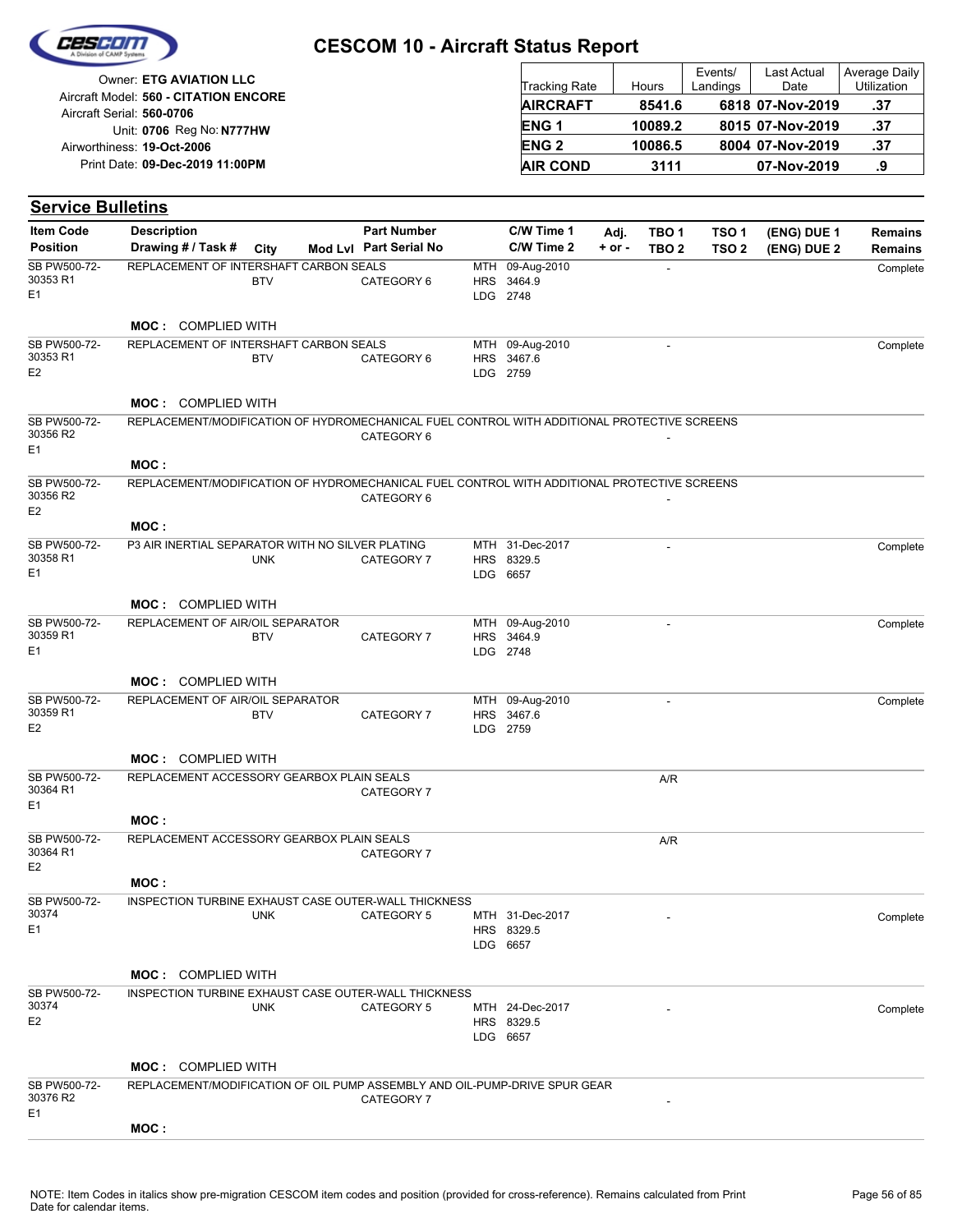| Cescon |
|--------|
|        |
|        |

**Service Bulletins**

# **CESCOM 10 - Aircraft Status Report**

| Owner: ETG AVIATION LLC               |                        |         | Events/  | Last Actual      | Average Daily<br>Utilization |
|---------------------------------------|------------------------|---------|----------|------------------|------------------------------|
| Aircraft Model: 560 - CITATION ENCORE | <b>Tracking Rate</b>   | Hours   | Landings | Date             |                              |
| Aircraft Serial: 560-0706             | <b>AIRCRAFT</b>        | 8541.6  |          | 6818 07-Nov-2019 | .37                          |
| Unit: 0706 Reg No: N777HW             | ENG <sub>1</sub>       | 10089.2 |          | 8015 07-Nov-2019 | .37                          |
| Airworthiness: 19-Oct-2006            | <b>ENG<sub>2</sub></b> | 10086.5 |          | 8004 07-Nov-2019 | .37                          |
| Print Date: 09-Dec-2019 11:00PM       | <b>AIR COND</b>        | 3111    |          | 07-Nov-2019      |                              |

| ltem Code                      | <b>Description</b>                                                                                                                                      | <b>Part Number</b>     | C/W Time 1                                | Adj.     | TBO <sub>1</sub> | TSO 1            | (ENG) DUE 1 | Remains  |
|--------------------------------|---------------------------------------------------------------------------------------------------------------------------------------------------------|------------------------|-------------------------------------------|----------|------------------|------------------|-------------|----------|
| <b>Position</b>                | Drawing # / Task #<br>City                                                                                                                              | Mod Lvl Part Serial No | C/W Time 2                                | $+ or -$ | TBO <sub>2</sub> | TSO <sub>2</sub> | (ENG) DUE 2 | Remains  |
| SB PW500-72-<br>30376 R2<br>E2 | REPLACEMENT/MODIFICATION OF OIL PUMP ASSEMBLY AND OIL-PUMP-DRIVE SPUR GEAR                                                                              | CATEGORY 7             |                                           |          |                  |                  |             |          |
|                                | MOC:                                                                                                                                                    |                        |                                           |          |                  |                  |             |          |
| SB PW500-72-                   | TURBINE EXHAUST CONE, INNER BY-PASS DUCT ASSEMBLY, FUEL MANIFOLD, FUELSHUT-OFF CABLE GROMMETS AND COVER PLATE FAIRING -                                 |                        |                                           |          |                  |                  |             |          |
| 30382 R1<br>Ε1                 | REPLACEMENT /MODIFICATION OF                                                                                                                            | CATEGORY 3             | MTH 17-Sep-2009<br>HRS 2909.9<br>LDG 2295 |          | A/R              |                  |             | Complete |
|                                | <b>MOC: COMPLIED WITH</b>                                                                                                                               |                        |                                           |          |                  |                  |             |          |
| SB PW500-72-<br>30382 R1       | TURBINE EXHAUST CONE, INNER BY-PASS DUCT ASSEMBLY, FUEL MANIFOLD, FUELSHUT-OFF CABLE GROMMETS AND COVER PLATE FAIRING -<br>REPLACEMENT /MODIFICATION OF |                        |                                           |          |                  |                  |             |          |
| E2                             |                                                                                                                                                         | CATEGORY 3             | MTH 17-Sep-2009<br>HRS 2912.6<br>LDG 2306 |          | A/R              |                  |             | Complete |
|                                | <b>MOC: COMPLIED WITH</b>                                                                                                                               |                        |                                           |          |                  |                  |             |          |
| SB PW500-72-<br>30386 R1<br>Ε1 | FLIGHT COUNT FACTOR CRITICAL ROTATING COMPONENTS                                                                                                        | CATEGORY 6             |                                           |          | A/R              |                  |             |          |
|                                | MOC:                                                                                                                                                    |                        |                                           |          |                  |                  |             |          |
| SB PW500-72-<br>30386 R1<br>Е2 | FLIGHT COUNT FACTOR CRITICAL ROTATING COMPONENTS                                                                                                        | CATEGORY 6             |                                           |          | A/R              |                  |             |          |
|                                | MOC :                                                                                                                                                   |                        |                                           |          |                  |                  |             |          |
| SB PW500-72-<br>30387<br>Ε1    | REPLACEMENT/MODIFICATION REAR BY-PASS DUCT ASSEMBLY<br><b>BTV</b>                                                                                       | CATEGORY 6             | MTH 09-Aug-2010<br>HRS 3464.9<br>LDG 2748 |          |                  |                  |             | Complete |
|                                | <b>MOC: COMPLIED WITH</b>                                                                                                                               |                        |                                           |          |                  |                  |             |          |
| SB PW500-72-<br>30387<br>Е2    | REPLACEMENT/MODIFICATION REAR BY-PASS DUCT ASSEMBLY<br><b>BTV</b>                                                                                       | CATEGORY 6             | MTH 09-Aug-2010<br>HRS 3467.6<br>LDG 2759 |          |                  |                  |             | Complete |
|                                | <b>MOC: COMPLIED WITH</b>                                                                                                                               |                        |                                           |          |                  |                  |             |          |
| SB PW500-72-<br>30389<br>Ε1    | REPLACEMENT OF CARBON SEAL, NO. 4 BEARING<br><b>BTV</b>                                                                                                 | CATEGORY 7             | MTH 09-Aug-2010<br>HRS 3464.9<br>LDG 2748 |          |                  |                  |             | Complete |
|                                | <b>MOC: COMPLIED WITH</b>                                                                                                                               |                        |                                           |          |                  |                  |             |          |
| SB PW500-72-<br>30389<br>Е2    | REPLACEMENT OF CARBON SEAL, NO. 4 BEARING<br><b>BTV</b>                                                                                                 | CATEGORY 7             | MTH 09-Aug-2010<br>HRS 3467.6<br>LDG 2759 |          |                  |                  |             | Complete |
|                                | <b>MOC: COMPLIED WITH</b>                                                                                                                               |                        |                                           |          |                  |                  |             |          |
| SB PW500-72-<br>30390 R5<br>Е1 | CAVITATION REPAIR HYDROMECHANICAL FUEL CONTROL UNIT (SUPERSEDED BY SB PW500-72-30409 R8, DATED JUNE 20, 2012)                                           | CATEGORY 10            |                                           |          |                  |                  |             |          |
|                                | MOC :                                                                                                                                                   |                        |                                           |          |                  |                  |             |          |
| SB PW500-72-<br>30390 R5<br>E2 | CAVITATION REPAIR HYDROMECHANICAL FUEL CONTROL UNIT (SUPERSEDED BY SB PW500-72-30409 R8, DATED JUNE 20, 2012)                                           | CATEGORY 10            |                                           |          |                  |                  |             |          |
|                                | MOC :                                                                                                                                                   |                        |                                           |          |                  |                  |             |          |
| SB PW500-72-<br>30396 R1<br>Е1 | REPLACEMENT OF BOLTS                                                                                                                                    | CATEGORY 7             |                                           |          |                  |                  |             |          |
|                                | MOC:                                                                                                                                                    |                        |                                           |          |                  |                  |             |          |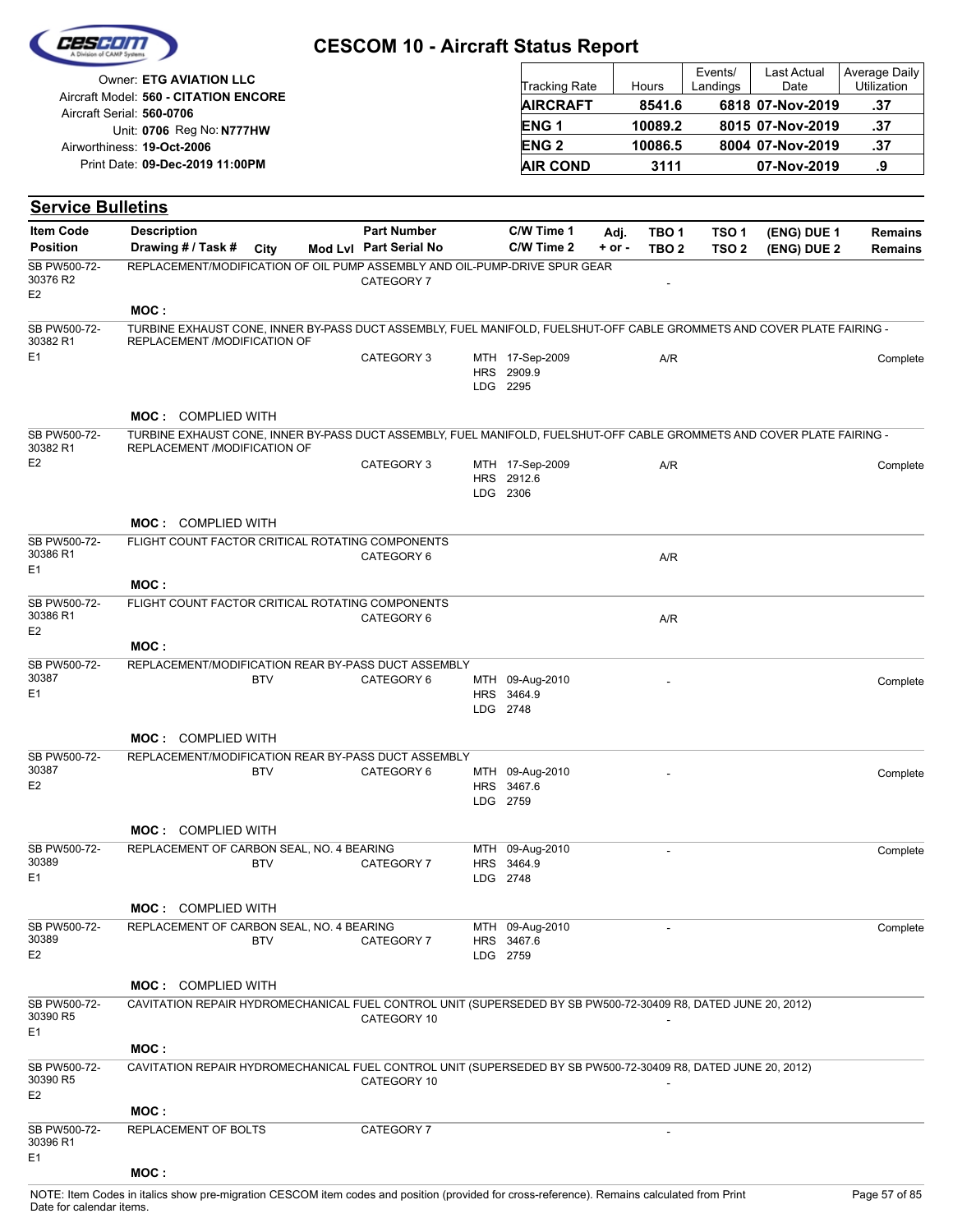|  | Cesedin            |  |
|--|--------------------|--|
|  | vision of CAMP Sys |  |
|  |                    |  |

| Owner: ETG AVIATION LLC                                            | <b>Tracking Rate</b> | Hours   | Events/<br>Landings | Last Actual<br>Date | Average Daily<br>Utilization |
|--------------------------------------------------------------------|----------------------|---------|---------------------|---------------------|------------------------------|
| Aircraft Model: 560 - CITATION ENCORE<br>Aircraft Serial: 560-0706 | <b>AIRCRAFT</b>      | 8541.6  |                     | 6818 07-Nov-2019    | .37                          |
| Unit: 0706 Reg No: N777HW                                          | <b>ENG1</b>          | 10089.2 |                     | 8015 07-Nov-2019    | .37                          |
| Airworthiness: 19-Oct-2006                                         | <b>ENG 2</b>         | 10086.5 |                     | 8004 07-Nov-2019    | .37                          |
| Print Date: 09-Dec-2019 11:00PM                                    | <b>AIR COND</b>      | 3111    |                     | 07-Nov-2019         | .9                           |

| <b>Service Bulletins</b>                    |                                                                        |            |                                              |                                           |                    |                                      |                           |                            |                                  |
|---------------------------------------------|------------------------------------------------------------------------|------------|----------------------------------------------|-------------------------------------------|--------------------|--------------------------------------|---------------------------|----------------------------|----------------------------------|
| <b>Item Code</b><br><b>Position</b>         | <b>Description</b><br>Drawing # / Task #                               | City       | <b>Part Number</b><br>Mod Lvl Part Serial No | C/W Time 1<br>C/W Time 2                  | Adj.<br>$+$ or $-$ | TBO <sub>1</sub><br>TBO <sub>2</sub> | TSO 1<br>TSO <sub>2</sub> | (ENG) DUE 1<br>(ENG) DUE 2 | <b>Remains</b><br><b>Remains</b> |
| SB PW500-72-<br>30396 R1<br>E <sub>2</sub>  | REPLACEMENT OF BOLTS                                                   |            | CATEGORY 7                                   |                                           |                    |                                      |                           |                            |                                  |
|                                             | MOC:                                                                   |            |                                              |                                           |                    |                                      |                           |                            |                                  |
| SB PW500-72-<br>30400 R4<br>E <sub>1</sub>  | REPLACEMENT OF INTERMEDIATE CASE ASSEMBLY AND INTERSHAFT SEAL CARRIER  | <b>UNK</b> | CATEGORY 6                                   | MTH 31-Dec-2017<br>HRS 8329.5<br>LDG 6657 |                    |                                      |                           |                            | Complete                         |
|                                             | <b>MOC: COMPLIED WITH</b>                                              |            |                                              |                                           |                    |                                      |                           |                            |                                  |
| SB PW500-72-<br>30400 R4<br>E <sub>2</sub>  | REPLACEMENT OF INTERMEDIATE CASE ASSEMBLY AND INTERSHAFT SEAL CARRIER  | <b>UNK</b> | CATEGORY 6                                   | MTH 24-Dec-2017<br>HRS 8329.5<br>LDG 6657 |                    |                                      |                           |                            | Complete                         |
|                                             | <b>MOC: COMPLIED WITH</b>                                              |            |                                              |                                           |                    |                                      |                           |                            |                                  |
| SB PW500-72-<br>30403 R02<br>E <sub>1</sub> | REPLACEMENT OF TEE HEAD BOLT/1ST.- 2ND. STAGE HP COMPRESSOR ASSEMBLIES | <b>UNK</b> | CATEGORY 6                                   | MTH 31-Dec-2017<br>HRS 8329.5<br>LDG 6657 |                    |                                      |                           |                            | Complete                         |
|                                             | <b>MOC: COMPLIED WITH</b>                                              |            |                                              |                                           |                    |                                      |                           |                            |                                  |
| SB PW500-72-<br>30403 R02<br>E <sub>2</sub> | REPLACEMENT OF TEE HEAD BOLT/1ST.- 2ND. STAGE HP COMPRESSOR ASSEMBLIES | <b>UNK</b> | CATEGORY 6                                   | MTH 24-Dec-2017<br>HRS 8329.5<br>LDG 6657 |                    |                                      |                           |                            | Complete                         |
|                                             | <b>MOC: COMPLIED WITH</b>                                              |            |                                              |                                           |                    |                                      |                           |                            |                                  |
| SB PW500-72-<br>30403 R04<br>E <sub>1</sub> | REPLACEMENT OF TEE HEAD BOLT/1ST.- 2ND. STAGE HP COMPRESSOR ASSEMBLIES |            | CATEGORY 6                                   |                                           |                    |                                      |                           |                            |                                  |
|                                             | MOC:                                                                   |            |                                              |                                           |                    |                                      |                           |                            |                                  |
| SB PW500-72-<br>30403 R04<br>E <sub>2</sub> | REPLACEMENT OF TEE HEAD BOLT/1ST.- 2ND. STAGE HP COMPRESSOR ASSEMBLIES |            | CATEGORY 6                                   |                                           |                    |                                      |                           |                            |                                  |
|                                             | MOC:                                                                   |            |                                              |                                           |                    |                                      |                           |                            |                                  |
| SB PW500-72-<br>30404 R3<br>E <sub>1</sub>  | REPLACEMENT OF SERVO VALVE FOR THE INTERCOMPRESSOR BLEED-VALVE         |            | CATEGORY 7                                   |                                           |                    | A/R                                  |                           |                            |                                  |
|                                             | MOC:                                                                   |            |                                              |                                           |                    |                                      |                           |                            |                                  |
| SB PW500-72-<br>30404 R3<br>E <sub>2</sub>  | REPLACEMENT OF SERVO VALVE FOR THE INTERCOMPRESSOR BLEED-VALVE         |            | CATEGORY 7                                   |                                           |                    | A/R                                  |                           |                            |                                  |
|                                             | MOC:                                                                   |            |                                              |                                           |                    |                                      |                           |                            |                                  |
| SB PW500-72-<br>30405 R3<br>E <sub>1</sub>  | REPLACEMENT OF - FUEL NOZZLE MANIFOLD                                  | <b>UNK</b> | CATEGORY 6                                   | MTH 31-Dec-2017<br>HRS 8329.5<br>LDG 6657 |                    |                                      |                           |                            | Complete                         |
|                                             | <b>MOC: COMPLIED WITH</b>                                              |            |                                              |                                           |                    |                                      |                           |                            |                                  |
| SB PW500-72-<br>30405 R3<br>E <sub>2</sub>  | REPLACEMENT OF - FUEL NOZZLE MANIFOLD                                  | <b>UNK</b> | CATEGORY 6                                   | MTH 24-Dec-2017<br>HRS 8329.5<br>LDG 6657 |                    |                                      |                           |                            | Complete                         |
|                                             | <b>MOC: COMPLIED WITH</b>                                              |            |                                              |                                           |                    |                                      |                           |                            |                                  |
| SB PW500-72-<br>30408<br>E <sub>1</sub>     | REPLACEMENT OF ENGINE GASKET                                           | <b>UNK</b> | CATEGORY 6                                   | MTH 31-Dec-2017<br>HRS 8329.5<br>LDG 6657 |                    | A/R                                  |                           |                            | Complete                         |
|                                             | <b>MOC: COMPLIED WITH</b>                                              |            |                                              |                                           |                    |                                      |                           |                            |                                  |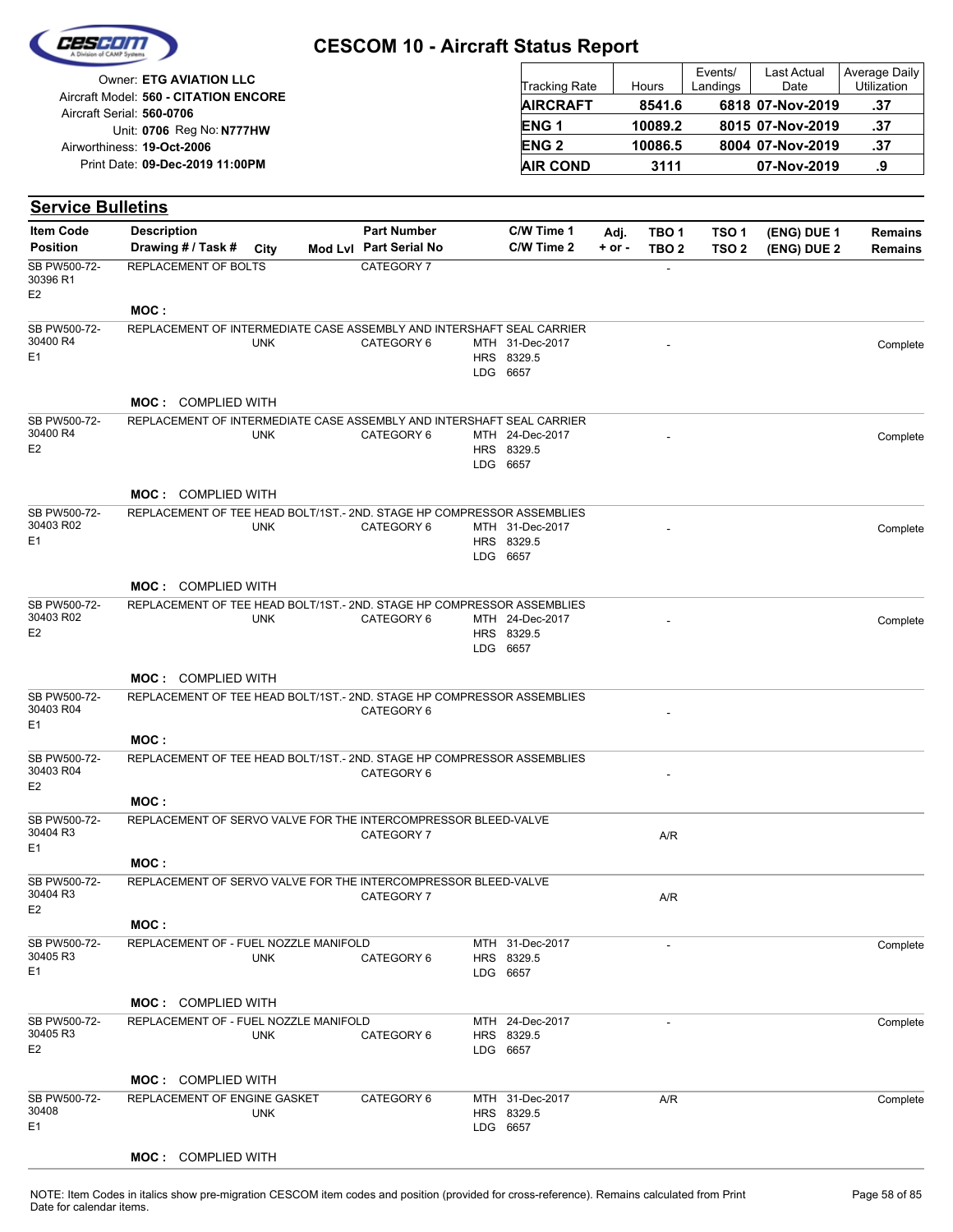|                                             | <b>Owner: ETG AVIATION LLC</b>                                                                                |            |                                                                              |     | <b>Tracking Rate</b>                      |          | Hours            | Events/<br>Landings | Last Actual<br>Date | Average Daily<br>Utilization |
|---------------------------------------------|---------------------------------------------------------------------------------------------------------------|------------|------------------------------------------------------------------------------|-----|-------------------------------------------|----------|------------------|---------------------|---------------------|------------------------------|
|                                             | Aircraft Model: 560 - CITATION ENCORE                                                                         |            |                                                                              |     | <b>AIRCRAFT</b>                           |          | 8541.6           |                     | 6818 07-Nov-2019    | .37                          |
|                                             | Aircraft Serial: 560-0706                                                                                     |            |                                                                              |     | ENG <sub>1</sub>                          |          | 10089.2          |                     | 8015 07-Nov-2019    | .37                          |
|                                             | Unit: 0706 Reg No: N777HW<br>Airworthiness: 19-Oct-2006                                                       |            |                                                                              |     | <b>ENG2</b>                               |          | 10086.5          |                     | 8004 07-Nov-2019    | .37                          |
|                                             | Print Date: 09-Dec-2019 11:00PM                                                                               |            |                                                                              |     | <b>AIR COND</b>                           |          | 3111             |                     | 07-Nov-2019         | .9                           |
|                                             |                                                                                                               |            |                                                                              |     |                                           |          |                  |                     |                     |                              |
| <b>Service Bulletins</b>                    |                                                                                                               |            |                                                                              |     |                                           |          |                  |                     |                     |                              |
| <b>Item Code</b>                            | <b>Description</b>                                                                                            |            | <b>Part Number</b>                                                           |     | C/W Time 1                                | Adj.     | TBO <sub>1</sub> | TSO <sub>1</sub>    | (ENG) DUE 1         | <b>Remains</b>               |
| <b>Position</b>                             | Drawing # / Task #                                                                                            | City       | Mod Lvl Part Serial No                                                       |     | C/W Time 2                                | $+ or -$ | TBO <sub>2</sub> | TSO <sub>2</sub>    | (ENG) DUE 2         | <b>Remains</b>               |
| SB PW500-72-<br>30408<br>E <sub>2</sub>     | REPLACEMENT OF ENGINE GASKET                                                                                  | <b>UNK</b> | CATEGORY 6                                                                   | MTH | 24-Dec-2017<br>HRS 8329.5<br>LDG 6657     |          | A/R              |                     |                     | Complete                     |
|                                             | <b>MOC: COMPLIED WITH</b>                                                                                     |            |                                                                              |     |                                           |          |                  |                     |                     |                              |
| SB PW500-72-                                | REPLACEMENT/MODIFICATION OF HYDROMECHANICAL FUEL CONTROL UNIT                                                 |            |                                                                              |     |                                           |          |                  |                     |                     |                              |
| 30409 R5<br>E <sub>2</sub>                  |                                                                                                               | MKE        | CATEGORY 3                                                                   |     | MTH 05-Dec-2010<br>HRS 3710.7<br>LDG 2941 |          |                  |                     |                     | Complete                     |
|                                             | MOC: COMPLIED WITH - COMPLIED WITH PRATT & WHITNEY SERVICE BULLETIN PW500-72-30409R5 REPLACEMENT/MODIFICATION |            | OF HYDROMECHANICAL FUEL CONTROL UNIT DATED 09/28/2010 BY REPLACEMENT OF UNIT |     |                                           |          |                  |                     |                     |                              |
| SB PW500-72-<br>30409<br>E <sub>1</sub>     | REPLACEMENT/MODIFICATION OF HYDROMACHANICAL FUEL CONTROL UNIT                                                 |            | CATEGORY 3                                                                   |     | MTH 22-Jun-2011<br>HRS 4120.8<br>LDG 3241 |          |                  |                     |                     | Complete                     |
|                                             | <b>MOC: COMPLIED WITH</b>                                                                                     |            |                                                                              |     |                                           |          |                  |                     |                     |                              |
| SB PW500-72-<br>30414<br>E <sub>1</sub>     | REPLACEMENT OF SERVO VALVE FOR THE INTERCOMPRESSOR BLEED-VALVE                                                |            | CATEGORY 10                                                                  |     |                                           |          | A/R              |                     |                     |                              |
|                                             | MOC:                                                                                                          |            |                                                                              |     |                                           |          |                  |                     |                     |                              |
| SB PW500-72-<br>30414<br>E <sub>2</sub>     | REPLACEMENT OF SERVO VALVE FOR THE INTERCOMPRESSOR BLEED-VALVE                                                |            | CATEGORY 10                                                                  |     |                                           |          | A/R              |                     |                     |                              |
|                                             | MOC:                                                                                                          |            |                                                                              |     |                                           |          |                  |                     |                     |                              |
| SB PW500-72-<br>30415 R3<br>E <sub>1</sub>  | REPLACEMENT OF NO. 4 ROLLER BEARING                                                                           | <b>UNK</b> | CATEGORY 6                                                                   |     | MTH 31-Dec-2017<br>HRS 8329.5<br>LDG 6657 |          |                  |                     |                     | Complete                     |
|                                             | <b>MOC: COMPLIED WITH</b>                                                                                     |            |                                                                              |     |                                           |          |                  |                     |                     |                              |
| SB PW500-72-<br>30415 R3<br>E <sub>2</sub>  | REPLACEMENT OF NO. 4 ROLLER BEARING                                                                           | <b>UNK</b> | CATEGORY 6                                                                   |     | MTH 24-Dec-2017<br>HRS 8329.5<br>LDG 6657 |          | ä,               |                     |                     | Complete                     |
|                                             | <b>MOC: COMPLIED WITH</b>                                                                                     |            |                                                                              |     |                                           |          |                  |                     |                     |                              |
| SB PW500-72-<br>30420 R03<br>E <sub>1</sub> | REPLACEMENT/MODIFICATION OF INTERCOMPRESSOR BLEED VALVE/ SERVO-VALVE (SUPERSEDED BY PW500-72-30420 R04)       | ICT        | CATEGORY 3                                                                   |     | MTH 10-Oct-2018<br>HRS 8362.7<br>LDG 6690 |          |                  |                     |                     | Complete                     |
|                                             | MOC: COMPLIED WITH - SB PW500-72-30420 REV. 3; REPLACEMENT OF INTERCOMPRESSOR BLEED VALVE SERVO VALVE. IS C/W |            | DUE TO ORIGINAL ISSUE WAS C/W ON 8-9-10.                                     |     |                                           |          |                  |                     |                     |                              |
| SB PW500-72-<br>30420 R03<br>E <sub>2</sub> | REPLACEMENT/MODIFICATION OF INTERCOMPRESSOR BLEED VALVE/ SERVO-VALVE (SUPERSEDED BY PW500-72-30420 R04)       | <b>ICT</b> | CATEGORY 3                                                                   |     | MTH 10-Oct-2018<br>HRS 8362.7<br>LDG 6690 |          |                  |                     |                     | Complete                     |
|                                             | MOC: COMPLIED WITH - SB PW500-72-30420 REV. 3; REPLACEMENT OF INTERCOMPRESSOR BLEED VALVE SERVO VALVE. IS C/W |            | DUE TO ORIGINAL ISSUE WAS C/W ON 8-9-10.                                     |     |                                           |          |                  |                     |                     |                              |
| SB PW500-72-<br>30423 R1<br>E <sub>1</sub>  | REPLACEMENT/MODIFICATION INTERMEDIATE CASE ASSEMBLY                                                           | <b>UNK</b> | CATEGORY 6                                                                   |     | MTH 31-Dec-2017<br>HRS 8329.5<br>LDG 6657 |          |                  |                     |                     | Complete                     |
|                                             | <b>MOC: COMPLIED WITH</b>                                                                                     |            |                                                                              |     |                                           |          |                  |                     |                     |                              |

Cescon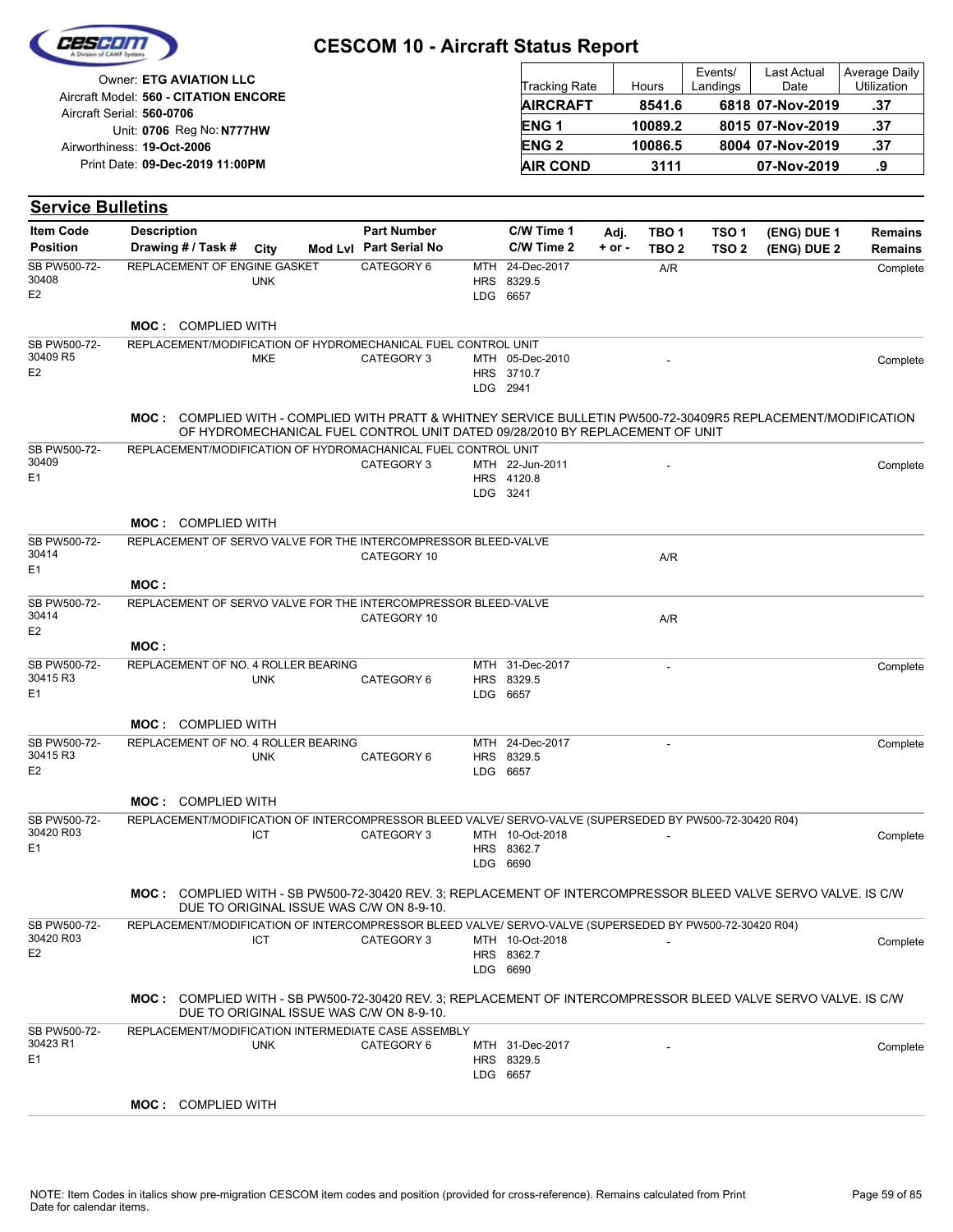

| <b>Owner: ETG AVIATION LLC</b>                                     | <b>Tracking Rate</b>   | Hours   | Events/<br>Landings | <b>Last Actual</b><br>Date | Average Daily<br><b>Utilization</b> |
|--------------------------------------------------------------------|------------------------|---------|---------------------|----------------------------|-------------------------------------|
| Aircraft Model: 560 - CITATION ENCORE<br>Aircraft Serial: 560-0706 | <b>AIRCRAFT</b>        | 8541.6  |                     | 6818 07-Nov-2019           | .37                                 |
| Unit: 0706 Reg No: N777HW                                          | ENG <sub>1</sub>       | 10089.2 |                     | 8015 07-Nov-2019           | .37                                 |
| Airworthiness: 19-Oct-2006                                         | <b>ENG<sub>2</sub></b> | 10086.5 |                     | 8004 07-Nov-2019           | .37                                 |
| Print Date: 09-Dec-2019 11:00PM                                    | <b>AIR COND</b>        | 3111    |                     | 07-Nov-2019                | a                                   |

| <b>Service Bulletins</b>            |                                                               |            |                                              |                                           |                    |                                      |                           |                            |                           |
|-------------------------------------|---------------------------------------------------------------|------------|----------------------------------------------|-------------------------------------------|--------------------|--------------------------------------|---------------------------|----------------------------|---------------------------|
| <b>Item Code</b><br><b>Position</b> | <b>Description</b><br>Drawing # / Task #                      | City       | <b>Part Number</b><br>Mod Lvl Part Serial No | C/W Time 1<br>C/W Time 2                  | Adj.<br>$+$ or $-$ | TBO <sub>1</sub><br>TBO <sub>2</sub> | TSO 1<br>TSO <sub>2</sub> | (ENG) DUE 1<br>(ENG) DUE 2 | <b>Remains</b><br>Remains |
| SB PW500-72-<br>30423 R1<br>Е2      | REPLACEMENT/MODIFICATION INTERMEDIATE CASE ASSEMBLY           | <b>UNK</b> | CATEGORY 6                                   | MTH 24-Dec-2017<br>HRS 8329.5<br>LDG 6657 |                    |                                      |                           |                            | Complete                  |
|                                     | <b>MOC: COMPLIED WITH</b>                                     |            |                                              |                                           |                    |                                      |                           |                            |                           |
| SB PW500-72-<br>30428 R05<br>Ε1     | REPLACEMENT OF FUEL MANIFOLD SYSTEM INTERFACE                 | <b>UNK</b> | CATEGORY 6                                   | MTH 31-Dec-2017<br>HRS 8329.5<br>LDG 6657 |                    |                                      |                           |                            | Complete                  |
|                                     | <b>MOC: COMPLIED WITH</b>                                     |            |                                              |                                           |                    |                                      |                           |                            |                           |
| SB PW500-72-<br>30428 R05<br>Е2     | REPLACEMENT OF FUEL MANIFOLD SYSTEM INTERFACE                 | <b>UNK</b> | CATEGORY 6                                   | MTH 24-Dec-2017<br>HRS 8329.5<br>LDG 6657 |                    |                                      |                           |                            | Complete                  |
|                                     | <b>MOC: COMPLIED WITH</b>                                     |            |                                              |                                           |                    |                                      |                           |                            |                           |
| SB PW500-72-<br>30428 R06<br>Е1     | REPLACEMENT OF FUEL MANIFOLD SYSTEM INTERFACE                 |            | CATEGORY 6                                   |                                           |                    |                                      |                           |                            |                           |
|                                     | MOC:                                                          |            |                                              |                                           |                    |                                      |                           |                            |                           |
| SB PW500-72-<br>30428 R06<br>Е2     | REPLACEMENT OF FUEL MANIFOLD SYSTEM INTERFACE                 |            | CATEGORY 6                                   |                                           |                    |                                      |                           |                            |                           |
|                                     | MOC :                                                         |            |                                              |                                           |                    |                                      |                           |                            |                           |
| SB PW500-72-<br>30430 R1<br>Ε1      | REPLACEMENT OF HIGH PRESSURE TURBINE BLADE                    | <b>UNK</b> | CATEGORY 7                                   | MTH 31-Dec-2017<br>HRS 8329.5<br>LDG 6657 |                    | A/R                                  |                           |                            | Complete                  |
|                                     | <b>MOC: COMPLIED WITH</b>                                     |            |                                              |                                           |                    |                                      |                           |                            |                           |
| SB PW500-72-<br>30430 R1<br>Е2      | REPLACEMENT OF HIGH PRESSURE TURBINE BLADE                    |            | CATEGORY 7                                   | MTH 30-Sep-2016<br>HRS 7714.2<br>LDG 6181 |                    | A/R                                  |                           |                            | Complete                  |
|                                     | <b>MOC: COMPLIED WITH</b>                                     |            |                                              |                                           |                    |                                      |                           |                            |                           |
| SB PW500-72-<br>30431<br>Е1         | CARBON SEAL NO. 4 BEARING - REPLACEMENT OF                    |            | CATEGORY 7                                   |                                           |                    | A/R                                  |                           |                            |                           |
| SB PW500-72-                        | MOC :<br>CARBON SEAL NO. 4 BEARING - REPLACEMENT OF           |            |                                              |                                           |                    | A/R                                  |                           |                            |                           |
| 30431<br>E2                         |                                                               |            | CATEGORY 7                                   |                                           |                    |                                      |                           |                            |                           |
| SB PW500-72-<br>30432 R1<br>Е1      | MOC:<br>PLAIN SEAL ACCESSORY GEARBOX - REPLACEMENT OF         |            | CATEGORY 7                                   |                                           |                    | A/R                                  |                           |                            |                           |
|                                     | MOC:                                                          |            |                                              |                                           |                    |                                      |                           |                            |                           |
| SB PW500-72-<br>30432 R1<br>E2      | PLAIN SEAL ACCESSORY GEARBOX - REPLACEMENT OF                 |            | CATEGORY 7                                   |                                           |                    | A/R                                  |                           |                            |                           |
|                                     | MOC :                                                         |            |                                              |                                           |                    |                                      |                           |                            |                           |
| SB PW500-72-<br>30442 R04<br>Ε1     | REPLACEMENT/MODIFICATION OF HYDROMECHANICAL FUEL CONTROL UNIT | ICT        | CATEGORY 7                                   | MTH 10-Oct-2018<br>HRS 8362.7<br>LDG 6690 |                    |                                      |                           |                            | Complete                  |

REV. 3 WAS ACCOMPLISHED.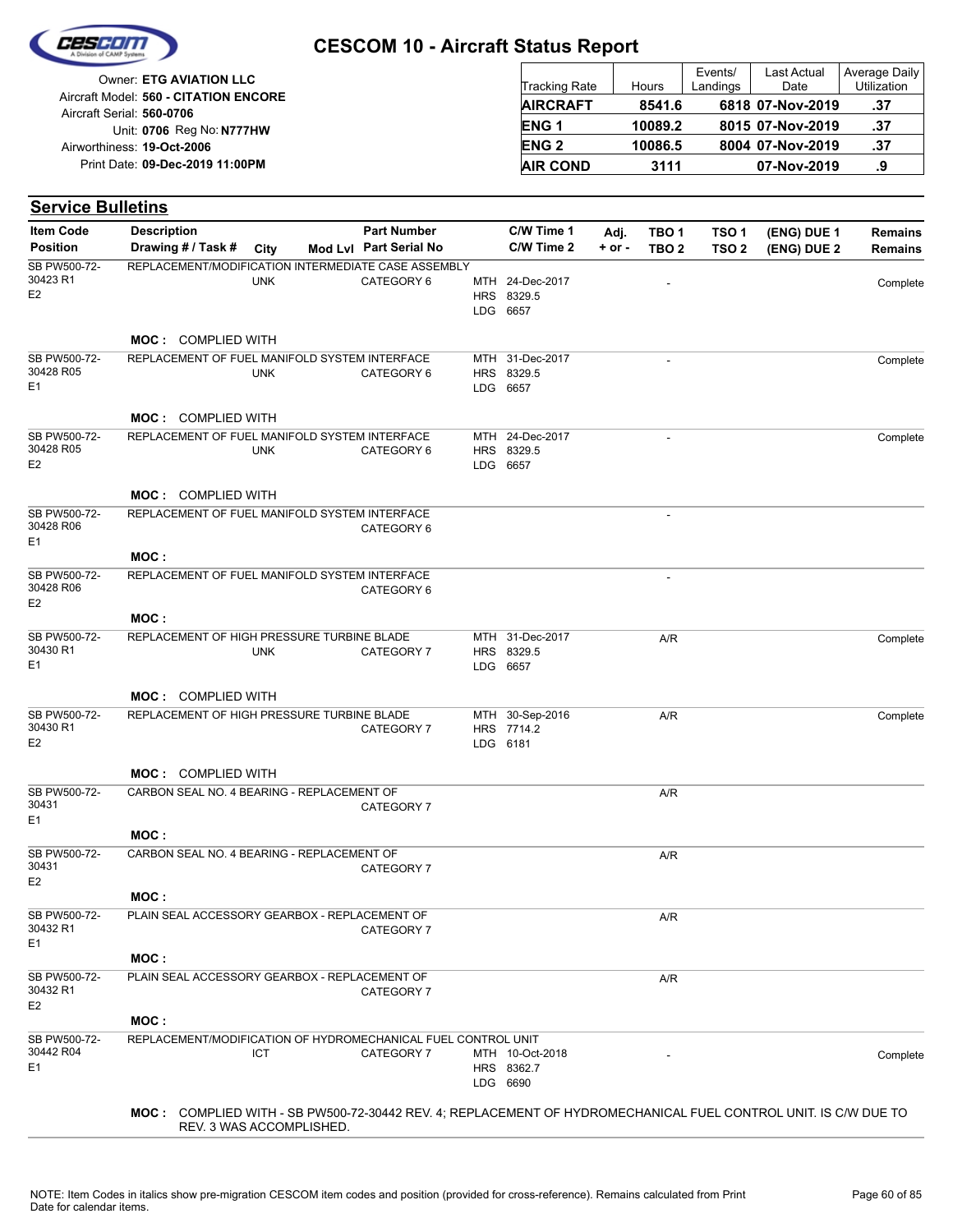

| Owner: ETG AVIATION LLC               |                        |         | Events/  | <b>Last Actual</b> | Average Daily |
|---------------------------------------|------------------------|---------|----------|--------------------|---------------|
|                                       | <b>Tracking Rate</b>   | Hours   | Landings | Date               | Utilization   |
| Aircraft Model: 560 - CITATION ENCORE | <b>AIRCRAFT</b>        | 8541.6  |          | 6818 07-Nov-2019   | .37           |
| Aircraft Serial: 560-0706             |                        |         |          |                    |               |
| Unit: 0706 Reg No: N777HW             | ENG <sub>1</sub>       | 10089.2 |          | 8015 07-Nov-2019   | .37           |
| Airworthiness: 19-Oct-2006            | <b>ENG<sub>2</sub></b> | 10086.5 |          | 8004 07-Nov-2019   | .37           |
| Print Date: 09-Dec-2019 11:00PM       | <b>AIR COND</b>        | 3111    |          | 07-Nov-2019        |               |

| <b>Item Code</b>                            | <b>Description</b>                                              |            | <b>Part Number</b>     | C/W Time 1                                | Adj.       | TBO 1                    | TSO <sub>1</sub> | (ENG) DUE 1 | <b>Remains</b> |
|---------------------------------------------|-----------------------------------------------------------------|------------|------------------------|-------------------------------------------|------------|--------------------------|------------------|-------------|----------------|
| <b>Position</b>                             | Drawing # / Task #                                              | City       | Mod Lvl Part Serial No | C/W Time 2                                | $+$ or $-$ | TBO <sub>2</sub>         | TSO <sub>2</sub> | (ENG) DUE 2 | <b>Remains</b> |
| SB PW500-72-<br>30442 R04<br>E <sub>2</sub> | REPLACEMENT/MODIFICATION OF HYDROMECHANICAL FUEL CONTROL UNIT   |            | CATEGORY 7             |                                           |            | $\overline{a}$           |                  |             |                |
|                                             | MOC:                                                            |            |                        |                                           |            |                          |                  |             |                |
| SB PW500-72-<br>30444 R1                    | REPLACEMENT OF COMBUSTION CHAMBER LINER                         |            | CATEGORY 7             |                                           |            | A/R                      |                  |             |                |
| E <sub>1</sub>                              | MOC:                                                            |            |                        |                                           |            |                          |                  |             |                |
| SB PW500-72-                                | REPLACEMENT OF COMBUSTION CHAMBER LINER                         |            |                        | MTH 24-Dec-2017                           |            | A/R                      |                  |             | Complete       |
| 30444 R1<br>E <sub>2</sub>                  |                                                                 | <b>UNK</b> | CATEGORY 7             | HRS 8329.5<br>LDG 6657                    |            |                          |                  |             |                |
|                                             | <b>MOC: COMPLIED WITH</b>                                       |            |                        |                                           |            |                          |                  |             |                |
| SB PW500-72-<br>30446 R2<br>E <sub>1</sub>  | REPLACEMENT OF LOW PRESSURE COMPRESSOR SHAFT BALANCING ASSEMBLY |            | CATEGORY 7             |                                           |            |                          |                  |             |                |
|                                             | MOC:                                                            |            |                        |                                           |            |                          |                  |             |                |
| SB PW500-72-<br>30446 R2                    | REPLACEMENT OF LOW PRESSURE COMPRESSOR SHAFT BALANCING ASSEMBLY |            | CATEGORY 7             |                                           |            |                          |                  |             |                |
| E <sub>2</sub>                              | MOC:                                                            |            |                        |                                           |            |                          |                  |             |                |
| SB PW500-72-                                | NEW COATING MODIFICATION OF GAS GENERATOR CASE                  |            |                        |                                           |            |                          |                  |             |                |
| 30447 R1<br>E <sub>1</sub>                  |                                                                 | <b>UNK</b> | CATEGORY 6             | MTH 31-Dec-2017<br>HRS 8329.5             |            |                          |                  |             | Complete       |
|                                             |                                                                 |            |                        | LDG 6657                                  |            |                          |                  |             |                |
|                                             | <b>MOC: COMPLIED WITH</b>                                       |            |                        |                                           |            |                          |                  |             |                |
| SB PW500-72-                                | NEW COATING MODIFICATION OF GAS GENERATOR CASE                  |            |                        |                                           |            |                          |                  |             |                |
| 30447 R1<br>E <sub>2</sub>                  |                                                                 | <b>UNK</b> | CATEGORY 6             | MTH 24-Dec-2017<br>HRS 8329.5<br>LDG 6657 |            |                          |                  |             | Complete       |
|                                             | <b>MOC: COMPLIED WITH</b>                                       |            |                        |                                           |            |                          |                  |             |                |
| SB PW500-72-<br>30453 R03                   | REPLACEMENT OF NO. 4 CARBON SEAL                                |            | CATEGORY 7             |                                           |            |                          |                  |             |                |
| E <sub>1</sub>                              | MOC:                                                            |            |                        |                                           |            |                          |                  |             |                |
| SB PW500-72-                                | REPLACEMENT OF NO. 4 CARBON SEAL                                |            |                        |                                           |            | $\overline{\phantom{a}}$ |                  |             |                |
| 30453 R03<br>E <sub>2</sub>                 |                                                                 |            | CATEGORY 7             |                                           |            |                          |                  |             |                |
|                                             | MOC :                                                           |            |                        |                                           |            |                          |                  |             |                |
| SB PW500-72-<br>30455 R05<br>E <sub>1</sub> | REPLACEMENT/MODIFICATION OF HYDROMECHANICAL FUEL CONTROL UNIT   |            | CATEGORY 7             |                                           |            |                          |                  |             |                |
|                                             | MOC:                                                            |            |                        |                                           |            |                          |                  |             |                |
| SB PW500-72-<br>30455 R05                   | REPLACEMENT/MODIFICATION OF HYDROMECHANICAL FUEL CONTROL UNIT   |            | CATEGORY 7             |                                           |            |                          |                  |             |                |
| E <sub>2</sub>                              | MOC:                                                            |            |                        |                                           |            |                          |                  |             |                |
| SB PW500-72-                                | REPLACEMENT/MODIFICATION OF HYDROMECHANICAL FUEL CONTROL UNIT   |            |                        |                                           |            |                          |                  |             |                |
| 30455 R4<br>E <sub>1</sub>                  |                                                                 | <b>UNK</b> | CATEGORY 7             | MTH 31-Dec-2017<br>HRS 8329.5<br>LDG 6657 |            |                          |                  |             | Complete       |
|                                             | <b>MOC: COMPLIED WITH</b>                                       |            |                        |                                           |            |                          |                  |             |                |
| SB PW500-72-                                | REPLACEMENT/MODIFICATION OF HYDROMECHANICAL FUEL CONTROL UNIT   |            |                        |                                           |            |                          |                  |             |                |
| 30455 R4<br>E <sub>2</sub>                  |                                                                 |            | CATEGORY 7             |                                           |            |                          |                  |             |                |
|                                             | MOC:                                                            |            |                        |                                           |            |                          |                  |             |                |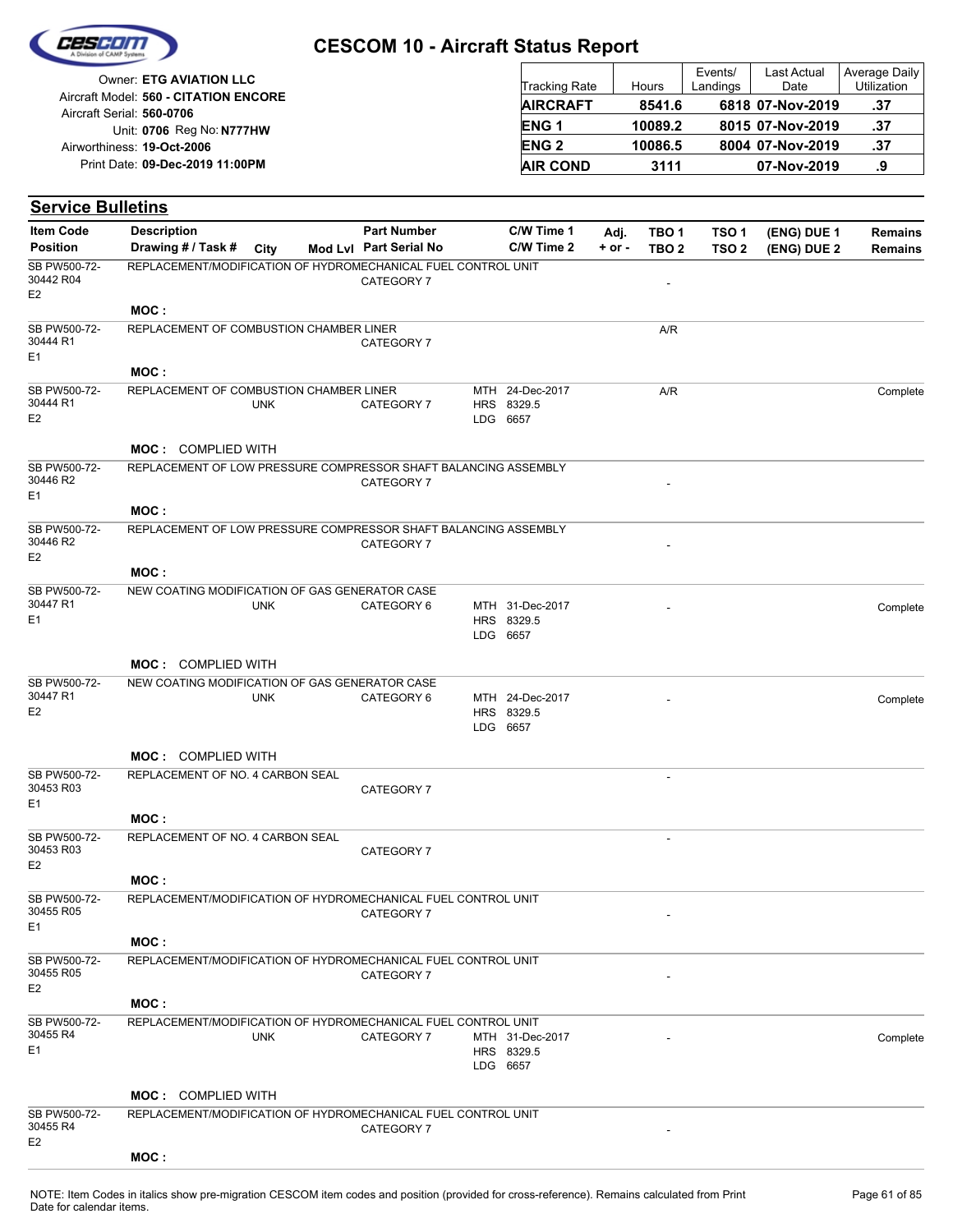

| <b>Owner: ETG AVIATION LLC</b>                                     | Tracking Rate          | Hours   | Events/<br>Landings | Last Actual<br>Date | Average Daily<br><b>Utilization</b> |
|--------------------------------------------------------------------|------------------------|---------|---------------------|---------------------|-------------------------------------|
| Aircraft Model: 560 - CITATION ENCORE<br>Aircraft Serial: 560-0706 | <b>AIRCRAFT</b>        | 8541.6  |                     | 6818 07-Nov-2019    | .37                                 |
| Unit: 0706 Reg No: N777HW                                          | ENG <sub>1</sub>       | 10089.2 |                     | 8015 07-Nov-2019    | .37                                 |
| Airworthiness: 19-Oct-2006                                         | <b>ENG<sub>2</sub></b> | 10086.5 |                     | 8004 07-Nov-2019    | -37                                 |
| Print Date: 09-Dec-2019 11:00PM                                    | <b>AIR COND</b>        | 3111    |                     | 07-Nov-2019         | .9                                  |

#### **(ENG) DUE 2 (ENG) DUE 1 Service Bulletins** City **Mod Lvl Part Serial No Part Number C/W Time 1 C/W Time 2 + or - Adj. TBO 1 TBO 2 TSO 2 TSO 1 Remains** Description Part Number C/W Time 1 Adj. TBO 1 TSO 1 (ENG) DUE 1 Remains **Position Drawing # / Task # Item Code** LDG HRS 8329.5 MTH 6657 CATEGORY 6 MTH 31-Dec-2017 - Complete E1 SB PW500-72- 30459 R1 UNK REPLACEMENT OF NUT OPTION (IC) **MOC :** COMPLIED WITH LDG 6657 HRS 8329.5 MTH CATEGORY 6 24-Dec-2017 - Complete E2 SB PW500-72- 30459 R1 UNK REPLACEMENT OF NUT OPTION (IC) **MOC :** COMPLIED WITH LDG 6657 HRS 8329.5 CATEGORY 8 MTH 31-Dec-2017 - The complete complete complete  $F<sub>1</sub>$ SB PW500-72- 30461 UNK CONVERSION OF PW535A BUILD SPECIFICATION 1155 TO 909 CONVERSION OF PW535B BUILT SPECIFICATION 1262 TO 1208 **MOC :** COMPLIED WITH LDG 6657 HRS 8329.5 CATEGORY 8 MTH 24-Dec-2017 - The Complete Complete E2 SB PW500-72- 30461 UNK CONVERSION OF PW535A BUILD SPECIFICATION 1155 TO 909 CONVERSION OF PW535B BUILT SPECIFICATION 1262 TO 1208 **MOC :** COMPLIED WITH - CATEGORY 7 E1 SB PW500-72- 30463 R2 REPLACEMENT OF ACCESSORY DRIVE LIP SEAL **MOC :** - CATEGORY 7 E2 SB PW500-72- 30463 R2 REPLACEMENT OF ACCESSORY DRIVE LIP SEAL **MOC :** LDG 6657 HRS 8329.5 MTH 31-Dec-2017 - CATEGORY 7 Complete E1 SB PW500-72- 30465 R2 UNK REPLACEMENT OF FUEL MANIFOLD TUBES **MOC :** COMPLIED WITH LDG 6657 HRS 8329.5 MTH 24-Dec-2017 - CATEGORY 7 Complete E2 SB PW500-72- 30465 R2 UNK REPLACEMENT OF FUEL MANIFOLD TUBES **MOC :** COMPLIED WITH - CATEGORY 7 E1 SB PW500-72- 30472 R02 REPLACEMENT OF N1 AND N2 SPEED SENSORS **MOC :** - CATEGORY 7 E2 SB PW500-72- 30472 R02 REPLACEMENT OF N1 AND N2 SPEED SENSORS **MOC :** - CATEGORY 7 E1 SB PW500-72- 30472 R1 REPLACEMENT OF - N1 AND N2 SPEED SENSORS **MOC :** - CATEGORY 7 E2 SB PW500-72- 30472 R1 REPLACEMENT OF - N1 AND N2 SPEED SENSORS **MOC :** CATEGORY 7 E1 SB PW500-72- 30475 R3 PART A ACCOMPLISH REMOVE AND INSTALL FUEL CONTROL DRIVE GEARSHAFT

### **MOC :**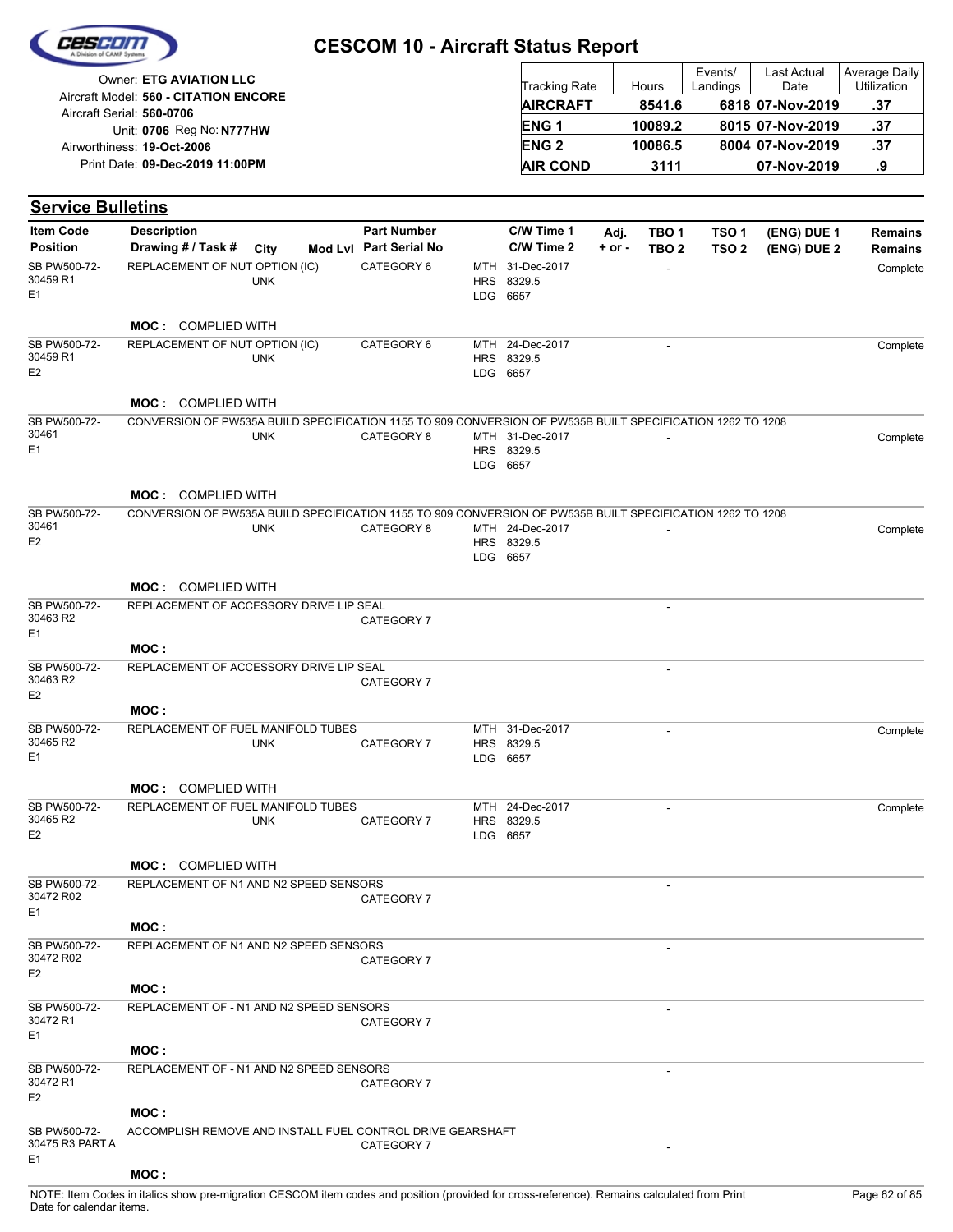

| Owner: ETG AVIATION LLC                                            | Tracking Rate    | Hours   | Events/<br>Landings | Last Actual<br>Date | Average Daily<br><b>Utilization</b> |
|--------------------------------------------------------------------|------------------|---------|---------------------|---------------------|-------------------------------------|
| Aircraft Model: 560 - CITATION ENCORE<br>Aircraft Serial: 560-0706 | <b>AIRCRAFT</b>  | 8541.6  |                     | 6818 07-Nov-2019    | .37                                 |
| Unit: 0706 Reg No: N777HW                                          | ENG <sub>1</sub> | 10089.2 |                     | 8015 07-Nov-2019    | .37                                 |
| Airworthiness: 19-Oct-2006                                         | <b>ENG 2</b>     | 10086.5 |                     | 8004 07-Nov-2019    | .37                                 |
| Print Date: 09-Dec-2019 11:00PM                                    | <b>AIR COND</b>  | 3111    |                     | 07-Nov-2019         | .9                                  |

| <b>Item Code</b>                                  | <b>Description</b>                                                                                                 | <b>Part Number</b>     | C/W Time 1             | Adj.       | TBO 1            | TSO <sub>1</sub> | (ENG) DUE 1 | <b>Remains</b> |
|---------------------------------------------------|--------------------------------------------------------------------------------------------------------------------|------------------------|------------------------|------------|------------------|------------------|-------------|----------------|
| <b>Position</b>                                   | Drawing # / Task #<br>City                                                                                         | Mod Lvl Part Serial No | C/W Time 2             | $+$ or $-$ | TBO <sub>2</sub> | TSO <sub>2</sub> | (ENG) DUE 2 | <b>Remains</b> |
| SB PW500-72-<br>30475 R3 PART A<br>E <sub>2</sub> | ACCOMPLISH REMOVE AND INSTALL FUEL CONTROL DRIVE GEARSHAFT                                                         | CATEGORY 7             |                        |            |                  |                  |             |                |
|                                                   | MOC:                                                                                                               |                        |                        |            |                  |                  |             |                |
| SB PW500-72-<br>30475 R3 PART B<br>E <sub>1</sub> | ACCOMPLISH REMOVE AND INSTALL THE ACCESSORY DRIVE GEARSHAFT                                                        | CATEGORY 7             |                        |            |                  |                  |             |                |
|                                                   | MOC:                                                                                                               |                        |                        |            |                  |                  |             |                |
| SB PW500-72-<br>30475 R3 PART B<br>E <sub>2</sub> | ACCOMPLISH REMOVE AND INSTALL THE ACCESSORY DRIVE GEARSHAFT                                                        | CATEGORY 7             |                        |            |                  |                  |             |                |
|                                                   | MOC:                                                                                                               |                        |                        |            |                  |                  |             |                |
| SB PW500-72-<br>30475 R3<br>E <sub>1</sub>        | REPLACEMENT OF ACCESSORY DRIVE GEARSHAFT ASSEMBLY AND FUEL CONTROL DRIVE SPUR GEARSHAFT ASSEMBLY                   | CATEGORY 7             |                        |            |                  |                  |             |                |
|                                                   | MOC:                                                                                                               |                        |                        |            |                  |                  |             |                |
| SB PW500-72-<br>30475 R3<br>E <sub>2</sub>        | REPLACEMENT OF ACCESSORY DRIVE GEARSHAFT ASSEMBLY AND FUEL CONTROL DRIVE SPUR GEARSHAFT ASSEMBLY                   | CATEGORY 7             |                        |            |                  |                  |             |                |
|                                                   | MOC:                                                                                                               |                        |                        |            |                  |                  |             |                |
| SB PW500-72-<br>30482 R3<br>E <sub>1</sub>        | INSPECTION OF COMBUSTION CHAMBER LINER COOLING RING SEGMENTS SELF-LOCKING NUT (SUPERSEDED BY SB PW500-72-30492 R2) | CATEGORY 10            |                        |            |                  |                  |             |                |
|                                                   | MOC:                                                                                                               |                        |                        |            |                  |                  |             |                |
| SB PW500-72-<br>30482 R3<br>E <sub>2</sub>        | INSPECTION OF COMBUSTION CHAMBER LINER COOLING RING SEGMENTS SELF-LOCKING NUT (SUPERSEDED BY SB PW500-72-30492 R2) | CATEGORY 10            |                        |            |                  |                  |             |                |
|                                                   | MOC:                                                                                                               |                        |                        |            |                  |                  |             |                |
| SB PW500-72-<br>30483 R3<br>E <sub>1</sub>        | REPLACEMENT/MODIFICATION OF COMBUSTION CHAMBER LINER ASSEMBLY (SUPERSEDED BY SB PW500-72-30492 R2)                 | CATEGORY 10            |                        |            |                  |                  |             |                |
|                                                   | MOC:                                                                                                               |                        |                        |            |                  |                  |             |                |
| SB PW500-72-                                      | REPLACEMENT/MODIFICATION OF COMBUSTION CHAMBER LINER ASSEMBLY (SUPERSEDED BY SB PW500-72-30492 R2)                 |                        |                        |            |                  |                  |             |                |
| 30483 R3                                          | <b>UNK</b>                                                                                                         | CATEGORY 10            | MTH 24-Dec-2017        |            |                  |                  |             | Complete       |
| E <sub>2</sub>                                    |                                                                                                                    |                        | HRS 8329.5<br>LDG 6657 |            |                  |                  |             |                |
|                                                   | <b>MOC: COMPLIED WITH</b>                                                                                          |                        |                        |            |                  |                  |             |                |
| SB PW500-72-<br>30485 R02                         | REPLACEMENT OF REAR OUTER BY-PASS DUCT HARDWARE                                                                    | CATEGORY 7             |                        |            |                  |                  |             |                |
| E1                                                | MOC:                                                                                                               |                        |                        |            |                  |                  |             |                |
| SB PW500-72-                                      | REPLACEMENT OF REAR OUTER BY-PASS DUCT HARDWARE                                                                    |                        |                        |            |                  |                  |             |                |
| 30485 R02<br>E <sub>2</sub>                       |                                                                                                                    | CATEGORY 7             |                        |            |                  |                  |             |                |
|                                                   | MOC:                                                                                                               |                        |                        |            |                  |                  |             |                |
| SB PW500-72-<br>30487 R3<br>E1                    | REPLACEMENT OF FUEL CONTROL DRIVE AND ACCESSORY DRIVE LIP SEAL (SUPERSEDED BY SB PW500-72-30502)                   |                        |                        |            |                  |                  |             |                |
|                                                   | MOC:                                                                                                               |                        |                        |            |                  |                  |             |                |
| SB PW500-72-<br>30487 R3<br>E2                    | REPLACEMENT OF FUEL CONTROL DRIVE AND ACCESSORY DRIVE LIP SEAL (SUPERSEDED BY SB PW500-72-30502)                   |                        |                        |            |                  |                  |             |                |
|                                                   | MOC:                                                                                                               |                        |                        |            |                  |                  |             |                |
|                                                   |                                                                                                                    |                        |                        |            |                  |                  |             |                |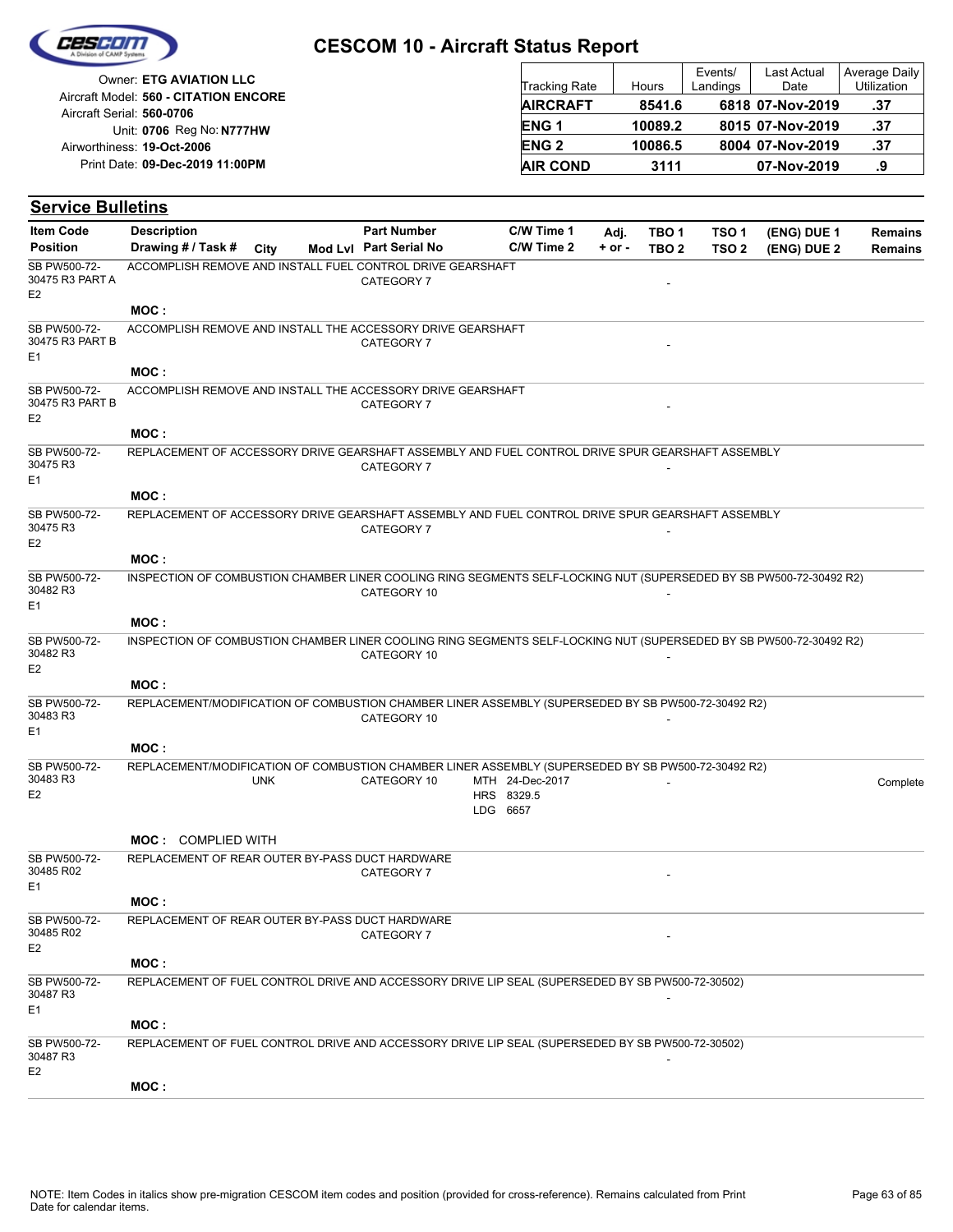|                                                                    | <b>CESCOM 10 - Aircraft Status Report</b> |         |                     |                     |                                     |
|--------------------------------------------------------------------|-------------------------------------------|---------|---------------------|---------------------|-------------------------------------|
| Owner: ETG AVIATION LLC                                            | <b>Tracking Rate</b>                      | Hours   | Events/<br>Landings | Last Actual<br>Date | Average Daily<br><b>Utilization</b> |
| Aircraft Model: 560 - CITATION ENCORE<br>Aircraft Serial: 560-0706 | <b>AIRCRAFT</b>                           | 8541.6  |                     | 6818 07-Nov-2019    | .37                                 |
| Unit: 0706 Reg No: N777HW                                          | ENG <sub>1</sub>                          | 10089.2 |                     | 8015 07-Nov-2019    | .37                                 |
| Airworthiness: 19-Oct-2006                                         | <b>ENG<sub>2</sub></b>                    | 10086.5 |                     | 8004 07-Nov-2019    | .37                                 |
| Print Date: 09-Dec-2019 11:00PM                                    | <b>AIR COND</b>                           | 3111    |                     | 07-Nov-2019         | .9                                  |

| <b>Service Bulletins</b>        |                                                                                                |            |                        |                                           |            |                          |                  |             |                |
|---------------------------------|------------------------------------------------------------------------------------------------|------------|------------------------|-------------------------------------------|------------|--------------------------|------------------|-------------|----------------|
| <b>Item Code</b>                | <b>Description</b>                                                                             |            | <b>Part Number</b>     | C/W Time 1                                | Adj.       | TBO 1                    | TSO 1            | (ENG) DUE 1 | Remains        |
| <b>Position</b>                 | Drawing # / Task #                                                                             | City       | Mod Lvl Part Serial No | C/W Time 2                                | $+$ or $-$ | TBO <sub>2</sub>         | TSO <sub>2</sub> | (ENG) DUE 2 | <b>Remains</b> |
| SB PW500-72-<br>30489<br>Ε1     | INSPECTION/REPLACEMENT OF TURBINE EXHAUST CASE OIL PRESSURE TUBE BRACKET CONFIGURATION         | <b>UNK</b> | CATEGORY 6             | MTH 31-Dec-2017<br>HRS 8329.5<br>LDG 6657 |            |                          |                  |             | Complete       |
|                                 | <b>MOC: COMPLIED WITH</b>                                                                      |            |                        |                                           |            |                          |                  |             |                |
| SB PW500-72-<br>30489<br>E2     | INSPECTION/REPLACEMENT OF TURBINE EXHAUST CASE OIL PRESSURE TUBE BRACKET CONFIGURATION         | <b>UNK</b> | CATEGORY 6             | MTH 24-Dec-2017<br>HRS 8329.5<br>LDG 6657 |            |                          |                  |             | Complete       |
|                                 | <b>MOC: COMPLIED WITH</b>                                                                      |            |                        |                                           |            |                          |                  |             |                |
| SB PW500-72-<br>30491 R2<br>E1  | REPLACEMENT / MODIFICATION OF COMBUSTION CHAMBER LINER ASSEMBLY                                |            | CATEGORY 7             |                                           |            |                          |                  |             |                |
|                                 | MOC:                                                                                           |            |                        |                                           |            |                          |                  |             |                |
| SB PW500-72-<br>30491 R2<br>E2  | REPLACEMENT / MODIFICATION OF COMBUSTION CHAMBER LINER ASSEMBLY                                | <b>UNK</b> | CATEGORY 7             | MTH 24-Dec-2017<br>HRS 8329.5<br>LDG 6657 |            |                          |                  |             | Complete       |
|                                 | <b>MOC: COMPLIED WITH</b>                                                                      |            |                        |                                           |            |                          |                  |             |                |
| SB PW500-72-<br>30492 R04<br>E1 | REPLACEMENT / MODIFICATION OF COMBUSTION CHAMBER LINER                                         |            | CATEGORY 6             |                                           |            |                          |                  |             |                |
|                                 | MOC:                                                                                           |            |                        |                                           |            |                          |                  |             |                |
| SB PW500-72-<br>30492 R04<br>E2 | REPLACEMENT / MODIFICATION OF COMBUSTION CHAMBER LINER                                         | <b>UNK</b> | CATEGORY 6             | MTH 24-Dec-2017<br>HRS 8329.5<br>LDG 6657 |            |                          |                  |             | Complete       |
|                                 | <b>MOC: COMPLIED WITH</b>                                                                      |            |                        |                                           |            |                          |                  |             |                |
| SB PW500-72-<br>30493<br>Ε1     | REPLACEMENT OF TEMPERATURE SENSORS                                                             | <b>UNK</b> | CATEGORY 7             | MTH 31-Dec-2017<br>HRS 8329.5<br>LDG 6657 |            | $\overline{\phantom{a}}$ |                  |             | Complete       |
|                                 | <b>MOC: COMPLIED WITH</b>                                                                      |            |                        |                                           |            |                          |                  |             |                |
| SB PW500-72-<br>30493<br>E2     | REPLACEMENT OF TEMPERATURE SENSORS                                                             |            | CATEGORY 7             |                                           |            | $\overline{\phantom{a}}$ |                  |             |                |
|                                 | MOC :                                                                                          |            |                        |                                           |            |                          |                  |             |                |
| SB PW500-72-<br>30495 R01<br>Ε1 | MODIFICATION OF ACCESSORY GEARBOX COVER BOLT TORQUING PROCEDURE (SUPERSEDED BY PW500-72-30498) |            | CATEGORY 10            |                                           |            |                          |                  |             |                |
|                                 | MOC:                                                                                           |            |                        |                                           |            |                          |                  |             |                |
| SB PW500-72-<br>30495 R01<br>E2 | MODIFICATION OF ACCESSORY GEARBOX COVER BOLT TORQUING PROCEDURE (SUPERSEDED BY PW500-72-30498) |            | CATEGORY 10            |                                           |            |                          |                  |             |                |
|                                 | MOC:                                                                                           |            |                        |                                           |            |                          |                  |             |                |
| SB PW500-72-<br>30498 R03<br>E1 | REPLACEMENT/MODIFICATION OF INTERMEDIATE CASE ASSEMBLY                                         |            | CATEGORY 7             |                                           |            |                          |                  |             |                |
| SB PW500-72-<br>30498 R03       | MOC:<br>REPLACEMENT/MODIFICATION OF INTERMEDIATE CASE ASSEMBLY                                 |            | CATEGORY 7             |                                           |            |                          |                  |             |                |
| E2                              | MOC:                                                                                           |            |                        |                                           |            |                          |                  |             |                |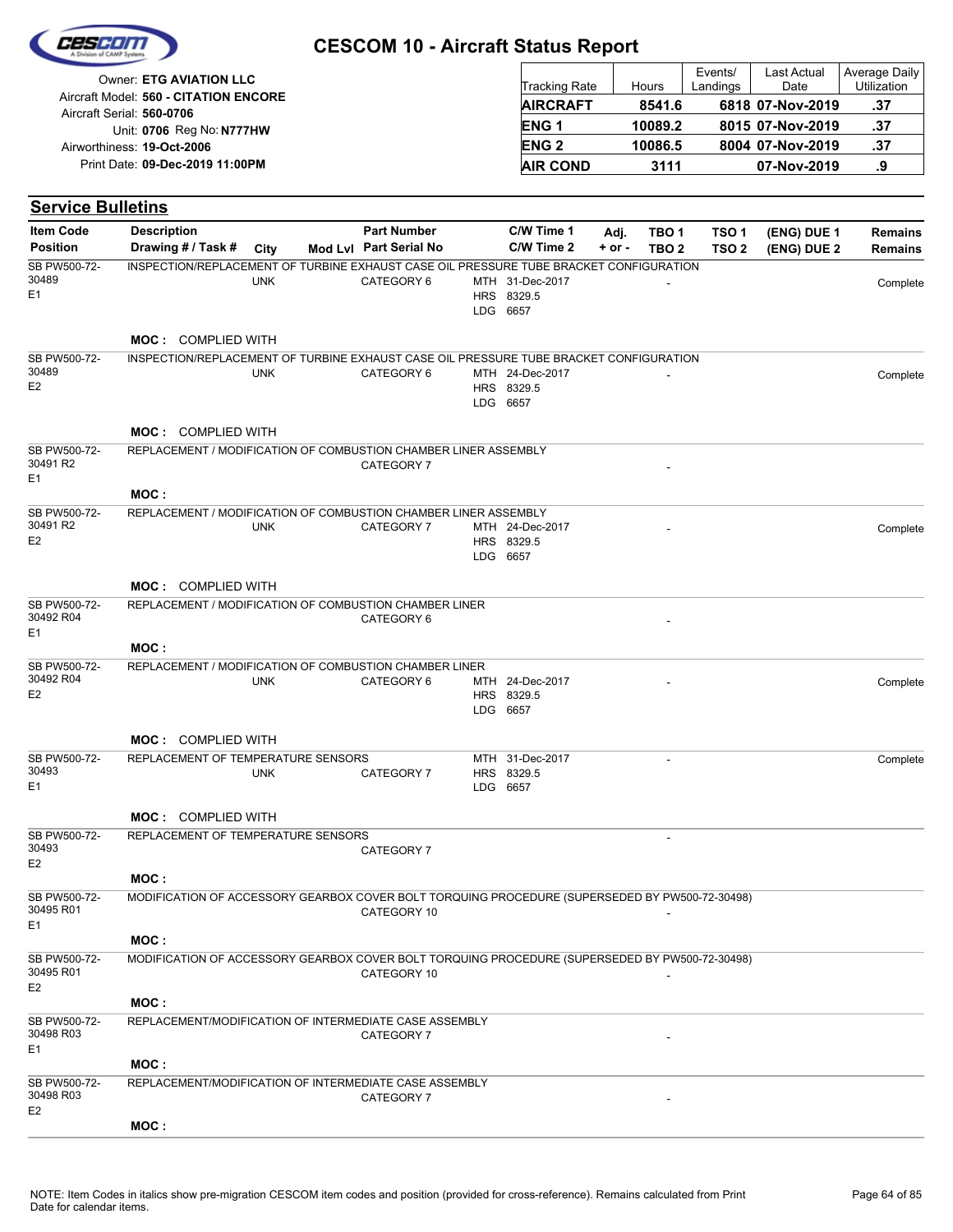|                                     | Owner: ETG AVIATION LLC                                                                                 |            |                                              | <b>Tracking Rate</b>          |                  | Hours                                | Events/<br>Landings       | Last Actual<br>Date        | Average Daily<br>Utilization     |
|-------------------------------------|---------------------------------------------------------------------------------------------------------|------------|----------------------------------------------|-------------------------------|------------------|--------------------------------------|---------------------------|----------------------------|----------------------------------|
|                                     | Aircraft Model: 560 - CITATION ENCORE                                                                   |            |                                              | <b>AIRCRAFT</b>               |                  | 8541.6                               |                           | 6818 07-Nov-2019           | .37                              |
|                                     | Aircraft Serial: 560-0706<br>Unit: 0706 Reg No: N777HW                                                  |            |                                              | ENG <sub>1</sub>              |                  | 10089.2                              |                           | 8015 07-Nov-2019           | .37                              |
|                                     | Airworthiness: 19-Oct-2006                                                                              |            |                                              | <b>ENG2</b>                   |                  | 10086.5                              |                           | 8004 07-Nov-2019           | .37                              |
|                                     | Print Date: 09-Dec-2019 11:00PM                                                                         |            |                                              | <b>AIR COND</b>               |                  | 3111                                 |                           | 07-Nov-2019                | .9                               |
| <b>Service Bulletins</b>            |                                                                                                         |            |                                              |                               |                  |                                      |                           |                            |                                  |
|                                     |                                                                                                         |            |                                              |                               |                  |                                      |                           |                            |                                  |
| <b>Item Code</b><br><b>Position</b> | <b>Description</b><br>Drawing # / Task #                                                                | City       | <b>Part Number</b><br>Mod Lvl Part Serial No | C/W Time 1<br>C/W Time 2      | Adj.<br>$+ or -$ | TBO <sub>1</sub><br>TBO <sub>2</sub> | TSO <sub>1</sub><br>TSO 2 | (ENG) DUE 1<br>(ENG) DUE 2 | <b>Remains</b><br><b>Remains</b> |
| SB PW500-72-                        | REPLACEMENT OF PREFORMED PACKING                                                                        |            |                                              |                               |                  | $\overline{a}$                       |                           |                            |                                  |
| 30500                               |                                                                                                         |            | CATEGORY 7                                   |                               |                  |                                      |                           |                            |                                  |
| E <sub>1</sub>                      | MOC:                                                                                                    |            |                                              |                               |                  |                                      |                           |                            |                                  |
| SB PW500-72-                        | REPLACEMENT OF PREFORMED PACKING                                                                        |            |                                              |                               |                  | ÷,                                   |                           |                            |                                  |
| 30500                               |                                                                                                         |            | CATEGORY 7                                   |                               |                  |                                      |                           |                            |                                  |
| E <sub>2</sub>                      | MOC:                                                                                                    |            |                                              |                               |                  |                                      |                           |                            |                                  |
| SB PW500-72-                        | REPLACEMENT OF SHIPPING CAPS FOR SHIPPING CONTAINERS                                                    |            |                                              |                               |                  |                                      |                           |                            |                                  |
| 30501                               |                                                                                                         | <b>UNK</b> | CATEGORY 3                                   | MTH 31-Dec-2017               |                  |                                      |                           |                            | Complete                         |
| E <sub>1</sub>                      |                                                                                                         |            |                                              | HRS 8329.5<br>LDG 6657        |                  |                                      |                           |                            |                                  |
|                                     |                                                                                                         |            |                                              |                               |                  |                                      |                           |                            |                                  |
|                                     | <b>MOC: COMPLIED WITH</b>                                                                               |            |                                              |                               |                  |                                      |                           |                            |                                  |
| SB PW500-72-<br>30501               | REPLACEMENT OF SHIPPING CAPS FOR SHIPPING CONTAINERS                                                    |            |                                              |                               |                  |                                      |                           |                            |                                  |
| E <sub>2</sub>                      |                                                                                                         | <b>UNK</b> | CATEGORY 3                                   | MTH 24-Dec-2017<br>HRS 8329.5 |                  |                                      |                           |                            | Complete                         |
|                                     |                                                                                                         |            |                                              | LDG 6657                      |                  |                                      |                           |                            |                                  |
|                                     | <b>MOC: COMPLIED WITH</b>                                                                               |            |                                              |                               |                  |                                      |                           |                            |                                  |
| SB PW500-72-                        | ACCOMPLISH REPLACEMENT OF FUEL CONTROL DRIVE AND ACCESSORY DRIVE PLAIN SEAL FUEL CONTROL GEARSHAFT SEAL |            |                                              |                               |                  |                                      |                           |                            |                                  |
| 30502 R04 PART<br>(A)               |                                                                                                         |            | CATEGORY 7                                   |                               |                  |                                      |                           |                            |                                  |
| E <sub>1</sub>                      |                                                                                                         |            |                                              |                               |                  |                                      |                           |                            |                                  |
|                                     | MOC:                                                                                                    |            |                                              |                               |                  |                                      |                           |                            |                                  |
| SB PW500-72-<br>30502 R04 PART      | ACCOMPLISH REPLACEMENT OF FUEL CONTROL DRIVE AND ACCESSORY DRIVE PLAIN SEAL FUEL CONTROL GEARSHAFT SEAL |            | CATEGORY 7                                   |                               |                  |                                      |                           |                            |                                  |
| (A)                                 |                                                                                                         |            |                                              |                               |                  |                                      |                           |                            |                                  |
| E <sub>2</sub>                      | MOC:                                                                                                    |            |                                              |                               |                  |                                      |                           |                            |                                  |
| SB PW500-72-                        | ACCOMPLISH REPLACEMENT OF FUEL CONTROL DRIVE AND ACCESSORY DRIVE PLAIN SEAL ACCESSORY GEARSHAFT SEAL    |            |                                              |                               |                  |                                      |                           |                            |                                  |
| 30502 R04 PART                      |                                                                                                         |            | CATEGORY 7                                   |                               |                  |                                      |                           |                            |                                  |
| (B)<br>E <sub>1</sub>               |                                                                                                         |            |                                              |                               |                  |                                      |                           |                            |                                  |
|                                     | MOC:                                                                                                    |            |                                              |                               |                  |                                      |                           |                            |                                  |
| SB PW500-72-<br>30502 R04 PART      | ACCOMPLISH REPLACEMENT OF FUEL CONTROL DRIVE AND ACCESSORY DRIVE PLAIN SEAL ACCESSORY GEARSHAFT SEAL    |            |                                              |                               |                  |                                      |                           |                            |                                  |
| (B)                                 |                                                                                                         |            | CATEGORY 7                                   |                               |                  |                                      |                           |                            |                                  |
| E <sub>2</sub>                      | MOC:                                                                                                    |            |                                              |                               |                  |                                      |                           |                            |                                  |
| SB PW500-72-                        | REPLACEMENT OF FUEL CONTROL DRIVE AND ACCESSORY DRIVE PLAIN SEAL                                        |            |                                              |                               |                  |                                      |                           |                            |                                  |
| 30502 R04                           |                                                                                                         |            | CATEGORY 7                                   |                               |                  |                                      |                           |                            |                                  |
| E <sub>1</sub>                      | MOC :                                                                                                   |            |                                              |                               |                  |                                      |                           |                            |                                  |
| SB PW500-72-                        | REPLACEMENT OF FUEL CONTROL DRIVE AND ACCESSORY DRIVE PLAIN SEAL                                        |            |                                              |                               |                  |                                      |                           |                            |                                  |
| 30502 R04                           |                                                                                                         |            | CATEGORY 7                                   |                               |                  |                                      |                           |                            |                                  |
| E <sub>2</sub>                      | MOC:                                                                                                    |            |                                              |                               |                  |                                      |                           |                            |                                  |
| SB PW500-72-                        | REPLACEMENT OF FUEL/OIL HEAT EXCHANGER                                                                  |            |                                              |                               |                  |                                      |                           |                            |                                  |
| 30504 R02                           |                                                                                                         |            | CATEGORY 7                                   |                               |                  |                                      |                           |                            |                                  |
| E <sub>1</sub>                      | MOC:                                                                                                    |            |                                              |                               |                  |                                      |                           |                            |                                  |
| SB PW500-72-                        | REPLACEMENT OF FUEL/OIL HEAT EXCHANGER                                                                  |            |                                              |                               |                  |                                      |                           |                            |                                  |
| 30504 R02                           |                                                                                                         |            | CATEGORY 7                                   |                               |                  |                                      |                           |                            |                                  |
| E <sub>2</sub>                      |                                                                                                         |            |                                              |                               |                  |                                      |                           |                            |                                  |

CESCO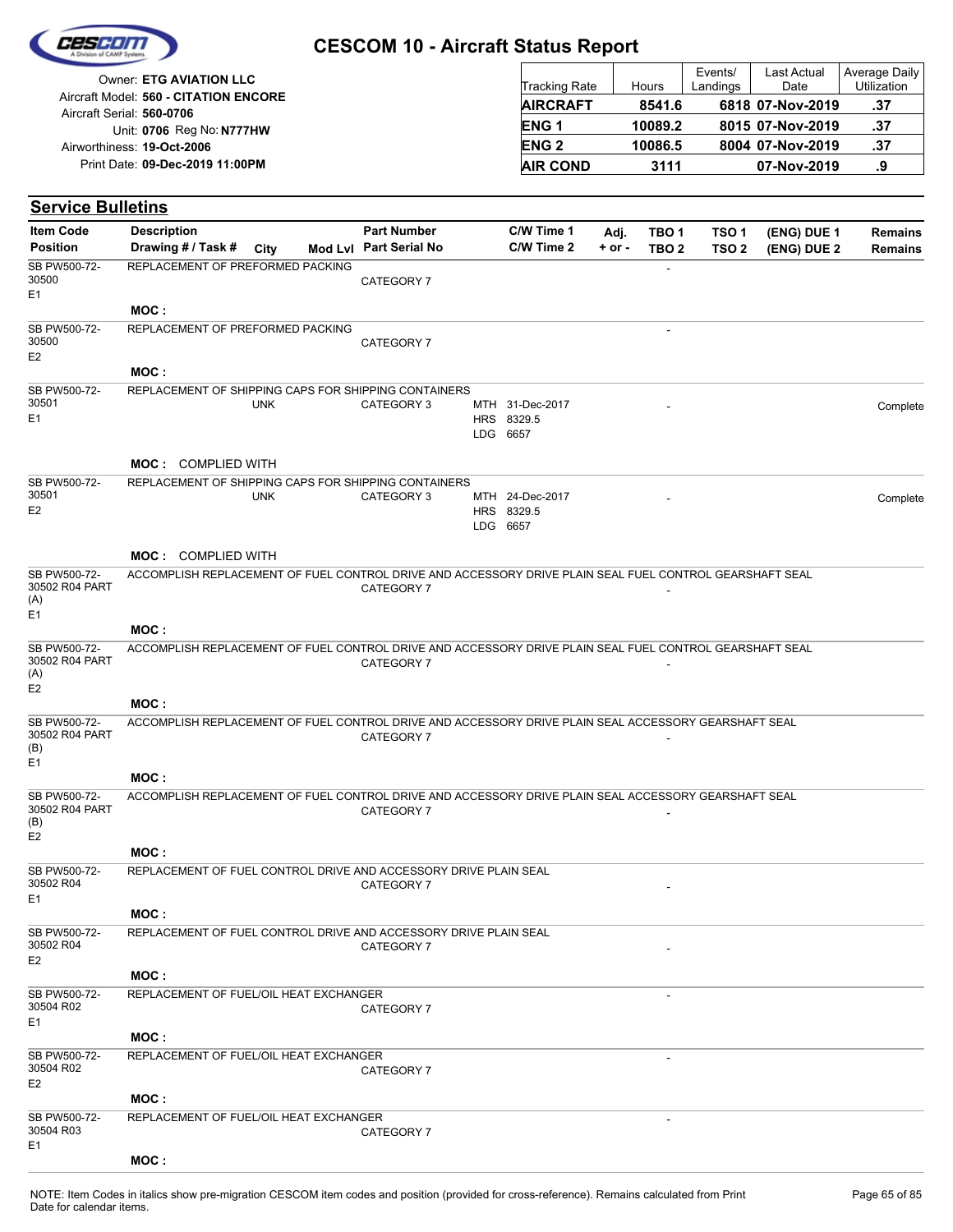

| <b>Owner: ETG AVIATION LLC</b>                                     | Tracking Rate   | Hours   | Events/<br>Landings | Last Actual<br>Date | Average Daily<br><b>Utilization</b> |
|--------------------------------------------------------------------|-----------------|---------|---------------------|---------------------|-------------------------------------|
| Aircraft Model: 560 - CITATION ENCORE<br>Aircraft Serial: 560-0706 | <b>AIRCRAFT</b> | 8541.6  |                     | 6818 07-Nov-2019    | .37                                 |
| Unit: 0706 Reg No: N777HW                                          | <b>ENG1</b>     | 10089.2 |                     | 8015 07-Nov-2019    | .37                                 |
| Airworthiness: 19-Oct-2006                                         | <b>ENG 2</b>    | 10086.5 |                     | 8004 07-Nov-2019    | .37                                 |
| Print Date: 09-Dec-2019 11:00PM                                    | <b>AIR COND</b> | 3111    |                     | 07-Nov-2019         | .9                                  |

| <b>Item Code</b>                            | <b>Description</b>                                                                                                                        |            | <b>Part Number</b>     |            | C/W Time 1                                | Adj.       | TBO 1            | TSO 1            | (ENG) DUE 1                                                                                     | Remains        |
|---------------------------------------------|-------------------------------------------------------------------------------------------------------------------------------------------|------------|------------------------|------------|-------------------------------------------|------------|------------------|------------------|-------------------------------------------------------------------------------------------------|----------------|
| <b>Position</b>                             | Drawing # / Task #                                                                                                                        | City       | Mod Lvl Part Serial No |            | C/W Time 2                                | $+$ or $-$ | TBO <sub>2</sub> | TSO <sub>2</sub> | (ENG) DUE 2                                                                                     | <b>Remains</b> |
| SB PW500-72-<br>30504 R03<br>E <sub>2</sub> | REPLACEMENT OF FUEL/OIL HEAT EXCHANGER                                                                                                    |            | CATEGORY 7             |            |                                           |            |                  |                  |                                                                                                 |                |
|                                             | MOC:                                                                                                                                      |            |                        |            |                                           |            |                  |                  |                                                                                                 |                |
| SB PW500-72-<br>30505 R02<br>E <sub>1</sub> | REPLACEMENT OF BLEED OFF VALVE (BOV) GASKETS                                                                                              | <b>UNK</b> | CATEGORY 3             |            | MTH 31-Dec-2017<br>HRS 8329.5<br>LDG 6657 |            |                  |                  |                                                                                                 | Complete       |
|                                             | <b>MOC: COMPLIED WITH</b>                                                                                                                 |            |                        |            |                                           |            |                  |                  |                                                                                                 |                |
| SB PW500-72-<br>30505 R02<br>E <sub>2</sub> | REPLACEMENT OF BLEED OFF VALVE (BOV) GASKETS                                                                                              | <b>UNK</b> | CATEGORY 3             | <b>HRS</b> | MTH 24-Dec-2017<br>8329.5<br>LDG 6657     |            | $\overline{a}$   |                  |                                                                                                 | Complete       |
|                                             | <b>MOC: COMPLIED WITH</b>                                                                                                                 |            |                        |            |                                           |            |                  |                  |                                                                                                 |                |
| SB PW500-72-<br>30506 R02<br>E <sub>1</sub> | REPLACEMENT OF FUEL MANIFOLD ADAPTERS                                                                                                     | <b>UNK</b> | CATEGORY 7             | HRS        | MTH 31-Dec-2017<br>8329.5<br>LDG 6657     |            | $\overline{a}$   |                  |                                                                                                 | Complete       |
|                                             | <b>MOC: COMPLIED WITH</b>                                                                                                                 |            |                        |            |                                           |            |                  |                  |                                                                                                 |                |
| SB PW500-72-<br>30506 R02<br>E <sub>2</sub> | REPLACEMENT OF FUEL MANIFOLD ADAPTERS                                                                                                     | <b>UNK</b> | CATEGORY 7             | HRS        | MTH 24-Dec-2017<br>8329.5<br>LDG 6657     |            |                  |                  |                                                                                                 | Complete       |
|                                             | <b>MOC: COMPLIED WITH</b>                                                                                                                 |            |                        |            |                                           |            |                  |                  |                                                                                                 |                |
| SB PW500-72-<br>30511 R01<br>E <sub>1</sub> | RE-TORQUEING OF AGB COVER BOLTS OR NUTS                                                                                                   | <b>UNK</b> | CATEGORY 6             | <b>HRS</b> | MTH 31-Dec-2017<br>8329.5<br>LDG 6657     |            |                  |                  |                                                                                                 | Complete       |
|                                             | <b>MOC: COMPLIED WITH</b>                                                                                                                 |            |                        |            |                                           |            |                  |                  |                                                                                                 |                |
| SB PW500-72-<br>30511 R01<br>E <sub>2</sub> | RE-TORQUEING OF AGB COVER BOLTS OR NUTS                                                                                                   |            | CATEGORY 6             |            |                                           |            | ÷,               |                  |                                                                                                 |                |
|                                             | MOC:                                                                                                                                      |            |                        |            |                                           |            |                  |                  |                                                                                                 |                |
| SB PW500-72-<br>30512 R02<br>E <sub>2</sub> | INSPECTION/ REPLACEMENT OF HYDROMECHANICAL FUEL CONTROL (SUPERSEDED BY PW500-72-30512 R03)                                                | LUK        | CATEGORY 3             |            | MTH 09-Oct-2015<br>HRS 6928.1<br>LDG 5541 |            | ÷,               |                  |                                                                                                 | Complete       |
|                                             | MOC: COMPLIED WITH - COMPLIED WITH P&WC PW500-72-30512 R2, "TURBOFAN ENGINE HYDROMECHANICAL FUEL CONTROL -                                |            |                        |            |                                           |            |                  |                  | INSPECTION /REPLACEMENT OF" DATED APR 29/2015 IN ACCORDANCE WITH SERVICE BULLETIN INSTRUCTIONS. |                |
| SB PW500-72-<br>30512 R03<br>E <sub>1</sub> | INSPECTION/REPLACEMENT OF HYDROMECHANICAL FUEL CONTROL (SUPERSEDED BY PW500-72-30512 R04)                                                 | <b>UNK</b> | CATEGORY 3             |            | MTH 31-Dec-2017<br>HRS 8329.5<br>LDG 6657 |            |                  |                  |                                                                                                 | Complete       |
|                                             | <b>MOC: COMPLIED WITH</b>                                                                                                                 |            |                        |            |                                           |            |                  |                  |                                                                                                 |                |
| SB PW500-72-<br>30513 R01<br>E <sub>1</sub> | REPLACEMENT / MODIFICATION OF OIL LEVEL INDICATOR                                                                                         | <b>ICT</b> | CATEGORY 7             |            | MTH 10-Oct-2018<br>HRS 8362.7<br>LDG 6690 |            |                  |                  |                                                                                                 | N/A            |
|                                             | MOC: NOT APPLICABLE - SB PW500-72-30513 REV. 1; REPLACEMENT OF OIL LEVEL INDICATOR. DOES NOT APPLY DUE TO ENGINE<br><b>SERIAL NUMBER.</b> |            |                        |            |                                           |            |                  |                  |                                                                                                 |                |
| SB PW500-72-<br>30513 R01<br>E <sub>2</sub> | REPLACEMENT / MODIFICATION OF OIL LEVEL INDICATOR                                                                                         | <b>ICT</b> | CATEGORY 7             |            | MTH 10-Oct-2018<br>HRS 8362.7<br>LDG 6690 |            |                  |                  |                                                                                                 | N/A            |
|                                             | MOC: NOT APPLICABLE - SB PW500-72-30513 REV. 1; REPLACEMENT OF OIL LEVEL INDICATOR. DOES NOT APPLY DUE TO ENGINE<br>SERIAL NUMBER.        |            |                        |            |                                           |            |                  |                  |                                                                                                 |                |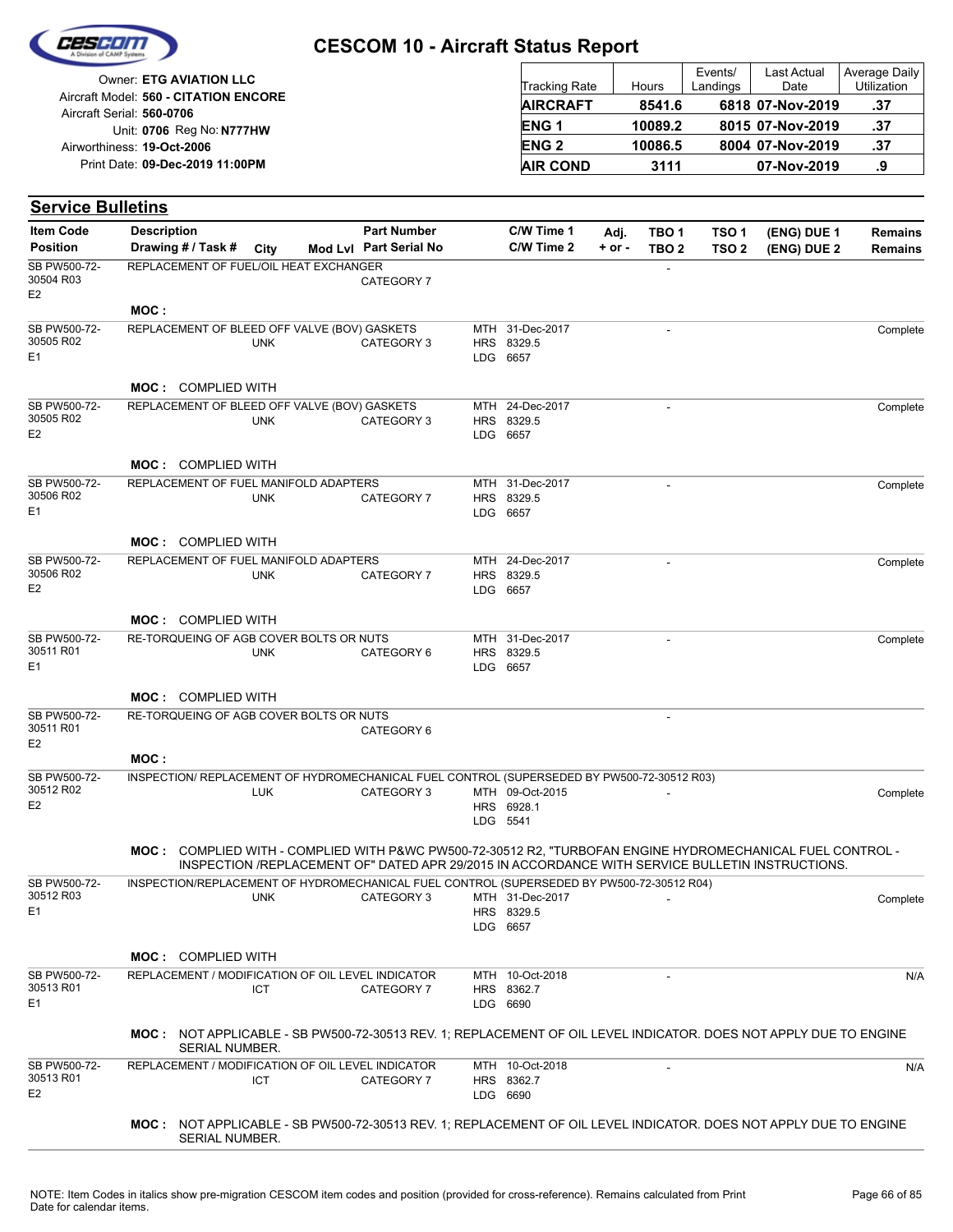| Ceseon |  |
|--------|--|
|        |  |

|                                       |                      |         | Events/  | <b>Last Actual</b> | Average Daily |
|---------------------------------------|----------------------|---------|----------|--------------------|---------------|
| Owner: ETG AVIATION LLC               | <b>Tracking Rate</b> | Hours   | Landings | Date               | Utilization   |
| Aircraft Model: 560 - CITATION ENCORE | <b>AIRCRAFT</b>      | 8541.6  |          | 6818 07-Nov-2019   | .37           |
| Aircraft Serial: 560-0706             |                      |         |          |                    |               |
| Unit: 0706 Reg No: N777HW             | <b>ENG1</b>          | 10089.2 |          | 8015 07-Nov-2019   | .37           |
| Airworthiness: 19-Oct-2006            | <b>ENG 2</b>         | 10086.5 |          | 8004 07-Nov-2019   | .37           |
| Print Date: 09-Dec-2019 11:00PM       | <b>AIR COND</b>      | 3111    |          | 07-Nov-2019        | .9            |

| <b>Item Code</b>                            | <b>Description</b>                   |            | <b>Part Number</b>                                                                                                                                                         | C/W Time 1                                | Adj.       | TBO <sub>1</sub>         | TSO <sub>1</sub> | (ENG) DUE 1 | <b>Remains</b> |
|---------------------------------------------|--------------------------------------|------------|----------------------------------------------------------------------------------------------------------------------------------------------------------------------------|-------------------------------------------|------------|--------------------------|------------------|-------------|----------------|
| <b>Position</b>                             | Drawing # / Task #                   | City       | Mod Lyl Part Serial No                                                                                                                                                     | C/W Time 2                                | $+$ or $-$ | TBO <sub>2</sub>         | TSO <sub>2</sub> | (ENG) DUE 2 | <b>Remains</b> |
| SB PW500-72-<br>30514 R01<br>E <sub>2</sub> |                                      |            | REPLACEMENT / MODIFICATION OF INTERMEDIATE CASE ASSEMBLY<br>CATEGORY 7                                                                                                     |                                           |            |                          |                  |             |                |
|                                             | MOC:                                 |            |                                                                                                                                                                            |                                           |            |                          |                  |             |                |
| SB PW500-72-<br>30514 R02<br>E1             |                                      |            | REPLACEMENT/MODIFICATION OF INTERMEDIATE CASE ASSEMBLY<br>CATEGORY 7                                                                                                       |                                           |            |                          |                  |             |                |
|                                             | MOC:                                 |            |                                                                                                                                                                            |                                           |            |                          |                  |             |                |
| SB PW500-72-<br>30514 R02<br>E <sub>2</sub> |                                      |            | REPLACEMENT/MODIFICATION OF INTERMEDIATE CASE ASSEMBLY<br>CATEGORY 7                                                                                                       |                                           |            |                          |                  |             |                |
|                                             | MOC:                                 |            |                                                                                                                                                                            |                                           |            |                          |                  |             |                |
| SB PW500-72-<br>30514<br>E1                 |                                      | <b>LUK</b> | REPLACEMENT/MODIFICATION OF INTERMEDIATE CASE ASSEMBLY (SUPERSEDED BY PW500-72-30514 R01)<br>CATEGORY 7                                                                    | MTH 09-Oct-2015<br>HRS 6925.4<br>LDG 5530 |            |                          |                  |             | Complete       |
|                                             |                                      |            | MOC: COMPLIED WITH - COMPLIED WITH P&WC PW500-72-30514 INTERMEDIATE CASE ASSEMBLY - REPLACEMENT 1<br>MODIFICATION OF DATED MAR 03/2015, IN ACCORDANCE WITH SB INSTRUCTIONS |                                           |            |                          |                  |             |                |
| SB PW500-72-<br>30515 R01                   | REPLACEMENT OF TURBINE SUPPORT CASE  |            | CATEGORY 7                                                                                                                                                                 |                                           |            |                          |                  |             |                |
| E <sub>1</sub>                              | MOC:                                 |            |                                                                                                                                                                            |                                           |            |                          |                  |             |                |
| SB PW500-72-                                | REPLACEMENT OF TURBINE SUPPORT CASE  |            |                                                                                                                                                                            |                                           |            | $\overline{\phantom{a}}$ |                  |             |                |
| 30515 R01<br>E <sub>2</sub>                 |                                      |            | CATEGORY 7                                                                                                                                                                 |                                           |            |                          |                  |             |                |
|                                             | MOC:                                 |            |                                                                                                                                                                            |                                           |            |                          |                  |             |                |
| SB PW500-72-<br>30515 R02<br>E <sub>1</sub> | REPLACEMENT OF TURBINE SUPPORT CASE  |            | CATEGORY 7                                                                                                                                                                 |                                           |            |                          |                  |             |                |
|                                             | MOC:                                 |            |                                                                                                                                                                            |                                           |            |                          |                  |             |                |
| SB PW500-72-<br>30515 R02                   | REPLACEMENT OF TURBINE SUPPORT CASE  |            | CATEGORY 7                                                                                                                                                                 |                                           |            | ٠                        |                  |             |                |
| E <sub>2</sub>                              | MOC:                                 |            |                                                                                                                                                                            |                                           |            |                          |                  |             |                |
| SB PW500-72-<br>30516 R02                   | REPLACEMENT OF HP TURBINE SEAL RINGS |            | CATEGORY 7                                                                                                                                                                 |                                           |            |                          |                  |             |                |
| E1                                          | MOC:                                 |            |                                                                                                                                                                            |                                           |            |                          |                  |             |                |
| SB PW500-72-<br>30516 R02<br>E <sub>2</sub> | REPLACEMENT OF HP TURBINE SEAL RINGS | <b>UNK</b> | CATEGORY 7                                                                                                                                                                 | MTH 24-Dec-2017<br>HRS 8329.5<br>LDG 6657 |            | ÷,                       |                  |             | Complete       |
|                                             | <b>MOC: COMPLIED WITH</b>            |            |                                                                                                                                                                            |                                           |            |                          |                  |             |                |
| SB PW500-72-<br>30517 R01<br>E1             | DELETION OF IGNITER FLANGE GASKETS   | <b>UNK</b> | CATEGORY 6                                                                                                                                                                 | MTH 31-Dec-2017<br>HRS 8329.5<br>LDG 6657 |            |                          |                  |             | Complete       |
|                                             | <b>MOC:</b> COMPLIED WITH            |            |                                                                                                                                                                            |                                           |            |                          |                  |             |                |
| SB PW500-72-                                | DELETION OF IGNITER FLANGE GASKETS   |            |                                                                                                                                                                            | MTH 24-Dec-2017                           |            |                          |                  |             | Complete       |
| 30517 R01<br>E <sub>2</sub>                 |                                      | <b>UNK</b> | CATEGORY 6                                                                                                                                                                 | HRS 8329.5<br>LDG 6657                    |            |                          |                  |             |                |
|                                             | <b>MOC: COMPLIED WITH</b>            |            |                                                                                                                                                                            |                                           |            |                          |                  |             |                |
| SB PW500-72-                                | INSPECTION OF IGNITION LEAD          |            | CATEGORY 3                                                                                                                                                                 | MTH 09-Oct-2015                           |            |                          |                  |             | Complete       |
| 30519 R01<br>E <sub>1</sub>                 |                                      | <b>LUK</b> |                                                                                                                                                                            | HRS 6925.4<br>LDG 5530                    |            |                          |                  |             |                |
|                                             | <b>MOC: COMPLIED WITH</b>            |            |                                                                                                                                                                            |                                           |            |                          |                  |             |                |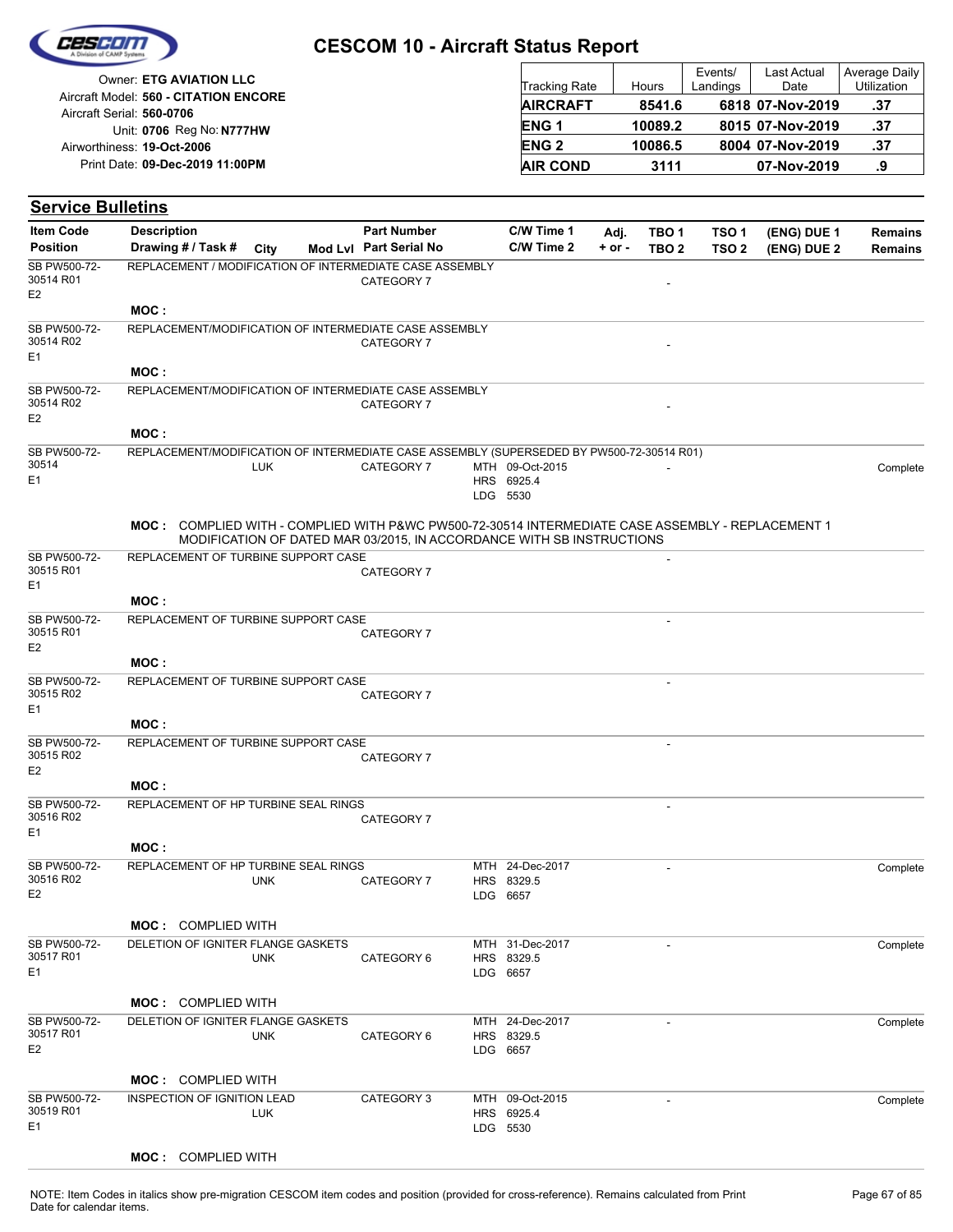|  | Cesedin            |  |
|--|--------------------|--|
|  | vision of CAMP Sys |  |
|  |                    |  |

| Owner: ETG AVIATION LLC                                            | <b>Tracking Rate</b> | Hours   | Events/<br>Landings | <b>Last Actual</b><br>Date | Average Daily<br><b>Utilization</b> |
|--------------------------------------------------------------------|----------------------|---------|---------------------|----------------------------|-------------------------------------|
| Aircraft Model: 560 - CITATION ENCORE<br>Aircraft Serial: 560-0706 | <b>AIRCRAFT</b>      | 8541.6  |                     | 6818 07-Nov-2019           | .37                                 |
| Unit: 0706 Reg No: N777HW                                          | <b>ENG1</b>          | 10089.2 |                     | 8015 07-Nov-2019           | .37                                 |
| Airworthiness: 19-Oct-2006                                         | <b>ENG 2</b>         | 10086.5 |                     | 8004 07-Nov-2019           | .37                                 |
| Print Date: 09-Dec-2019 11:00PM                                    | <b>AIR COND</b>      | 3111    |                     | 07-Nov-2019                | .9                                  |

| <b>Service Bulletins</b>                    |                                                                                                                  |             |                                                        |                                           |                |                           |                           |                            |                                  |
|---------------------------------------------|------------------------------------------------------------------------------------------------------------------|-------------|--------------------------------------------------------|-------------------------------------------|----------------|---------------------------|---------------------------|----------------------------|----------------------------------|
| <b>Item Code</b><br><b>Position</b>         | <b>Description</b><br>Drawing # / Task #                                                                         | City        | <b>Part Number</b><br>Mod Lvl Part Serial No           | C/W Time 1<br>C/W Time 2                  | Adj.<br>+ or - | TBO 1<br>TBO <sub>2</sub> | TSO 1<br>TSO <sub>2</sub> | (ENG) DUE 1<br>(ENG) DUE 2 | <b>Remains</b><br><b>Remains</b> |
| SB PW500-72-<br>30519 R01<br>E <sub>2</sub> | INSPECTION OF IGNITION LEAD                                                                                      | <b>KCMH</b> | CATEGORY 3                                             | MTH 17-Sep-2009<br>HRS 2912.6<br>LDG 2306 |                |                           |                           |                            | Complete                         |
|                                             | <b>MOC:</b> COMPLIED WITH - C/W SB 72-30340 LEAD REPLACEMENT                                                     |             |                                                        |                                           |                |                           |                           |                            |                                  |
| SB PW500-72-<br>30521 R01<br>E <sub>1</sub> | REPLACEMENT OF COMBUSTION CHAMBER LINER                                                                          |             | CATEGORY 7                                             |                                           |                |                           |                           |                            |                                  |
|                                             | MOC:                                                                                                             |             |                                                        |                                           |                |                           |                           |                            |                                  |
| SB PW500-72-<br>30521 R01<br>E <sub>2</sub> | REPLACEMENT OF COMBUSTION CHAMBER LINER                                                                          | <b>UNK</b>  | CATEGORY 7                                             | MTH 24-Dec-2017<br>HRS 8329.5<br>LDG 6657 |                |                           |                           |                            | Complete                         |
|                                             | <b>MOC: COMPLIED WITH</b>                                                                                        |             |                                                        |                                           |                |                           |                           |                            |                                  |
| SB PW500-72-<br>30522<br>E <sub>1</sub>     | REPLACEMENT OF IGNITER CABLES (SUPERSEDED BY PW500-72-30522 R01)                                                 | <b>LUK</b>  | <b>SUPERSEDED</b>                                      | MTH 09-Oct-2015<br>HRS 6925.4<br>LDG 5530 |                |                           |                           |                            | Complete                         |
|                                             | MOC: COMPLIED WITH - COMPLIED WITH P&WC PW500-72-30522," IGNITER CABLES - REPLACEMENT OF" DATED JU113/2015, IN   |             | ACCORDANCE WITH SERVICE BULLETIN INSTRUCTIONS.         |                                           |                |                           |                           |                            |                                  |
| SB PW500-72-<br>30522<br>E <sub>2</sub>     | REPLACEMENT OF IGNITER CABLES (SUPERSEDED BY PW500-72-30522 R01)                                                 | <b>LUK</b>  | <b>SUPERSEDED</b>                                      | MTH 09-Oct-2015<br>HRS 6928.1<br>LDG 5541 |                |                           |                           |                            | Complete                         |
|                                             | MOC: COMPLIED WITH - COMPLIED WITH P&WC PW500-72-30522," IGNITER CABLES - REPLACEMENT OF" DATED JU113/2015, IN   |             | ACCORDANCE WITH SERVICE BULLETIN INSTRUCTIONS.         |                                           |                |                           |                           |                            |                                  |
| SB PW500-72-<br>30523 R01<br>E <sub>1</sub> | REPLACEMENT OF ACCESSORY GEARBOX COVER GASKET                                                                    |             | CATEGORY 7                                             |                                           |                |                           |                           |                            |                                  |
|                                             | MOC :                                                                                                            |             |                                                        |                                           |                |                           |                           |                            |                                  |
| SB PW500-72-<br>30523 R01<br>E <sub>2</sub> | REPLACEMENT OF ACCESSORY GEARBOX COVER GASKET                                                                    |             | CATEGORY 7                                             |                                           |                |                           |                           |                            |                                  |
|                                             | MOC:                                                                                                             |             |                                                        |                                           |                |                           |                           |                            |                                  |
| SB PW500-72-<br>30527<br>E <sub>1</sub>     | REPLACEMENT OF NO. 4 ROLLER BEARING                                                                              |             | CATEGORY 9                                             |                                           |                | $\overline{\phantom{a}}$  |                           |                            |                                  |
|                                             | MOC :                                                                                                            |             |                                                        |                                           |                |                           |                           |                            |                                  |
| SB PW500-72-<br>30527<br>E <sub>2</sub>     | REPLACEMENT OF NO. 4 ROLLER BEARING                                                                              |             | <b>CATEGORY 9</b>                                      |                                           |                |                           |                           |                            |                                  |
|                                             | MOC :                                                                                                            |             |                                                        |                                           |                |                           |                           |                            |                                  |
| SB PW500-72-<br>30529 R01<br>E <sub>1</sub> | REPLACEMENT OF IGNITER CABLES (SUPERSEDED BY PW500-72-30529 R02)                                                 | <b>LUK</b>  | CATEGORY 3                                             | MTH 20-Apr-2016<br>HRS 7322.6<br>LDG 5841 |                |                           |                           |                            | Complete                         |
|                                             | MOC: COMPLIED WITH - PW500-72-30529 REV 1 COMPLIANCE. INSTALLED A NEW UNIT LAW PRATT & WHITNEY 535A MM 74-10-01. |             |                                                        |                                           |                |                           |                           |                            |                                  |
| SB PW500-72-<br>30529 R01<br>E <sub>2</sub> | REPLACEMENT OF IGNITER CABLES (SUPERSEDED BY PW500-72-30529 R02)                                                 | <b>LUK</b>  | CATEGORY 3                                             | MTH 20-Apr-2016<br>HRS 7325.3<br>LDG 5852 |                |                           |                           |                            | Complete                         |
|                                             | MOC: COMPLIED WITH - COMPLIED WITH PW500-72-30529 REV 1 DATED FEB. 15/2016. "TURBOFAN ENGINE IGNITOR CABLES -    |             | REPLACEMENT OF" IN ACCORDANCE WITH PW SB INSTRUCTIONS. |                                           |                |                           |                           |                            |                                  |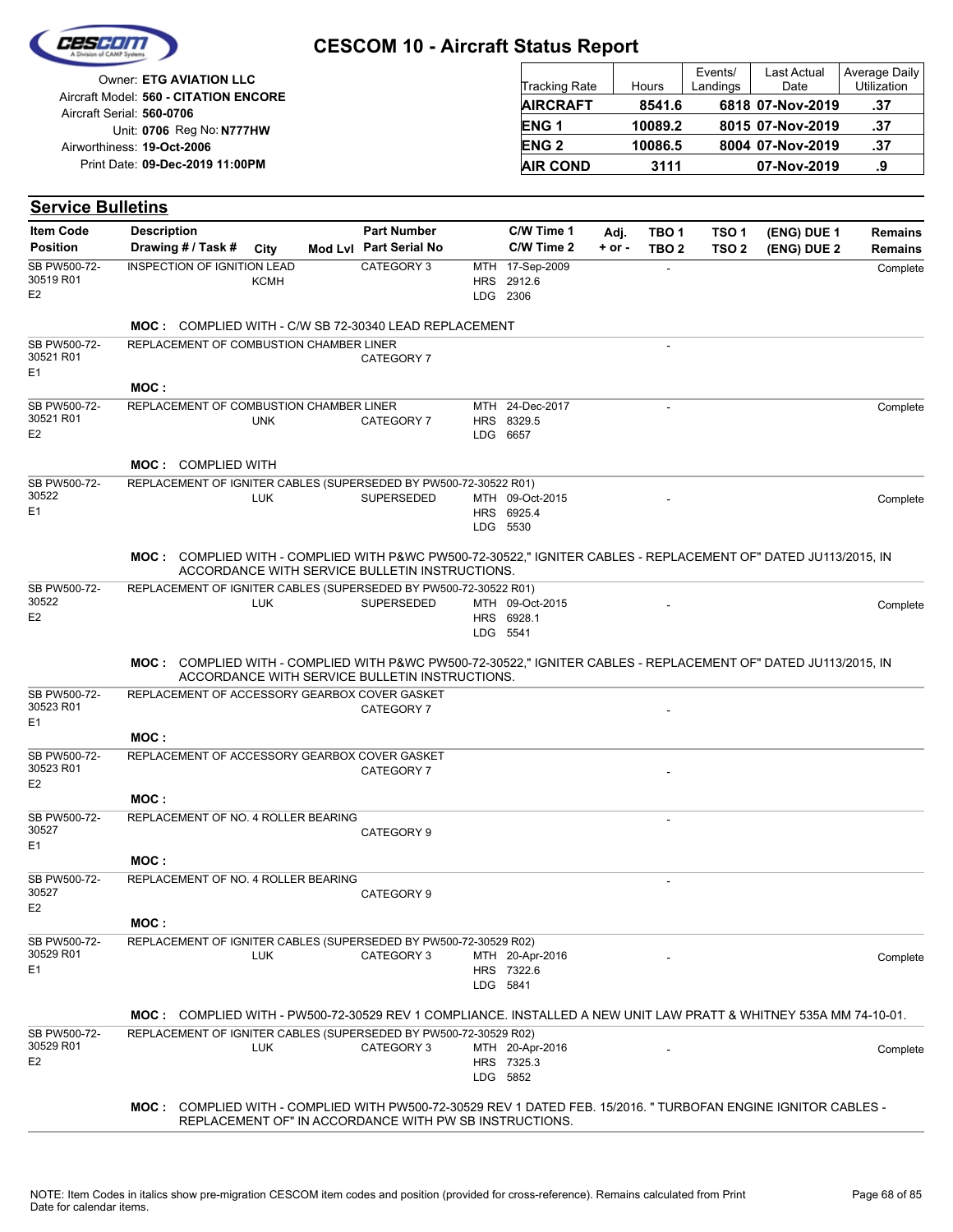

Reg No: **N777HW** Unit: **0706 09-Dec-2019 11:00PM** Print Date: **19-Oct-2006** Airworthiness: Owner: **ETG AVIATION LLC** Aircraft Serial: **560-0706** Aircraft Model: **560 - CITATION ENCORE**

| <b>Tracking Rate</b> | Hours   | Events/<br>Landings | <b>Last Actual</b><br>Date | Average Daily<br>Utilization |
|----------------------|---------|---------------------|----------------------------|------------------------------|
| <b>AIRCRAFT</b>      | 8541.6  |                     | 6818 07-Nov-2019           | .37                          |
| ENG <sub>1</sub>     | 10089.2 |                     | 8015 07-Nov-2019           | .37                          |
| <b>ENG 2</b>         | 10086.5 |                     | 8004 07-Nov-2019           | .37                          |
| <b>AIR COND</b>      | 3111    |                     | 07-Nov-2019                | .9                           |

| <b>Service Bulletins</b>                           |                                                                         |            |                        |                                           |            |                          |                  |             |                |
|----------------------------------------------------|-------------------------------------------------------------------------|------------|------------------------|-------------------------------------------|------------|--------------------------|------------------|-------------|----------------|
| <b>Item Code</b>                                   | <b>Description</b>                                                      |            | <b>Part Number</b>     | C/W Time 1                                | Adj.       | TBO 1                    | TSO <sub>1</sub> | (ENG) DUE 1 | <b>Remains</b> |
| <b>Position</b>                                    | Drawing # / Task #                                                      | City       | Mod Lvl Part Serial No | C/W Time 2                                | $+$ or $-$ | TBO <sub>2</sub>         | TSO <sub>2</sub> | (ENG) DUE 2 | <b>Remains</b> |
| SB PW500-72-<br>30532<br>E <sub>1</sub>            | REPLACEMENT OF RETAINING RINGS                                          |            | CATEGORY 9             |                                           |            |                          |                  |             |                |
|                                                    | MOC :                                                                   |            |                        |                                           |            |                          |                  |             |                |
| SB PW500-72-<br>30532<br>E <sub>2</sub>            | REPLACEMENT OF RETAINING RINGS                                          |            | CATEGORY 9             |                                           |            | $\overline{\phantom{a}}$ |                  |             |                |
|                                                    | MOC:                                                                    |            |                        |                                           |            |                          |                  |             |                |
| SB PW500-72-<br>30533 R01<br>E1                    | REPLACEMENT OF P3 AIR SEPARATOR TUBE CLAMP                              |            | CATEGORY 6             |                                           |            |                          |                  |             |                |
|                                                    | MOC:                                                                    |            |                        |                                           |            |                          |                  |             |                |
| SB PW500-72-<br>30533 R01<br>E <sub>2</sub>        | REPLACEMENT OF P3 AIR SEPARATOR TUBE CLAMP                              |            | CATEGORY 6             |                                           |            | $\overline{\phantom{a}}$ |                  |             |                |
|                                                    | MOC:                                                                    |            |                        |                                           |            |                          |                  |             |                |
| SB PW500-72-<br>30533<br>E1                        | REPLACEMENT OF P3 AIR SEPARATOR TUBE CLAMP                              | <b>UNK</b> | CATEGORY 6             | MTH 31-Dec-2017<br>HRS 8329.5<br>LDG 6657 |            |                          |                  |             | Complete       |
|                                                    |                                                                         |            |                        |                                           |            |                          |                  |             |                |
| SB PW500-72-                                       | <b>MOC: COMPLIED WITH</b><br>REPLACEMENT OF P3 AIR SEPARATOR TUBE CLAMP |            |                        |                                           |            | $\overline{\phantom{a}}$ |                  |             |                |
| 30533<br>E <sub>2</sub>                            |                                                                         |            | CATEGORY 6             |                                           |            |                          |                  |             |                |
|                                                    | MOC:                                                                    |            |                        |                                           |            |                          |                  |             |                |
| SB PW500-72-                                       | REPLACEMENT OF ENGINE SHIPPING CONTAINER                                |            |                        |                                           |            |                          |                  |             |                |
| 30535 R01<br>E1                                    |                                                                         |            | CATEGORY 7             |                                           |            |                          |                  |             |                |
|                                                    | MOC:                                                                    |            |                        |                                           |            |                          |                  |             |                |
| SB PW500-72-<br>30535 R01<br>E <sub>2</sub>        | REPLACEMENT OF ENGINE SHIPPING CONTAINER                                |            | CATEGORY 7             |                                           |            | $\overline{\phantom{a}}$ |                  |             |                |
|                                                    | MOC :                                                                   |            |                        |                                           |            |                          |                  |             |                |
| SB PW500-72-<br>30541 R01 PART A<br>E1             | ACCOMPLISH FUEL CONTROL GEARSHAFT SEAL                                  |            | CATEGORY 7             |                                           |            | $\overline{\phantom{a}}$ |                  |             |                |
|                                                    | MOC:                                                                    |            |                        |                                           |            |                          |                  |             |                |
| SB PW500-72-<br>30541 R01 PART A<br>E <sub>2</sub> | ACCOMPLISH FUEL CONTROL GEARSHAFT SEAL                                  |            | CATEGORY 7             |                                           |            |                          |                  |             |                |
|                                                    | MOC :                                                                   |            |                        |                                           |            |                          |                  |             |                |
| SB PW500-72-<br>30541 R01 PART B<br>E1             | ACCOMPLISH ACCESSORY GEARSHAFT SEAL                                     |            | CATEGORY 7             |                                           |            | $\overline{\phantom{a}}$ |                  |             |                |
|                                                    | MOC:                                                                    |            |                        |                                           |            |                          |                  |             |                |
| SB PW500-72-<br>30541 R01 PART B<br>E <sub>2</sub> | ACCOMPLISH ACCESSORY GEARSHAFT SEAL                                     |            | CATEGORY 7             |                                           |            |                          |                  |             |                |
|                                                    | MOC:                                                                    |            |                        |                                           |            |                          |                  |             |                |
| SB PW500-72-<br>30541 R01<br>E1                    | REPLACEMENT OF FUEL CONTROL DRIVE AND ACCESSORY DRIVE PLAIN SEAL        |            | CATEGORY 7             |                                           |            |                          |                  |             |                |
|                                                    | MOC:                                                                    |            |                        |                                           |            |                          |                  |             |                |
| SB PW500-72-<br>30541 R01<br>E <sub>2</sub>        | REPLACEMENT OF FUEL CONTROL DRIVE AND ACCESSORY DRIVE PLAIN SEAL        |            | CATEGORY 7             |                                           |            |                          |                  |             |                |
|                                                    | MOC:                                                                    |            |                        |                                           |            |                          |                  |             |                |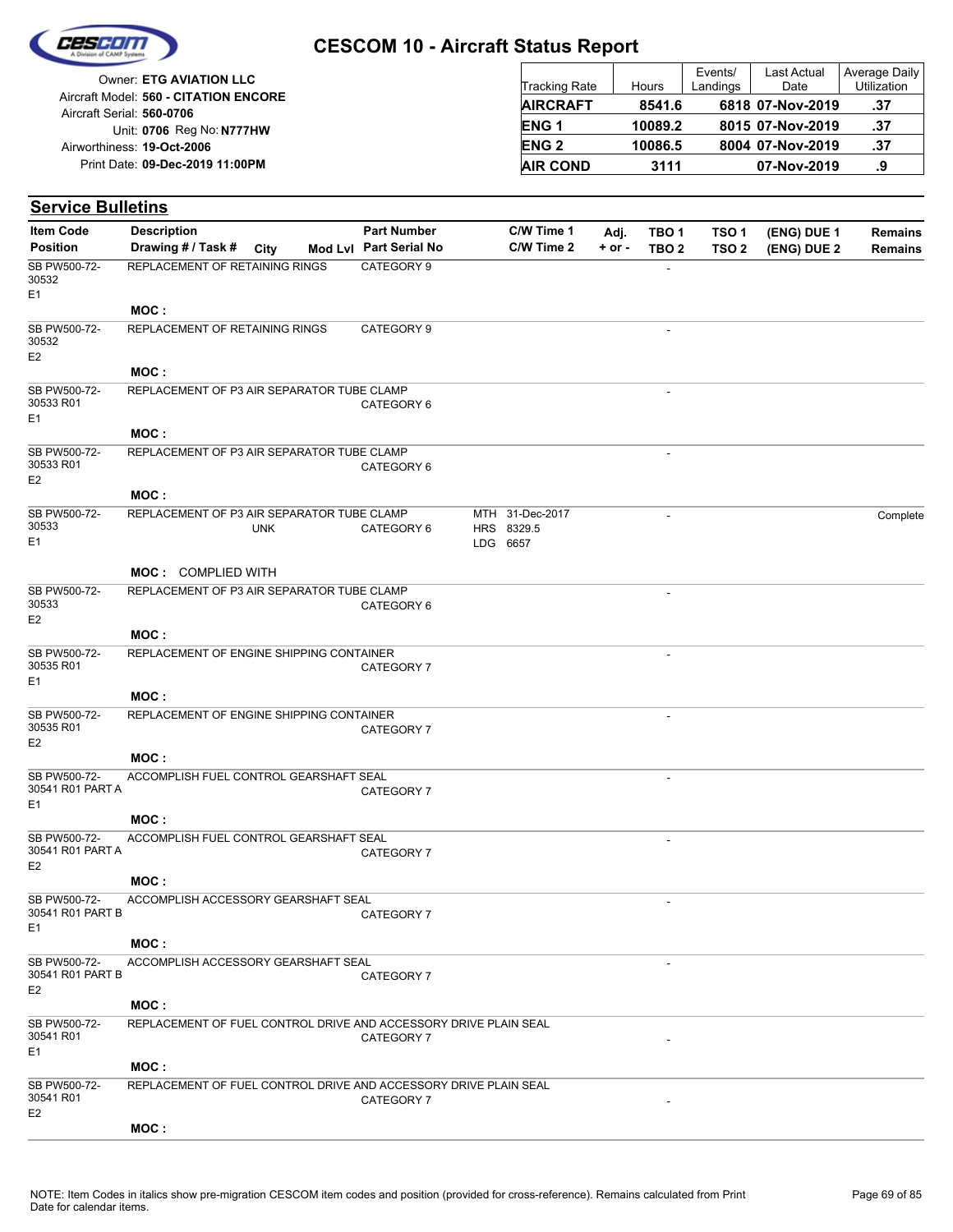|  | Ceseon |  |
|--|--------|--|
|  |        |  |
|  |        |  |

| Owner: ETG AVIATION LLC                                            | Tracking Rate    | Hours   | Events/<br>Landings | Last Actual<br>Date | Average Daily<br><b>Utilization</b> |
|--------------------------------------------------------------------|------------------|---------|---------------------|---------------------|-------------------------------------|
| Aircraft Model: 560 - CITATION ENCORE<br>Aircraft Serial: 560-0706 | <b>AIRCRAFT</b>  | 8541.6  |                     | 6818 07-Nov-2019    | .37                                 |
| Unit: 0706 Reg No: N777HW                                          | ENG <sub>1</sub> | 10089.2 |                     | 8015 07-Nov-2019    | .37                                 |
| Airworthiness: 19-Oct-2006                                         | <b>ENG 2</b>     | 10086.5 |                     | 8004 07-Nov-2019    | -37                                 |
| Print Date: 09-Dec-2019 11:00PM                                    | <b>AIR COND</b>  | 3111    |                     | 07-Nov-2019         | .9                                  |

| <b>Service Bulletins</b>                    |                                                               |      |                        |                                           |            |                  |                  |             |                |
|---------------------------------------------|---------------------------------------------------------------|------|------------------------|-------------------------------------------|------------|------------------|------------------|-------------|----------------|
| <b>Item Code</b>                            | <b>Description</b>                                            |      | <b>Part Number</b>     | C/W Time 1                                | Adj.       | TBO <sub>1</sub> | TSO <sub>1</sub> | (ENG) DUE 1 | <b>Remains</b> |
| <b>Position</b>                             | Drawing # / Task #                                            | City | Mod Lvl Part Serial No | C/W Time 2                                | $+$ or $-$ | TBO <sub>2</sub> | TSO <sub>2</sub> | (ENG) DUE 2 | <b>Remains</b> |
| SB PW500-72-<br>30543 R01<br>E1             | REPLACEMENT OF T1 THERMOCOUPLE HARNESS                        |      | CATEGORY 7             |                                           |            |                  |                  |             |                |
|                                             | MOC:                                                          |      |                        |                                           |            |                  |                  |             |                |
| SB PW500-72-<br>30543 R01<br>E <sub>2</sub> | REPLACEMENT OF T1 THERMOCOUPLE HARNESS                        |      | CATEGORY 7             |                                           |            | $\blacksquare$   |                  |             |                |
|                                             | MOC:                                                          |      |                        |                                           |            |                  |                  |             |                |
| SB PW500-72-<br>30545 R01<br>E1             | REPLACEMENT/MODIFICATION OF HYDROMECHANICAL FUEL CONTROL UNIT |      |                        | MTH 31-Dec-2017<br>HRS 8328.5<br>LDG 6648 |            |                  |                  |             |                |
|                                             | MOC:                                                          |      |                        |                                           |            |                  |                  |             |                |
| SB PW500-72-<br>30545 R01<br>E <sub>2</sub> | REPLACEMENT/MODIFICATION OF HYDROMECHANICAL FUEL CONTROL UNIT |      |                        | MTH 24-Dec-2017<br>HRS 8328.1             |            |                  |                  |             |                |
|                                             | MOC:                                                          |      |                        |                                           |            |                  |                  |             |                |
| SB PW500-72-<br>30545 R02<br>E1             | REPLACEMENT/MODIFICATION OF HYDROMECHANICAL FUEL CONTROL UNIT |      | CATEGORY 3             |                                           |            |                  |                  |             |                |
|                                             | MOC:                                                          |      |                        |                                           |            |                  |                  |             |                |
| SB PW500-72-<br>30545 R02<br>E <sub>2</sub> | REPLACEMENT/MODIFICATION OF HYDROMECHANICAL FUEL CONTROL UNIT |      | CATEGORY 3             |                                           |            |                  |                  |             |                |
|                                             | MOC:                                                          |      |                        |                                           |            |                  |                  |             |                |
| SB PW500-72-<br>30545 R03<br>E1             | REPLACEMENT/MODIFICATION OF HYDROMECHANICAL FUEL CONTROL UNIT |      | CATEGORY 6             |                                           |            |                  |                  |             |                |
|                                             | MOC:                                                          |      |                        |                                           |            |                  |                  |             |                |
| SB PW500-72-<br>30545 R03<br>E <sub>2</sub> | REPLACEMENT/MODIFICATION OF HYDROMECHANICAL FUEL CONTROL UNIT |      | CATEGORY 6             |                                           |            |                  |                  |             |                |
|                                             | MOC:                                                          |      |                        |                                           |            |                  |                  |             |                |
| SB PW500-72-<br>30545 R04<br>E <sub>1</sub> | REPLACEMENT/MODIFICATION OF HYDROMECHANICAL FUEL CONTROL UNIT |      | CATEGORY 6             |                                           |            |                  |                  |             |                |
|                                             | MOC:                                                          |      |                        |                                           |            |                  |                  |             |                |
| SB PW500-72-<br>30545 R04<br>E2             | REPLACEMENT/MODIFICATION OF HYDROMECHANICAL FUEL CONTROL UNIT |      | CATEGORY 6             |                                           |            | $\blacksquare$   |                  |             |                |
|                                             | MOC:                                                          |      |                        |                                           |            |                  |                  |             |                |
| SB PW500-72-<br>30545<br>E1                 | REPLACEMENT/MODIFICATION OF HYDROMECHANICAL FUEL CONTROL UNIT |      | CATEGORY 3             |                                           |            |                  |                  |             |                |
|                                             | MOC:                                                          |      |                        |                                           |            |                  |                  |             |                |
| SB PW500-72-<br>30545<br>E <sub>2</sub>     | REPLACEMENT/MODIFICATION OF HYDROMECHANICAL FUEL CONTROL UNIT |      | CATEGORY 3             |                                           |            |                  |                  |             |                |
|                                             | MOC:                                                          |      |                        |                                           |            |                  |                  |             |                |
| SB PW500-72-<br>30548 R02<br>E1             | REPLACEMENT/MODIFICATION OF ANTI-ICING VALVE                  |      | CATEGORY 7             |                                           |            |                  |                  |             |                |
|                                             | MOC:                                                          |      |                        |                                           |            |                  |                  |             |                |
| SB PW500-72-<br>30548 R02<br>E <sub>2</sub> | REPLACEMENT/MODIFICATION OF ANTI-ICING VALVE                  |      | CATEGORY 7             |                                           |            |                  |                  |             |                |

**MOC :**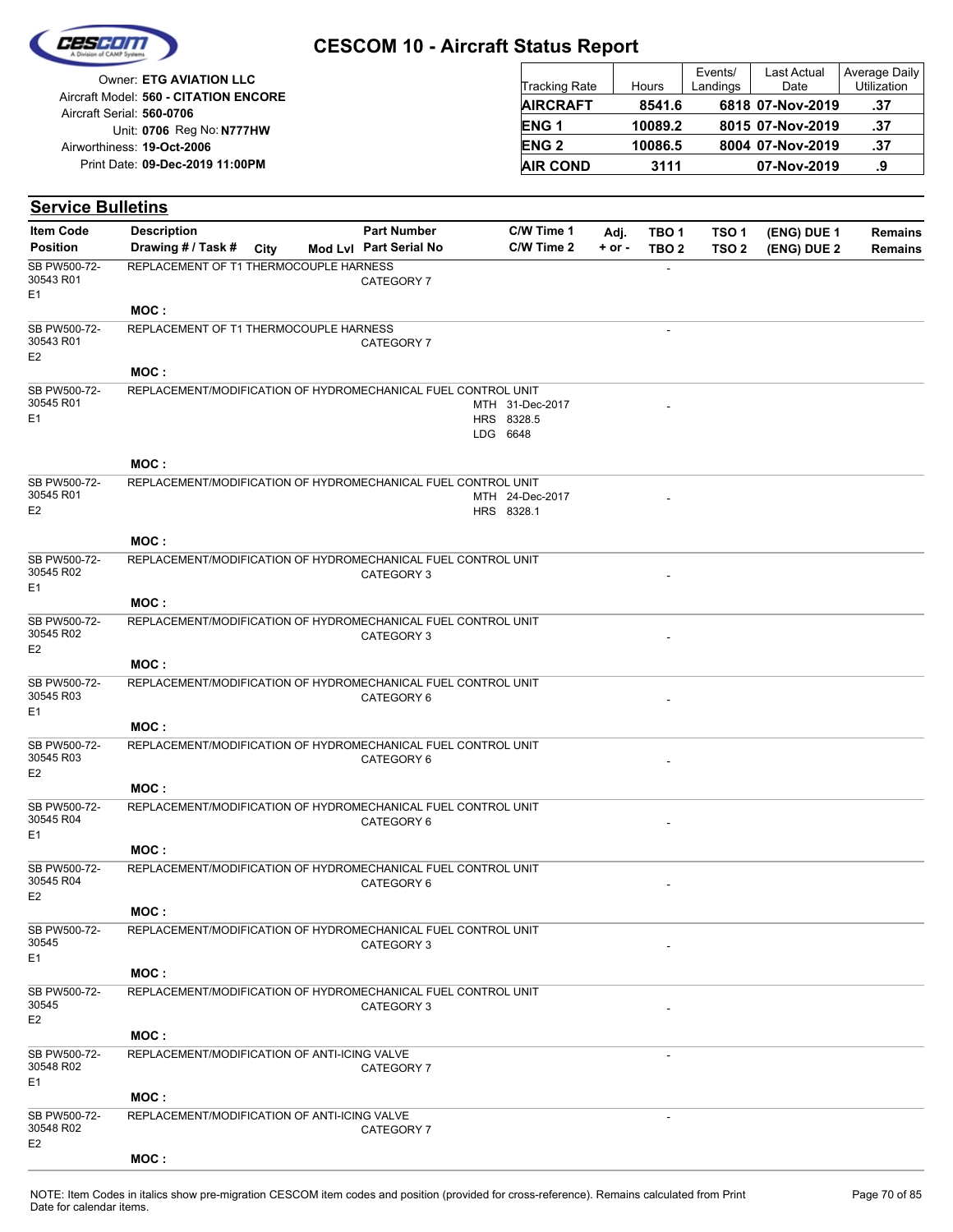| Cescom |  |
|--------|--|
|        |  |
|        |  |

| <b>Owner: ETG AVIATION LLC</b>        |                      |         | Events/  | Last Actual      | Average Daily |
|---------------------------------------|----------------------|---------|----------|------------------|---------------|
|                                       | <b>Tracking Rate</b> | Hours   | Landings | Date             | Utilization   |
| Aircraft Model: 560 - CITATION ENCORE | <b>AIRCRAFT</b>      | 8541.6  |          | 6818 07-Nov-2019 | .37           |
| Aircraft Serial: 560-0706             |                      |         |          |                  |               |
| Unit: 0706 Reg No: N777HW             | <b>ENG1</b>          | 10089.2 |          | 8015 07-Nov-2019 | .37           |
| Airworthiness: 19-Oct-2006            | <b>ENG 2</b>         | 10086.5 |          | 8004 07-Nov-2019 | .37           |
| Print Date: 09-Dec-2019 11:00PM       | <b>AIR COND</b>      | 3111    |          | 07-Nov-2019      | .9            |

**(ENG) DUE 2 (ENG) DUE 1 Service Bulletins** City **Mod Lvl Part Serial No Part Number C/W Time 1 C/W Time 2 + or - Adj. TBO 1 TBO 2 TSO 2 TSO 1 Remains** Description Part Number C/W Time 1 Adj. TBO 1 TSO 1 (ENG) DUE 1 Remains **Position Drawing # / Task # Item Code** - CATEGORY 9 E1 SB PW500-72- 30553 REPLACEMENT OF IC NUMBER INTERMEDIATE CASE **MOC :** - CATEGORY 9 E2 SB PW500-72- 30553 REPLACEMENT OF IC NUMBER INTERMEDIATE CASE **MOC :** LDG HRS 1870.7 MTH CATEGORY 3 28-Feb-2008 - Complete 1463 E1 ASB PW500-72- A30257 R02 INSPECTION OF HFC RATIO UNIT SETSCREW ADJUSTMENT **MOC :** COMPLIED WITH LDG HRS 1873.4 MTH CATEGORY 3 28-Feb-2008 - Complete 1474 E2 ASB PW500-72- A30257 R02 INSPECTION OF HFC RATIO UNIT SETSCREW ADJUSTMENT **MOC :** COMPLIED WITH - CATEGORY 10 E1 ASB PW500-72- A30314 R01 INTRODUCTION OF NEW FUEL MANIFOLD **MOC :** - CATEGORY 10 E2 ASB PW500-72- A30314 R01 INTRODUCTION OF NEW FUEL MANIFOLD **MOC :** LDG HRS 26 RECOMMENDED MTH 29-Nov-2006 A/R N/A 19 *73SL-08* SL 560-73-08 ENGINE FUEL AND CONTROL - TRANSMITTAL OF P&WC ASB 30257 TURBOFAN ENGINE HFC UNIT RATIO SETSCREW ADJUSTMENT AND COMMERCIAL SUPPORT PROGRAM NOTIFICATION (CSPN) A03011 **MOC :** NOT APPLICABLE LDG 6657 HRS 8329.5 RECOMMENDED MTH 20-Sep-2017 A/R N/A SL 560-76-02 ICT ENGINE CONTROLS - TRANSMITTAL OF PRATT & WHITNEY CANADA SERVICE BULLETIN 30438TURBOFAN ENGINE ELECTRONIC ENGINE CONTROL (EEC) - REPLACEMENT/MODIFICATIONS OF NOT APPLICABLE - SL560-76-02; TRANSMITTAL OF PRATT & WHITNEY SB PW500-72-30438 ELECTRONIC ENGINE CONTROL **MOC :** REPLACEMENT. DOES NOT APPLY DUE TO AIRCRAFT SERIAL NUMBER. INFORMATIONAL MTH *77SL-01* SL 560-77-01 P&W SIL PW500-018 \*CF **MOC :** CANCELLED SL CIL-99-01 R03 MISCELLANEOUS - USE OF CORROSION INHIBITING COMPOUNDS **MOC :** - CANCELLED SL CIL-99-02 R01 MISCELLANEOUS - AVOID OPERATIONS ON RUNWAYS TREATED WITH RUNWAY DE-ICE (RDI) FLUIDS. AIRCRAFT WASHING RECOMMENDED AFTER EXPOSURE TO RDI FLUIDS **MOC :** CANCELLED SL CIL-99-03 R02 MISCELLANEOUS - CORROSION PREVENTION AND CONTROL PROGRAM (CPCP) **MOC : CANCELLED** SL CIL-99-04 R01 MISCELLANEOUS - INCREMENTAL LIBRARY UPDATES FOR CESVIEW

### **MOC :**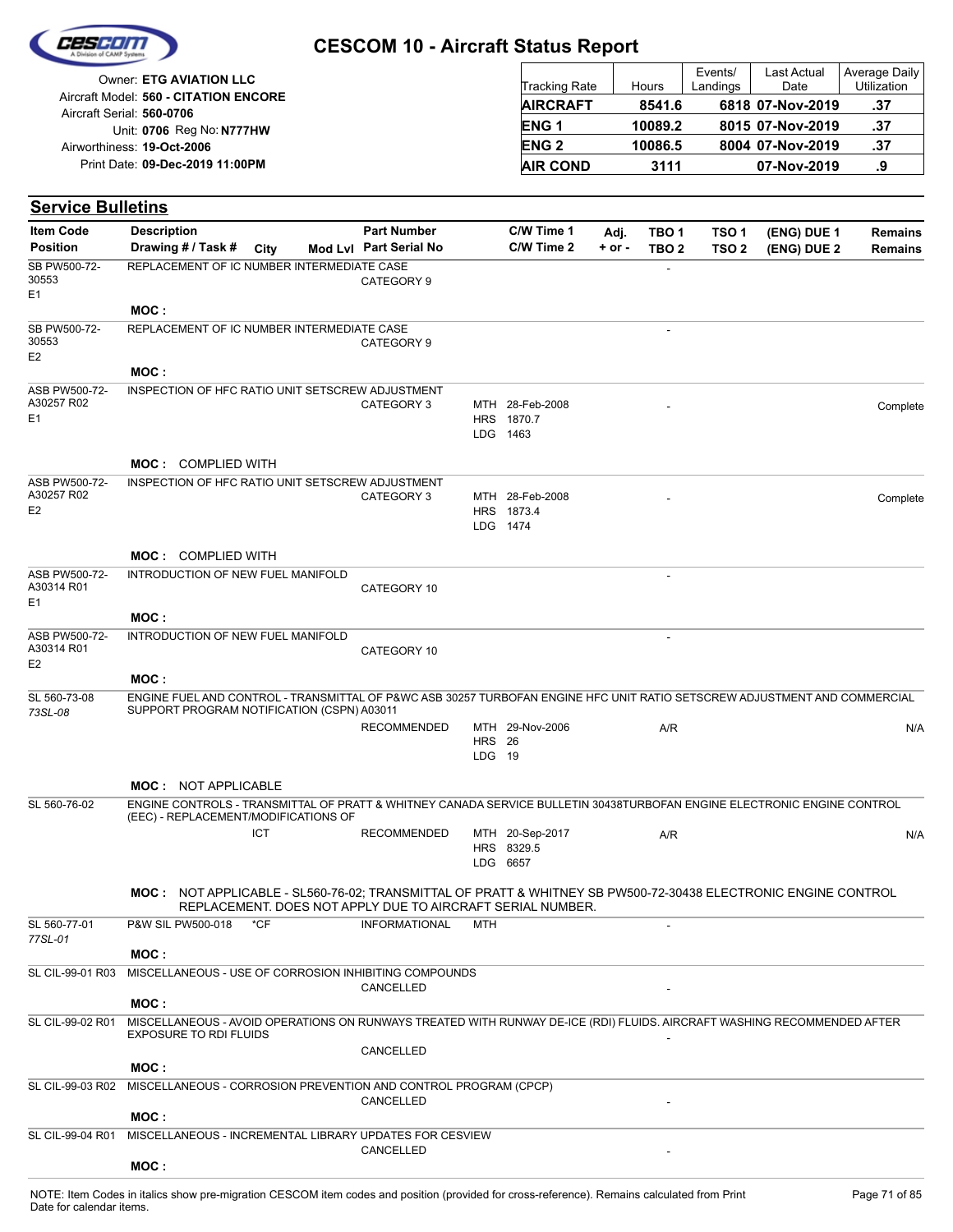

| Owner: ETG AVIATION LLC                                            | <b>Tracking Rate</b> | Hours   | Events/<br>Landings | Last Actual<br>Date | Average Daily<br>Utilization |
|--------------------------------------------------------------------|----------------------|---------|---------------------|---------------------|------------------------------|
| Aircraft Model: 560 - CITATION ENCORE<br>Aircraft Serial: 560-0706 | <b>AIRCRAFT</b>      | 8541.6  |                     | 6818 07-Nov-2019    | .37                          |
| Unit: 0706 Reg No: N777HW                                          | <b>ENG1</b>          | 10089.2 |                     | 8015 07-Nov-2019    | .37                          |
| Airworthiness: 19-Oct-2006                                         | <b>ENG 2</b>         | 10086.5 |                     | 8004 07-Nov-2019    | .37                          |
| Print Date: 09-Dec-2019 11:00PM                                    | <b>AIR COND</b>      | 3111    |                     | 07-Nov-2019         | .9                           |

# **Airworthiness Directives**

| <b>Item Code</b>          | <b>Description</b>                                                                                                                                                                                   |            | <b>Part Number</b>     |                         | C/W Time 1       | Adj.       | TBO 1            | TSO <sub>1</sub> | (ENG) DUE 1 | <b>Remains</b> |
|---------------------------|------------------------------------------------------------------------------------------------------------------------------------------------------------------------------------------------------|------------|------------------------|-------------------------|------------------|------------|------------------|------------------|-------------|----------------|
| <b>Position</b>           | Drawing # / Task # City                                                                                                                                                                              |            | Mod Lvl Part Serial No |                         | C/W Time 2       | $+$ or $-$ | TBO <sub>2</sub> | TSO <sub>2</sub> | (ENG) DUE 2 | <b>Remains</b> |
| FAA 1996-24-06            | ICING COND ADDITION TO FM (SUPERSEDED BY 2006-22-05)                                                                                                                                                 |            | <b>SUPERSEDED</b>      |                         | MTH 03-Apr-2000  |            |                  |                  |             |                |
|                           |                                                                                                                                                                                                      |            |                        |                         |                  |            |                  |                  |             | N/A            |
|                           | <b>MOC: NOT APPLICABLE - SUPERSEDED BY AD 2000-03-09</b>                                                                                                                                             |            |                        |                         |                  |            |                  |                  |             |                |
| FAA 1998-04-38<br>30AD-02 | SEVERE ICING PROCEDURES                                                                                                                                                                              | <b>ICT</b> | <b>MANDATORY</b>       | <b>HRS</b> 17           | MTH 19-Oct-2006  |            |                  |                  |             | N/A            |
|                           |                                                                                                                                                                                                      |            |                        |                         |                  |            |                  |                  |             |                |
|                           | <b>MOC: NOT APPLICABLE</b>                                                                                                                                                                           |            |                        |                         |                  |            |                  |                  |             |                |
| FAA 1998-25-10            | APPLIANCE AD - AIRCRAFT BELTS, INC. (SUPERSEDED BY 1998-25-10 R01)                                                                                                                                   |            | <b>SUPERSEDED</b>      |                         | MTH 19-Oct-2006  |            |                  |                  |             | N/A            |
|                           |                                                                                                                                                                                                      |            |                        |                         | HRS 17.6         |            |                  |                  |             |                |
|                           |                                                                                                                                                                                                      |            |                        | $LDG$ 13                |                  |            |                  |                  |             |                |
|                           | <b>MOC: NOT APPLICABLE</b>                                                                                                                                                                           |            |                        |                         |                  |            |                  |                  |             |                |
| FAA 1999-08-21            | APPLIANCE AD - PURITAN-BENNETT AERO SYSTEM CO                                                                                                                                                        |            |                        |                         | MTH 29-Nov-2006  |            | ÷.               |                  |             | N/A            |
|                           |                                                                                                                                                                                                      |            | <b>MANDATORY</b>       | <b>HRS</b> 26<br>LDG 19 |                  |            |                  |                  |             |                |
|                           |                                                                                                                                                                                                      |            |                        |                         |                  |            |                  |                  |             |                |
|                           | <b>MOC: NOT APPLICABLE - AFFECTED PARTS NOT INSTALLED</b>                                                                                                                                            |            |                        |                         |                  |            |                  |                  |             |                |
| FAA 2000-03-09            | ICING COND FM INFORMATION                                                                                                                                                                            |            | <b>MANDATORY</b>       | <b>HRS</b> 26           | MTH 29-Nov-2006  |            |                  |                  |             | N/A            |
|                           |                                                                                                                                                                                                      |            |                        | LDG 19                  |                  |            |                  |                  |             |                |
|                           | <b>MOC: NOT APPLICABLE - AFFECTED PARTS NOT INSTALLED</b>                                                                                                                                            |            |                        |                         |                  |            |                  |                  |             |                |
| FAA 2006-04-10            | THIS AD REQUIRES INSTALLING IDENTIFICATION SLEEVES ON THE WIRES FOR THE POSITIVE AND NEGATIVE STUDS OF THE ENGINE AND/ OR (APU)                                                                      |            |                        |                         |                  |            |                  |                  |             |                |
|                           | FIRE EXTINGUISHING BOTTLES, AS APPICABLE, AND RECONNECTING THE WIRES TO THE CORRECT TERMINAL STUDS.                                                                                                  |            |                        |                         |                  |            |                  |                  |             |                |
|                           |                                                                                                                                                                                                      |            | <b>MANDATORY</b>       | <b>HRS</b> 26           | DAYS 29-Nov-2006 |            |                  |                  |             | N/A            |
|                           |                                                                                                                                                                                                      |            |                        | LDG 19                  |                  |            |                  |                  |             |                |
|                           | <b>MOC: NOT APPLICABLE - AFFECTED PARTS NOT INSTALLED</b>                                                                                                                                            |            |                        |                         |                  |            |                  |                  |             |                |
| FAA 2006-06-03            | PREVENT FUEL VAPOR IGNITION                                                                                                                                                                          |            | <b>MANDATORY</b>       |                         | MTH 29-Nov-2006  |            | ٠                |                  |             | N/A            |
|                           |                                                                                                                                                                                                      |            |                        | <b>HRS</b> 26<br>LDG 19 |                  |            |                  |                  |             |                |
|                           |                                                                                                                                                                                                      |            |                        |                         |                  |            |                  |                  |             |                |
|                           | <b>MOC: NOT APPLICABLE - AFFECTED PARTS NOT INSTALLED</b>                                                                                                                                            |            |                        |                         |                  |            |                  |                  |             |                |
| FAA 2006-16-18<br>34AD-16 | APPLIANCE AD - SANDEL AVIONICS INCORPORATED MODEL ST3400 TERRAIN AWARENESS WARNING SYSTEM/RADIO MAGNETIC INDICATOR<br>(TAWS/RMI)                                                                     |            | <b>MANDATORY</b>       |                         | MTH 29-Nov-2006  |            | A/R              |                  |             | N/A            |
|                           |                                                                                                                                                                                                      |            |                        | <b>HRS</b> 26           |                  |            |                  |                  |             |                |
|                           |                                                                                                                                                                                                      |            |                        | LDG 19                  |                  |            |                  |                  |             |                |
|                           | <b>MOC: NOT APPLICABLE - AFFECTED PARTS NOT INSTALLED</b>                                                                                                                                            |            |                        |                         |                  |            |                  |                  |             |                |
| FAA 2006-19-04            | REVISE HONEYWELL RCZ-833J/K, -851J/K AND 854J COMMUNICATION (COM) UNITS, EQUIPPED WITH XS-852E/F MODE S TRANSPONDERS; AND                                                                            |            |                        |                         |                  |            |                  |                  |             |                |
| PARA(F)<br>34AD-17        | HONEYWELL XS-856A/B AND -857A MODE S TRANSPONDERS AIRPLANE FLIGHT MANUAL (AFM)                                                                                                                       |            | <b>MANDATORY</b>       |                         | MTH 29-Nov-2006  |            | A/R              |                  |             | N/A            |
|                           |                                                                                                                                                                                                      |            |                        | <b>HRS</b> 26           |                  |            |                  |                  |             |                |
|                           |                                                                                                                                                                                                      |            |                        | LDG 19                  |                  |            |                  |                  |             |                |
|                           | <b>MOC: NOT APPLICABLE - AFFECTED PARTS NOT INSTALLED</b>                                                                                                                                            |            |                        |                         |                  |            |                  |                  |             |                |
| FAA 2006-19-04<br>PARA(G) | REPLACE HONEYWELL RCZ-833J/K, -851J/K AND 854J COMMUNICATION (COM) UNITS, EQUIPPED WITH XS-852E/F MODE S TRANSPONDERS; AND<br>HONEYWELL XS-856A/B AND -857A MODE S TRANSPONDERS IDENTIFICATION PLATE |            |                        |                         |                  |            |                  |                  |             |                |
|                           |                                                                                                                                                                                                      |            | <b>MANDATORY</b>       |                         | MTH 29-Nov-2006  |            | A/R              |                  |             | N/A            |
|                           |                                                                                                                                                                                                      |            |                        | <b>HRS</b> 26           |                  |            |                  |                  |             |                |
|                           |                                                                                                                                                                                                      |            |                        | LDG 19                  |                  |            |                  |                  |             |                |
|                           | <b>MOC:</b> NOT APPLICABLE - AFFECTED PARTS NOT INSTALLED                                                                                                                                            |            |                        |                         |                  |            |                  |                  |             |                |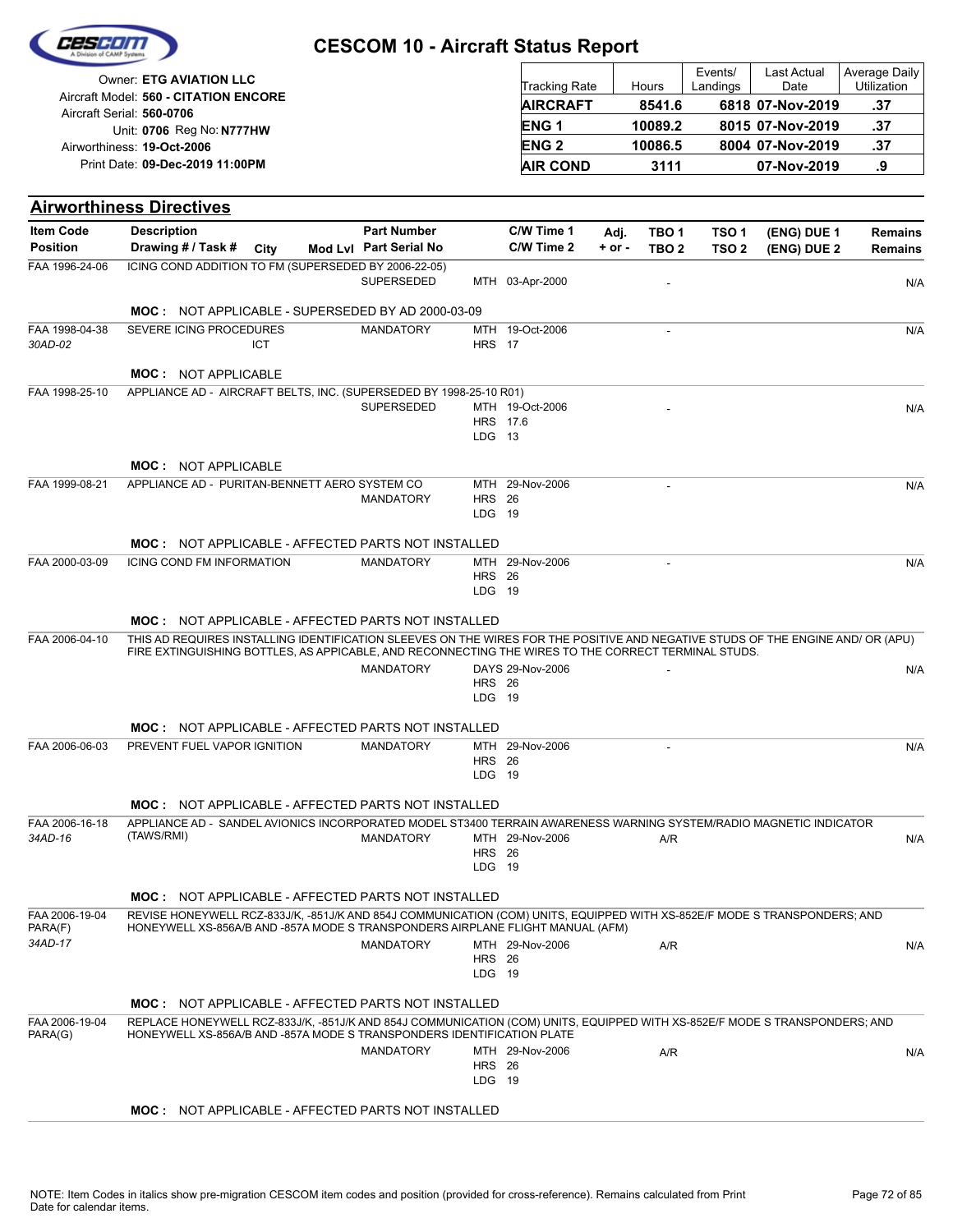|                                                                                                                                                         | <b>Owner: ETG AVIATION LLC</b>                                                                                                                                                                                                     |             |                                                                                                 |                             |                      |          |         |                  | Events/          | Last Actual      | Average Daily        |
|---------------------------------------------------------------------------------------------------------------------------------------------------------|------------------------------------------------------------------------------------------------------------------------------------------------------------------------------------------------------------------------------------|-------------|-------------------------------------------------------------------------------------------------|-----------------------------|----------------------|----------|---------|------------------|------------------|------------------|----------------------|
|                                                                                                                                                         | Aircraft Model: 560 - CITATION ENCORE                                                                                                                                                                                              |             |                                                                                                 |                             | <b>Tracking Rate</b> |          | Hours   |                  | Landings         | Date             | Utilization          |
|                                                                                                                                                         | Aircraft Serial: 560-0706                                                                                                                                                                                                          |             |                                                                                                 |                             | <b>AIRCRAFT</b>      |          | 8541.6  |                  |                  | 6818 07-Nov-2019 | .37                  |
|                                                                                                                                                         | Unit: 0706 Reg No: N777HW                                                                                                                                                                                                          |             |                                                                                                 |                             | ENG <sub>1</sub>     |          | 10089.2 |                  |                  | 8015 07-Nov-2019 | .37                  |
|                                                                                                                                                         | Airworthiness: 19-Oct-2006                                                                                                                                                                                                         |             |                                                                                                 |                             | <b>ENG2</b>          |          | 10086.5 |                  |                  | 8004 07-Nov-2019 | .37                  |
|                                                                                                                                                         | Print Date: 09-Dec-2019 11:00PM                                                                                                                                                                                                    |             |                                                                                                 |                             | <b>AIR COND</b>      |          |         | 3111             |                  | 07-Nov-2019      | .9                   |
|                                                                                                                                                         | <b>Airworthiness Directives</b>                                                                                                                                                                                                    |             |                                                                                                 |                             |                      |          |         |                  |                  |                  |                      |
| <b>Item Code</b>                                                                                                                                        | <b>Description</b>                                                                                                                                                                                                                 |             | <b>Part Number</b>                                                                              |                             | C/W Time 1           | Adj.     |         | TBO <sub>1</sub> | TSO <sub>1</sub> | (ENG) DUE 1      | <b>Remains</b>       |
| <b>Position</b><br>FAA 2006-19-04                                                                                                                       | Drawing # / Task #<br>APPLIANCE AD - HONEYWELL RCZ-833J/K, -851J/K AND 854J COMMUNICATION (COM) UNITS, EQUIPPED WITH XS-852E/F MODE S TRANSPONDERS;                                                                                | City        | Mod Lvl Part Serial No                                                                          |                             | C/W Time 2           | $+ or -$ |         | TBO <sub>2</sub> | TSO <sub>2</sub> | (ENG) DUE 2      | <b>Remains</b>       |
|                                                                                                                                                         | AND HONEYWELL XS-856A/B AND -857A MODE S TRANSPONDERS                                                                                                                                                                              |             |                                                                                                 |                             |                      |          |         |                  |                  |                  |                      |
|                                                                                                                                                         |                                                                                                                                                                                                                                    |             | <b>MANDATORY</b>                                                                                | <b>HRS</b> 26               | MTH 29-Nov-2006      |          |         | A/R              |                  |                  | N/A                  |
|                                                                                                                                                         |                                                                                                                                                                                                                                    |             |                                                                                                 | LDG 19                      |                      |          |         |                  |                  |                  |                      |
|                                                                                                                                                         | <b>MOC: NOT APPLICABLE - AFFECTED PARTS NOT INSTALLED</b>                                                                                                                                                                          |             |                                                                                                 |                             |                      |          |         |                  |                  |                  |                      |
| FAA 1995-25-10                                                                                                                                          | <b>OUTFLOW AND SAFETY VALUES</b>                                                                                                                                                                                                   |             | <b>MANDATORY</b>                                                                                |                             | MTH 29-Nov-2006      |          |         |                  |                  |                  | N/A                  |
|                                                                                                                                                         |                                                                                                                                                                                                                                    |             |                                                                                                 | <b>HRS</b> 26<br>LDG 19     |                      |          |         |                  |                  |                  |                      |
|                                                                                                                                                         |                                                                                                                                                                                                                                    |             |                                                                                                 |                             |                      |          |         |                  |                  |                  |                      |
|                                                                                                                                                         | <b>MOC: NOT APPLICABLE - AFFECTED PARTS NOT INSTALLED</b>                                                                                                                                                                          |             |                                                                                                 |                             |                      |          |         |                  |                  |                  |                      |
| FAA 2013-09-11<br>PARA (G)                                                                                                                              | AIR CONDITIONING - REPLACEMENT OF THE BRUSHES ON A/C COMPRESSOR MOTORS, PART NOS. 1134104-1/1134104-5, OR DEACTIVATION OF THE<br>A/C SYSTEM INSPECTION FOR PART NUMBER (P/N)                                                       |             |                                                                                                 |                             |                      |          |         |                  |                  |                  |                      |
|                                                                                                                                                         |                                                                                                                                                                                                                                    | <b>LUK</b>  | <b>MANDATORY</b>                                                                                |                             | DAYS 12-Jun-2014     |          |         |                  |                  |                  | Complete             |
|                                                                                                                                                         |                                                                                                                                                                                                                                    |             |                                                                                                 | HRS 5921<br>LDG 4721        |                      |          |         |                  |                  |                  |                      |
|                                                                                                                                                         |                                                                                                                                                                                                                                    |             |                                                                                                 |                             |                      |          |         |                  |                  |                  |                      |
|                                                                                                                                                         | MOC: COMPLIED WITH - COMPLIED WITH AIRWORTHINESS DIRECTIVE 2013-09-11, "A/C COMPRESSOR MOTOR BRUSHES                                                                                                                               |             | REPLACEMENT" IN ACCORDANCE WITH AD INSTRUCTIONS DATED 07/05/2013.                               |                             |                      |          |         |                  |                  |                  |                      |
| FAA 2013-09-11                                                                                                                                          | AIR CONDITIONING - REPLACEMENT OF THE BRUSHES ON A/C COMPRESSOR MOTORS, PART NOS. 1134104-1/1134104-5, OR DEACTIVATION OF THE                                                                                                      |             |                                                                                                 |                             |                      |          |         |                  |                  |                  |                      |
| PARA (H)                                                                                                                                                | A/C SYSTEM INSPECTION A/C COMPRESSOR HOUR METER AND MAINTENANCE RECORDS                                                                                                                                                            | <b>LUK</b>  | <b>MANDATORY</b>                                                                                |                             | DAYS 12-Jun-2014     |          |         |                  |                  |                  | Complete             |
|                                                                                                                                                         |                                                                                                                                                                                                                                    |             |                                                                                                 | HRS 5921                    |                      |          |         |                  |                  |                  |                      |
|                                                                                                                                                         |                                                                                                                                                                                                                                    |             |                                                                                                 |                             |                      |          |         |                  |                  |                  |                      |
|                                                                                                                                                         |                                                                                                                                                                                                                                    |             |                                                                                                 | LDG 4721                    |                      |          |         |                  |                  |                  |                      |
|                                                                                                                                                         | MOC :                                                                                                                                                                                                                              |             | COMPLIED WITH - COMPLIED WITH AIRWORTHINESS DIRECTIVE 2013-09-11, "A/C COMPRESSOR MOTOR BRUSHES |                             |                      |          |         |                  |                  |                  |                      |
|                                                                                                                                                         |                                                                                                                                                                                                                                    |             | REPLACEMENT" IN ACCORDANCE WITH AD INSTRUCTIONS DATED 07/05/2013.                               |                             |                      |          |         |                  |                  |                  |                      |
|                                                                                                                                                         | AIR CONDITIONING - REPLACEMENT OF THE BRUSHES ON A/C COMPRESSOR MOTORS, PART NOS. 1134104-1/1134104-5, OR DEACTIVATION OF THE<br>A/C SYSTEM REPLACEMENT OF A/C COMPRESSOR MOTOR BRUSHES AND RELATED MAINTENANCE MANUAL INFORMATION |             |                                                                                                 |                             |                      |          |         |                  |                  |                  |                      |
|                                                                                                                                                         |                                                                                                                                                                                                                                    |             | <b>MANDATORY</b>                                                                                |                             | MTH 21-Jul-2017      |          |         |                  |                  |                  |                      |
|                                                                                                                                                         |                                                                                                                                                                                                                                    | <b>KCMH</b> |                                                                                                 | <b>HRS 8327</b><br>LDG 6656 |                      |          |         |                  |                  |                  |                      |
|                                                                                                                                                         |                                                                                                                                                                                                                                    |             |                                                                                                 | ACH 3111                    |                      |          |         | 500              |                  | 3611             |                      |
| FAA 2013-09-11                                                                                                                                          | <b>MOC: COMPLIED WITH</b><br>AIR CONDITIONING - REPLACEMENT OF THE BRUSHES ON A/C COMPRESSOR MOTORS, PART NOS. 1134104-1/1134104-5, OR DEACTIVATION OF THE                                                                         |             |                                                                                                 |                             |                      |          |         |                  |                  |                  |                      |
|                                                                                                                                                         | A/C SYSTEM DEACTIVATION OF A/C SYSTEM                                                                                                                                                                                              |             |                                                                                                 |                             |                      |          |         |                  |                  |                  |                      |
|                                                                                                                                                         |                                                                                                                                                                                                                                    |             | <b>MANDATORY</b>                                                                                |                             |                      |          |         | A/R              |                  |                  |                      |
|                                                                                                                                                         | MOC :<br>AIR CONDITIONING - REPLACEMENT OF THE BRUSHES ON A/C COMPRESSOR MOTORS, PART NOS. 1134104-1/1134104-5, OR DEACTIVATION OF THE                                                                                             |             |                                                                                                 |                             |                      |          |         |                  |                  |                  |                      |
|                                                                                                                                                         | A/C SYSTEM REACTIVATION OF A/C SYSTEM                                                                                                                                                                                              |             |                                                                                                 |                             |                      |          |         |                  |                  |                  |                      |
|                                                                                                                                                         | MOC:                                                                                                                                                                                                                               |             | <b>MANDATORY</b>                                                                                |                             |                      |          |         | A/R              |                  |                  |                      |
|                                                                                                                                                         | AIR CONDITIONING - REPLACEMENT OF THE BRUSHES ON A/C COMPRESSOR MOTORS, PART NOS. 1134104-1/1134104-5, OR DEACTIVATION OF THE                                                                                                      |             |                                                                                                 |                             |                      |          |         |                  |                  |                  |                      |
|                                                                                                                                                         | A/C SYSTEM PARTS RETURN AND REPORTING REQUIREMENTS                                                                                                                                                                                 |             |                                                                                                 |                             |                      |          |         |                  |                  |                  | Complete<br>500      |
|                                                                                                                                                         | MOC:                                                                                                                                                                                                                               |             | <b>MANDATORY</b>                                                                                | <b>DAYS</b>                 |                      |          |         | 30               |                  |                  |                      |
|                                                                                                                                                         | AIR CONDITIONING - REPLACEMENT OF THE BRUSHES ON A/C COMPRESSOR MOTORS, PART NOS. 1134104-1/1134104-5, OR DEACTIVATION OF THE                                                                                                      |             |                                                                                                 |                             |                      |          |         |                  |                  |                  |                      |
|                                                                                                                                                         | A/C SYSTEM                                                                                                                                                                                                                         |             |                                                                                                 |                             | MTH 29-Jun-2016      |          |         |                  |                  |                  |                      |
|                                                                                                                                                         |                                                                                                                                                                                                                                    |             | <b>MANDATORY</b>                                                                                | LDG 6026                    | HRS 7559.3           |          |         |                  |                  |                  |                      |
|                                                                                                                                                         |                                                                                                                                                                                                                                    |             |                                                                                                 |                             |                      |          |         |                  |                  |                  |                      |
|                                                                                                                                                         | <b>MOC: COMPLIED WITH</b><br>INSPECT THE A/C COMPRESSOR MOTOR TO DETERMINE WHETHER P/N FWA1134104-1 OR P/N FWA1134104-5 IS INSTALLED                                                                                               |             |                                                                                                 |                             |                      |          |         |                  |                  |                  |                      |
|                                                                                                                                                         |                                                                                                                                                                                                                                    | <b>KICT</b> | <b>MANDATORY</b>                                                                                |                             | DAYS 28-Feb-2018     |          |         |                  |                  |                  | Complete<br>Complete |
| PARA (I) & (J)<br>FAA 2013-09-11<br>PARA (K)<br>FAA 2013-09-11<br>PARA(L)<br>FAA 2013-09-11<br>PARA (M)<br>FAA 2013-09-11<br>FAA 2015-17-12<br>PARA (G) |                                                                                                                                                                                                                                    |             |                                                                                                 | LDG 6657                    | HRS 8329.5           |          |         |                  |                  |                  |                      |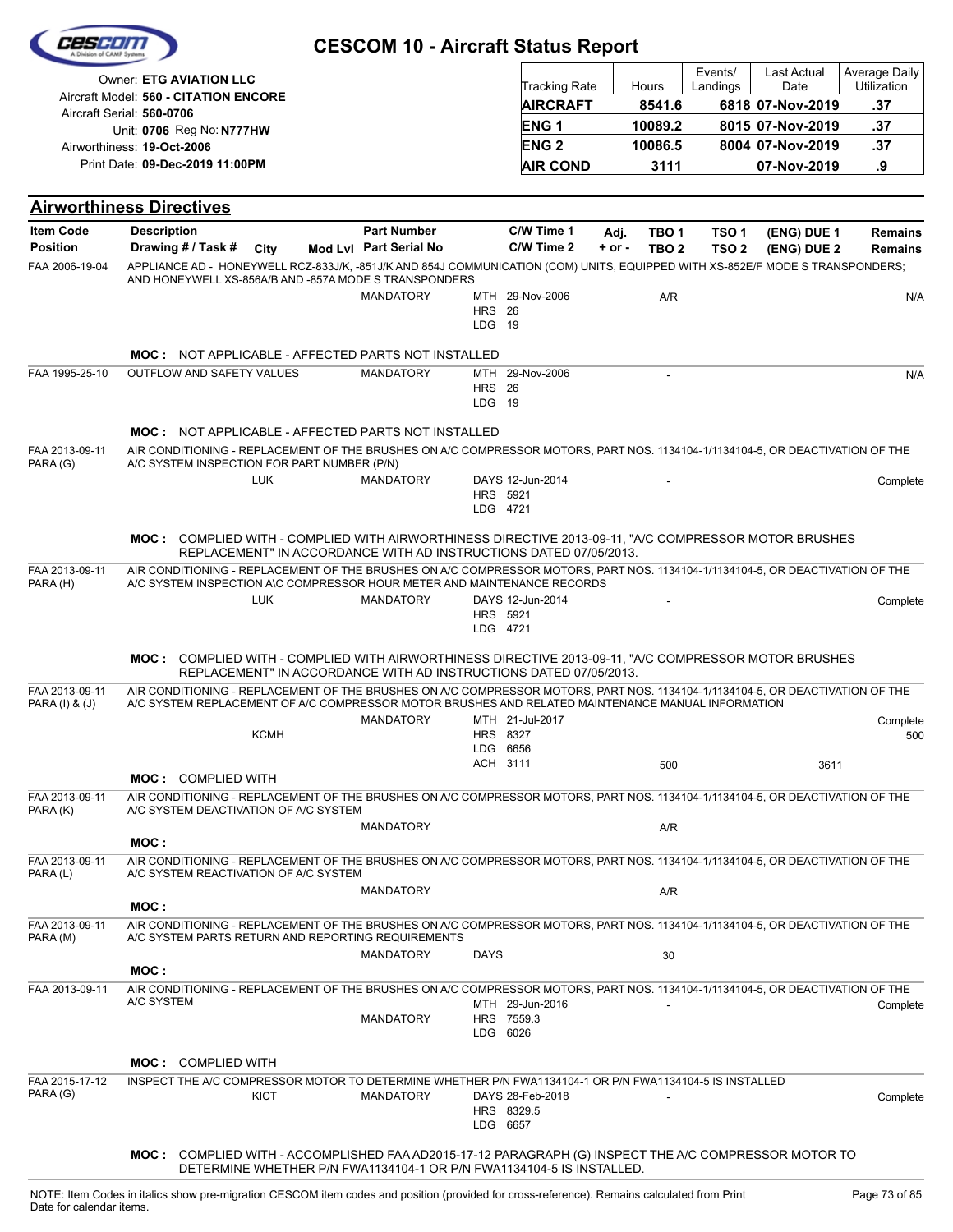|                            |                                                                                                                                                                                                                                                                                                                                                                                                                     | <b>CESCOM 10 - Aircraft Status Report</b>                                                                                                                                                                                                                                                                            |                         |                                |            |                  |                     |                     |                              |
|----------------------------|---------------------------------------------------------------------------------------------------------------------------------------------------------------------------------------------------------------------------------------------------------------------------------------------------------------------------------------------------------------------------------------------------------------------|----------------------------------------------------------------------------------------------------------------------------------------------------------------------------------------------------------------------------------------------------------------------------------------------------------------------|-------------------------|--------------------------------|------------|------------------|---------------------|---------------------|------------------------------|
|                            | <b>Owner: ETG AVIATION LLC</b>                                                                                                                                                                                                                                                                                                                                                                                      |                                                                                                                                                                                                                                                                                                                      |                         | <b>Tracking Rate</b>           |            | Hours            | Events/<br>Landings | Last Actual<br>Date | Average Daily<br>Utilization |
|                            | Aircraft Model: 560 - CITATION ENCORE<br>Aircraft Serial: 560-0706                                                                                                                                                                                                                                                                                                                                                  |                                                                                                                                                                                                                                                                                                                      |                         | <b>AIRCRAFT</b>                |            | 8541.6           |                     | 6818 07-Nov-2019    | .37                          |
|                            | Unit: 0706 Reg No: N777HW                                                                                                                                                                                                                                                                                                                                                                                           |                                                                                                                                                                                                                                                                                                                      |                         | ENG <sub>1</sub>               |            | 10089.2          |                     | 8015 07-Nov-2019    | .37                          |
|                            | Airworthiness: 19-Oct-2006                                                                                                                                                                                                                                                                                                                                                                                          |                                                                                                                                                                                                                                                                                                                      |                         | <b>ENG2</b>                    |            | 10086.5          |                     | 8004 07-Nov-2019    | .37                          |
|                            | Print Date: 09-Dec-2019 11:00PM                                                                                                                                                                                                                                                                                                                                                                                     |                                                                                                                                                                                                                                                                                                                      |                         | <b>AIR COND</b>                |            | 3111             |                     | 07-Nov-2019         | .9                           |
|                            | <b>Airworthiness Directives</b>                                                                                                                                                                                                                                                                                                                                                                                     |                                                                                                                                                                                                                                                                                                                      |                         |                                |            |                  |                     |                     |                              |
| <b>Item Code</b>           | <b>Description</b>                                                                                                                                                                                                                                                                                                                                                                                                  | <b>Part Number</b>                                                                                                                                                                                                                                                                                                   |                         | C/W Time 1                     | Adj.       | TBO <sub>1</sub> | TSO <sub>1</sub>    | (ENG) DUE 1         | <b>Remains</b>               |
| <b>Position</b>            | Drawing # / Task #<br>City                                                                                                                                                                                                                                                                                                                                                                                          | Mod Lvl Part Serial No                                                                                                                                                                                                                                                                                               |                         | C/W Time 2                     | $+$ or $-$ | TBO <sub>2</sub> | TSO <sub>2</sub>    | (ENG) DUE 2         | <b>Remains</b>               |
| FAA 2015-17-12             | DETERMINE THE HOUR READING ON THE A/C COMPRESSOR HOUR METER (IF, DURING THE INSPECTION REQUIRED BY PARA (G) OF THIS AD, ANY A/C                                                                                                                                                                                                                                                                                     |                                                                                                                                                                                                                                                                                                                      |                         |                                |            |                  |                     |                     |                              |
| PARA (H)                   | COMPRESSOR MOTOR HAVING P/N FWA1134104-1 OR P/N FWA1134104-5 IS FOUND<br><b>KICT</b>                                                                                                                                                                                                                                                                                                                                | <b>MANDATORY</b>                                                                                                                                                                                                                                                                                                     |                         | DAYS 28-Feb-2018               |            |                  |                     |                     |                              |
|                            |                                                                                                                                                                                                                                                                                                                                                                                                                     |                                                                                                                                                                                                                                                                                                                      |                         | HRS 8329.5                     |            |                  |                     |                     | Complete                     |
|                            |                                                                                                                                                                                                                                                                                                                                                                                                                     |                                                                                                                                                                                                                                                                                                                      | LDG 6657                |                                |            |                  |                     |                     |                              |
|                            | MOC: COMPLIED WITH - ACCOMPLISHED FAA AD2015-17-12 PARAGRAPH (H) DETERMINE THE HOUR READING ON THE A/C                                                                                                                                                                                                                                                                                                              | COMPRESSOR HOUR METER (IF, DURING THE INSPECTION REQUIRED BY PARA (G) OF THIS AD, ANY A/C COMPRESSOR<br>MOTOR HAVING P/N FWA1134104-1 OR P/N FWA1134104-5 IS FOUND.                                                                                                                                                  |                         |                                |            |                  |                     |                     |                              |
| FAA 2015-17-12             | REPLACE THE A/C COMPRESSOR MOTOR BRUSHES WITH NEW BRUSHES (USING THE HOUR READING ON THE A/C COMPRESSOR HOUR METER                                                                                                                                                                                                                                                                                                  |                                                                                                                                                                                                                                                                                                                      |                         |                                |            |                  |                     |                     |                              |
| PARA (I)                   | DETERMINED IN PARA (H) OF THIS AD)<br><b>KICT</b>                                                                                                                                                                                                                                                                                                                                                                   | <b>MANDATORY</b>                                                                                                                                                                                                                                                                                                     |                         | MTH 28-Feb-2018                |            |                  |                     |                     | N/A                          |
|                            |                                                                                                                                                                                                                                                                                                                                                                                                                     |                                                                                                                                                                                                                                                                                                                      | LDG 6657                | HRS 8329.5                     |            |                  |                     |                     |                              |
|                            | MOC: NOT APPLICABLE - ACCOMPLISHED FAA AD2015-17-12 PARAGRAPH (I) REPLACE THE A/C COMPRESSOR MOTOR BRUSHES                                                                                                                                                                                                                                                                                                          | (USING THE HOUR READING ON THE A/C COMPRESSOR HOUR METER DETERMINED IN PARAGRAPH (H) OF THIS AD. PARA (I)<br>OF THIS AIRWORTHINESS DIRECTIVE IS NOT APPLICABLE.                                                                                                                                                      |                         |                                |            |                  |                     |                     |                              |
| FAA 2015-17-12             | DEACTIVATE THE A/C SYSTEM (IN LIEU OF REPLACING THE A/C COMPRESSOR MOTOR BRUSHES AS REQUIRED BY THIS AD)                                                                                                                                                                                                                                                                                                            |                                                                                                                                                                                                                                                                                                                      |                         |                                |            |                  |                     |                     |                              |
| PARA (K)                   | <b>KICT</b>                                                                                                                                                                                                                                                                                                                                                                                                         | <b>MANDATORY</b>                                                                                                                                                                                                                                                                                                     | LDG 6657                | MTH 28-Feb-2018<br>HRS 8329.5  |            |                  |                     |                     | N/A                          |
|                            | MOC: NOT APPLICABLE - ACCOMPLISHED FAA AD2015-17-12, PARA (K) OF THIS AIRWORTHINESS DIRECTIVE IS NOT APPLICABLE.                                                                                                                                                                                                                                                                                                    |                                                                                                                                                                                                                                                                                                                      |                         |                                |            |                  |                     |                     |                              |
| FAA 2015-17-12<br>PARA (L) | IF THE A/C SYSTEM IS DEACTIVATED. AS SPECIFIED IN PARA (K), PRIOR TO THE A/C SYSTEM BEING REACTIVATED: PERFORM THE INSPECTION<br>SPECIFIED IN PARA (H), AND DO THE REPLACEMENTS SPECIFIED IN PARA (I), AT THE TIMES SPECIFIED IN PARA (I). RETURN THE A/C SYSTEM TO<br><b>SERVICE</b>                                                                                                                               |                                                                                                                                                                                                                                                                                                                      |                         |                                |            |                  |                     |                     |                              |
|                            | <b>KICT</b>                                                                                                                                                                                                                                                                                                                                                                                                         | <b>MANDATORY</b>                                                                                                                                                                                                                                                                                                     | LDG 6657                | MTH 28-Feb-2018<br>HRS 8329.5  |            |                  |                     |                     | N/A                          |
|                            | MOC: NOT APPLICABLE - ACCOMPLISHED FAA AD2015-17-12 PARAGRAPH (L), PARA (L) OF THIS AIRWORTHINESS DIRECTIVE IS NOT<br>APPLICABLE.                                                                                                                                                                                                                                                                                   |                                                                                                                                                                                                                                                                                                                      |                         |                                |            |                  |                     |                     |                              |
| FAA 2015-17-12<br>PARA (M) | SEND THE REMOVED BRUSHES TO CESSNA AIRCRAFT COMPANY                                                                                                                                                                                                                                                                                                                                                                 |                                                                                                                                                                                                                                                                                                                      |                         |                                |            |                  |                     |                     |                              |
|                            | KICT                                                                                                                                                                                                                                                                                                                                                                                                                | <b>MANDATORY</b>                                                                                                                                                                                                                                                                                                     | LDG 6657                | DAYS 28-Feb-2018<br>HRS 8329.5 |            |                  |                     |                     | N/A                          |
|                            | MOC: NOT APPLICABLE - ACCOMPLISHED FAA AD2015-17-12 PARAGRAPH (M), PARA (M) OF THIS AIRWORTHINESS DIRECTIVE IS<br>NOT APPLICABLE.                                                                                                                                                                                                                                                                                   |                                                                                                                                                                                                                                                                                                                      |                         |                                |            |                  |                     |                     |                              |
| FAA 2015-17-12             | AIR CONDITIONING - INSPECTIONS TO DETERMINE IF CERTAIN A/C COMPRESSOR MOTORS ARE INSTALLED AND TO DETERMINE THE ACCUMULATED<br>HOURS ON CERTAIN A/C COMPRESSOR MOTOR ASSEMBLIES: AND REPETITIVE REPLACEMENT OF THE BRUSHES IN THE A/C COMPRESSOR MOTOR<br>ASSEMBLY, OR, AS AN OPTION TO THE BRUSH REPLACEMENT, DEACTIVATION OF THE A/C SYSTEM AND PLACARD INSTALLATION; AND RETURN OF<br>REPLACED BRUSHES TO CESSNA |                                                                                                                                                                                                                                                                                                                      |                         |                                |            |                  |                     |                     |                              |
|                            | <b>KICT</b>                                                                                                                                                                                                                                                                                                                                                                                                         | <b>MANDATORY</b>                                                                                                                                                                                                                                                                                                     | LDG 6657                | MTH 28-Feb-2018<br>HRS 8329.5  |            |                  |                     |                     | Complete                     |
|                            | MOC: COMPLIED WITH - ACCOMPLISHED FAA AD2015-17-12, INSPECTIONS TO DETERMINE IF CERTAIN A/C COMPRESSOR MOTORS<br><b>BRUSHES TO CESSNA.</b>                                                                                                                                                                                                                                                                          | ARE INSTALLED AND TO DETERMINE THE ACCUMULATED HOURS ON CERTAIN A/C COMPRESSOR MOTOR ASSEMBLIES; AND<br>REPETITIVE REPLACEMENT OF THE BRUSHES IN THE A/C COMPRESSOR MOTOR ASSEMBLY, OR, AS AN OPTION TO BRUSH<br>REPLACEMENT, DEACTIVATION OF THE A/C SYSTEM AND PLACARD INSTALLATION; AND RETURN OF THE REPLACEMENT |                         |                                |            |                  |                     |                     |                              |
| FAA 1995-22-01             | APPLIANCE AD - TO PREVENT SMOKE, FIRE, ELECTRICAL SHOCK AND POSSIBLE ELECTROMAGNETIC INTERFERENCE CAUSED BY HIGH VOLTAGE<br><b>ARCING</b>                                                                                                                                                                                                                                                                           | <b>MANDATORY</b>                                                                                                                                                                                                                                                                                                     | <b>HRS</b> 26<br>LDG 19 | MTH 29-Nov-2006                |            | A/R              |                     |                     | N/A                          |
|                            | <b>MOC: NOT APPLICABLE - AFFECTED PARTS NOT INSTALLED</b>                                                                                                                                                                                                                                                                                                                                                           |                                                                                                                                                                                                                                                                                                                      |                         |                                |            |                  |                     |                     |                              |
|                            |                                                                                                                                                                                                                                                                                                                                                                                                                     |                                                                                                                                                                                                                                                                                                                      |                         |                                |            |                  |                     |                     |                              |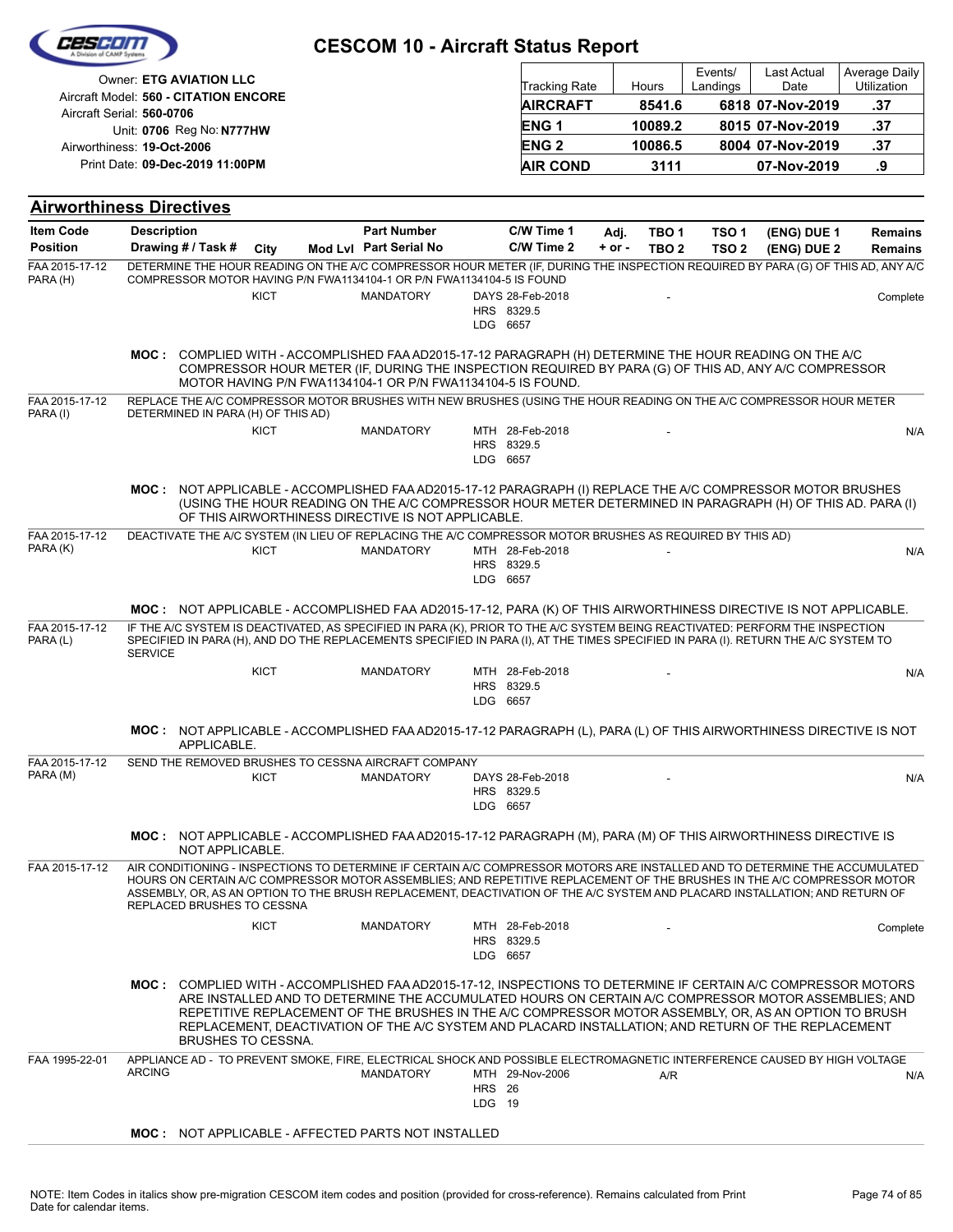|                                   |                                                                                                                                                                                                                                                                                                  |  | <b>CESCOM 10 - Aircraft Status Report</b>    |                         |                                                      |                    |                            |                           |                                                             |                                            |
|-----------------------------------|--------------------------------------------------------------------------------------------------------------------------------------------------------------------------------------------------------------------------------------------------------------------------------------------------|--|----------------------------------------------|-------------------------|------------------------------------------------------|--------------------|----------------------------|---------------------------|-------------------------------------------------------------|--------------------------------------------|
|                                   | <b>Owner: ETG AVIATION LLC</b><br>Aircraft Model: 560 - CITATION ENCORE<br>Aircraft Serial: 560-0706<br>Unit: 0706 Reg No: N777HW<br>Airworthiness: 19-Oct-2006                                                                                                                                  |  |                                              |                         | Tracking Rate<br><b>AIRCRAFT</b><br>ENG <sub>1</sub> |                    | Hours<br>8541.6<br>10089.2 | Events/<br>Landings       | Last Actual<br>Date<br>6818 07-Nov-2019<br>8015 07-Nov-2019 | Average Daily<br>Utilization<br>.37<br>.37 |
|                                   |                                                                                                                                                                                                                                                                                                  |  |                                              |                         | <b>ENG2</b>                                          |                    | 10086.5                    |                           | 8004 07-Nov-2019                                            | .37                                        |
|                                   | Print Date: 09-Dec-2019 11:00PM                                                                                                                                                                                                                                                                  |  |                                              |                         | <b>AIR COND</b>                                      |                    | 3111                       |                           | 07-Nov-2019                                                 | .9                                         |
|                                   |                                                                                                                                                                                                                                                                                                  |  |                                              |                         |                                                      |                    |                            |                           |                                                             |                                            |
|                                   | <b>Airworthiness Directives</b>                                                                                                                                                                                                                                                                  |  |                                              |                         |                                                      |                    |                            |                           |                                                             |                                            |
| Item Code<br><b>Position</b>      | <b>Description</b><br>Drawing # / Task #<br>City                                                                                                                                                                                                                                                 |  | <b>Part Number</b><br>Mod Lvl Part Serial No |                         | C/W Time 1<br>C/W Time 2                             | Adj.<br>$+$ or $-$ | TBO 1<br>TBO <sub>2</sub>  | TSO 1<br>TSO <sub>2</sub> | (ENG) DUE 1<br>(ENG) DUE 2                                  | <b>Remains</b><br><b>Remains</b>           |
| FAA 2003-23-02                    | THIS ACTION REQUIRES DISENGAGING AND TIE-STRAPPING THE PITCH TRIMAND AUTOPILOT SERVO (SERVO 1) CIRCUIT BREAKERS. THIS ACTION<br>ALSO PROVIDES AN OPTIONAL INSPECTION AND FOLLOW-ON ACTIONS THAT, IF ACCOMPLISHED, TERMINATES THE REQUIREMENT TO DISENGAGE<br>AND TIE-STRAP THOSECIRCUIT BREAKERS |  |                                              |                         |                                                      |                    |                            |                           |                                                             |                                            |
|                                   |                                                                                                                                                                                                                                                                                                  |  | <b>MANDATORY</b>                             | <b>HRS</b> 26<br>LDG 19 | DAYS 29-Nov-2006                                     |                    | A/R                        |                           |                                                             | N/A                                        |
|                                   | <b>MOC: NOT APPLICABLE - AFFECTED PARTS NOT INSTALLED</b>                                                                                                                                                                                                                                        |  |                                              |                         |                                                      |                    |                            |                           |                                                             |                                            |
| FAA 1974-08-09<br>R <sub>03</sub> | LAVATORY PAPER OR LINEN WASTE RECEPTACLE FIRE PREVENTION<br><b>KCMH</b>                                                                                                                                                                                                                          |  | <b>MANDATORY</b>                             | HRS 8327                | MTH 11-Aug-2017                                      |                    | 1000                       |                           | 9327                                                        | Complete<br>785.4                          |
|                                   | <b>MOC: COMPLIED WITH</b>                                                                                                                                                                                                                                                                        |  |                                              | LDG 6656                |                                                      |                    |                            |                           |                                                             |                                            |
| FAA 1998-25-10<br>R <sub>01</sub> | APPLIANCE AD - TO PREVENT FAILURE OFTHE SEAT RESTRAINT SYSTEM DUE TO THE BUCKLE ASSEMBLY (BUCKLE) LOCKING MECHANISM NOT<br><b>ENGAGING</b>                                                                                                                                                       |  | <b>MANDATORY</b>                             | <b>HRS</b> 26<br>LDG 19 | MTH 29-Nov-2006                                      |                    | A/R                        |                           |                                                             | N/A                                        |
|                                   | <b>MOC: NOT APPLICABLE - AFFECTED PARTS NOT INSTALLED</b>                                                                                                                                                                                                                                        |  |                                              |                         |                                                      |                    |                            |                           |                                                             |                                            |
| FAA 2015-10-02<br>PARA (G)        | GENERAL VISUAL INSPECTION FOR CRACKING OF SEAT BACKREST LINKS HAVING PART NUMBER (P/N) 90-000200-104-1, P/N 90-000200-104-2, P/N 90-<br>000202-104-1 AND P/N 90-000202-104-2                                                                                                                     |  |                                              |                         |                                                      |                    |                            |                           |                                                             |                                            |
|                                   | <b>KICT</b>                                                                                                                                                                                                                                                                                      |  | <b>MANDATORY</b>                             | LDG 6657                | MTH 28-Feb-2018<br>HRS 8329.5                        |                    |                            |                           |                                                             | N/A                                        |
|                                   | MOC: NOT APPLICABLE - ACCOMPLISHED FAA AD2015-10-02 PARAGRAPH (G). THIS AIRWORTHINESS DIRECTIVE IS NOT<br>APPLICABLE DUE TO EQUIPMENT NOT INSTALLED IN AIRCRAFT.                                                                                                                                 |  |                                              |                         |                                                      |                    |                            |                           |                                                             |                                            |
| FAA 2015-10-02<br>PARA (H)        | CORRECTIVE ACTIONS - CRACKING IS FOUND ON THE LINK<br><b>KICT</b>                                                                                                                                                                                                                                |  | <b>MANDATORY</b>                             | LDG 6657                | MTH 28-Feb-2018<br>HRS 8329.5                        |                    |                            |                           |                                                             | N/A                                        |
|                                   | MOC: NOT APPLICABLE - ACCOMPLISHED FAA AD2015-10-02 PARAGRAPH (H). THIS AIRWORTHINESS DIRECTIVE IS NOT<br>APPLICABLE DUE TO EQUIPMENT NOT INSTALLED IN AIRCRAFT.                                                                                                                                 |  |                                              |                         |                                                      |                    |                            |                           |                                                             |                                            |
| FAA 2015-10-02<br>PARA (I)        | REPLACE ALL SEAT BACKREST LINKS, HAVING P/N 90-000200-104-1, P/N 90-000200-104-2, P/N 90-000202-104-1 AND P/N 90-000202-104-2, WITH NEW<br><b>LINKS</b><br><b>KICT</b>                                                                                                                           |  | MANDATORY                                    | LDG 6657                | MTH 28-Feb-2018<br>HRS 8329.5                        |                    |                            |                           |                                                             | N/A                                        |
|                                   | MOC: NOT APPLICABLE - ACCOMPLISHED FAA AD2015-10-02 PARAGRAPH (I). THIS AIRWORTHINESS DIRECTIVE IS NOT APPLICABLE<br>DUE TO EQUIPMENT NOT INSTALLED IN AIRCRAFT.                                                                                                                                 |  |                                              |                         |                                                      |                    |                            |                           |                                                             |                                            |
| FAA 2015-10-02                    | APPLIANCE AD - EQUIPMENT/FURNISHINGS - ZODIAC SEATS FRANCE - INSPECTION/REPLACEMENT<br>KICT                                                                                                                                                                                                      |  | <b>MANDATORY</b>                             | LDG 6657                | MTH 28-Feb-2018<br>HRS 8329.5                        |                    |                            |                           |                                                             | N/A                                        |
|                                   | MOC: NOT APPLICABLE - ACCOMPLISHED FAA AD2015-10-02 APPLICANCE AD-EQUIPMENT / FURNISHINGS-ZODIAC SEATS FRANCE-<br>INSPECTION REPLACEMENT. THIS AIRWORTHINESS DIRECTIVE IS NOT APPLICABLE DUE TO EQUIPMENT NOT INSTALLED IN<br>AIRCRAFT.                                                          |  |                                              |                         |                                                      |                    |                            |                           |                                                             |                                            |
| FAA 2017-16-01                    | PERFORM GENERAL VISUAL INSPECTIONS OF THE ELT FOR DISCREPANCIES; CHECKS, TESTS AND VERIFICATIONS AS APPLICABLE, TO ENSURE<br>THE ELT IS FUNCTIONING, AND ALL APPLICABLE CORRECTIVE ACTIONS                                                                                                       |  |                                              |                         |                                                      |                    |                            |                           |                                                             |                                            |
| PARA (G)                          | <b>KICT</b>                                                                                                                                                                                                                                                                                      |  |                                              | LDG 6690                | MTH 18-Oct-2018<br>HRS 8362.7                        |                    |                            |                           |                                                             | N/A                                        |
|                                   | <b>MOC: NOT APPLICABLE</b>                                                                                                                                                                                                                                                                       |  |                                              |                         |                                                      |                    |                            |                           |                                                             |                                            |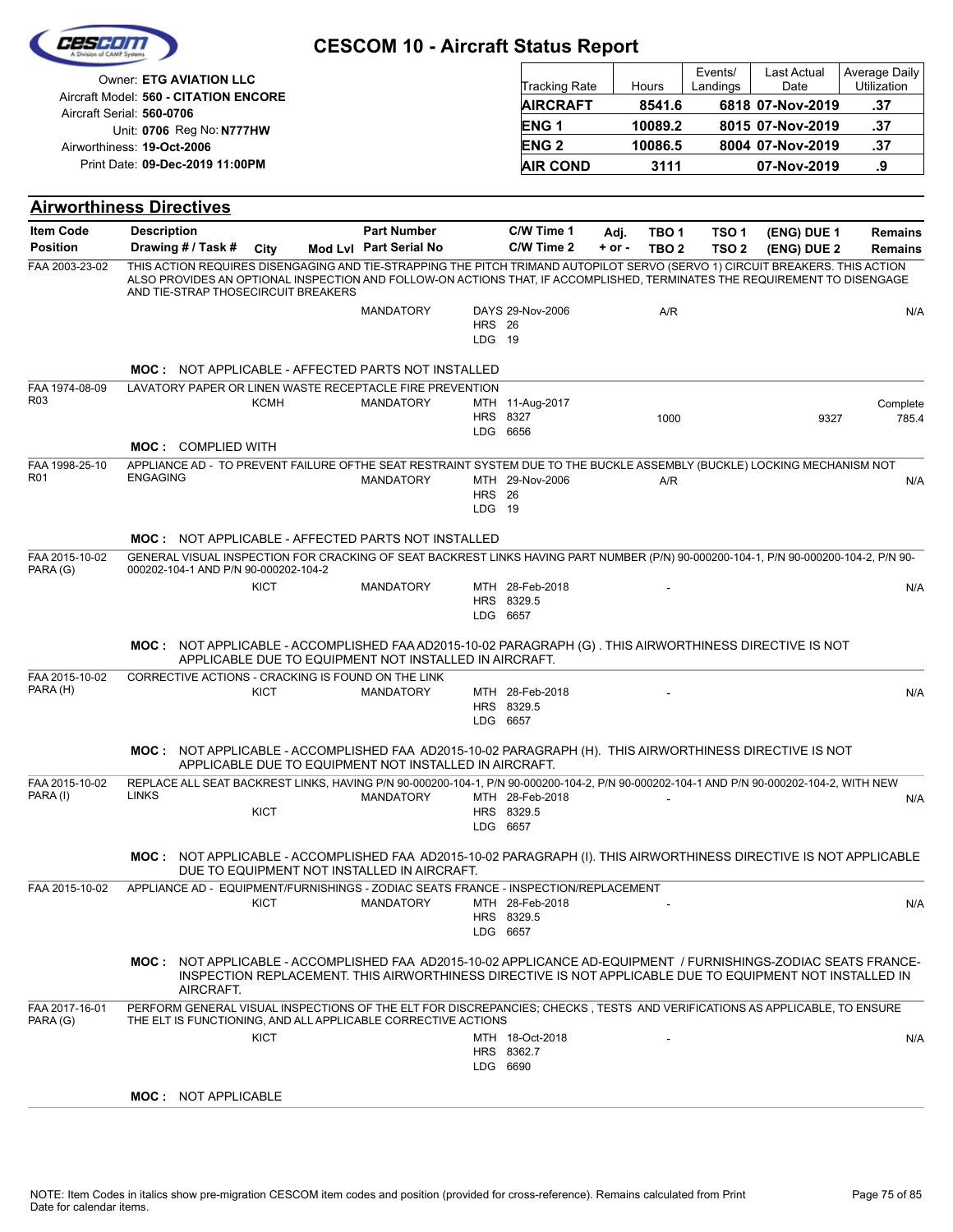| 62564                                 |                                                                                                                                                                                                                                                                                                                         | <b>CESCOM 10 - Aircraft Status Report</b>    |                         |                                         |                |                           |                                      |                                         |                                     |
|---------------------------------------|-------------------------------------------------------------------------------------------------------------------------------------------------------------------------------------------------------------------------------------------------------------------------------------------------------------------------|----------------------------------------------|-------------------------|-----------------------------------------|----------------|---------------------------|--------------------------------------|-----------------------------------------|-------------------------------------|
|                                       | <b>Owner: ETG AVIATION LLC</b><br>Aircraft Model: 560 - CITATION ENCORE<br>Aircraft Serial: 560-0706                                                                                                                                                                                                                    |                                              |                         | <b>Tracking Rate</b><br><b>AIRCRAFT</b> |                | Hours<br>8541.6           | Events/<br>Landings                  | Last Actual<br>Date<br>6818 07-Nov-2019 | Average Daily<br>Utilization<br>.37 |
|                                       | Unit: 0706 Reg No: N777HW                                                                                                                                                                                                                                                                                               |                                              |                         | ENG <sub>1</sub>                        |                | 10089.2                   |                                      | 8015 07-Nov-2019                        | .37                                 |
|                                       | Airworthiness: 19-Oct-2006                                                                                                                                                                                                                                                                                              |                                              |                         | <b>ENG2</b>                             |                | 10086.5                   |                                      | 8004 07-Nov-2019                        | .37                                 |
|                                       | Print Date: 09-Dec-2019 11:00PM                                                                                                                                                                                                                                                                                         |                                              |                         | <b>AIR COND</b>                         |                | 3111                      |                                      | 07-Nov-2019                             | .9                                  |
|                                       | <b>Airworthiness Directives</b>                                                                                                                                                                                                                                                                                         |                                              |                         |                                         |                |                           |                                      |                                         |                                     |
| <b>Item Code</b><br><b>Position</b>   | <b>Description</b><br>Drawing # / Task #<br>City                                                                                                                                                                                                                                                                        | <b>Part Number</b><br>Mod Lvl Part Serial No |                         | C/W Time 1<br>C/W Time 2                | Adj.<br>+ or - | TBO 1<br>TBO <sub>2</sub> | TSO <sub>1</sub><br>TSO <sub>2</sub> | (ENG) DUE 1<br>(ENG) DUE 2              | <b>Remains</b><br><b>Remains</b>    |
| FAA 2017-16-01<br>PARA (J)            | OPTIONAL TERMINATING ACTION: REPLACE ELT WITH A SERVICEABLE FAA-APPROVED ELT<br><b>KICT</b>                                                                                                                                                                                                                             | <b>MANDATORY</b>                             | LDG 6690                | MTH 18-Oct-2018<br>HRS 8362.7           |                |                           |                                      |                                         | N/A                                 |
|                                       | <b>MOC: NOT APPLICABLE</b>                                                                                                                                                                                                                                                                                              |                                              |                         |                                         |                |                           |                                      |                                         |                                     |
| FAA 2017-16-01                        | APPLIANCE AD - EQUIPMENT / FURNISHINGS - AMERI-KING CORPORATION MODEL AK-450() AND AK-451() SERIES EMERGENCY LOCATOR<br>TRANSMITTERS - REPETATIVE INSPECTIONS, CHECKS, TESTS AND VERIFICATIONS                                                                                                                          |                                              |                         |                                         |                |                           |                                      |                                         |                                     |
|                                       | <b>KICT</b>                                                                                                                                                                                                                                                                                                             | <b>MANDATORY</b>                             | LDG 6690                | MTH 18-Oct-2018<br>HRS 8362.7           |                |                           |                                      |                                         | N/A                                 |
|                                       | MOC: NOT APPLICABLE - ACCOMPLISHED FAA AD 2017-16-01 AMERI-KING CORPORATION MODEL AK-450() AND AK-451() SERIES<br>EMERGENCY LOCATOR TRANSMITTERS - REPETITIVE INSPECTIONS, CHECKS, TESTS AND VERIFICATIONS, EFFECTIVE DATE<br>10/24/2017. THIS AD AND ALL SUBTASKS ARE NOT APPLICABLE DUE TO THIS ELT IS NOT INSTALLED. |                                              |                         |                                         |                |                           |                                      |                                         |                                     |
| FAA 2003-26-14                        | APPLIANCE AD - THIS AD REQUIRES YOU TO REMOVE CERTAIN KIDDE AEROSPACE P/N 898052 HAND-HELD HALON FIRE EXTINGUISHERS FROM<br>SERVICE.                                                                                                                                                                                    | <b>MANDATORY</b>                             | <b>HRS</b> 26<br>LDG 19 | MTH 29-Nov-2006                         |                | A/R                       |                                      |                                         | N/A                                 |
|                                       | MOC: NOT APPLICABLE - AFFECTED PARTS NOT INSTALLED                                                                                                                                                                                                                                                                      |                                              |                         |                                         |                |                           |                                      |                                         |                                     |
| FAA 2007-11-17<br>26AD-03             | <b>IDENTIFY WIRES FOR FIRE EXTINGUISHING BOTTLES</b>                                                                                                                                                                                                                                                                    | <b>MANDATORY</b>                             |                         | DAYS 02-Jul-2007                        |                | A/R                       |                                      |                                         | Complete                            |
| FAA 2010-01-03                        | <b>MOC: COMPLIED WITH - AFFECTED PARTS NOT INSTALLED</b><br>APPLIANCE AD - IDENTIFY AND REMOVE FROM SERVICE ALL AFFECTED FIRE EXTINGUISHERS AND REPLACE WITH SERVICABLE UNITS                                                                                                                                           | <b>MANDATORY</b>                             | <b>HRS</b> 26<br>LDG 19 | MTH 29-Nov-2006                         |                | A/R                       |                                      |                                         | N/A                                 |
|                                       | <b>MOC: NOT APPLICABLE - AFFECTED PARTS NOT INSTALLED</b>                                                                                                                                                                                                                                                               |                                              |                         |                                         |                |                           |                                      |                                         |                                     |
| FAA 2010-04-16<br>PARA (G)<br>26AD-07 | REPLACE TYPE H1-10 AIR HALON 1211 (BCF) PORTABLE FIRE EXTINGUISHERSMANUFACTURED BY SICLI WITH SERVICABLE UNIT                                                                                                                                                                                                           | <b>MANDATORY</b>                             | <b>HRS</b> 26<br>LDG 19 | DAYS 29-Nov-2006                        |                | A/R                       |                                      |                                         | N/A                                 |
|                                       | <b>MOC: NOT APPLICABLE - AFFECTED PARTS NOT INSTALLED</b>                                                                                                                                                                                                                                                               |                                              |                         |                                         |                |                           |                                      |                                         |                                     |
| FAA 2010-04-16<br>PARA (H)            | RETURN TYPE H1-10 AIR HALON 1211 (BCF) PORTABLE FIRE EXTINGUISHERSMANUFACTURED BY SICLI THE AFFECTED FIRE EXTINGUISHER TO<br><b>MANUFACTURER</b>                                                                                                                                                                        | <b>MANDATORY</b>                             | <b>HRS</b> 26<br>LDG 19 | DAYS 29-Nov-2006                        |                | A/R                       |                                      |                                         | N/A                                 |
|                                       | <b>MOC: NOT APPLICABLE - AFFECTED PARTS NOT INSTALLED</b>                                                                                                                                                                                                                                                               |                                              |                         |                                         |                |                           |                                      |                                         |                                     |
| FAA 2010-04-16<br>26AD-07             | APPLIANCE AD - TYPE H1-10 AIR HALON 1211 (BCF) PORTABLE FIRE EXTINGUISHERSMANUFACTURED BY SICLI                                                                                                                                                                                                                         | <b>MANDATORY</b>                             | <b>HRS</b> 26<br>LDG 19 | DAYS 29-Nov-2006                        |                | A/R                       |                                      |                                         | N/A                                 |
|                                       | <b>MOC: NOT APPLICABLE - AFFECTED PARTS NOT INSTALLED</b>                                                                                                                                                                                                                                                               |                                              |                         |                                         |                |                           |                                      |                                         |                                     |
| FAA 1990-06-13                        | APPLIANCE AD - TO PREVENT ERRONEOUS ATTITUDE DISPLAY                                                                                                                                                                                                                                                                    | <b>MANDATORY</b>                             | <b>HRS</b> 26<br>LDG 19 | MTH 29-Nov-2006                         |                | A/R                       |                                      |                                         | N/A                                 |
|                                       | <b>MOC: NOT APPLICABLE - AFFECTED PARTS NOT INSTALLED</b>                                                                                                                                                                                                                                                               |                                              |                         |                                         |                |                           |                                      |                                         |                                     |
| FAA 1999-01-14                        | APPLIANCE AD - TO PREVENT A "RANDOM RESET" CONDITION OF THE ELECTRONIC FLIGHT INSTRUMENT SYSTEM                                                                                                                                                                                                                         | <b>MANDATORY</b>                             | <b>HRS</b> 26<br>LDG 19 | MTH 29-Nov-2006                         |                | A/R                       |                                      |                                         | N/A                                 |
|                                       | MOC: NOT APPLICABLE - AFFECTED PARTS NOT INSTALLED                                                                                                                                                                                                                                                                      |                                              |                         |                                         |                |                           |                                      |                                         |                                     |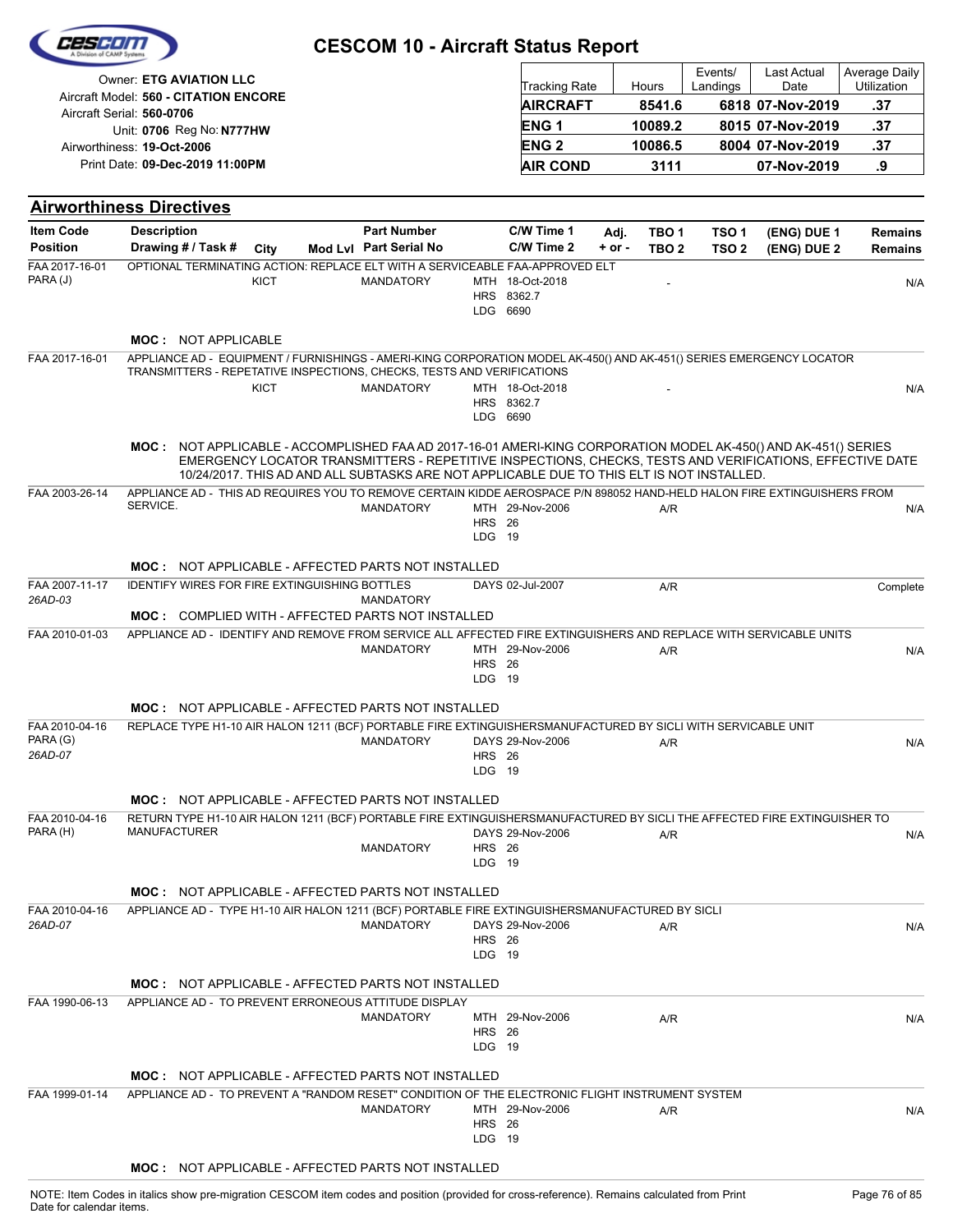|                        | <b>Owner: ETG AVIATION LLC</b>                                                                                                                                                                            |                        |                         |                      |            |                  | Events/          | Last Actual      | Average Daily  |
|------------------------|-----------------------------------------------------------------------------------------------------------------------------------------------------------------------------------------------------------|------------------------|-------------------------|----------------------|------------|------------------|------------------|------------------|----------------|
|                        | Aircraft Model: 560 - CITATION ENCORE                                                                                                                                                                     |                        |                         | <b>Tracking Rate</b> |            | Hours            | Landings         | Date             | Utilization    |
|                        | Aircraft Serial: 560-0706                                                                                                                                                                                 |                        |                         | <b>AIRCRAFT</b>      |            | 8541.6           |                  | 6818 07-Nov-2019 | .37            |
|                        | Unit: 0706 Reg No: N777HW                                                                                                                                                                                 |                        |                         | <b>ENG1</b>          |            | 10089.2          |                  | 8015 07-Nov-2019 | .37            |
|                        | Airworthiness: 19-Oct-2006                                                                                                                                                                                |                        |                         | <b>ENG2</b>          |            | 10086.5          |                  | 8004 07-Nov-2019 | .37            |
|                        | Print Date: 09-Dec-2019 11:00PM                                                                                                                                                                           |                        |                         | <b>AIR COND</b>      |            | 3111             |                  | 07-Nov-2019      | .9             |
|                        | <b>Airworthiness Directives</b>                                                                                                                                                                           |                        |                         |                      |            |                  |                  |                  |                |
| <b>Item Code</b>       | <b>Description</b>                                                                                                                                                                                        | <b>Part Number</b>     |                         | C/W Time 1           | Adj.       | TBO <sub>1</sub> | TSO <sub>1</sub> | (ENG) DUE 1      | <b>Remains</b> |
| <b>Position</b>        | Drawing # / Task #<br>City                                                                                                                                                                                | Mod Lvl Part Serial No |                         | C/W Time 2           | $+$ or $-$ | TBO <sub>2</sub> | TSO <sub>2</sub> | (ENG) DUE 2      | <b>Remains</b> |
| FAA 2007-23-13         | INSPECT - ADJUSTMENT OF STALL WARNING SYSTEM (SUPERSEDED BY FAA 2008-26-04)                                                                                                                               |                        |                         |                      |            |                  |                  |                  |                |
|                        |                                                                                                                                                                                                           | <b>SUPERSEDED</b>      | <b>HRS</b> 26           | MTH 29-Nov-2006      |            | A/R              |                  |                  | N/A            |
|                        |                                                                                                                                                                                                           |                        | LDG 19                  |                      |            |                  |                  |                  |                |
|                        | <b>MOC: NOT APPLICABLE - AFFECTED PARTS NOT INSTALLED</b>                                                                                                                                                 |                        |                         |                      |            |                  |                  |                  |                |
| FAA 2008-26-04<br>AFM  | REMOVE AND DISCARD INSTALL WARNING PLACARDS, PERFORM FUNCTIONAL TEST OF ANGLE OF ATTACK SYSTEM AND ADJUST CALIBRATION<br>SETTINGS OF AOA SYSTEM AS REQUIRED. AFM WARNING STATEMENT REGARDING STICK SHAKER |                        |                         |                      |            |                  |                  |                  |                |
|                        |                                                                                                                                                                                                           | <b>AIRWORTHINESS</b>   |                         | DAYS 29-Nov-2006     |            |                  |                  |                  | N/A            |
|                        |                                                                                                                                                                                                           |                        | <b>HRS</b> 26           |                      |            |                  |                  |                  |                |
|                        |                                                                                                                                                                                                           |                        | LDG 19                  |                      |            |                  |                  |                  |                |
|                        | <b>MOC: NOT APPLICABLE - AFFECTED PARTS NOT INSTALLED</b>                                                                                                                                                 |                        |                         |                      |            |                  |                  |                  |                |
| FAA 2008-26-04<br>TEST | PERFORM CHECK INSTALL WARNING PLACARDS, PERFORM FUNCTIONAL TEST OF ANGLE OF ATTACK SYSTEM AND ADJUST CALIBRATION SETTINGS<br>OF AOA SYSTEM AS REQUIRED. ANGLE OF ATTACK SYSTEM                            |                        |                         |                      |            |                  |                  |                  |                |
|                        |                                                                                                                                                                                                           | <b>AIRWORTHINESS</b>   |                         | MTH 29-Nov-2006      |            |                  |                  |                  | N/A            |
|                        |                                                                                                                                                                                                           |                        | <b>HRS</b> 26           |                      |            |                  |                  |                  |                |
|                        |                                                                                                                                                                                                           |                        | LDG 19                  |                      |            |                  |                  |                  |                |
|                        | <b>MOC: NOT APPLICABLE - AFFECTED PARTS NOT INSTALLED</b>                                                                                                                                                 |                        |                         |                      |            |                  |                  |                  |                |
| FAA 2008-26-04         | INSTALL WARNING PLACARDS, PERFORM FUNCTIONAL TEST OF ANGLE OF ATTACK SYSTEM AND ADJUST CALIBRATION SETTINGS OF AOA SYSTEM                                                                                 |                        |                         |                      |            |                  |                  |                  |                |
|                        | AS REQUIRED.                                                                                                                                                                                              |                        |                         | MTH 29-Nov-2006      |            | A/R              |                  |                  | N/A            |
|                        |                                                                                                                                                                                                           | <b>AIRWORTHINESS</b>   | <b>HRS</b> 26<br>LDG 19 |                      |            |                  |                  |                  |                |
|                        |                                                                                                                                                                                                           |                        |                         |                      |            |                  |                  |                  |                |
|                        | <b>MOC: NOT APPLICABLE - AFFECTED PARTS NOT INSTALLED</b>                                                                                                                                                 |                        |                         |                      |            |                  |                  |                  |                |
| FAA 1990-07-08         | APPLIANCE AD - TO PREVENT SMOKE, FIRE, AND POSSIBLE ELECTRICAL SHOCK, OR ELECTROMAGNETIC INTERENCE                                                                                                        | SUPERSEDED             |                         | MTH 29-Nov-2006      |            |                  |                  |                  |                |
|                        |                                                                                                                                                                                                           |                        | <b>HRS</b> 26           |                      |            | A/R              |                  |                  | N/A            |
|                        |                                                                                                                                                                                                           |                        | LDG 19                  |                      |            |                  |                  |                  |                |
|                        | <b>MOC: NOT APPLICABLE - AFFECTED PARTS NOT INSTALLED</b>                                                                                                                                                 |                        |                         |                      |            |                  |                  |                  |                |
| FAA 1994-01-04         | APPLIANCE AD - TO PREVENT COLLISIONS OR NEAR MISSES                                                                                                                                                       |                        |                         |                      |            |                  |                  |                  |                |
|                        |                                                                                                                                                                                                           | <b>MANDATORY</b>       |                         | MTH 29-Nov-2006      |            | A/R              |                  |                  | N/A            |
|                        |                                                                                                                                                                                                           |                        | <b>HRS</b> 26<br>LDG 19 |                      |            |                  |                  |                  |                |
|                        |                                                                                                                                                                                                           |                        |                         |                      |            |                  |                  |                  |                |
| FAA 1994-01-05         | <b>MOC: NOT APPLICABLE - AFFECTED PARTS NOT INSTALLED</b><br>APPLIANCE AD - TO PREVENT COLLISIONS OR NEAR MISSES                                                                                          |                        |                         |                      |            |                  |                  |                  |                |
|                        |                                                                                                                                                                                                           | <b>MANDATORY</b>       |                         | MTH 29-Nov-2006      |            | A/R              |                  |                  | N/A            |
|                        |                                                                                                                                                                                                           |                        | <b>HRS</b> 26           |                      |            |                  |                  |                  |                |
|                        |                                                                                                                                                                                                           |                        | LDG 19                  |                      |            |                  |                  |                  |                |
|                        | <b>MOC: NOT APPLICABLE - AFFECTED PARTS NOT INSTALLED</b>                                                                                                                                                 |                        |                         |                      |            |                  |                  |                  |                |
| FAA 1994-01-06         | APPLIANCE AD - TO PREVENT COLLISIONS OR NEAR MISSES                                                                                                                                                       |                        |                         |                      |            |                  |                  |                  |                |
|                        |                                                                                                                                                                                                           | <b>MANDATORY</b>       | <b>HRS</b> 26           | MTH 29-Nov-2006      |            | A/R              |                  |                  | N/A            |
|                        |                                                                                                                                                                                                           |                        | LDG 19                  |                      |            |                  |                  |                  |                |
|                        |                                                                                                                                                                                                           |                        |                         |                      |            |                  |                  |                  |                |
| FAA 1995-26-15         | <b>MOC</b> : NOT APPLICABLE - AFFECTED PARTS NOT INSTALLED<br>APPLIANCE AD - ENSURE THAT THE FLIGHTCREW IS ADVISED OF THE POTENTIAL HAZARD ASSOCIATED WITH FAILURE OF THE AUDIO OUTPUT OF                 |                        |                         |                      |            |                  |                  |                  |                |
| R01                    | THE CAS-81 TCAS                                                                                                                                                                                           |                        |                         | MTH 29-Nov-2006      |            | A/R              |                  |                  | N/A            |
|                        |                                                                                                                                                                                                           | <b>MANDATORY</b>       | <b>HRS</b> 26           |                      |            |                  |                  |                  |                |
|                        |                                                                                                                                                                                                           |                        | LDG 19                  |                      |            |                  |                  |                  |                |
|                        | <b>MOC: NOT APPLICABLE - AFFECTED PARTS NOT INSTALLED</b>                                                                                                                                                 |                        |                         |                      |            |                  |                  |                  |                |
|                        |                                                                                                                                                                                                           |                        |                         |                      |            |                  |                  |                  |                |

Cescom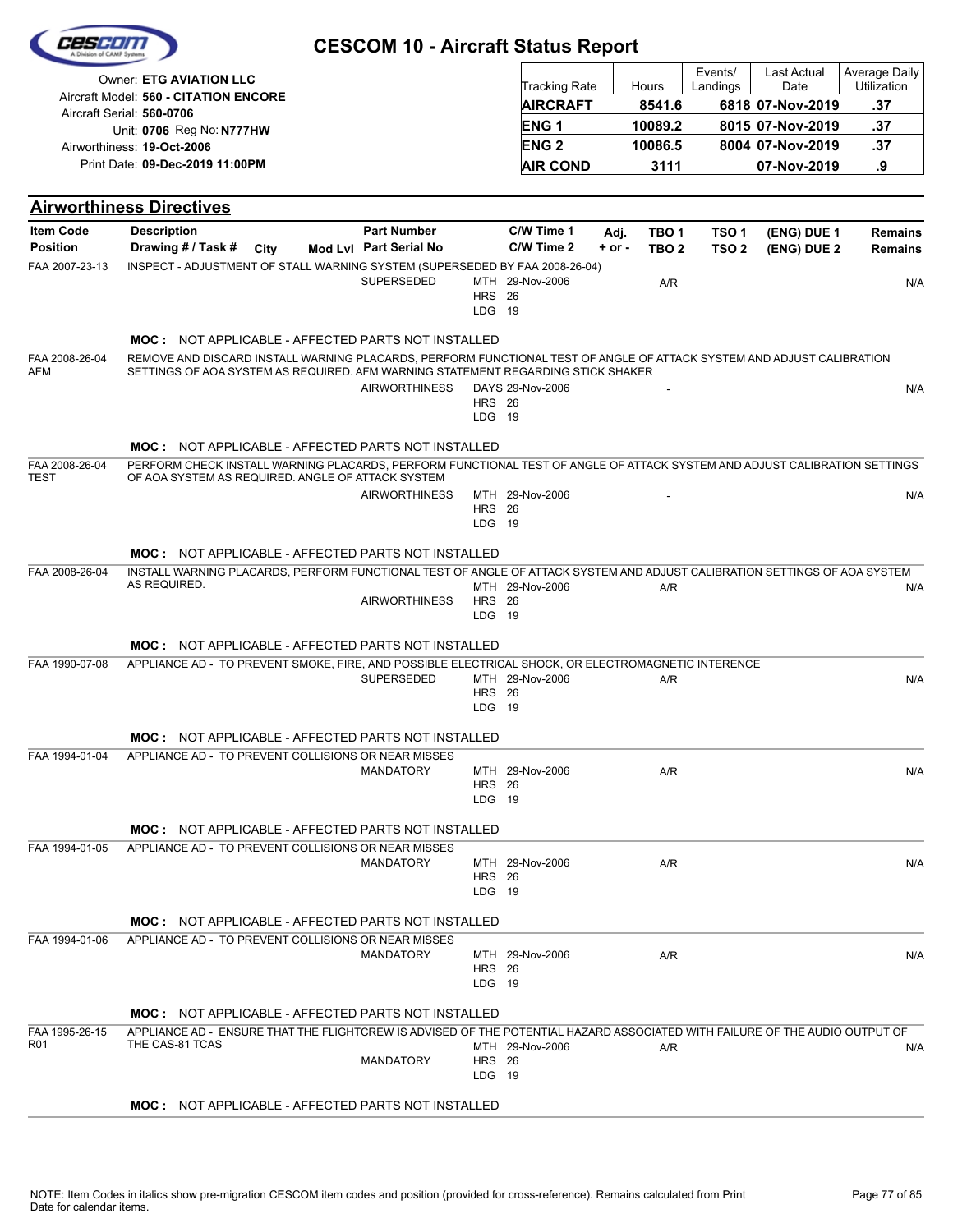|                                     |                                                                                                                                                                                                                                                                                                                               | <b>CESCOM 10 - Aircraft Status Report</b>    |                         |                          |                    |                                      | Events/                              | Last Actual                | <b>Average Daily</b>             |
|-------------------------------------|-------------------------------------------------------------------------------------------------------------------------------------------------------------------------------------------------------------------------------------------------------------------------------------------------------------------------------|----------------------------------------------|-------------------------|--------------------------|--------------------|--------------------------------------|--------------------------------------|----------------------------|----------------------------------|
|                                     | Owner: ETG AVIATION LLC<br>Aircraft Model: 560 - CITATION ENCORE                                                                                                                                                                                                                                                              |                                              |                         | <b>Tracking Rate</b>     |                    | Hours                                | Landings                             | Date                       | Utilization                      |
|                                     | Aircraft Serial: 560-0706                                                                                                                                                                                                                                                                                                     |                                              |                         | <b>AIRCRAFT</b>          |                    | 8541.6                               |                                      | 6818 07-Nov-2019           | .37                              |
|                                     | Unit: 0706 Reg No: N777HW                                                                                                                                                                                                                                                                                                     |                                              |                         | <b>ENG1</b>              |                    | 10089.2                              |                                      | 8015 07-Nov-2019           | .37                              |
|                                     | Airworthiness: 19-Oct-2006<br>Print Date: 09-Dec-2019 11:00PM                                                                                                                                                                                                                                                                 |                                              |                         | <b>ENG2</b>              |                    | 10086.5                              |                                      | 8004 07-Nov-2019           | .37                              |
|                                     |                                                                                                                                                                                                                                                                                                                               |                                              |                         | <b>AIR COND</b>          |                    | 3111                                 |                                      | 07-Nov-2019                | .9                               |
|                                     | <b>Airworthiness Directives</b>                                                                                                                                                                                                                                                                                               |                                              |                         |                          |                    |                                      |                                      |                            |                                  |
| <b>Item Code</b><br><b>Position</b> | <b>Description</b><br>Drawing # / Task #<br>City                                                                                                                                                                                                                                                                              | <b>Part Number</b><br>Mod Lvl Part Serial No |                         | C/W Time 1<br>C/W Time 2 | Adj.<br>$+$ or $-$ | TBO <sub>1</sub><br>TBO <sub>2</sub> | TSO <sub>1</sub><br>TSO <sub>2</sub> | (ENG) DUE 1<br>(ENG) DUE 2 | <b>Remains</b><br><b>Remains</b> |
| FAA 1997-05-03<br><b>R01</b>        | APPLIANCE AD - TO PREVENT DEVIATION FROM AN INTENDED FLIGHT PATH CAUSED BY INACCURATE INFORMATION FROM THE GPS                                                                                                                                                                                                                | <b>MANDATORY</b>                             |                         | MTH 29-Nov-2006          |                    | A/R                                  |                                      |                            | N/A                              |
| 34AD-07: 560R1                      |                                                                                                                                                                                                                                                                                                                               |                                              | <b>HRS</b> 26<br>LDG 19 |                          |                    |                                      |                                      |                            |                                  |
|                                     | <b>MOC: NOT APPLICABLE - AFFECTED PARTS NOT INSTALLED</b>                                                                                                                                                                                                                                                                     |                                              |                         |                          |                    |                                      |                                      |                            |                                  |
| FAA 1998-25-02                      | APPLIANCE AD - TO PREVENT THE DISPLAY OF TARGET INDICATORS ON THE WRONG SIDE OF THE AIRCRAFT CAUSED BY AN INTERNAL<br>COMPONENT FAILURE IN THE SKY497 INSTALLATIONS                                                                                                                                                           |                                              |                         |                          |                    |                                      |                                      |                            |                                  |
|                                     |                                                                                                                                                                                                                                                                                                                               | <b>MANDATORY</b>                             |                         | MTH 29-Nov-2006          |                    | A/R                                  |                                      |                            | N/A                              |
|                                     |                                                                                                                                                                                                                                                                                                                               |                                              | <b>HRS</b> 26<br>LDG 19 |                          |                    |                                      |                                      |                            |                                  |
|                                     | <b>MOC: NOT APPLICABLE - AFFECTED PARTS NOT INSTALLED</b>                                                                                                                                                                                                                                                                     |                                              |                         |                          |                    |                                      |                                      |                            |                                  |
| FAA 2001-23-17<br>34AD-10           | APPLIANCE AD - TO PREVENT INACCURATE COURSE DEVIATION DISPLAYS IN THE GNS 430 UNIT                                                                                                                                                                                                                                            | <b>MANDATORY</b>                             |                         | MTH 29-Nov-2006          |                    | A/R                                  |                                      |                            |                                  |
|                                     |                                                                                                                                                                                                                                                                                                                               |                                              | <b>HRS</b> 26           |                          |                    |                                      |                                      |                            | N/A                              |
|                                     |                                                                                                                                                                                                                                                                                                                               |                                              | LDG 19                  |                          |                    |                                      |                                      |                            |                                  |
|                                     | <b>MOC: NOT APPLICABLE - AFFECTED PARTS NOT INSTALLED</b>                                                                                                                                                                                                                                                                     |                                              |                         |                          |                    |                                      |                                      |                            |                                  |
| FAA 2002-06-06                      | APPLIANCE AD - ROCKWELL COLLINS TDR-94 AND TDR-94D MODE S TRANSPONDERS                                                                                                                                                                                                                                                        | <b>MANDATORY</b>                             |                         | MTH 29-Nov-2006          |                    | A/R                                  |                                      |                            | N/A                              |
|                                     |                                                                                                                                                                                                                                                                                                                               |                                              | <b>HRS</b> 26<br>LDG 19 |                          |                    |                                      |                                      |                            |                                  |
|                                     | <b>MOC: NOT APPLICABLE - AFFECTED PARTS NOT INSTALLED</b>                                                                                                                                                                                                                                                                     |                                              |                         |                          |                    |                                      |                                      |                            |                                  |
| FAA 2002-13-07                      | APPLIANCE AD - INSPECT THE AFFECTED IRU'S FOR PROPER FUNCTION AND REMOVE THE IRU EITHER IMMEDIATELY OR AT A CERTAIN TIME                                                                                                                                                                                                      |                                              |                         |                          |                    |                                      |                                      |                            |                                  |
|                                     | DEPENDING ON THE RESULT OF THE INSPECTION                                                                                                                                                                                                                                                                                     | <b>MANDATORY</b>                             |                         | MTH 29-Nov-2006          |                    | A/R                                  |                                      |                            | N/A                              |
|                                     |                                                                                                                                                                                                                                                                                                                               |                                              | <b>HRS</b> 26           |                          |                    |                                      |                                      |                            |                                  |
|                                     |                                                                                                                                                                                                                                                                                                                               |                                              | LDG 19                  |                          |                    |                                      |                                      |                            |                                  |
|                                     | <b>MOC: NOT APPLICABLE - AFFECTED PARTS NOT INSTALLED</b>                                                                                                                                                                                                                                                                     |                                              |                         |                          |                    |                                      |                                      |                            |                                  |
| FAA 2002-14-19                      | APPLIANCE AD - REMOVE ANY AFFECTED ADC FROM THE AIRPLANE AND, AS APPLICABLE, REPLACE OR REPROGRAM PARTS OR CIRCUIT CARD<br>ASSEMBLIES ON CENTRAL PROCESSING UNIT (CPU) CIRCUIT CARDS                                                                                                                                          |                                              |                         |                          |                    |                                      |                                      |                            |                                  |
|                                     |                                                                                                                                                                                                                                                                                                                               | <b>MANDATORY</b>                             | <b>HRS</b> 26           | MTH 29-Nov-2006          |                    | A/R                                  |                                      |                            | N/A                              |
|                                     |                                                                                                                                                                                                                                                                                                                               |                                              | LDG 19                  |                          |                    |                                      |                                      |                            |                                  |
|                                     | <b>MOC: NOT APPLICABLE - AFFECTED PARTS NOT INSTALLED</b>                                                                                                                                                                                                                                                                     |                                              |                         |                          |                    |                                      |                                      |                            |                                  |
| FAA 2003-04-06                      | APPLIANCE AD - HONEYWELL PRIMUS RNZ-850/851 NM (SUPERSEDED BY FAA 2006-22-05)                                                                                                                                                                                                                                                 |                                              |                         |                          |                    |                                      |                                      |                            |                                  |
| 34AD-13                             |                                                                                                                                                                                                                                                                                                                               | <b>SUPERSEDED</b>                            | <b>HRS</b> 26           | MTH 29-Nov-2006          |                    | A/R                                  |                                      |                            | N/A                              |
|                                     |                                                                                                                                                                                                                                                                                                                               |                                              | LDG 19                  |                          |                    |                                      |                                      |                            |                                  |
|                                     | <b>MOC: NOT APPLICABLE - AFFECTED PARTS NOT INSTALLED</b>                                                                                                                                                                                                                                                                     |                                              |                         |                          |                    |                                      |                                      |                            |                                  |
| FAA 2003-13-08                      | APPLIANCE AD - THIS AD REQUIRES YOU TO INSPECT THE TAWS8000 TAWS INSTALLATION AND REMOVE ANY TAWS WHERE BOTH THE TAWS AND<br>ANY OTHER DEVICE ARE CONNECTED TO THE SAME BARO SET POTENTIOMETER. THIS AD ALSO PROHIBITS FUTURE INSTALLATION OF ANY<br>TAWS8000 TAWS THAT INCORPORATES HARDWARE "MOD NONE", "MOD A", OR "MOD B" |                                              |                         |                          |                    |                                      |                                      |                            |                                  |
|                                     |                                                                                                                                                                                                                                                                                                                               | <b>MANDATORY</b>                             |                         | MTH 29-Nov-2006          |                    | A/R                                  |                                      |                            | N/A                              |
|                                     |                                                                                                                                                                                                                                                                                                                               |                                              | <b>HRS</b> 26<br>LDG 19 |                          |                    |                                      |                                      |                            |                                  |
|                                     | <b>MOC: NOT APPLICABLE - AFFECTED PARTS NOT INSTALLED</b>                                                                                                                                                                                                                                                                     |                                              |                         |                          |                    |                                      |                                      |                            |                                  |
| FAA 2006-16-18<br>R <sub>01</sub>   | APPLIANCE AD - SANDEL ST3400 TAWS/RMI PLACARD                                                                                                                                                                                                                                                                                 |                                              |                         | MTH 29-Nov-2006          |                    | A/R                                  |                                      |                            | N/A                              |
|                                     |                                                                                                                                                                                                                                                                                                                               | <b>AIRWORTHINESS</b>                         | <b>HRS</b> 26<br>LDG 19 |                          |                    |                                      |                                      |                            |                                  |
|                                     | MOC: NOT APPLICABLE - AFFECTED PARTS NOT INSTALLED                                                                                                                                                                                                                                                                            |                                              |                         |                          |                    |                                      |                                      |                            |                                  |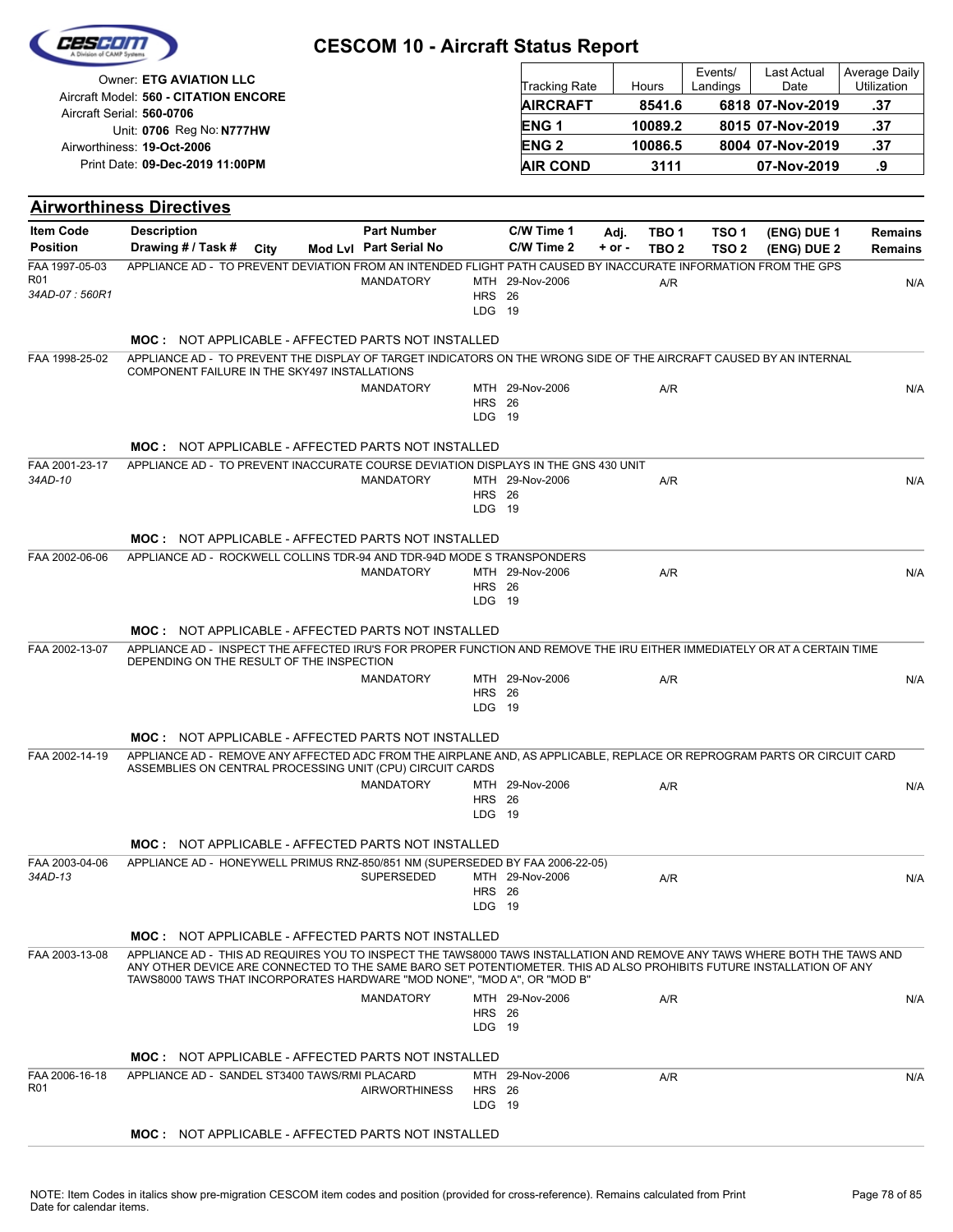| CESCIDI |                    |  |
|---------|--------------------|--|
|         | Vision of CAMP Sup |  |
|         |                    |  |

| <b>Owner: ETG AVIATION LLC</b>                                     | <b>Tracking Rate</b>   | Hours   | Events/<br>Landings | <b>Last Actual</b><br>Date | Average Daily<br><b>Utilization</b> |
|--------------------------------------------------------------------|------------------------|---------|---------------------|----------------------------|-------------------------------------|
| Aircraft Model: 560 - CITATION ENCORE<br>Aircraft Serial: 560-0706 | <b>AIRCRAFT</b>        | 8541.6  |                     | 6818 07-Nov-2019           | .37                                 |
| Unit: 0706 Reg No: N777HW                                          | ENG <sub>1</sub>       | 10089.2 |                     | 8015 07-Nov-2019           | .37                                 |
| Airworthiness: 19-Oct-2006                                         | <b>ENG<sub>2</sub></b> | 10086.5 |                     | 8004 07-Nov-2019           | .37                                 |
| Print Date: 09-Dec-2019 11:00PM                                    | <b>AIR COND</b>        | 3111    |                     | 07-Nov-2019                | .9                                  |

| <b>Airworthiness Directives</b>                                                                                                                  |                    |                                                |             |                                                                                                    |                           |                                           |            |                  |                  |                                                                                                                                                                                                                           |          |
|--------------------------------------------------------------------------------------------------------------------------------------------------|--------------------|------------------------------------------------|-------------|----------------------------------------------------------------------------------------------------|---------------------------|-------------------------------------------|------------|------------------|------------------|---------------------------------------------------------------------------------------------------------------------------------------------------------------------------------------------------------------------------|----------|
| <b>Item Code</b>                                                                                                                                 | <b>Description</b> |                                                |             | <b>Part Number</b>                                                                                 |                           | C/W Time 1                                | Adj.       | TBO 1            | TSO <sub>1</sub> | (ENG) DUE 1                                                                                                                                                                                                               | Remains  |
| <b>Position</b>                                                                                                                                  |                    | Drawing # / Task # City                        |             | Mod Lvl Part Serial No                                                                             |                           | C/W Time 2                                | $+$ or $-$ | TBO <sub>2</sub> | TSO <sub>2</sub> | (ENG) DUE 2                                                                                                                                                                                                               | Remains  |
| FAA 2006-22-05<br>34AD-18                                                                                                                        |                    |                                                |             | APPLIANCE AD - HONEYWELL PRIMUS RNZ-850/851 NM (SUPERSEDED BY FAA 2010-07-02)<br><b>MANDATORY</b>  | HRS 89.1<br>LDG 72        | MTH 26-Dec-2006                           |            | A/R              |                  |                                                                                                                                                                                                                           | N/A      |
|                                                                                                                                                  |                    | <b>MOC: NOT APPLICABLE - PN NOT INSTALLED</b>  |             |                                                                                                    |                           |                                           |            |                  |                  |                                                                                                                                                                                                                           |          |
| FAA 2007-07-12                                                                                                                                   |                    | FROM THE INTENDED FLIGHT PATH OF THE AIRPLANE. |             |                                                                                                    |                           |                                           |            |                  |                  | APPLIANCE AD - THIS AD IS ISSUED TO PREVENT A SHIFT IN THE FMS COMPUTED POSITION, WHICH COULD RESULT IN UNCOMMANDED DEVIATIONS                                                                                            |          |
|                                                                                                                                                  |                    |                                                |             | <b>MANDATORY</b>                                                                                   | LDG 308                   | DAYS 20-Apr-2007<br>HRS 418.8             |            | A/R              |                  |                                                                                                                                                                                                                           | N/A      |
|                                                                                                                                                  |                    | <b>MOC: NOT APPLICABLE - PN NOT INSTALLED</b>  |             |                                                                                                    |                           |                                           |            |                  |                  |                                                                                                                                                                                                                           |          |
| FAA 2009-08-01                                                                                                                                   |                    | REQUIREMENTS OF AD 2007-07-12                  |             |                                                                                                    |                           |                                           |            |                  |                  | APPLIANCE AD - THIS AD IS ISSUED TO PREVENT A SHIFT IN THE FMS COMPUTED POSITION AND TO UPGRADE SOFTWARE TO TERMINATE THE                                                                                                 |          |
|                                                                                                                                                  |                    |                                                |             | <b>MANDATORY</b>                                                                                   | <b>HRS</b> 26<br>$LDG$ 19 | MTH 29-Nov-2006                           |            | A/R              |                  |                                                                                                                                                                                                                           | N/A      |
|                                                                                                                                                  |                    |                                                |             | <b>MOC: NOT APPLICABLE - AFFECTED PARTS NOT INSTALLED</b>                                          |                           |                                           |            |                  |                  |                                                                                                                                                                                                                           |          |
| FAA 2010-07-02                                                                                                                                   |                    | NAVIGATION RECEIVER MODULE (NRM)               |             |                                                                                                    |                           |                                           |            |                  |                  | APPLIANCE AD - PERFORM A ONE-TIME GENERAL VISUAL INSPECTION OF THE MODIFICATION PLATE FOR THE HONEYWELL PRIMUS II NV-850                                                                                                  |          |
|                                                                                                                                                  |                    |                                                | <b>LUK</b>  | <b>MANDATORY</b>                                                                                   |                           | MTH 18-Oct-2010<br>HRS 2993.9<br>LDG 2384 |            | A/R              |                  |                                                                                                                                                                                                                           | Complete |
|                                                                                                                                                  |                    | <b>INSTALLED UNITS AS FOLLOWS</b>              |             |                                                                                                    |                           |                                           |            |                  |                  | MOC: COMPLIED WITH - COMPLIED WITH AIRWORTHINESS DIRECTIVE 2010-07-02, HONEYWELL NAV UNITS MOD STATUS. FOUND                                                                                                              |          |
| FAA 2012-02-08                                                                                                                                   | <b>UNITS</b>       |                                                |             | <b>MANDATORY</b>                                                                                   |                           | MTH 28-Feb-2018                           |            |                  |                  | APPLIANCE AD - AVIATION COMMUNICATION AND SURVEILLANCE SYSTEMS (ACSS) TRAFFICALERT AND COLLISION AVOIDANCE SYSTEM (TCAS)                                                                                                  | N/A      |
|                                                                                                                                                  |                    |                                                | <b>KICT</b> |                                                                                                    |                           | HRS 8329.5<br>LDG 6657                    |            |                  |                  |                                                                                                                                                                                                                           |          |
|                                                                                                                                                  |                    |                                                |             | APPLICABLE DUE TO THE SYSTEM AFFECTED IS NOT INSTALLED IN THE AIRCRAFT.                            |                           |                                           |            |                  |                  | MOC: NOT APPLICABLE - ACCOMPLISHED FAA AD2012-02-08 AVIATION COMMUNICATION AND SURVEILLANCE SYSTEMS(ACSS)<br>TRAFFIC ALERT AND COLLISION AVOIDANCE SYSTEM(TCAS) SYSTEM UNIT. THIS AIRWORTHINESS DIRECTIVE IS NOT          |          |
| FAA 2014-18-01                                                                                                                                   |                    |                                                |             | APPLIANCE AD - NAVIGATION - ROCKWELL COLLINS, INC. MODE S TRANSPONDERS - INSPECTION / MODIFICATION |                           |                                           |            |                  |                  |                                                                                                                                                                                                                           |          |
|                                                                                                                                                  |                    |                                                | <b>KICT</b> | <b>MANDATORY</b>                                                                                   |                           | MTH 28-Feb-2018<br>HRS 8329.5<br>LDG 6657 |            |                  |                  |                                                                                                                                                                                                                           | N/A      |
|                                                                                                                                                  |                    | THE AIRCRAFT.                                  |             |                                                                                                    |                           |                                           |            |                  |                  | MOC: NOT APPLICABLE - ACCOMPLISHED FAA AD2014-18-01 NAVIGATION, ROCKWELL COLLINS, INC. MODE STRANSPONDERS,<br>INSPECTION / MODIFICATION. THIS AIRWORTHINESS DIRECTIVE IS NOT APPLICABLE DUE TO EQUIPMENT NOT INSTALLED IN |          |
| FAA 2015-10-51-E APPLIANCE AD - AVIDYNE INTEGRATED FLIGHT DISPLAY (IFD)- INCORPORATE OPERATIONAL LIMITATIONS INTO LIMITATIONS SECTION OF THE AFM | OR AFMS.           |                                                |             |                                                                                                    |                           | MTH 28-Feb-2018                           |            |                  |                  |                                                                                                                                                                                                                           | N/A      |
|                                                                                                                                                  |                    |                                                | <b>KICT</b> | MANDATORY                                                                                          |                           | HRS 8329.5<br>LDG 6657                    |            |                  |                  |                                                                                                                                                                                                                           |          |
|                                                                                                                                                  |                    |                                                |             | EQUIPMENT NOT INSTALLED IN THE AIRCRAFT.                                                           |                           |                                           |            |                  |                  | MOC: NOT APPLICABLE - ACCOMPLISHED FAA AD2015-10-51_E AVIDYNE INTEGRATED FLIGHT DISPLAY (IFD) INCORPORATE<br>OPERATIONAL LIMITATIONS SECTION OF AFM OR AFMS. THIS AIRWORTHINESS DIRECTIVE IS NOT APPLICABLE DUE TO        |          |
| FAA 2015-10-51                                                                                                                                   | OR AFMS            |                                                |             |                                                                                                    |                           | MTH 28-Feb-2018                           |            |                  |                  | APPLIANCE AD - AVIDYNE INTEGRATED FLIGHT DISPLAY (IFD)- INCORPORATE OPERATIONAL LIMITATIONS INTO LIMITATIONS SECTION OF THE AFM                                                                                           | N/A      |
|                                                                                                                                                  |                    |                                                | <b>KICT</b> | MANDATORY                                                                                          |                           | HRS 8329.5<br>LDG 6657                    |            |                  |                  |                                                                                                                                                                                                                           |          |
|                                                                                                                                                  |                    |                                                |             | EQUIPMENT NOT INSTALL IN THE AIRCRAFT.                                                             |                           |                                           |            |                  |                  | MOC: NOT APPLICABLE - ACCOMPLISHED FAA AS2015-10-51 AVIDYNE INTREGRATED FLIGHT DISPLAY (IFD) INCORPORATE<br>OPERATIONAL LIMITATIONS SECTION OF AFM OR AFMS. THIS AIRWORTHINESS DIRECTIVE IS NOT APPLICABLE DUE TO         |          |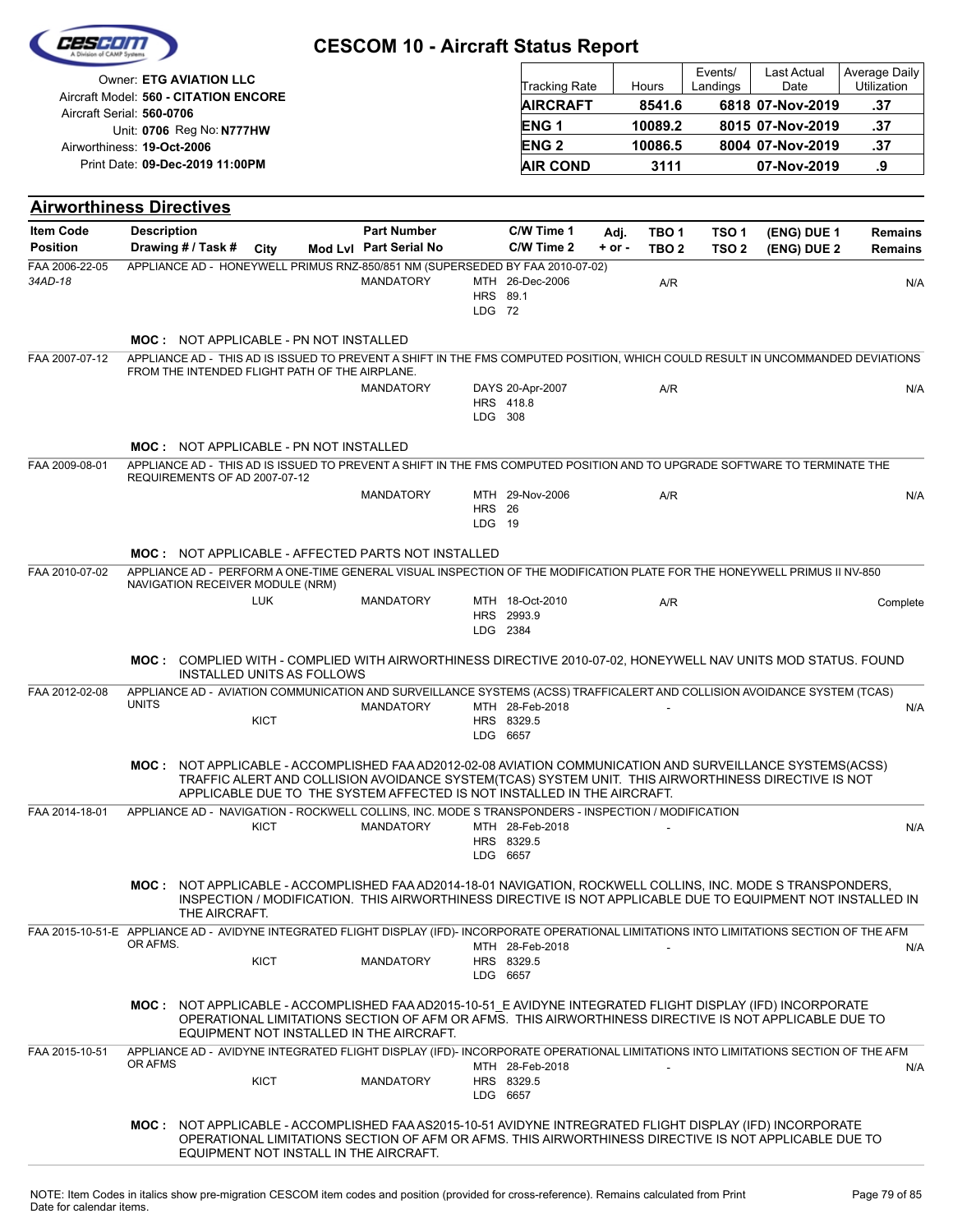|                                   | Owner: ETG AVIATION LLC<br>Aircraft Model: 560 - CITATION ENCORE |                       |  |                                                                                                      |                         | Tracking Rate                 |            | Hours            | Events/<br>Landings | Last Actual<br>Date                                                                                                                                                                                                                                                                                                                                                                                                                            | <b>Average Daily</b><br>Utilization |
|-----------------------------------|------------------------------------------------------------------|-----------------------|--|------------------------------------------------------------------------------------------------------|-------------------------|-------------------------------|------------|------------------|---------------------|------------------------------------------------------------------------------------------------------------------------------------------------------------------------------------------------------------------------------------------------------------------------------------------------------------------------------------------------------------------------------------------------------------------------------------------------|-------------------------------------|
|                                   |                                                                  |                       |  |                                                                                                      |                         | <b>AIRCRAFT</b>               |            | 8541.6           |                     | 6818 07-Nov-2019                                                                                                                                                                                                                                                                                                                                                                                                                               | .37                                 |
|                                   | Aircraft Serial: 560-0706<br>Unit: 0706 Reg No: N777HW           |                       |  |                                                                                                      |                         | ENG <sub>1</sub>              |            | 10089.2          |                     | 8015 07-Nov-2019                                                                                                                                                                                                                                                                                                                                                                                                                               | .37                                 |
|                                   | Airworthiness: 19-Oct-2006                                       |                       |  |                                                                                                      |                         | <b>ENG2</b>                   |            | 10086.5          |                     | 8004 07-Nov-2019                                                                                                                                                                                                                                                                                                                                                                                                                               | .37                                 |
|                                   | Print Date: 09-Dec-2019 11:00PM                                  |                       |  |                                                                                                      |                         | <b>AIR COND</b>               |            | 3111             |                     | 07-Nov-2019                                                                                                                                                                                                                                                                                                                                                                                                                                    | .9                                  |
|                                   |                                                                  |                       |  |                                                                                                      |                         |                               |            |                  |                     |                                                                                                                                                                                                                                                                                                                                                                                                                                                |                                     |
| <b>Airworthiness Directives</b>   |                                                                  |                       |  |                                                                                                      |                         |                               |            |                  |                     |                                                                                                                                                                                                                                                                                                                                                                                                                                                |                                     |
| <b>Item Code</b>                  | <b>Description</b>                                               |                       |  | <b>Part Number</b>                                                                                   |                         | C/W Time 1                    | Adj.       | TBO <sub>1</sub> | TSO <sub>1</sub>    | (ENG) DUE 1                                                                                                                                                                                                                                                                                                                                                                                                                                    | <b>Remains</b>                      |
| <b>Position</b><br>FAA 1991-10-05 | Drawing # / Task #                                               | City                  |  | Mod Lvl Part Serial No                                                                               |                         | C/W Time 2                    | $+$ or $-$ | TBO <sub>2</sub> | TSO <sub>2</sub>    | (ENG) DUE 2                                                                                                                                                                                                                                                                                                                                                                                                                                    | <b>Remains</b>                      |
|                                   |                                                                  |                       |  | APPLIANCE AD - TO PREVENT MALFUNCTIONING OF THE LANYARD RELEASE PIN<br><b>MANDATORY</b>              | <b>HRS</b> 26<br>LDG 19 | MTH 29-Nov-2006               |            | A/R              |                     |                                                                                                                                                                                                                                                                                                                                                                                                                                                | N/A                                 |
|                                   |                                                                  |                       |  | <b>MOC: NOT APPLICABLE - AFFECTED PARTS NOT INSTALLED</b>                                            |                         |                               |            |                  |                     |                                                                                                                                                                                                                                                                                                                                                                                                                                                |                                     |
| FAA 1994-19-06                    |                                                                  |                       |  | APPLIANCE AD - TO PREVENT THE FLIGHT CREW FROM EXPERIENCING DIFFICULTY IN EXHALING                   |                         |                               |            |                  |                     |                                                                                                                                                                                                                                                                                                                                                                                                                                                |                                     |
|                                   |                                                                  |                       |  | <b>MANDATORY</b>                                                                                     |                         | MTH 29-Nov-2006               |            | A/R              |                     |                                                                                                                                                                                                                                                                                                                                                                                                                                                | N/A                                 |
|                                   |                                                                  |                       |  |                                                                                                      | <b>HRS</b> 26<br>LDG 19 |                               |            |                  |                     |                                                                                                                                                                                                                                                                                                                                                                                                                                                |                                     |
|                                   |                                                                  |                       |  | <b>MOC: NOT APPLICABLE - AFFECTED PARTS NOT INSTALLED</b>                                            |                         |                               |            |                  |                     |                                                                                                                                                                                                                                                                                                                                                                                                                                                |                                     |
| FAA 2009-21-10                    |                                                                  |                       |  |                                                                                                      |                         |                               |            |                  |                     | APPLIANCE AD - INSPECT TO DETERMINE THE SERIAL NUMBER OF THE OXYGEN CYLINDER ASSEMBLIES INSTALLED IN THE AIRPLANE                                                                                                                                                                                                                                                                                                                              |                                     |
| R <sub>01</sub>                   |                                                                  |                       |  | <b>MANDATORY</b>                                                                                     |                         | DAYS 29-Nov-2006              |            | A/R              |                     |                                                                                                                                                                                                                                                                                                                                                                                                                                                | N/A                                 |
|                                   |                                                                  |                       |  |                                                                                                      | <b>HRS</b> 26<br>LDG 19 |                               |            |                  |                     |                                                                                                                                                                                                                                                                                                                                                                                                                                                |                                     |
|                                   |                                                                  |                       |  |                                                                                                      |                         |                               |            |                  |                     |                                                                                                                                                                                                                                                                                                                                                                                                                                                |                                     |
|                                   |                                                                  |                       |  | <b>MOC: NOT APPLICABLE - AFFECTED PARTS NOT INSTALLED</b>                                            |                         |                               |            |                  |                     |                                                                                                                                                                                                                                                                                                                                                                                                                                                |                                     |
| FAA 2010-11-05                    |                                                                  |                       |  | APPLIANCE AD - INSPECT FOR AND REMOVE SUBSTANDARD OXYGEN CYLINDERS FROM AIRPLANE<br><b>MANDATORY</b> |                         | DAYS 29-Nov-2006              |            | A/R              |                     |                                                                                                                                                                                                                                                                                                                                                                                                                                                | N/A                                 |
|                                   |                                                                  |                       |  |                                                                                                      | <b>HRS</b> 26<br>LDG 19 |                               |            |                  |                     |                                                                                                                                                                                                                                                                                                                                                                                                                                                |                                     |
|                                   |                                                                  |                       |  |                                                                                                      |                         |                               |            |                  |                     |                                                                                                                                                                                                                                                                                                                                                                                                                                                |                                     |
|                                   |                                                                  |                       |  | <b>MOC: NOT APPLICABLE - AFFECTED PARTS NOT INSTALLED</b>                                            |                         |                               |            |                  |                     |                                                                                                                                                                                                                                                                                                                                                                                                                                                |                                     |
| FAA 2011-01-09                    | <b>AIRPLANES</b>                                                 |                       |  | <b>MANDATORY</b>                                                                                     |                         | MTH 29-Nov-2006               |            |                  |                     | APPLIANCE AD - B/E AEROSPACE PROTECTIVE BREATHING EQUIPMENT (PBE) PART NUMBER 119003-11 INSTALLED ON VARIOUS TRANSPORT                                                                                                                                                                                                                                                                                                                         | N/A                                 |
|                                   |                                                                  |                       |  |                                                                                                      | <b>HRS 26</b>           |                               |            |                  |                     |                                                                                                                                                                                                                                                                                                                                                                                                                                                |                                     |
|                                   |                                                                  |                       |  |                                                                                                      | LDG 19                  |                               |            |                  |                     |                                                                                                                                                                                                                                                                                                                                                                                                                                                |                                     |
|                                   |                                                                  |                       |  | <b>MOC: NOT APPLICABLE - AFFECTED PARTS NOT INSTALLED</b>                                            |                         |                               |            |                  |                     |                                                                                                                                                                                                                                                                                                                                                                                                                                                |                                     |
| FAA 2011-14-08                    |                                                                  |                       |  | APPLIANCE AD - B/E AEROSPACE CONTINUOUS FLOW PASSENGER OXYGEN MASK ASSEMBLY                          |                         | MTH 29-Nov-2006               |            |                  |                     |                                                                                                                                                                                                                                                                                                                                                                                                                                                |                                     |
|                                   |                                                                  |                       |  | <b>MANDATORY</b>                                                                                     | <b>HRS</b> 26           |                               |            | A/R              |                     |                                                                                                                                                                                                                                                                                                                                                                                                                                                | N/A                                 |
|                                   |                                                                  |                       |  |                                                                                                      | LDG 19                  |                               |            |                  |                     |                                                                                                                                                                                                                                                                                                                                                                                                                                                |                                     |
|                                   |                                                                  |                       |  | <b>MOC: NOT APPLICABLE - AFFECTED PARTS NOT INSTALLED</b>                                            |                         |                               |            |                  |                     |                                                                                                                                                                                                                                                                                                                                                                                                                                                |                                     |
| FAA 2015-08-07<br>PARA (G)        | REVISION 7, DATED SEPTEMBER 1, 2011                              |                       |  |                                                                                                      |                         |                               |            |                  |                     | INSPECT THE INFLATABLE HARNESS FITTED TO EACH FLIGHTCREW OXYGEN MASK REGULATOR TO DETERMINE IF THE INFLATABLE HARNESS IS<br>INSTALLED WITH A PART NUMBER AND A BATCH NUMBER IDENTIFIED IN APPENDIX I OF ZODIAC AEROSPACE SERVICE BULLETIN MXH-35-240,                                                                                                                                                                                          |                                     |
|                                   |                                                                  | <b>KICT</b>           |  | <b>MANDATORY</b>                                                                                     |                         | MTH 28-Feb-2018               |            |                  |                     |                                                                                                                                                                                                                                                                                                                                                                                                                                                | N/A                                 |
|                                   |                                                                  |                       |  |                                                                                                      | LDG 6657                | HRS 8329.5                    |            |                  |                     |                                                                                                                                                                                                                                                                                                                                                                                                                                                |                                     |
|                                   |                                                                  |                       |  |                                                                                                      |                         |                               |            |                  |                     |                                                                                                                                                                                                                                                                                                                                                                                                                                                |                                     |
|                                   |                                                                  | NUMBER NOT INSTALLED. |  |                                                                                                      |                         |                               |            |                  |                     | MOC: NOT APPLICABLE - ACCOMPLISHED FAA 2015-08-07 PARAGRAPH (G) INSPECT THE INFLATABLE HARNESS FITTED TO EACH<br>FLIGHT CREW OXYGEN MASK REGULATOR TO DETERMINE IF THE INFLATABLE HARNESS IS INSTALLED WITH A PART<br>NUMBER AND BATCH NUMBER IDENTIFIED IS APPENDIX I OF ZODIAC AEROSPACE SERVICE BULLETIN MXH-35-240, REVISION<br>7, DATE SEPTEMBER 1, 2011. THIS AIRWORTHINESS DIRECTIVE IS NOT APPLICABLE DUE TO AFFECTED EQUIPMENT SERIAL |                                     |
| FAA 2015-08-07                    |                                                                  |                       |  | REPLACE THE INFLATABLE HARNESS IDENTIFIED IN PAPRGRAPH G WITH A NEW OR RE-IDENTIFIED HARNESSES       |                         |                               |            |                  |                     |                                                                                                                                                                                                                                                                                                                                                                                                                                                |                                     |
| PARA (H)                          |                                                                  | KICT                  |  | <b>MANDATORY</b>                                                                                     |                         | MTH 28-Feb-2018<br>HRS 8329.5 |            |                  |                     |                                                                                                                                                                                                                                                                                                                                                                                                                                                | N/A                                 |
|                                   |                                                                  |                       |  |                                                                                                      |                         | LDG 6657                      |            |                  |                     |                                                                                                                                                                                                                                                                                                                                                                                                                                                |                                     |
|                                   |                                                                  |                       |  | AFFECTED EQUIPMENT SERIAL NUMBER NOT INSTALLED IN AIRCRAFT.                                          |                         |                               |            |                  |                     | MOC: NOT APPLICABLE - ACCOMPLISHED FAA AD2015-08-07 PARAGRAPH (H) REPLACE THE INFLATABLE HARNESS IDENTIFIED IN<br>PARAGRAPH G WITH A NEW OF RE-IDENTIFIED HARNESS. THIS AIRWORTHINESS DIRECTIVE IS NOT APPLICABLE DUE TO                                                                                                                                                                                                                       |                                     |

Cescon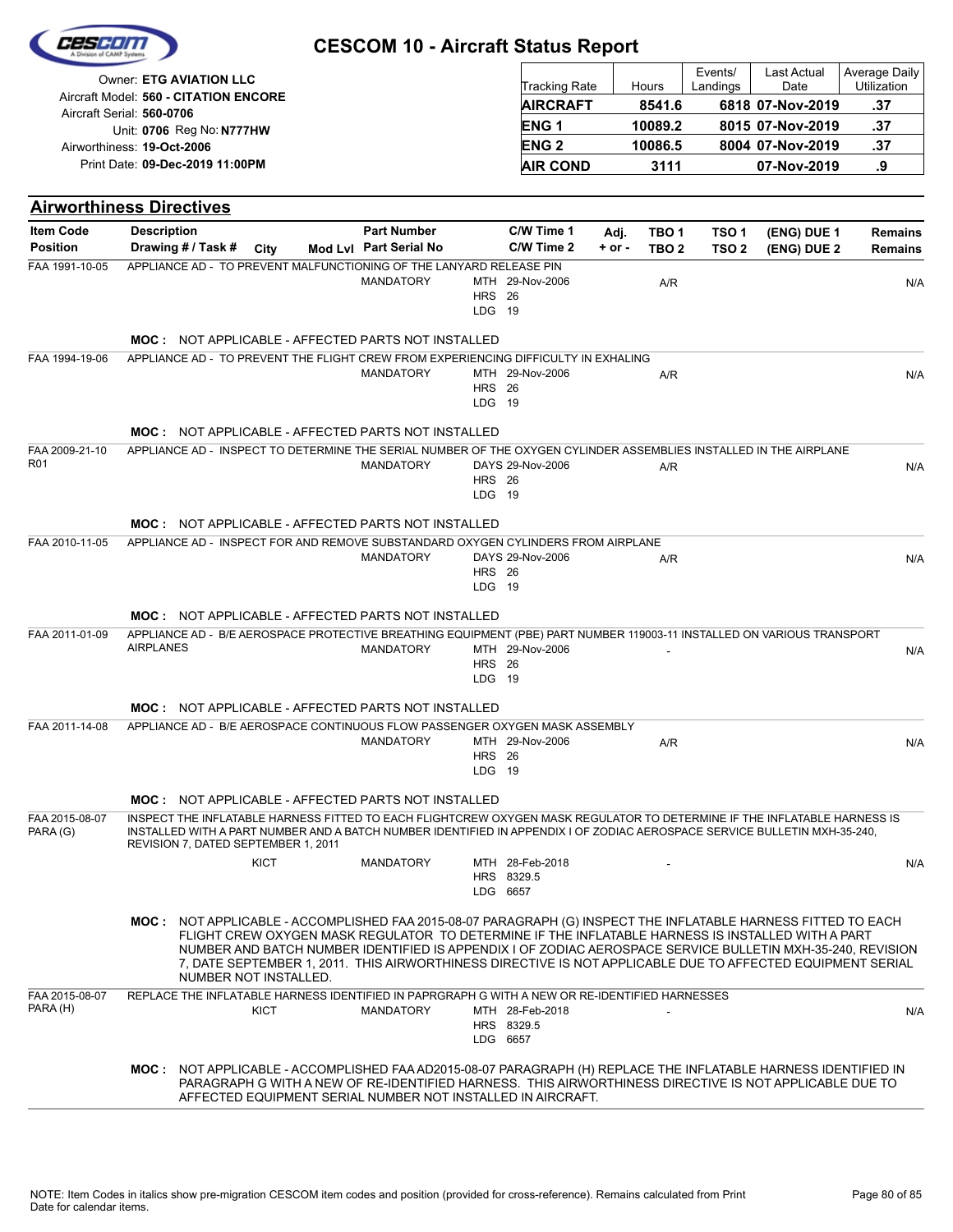|                                     | Owner: ETG AVIATION LLC<br>Aircraft Model: 560 - CITATION ENCORE                                                                                                                  |             | <b>Tracking Rate</b><br><b>AIRCRAFT</b>                                                                                                                                                                                                             |                                            | Hours<br>8541.6 | Events/<br>Landings | Last Actual<br>Date<br>6818 07-Nov-2019 | Average Daily<br>Utilization<br>.37 |                |
|-------------------------------------|-----------------------------------------------------------------------------------------------------------------------------------------------------------------------------------|-------------|-----------------------------------------------------------------------------------------------------------------------------------------------------------------------------------------------------------------------------------------------------|--------------------------------------------|-----------------|---------------------|-----------------------------------------|-------------------------------------|----------------|
|                                     | Aircraft Serial: 560-0706                                                                                                                                                         |             |                                                                                                                                                                                                                                                     | ENG <sub>1</sub>                           |                 | 10089.2             |                                         | 8015 07-Nov-2019                    | .37            |
|                                     | Unit: 0706 Reg No: N777HW<br>Airworthiness: 19-Oct-2006                                                                                                                           |             |                                                                                                                                                                                                                                                     | <b>ENG2</b>                                |                 | 10086.5             |                                         | 8004 07-Nov-2019                    | .37            |
|                                     | Print Date: 09-Dec-2019 11:00PM                                                                                                                                                   |             |                                                                                                                                                                                                                                                     | <b>AIR COND</b>                            |                 | 3111                |                                         | 07-Nov-2019                         | .9             |
|                                     |                                                                                                                                                                                   |             |                                                                                                                                                                                                                                                     |                                            |                 |                     |                                         |                                     |                |
|                                     | <b>Airworthiness Directives</b>                                                                                                                                                   |             |                                                                                                                                                                                                                                                     |                                            |                 |                     |                                         |                                     |                |
| <b>Item Code</b><br><b>Position</b> | <b>Description</b>                                                                                                                                                                |             | <b>Part Number</b><br>Mod Lvl Part Serial No                                                                                                                                                                                                        | C/W Time 1<br>C/W Time 2                   | Adj.            | TBO <sub>1</sub>    | TSO <sub>1</sub>                        | (ENG) DUE 1                         | <b>Remains</b> |
| FAA 2015-08-07                      | Drawing # / Task #<br>APPLIANCE AD - OXYGEN - ZODIAC AEROTECHNICS (FORMERLY INTERTECHNIQUE AIRCRAFT SYSTEMS) FLIGHTCREW OXYGEN MASK REGULATORS                                    | City        |                                                                                                                                                                                                                                                     |                                            | $+ or -$        | TBO <sub>2</sub>    | TSO <sub>2</sub>                        | (ENG) DUE 2                         | <b>Remains</b> |
|                                     | - INSPECTION / REPLACEMENT OF INFLATABLE HARNESSES                                                                                                                                |             |                                                                                                                                                                                                                                                     |                                            |                 |                     |                                         |                                     |                |
|                                     |                                                                                                                                                                                   | <b>KICT</b> | <b>MANDATORY</b>                                                                                                                                                                                                                                    | MTH 28-Feb-2018<br>HRS 8329.5              |                 |                     |                                         |                                     | N/A            |
|                                     |                                                                                                                                                                                   |             |                                                                                                                                                                                                                                                     | LDG 6657                                   |                 |                     |                                         |                                     |                |
|                                     | MOC: NOT APPLICABLE - ACCOMPLISHED FAA AD2015-08-07, APPLIANCE AD, OXYGEN, ZODIAC AEROTECHNICS(FORMERLY                                                                           |             | INTERTECHNIQUE AIRCRAFT SYSTEMS) FLIGHT CREW OXYGEN MASK REGULATORS, INSPECTION / REPLACEMENT OF<br>INFLATABLE HARNESS. THIS AIRWORTHINESS DIRECTIVE IN NOT APPLICABLE DUE TO AFFECTED EQUIPMENT SERIAL<br>NUMBER IS NOT INSTALLED IN THE AIRCRAFT. |                                            |                 |                     |                                         |                                     |                |
| FAA 2015-23-09<br>PARA (G)          | INSPECT EACH FLIGHTCREW OXYGEN MASK REGULATOR TO IDENTIFY THE PART NUMBER AND SERIAL NUMBER                                                                                       | <b>KICT</b> | <b>MANDATORY</b>                                                                                                                                                                                                                                    | DAYS 28-Feb-2018<br>HRS 8329.5<br>LDG 6657 |                 |                     |                                         |                                     | N/A            |
|                                     | MOC: NOT APPLICABLE - ACCOMPLISHED FAA AD2015-23-09 PARAGRAPH (G), INSPECT EACH FLIGHT CREW OXYGEN MASK<br>DUE TO EQUIPMENT NOT INSTALLED.                                        |             | REGULATOR TO IDENTIFY THE PART NUMBER AND SERIAL NUMBER. THIS AIRWORTHINESS DIRECTIVE IS NOT APPLICABLE                                                                                                                                             |                                            |                 |                     |                                         |                                     |                |
| FAA 2015-23-09<br><b>PARA (H.1)</b> | REPLACE EACH AFFECTED FLIGHTCREW OXYGEN MASK WITH A PART IDENTIFIED IN PARAGRAPH (H)(1)(I) OR (H)(1)(II).                                                                         | <b>KICT</b> | <b>MANDATORY</b>                                                                                                                                                                                                                                    | DAYS 28-Feb-2018                           |                 |                     |                                         |                                     | N/A            |
|                                     |                                                                                                                                                                                   |             |                                                                                                                                                                                                                                                     | HRS 8329.5<br>LDG 6657                     |                 |                     |                                         |                                     |                |
|                                     | MOC: NOT APPLICABLE - ACCOMPLISHED FAA AD2015-23-09 PARAGRAPH (H)(I), REPLACE EACH AFFECTED FLIGHT CREW MASK<br>EQUIPMENT NOT INSTALLED.                                          |             | WITH A PART IDENTIFIED IN PARAGRAPH(H)(1)(I) OR (H)(1)(II). THIS AIRWORTHINESS DIRECTIVE IS NOT APPLICABLE DUE TO                                                                                                                                   |                                            |                 |                     |                                         |                                     |                |
| FAA 2015-23-09<br>PARA (H.2.I)      | REVISE THE EMERGENCY PROCEDURES SECTION OF THE AIRPLANE FLIGHT MANUAL (AFM) BY INSERTING THE STATEMENT PROVIDED IN FIGURE 1                                                       |             | <b>MANDATORY</b>                                                                                                                                                                                                                                    | DAYS 28-Feb-2018                           |                 |                     |                                         |                                     |                |
|                                     |                                                                                                                                                                                   | <b>KICT</b> |                                                                                                                                                                                                                                                     | HRS 8329.5<br>LDG 6657                     |                 |                     |                                         |                                     | N/A            |
|                                     | MOC: NOT APPLICABLE - ACCOMPLISHED FAA AD2015-23-09 PARAGRAPH (H)(2)(I), REVISE THE EMERGENCY PROCEDURES                                                                          |             | SECTION OF THE AIRPLANE FLIGHT MANUAL (AFM) BY INSERTING THE STATEMENT PROVIDED IN FIGURE 1. THIS<br>AIRWORTHINESS DIRECTIVE IS NOT APPLICABLE DUE TO EQUIPMENT NOT INSTALLED.                                                                      |                                            |                 |                     |                                         |                                     |                |
| FAA 2015-23-09<br>PARA (H.2.II)     | FABRICATE AND INSTALL A PLACARD ON THE FLIGHTCREW OXYGEN MASK CONTAINER THAT STATES: "USE SELECTOR ON 100% OR EMERGENCY<br>ONLY."                                                 |             | <b>MANDATORY</b>                                                                                                                                                                                                                                    | DAYS 28-Feb-2018                           |                 |                     |                                         |                                     | N/A            |
|                                     |                                                                                                                                                                                   | <b>KICT</b> |                                                                                                                                                                                                                                                     | HRS 8329.5<br>LDG 6657                     |                 |                     |                                         |                                     |                |
|                                     | MOC: NOT APPLICABLE - ACCOMPLISHED FAA AD2015-23-09 PARAGRAPH (H)(2)(II), FABRICATE AND INSTALL A PLACARD ON THE                                                                  |             | FLIGHT CREW OXYGEN MASK CONTAINER THAT STATES : "USE SELECTOR ON 100% OR EMERGENCY ONLY". THIS<br>AIRWORTHINESS DIRECTIVE IS NOT APPLICABLE DUE TO EQUIPMENT NOT INSTALLED.                                                                         |                                            |                 |                     |                                         |                                     |                |
| FAA 2015-23-09                      | REGULATOR REPLACEMENT                                                                                                                                                             |             | <b>MANDATORY</b>                                                                                                                                                                                                                                    | MTH 28-Feb-2018                            |                 |                     |                                         |                                     | N/A            |
| PARA (I)                            |                                                                                                                                                                                   | KICT        |                                                                                                                                                                                                                                                     | HRS 8329.5<br>LDG 6657                     |                 |                     |                                         |                                     |                |
|                                     | MOC: NOT APPLICABLE - ACCOMPLISHED FAA AD2015-23-09 PARAGRAPH (I) REGULATOR REPLACEMENT. THIS AIRWORTHINESS                                                                       |             | DIRECTIVE IS NOT APPLICABLE DUE TO EQUIPMENT NOT INSTALLED.                                                                                                                                                                                         |                                            |                 |                     |                                         |                                     |                |
| FAA 2015-23-09                      | APPLIANCE AD - OXYGEN - ZODIAC AEROTECHNICS (FORMERLY INTERTECHNIQUE AIRCRAFT SYSTEMS) FLIGHT CREW OXYGEN MASK<br>REGULATORS - INSPECTION / REPLACEMENT OF OXYGEN MASK REGULATORS |             |                                                                                                                                                                                                                                                     |                                            |                 |                     |                                         |                                     |                |
|                                     |                                                                                                                                                                                   | <b>KICT</b> | <b>MANDATORY</b>                                                                                                                                                                                                                                    | MTH 28-Feb-2018                            |                 |                     |                                         |                                     | N/A            |
|                                     |                                                                                                                                                                                   |             |                                                                                                                                                                                                                                                     | HRS 8329.5<br>LDG 6657                     |                 |                     |                                         |                                     |                |
|                                     | MOC: NOT APPLICABLE - ACCOMPLISHED FAA AD2015-23-09, APPLIANCE AD, OXYGEN, ZODIAC AEROTECHNICS (FORMERLY                                                                          |             | INTERTECHNIQUE AIRCRAFT SYSTEMS) FIGHT CREW OXYGEN MASK REGULATORS, INSPECTION / REPLACEMENT OF<br>OXYGEN MASK REGULATORS. THIS AIRWORTHINESS DIRECTIVE IS NOT APPLICABLE, EQUIPMENT NOT INSTALLED.                                                 |                                            |                 |                     |                                         |                                     |                |

 $\overline{\phantom{a}}$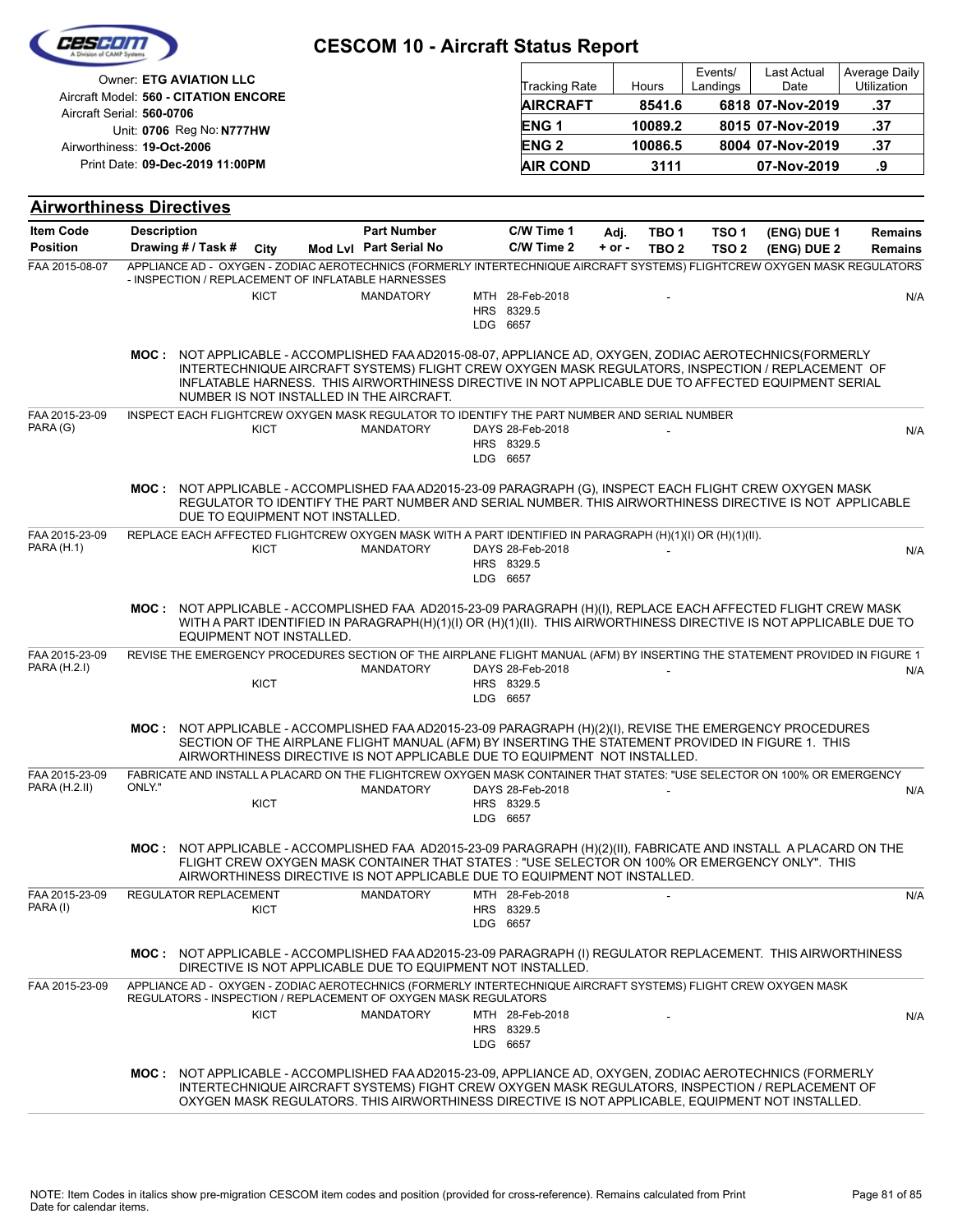| C2560                               |                                                                                                                                                                                                                                    | <b>CESCOM 10 - Aircraft Status Report</b>                  |            |                                 |                    |                           |                                      |                                 |                                  |
|-------------------------------------|------------------------------------------------------------------------------------------------------------------------------------------------------------------------------------------------------------------------------------|------------------------------------------------------------|------------|---------------------------------|--------------------|---------------------------|--------------------------------------|---------------------------------|----------------------------------|
|                                     | Owner: ETG AVIATION LLC<br>Aircraft Model: 560 - CITATION ENCORE                                                                                                                                                                   |                                                            |            | <b>Tracking Rate</b>            |                    | Hours                     | Events/<br>Landings                  | Last Actual<br>Date             | Average Daily<br>Utilization     |
|                                     | Aircraft Serial: 560-0706                                                                                                                                                                                                          |                                                            |            | <b>AIRCRAFT</b>                 |                    | 8541.6                    |                                      | 6818 07-Nov-2019                | .37                              |
|                                     | Unit: 0706 Reg No: N777HW                                                                                                                                                                                                          |                                                            |            | <b>ENG1</b>                     |                    | 10089.2                   |                                      | 8015 07-Nov-2019                | .37                              |
|                                     | Airworthiness: 19-Oct-2006<br>Print Date: 09-Dec-2019 11:00PM                                                                                                                                                                      |                                                            |            | <b>ENG 2</b><br><b>AIR COND</b> |                    | 10086.5<br>3111           |                                      | 8004 07-Nov-2019<br>07-Nov-2019 | .37<br>.9                        |
|                                     |                                                                                                                                                                                                                                    |                                                            |            |                                 |                    |                           |                                      |                                 |                                  |
|                                     | <b>Airworthiness Directives</b>                                                                                                                                                                                                    |                                                            |            |                                 |                    |                           |                                      |                                 |                                  |
| <b>Item Code</b><br><b>Position</b> | <b>Description</b><br>Drawing # / Task #<br>City                                                                                                                                                                                   | <b>Part Number</b><br>Mod Lvl Part Serial No               |            | C/W Time 1<br>C/W Time 2        | Adj.<br>$+$ or $-$ | TBO 1<br>TBO <sub>2</sub> | TSO <sub>1</sub><br>TSO <sub>2</sub> | (ENG) DUE 1<br>(ENG) DUE 2      | <b>Remains</b><br><b>Remains</b> |
| FAA 2016-11-20<br>PARA (G)          | PHYSICALLY INSPECT THE PBE POUCH TO DETERMINE IF IT HAS AN INTACT VACUUM SEAL IN ACCORDANCE WITH B/E AEROSPACE SERVICE<br>BULLETIN NO. 119003-35-011, REV.000, DATED FEBRUARY 4, 2015, PARA III.A.1 SUPERSEDED BY FAAAD 2017-18-12 | <b>MANDATORY</b>                                           | <b>MTH</b> |                                 |                    |                           |                                      |                                 |                                  |
|                                     | MOC:                                                                                                                                                                                                                               |                                                            |            |                                 |                    |                           |                                      |                                 |                                  |
| FAA 2016-11-20<br><b>PARA (H.1)</b> | REPLACEMENT OF A PBE POUCH, FOUND DURING THE INSPECTION IN PARAGRAPH (G) OF THIS AD, THAT DOES NOT HAVE AN INTACT VACUUM<br>SEAL. SUPERSEDED BY FAA AD 2017-18-12                                                                  | <b>MANDATORY</b>                                           |            |                                 |                    |                           |                                      |                                 |                                  |
|                                     | MOC:                                                                                                                                                                                                                               |                                                            |            |                                 |                    |                           |                                      |                                 |                                  |
| FAA 2016-11-20<br><b>PARA (H.2)</b> | REPLACEMENT OF A PBE POUCH, FOUND DURING THE INSPECTION IN PARAGRAPH (G) OF THIS AD, WHERE THE VACUUM SEAL IS INTACT.<br>SUPERSEDED BY FAA AD 2017-18-12                                                                           | <b>MANDATORY</b>                                           | MTH        |                                 |                    |                           |                                      |                                 |                                  |
|                                     | MOC:                                                                                                                                                                                                                               |                                                            |            |                                 |                    |                           |                                      |                                 |                                  |
| FAA 2016-11-20                      | APPLIANCE AD - OXYGEN - INSPECTION AND REPLACEMENT OF B/E AEROSPACE PROTECTIVE BREATHING EQUIPMENT (PBE), PART NUMBER 119003-<br>11 THAT ARE INSTALLED ON AIRPLANES. SUPERSEDED BY FAA AD 2017-18-12                               | <b>MANDATORY</b>                                           |            |                                 |                    |                           |                                      |                                 |                                  |
|                                     | MOC:                                                                                                                                                                                                                               |                                                            |            |                                 |                    |                           |                                      |                                 |                                  |
| FAA 2017-18-12<br>PARA (G)          | INSPECTION RETAINED FROM AD 2016-11-20 FOR AIRPLANES WITH PBE, P/N 119003-11, INSTALLED<br><b>KICT</b>                                                                                                                             | <b>MANDATORY</b>                                           | LDG 6657   | MTH 28-Feb-2018<br>HRS 8329.5   |                    |                           |                                      |                                 | N/A                              |
|                                     | MOC: NOT APPLICABLE - ACCOMPLISHED FAA AD2017-18-12 PARAGRAPH (G). THIS AIRWORTHINESS DIRECTIVE IS NOT                                                                                                                             | APPLICABLE DUE TO EQUIPMENT NOT INSTALLED IN THE AIRCRAFT. |            |                                 |                    |                           |                                      |                                 |                                  |
| FAA 2017-18-12<br>PARA (H)          | REPLACEMENT RETAINED FROM AD 2016-11-20 FOR AIRPLANES WITH PBE, P/N 119003-11, INSTALLED<br>KICT                                                                                                                                   | <b>MANDATORY</b>                                           | LDG 6657   | MTH 28-Feb-2018<br>HRS 8329.5   |                    |                           |                                      |                                 | N/A                              |
|                                     | MOC: NOT APPLICABLE - ACCOMPLISHED FAA AD2017-18-12 PARAGRAPH (H). THIS AIRWORTHINESS DIRECTIVE IS NOT                                                                                                                             | APPLICABLE DUE TO EQUIPMENT NOT INSTALLED IN THE AIRCRAFT. |            |                                 |                    |                           |                                      |                                 |                                  |
| FAA 2017-18-12<br>PARA (I) & (J)    | INSPECT TO DETERMINE IF THE S/N OF THE INSTALLED PBE, P/N 119003-21, IS WITHIN THE RANGE OF 004-14768M THROUGH 004-21093M OR 004-<br>02393M THROUGH 004-03033M AND IF FOUND WITHIN THE S/N RANGE REPLACE IT.                       |                                                            |            |                                 |                    |                           |                                      |                                 |                                  |
|                                     | <b>KICT</b>                                                                                                                                                                                                                        | <b>MANDATORY</b>                                           | LDG 6657   | MTH 28-Feb-2018<br>HRS 8329.5   |                    |                           |                                      |                                 | N/A                              |
|                                     | MOC: NOT APPLICABLE - ACCOMPLISHED FAA AD2017-18-12 PARAGRAPH (I) AND (J). THIS AIRWORTHINESS DIRECTIVE IS NOT                                                                                                                     | APPLICABLE DUE TO EQUIPMENT NOT INSTALLED IN THE AIRCRAFT. |            |                                 |                    |                           |                                      |                                 |                                  |
| FAA 2017-18-12                      | OXYGEN - INSPECTION AND REPLACEMENT OF B/E AEROSPACE PROTECTIVE BREATHING EQUIPMENT (PBE), PART NUMBER 119003-11 AND 119003-21<br>THAT ARE INSTALLED ON AIRPLANES                                                                  |                                                            |            |                                 |                    |                           |                                      |                                 |                                  |
|                                     | <b>KICT</b>                                                                                                                                                                                                                        | <b>MANDATORY</b>                                           | LDG 6657   | MTH 28-Feb-2018<br>HRS 8329.5   |                    |                           |                                      |                                 | N/A                              |
|                                     | <b>MOC:</b> NOT APPLICABLE - ACCOMPLISHED FAA AD2017-18-12. THIS AIRWORTHINESS DIRECTIVE IS NOT APPLICABLE DUE TO                                                                                                                  | EQUIPMENT NOT INSTALLED IN THE AIRCRAFT.                   |            |                                 |                    |                           |                                      |                                 |                                  |
| FAA 2006-08-13<br>E <sub>1</sub>    | TO PREVENT LACK OF ENGINE RESPONSE TO POWER LEVER INPUT<br><b>UNK</b>                                                                                                                                                              | <b>MANDATORY</b>                                           | LDG 6657   | MTH 31-Dec-2017<br>HRS 8329.5   |                    |                           |                                      |                                 | Complete                         |
|                                     | <b>MOC: COMPLIED WITH</b>                                                                                                                                                                                                          |                                                            |            |                                 |                    |                           |                                      |                                 |                                  |
| FAA 2006-08-13<br>E <sub>2</sub>    | TO PREVENT LACK OF ENGINE RESPONSE TO POWER LEVER INPUT<br><b>UNK</b>                                                                                                                                                              | <b>MANDATORY</b>                                           | LDG 6657   | MTH 24-Dec-2017<br>HRS 8329.5   |                    |                           |                                      |                                 | Complete                         |
|                                     | <b>MOC: COMPLIED WITH</b>                                                                                                                                                                                                          |                                                            |            |                                 |                    |                           |                                      |                                 |                                  |
|                                     |                                                                                                                                                                                                                                    |                                                            |            |                                 |                    |                           |                                      |                                 |                                  |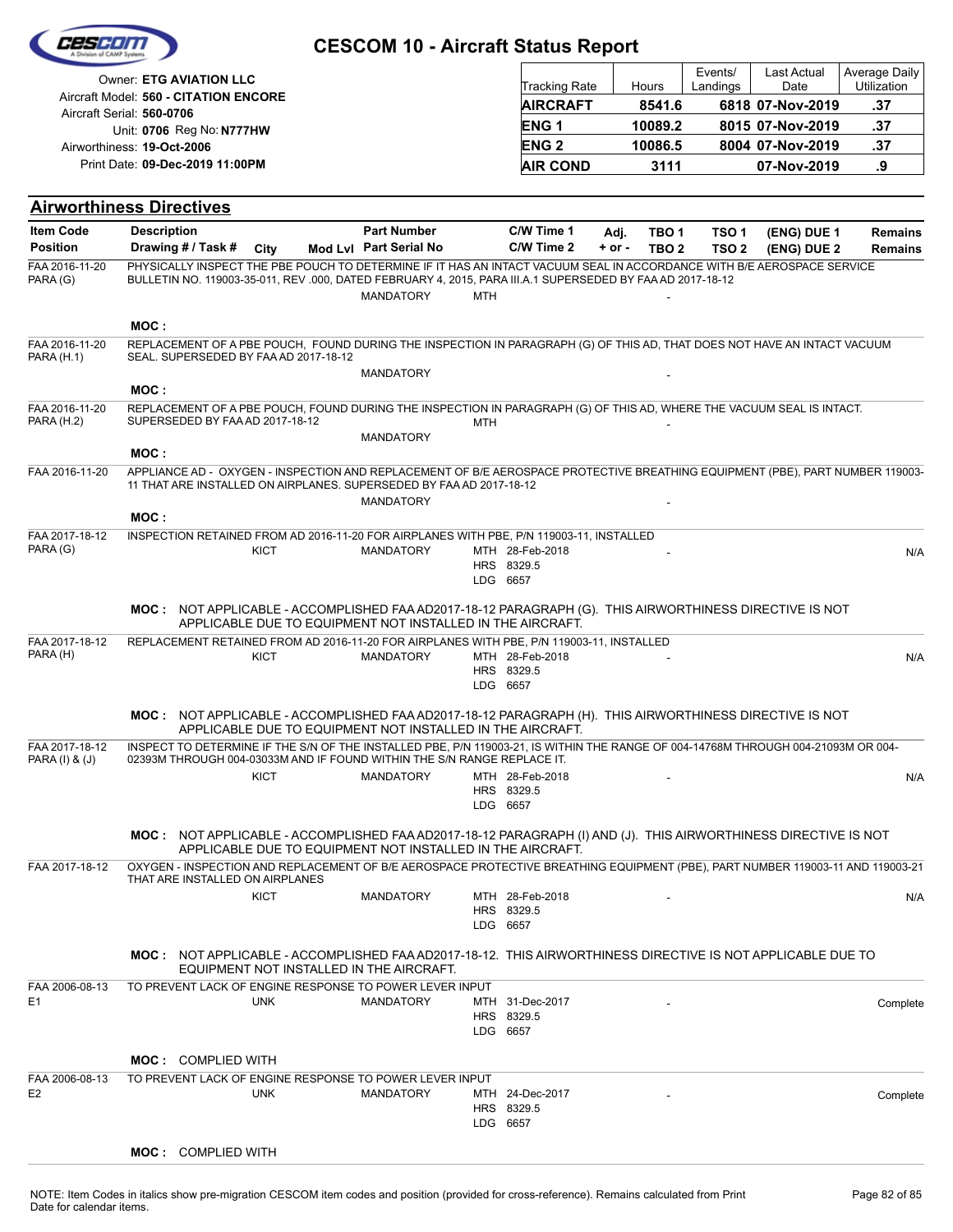|  | Cesedin            |  |
|--|--------------------|--|
|  | vision of CAMP Sys |  |
|  |                    |  |

| <b>Owner: ETG AVIATION LLC</b>                                     | Tracking Rate   | Hours   | Events/<br>Landings | <b>Last Actual</b><br>Date | Average Daily<br><b>Utilization</b> |
|--------------------------------------------------------------------|-----------------|---------|---------------------|----------------------------|-------------------------------------|
| Aircraft Model: 560 - CITATION ENCORE<br>Aircraft Serial: 560-0706 | <b>AIRCRAFT</b> | 8541.6  |                     | 6818 07-Nov-2019           | .37                                 |
| Unit: 0706 Reg No: N777HW                                          | <b>ENG1</b>     | 10089.2 |                     | 8015 07-Nov-2019           | .37                                 |
| Airworthiness: 19-Oct-2006                                         | <b>ENG 2</b>    | 10086.5 |                     | 8004 07-Nov-2019           | .37                                 |
| Print Date: 09-Dec-2019 11:00PM                                    | <b>AIR COND</b> | 3111    |                     | 07-Nov-2019                | .9                                  |

| <b>Item Code</b>                                         | <b>Airworthiness Directives</b><br><b>Description</b>                                                                                                                                                                                                                      |            | <b>Part Number</b>     |               | C/W Time 1                                |                    |                                      |                                      |                            |                                  |
|----------------------------------------------------------|----------------------------------------------------------------------------------------------------------------------------------------------------------------------------------------------------------------------------------------------------------------------------|------------|------------------------|---------------|-------------------------------------------|--------------------|--------------------------------------|--------------------------------------|----------------------------|----------------------------------|
| <b>Position</b>                                          | Drawing # / Task #                                                                                                                                                                                                                                                         | City       | Mod Lvl Part Serial No |               | C/W Time 2                                | Adj.<br>$+$ or $-$ | TBO <sub>1</sub><br>TBO <sub>2</sub> | TSO <sub>1</sub><br>TSO <sub>2</sub> | (ENG) DUE 1<br>(ENG) DUE 2 | <b>Remains</b><br><b>Remains</b> |
| AD 73-04                                                 | HFC RATIO UNIT SETSCREW                                                                                                                                                                                                                                                    |            |                        |               | MTH 19-Oct-2006                           |                    |                                      |                                      |                            | N/A                              |
|                                                          |                                                                                                                                                                                                                                                                            | <b>ICT</b> |                        | <b>HRS</b> 17 |                                           |                    |                                      |                                      |                            |                                  |
|                                                          | <b>MOC: NOT APPLICABLE</b>                                                                                                                                                                                                                                                 |            |                        |               |                                           |                    |                                      |                                      |                            |                                  |
| FAA 2003-03-21                                           | THIS ACTION REQUIRES A ONE-TIME VISUAL INSPECTION AND RE-MARKING, OR IN LIEU OF INSPECTION, REPLACEMENT OF CERTAIN PART                                                                                                                                                    |            |                        |               |                                           |                    |                                      |                                      |                            |                                  |
| <b>LEFT ENGINE</b><br>73AD-03 : E1**L                    | NUMBERS (P/N'S) OF THEFLEXIBLE FUEL TUBE LOCATED BETWEEN THE FUEL/OIL HEAT EXCHANGER AND THE INTEGRAL FUEL CONTROL UNIT-FUEL<br><b>PUMP</b>                                                                                                                                |            |                        |               |                                           |                    |                                      |                                      |                            |                                  |
|                                                          |                                                                                                                                                                                                                                                                            | ICT        | <b>MANDATORY</b>       | <b>HRS</b> 17 | MTH 19-Oct-2006                           |                    | A/R                                  |                                      |                            | Complete                         |
|                                                          | <b>MOC: COMPLIED WITH</b>                                                                                                                                                                                                                                                  |            |                        |               |                                           |                    |                                      |                                      |                            |                                  |
| FAA 2003-03-21<br><b>RIGHT ENGINE</b><br>73AD-03 : E2**R | THIS ACTION REQUIRES A ONE-TIME VISUAL INSPECTION AND RE-MARKING, OR IN LIEU OF INSPECTION, REPLACEMENT OF CERTAIN PART<br>NUMBERS (P/N'S) OF THE FLEXIBLE FUEL TUBE LOCATED BETWEEN THE FUEL/OIL HEAT EXCHANGER AND THE INTEGRAL FUEL CONTROL UNIT-FUEL<br><b>PUMP</b>    |            |                        |               |                                           |                    |                                      |                                      |                            |                                  |
|                                                          |                                                                                                                                                                                                                                                                            |            | <b>MANDATORY</b>       |               | MTH 17-Nov-2008                           |                    | A/R                                  |                                      |                            | Complete                         |
|                                                          |                                                                                                                                                                                                                                                                            |            |                        |               | HRS 2910.2                                |                    |                                      |                                      |                            |                                  |
|                                                          |                                                                                                                                                                                                                                                                            |            |                        |               | LDG 2329                                  |                    |                                      |                                      |                            |                                  |
|                                                          | <b>MOC: COMPLIED WITH</b>                                                                                                                                                                                                                                                  |            |                        |               |                                           |                    |                                      |                                      |                            |                                  |
| FAA 2003-03-21<br>E <sub>1</sub>                         | ENGINE FUEL AND CONTROL - ONE-TIME VISUAL INSPECTION AND RE-MARKING, OR IN LIEU OF INSPECTION, REPLACEMENT OF CERTAIN PART<br>NUMBERS (P/N'S) OF THE FLEXIBLE FUEL TUBE LOCATED BETWEEN THE FUEL/OIL HEAT EXCHANGER AND THE INTEGRAL FUEL CONTROL UNIT-FUEL<br><b>PUMP</b> |            |                        |               |                                           |                    |                                      |                                      |                            |                                  |
|                                                          |                                                                                                                                                                                                                                                                            | <b>UNK</b> | <b>MANDATORY</b>       |               | MTH 31-Dec-2017                           |                    |                                      |                                      |                            | Complete                         |
|                                                          |                                                                                                                                                                                                                                                                            |            |                        |               | HRS 8329.5<br>LDG 6657                    |                    |                                      |                                      |                            |                                  |
|                                                          |                                                                                                                                                                                                                                                                            |            |                        |               |                                           |                    |                                      |                                      |                            |                                  |
|                                                          | <b>MOC: COMPLIED WITH</b>                                                                                                                                                                                                                                                  |            |                        |               |                                           |                    |                                      |                                      |                            |                                  |
| FAA 2003-03-21<br>E <sub>2</sub>                         | ENGINE FUEL AND CONTROL - ONE-TIME VISUAL INSPECTION AND RE-MARKING, OR IN LIEU OF INSPECTION, REPLACEMENT OF CERTAIN PART<br>NUMBERS (P/N'S) OF THE FLEXIBLE FUEL TUBE LOCATED BETWEEN THE FUEL/OIL HEAT EXCHANGER AND THE INTEGRAL FUEL CONTROL UNIT-FUEL<br><b>PUMP</b> |            |                        |               |                                           |                    |                                      |                                      |                            |                                  |
|                                                          |                                                                                                                                                                                                                                                                            | <b>UNK</b> | <b>MANDATORY</b>       |               | MTH 24-Dec-2017                           |                    |                                      |                                      |                            | Complete                         |
|                                                          |                                                                                                                                                                                                                                                                            |            |                        |               | HRS 8329.5<br>LDG 6657                    |                    |                                      |                                      |                            |                                  |
|                                                          |                                                                                                                                                                                                                                                                            |            |                        |               |                                           |                    |                                      |                                      |                            |                                  |
|                                                          | <b>MOC: COMPLIED WITH</b>                                                                                                                                                                                                                                                  |            |                        |               |                                           |                    |                                      |                                      |                            |                                  |
| FAA 2006-24-08<br>E1                                     | ENGINE FUEL AND CONTROL - REPLACE FUEL MANIFOLD P/N 3052627-01                                                                                                                                                                                                             | <b>UNK</b> | <b>MANDATORY</b>       |               | DAYS 31-Dec-2017                          |                    |                                      |                                      |                            | Complete                         |
| 73AD-05 : E1**L                                          |                                                                                                                                                                                                                                                                            |            |                        |               | HRS 8329.5                                |                    |                                      |                                      |                            |                                  |
|                                                          |                                                                                                                                                                                                                                                                            |            |                        |               | LDG 6657                                  |                    |                                      |                                      |                            |                                  |
|                                                          | <b>MOC: COMPLIED WITH</b>                                                                                                                                                                                                                                                  |            |                        |               |                                           |                    |                                      |                                      |                            |                                  |
| FAA 2006-24-08                                           | ENGINE FUEL AND CONTROL - REPLACE FUEL MANIFOLD P/N 3052627-01                                                                                                                                                                                                             |            |                        |               |                                           |                    |                                      |                                      |                            |                                  |
| E <sub>2</sub><br>73AD-05 : E2**R                        |                                                                                                                                                                                                                                                                            | <b>UNK</b> | MANDATORY              |               | DAYS 24-Dec-2017<br>HRS 8329.5            |                    |                                      |                                      |                            | Complete                         |
|                                                          |                                                                                                                                                                                                                                                                            |            |                        |               | LDG 6657                                  |                    |                                      |                                      |                            |                                  |
|                                                          | <b>MOC: COMPLIED WITH</b>                                                                                                                                                                                                                                                  |            |                        |               |                                           |                    |                                      |                                      |                            |                                  |
|                                                          | TCCA CF-2002-42 PRATT & WHITNEY CANADA (P&WC) PW530A, PW535A AND PW545A ENGINES - INSPECTION OF FLEXIBLE FUEL TUBES                                                                                                                                                        |            |                        |               |                                           |                    |                                      |                                      |                            |                                  |
| E <sub>1</sub>                                           |                                                                                                                                                                                                                                                                            | <b>UNK</b> | <b>MANDATORY</b>       |               | MTH 31-Dec-2017<br>HRS 8329.5<br>LDG 6657 |                    |                                      |                                      |                            | Complete                         |
|                                                          | <b>MOC:</b> COMPLIED WITH                                                                                                                                                                                                                                                  |            |                        |               |                                           |                    |                                      |                                      |                            |                                  |
|                                                          | TCCA CF-2002-42 PRATT & WHITNEY CANADA (P&WC) PW530A, PW535A AND PW545A ENGINES - INSPECTION OF FLEXIBLE FUEL TUBES                                                                                                                                                        |            |                        |               |                                           |                    |                                      |                                      |                            |                                  |
| E <sub>2</sub>                                           |                                                                                                                                                                                                                                                                            | <b>UNK</b> | MANDATORY              |               | MTH 24-Dec-2017                           |                    |                                      |                                      |                            | Complete                         |
|                                                          |                                                                                                                                                                                                                                                                            |            |                        |               | HRS 8329.5<br>LDG 6657                    |                    |                                      |                                      |                            |                                  |
|                                                          |                                                                                                                                                                                                                                                                            |            |                        |               |                                           |                    |                                      |                                      |                            |                                  |
|                                                          | <b>MOC: COMPLIED WITH</b>                                                                                                                                                                                                                                                  |            |                        |               |                                           |                    |                                      |                                      |                            |                                  |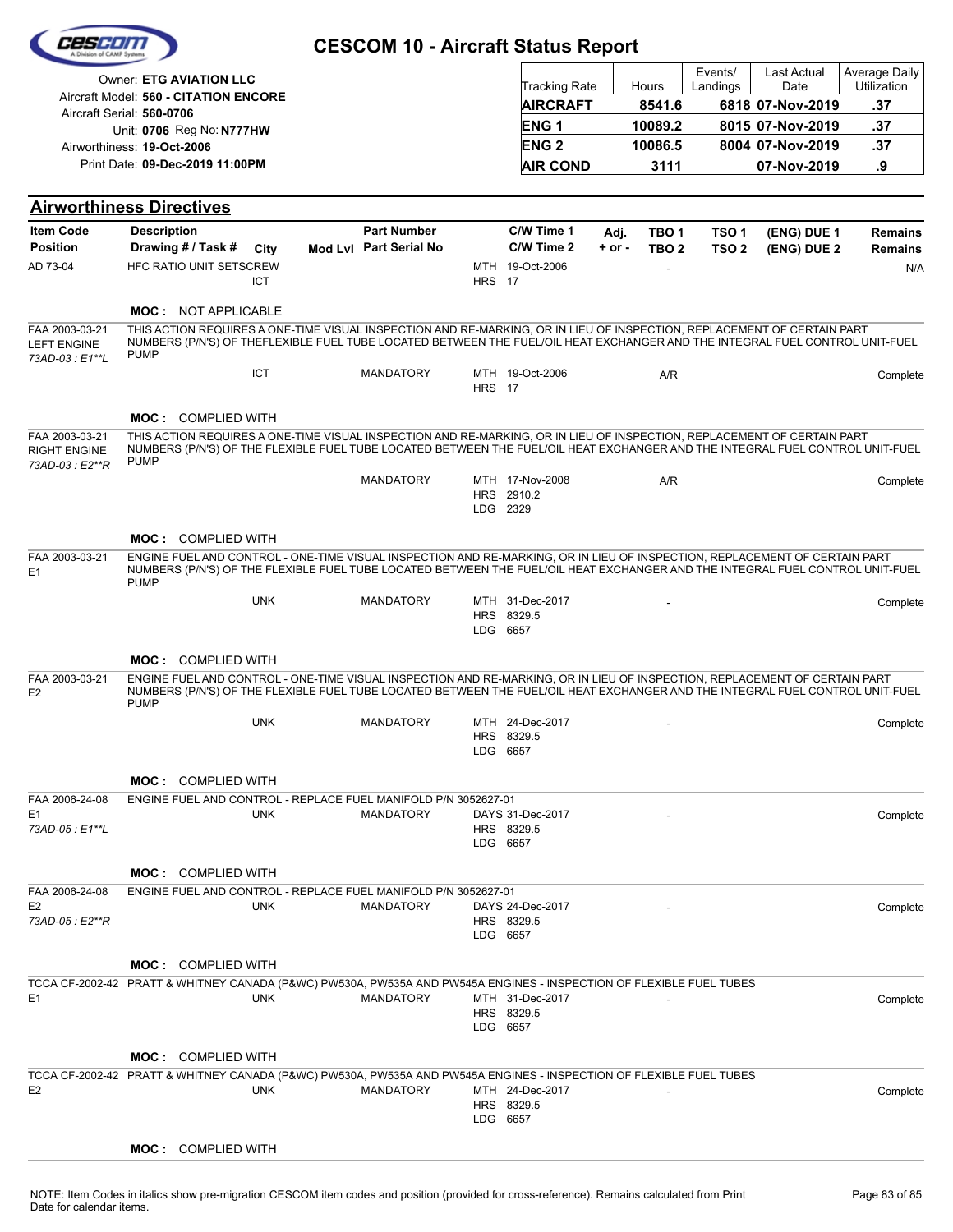| Cescom |  |
|--------|--|
|        |  |

| <b>Owner: ETG AVIATION LLC</b>                                     | <b>Tracking Rate</b>   | Hours   | Events/<br>Landings | Last Actual<br>Date | Average Daily<br><b>Utilization</b> |
|--------------------------------------------------------------------|------------------------|---------|---------------------|---------------------|-------------------------------------|
| Aircraft Model: 560 - CITATION ENCORE<br>Aircraft Serial: 560-0706 | <b>AIRCRAFT</b>        | 8541.6  |                     | 6818 07-Nov-2019    | .37                                 |
| Unit: 0706 Reg No: N777HW                                          | <b>ENG1</b>            | 10089.2 |                     | 8015 07-Nov-2019    | .37                                 |
| Airworthiness: 19-Oct-2006                                         | <b>ENG<sub>2</sub></b> | 10086.5 |                     | 8004 07-Nov-2019    | .37                                 |
| Print Date: 09-Dec-2019 11:00PM                                    | <b>AIR COND</b>        | 3111    |                     | 07-Nov-2019         |                                     |

### **Airworthiness Directives**

| <b>Item Code</b>       | <b>Description</b>                                                     |            | <b>Part Number</b>     |            | C/W Time 1      | Adj.       | TBO <sub>1</sub> | TSO <sub>1</sub> | (ENG) DUE 1 | <b>Remains</b> |
|------------------------|------------------------------------------------------------------------|------------|------------------------|------------|-----------------|------------|------------------|------------------|-------------|----------------|
| <b>Position</b>        | Drawing # / Task #                                                     | City       | Mod Lvl Part Serial No |            | C/W Time 2      | $+$ or $-$ | TBO <sub>2</sub> | TSO <sub>2</sub> | (ENG) DUE 2 | <b>Remains</b> |
| <b>TCCA CF-2004-28</b> | PRATT & WHITNEY CANADA PW535A ENGINES - HFC RATIO UNIT SETSCREW ADJUST |            |                        |            |                 |            |                  |                  |             |                |
| E <sub>1</sub>         |                                                                        | <b>UNK</b> | <b>MANDATORY</b>       |            | MTH 31-Dec-2017 |            | A/R              |                  |             | Complete       |
|                        |                                                                        |            |                        | <b>HRS</b> | 8329.5          |            |                  |                  |             |                |
|                        |                                                                        |            |                        | LDG        | 6657            |            |                  |                  |             |                |
|                        | <b>COMPLIED WITH</b><br>MOC :                                          |            |                        |            |                 |            |                  |                  |             |                |
| <b>TCCA CF-2004-28</b> | PRATT & WHITNEY CANADA PW535A ENGINES - HFC RATIO UNIT SETSCREW ADJUST |            |                        |            |                 |            |                  |                  |             |                |
| E <sub>2</sub>         |                                                                        | <b>UNK</b> | <b>MANDATORY</b>       |            | MTH 24-Dec-2017 |            | A/R              |                  |             | Complete       |
|                        |                                                                        |            |                        | <b>HRS</b> | 8329.5          |            |                  |                  |             |                |
|                        |                                                                        |            |                        | LDG        | 6657            |            |                  |                  |             |                |
|                        | <b>MOC: COMPLIED WITH</b>                                              |            |                        |            |                 |            |                  |                  |             |                |
| <b>TCCA CF-2006-22</b> | FUEL MANIFOLD LEAKAGE - REPLACE FUEL MANIFOLD                          |            |                        |            | MTH 31-Dec-2017 |            | ٠                |                  |             | Complete       |
| E <sub>1</sub>         |                                                                        | <b>UNK</b> | <b>MANDATORY</b>       | <b>HRS</b> | 8329.5          |            |                  |                  |             |                |
|                        |                                                                        |            |                        | LDG        | 6657            |            |                  |                  |             |                |
|                        | <b>MOC: COMPLIED WITH</b>                                              |            |                        |            |                 |            |                  |                  |             |                |
| <b>TCCA CF-2006-22</b> | FUEL MANIFOLD LEAKAGE - REPLACE FUEL MANIFOLD                          |            |                        |            | MTH 24-Dec-2017 |            | ä,               |                  |             | Complete       |
| E <sub>2</sub>         |                                                                        | <b>UNK</b> | <b>MANDATORY</b>       | <b>HRS</b> | 8329.5          |            |                  |                  |             |                |
|                        |                                                                        |            |                        | <b>LDG</b> | 6657            |            |                  |                  |             |                |
|                        | <b>MOC: COMPLIED WITH</b>                                              |            |                        |            |                 |            |                  |                  |             |                |
| FAA 1993-05-15         | <b>THRUST REVERSERS</b>                                                |            | <b>MANDATORY</b>       | <b>MTH</b> | 29-Nov-2006     |            | ۰                |                  |             | N/A            |
|                        |                                                                        |            |                        | <b>HRS</b> | -26             |            |                  |                  |             |                |
|                        |                                                                        |            |                        | <b>LDG</b> | 19              |            |                  |                  |             |                |
|                        | <b>MOC: NOT APPLICABLE - AFFECTED PARTS NOT INSTALLED</b>              |            |                        |            |                 |            |                  |                  |             |                |